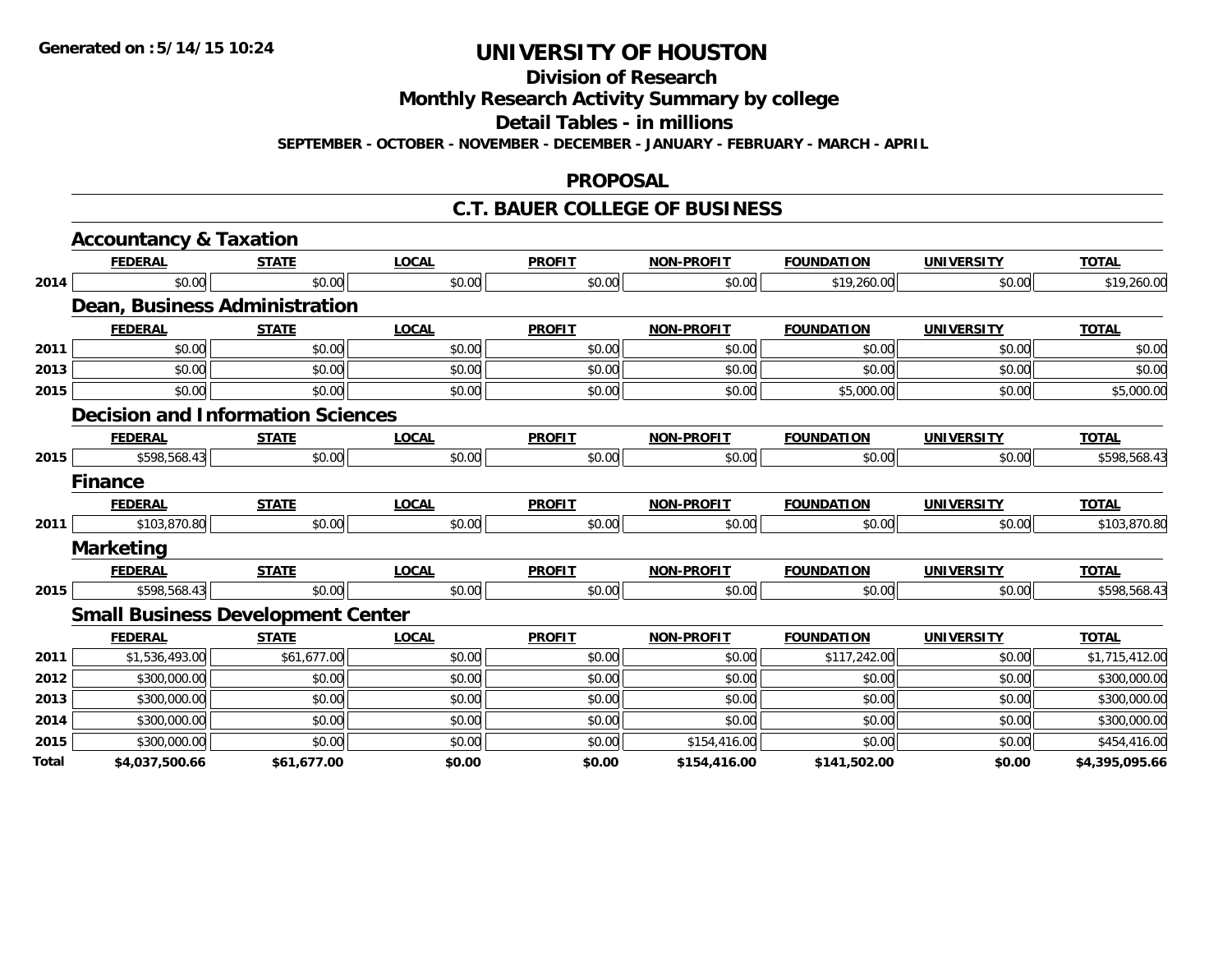#### **Division of Research**

**Monthly Research Activity Summary by college**

**Detail Tables - in millions**

**SEPTEMBER - OCTOBER - NOVEMBER - DECEMBER - JANUARY - FEBRUARY - MARCH - APRIL**

#### **PROPOSAL**

#### **COLLEGE OF ARCHITECTURE**

|      | Architecture                       |              |              |               |                   |                   |                   |                |
|------|------------------------------------|--------------|--------------|---------------|-------------------|-------------------|-------------------|----------------|
|      | <b>FEDERAL</b>                     | <b>STATE</b> | <b>LOCAL</b> | <b>PROFIT</b> | <b>NON-PROFIT</b> | <b>FOUNDATION</b> | <b>UNIVERSITY</b> | <b>TOTAL</b>   |
| 2011 | \$1,537,604.88                     | \$25,000.00  | \$0.00       | \$0.00        | \$0.00            | \$25,000.00       | \$0.00            | \$1,587,604.88 |
| 2012 | \$140,758.05                       | \$0.00       | \$0.00       | \$0.00        | \$0.00            | \$8,200.00        | \$0.00            | \$148,958.05   |
| 2013 | \$89,843.25                        | \$0.00       | \$0.00       | \$0.00        | \$24,714.50       | \$0.00            | \$0.00            | \$114,557.75   |
| 2014 | \$0.00                             | \$0.00       | \$0.00       | \$0.00        | \$19,925.20       | \$0.00            | \$0.00            | \$19,925.20    |
| 2015 | \$370,150.00                       | \$0.00       | \$0.00       | \$0.00        | \$0.00            | \$0.00            | \$0.00            | \$370,150.00   |
|      | December 2005 and 11 and 11 and 12 |              |              |               |                   |                   |                   |                |

#### **Dean, Architecture**

|       | <b>FEDERAL</b> | STATE       | <b>LOCAL</b> | <b>PROFIT</b> | <b>NON-PROFIT</b> | <b>FOUNDATION</b> | UNIVERSITY | <b>TOTAL</b>   |
|-------|----------------|-------------|--------------|---------------|-------------------|-------------------|------------|----------------|
| 2011  | \$50,000.00    | \$25,000.00 | \$0.00       | \$5,000.00    | \$0.00            | \$0.00            | \$0.00     | \$80,000.00    |
| 2012  | \$0.00         | \$0.00      | \$0.00       | \$0.00        | \$5,000.00        | \$0.00            | \$0.00     | ,000.00        |
| Total | \$2,188,356.18 | \$50,000.00 | \$0.00       | \$5,000.00    | \$49,639.70       | \$33,200.00       | \$0.00     | \$2,326,195.88 |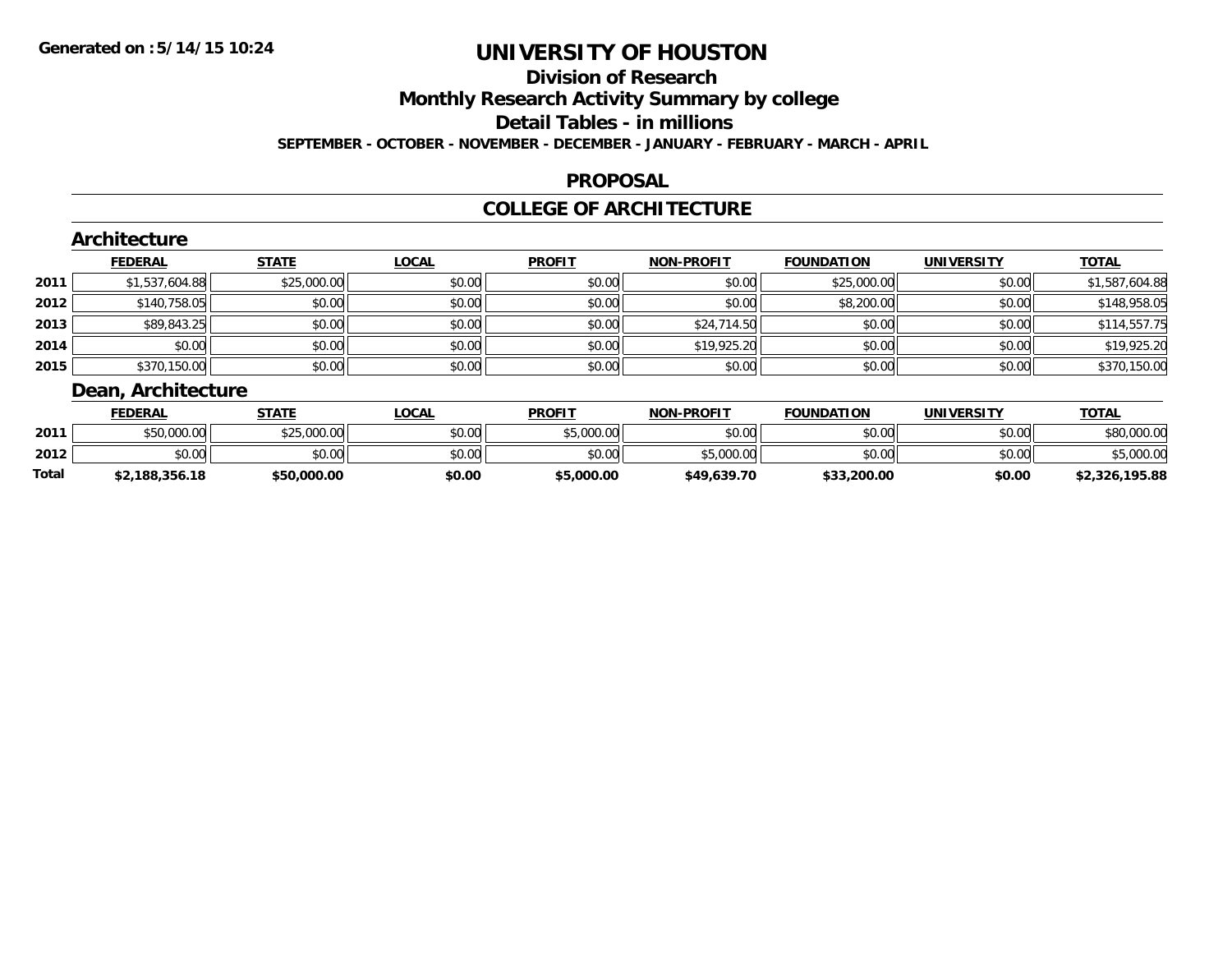# **Division of Research**

**Monthly Research Activity Summary by college**

#### **Detail Tables - in millions**

**SEPTEMBER - OCTOBER - NOVEMBER - DECEMBER - JANUARY - FEBRUARY - MARCH - APRIL**

#### **PROPOSAL**

## **COLLEGE OF EDUCATION**

# **Consistency Mgmt and Coop Disc**

|      | <b>FEDERAL</b>                                      | <b>STATE</b>   | <b>LOCAL</b> | <b>PROFIT</b> | NON-PROFIT        | <b>FOUNDATION</b> | <b>UNIVERSITY</b> | <b>TOTAL</b>   |
|------|-----------------------------------------------------|----------------|--------------|---------------|-------------------|-------------------|-------------------|----------------|
| 2011 | \$0.00                                              | \$0.00         | \$295,410.00 | \$0.00        | \$152,868.00      | \$0.00            | \$0.00            | \$448,278.00   |
| 2012 | \$4,176,056.65                                      | \$0.00         | \$30,000.00  | \$0.00        | \$957,408.00      | \$0.00            | \$0.00            | \$5,163,464.65 |
| 2013 | \$2,480,018.64                                      | \$0.00         | \$0.00       | \$0.00        | \$0.00            | \$0.00            | \$0.00            | \$2,480,018.64 |
| 2014 | \$2,632,766.14                                      | \$0.00         | \$235,590.00 | \$0.00        | \$0.00            | \$0.00            | \$0.00            | \$2,868,356.14 |
|      | <b>Curriculum and Instruction</b>                   |                |              |               |                   |                   |                   |                |
|      | <b>FEDERAL</b>                                      | <b>STATE</b>   | <b>LOCAL</b> | <b>PROFIT</b> | <b>NON-PROFIT</b> | <b>FOUNDATION</b> | <b>UNIVERSITY</b> | <b>TOTAL</b>   |
| 2011 | \$4,103,792.00                                      | \$1,440,673.10 | \$0.00       | \$124,500.00  | \$75,000.00       | \$0.00            | \$246,279.00      | \$5,990,244.10 |
| 2012 | \$2,161,385.90                                      | \$714,991.00   | \$120,000.00 | \$0.00        | \$57,153.00       | \$0.00            | \$394,235.00      | \$3,447,764.90 |
| 2013 | \$2,457,888.50                                      | \$351,775.00   | \$0.00       | \$0.00        | \$3,500.00        | \$0.00            | \$258,964.50      | \$3,072,128.00 |
| 2014 | \$4,201,990.19                                      | \$1,789,653.00 | \$21,958.00  | \$0.00        | \$108,500.00      | \$50,000.00       | \$262,874.00      | \$6,434,975.19 |
| 2015 | \$1,535,637.22                                      | \$569,898.20   | \$0.00       | \$0.00        | \$0.00            | \$89,931.00       | \$50,000.00       | \$2,245,466.42 |
|      | Dean, Education                                     |                |              |               |                   |                   |                   |                |
|      | <b>FEDERAL</b>                                      | <b>STATE</b>   | <b>LOCAL</b> | <b>PROFIT</b> | <b>NON-PROFIT</b> | <b>FOUNDATION</b> | <b>UNIVERSITY</b> | <b>TOTAL</b>   |
| 2014 | \$1,499,993.50                                      | \$258,000.00   | \$0.00       | \$0.00        | \$0.00            | \$0.00            | \$0.00            | \$1,757,993.50 |
|      | <b>Educational Leadership &amp; Policy Studies</b>  |                |              |               |                   |                   |                   |                |
|      | <b>FEDERAL</b>                                      | <b>STATE</b>   | <b>LOCAL</b> | <b>PROFIT</b> | <b>NON-PROFIT</b> | <b>FOUNDATION</b> | <b>UNIVERSITY</b> | <b>TOTAL</b>   |
| 2011 | \$199,522.00                                        | \$435,704.60   | \$0.00       | \$48,419.00   | \$0.00            | \$0.00            | \$0.00            | \$683,645.60   |
| 2012 | \$1,079,092.00                                      | \$366,462.00   | \$0.00       | \$0.00        | \$32,160.00       | \$43,833.50       | \$1,186,423.70    | \$2,707,971.20 |
| 2013 | \$0.00                                              | \$0.00         | \$0.00       | \$0.00        | \$0.00            | \$87,009.00       | \$0.00            | \$87,009.00    |
| 2014 | \$265,334.00                                        | \$0.00         | \$27,400.00  | \$0.00        | \$0.00            | \$0.00            | \$93,705.00       | \$386,439.00   |
|      | <b>Institute for Urban Education</b>                |                |              |               |                   |                   |                   |                |
|      | <b>FEDERAL</b>                                      | <b>STATE</b>   | <b>LOCAL</b> | <b>PROFIT</b> | NON-PROFIT        | <b>FOUNDATION</b> | <b>UNIVERSITY</b> | <b>TOTAL</b>   |
| 2011 | \$609,499.90                                        | \$0.00         | \$0.00       | \$0.00        | \$41,000.00       | \$0.00            | \$0.00            | \$650,499.90   |
| 2013 | \$0.00                                              | \$0.00         | \$0.00       | \$0.00        | \$0.00            | \$0.00            | \$0.00            | \$0.00         |
| 2014 | \$0.00                                              | \$0.00         | \$0.00       | \$0.00        | \$0.00            | \$0.00            | \$0.00            | \$0.00         |
|      | <b>Psychological, Health, and Learning Sciences</b> |                |              |               |                   |                   |                   |                |
|      | <b>FEDERAL</b>                                      | <b>STATE</b>   | <b>LOCAL</b> | <b>PROFIT</b> | <b>NON-PROFIT</b> | <b>FOUNDATION</b> | <b>UNIVERSITY</b> | <b>TOTAL</b>   |
| 2011 | \$4,344,605.00                                      | \$85,875.20    | \$0.00       | \$20,000.00   | \$10,133.00       | \$510,310.65      | \$20,758.00       | \$4,991,681.85 |
| 2012 | \$3,837,719.26                                      | \$1,195,697.00 | \$0.00       | \$0.00        | \$0.00            | \$43,833.50       | \$962,118.04      | \$6,039,367.80 |
| 2013 | \$3,261,849.00                                      | \$71,610.00    | \$0.00       | \$0.00        | \$35,355.53       | \$300,318.00      | \$475,030.00      | \$4,144,162.53 |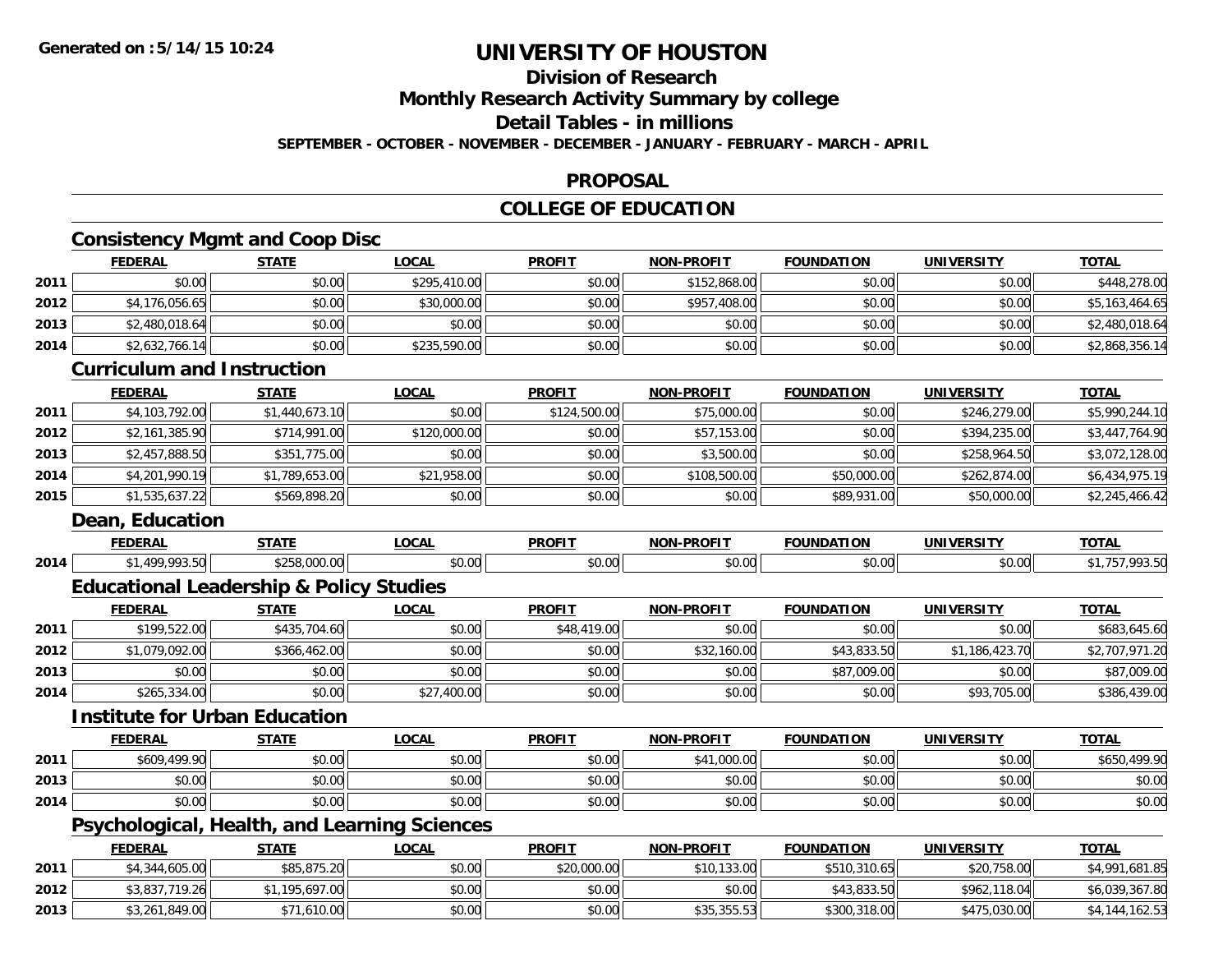# **Division of Research**

**Monthly Research Activity Summary by college**

**Detail Tables - in millions**

**SEPTEMBER - OCTOBER - NOVEMBER - DECEMBER - JANUARY - FEBRUARY - MARCH - APRIL**

#### **PROPOSAL**

## **COLLEGE OF EDUCATION**

## **Psychological, Health, and Learning Sciences**

|      | <b>FEDERAL</b> | <b>STATE</b>         | .OCAL  | <b>PROFIT</b>          | <b>NON</b><br><b>LPROFIT</b>             | <b>FOUNDATION</b>        | <b>UNIVERSITY</b> | <b>TOTAL</b> |
|------|----------------|----------------------|--------|------------------------|------------------------------------------|--------------------------|-------------------|--------------|
| 2014 | $\sim$         | $\sqrt{2}$<br>$\sim$ | \$0.00 | $n \cap \neg$<br>DU.UU | 5007004<br>$\sim$<br>. vv<br>$\cdot$<br> | $\circ$ $\circ$<br>JU.UU | E20.00<br>9.UU    | -3711        |
| 2015 |                | \$0.00               | \$0.00 | $n \cap \neg$<br>PU.UU | <b>\$30,007,00</b>                       | 196.0c<br>১০ሃ            | $\sim$<br>70.UU   | ററ           |

#### **UH Charter School**

|              | <b>FEDERAL</b>  | <u>STATE</u>   | <u>LOCAL</u> | <b>PROFIT</b> | <b>NON-PROFIT</b> | <b>FOUNDATION</b> | <b>UNIVERSITY</b> | <b>TOTAL</b>    |
|--------------|-----------------|----------------|--------------|---------------|-------------------|-------------------|-------------------|-----------------|
| 2011         | \$0.00          | \$20,843.00    | \$0.00       | \$0.00        | \$0.00            | \$0.00            | \$0.00            | \$20,843.00     |
| 2012         | \$0.00          | \$7,150.00     | \$0.00       | \$0.00        | \$0.00            | \$0.00            | \$0.00            | \$7,150.00      |
| 2013         | \$0.00          | \$1,489.55     | \$0.00       | \$0.00        | \$0.00            | \$0.00            | \$0.00            | \$1,489.55      |
| 2014         | \$187,811,00    | \$0.00         | \$0.00       | \$0.00        | \$0.00            | \$0.00            | \$0.00            | \$187,811.00    |
| <b>Total</b> | \$48,510,706.81 | \$8,382,427.65 | \$730,358.00 | \$192,919.00  | \$1,900,105.53    | \$1,194,431.65    | \$5,917,502.24    | \$66,828,450.88 |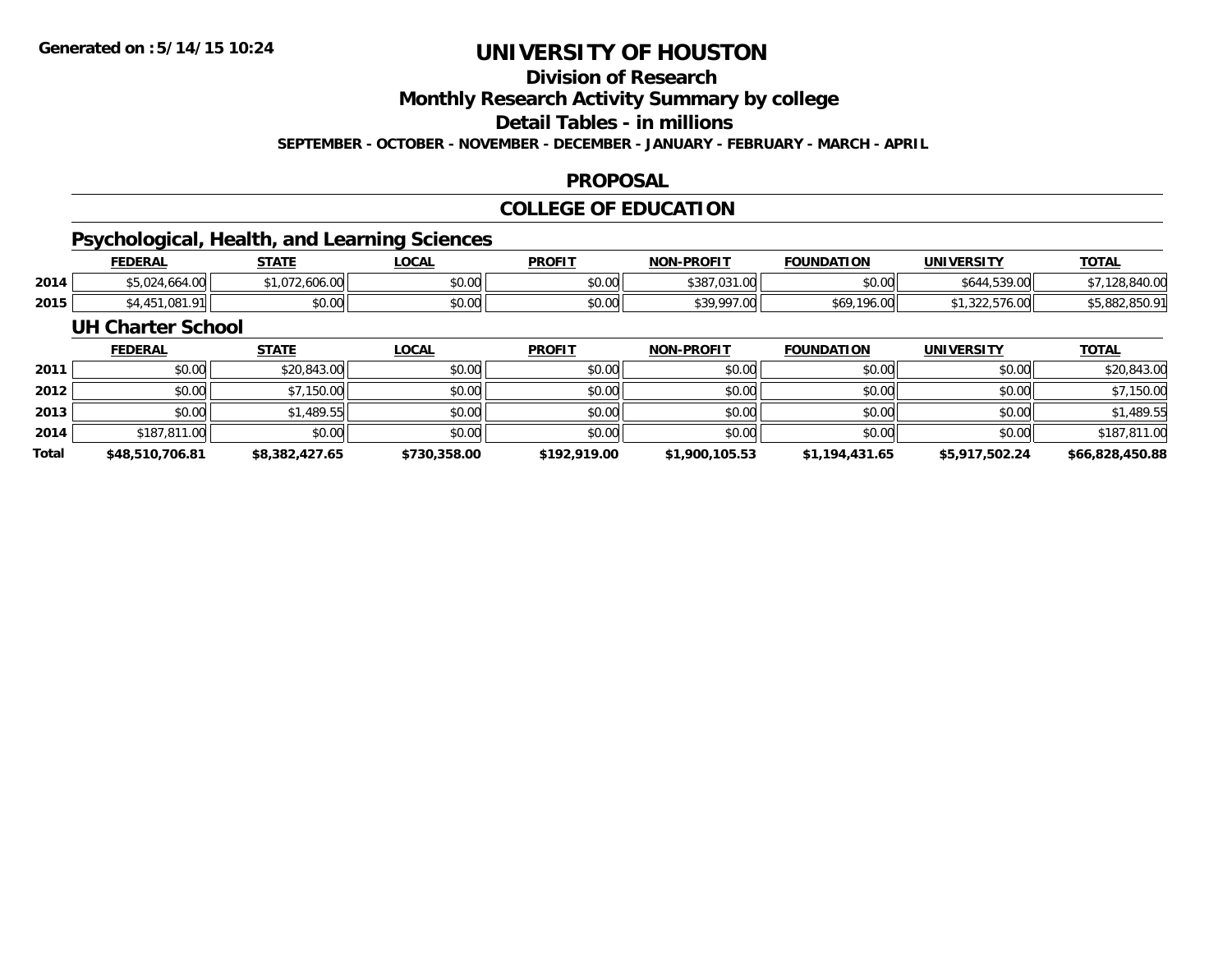**Division of Research**

**Monthly Research Activity Summary by college**

**Detail Tables - in millions**

**SEPTEMBER - OCTOBER - NOVEMBER - DECEMBER - JANUARY - FEBRUARY - MARCH - APRIL**

#### **PROPOSAL**

|      | <b>African-American Studies</b>                          |              |              |               |                   |                   |                   |              |
|------|----------------------------------------------------------|--------------|--------------|---------------|-------------------|-------------------|-------------------|--------------|
|      | <b>FEDERAL</b>                                           | <b>STATE</b> | <b>LOCAL</b> | <b>PROFIT</b> | <b>NON-PROFIT</b> | <b>FOUNDATION</b> | <b>UNIVERSITY</b> | <b>TOTAL</b> |
| 2014 | \$0.00                                                   | \$0.00       | \$0.00       | \$0.00        | \$9,500.00        | \$0.00            | \$0.00            | \$9,500.00   |
|      | Art                                                      |              |              |               |                   |                   |                   |              |
|      | <b>FEDERAL</b>                                           | <b>STATE</b> | <b>LOCAL</b> | <b>PROFIT</b> | <b>NON-PROFIT</b> | <b>FOUNDATION</b> | <b>UNIVERSITY</b> | <b>TOTAL</b> |
| 2011 | \$14,979.30                                              | \$0.00       | \$0.00       | \$0.00        | \$0.00            | \$0.00            | \$0.00            | \$14,979.30  |
| 2012 | \$294,676.59                                             | \$0.00       | \$0.00       | \$0.00        | \$35,000.00       | \$0.00            | \$0.00            | \$329,676.59 |
|      | <b>Arte Publico Press</b>                                |              |              |               |                   |                   |                   |              |
|      | <b>FEDERAL</b>                                           | <b>STATE</b> | <b>LOCAL</b> | <b>PROFIT</b> | <b>NON-PROFIT</b> | <b>FOUNDATION</b> | <b>UNIVERSITY</b> | <b>TOTAL</b> |
| 2011 | \$100,000.00                                             | \$0.00       | \$0.00       | \$0.00        | \$94,479.00       | \$120,000.00      | \$0.00            | \$314,479.00 |
| 2012 | \$298,497.00                                             | \$20,000.00  | \$0.00       | \$0.00        | \$98,393.00       | \$0.00            | \$0.00            | \$416,890.00 |
| 2013 | \$100,000.00                                             | \$40,000.00  | \$0.00       | \$0.00        | \$50,000.00       | \$150,000.00      | \$0.00            | \$340,000.00 |
| 2014 | \$100,000.00                                             | \$6,000.00   | \$0.00       | \$0.00        | \$170,074.00      | \$150,000.00      | \$0.00            | \$426,074.00 |
| 2015 | \$263,532.00                                             | \$21,000.00  | \$0.00       | \$0.00        | \$100,000.00      | \$0.00            | \$0.00            | \$384,532.00 |
|      | <b>Blaffer Gallery</b>                                   |              |              |               |                   |                   |                   |              |
|      | <b>FEDERAL</b>                                           | <b>STATE</b> | <b>LOCAL</b> | <b>PROFIT</b> | <b>NON-PROFIT</b> | <b>FOUNDATION</b> | <b>UNIVERSITY</b> | <b>TOTAL</b> |
| 2011 | \$50,000.00                                              | \$8,500.00   | \$0.00       | \$0.00        | \$102,445.00      | \$0.00            | \$0.00            | \$160,945.00 |
| 2012 | \$0.00                                                   | \$5,132.00   | \$0.00       | \$0.00        | \$85,759.00       | \$0.00            | \$0.00            | \$90,891.00  |
| 2013 | \$50,000.00                                              | \$10,000.00  | \$0.00       | \$0.00        | \$81,500.00       | \$0.00            | \$0.00            | \$141,500.00 |
| 2014 | \$0.00                                                   | \$14,000.00  | \$0.00       | \$0.00        | \$80,000.00       | \$0.00            | \$0.00            | \$94,000.00  |
| 2015 | \$0.00                                                   | \$4,000.00   | \$0.00       | \$0.00        | \$40,000.00       | \$60,000.00       | \$0.00            | \$104,000.00 |
|      | <b>Center for Neuromotor &amp; Biomechanics Research</b> |              |              |               |                   |                   |                   |              |
|      | <b>FEDERAL</b>                                           | <b>STATE</b> | <b>LOCAL</b> | <b>PROFIT</b> | <b>NON-PROFIT</b> | <b>FOUNDATION</b> | <b>UNIVERSITY</b> | <b>TOTAL</b> |
| 2011 | \$928,227.00                                             | \$0.00       | \$0.00       | \$0.00        | \$0.00            | \$0.00            | \$0.00            | \$928,227.00 |
| 2012 | \$0.00                                                   | \$0.00       | \$0.00       | \$100,500.00  | \$0.00            | \$0.00            | \$0.00            | \$100,500.00 |
| 2013 | \$0.00                                                   | \$350,000.00 | \$0.00       | \$0.00        | \$0.00            | \$0.00            | \$0.00            | \$350,000.00 |
| 2014 | \$34,933.15                                              | \$0.00       | \$0.00       | \$0.00        | \$0.00            | \$0.00            | \$0.00            | \$34,933.15  |
| 2015 | \$34,949.25                                              | \$0.00       | \$0.00       | \$112,500.00  | \$0.00            | \$0.00            | \$0.00            | \$147,449.25 |
|      | <b>Center for Public History</b>                         |              |              |               |                   |                   |                   |              |
|      | <b>FEDERAL</b>                                           | <b>STATE</b> | <b>LOCAL</b> | <b>PROFIT</b> | <b>NON-PROFIT</b> | <b>FOUNDATION</b> | <b>UNIVERSITY</b> | <b>TOTAL</b> |
| 2011 | \$0.00                                                   | \$0.00       | \$0.00       | \$0.00        | \$369,000.00      | \$0.00            | \$0.00            | \$369,000.00 |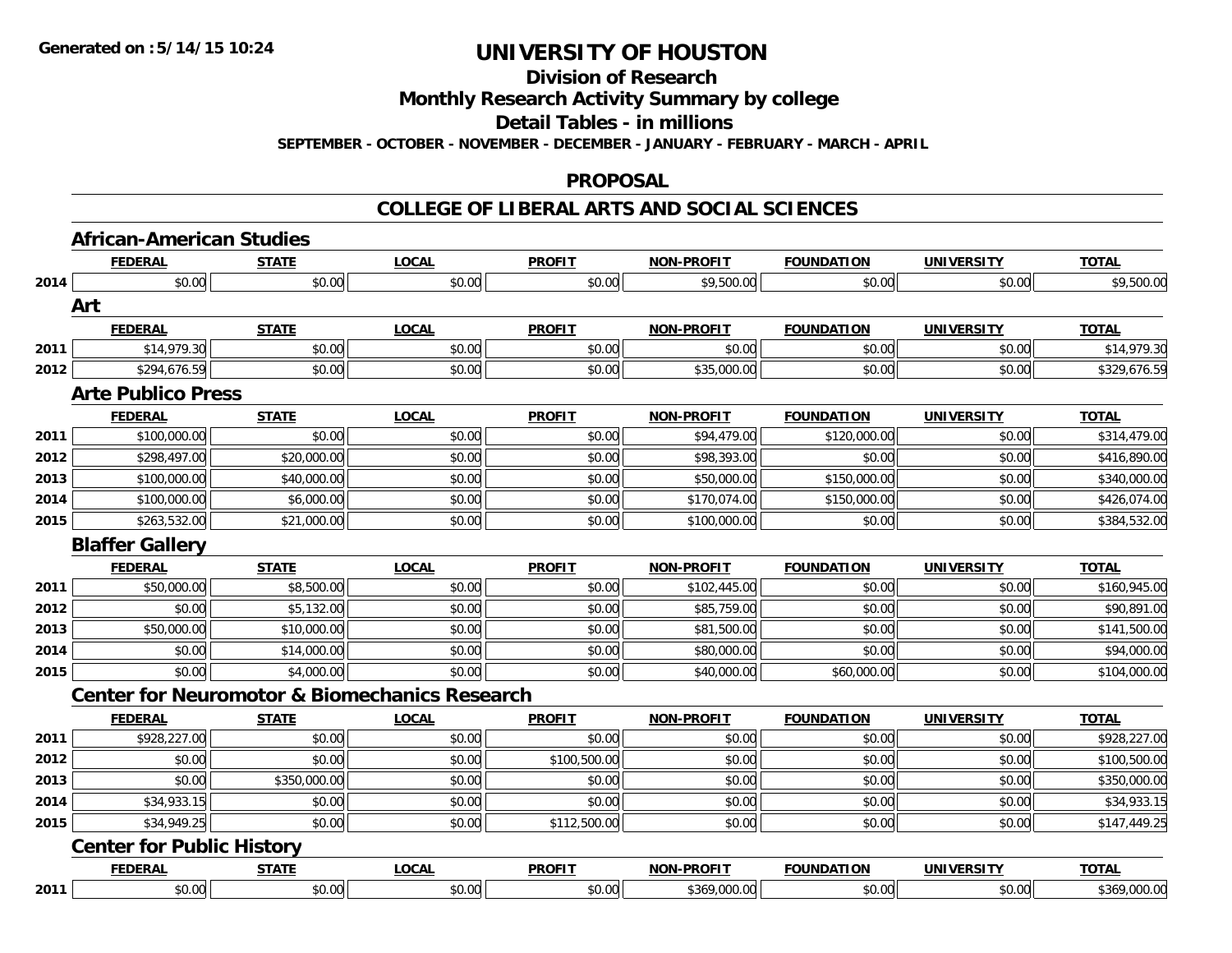# **Division of Research**

# **Monthly Research Activity Summary by college**

#### **Detail Tables - in millions**

**SEPTEMBER - OCTOBER - NOVEMBER - DECEMBER - JANUARY - FEBRUARY - MARCH - APRIL**

#### **PROPOSAL**

#### **COLLEGE OF LIBERAL ARTS AND SOCIAL SCIENCES**

|      | Communication                                     |              |              |               |                   |                   |                   |                |
|------|---------------------------------------------------|--------------|--------------|---------------|-------------------|-------------------|-------------------|----------------|
|      | <b>FEDERAL</b>                                    | <b>STATE</b> | <b>LOCAL</b> | <b>PROFIT</b> | <b>NON-PROFIT</b> | <b>FOUNDATION</b> | <b>UNIVERSITY</b> | <b>TOTAL</b>   |
| 2011 | \$294,900.00                                      | \$0.00       | \$0.00       | \$0.00        | \$0.00            | \$0.00            | \$0.00            | \$294,900.00   |
| 2012 | \$336,545.00                                      | \$0.00       | \$0.00       | \$0.00        | \$0.00            | \$0.00            | \$0.00            | \$336,545.00   |
| 2013 | \$0.00                                            | \$0.00       | \$0.00       | \$0.00        | \$9,800.00        | \$0.00            | \$76,763.00       | \$86,563.00    |
| 2014 | \$0.00                                            | \$0.00       | \$0.00       | \$0.00        | \$1,500.00        | \$34,993.00       | \$9,591.00        | \$46,084.00    |
| 2015 | \$2,916,503.12                                    | \$0.00       | \$0.00       | \$0.00        | \$211,745.00      | \$0.00            | \$14,884.00       | \$3,143,132.12 |
|      | <b>Communication Disorders</b>                    |              |              |               |                   |                   |                   |                |
|      | <b>FEDERAL</b>                                    | <b>STATE</b> | <b>LOCAL</b> | <b>PROFIT</b> | <b>NON-PROFIT</b> | <b>FOUNDATION</b> | <b>UNIVERSITY</b> | <b>TOTAL</b>   |
| 2011 | \$148,670.00                                      | \$17,940.10  | \$0.00       | \$0.00        | \$0.00            | \$0.00            | \$0.00            | \$166,610.10   |
| 2012 | \$447,207.00                                      | \$11,723.40  | \$0.00       | \$0.00        | \$58,248.00       | \$22,770.00       | \$263,177.00      | \$803,125.40   |
| 2013 | \$535,125.00                                      | \$13,290.00  | \$0.00       | \$0.00        | \$54,922.00       | \$24,500.00       | \$396,469.00      | \$1,024,306.00 |
| 2014 | \$295,718.47                                      | \$0.00       | \$0.00       | \$0.00        | \$0.00            | \$17,556.00       | \$0.00            | \$313,274.47   |
| 2015 | \$451,500.00                                      | \$0.00       | \$0.00       | \$0.00        | \$191,644.00      | \$29,932.00       | \$29,789.00       | \$702,865.00   |
|      | <b>Cynthia Woods Mitchell Center for the Arts</b> |              |              |               |                   |                   |                   |                |
|      | <b>FEDERAL</b>                                    | <b>STATE</b> | <b>LOCAL</b> | <b>PROFIT</b> | <b>NON-PROFIT</b> | <b>FOUNDATION</b> | <b>UNIVERSITY</b> | <b>TOTAL</b>   |
| 2013 | \$0.00                                            | \$150,000.00 | \$0.00       | \$200,000.00  | \$35,000.00       | \$15,000.00       | \$0.00            | \$400,000.00   |
| 2014 | \$0.00                                            | \$8,000.00   | \$0.00       | \$200,000.00  | \$0.00            | \$1,400.00        | \$0.00            | \$209,400.00   |
| 2015 | \$100,000.00                                      | \$0.00       | \$0.00       | \$0.00        | \$10,000.00       | \$10,000.00       | \$0.00            | \$120,000.00   |
|      | Dean, Liberal Arts and Social Sciences            |              |              |               |                   |                   |                   |                |
|      | <b>FEDERAL</b>                                    | <b>STATE</b> | <b>LOCAL</b> | <b>PROFIT</b> | <b>NON-PROFIT</b> | <b>FOUNDATION</b> | <b>UNIVERSITY</b> | <b>TOTAL</b>   |
| 2011 | \$413,091.00                                      | \$0.00       | \$0.00       | \$0.00        | \$0.00            | \$0.00            | \$0.00            | \$413,091.00   |
| 2014 | \$0.00                                            | \$0.00       | \$0.00       | \$0.00        | \$55,000.00       | \$0.00            | \$0.00            | \$55,000.00    |
| 2015 | \$598,568.43                                      | \$0.00       | \$0.00       | \$0.00        | \$0.00            | \$0.00            | \$0.00            | \$598,568.43   |
|      | <b>Economics</b>                                  |              |              |               |                   |                   |                   |                |
|      | <b>FEDERAL</b>                                    | <b>STATE</b> | <b>LOCAL</b> | <b>PROFIT</b> | <b>NON-PROFIT</b> | <b>FOUNDATION</b> | <b>UNIVERSITY</b> | <b>TOTAL</b>   |
| 2011 | \$0.00                                            | \$0.00       | \$0.00       | \$75,000.00   | \$78,014.00       | \$244,719.00      | \$75,000.00       | \$472,733.00   |
| 2012 | \$882,933.40                                      | \$0.00       | \$0.00       | \$0.00        | \$777,891.00      | \$158,086.00      | \$0.00            | \$1,818,910.40 |
| 2013 | \$243,160.00                                      | \$0.00       | \$0.00       | \$0.00        | \$0.00            | \$34,967.00       | \$0.00            | \$278,127.00   |
| 2014 | \$0.00                                            | \$0.00       | \$0.00       | \$0.00        | \$0.00            | \$28,449.00       | \$90,353.00       | \$118,802.00   |
| 2015 | \$7,606,296.24                                    | \$0.00       | \$0.00       | \$0.00        | \$15,000.00       | \$137,106.00      | \$215,736.00      | \$7,974,138.24 |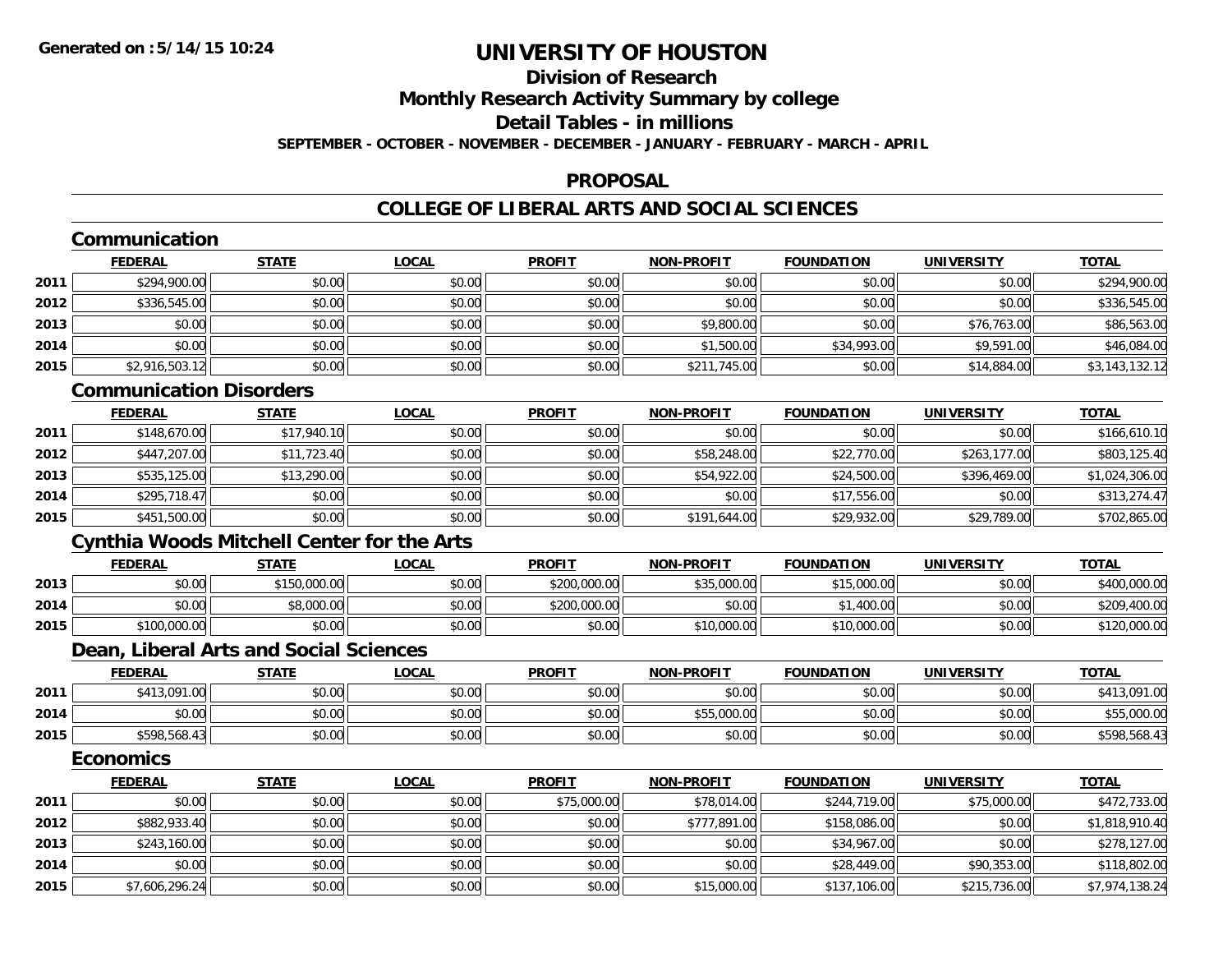# **Division of Research Monthly Research Activity Summary by college Detail Tables - in millions**

**SEPTEMBER - OCTOBER - NOVEMBER - DECEMBER - JANUARY - FEBRUARY - MARCH - APRIL**

#### **PROPOSAL**

|      | <b>English</b>                        |                |              |                |                   |                   |                   |                 |
|------|---------------------------------------|----------------|--------------|----------------|-------------------|-------------------|-------------------|-----------------|
|      | <b>FEDERAL</b>                        | <b>STATE</b>   | <b>LOCAL</b> | <b>PROFIT</b>  | <b>NON-PROFIT</b> | <b>FOUNDATION</b> | <b>UNIVERSITY</b> | <b>TOTAL</b>    |
| 2011 | \$0.00                                | \$0.00         | \$0.00       | \$0.00         | \$1,500.00        | \$0.00            | \$0.00            | \$1,500.00      |
| 2012 | \$932,888.40                          | \$0.00         | \$0.00       | \$0.00         | \$0.00            | \$0.00            | \$0.00            | \$932,888.40    |
| 2014 | \$0.00                                | \$7,109.00     | \$0.00       | \$0.00         | \$0.00            | \$0.00            | \$0.00            | \$7,109.00      |
| 2015 | \$0.00                                | \$0.00         | \$0.00       | \$0.00         | \$1,500.00        | \$0.00            | \$0.00            | \$1,500.00      |
|      | <b>Health and Human Performance</b>   |                |              |                |                   |                   |                   |                 |
|      | <b>FEDERAL</b>                        | <b>STATE</b>   | <b>LOCAL</b> | <b>PROFIT</b>  | <b>NON-PROFIT</b> | <b>FOUNDATION</b> | <b>UNIVERSITY</b> | <b>TOTAL</b>    |
| 2011 | \$10,951,327.40                       | \$0.00         | \$0.00       | \$94,276.00    | \$0.00            | \$209,569.30      | \$908,023.00      | \$12,163,195.70 |
| 2012 | \$6,858,777.61                        | \$302,818.00   | \$0.00       | \$626,163.00   | \$141,879.20      | \$0.00            | \$1,179,339.00    | \$9,108,976.81  |
| 2013 | \$5,419,000.52                        | \$1,400,000.00 | \$0.00       | \$66,142.80    | \$472,354.00      | \$69,976.00       | \$133,652.00      | \$7,561,125.32  |
| 2014 | \$12,484,864.25                       | \$0.00         | \$0.00       | \$0.00         | \$70,505.00       | \$168,482.40      | \$247,634.64      | \$12,971,486.29 |
| 2015 | \$6,184,646.30                        | \$0.00         | \$0.00       | \$1,333,994.00 | \$1,799,082.92    | \$200,000.00      | \$254,802.40      | \$9,772,525.62  |
|      | <b>Hispanic Studies</b>               |                |              |                |                   |                   |                   |                 |
|      | <b>FEDERAL</b>                        | <b>STATE</b>   | <b>LOCAL</b> | <b>PROFIT</b>  | <b>NON-PROFIT</b> | <b>FOUNDATION</b> | <b>UNIVERSITY</b> | <b>TOTAL</b>    |
| 2012 | \$38,419.59                           | \$0.00         | \$0.00       | \$0.00         | \$0.00            | \$0.00            | \$0.00            | \$38,419.59     |
| 2013 | \$0.00                                | \$0.00         | \$0.00       | \$0.00         | \$0.00            | \$0.00            | \$11,992.50       | \$11,992.50     |
| 2014 | \$295,629.77                          | \$0.00         | \$0.00       | \$0.00         | \$0.00            | \$0.00            | \$0.00            | \$295,629.77    |
| 2015 | \$0.00                                | \$0.00         | \$0.00       | \$0.00         | \$0.00            | \$0.00            | \$0.00            | \$0.00          |
|      | <b>History</b>                        |                |              |                |                   |                   |                   |                 |
|      | <b>FEDERAL</b>                        | <b>STATE</b>   | <b>LOCAL</b> | <b>PROFIT</b>  | <b>NON-PROFIT</b> | <b>FOUNDATION</b> | <b>UNIVERSITY</b> | <b>TOTAL</b>    |
| 2011 | \$0.00                                | \$0.00         | \$0.00       | \$0.00         | \$14,000.00       | \$0.00            | \$0.00            | \$14,000.00     |
| 2012 | \$63,776.82                           | \$0.00         | \$0.00       | \$0.00         | \$0.00            | \$0.00            | \$0.00            | \$63,776.82     |
|      | <b>Hobby Center for Public Policy</b> |                |              |                |                   |                   |                   |                 |
|      | <b>FEDERAL</b>                        | <b>STATE</b>   | <b>LOCAL</b> | <b>PROFIT</b>  | <b>NON-PROFIT</b> | <b>FOUNDATION</b> | <b>UNIVERSITY</b> | <b>TOTAL</b>    |
| 2011 | \$8,435.00                            | \$0.00         | \$0.00       | \$0.00         | \$0.00            | \$0.00            | \$0.00            | \$8,435.00      |
| 2013 | \$164,250.00                          | \$0.00         | \$0.00       | \$0.00         | \$0.00            | \$0.00            | \$0.00            | \$164,250.00    |
| 2014 | \$1,800.00                            | \$0.00         | \$0.00       | \$0.00         | \$0.00            | \$28,780.00       | \$0.00            | \$30,580.00     |
| 2015 | \$0.00                                | \$0.00         | \$0.00       | \$0.00         | \$0.00            | \$15,000.00       | \$0.00            | \$15,000.00     |
|      | <b>Modern/Classical Languages</b>     |                |              |                |                   |                   |                   |                 |
|      | <b>FEDERAL</b>                        | <b>STATE</b>   | <b>LOCAL</b> | <b>PROFIT</b>  | <b>NON-PROFIT</b> | <b>FOUNDATION</b> | <b>UNIVERSITY</b> | <b>TOTAL</b>    |
| 2011 | \$413,091.00                          | \$0.00         | \$0.00       | \$0.00         | \$0.00            | \$0.00            | \$0.00            | \$413,091.00    |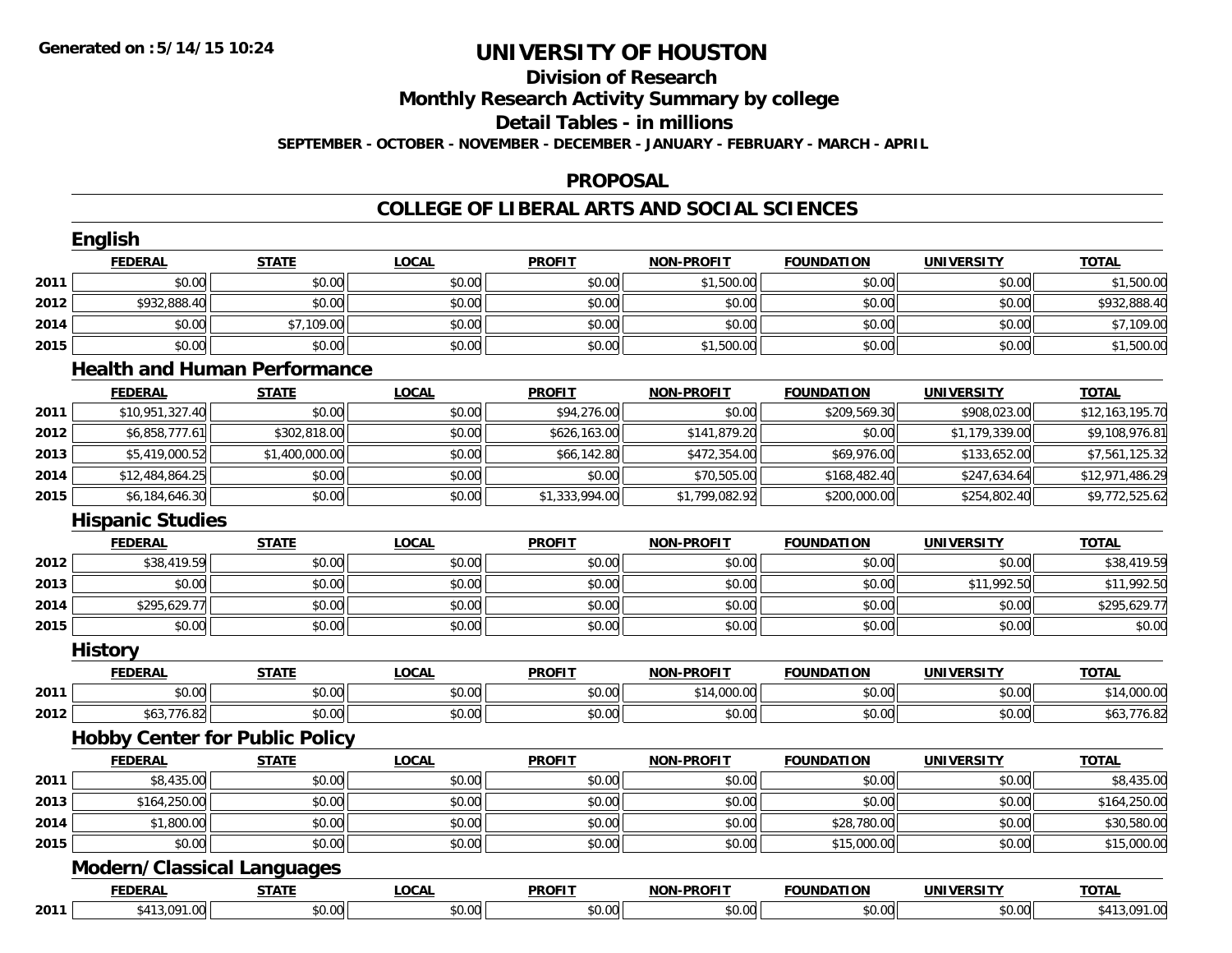# **Division of Research**

**Monthly Research Activity Summary by college**

**Detail Tables - in millions**

**SEPTEMBER - OCTOBER - NOVEMBER - DECEMBER - JANUARY - FEBRUARY - MARCH - APRIL**

#### **PROPOSAL**

|      | <b>Modern/Classical Languages</b> |                |              |               |                   |                   |                   |                 |
|------|-----------------------------------|----------------|--------------|---------------|-------------------|-------------------|-------------------|-----------------|
|      | <b>FEDERAL</b>                    | <b>STATE</b>   | <b>LOCAL</b> | <b>PROFIT</b> | <b>NON-PROFIT</b> | <b>FOUNDATION</b> | <b>UNIVERSITY</b> | <b>TOTAL</b>    |
| 2012 | \$396,977.00                      | \$0.00         | \$0.00       | \$0.00        | \$0.00            | \$0.00            | \$0.00            | \$396,977.00    |
| 2013 | \$99,251.00                       | \$0.00         | \$0.00       | \$0.00        | \$0.00            | \$0.00            | \$0.00            | \$99,251.00     |
| 2015 | \$89,835.00                       | \$0.00         | \$0.00       | \$0.00        | \$0.00            | \$29,771.00       | \$0.00            | \$119,606.00    |
|      | Philosophy                        |                |              |               |                   |                   |                   |                 |
|      | <b>FEDERAL</b>                    | <b>STATE</b>   | <b>LOCAL</b> | <b>PROFIT</b> | <b>NON-PROFIT</b> | <b>FOUNDATION</b> | <b>UNIVERSITY</b> | <b>TOTAL</b>    |
| 2011 | \$29,932.50                       | \$0.00         | \$0.00       | \$0.00        | \$0.00            | \$0.00            | \$0.00            | \$29,932.50     |
| 2012 | \$23,229.00                       | \$0.00         | \$0.00       | \$0.00        | \$0.00            | \$0.00            | \$0.00            | \$23,229.00     |
| 2013 | \$24,897.00                       | \$0.00         | \$0.00       | \$0.00        | \$0.00            | \$0.00            | \$0.00            | \$24,897.00     |
| 2015 | \$0.00                            | \$0.00         | \$0.00       | \$0.00        | \$0.00            | \$0.00            | \$19,170.00       | \$19,170.00     |
|      | <b>Political Science</b>          |                |              |               |                   |                   |                   |                 |
|      | <b>FEDERAL</b>                    | <b>STATE</b>   | <b>LOCAL</b> | <b>PROFIT</b> | <b>NON-PROFIT</b> | <b>FOUNDATION</b> | <b>UNIVERSITY</b> | <b>TOTAL</b>    |
| 2011 | \$1,347,856.50                    | \$0.00         | \$0.00       | \$0.00        | \$3,250.00        | \$0.00            | \$0.00            | \$1,351,106.50  |
| 2012 | \$383,429.00                      | \$77,296.00    | \$0.00       | \$0.00        | \$0.00            | \$0.00            | \$0.00            | \$460,725.00    |
| 2013 | \$857,738.00                      | \$0.00         | \$0.00       | \$0.00        | \$0.00            | \$0.00            | \$0.00            | \$857,738.00    |
| 2014 | \$77,661.00                       | \$0.00         | \$0.00       | \$0.00        | \$3,300.00        | \$13,706.00       | \$0.00            | \$94,667.00     |
| 2015 | \$277,127.00                      | \$0.00         | \$0.00       | \$45,000.00   | \$3,000.00        | \$0.00            | \$58,951.00       | \$384,078.00    |
|      | <b>Psychology</b>                 |                |              |               |                   |                   |                   |                 |
|      | <b>FEDERAL</b>                    | <b>STATE</b>   | <b>LOCAL</b> | <b>PROFIT</b> | <b>NON-PROFIT</b> | <b>FOUNDATION</b> | <b>UNIVERSITY</b> | <b>TOTAL</b>    |
| 2011 | \$7,747,451.40                    | \$2,741,543.40 | \$331,088.80 | \$275,000.00  | \$0.00            | \$174,672.00      | \$1,769,460.00    | \$13,039,215.60 |
| 2012 | \$8,304,933.47                    | \$13,431.15    | \$0.00       | \$423,255.00  | \$0.00            | \$60,667.00       | \$1,008,351.00    | \$9,810,637.62  |
| 2013 | \$11,749,844.19                   | \$936,366.00   | \$0.00       | \$112,786.00  | \$144,345.00      | \$5,400.00        | \$2,850,891.00    | \$15,799,632.19 |
| 2014 | \$10,562,874.10                   | \$587,444.00   | \$0.00       | \$24,000.00   | \$376,792.49      | \$0.00            | \$2,569,241.40    | \$14,120,351.99 |
| 2015 | \$11,055,965.85                   | \$2,659,046.00 | \$0.00       | \$18,000.00   | \$995,081.80      | \$227,396.00      | \$2,557,920.20    | \$17,513,409.85 |
|      | <b>School of Music</b>            |                |              |               |                   |                   |                   |                 |
|      | <b>FEDERAL</b>                    | <b>STATE</b>   | <b>LOCAL</b> | <b>PROFIT</b> | <b>NON-PROFIT</b> | <b>FOUNDATION</b> | <b>UNIVERSITY</b> | <b>TOTAL</b>    |
| 2011 | \$0.00                            | \$26,500.00    | \$0.00       | \$0.00        | \$0.00            | \$0.00            | \$0.00            | \$26,500.00     |
| 2013 | \$0.00                            | \$5,000.00     | \$0.00       | \$0.00        | \$10,000.00       | \$24,500.00       | \$0.00            | \$39,500.00     |
| 2014 | \$0.00                            | \$9,000.00     | \$0.00       | \$0.00        | \$0.00            | \$3,919.00        | \$0.00            | \$12,919.00     |
| 2015 | \$0.00                            | \$9,000.00     | \$0.00       | \$0.00        | \$10,000.00       | \$0.00            | \$0.00            | \$19,000.00     |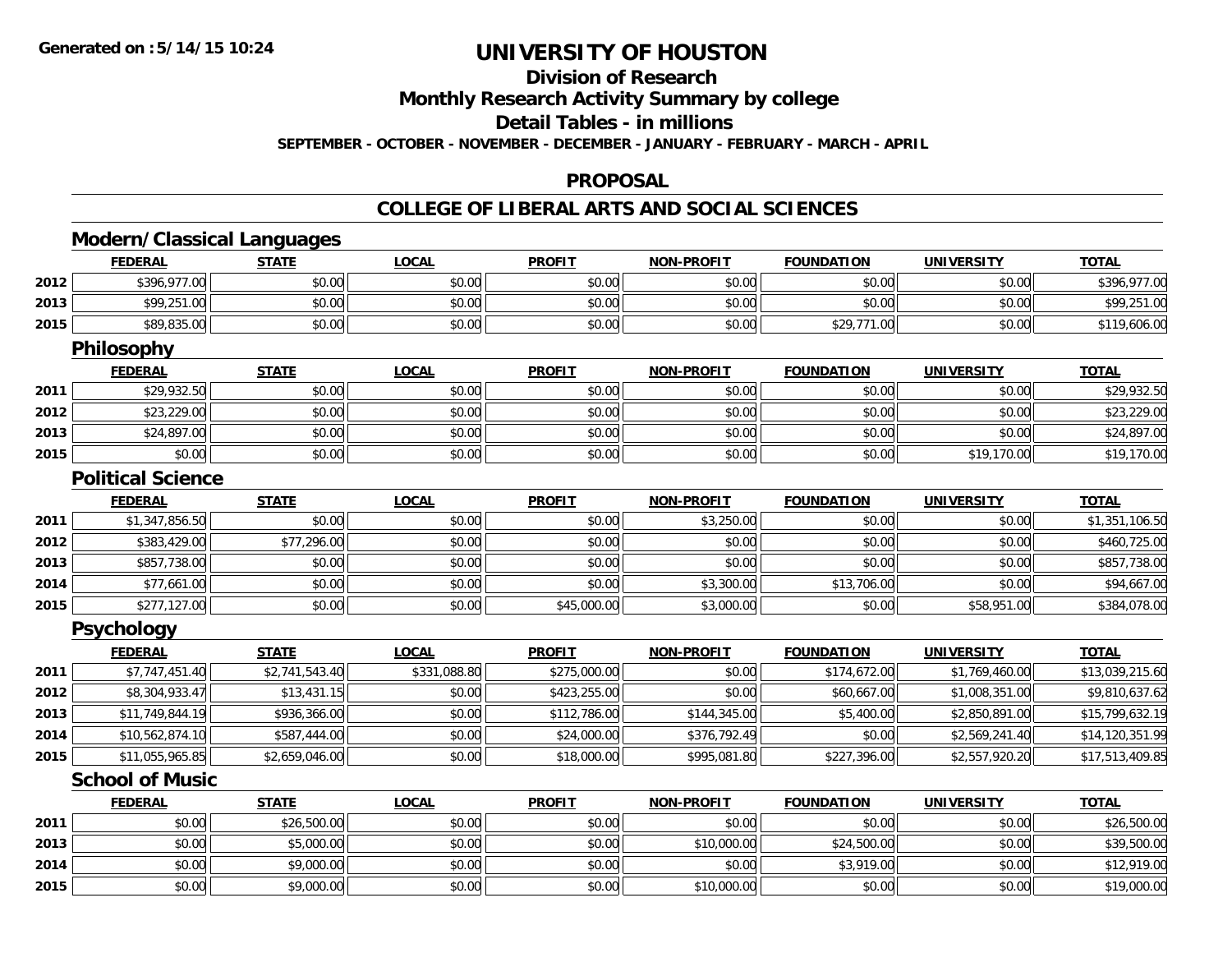#### **Division of Research**

**Monthly Research Activity Summary by college**

**Detail Tables - in millions**

**SEPTEMBER - OCTOBER - NOVEMBER - DECEMBER - JANUARY - FEBRUARY - MARCH - APRIL**

#### **PROPOSAL**

|       | <b>Sociology</b> |                |              |                |                   |                   |                   |                  |
|-------|------------------|----------------|--------------|----------------|-------------------|-------------------|-------------------|------------------|
|       | <b>FEDERAL</b>   | <b>STATE</b>   | <b>LOCAL</b> | <b>PROFIT</b>  | <b>NON-PROFIT</b> | <b>FOUNDATION</b> | <b>UNIVERSITY</b> | <b>TOTAL</b>     |
| 2011  | \$796,309.80     | \$0.00         | \$0.00       | \$0.00         | \$0.00            | \$0.00            | \$0.00            | \$796,309.80     |
| 2012  | \$0.00           | \$0.00         | \$0.00       | \$0.00         | \$0.00            | \$16,808.00       | \$508,467.30      | \$525,275.30     |
| 2013  | \$160,063.00     | \$0.00         | \$18,000.00  | \$0.00         | \$0.00            | \$0.00            | \$0.00            | \$178,063.00     |
| 2014  | \$0.00           | \$0.00         | \$31,200.00  | \$0.00         | \$0.00            | \$0.00            | \$0.00            | \$31,200.00      |
|       | <b>Theatre</b>   |                |              |                |                   |                   |                   |                  |
|       | <b>FEDERAL</b>   | <b>STATE</b>   | <b>LOCAL</b> | <b>PROFIT</b>  | <b>NON-PROFIT</b> | <b>FOUNDATION</b> | <b>UNIVERSITY</b> | <b>TOTAL</b>     |
| 2013  | \$0.00           | \$0.00         | \$0.00       | \$0.00         | \$100,027.00      | \$0.00            | \$0.00            | \$100,027.00     |
| 2014  | \$187,811.00     | \$0.00         | \$0.00       | \$0.00         | \$0.00            | \$0.00            | \$0.00            | \$187,811.00     |
| Total | \$115,530,104.41 | \$9,454,139.05 | \$380,288.80 | \$3,706,616.80 | \$6,961,531.41    | \$2,488,124.70    | \$15,249,657.44   | \$153,770,462.61 |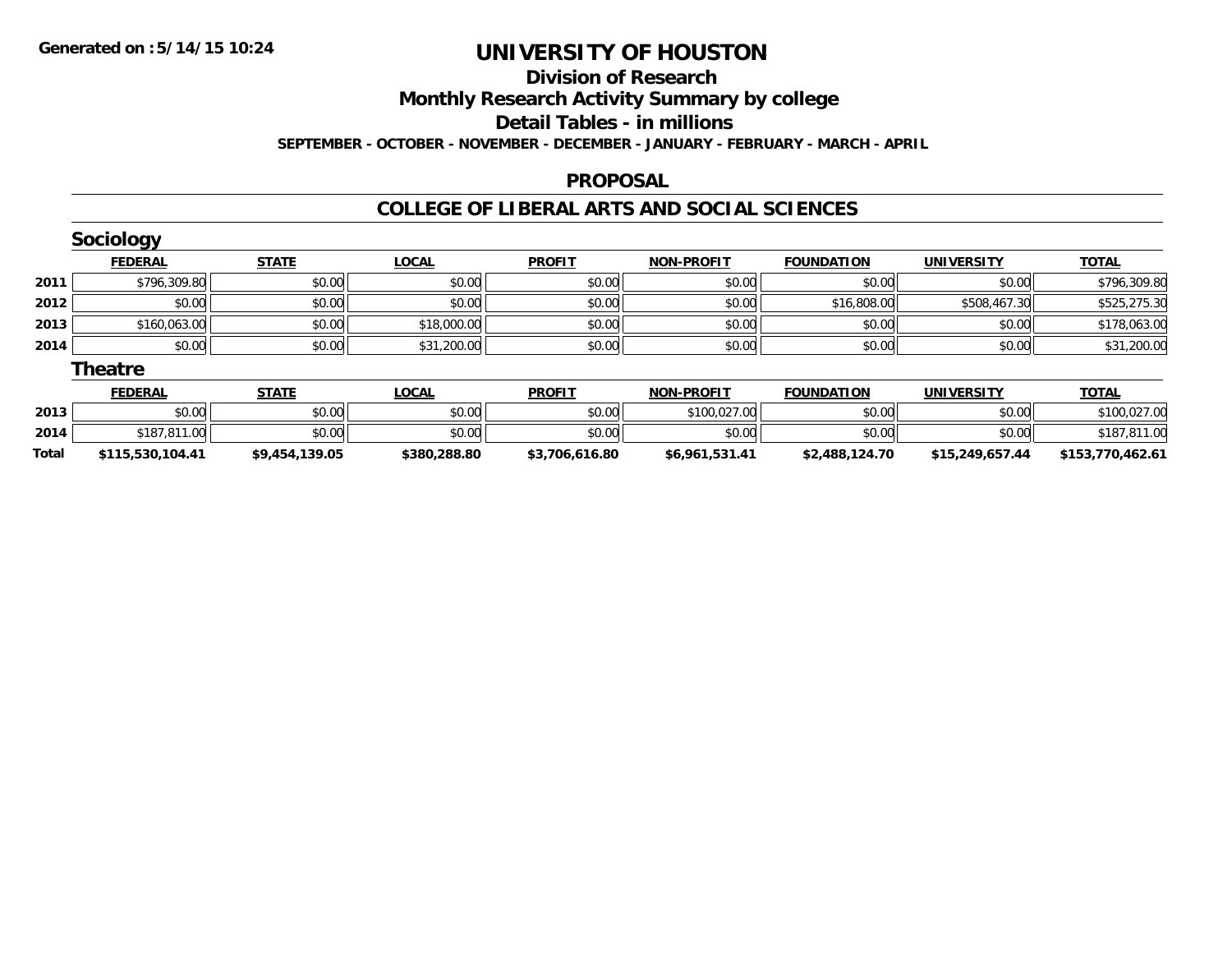# **Division of Research**

**Monthly Research Activity Summary by college**

## **Detail Tables - in millions**

**SEPTEMBER - OCTOBER - NOVEMBER - DECEMBER - JANUARY - FEBRUARY - MARCH - APRIL**

#### **PROPOSAL**

## **COLLEGE OF NATURAL SCIENCES AND MATHEMATICS**

## **Biology/Biochemistry**

|      | <b>FEDERAL</b>  | <b>STATE</b>   | <u>LOCAL</u> | <b>PROFIT</b>  | <b>NON-PROFIT</b> | <b>FOUNDATION</b> | <b>UNIVERSITY</b> | <b>TOTAL</b>    |
|------|-----------------|----------------|--------------|----------------|-------------------|-------------------|-------------------|-----------------|
| 2011 | \$31,345,879.20 | \$225,000.00   | \$0.00       | \$276,082.00   | \$1,003,475.31    | \$839,882.00      | \$833,857.00      | \$34,524,175.51 |
| 2012 | \$27,197,412.66 | \$3,739,930.00 | \$0.00       | \$60,000.00    | \$3,089,527.80    | \$1,584,822.00    | \$1,530,628.58    | \$37,202,321.04 |
| 2013 | \$23,413,676.45 | \$1,540,596.03 | \$0.00       | \$128,351.00   | \$0.00            | \$1,901,970.00    | \$1,249,792.00    | \$28,234,385.48 |
| 2014 | \$15,454,130.66 | \$5,145,378.75 | \$0.00       | \$154,786.00   | \$705,759.26      | \$1,874,390.00    | \$627,934.00      | \$23,962,378.67 |
| 2015 | \$16,388,216.70 | \$707,533.00   | \$0.00       | \$1,322,153.00 | \$1,218,335.89    | \$1,130,000.00    | \$1,180,656.00    | \$21,946,894.59 |

## **Center for Nuclear Receptors and Cell Signaling**

|      | <b>FEDERAL</b>  | <b>STATE</b>    | <b>LOCAL</b> | <b>PROFIT</b> | <b>NON-PROFIT</b> | <b>FOUNDATION</b> | <b>UNIVERSITY</b> | <b>TOTAL</b>    |
|------|-----------------|-----------------|--------------|---------------|-------------------|-------------------|-------------------|-----------------|
| 2011 | \$5,259,331.00  | \$7,420,923.00  | \$0.00       | \$240,000.00  | \$435,126.00      | \$1,060,000.00    | \$818,762.00      | \$15,234,142.00 |
| 2012 | \$7,463,740.00  | \$0.00          | \$0.00       | \$0.00        | \$403,096.00      | \$300,000.00      | \$0.00            | \$8,166,836.00  |
| 2013 | \$17,313,772.20 | \$0.00          | \$0.00       | \$337,414.00  | \$454,000.00      | \$730,000.00      | \$0.00            | \$18,835,186.20 |
| 2014 | \$17,690,724.10 | \$7,674,201.00  | \$0.00       | \$0.00        | \$1,864,612.00    | \$1,100,000.00    | \$0.00            | \$28,329,537.10 |
| 2015 | \$19,998,981.50 | \$11,252,078.50 | \$0.00       | \$99,000.00   | \$5,981,118.40    | \$513,384.00      | \$0.00            | \$37,844,562.40 |

## **Chemistry**

|      | <b>FEDERAL</b>  | <b>STATE</b>   | <b>LOCAL</b> | <b>PROFIT</b> | <b>NON-PROFIT</b> | <b>FOUNDATION</b> | <b>UNIVERSITY</b> | <b>TOTAL</b>    |
|------|-----------------|----------------|--------------|---------------|-------------------|-------------------|-------------------|-----------------|
| 2011 | \$13,399,195.95 | \$217,519.00   | \$0.00       | \$130,000.00  | \$219,998.00      | \$840,000.00      | \$669,942.00      | \$15,476,654.95 |
| 2012 | \$14,046,653.14 | \$2,914,220.00 | \$0.00       | \$291,980.00  | \$1,114,109.00    | \$1,080,000.00    | \$214,591.00      | \$19,661,553.14 |
| 2013 | \$13,188,723.89 | \$2,688,596.00 | \$0.00       | \$0.00        | \$100,000.00      | \$2,420,000.00    | \$16,030.00       | \$18,413,349.89 |
| 2014 | \$9,090,295.35  | \$221,405.58   | \$0.00       | \$0.00        | \$1,607,000.00    | \$4,875,000.00    | \$353,677.00      | \$16,147,377.93 |
| 2015 | \$14,266,484.59 | \$2,429,502.00 | \$0.00       | \$124,348.00  | \$1,553,818.00    | \$2,470,000.00    | \$1,070,491.00    | \$21,914,643.59 |

#### **Computer Science**

|      | <b>FEDERAL</b>  | <b>STATE</b>   | <u>LOCAL</u> | <b>PROFIT</b>  | <b>NON-PROFIT</b> | <b>FOUNDATION</b> | <b>UNIVERSITY</b> | <b>TOTAL</b>    |
|------|-----------------|----------------|--------------|----------------|-------------------|-------------------|-------------------|-----------------|
| 2011 | \$13,934,177.86 | \$433,402.00   | \$0.00       | \$1,037,248.00 | \$168,642.00      | \$302,606.25      | \$0.00            | \$15,876,076.11 |
| 2012 | \$23,435,492.78 | \$1,396,932.00 | \$0.00       | \$139,721.00   | \$18,000.00       | \$185,918.20      | \$129,955.00      | \$25,306,018.98 |
| 2013 | \$16,838,112.49 | \$508,212.00   | \$0.00       | \$1,387,204.57 | \$460,000.00      | \$0.00            | \$0.00            | \$19,193,529.06 |
| 2014 | \$27,742,311.62 | \$1,426,471.50 | \$0.00       | \$22,411.41    | \$1,763,722.00    | \$78,646.25       | \$570,485.00      | \$31,604,047.78 |
| 2015 | \$51,587,114.17 | \$1,592,955.50 | \$0.00       | \$574,680.00   | \$640,990.60      | \$134,316.00      | \$769,192.60      | \$55,299,248.87 |

## **Dean, Natural Sciences and Mathematics**

|      | <b>FEDERAL</b>               | <b>CTATE</b><br>3 I A I I | .OCAL              | <b>PROFIT</b> | <b>LPROFIT</b><br><b>NIONI</b>          | <b>FOUNDATION</b> | UNIVERSITY           | <b>TOTAL</b>                   |
|------|------------------------------|---------------------------|--------------------|---------------|-----------------------------------------|-------------------|----------------------|--------------------------------|
| 2011 | 1.2222<br>78.UU              | 00000<br>™.∪∪∪.∪∪         | $\sim$ 00<br>vv.vv | 0000<br>DU.UG | 0.00<br>DU.UU                           | \$0.00            | 0000<br>\$U.UU       | , J 70. UL                     |
| 2012 | <b>CAOO 022 50</b><br>722.JU | \$0.00                    | ሖ ∩<br>PU.UU       | 0000<br>DU.UG | $\circ$ $\circ$ $\circ$<br><b>DU.UU</b> | \$0.00            | 0000<br><b>DU.UU</b> | 0.225<br><b>¢100</b><br>722.JV |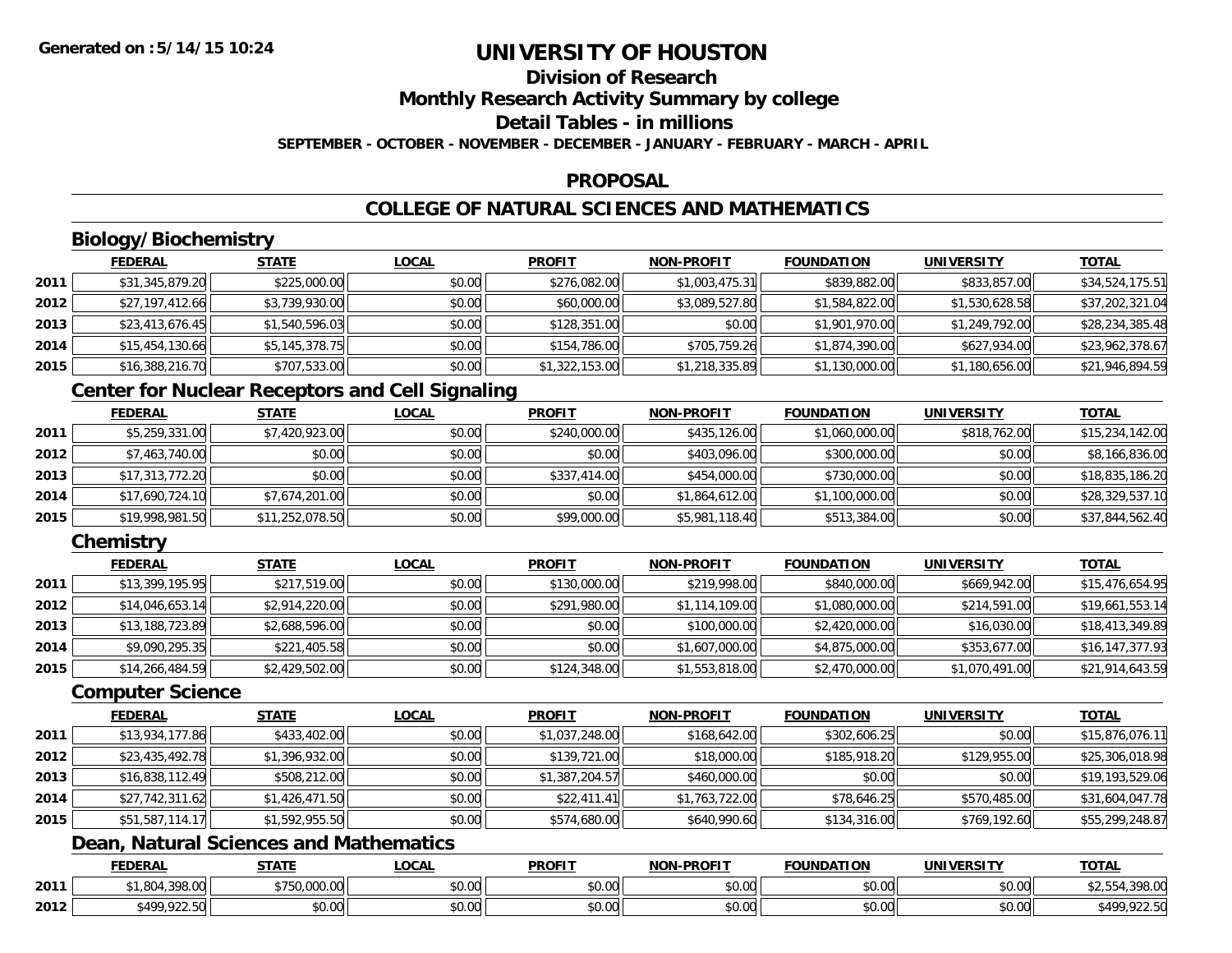## **Division of Research**

**Monthly Research Activity Summary by college**

**Detail Tables - in millions**

**SEPTEMBER - OCTOBER - NOVEMBER - DECEMBER - JANUARY - FEBRUARY - MARCH - APRIL**

#### **PROPOSAL**

## **COLLEGE OF NATURAL SCIENCES AND MATHEMATICS**

## **Dean, Natural Sciences and Mathematics**

|      | <b>FEDERAL</b> | <b>STATE</b> | <u>LOCAL</u> | <b>PROFIT</b> | <b>NON-PROFIT</b> | <b>FOUNDATION</b> | <b>UNIVERSITY</b> | <b>TOTAL</b> |
|------|----------------|--------------|--------------|---------------|-------------------|-------------------|-------------------|--------------|
| 2013 | \$0.00         | \$210,187.00 | \$0.00       | \$0.00        | \$0.00            | \$0.00            | \$0.00            | \$210,187.00 |
| 2014 | \$0.00         | \$396,835,00 | \$0.00       | \$76,907.50   | \$375,000.00      | \$0.00            | \$0.00            | \$848,742.50 |
| 2015 | \$600,150.50   | \$0.00       | \$0.00       | \$0.00        | \$0.00            | \$0.00            | \$0.00            | \$600,150.50 |

#### **Earth & Atmospheric Sciences**

|      | <b>FEDERAL</b> | <b>STATE</b> | <b>LOCAL</b> | <b>PROFIT</b> | <b>NON-PROFIT</b> | <b>FOUNDATION</b> | <b>UNIVERSITY</b> | <b>TOTAL</b>    |
|------|----------------|--------------|--------------|---------------|-------------------|-------------------|-------------------|-----------------|
| 2011 | \$3,962,098.00 | \$990,980.20 | \$0.00       | \$87,000.00   | \$2,426,934.80    | \$0.00            | \$1,252,133.00    | \$8,719,146.00  |
| 2012 | \$3,785,861.10 | \$106,909.20 | \$0.00       | \$915,154.00  | \$151,387.00      | \$150,000.00      | \$505,768.00      | \$5,615,079.30  |
| 2013 | \$4,541,790.00 | \$527,514.00 | \$0.00       | \$961,906.45  | \$728,036.00      | \$180,000.00      | \$379,607.68      | \$7,318,854.13  |
| 2014 | \$8,113,958.55 | \$868,654.00 | \$0.00       | \$227,394.00  | \$355,000.00      | \$0.00            | \$2,219,745.00    | \$11,784,751.55 |
| 2015 | \$4,964,397.11 | \$872,472.00 | \$0.00       | \$426,855.00  | \$2,551,536.25    | \$195,000.00      | \$1,031,742.00    | \$10,042,002.36 |

## **Institute for Climate and Atmospheric Science**

|      | <b>FEDERAL</b> | <b>STATE</b> | <b>LOCAL</b> | <b>PROFIT</b> | <b>NON-PROFIT</b> | FOUNDATION | <b>UNIVERSITY</b> | <b>TOTAL</b> |
|------|----------------|--------------|--------------|---------------|-------------------|------------|-------------------|--------------|
| 2011 | \$0.00         | \$0.00       | \$0.00       | \$0.00        | \$0.00            | \$0.00     | \$0.00            | \$0.00       |
| 2012 | \$0.00         | \$0.00       | \$0.00       | \$0.00        | \$0.00            | \$0.00     | \$0.00            | \$0.00       |
| 2013 | \$0.00         | \$0.00       | \$0.00       | \$0.00        | \$0.00            | \$0.00     | \$0.00            | \$0.00       |
| 2014 | \$0.00         | \$0.00       | \$0.00       | \$0.00        | \$0.00            | \$0.00     | \$0.00            | \$0.00       |

#### **Institute for Nanoenergy**

|      | <b>FEDERAL</b> | <b>STATE</b> | $\sim$<br>.UUAL | <b>PROFIT</b> | -PROFIT<br>NON- | <b>FOUNDATION</b> | <b>IINIVERSITY</b> | $T$ $T$       |
|------|----------------|--------------|-----------------|---------------|-----------------|-------------------|--------------------|---------------|
| 2011 | 0000           | ტი იი        | 0.00            | $\sim$ $\sim$ | 0.00            | $\sim$ $\sim$     | $\sim$ 00          | $\sim$ $\sim$ |
|      | DU.UU          | JU.UU        | וטטוע           | JU.UU         | JU.UU           | JU.UU             | JU.UU              | DU.UU         |
|      | 0000           | \$0.00       | $\sim$ 00       | 0.00          | 0.00            | 0.00              | ልስ ሀህ              | $\sim$ $\sim$ |
| 2012 | DU.UG          |              | pu.uu           | vv.vv         | JU.UU           | J∪.∪∪             | JU.UU              | ง∪.∪บ         |

#### **Mathematics**

|      | <b>FEDERAL</b> | <b>STATE</b> | LOCAL  | <b>PROFIT</b> | <b>NON-PROFIT</b> | <b>FOUNDATION</b> | <b>UNIVERSITY</b> | <b>TOTAL</b>   |
|------|----------------|--------------|--------|---------------|-------------------|-------------------|-------------------|----------------|
| 2011 | \$6,270,560.28 | \$784,756.00 | \$0.00 | \$321,626.00  | \$22,622.00       | \$115,000.00      | \$64,383.00       | \$7,578,947.28 |
| 2012 | \$4,537,695.97 | \$0.00       | \$0.00 | \$210,000.00  | \$0.00            | \$222,725.00      | \$710,825.00      | \$5,681,245.97 |
| 2013 | \$6,087,426.05 | \$0.00       | \$0.00 | \$169,348.17  | \$0.00            | \$106,456.00      | \$0.00            | \$6,363,230.22 |
| 2014 | \$8,539,127.87 | \$0.00       | \$0.00 | \$90,000.00   | \$375,000.00      | \$192,924.00      | \$75,112.00       | \$9,272,163.87 |
| 2015 | \$6,622,710.80 | \$514,410.00 | \$0.00 | \$188,000.00  | \$53,579.00       | \$899,294.00      | \$337,303.00      | \$8,615,296.80 |

#### **Physics**

|      | <b>FEDERAI</b> | CTATL<br>$\cdots$ | $\sim$<br>.uuni | <b>PROFIT</b> | <b>PROFIT</b><br>៶៲៱៲ | <b>FOUNDAT</b><br>----<br>. I OP    | <b>UNIVERSITY</b>  | <b>TOTAL</b> |
|------|----------------|-------------------|-----------------|---------------|-----------------------|-------------------------------------|--------------------|--------------|
| 2011 | 0.08<br>ີດາ⊾   | 0000<br>ง∪.∪บ     | $\sim$          | $\sim$<br>.   | nn nn<br><b>DU.UU</b> | $\sim$ $\sim$ $\sim$<br>260.<br>ነጋŏ | $\sim$ 00<br>JU.UU | ╶╌           |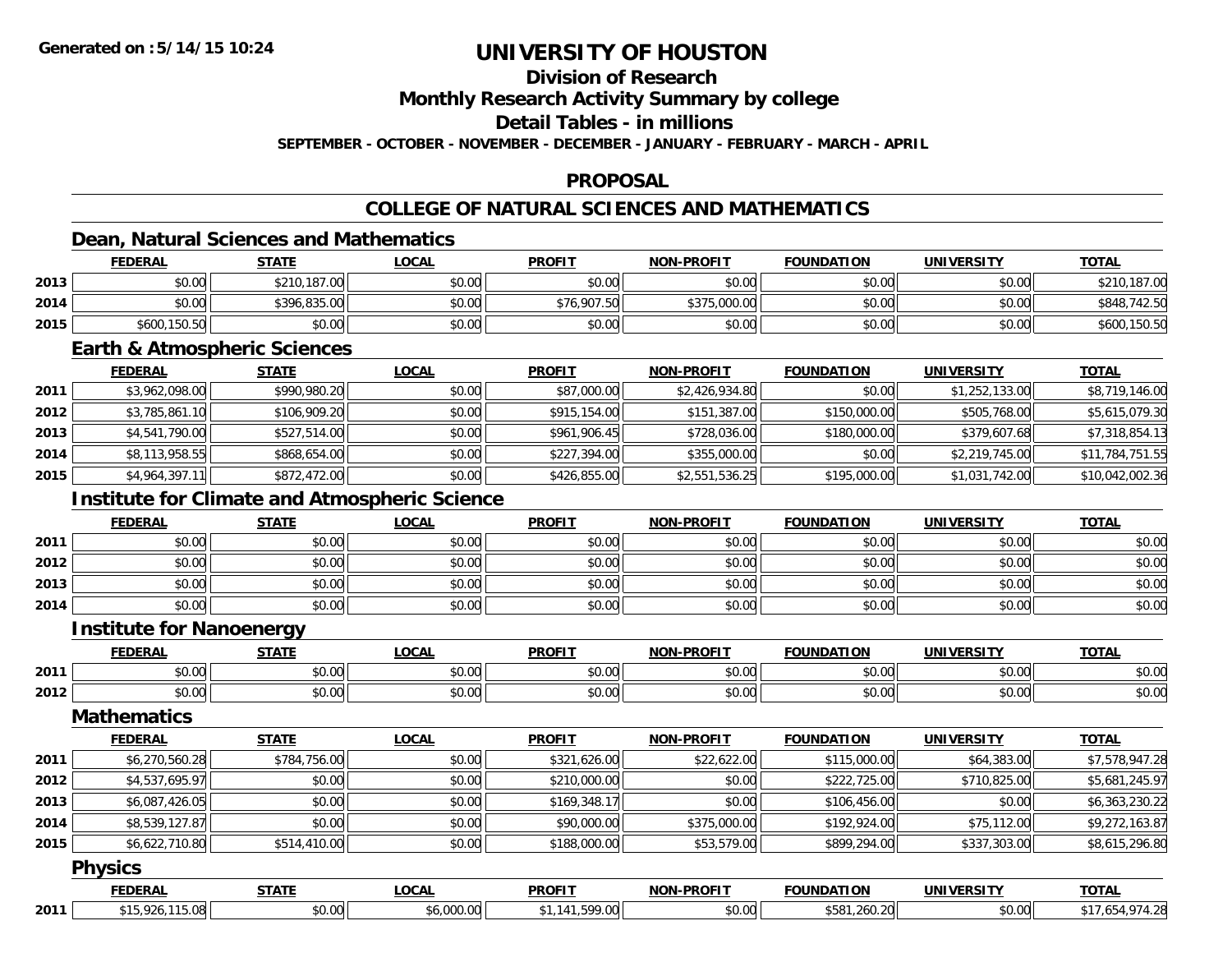#### **Division of Research Monthly Research Activity Summary by college Detail Tables - in millions SEPTEMBER - OCTOBER - NOVEMBER - DECEMBER - JANUARY - FEBRUARY - MARCH - APRIL**

#### **PROPOSAL**

#### **COLLEGE OF NATURAL SCIENCES AND MATHEMATICS**

|       | <b>Physics</b>   |                 |              |                 |                   |                   |                   |                  |  |  |  |  |
|-------|------------------|-----------------|--------------|-----------------|-------------------|-------------------|-------------------|------------------|--|--|--|--|
|       | <b>FEDERAL</b>   | <b>STATE</b>    | <b>LOCAL</b> | <b>PROFIT</b>   | <b>NON-PROFIT</b> | <b>FOUNDATION</b> | <b>UNIVERSITY</b> | <b>TOTAL</b>     |  |  |  |  |
| 2012  | \$11,779,854.57  | \$177,557.00    | \$0.00       | \$610,517.00    | \$258,667.00      | \$807,814.80      | \$1,060,600.00    | \$14,695,010.37  |  |  |  |  |
| 2013  | \$14,182,939.69  | \$277,044.50    | \$0.00       | \$589,575.00    | \$1,072,059.60    | \$1,035,000.00    | \$2,129,884.00    | \$19,286,502.79  |  |  |  |  |
| 2014  | \$31,503,151.52  | \$1,405,181.66  | \$0.00       | \$403,480.50    | \$905,500.00      | \$1,023,646.25    | \$4,991,292.00    | \$40,232,251.93  |  |  |  |  |
| 2015  | \$27,091,858.35  | \$179,998.80    | \$0.00       | \$44,756.00     | \$907,162.00      | \$1,358,000.00    | \$152,516.00      | \$29,734,291.15  |  |  |  |  |
| Total | \$539,868,442.24 | \$59,597,355.22 | \$6,000.00   | \$12,789,497.60 | \$32,983,813.91   | \$30,288,054.95   | \$24,946,903.86   | \$700,480,067.78 |  |  |  |  |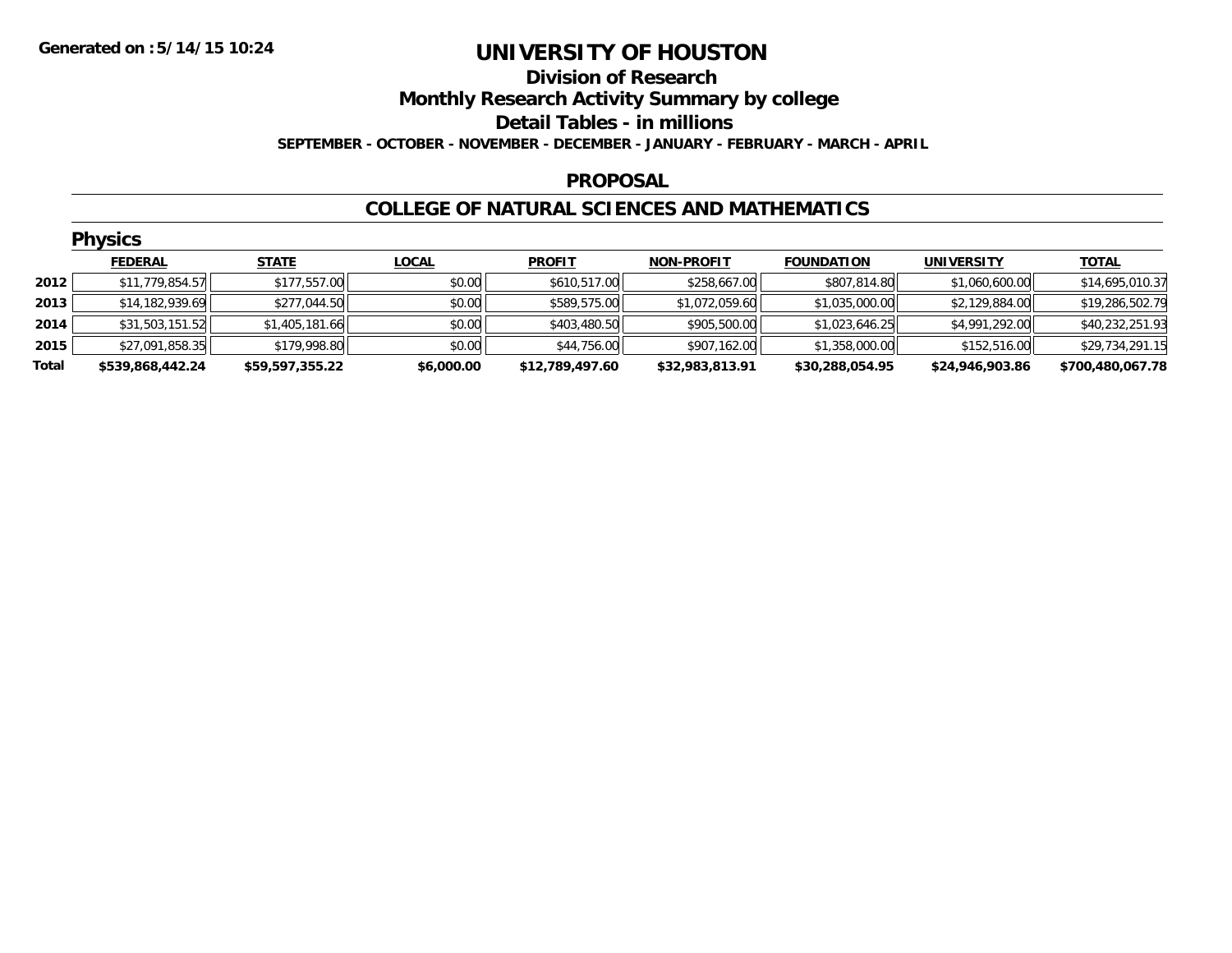# **Division of Research**

**Monthly Research Activity Summary by college**

**Detail Tables - in millions**

**SEPTEMBER - OCTOBER - NOVEMBER - DECEMBER - JANUARY - FEBRUARY - MARCH - APRIL**

#### **PROPOSAL**

#### **COLLEGE OF OPTOMETRY**

## **Optometry Vision Sciences**

|       | <b>FEDERAL</b>  | <b>STATE</b> | <u>LOCAL</u> | <b>PROFIT</b>  | <b>NON-PROFIT</b> | <b>FOUNDATION</b> | <b>UNIVERSITY</b> | <u>TOTAL</u>    |
|-------|-----------------|--------------|--------------|----------------|-------------------|-------------------|-------------------|-----------------|
| 2011  | \$12,969,594.25 | \$62,945.00  | \$0.00       | \$1,346,770.16 | \$328,078.00      | \$229,995.00      | \$0.00            | \$14,937,382.41 |
| 2012  | \$11,034,820.00 | \$74,750.00  | \$0.00       | \$248,321.00   | \$0.00            | \$0.00            | \$1,257,311.00    | \$12,615,202.00 |
| 2013  | \$11,988,999.00 | \$32,841.56  | \$0.00       | \$1,114,447.50 | \$0.00            | \$0.00            | \$321,274.00      | \$13,457,562.06 |
| 2014  | \$7,679,589.05  | \$10,989.00  | \$0.00       | \$917,073.32   | \$49,900.00       | \$0.00            | \$349,349.00      | \$9,006,900.37  |
| 2015  | \$1,937,950.00  | \$28,529.00  | \$0.00       | \$220,829.00   | \$30,497.00       | \$75,000.00       | \$1,107,305.00    | \$3,400,110.00  |
| Total | \$45,610,952.30 | \$210,054.56 | \$0.00       | \$3,847,440.98 | \$408,475.00      | \$304,995.00      | \$3,035,239.00    | \$53,417,156.84 |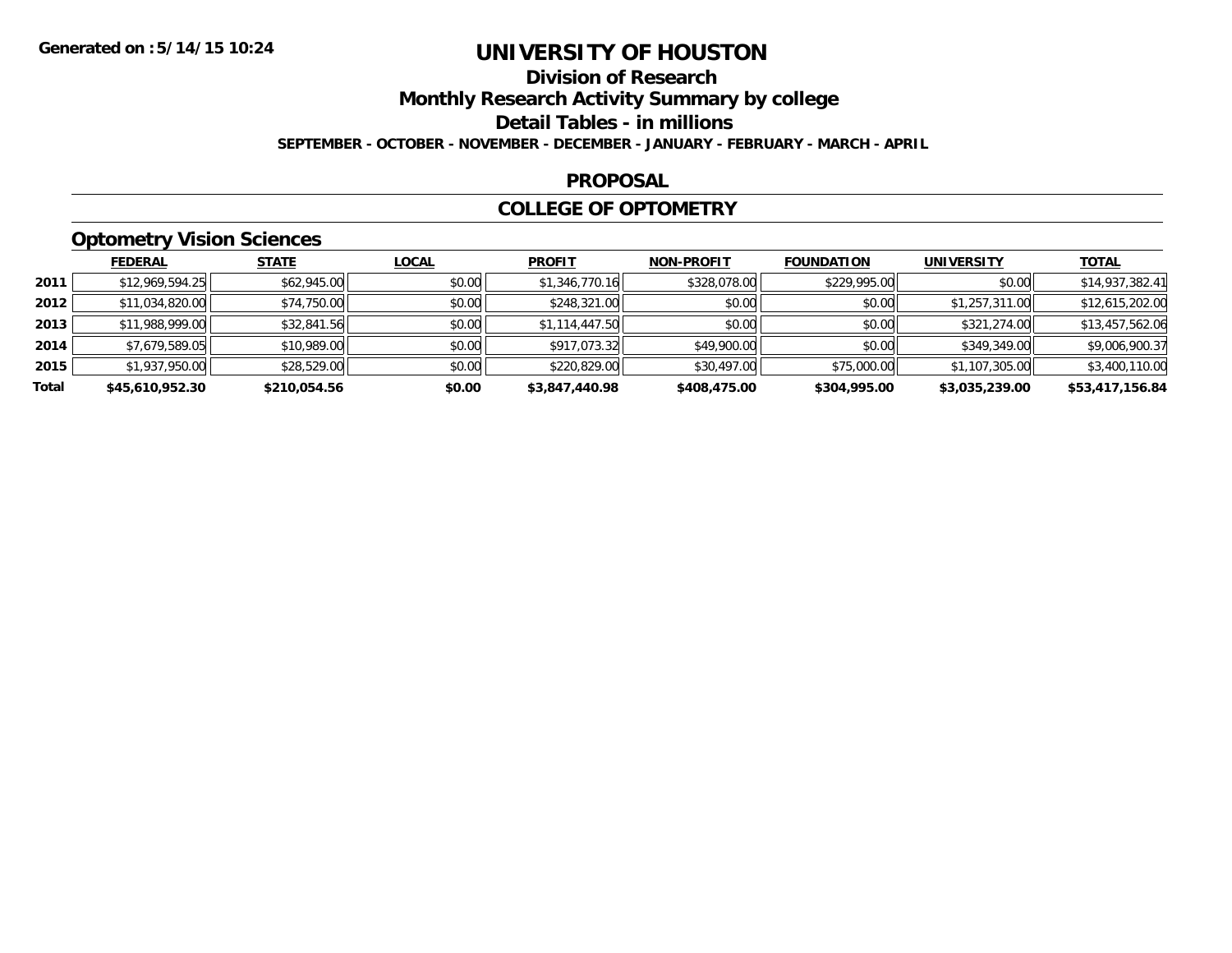## **Division of Research**

**Monthly Research Activity Summary by college**

**Detail Tables - in millions**

**SEPTEMBER - OCTOBER - NOVEMBER - DECEMBER - JANUARY - FEBRUARY - MARCH - APRIL**

#### **PROPOSAL**

# **COLLEGE OF PHARMACY**

## **Center for Experimental Therapeutics and Pharmacoi**

|      | <b>FEDERAL</b> | <b>STATE</b> | <b>LOCAL</b> | <b>PROFIT</b> | <b>NON-PROFIT</b> | <b>FOUNDATION</b> | <b>UNIVERSITY</b> | <b>TOTAL</b> |
|------|----------------|--------------|--------------|---------------|-------------------|-------------------|-------------------|--------------|
| 2011 | \$0.00         | \$0.00       | \$0.00       | \$0.00        | \$0.00            | \$0.00            | \$0.00            | \$0.00       |
| 2012 | \$0.00         | \$0.00       | \$0.00       | \$0.00        | \$0.00            | \$0.00            | \$0.00            | \$0.00       |
| 2013 | \$0.00         | \$0.00       | \$0.00       | \$0.00        | \$0.00            | \$0.00            | \$0.00            | \$0.00       |
| 2014 | \$0.00         | \$0.00       | \$0.00       | \$0.00        | \$0.00            | \$0.00            | \$0.00            | \$0.00       |
| 2015 | \$0.00         | \$0.00       | \$0.00       | \$0.00        | \$0.00            | \$0.00            | \$0.00            | \$0.00       |

## **Clinical Pharmacy & Administration**

|      | <u>FEDERAL</u> | <u>STATE</u>   | <b>LOCAL</b> | <b>PROFIT</b> | <b>NON-PROFIT</b> | <b>FOUNDATION</b> | <b>UNIVERSITY</b> | <b>TOTAL</b>   |
|------|----------------|----------------|--------------|---------------|-------------------|-------------------|-------------------|----------------|
| 2011 | \$2,341,149.45 | \$0.00         | \$0.00       | \$308,065.80  | \$396,754.50      | \$170,340.00      | \$50,578.00       | \$3,266,887.75 |
| 2012 | \$3,292,793.34 | \$35,547.00    | \$0.00       | \$516,468.00  | \$11,000.00       | \$142,630.00      | \$567,654.72      | \$4,566,093.06 |
| 2013 | \$907,720.40   | \$0.00         | \$144,311.00 | \$734,411.00  | \$170,000.00      | \$0.00            | \$528,418.00      | \$2,484,860.40 |
| 2014 | \$760,505.42   | \$1,382,621.90 | \$0.00       | \$495,285.25  | \$0.00            | \$0.00            | \$0.00            | \$2,638,412.57 |
| 2015 | \$244,186.25   | \$3,311,448.80 | \$0.00       | \$205,095.00  | \$263,375.00      | \$0.00            | \$68,780.00       | \$4,092,885.05 |

## **Dean, Pharmacy**

|      | <b>FEDERAL</b> | <b>STATE</b> | <u>LOCAL</u> | <b>PROFIT</b> | <b>NON-PROFIT</b> | <b>FOUNDATION</b> | <b>UNIVERSITY</b> | <b>TOTAL</b> |
|------|----------------|--------------|--------------|---------------|-------------------|-------------------|-------------------|--------------|
| 2011 | \$0.00         | \$0.00       | \$0.00       | \$0.00        | \$0.00            | \$0.00            | \$0.00            | \$0.00       |
| 2012 | \$0.00         | \$0.00       | \$0.00       | \$0.00        | \$0.00            | \$0.00            | \$0.00            | \$0.00       |
| 2013 | \$0.00         | \$0.00       | \$0.00       | \$0.00        | \$0.00            | \$0.00            | \$0.00            | \$0.00       |
| 2014 | \$0.00         | \$0.00       | \$0.00       | \$0.00        | \$0.00            | \$0.00            | \$0.00            | \$0.00       |
| 2015 | \$0.00         | \$0.00       | \$0.00       | \$0.00        | \$0.00            | \$0.00            | \$0.00            | \$0.00       |

#### **Pharm Health Outcomes & Policy**

|      | <b>FEDERAL</b> | <b>STATE</b> | <b>LOCAL</b> | <b>PROFIT</b> | <b>NON-PROFIT</b> | <b>FOUNDATION</b> | <b>UNIVERSITY</b> | <b>TOTAL</b>   |
|------|----------------|--------------|--------------|---------------|-------------------|-------------------|-------------------|----------------|
| 2011 | \$2,890,117.95 | \$11,000.00  | \$0.00       | \$0.00        | \$13,600.00       | \$0.00            | \$0.00            | \$2,914,717.95 |
| 2012 | \$1,952,063.50 | \$0.00       | \$0.00       | \$0.00        | \$120,000.00      | \$0.00            | \$0.00            | \$2,072,063.50 |
| 2013 | \$5,592,603.00 | \$0.00       | \$0.00       | \$0.00        | \$0.00            | \$0.00            | \$0.00            | \$5,592,603.00 |
| 2014 | \$1,845,714.55 | \$42,025.10  | \$0.00       | \$15,659.00   | \$115,716.00      | \$0.00            | \$0.00            | \$2,019,114.65 |
| 2015 | \$156,700.00   | \$131,732.20 | \$0.00       | \$79,365.00   | \$20,000.00       | \$47,398.00       | \$0.00            | \$435,195.20   |

#### **Pharmacological and Pharmaceutical Sciences**

|      | <b>FEDERAL</b>                   | <b>STATE</b> | _OCAL          | <b>PROFIT</b>                         | <b>NON-PROFIT</b>                     | <b>FOUNDATION</b> | UNIVERSITY             | <b>TOTAL</b>      |
|------|----------------------------------|--------------|----------------|---------------------------------------|---------------------------------------|-------------------|------------------------|-------------------|
| 2011 | 442.5<br>$\sqrt{ }$<br>Ιt<br>.ou | \$0.00       | nn no<br>pu.uu | $A \cap F$ $\exists t$<br>\$25,760.00 | $+ - - -$<br>l.50<br>$\sim$<br>DI J.4 | ,169.00           | \$976,878.00           | .779.10           |
| 2012 | ა.827<br>ا ا∠ا 5، اک، .          | 2.389.00     | \$0.00         | \$282,500.00                          | $\sim$ $\sim$ $\sim$<br>$+.20$        | 3.976.00          | 1210<br>\$2,100,631.00 | \$31,484,<br>∠טטי |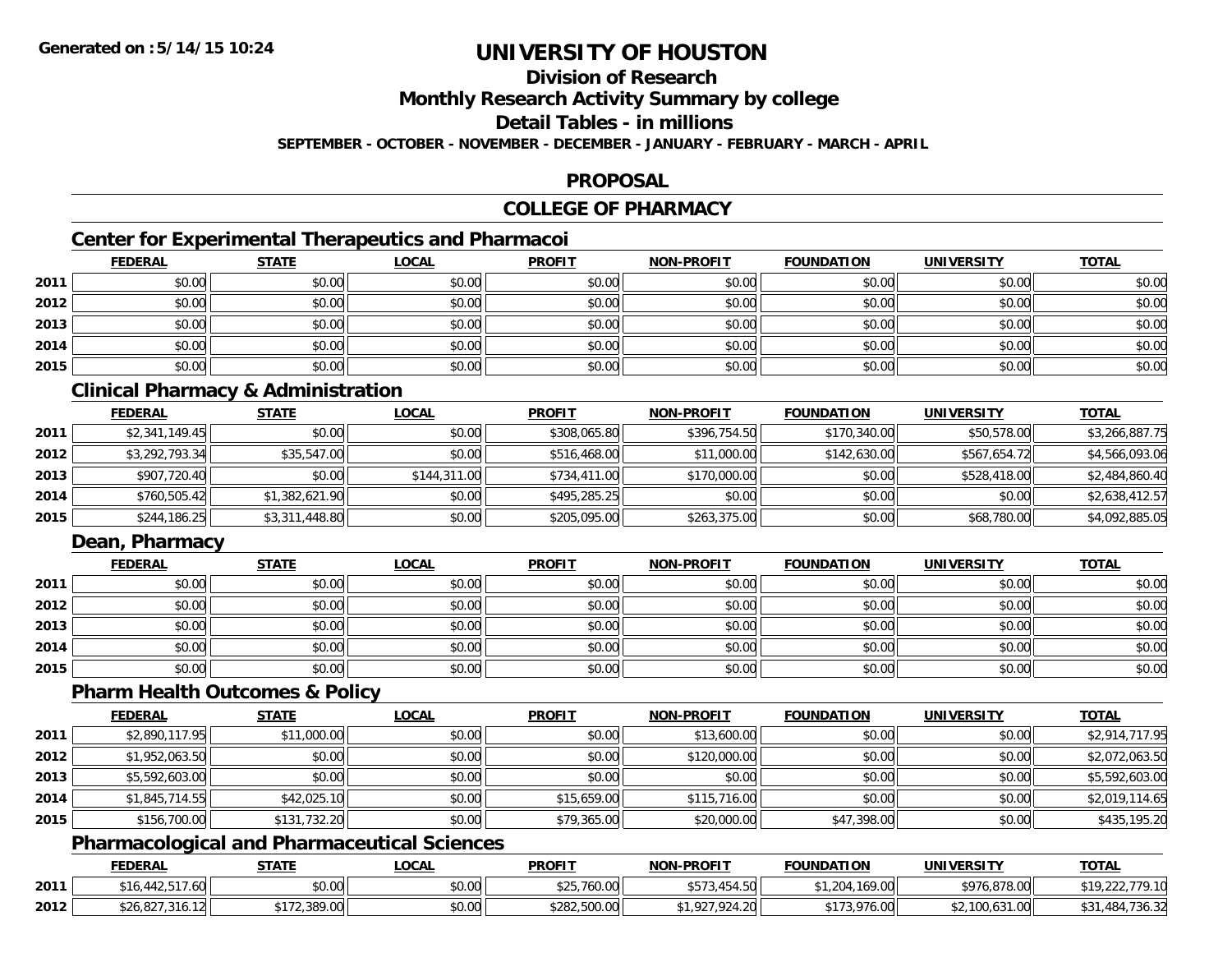**Division of Research**

**Monthly Research Activity Summary by college**

**Detail Tables - in millions**

**SEPTEMBER - OCTOBER - NOVEMBER - DECEMBER - JANUARY - FEBRUARY - MARCH - APRIL**

#### **PROPOSAL**

#### **COLLEGE OF PHARMACY**

## **Pharmacological and Pharmaceutical Sciences**

|       | <u>FEDERAL</u>   | <u>STATE</u>   | <u>LOCAL</u> | <b>PROFIT</b>  | <b>NON-PROFIT</b> | <b>FOUNDATION</b> | UNIVERSITY     | <u>TOTAL</u>     |
|-------|------------------|----------------|--------------|----------------|-------------------|-------------------|----------------|------------------|
| 2013  | \$18,987,944.69  | \$325,659.00   | \$0.00       | \$375,268,00   | \$771,995.00      | \$785,000.00      | \$1,971,440.00 | \$23,217,306.69  |
| 2014  | \$10,039,479.86  | \$106,412.00   | \$0.00       | \$509,031.75   | \$759,434.00      | \$173,919.90      | \$1,735,477,00 | \$13,323,754.51  |
| 2015  | \$12,100,586.10  | \$899,736.27   | \$0.00       | \$80,079,00    | \$243,746,00      | \$891,156,00      | \$1,928,495.00 | \$16,143,798.37  |
| Total | \$104,381,398.23 | \$6,418,571.27 | \$144,311.00 | \$3,626,987.80 | \$5,386,999.20    | \$3,588,588.90    | \$9,928,351.72 | \$133,475,208.12 |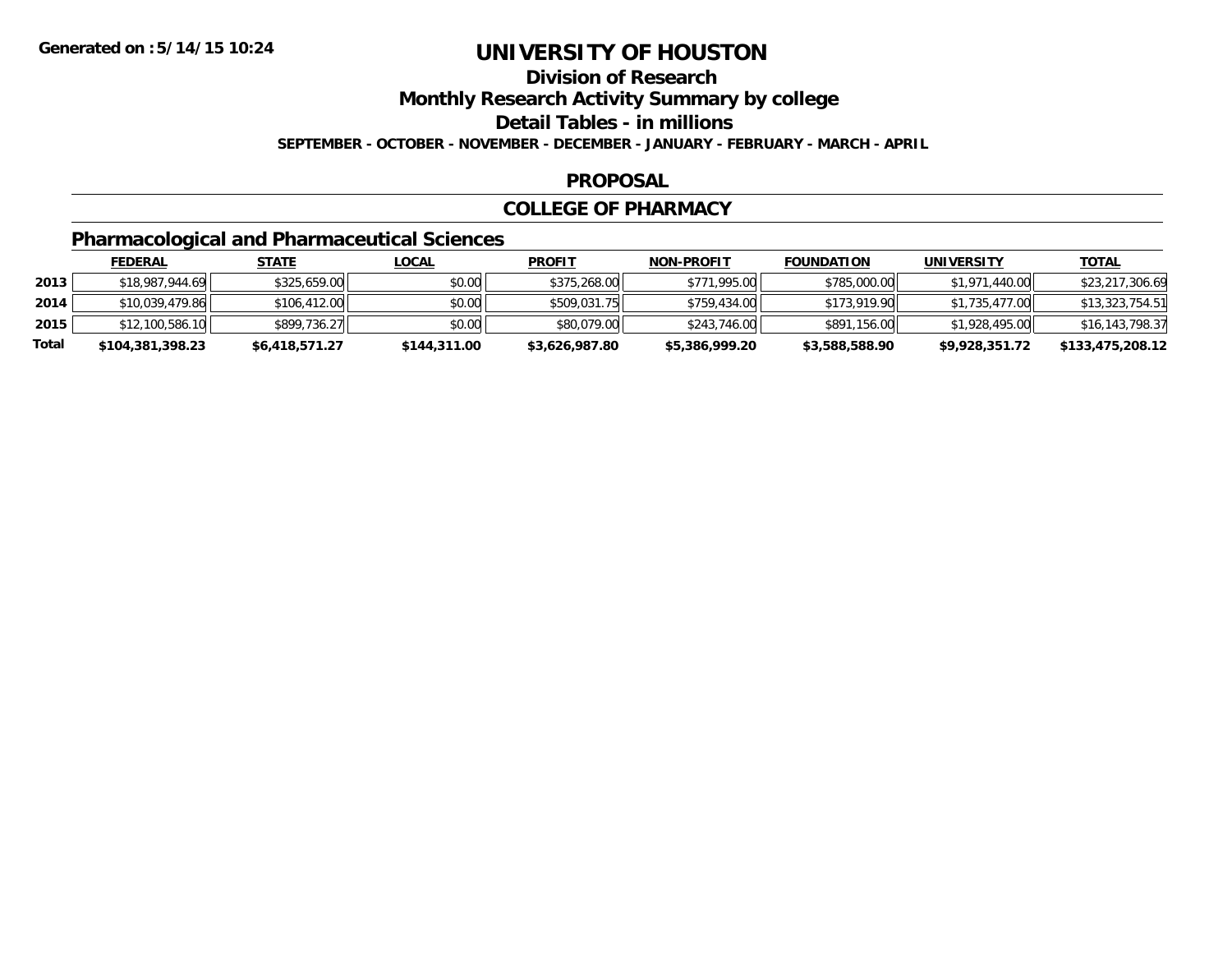**2015**

# **UNIVERSITY OF HOUSTON**

# **Division of Research**

**Monthly Research Activity Summary by college**

**Detail Tables - in millions**

**SEPTEMBER - OCTOBER - NOVEMBER - DECEMBER - JANUARY - FEBRUARY - MARCH - APRIL**

#### **PROPOSAL**

#### **COLLEGE OF TECHNOLOGY**

|      | <b>Center for Technology Literacy</b><br><b>FEDERAL</b> | <b>STATE</b>   | <b>LOCAL</b> | <b>PROFIT</b> | <b>NON-PROFIT</b> | <b>FOUNDATION</b> | <b>UNIVERSITY</b> | <b>TOTAL</b>    |
|------|---------------------------------------------------------|----------------|--------------|---------------|-------------------|-------------------|-------------------|-----------------|
| 2011 | \$59,903.20                                             | \$0.00         | \$0.00       | \$230,106.00  | \$0.00            | \$0.00            | \$0.00            | \$290,009.20    |
| 2012 | \$0.00                                                  | \$111,690.00   | \$0.00       | \$0.00        | \$0.00            | \$0.00            | \$0.00            |                 |
|      |                                                         |                |              |               |                   |                   |                   | \$111,690.00    |
| 2013 | \$0.00                                                  | \$994,528.00   | \$0.00       | \$0.00        | \$0.00            | \$0.00            | \$0.00            | \$994,528.00    |
| 2014 | \$0.00                                                  | \$931,847.00   | \$0.00       | \$0.00        | \$0.00            | \$62,917.00       | \$0.00            | \$994,764.00    |
| 2015 | \$30,000.00                                             | \$861,965.00   | \$0.00       | \$0.00        | \$0.00            | \$0.00            | \$0.00            | \$891,965.00    |
|      | <b>Construction Management</b>                          |                |              |               |                   |                   |                   |                 |
|      | <b>FEDERAL</b>                                          | <b>STATE</b>   | <b>LOCAL</b> | <b>PROFIT</b> | <b>NON-PROFIT</b> | <b>FOUNDATION</b> | <b>UNIVERSITY</b> | <b>TOTAL</b>    |
| 2012 | \$0.00                                                  | \$515,515.80   | \$0.00       | \$0.00        | \$0.00            | \$44,810.00       | \$0.00            | \$560,325.80    |
| 2013 | \$0.00                                                  | \$0.00         | \$0.00       | \$0.00        | \$0.00            | \$0.00            | \$50,633.00       | \$50,633.00     |
| 2014 | \$121,019.00                                            | \$59,950.00    | \$0.00       | \$0.00        | \$0.00            | \$0.00            | \$0.00            | \$180,969.00    |
| 2015 | \$0.00                                                  | \$178,349.00   | \$0.00       | \$0.00        | \$0.00            | \$262,920.95      | \$0.00            | \$441,269.95    |
|      | Dean, Technology                                        |                |              |               |                   |                   |                   |                 |
|      | <b>FEDERAL</b>                                          | <b>STATE</b>   | <b>LOCAL</b> | <b>PROFIT</b> | <b>NON-PROFIT</b> | <b>FOUNDATION</b> | <b>UNIVERSITY</b> | <b>TOTAL</b>    |
| 2011 | \$0.00                                                  | \$1,153,800.00 | \$0.00       | \$0.00        | \$0.00            | \$0.00            | \$0.00            | \$1,153,800.00  |
| 2012 | \$514,128.64                                            | \$342,089.00   | \$0.00       | \$0.00        | \$0.00            | \$0.00            | \$0.00            | \$856,217.64    |
|      | <b>Engineering Technology</b>                           |                |              |               |                   |                   |                   |                 |
|      | <b>FEDERAL</b>                                          | <b>STATE</b>   | <b>LOCAL</b> | <b>PROFIT</b> | <b>NON-PROFIT</b> | <b>FOUNDATION</b> | <b>UNIVERSITY</b> | <b>TOTAL</b>    |
| 2011 | \$4,270,428.60                                          | \$1,443,594.00 | \$0.00       | \$0.00        | \$334,158.00      | \$189,434.30      | \$31,415.00       | \$6,269,029.90  |
| 2012 | \$4,405,661.46                                          | \$123,310.20   | \$0.00       | \$100,000.00  | \$369,852.00      | \$150,000.00      | \$156,774.00      | \$5,305,597.66  |
| 2013 | \$4,781,315.70                                          | \$0.00         | \$0.00       | \$684,132.00  | \$202,815.00      | \$179,046.00      | \$3,746,730.00    | \$9,594,038.70  |
| 2014 | \$9,387,268.20                                          | \$516,549.58   | \$0.00       | \$57,800.00   | \$15,000.00       | \$454,375.50      | \$287,927.80      | \$10,718,921.08 |
| 2015 | \$6,440,938.81                                          | \$1,229,485.00 | \$0.00       | \$128,724.00  | \$316,197.00      | \$0.00            | \$275,976.40      | \$8,391,321.21  |
|      | <b>Human Development and Consumer Science</b>           |                |              |               |                   |                   |                   |                 |
|      | <b>FEDERAL</b>                                          | <b>STATE</b>   | <b>LOCAL</b> | <b>PROFIT</b> | <b>NON-PROFIT</b> | <b>FOUNDATION</b> | <b>UNIVERSITY</b> | <b>TOTAL</b>    |
| 2011 | \$115,500.00                                            | \$0.00         | \$0.00       | \$0.00        | \$0.00            | \$0.00            | \$0.00            | \$115,500.00    |
| 2012 | \$898,718.00                                            | \$46,549.08    | \$0.00       | \$0.00        | \$0.00            | \$0.00            | \$0.00            | \$945,267.08    |
| 2013 | \$119,995.20                                            | \$0.00         | \$0.00       | \$0.00        | \$0.00            | \$0.00            | \$0.00            | \$119,995.20    |
|      |                                                         |                |              |               |                   |                   |                   |                 |

\$24,279.48 \$0.00 \$0.00 \$0.00 \$0.00 \$0.00 \$0.00 \$24,279.48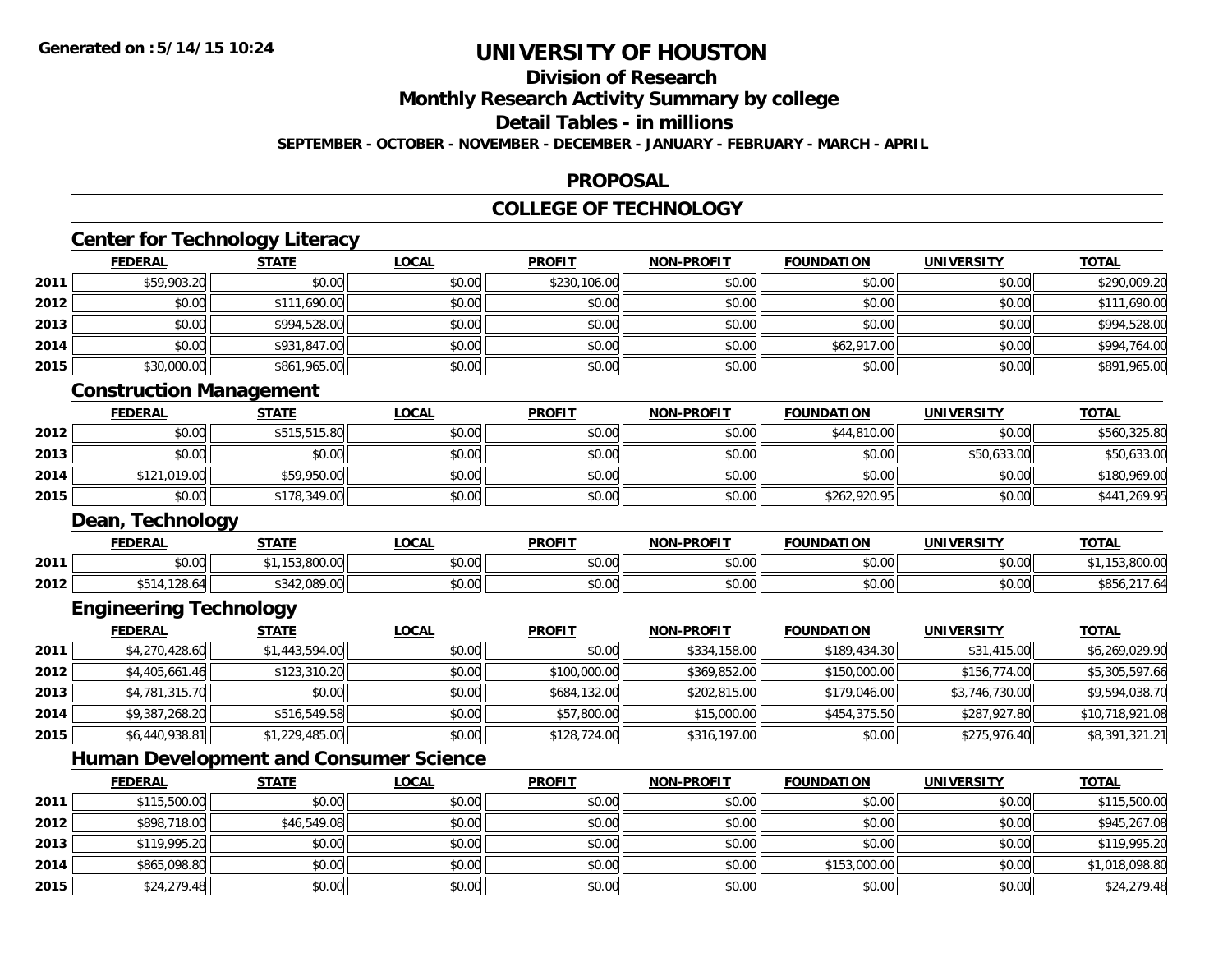# **Division of Research**

**Monthly Research Activity Summary by college**

**Detail Tables - in millions**

**SEPTEMBER - OCTOBER - NOVEMBER - DECEMBER - JANUARY - FEBRUARY - MARCH - APRIL**

#### **PROPOSAL**

#### **COLLEGE OF TECHNOLOGY**

## **Information & Logistics Technology**

|      | <b>FEDERAL</b> | <b>STATE</b> | <b>LOCAL</b> | <b>PROFIT</b> | <b>NON-PROFIT</b> | <b>FOUNDATION</b> | <b>UNIVERSITY</b> | <b>TOTAL</b>   |
|------|----------------|--------------|--------------|---------------|-------------------|-------------------|-------------------|----------------|
| 2011 | \$3,245,913.90 | \$0.00       | \$0.00       | \$0.00        | \$0.00            | \$0.00            | \$0.00            | \$3,245,913.90 |
| 2012 | \$15,784.60    | \$81,029.88  | \$0.00       | \$70,625.00   | \$50,000.00       | \$0.00            | \$111,934,00      | \$329,373.48   |
| 2013 | \$348,075.00   | \$0.00       | \$0.00       | \$0.00        | \$50,000.00       | \$0.00            | \$0.00            | \$398,075.00   |
| 2014 | \$3,980,106.00 | \$0.00       | \$0.00       | \$0.00        | \$87,500.00       | \$0.00            | \$0.00            | \$4,067,606.00 |
| 2015 | \$1,367,958.99 | \$0.00       | \$0.00       | \$0.00        | \$0.00            | \$0.00            | \$0.00            | \$1,367,958.99 |

# **Texas Manufacturing Assistance Center**

|              | <b>FEDERAL</b>  | <b>STATE</b>   | <u>LOCAL</u> | <b>PROFIT</b>  | <b>NON-PROFIT</b> | <b>FOUNDATION</b> | <b>UNIVERSITY</b> | <b>TOTAL</b>    |
|--------------|-----------------|----------------|--------------|----------------|-------------------|-------------------|-------------------|-----------------|
| 2011         | \$0.00          | \$0.00         | \$0.00       | \$0.00         | \$0.00            | \$0.00            | \$0.00            | \$0.00          |
| 2012         | \$0.00          | \$0.00         | \$0.00       | \$0.00         | \$0.00            | \$0.00            | \$0.00            | \$0.00          |
| 2013         | \$0.00          | \$0.00         | \$0.00       | \$0.00         | \$0.00            | \$0.00            | \$0.00            | \$0.00          |
| 2014         | \$0.00          | \$0.00         | \$0.00       | \$0.00         | \$0.00            | \$0.00            | \$0.00            | \$0.00          |
| 2015         | \$0.00          | \$0.00         | \$0.00       | \$0.00         | \$0.00            | \$0.00            | \$0.00            | \$0.00          |
| <b>Total</b> | \$40,992,093.58 | \$8,590,251.54 | \$0.00       | \$1,271,387.00 | \$1,425,522.00    | \$1,496,503.75    | \$4,661,390.20    | \$58,437,148.07 |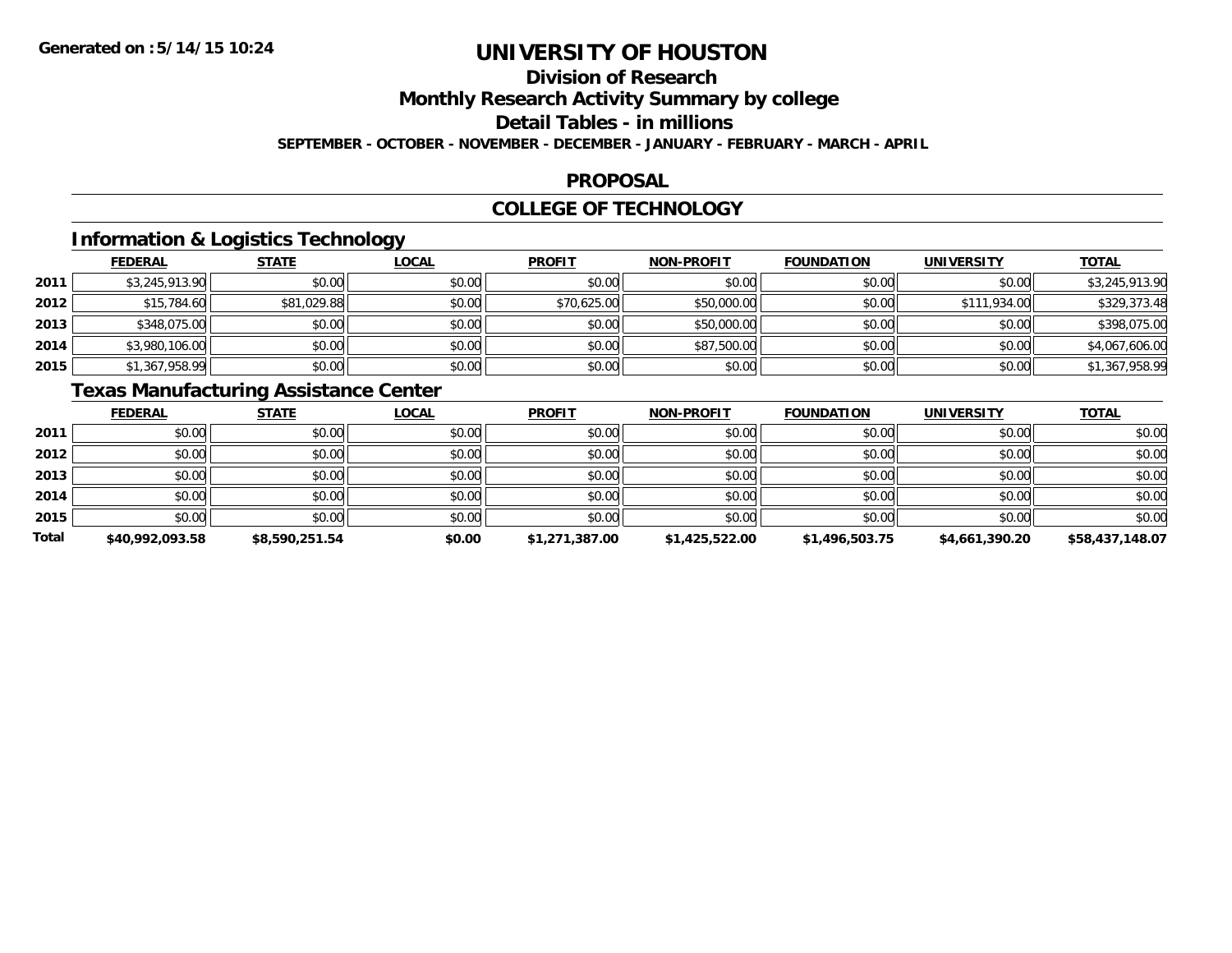## **Division of Research**

**Monthly Research Activity Summary by college**

**Detail Tables - in millions**

**SEPTEMBER - OCTOBER - NOVEMBER - DECEMBER - JANUARY - FEBRUARY - MARCH - APRIL**

#### **PROPOSAL**

## **CULLEN COLLEGE OF ENGINEERING**

|      | <b>Biomedical Engineering</b>                            |                |              |                |                   |                   |                   |                 |
|------|----------------------------------------------------------|----------------|--------------|----------------|-------------------|-------------------|-------------------|-----------------|
|      | <b>FEDERAL</b>                                           | <b>STATE</b>   | <b>LOCAL</b> | <b>PROFIT</b>  | <b>NON-PROFIT</b> | <b>FOUNDATION</b> | <b>UNIVERSITY</b> | <b>TOTAL</b>    |
| 2011 | \$2,755,645.95                                           | \$0.00         | \$0.00       | \$0.00         | \$0.00            | \$0.00            | \$821,250.00      | \$3,576,895.95  |
| 2012 | \$8,121,830.10                                           | \$672,750.00   | \$0.00       | \$0.00         | \$0.00            | \$0.00            | \$1,403,125.00    | \$10,197,705.10 |
| 2013 | \$8,585,000.08                                           | \$202,500.00   | \$0.00       | \$66,477.00    | \$0.00            | \$250,003.00      | \$921,081.00      | \$10,025,061.08 |
| 2014 | \$50,451,189.28                                          | \$20,000.00    | \$0.00       | \$213,938.00   | \$631,364.00      | \$829,250.00      | \$1,005,177.00    | \$53,150,918.28 |
| 2015 | \$31,187,966.60                                          | \$88,136.25    | \$0.00       | \$111,131.00   | \$1,275,390.00    | \$1,144,886.00    | \$2,655,460.00    | \$36,462,969.85 |
|      | <b>Center for Innovative Grouting Materials and Tech</b> |                |              |                |                   |                   |                   |                 |
|      | <b>FEDERAL</b>                                           | <b>STATE</b>   | <b>LOCAL</b> | <b>PROFIT</b>  | <b>NON-PROFIT</b> | <b>FOUNDATION</b> | <b>UNIVERSITY</b> | <b>TOTAL</b>    |
| 2011 | \$0.00                                                   | \$0.00         | \$0.00       | \$0.00         | \$0.00            | \$0.00            | \$0.00            | \$0.00          |
| 2012 | \$0.00                                                   | \$0.00         | \$0.00       | \$0.00         | \$0.00            | \$0.00            | \$0.00            | \$0.00          |
|      | <b>Chemical Engineering</b>                              |                |              |                |                   |                   |                   |                 |
|      | <b>FEDERAL</b>                                           | <b>STATE</b>   | <b>LOCAL</b> | <b>PROFIT</b>  | <b>NON-PROFIT</b> | <b>FOUNDATION</b> | <b>UNIVERSITY</b> | <b>TOTAL</b>    |
| 2011 | \$17,878,299.50                                          | \$564,512.00   | \$153,000.00 | \$4,432,295.78 | \$2,783,651.00    | \$899,695.00      | \$411,805.00      | \$27,123,258.28 |
| 2012 | \$10,081,538.18                                          | \$1,715,552.94 | \$0.00       | \$1,583,754.00 | \$1,493,238.75    | \$3,182,448.00    | \$553,490.00      | \$18,610,021.87 |
| 2013 | \$16,005,752.40                                          | \$576,499.10   | \$0.00       | \$3,926,929.00 | \$1,523,550.00    | \$1,898,663.00    | \$4,702,493.00    | \$28,633,886.50 |
| 2014 | \$18,559,229.77                                          | \$1,376,679.00 | \$0.00       | \$3,762,330.00 | \$0.00            | \$3,133,950.00    | \$67,472.00       | \$26,899,660.77 |
| 2015 | \$8,606,451.52                                           | \$2,310,456.00 | \$0.00       | \$1,661,451.00 | \$2,354,344.00    | \$2,873,000.00    | \$4,053,350.00    | \$21,859,052.52 |
|      | <b>Civil Engineering</b>                                 |                |              |                |                   |                   |                   |                 |
|      | <b>FEDERAL</b>                                           | <b>STATE</b>   | <b>LOCAL</b> | <b>PROFIT</b>  | <b>NON-PROFIT</b> | <b>FOUNDATION</b> | <b>UNIVERSITY</b> | <b>TOTAL</b>    |
| 2011 | \$17,049,952.83                                          | \$3,684,082.20 | \$100,000.00 | \$83,500.00    | \$1,360,000.00    | \$112,854.25      | \$731,819.00      | \$23,122,208.28 |
| 2012 | \$4,249,942.55                                           | \$2,370,862.60 | \$0.00       | \$1,947,197.40 | \$2,981,854.65    | \$177,426.20      | \$1,758,950.50    | \$13,486,233.90 |
| 2013 | \$8,824,187.62                                           | \$866,896.00   | \$0.00       | \$626,282.00   | \$1,318,473.40    | \$2,982,335.00    | \$551,678.85      | \$15,169,852.87 |
| 2014 | \$15,072,187.14                                          | \$1,919,344.84 | \$0.00       | \$358,883.00   | \$110,000.00      | \$3,700,738.54    | \$260,165.80      | \$21,421,319.32 |
| 2015 | \$22,197,391.68                                          | \$1,338,420.00 | \$99,998.00  | \$122,314.50   | \$3,958,015.00    | \$1,540,897.05    | \$610,808.00      | \$29,867,844.23 |
|      | Dean, Engineering                                        |                |              |                |                   |                   |                   |                 |
|      | <b>FEDERAL</b>                                           | <b>STATE</b>   | <b>LOCAL</b> | <b>PROFIT</b>  | <b>NON-PROFIT</b> | <b>FOUNDATION</b> | <b>UNIVERSITY</b> | <b>TOTAL</b>    |
| 2012 | \$882,933.40                                             | \$0.00         | \$0.00       | \$0.00         | \$0.00            | \$0.00            | \$0.00            | \$882,933.40    |
| 2013 | \$0.00                                                   | \$0.00         | \$0.00       | \$0.00         | \$0.00            | \$0.00            | \$0.00            | \$0.00          |
| 2014 | \$865,098.80                                             | \$0.00         | \$0.00       | \$0.00         | \$0.00            | \$0.00            | \$0.00            | \$865,098.80    |
| 2015 | \$150,000.00                                             | \$2,000,000.00 | \$0.00       | \$0.00         | \$0.00            | \$150,000.00      | \$0.00            | \$2,300,000.00  |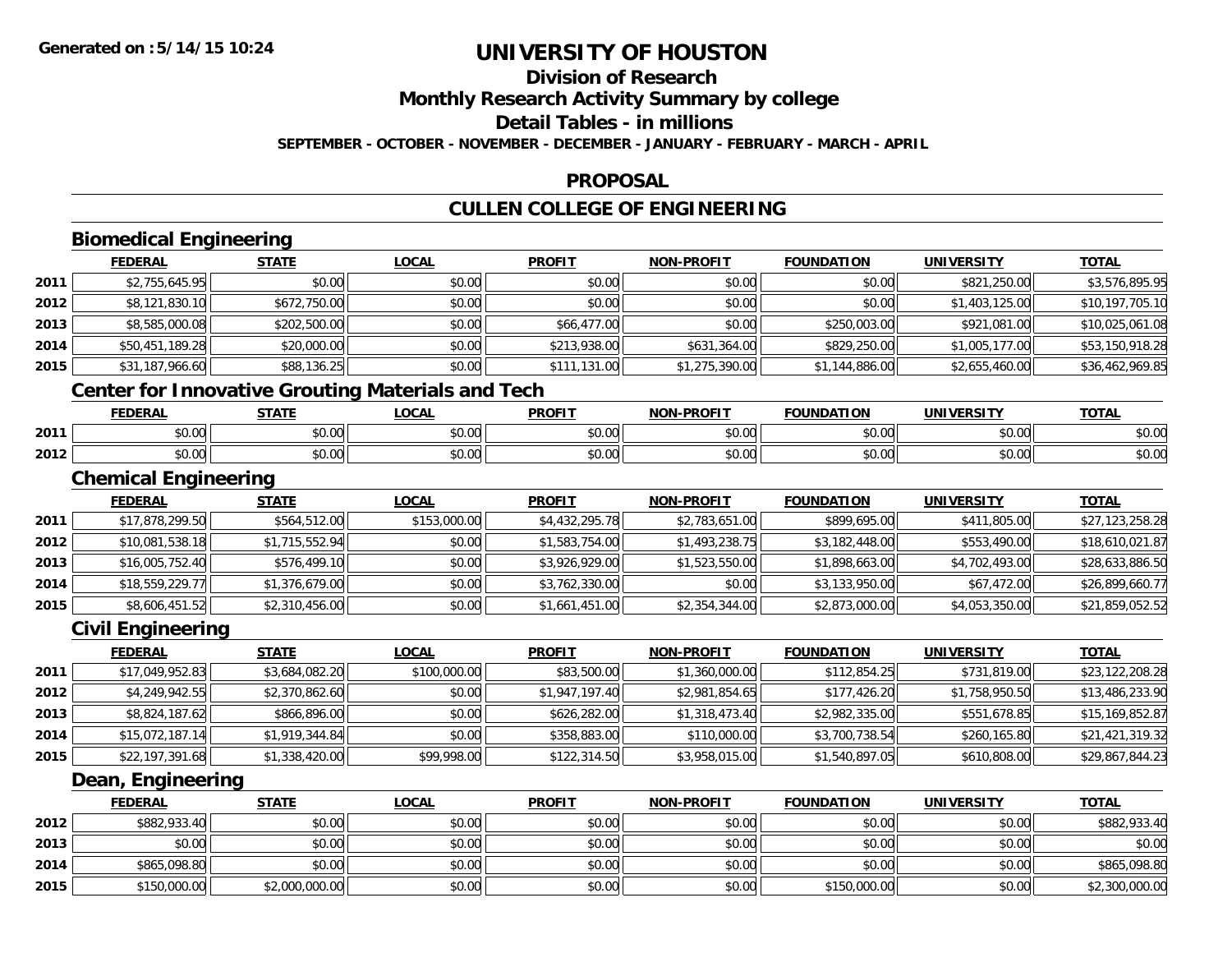## **Division of Research**

**Monthly Research Activity Summary by college**

**Detail Tables - in millions**

**SEPTEMBER - OCTOBER - NOVEMBER - DECEMBER - JANUARY - FEBRUARY - MARCH - APRIL**

#### **PROPOSAL**

## **CULLEN COLLEGE OF ENGINEERING**

## **Electrical & Computer Engineering**

|      | <b>FEDERAL</b>  | <u>STATE</u>   | <u>LOCAL</u> | <b>PROFIT</b>  | <b>NON-PROFIT</b> | <b>FOUNDATION</b> | UNIVERSITY     | <b>TOTAL</b>    |
|------|-----------------|----------------|--------------|----------------|-------------------|-------------------|----------------|-----------------|
| 2011 | \$15,517,401.39 | \$80,000.00    | \$0.00       | \$1,512,617.81 | \$308,012.00      | \$320,524.00      | \$1,327,500.00 | \$19,066,055.20 |
| 2012 | \$21,403,810.37 | \$1,353,646.30 | \$0.00       | \$1,307,851.00 | \$1,073,562.25    | \$1,425,800.00    | \$2,180,872.00 | \$28,745,541.92 |
| 2013 | \$18,701,988.17 | \$879,486.40   | \$0.00       | \$1,220,814.00 | \$476,250.00      | \$964,395.00      | \$4,199,987.00 | \$26,442,920.57 |
| 2014 | \$22,623,525.93 | \$444,837.00   | \$0.00       | \$740,597.00   | \$1,237,800.00    | \$794,321.10      | \$2,290,168.80 | \$28,131,249.83 |
| 2015 | \$15,439,207.12 | \$3,127,493.75 | \$0.00       | \$643,493.00   | \$2,566,691.00    | \$412,000.00      | \$761,626.40   | \$22,950,511.27 |

# **Industrial Engineering**

|      | <b>FEDERAL</b>  | <u>STATE</u> | <b>LOCAL</b> | <b>PROFIT</b> | <b>NON-PROFIT</b> | <b>FOUNDATION</b> | <b>UNIVERSITY</b> | <b>TOTAL</b>    |
|------|-----------------|--------------|--------------|---------------|-------------------|-------------------|-------------------|-----------------|
| 2011 | \$574,762.38    | \$0.00       | \$0.00       | \$11,317.00   | \$0.00            | \$336,822.00      | \$0.00            | \$922,901.38    |
| 2012 | \$3,720,622.80  | \$397,915.60 | \$0.00       | \$61,162.50   | \$0.00            | \$0.00            | \$0.00            | \$4,179,700.90  |
| 2013 | \$560,968.25    | \$113,001.00 | \$0.00       | \$0.00        | \$24,714.50       | \$413,072.00      | \$0.00            | \$1,111,755.75  |
| 2014 | \$18,885,631.34 | \$750,786.00 | \$0.00       | \$0.00        | \$29,887.80       | \$779.564.00      | \$0.00            | \$20,445,869.14 |
| 2015 | \$1,414,578.50  | \$0.00       | \$0.00       | \$22,184.00   | \$0.00            | \$619,162.00      | \$0.00            | \$2,055,924.50  |

## **Mechanical Engineering**

|      | <b>FEDERAL</b>  | <b>STATE</b> | <u>LOCAL</u> | <b>PROFIT</b>  | <b>NON-PROFIT</b> | <b>FOUNDATION</b> | <b>UNIVERSITY</b> | <b>TOTAL</b>    |
|------|-----------------|--------------|--------------|----------------|-------------------|-------------------|-------------------|-----------------|
| 2011 | \$22,667,553.91 | \$226,312.00 | \$0.00       | \$1,607,493.50 | \$1,090,000.00    | \$1,338,678.20    | \$1,165,283.00    | \$28,095,320.61 |
| 2012 | \$26,208,597.72 | \$367,485.00 | \$0.00       | \$1,291,519.60 | \$1,019,270.76    | \$975,274.60      | \$1,750,244.00    | \$31,612,391.68 |
| 2013 | \$4,251,088.25  | \$720,580.00 | \$0.00       | \$882,922.00   | \$125,000.00      | \$814,713.16      | \$567,007.00      | \$7,361,310.41  |
| 2014 | \$14,733,883.98 | \$10,000.00  | \$0.00       | \$1,543,518.00 | \$735,000.00      | \$993,278.76      | \$224,963.00      | \$18,240,643.74 |
| 2015 | \$11,055,177.40 | \$100,300.00 | \$0.00       | \$2,126,884.50 | \$220,000.00      | \$1,113,612.00    | \$1,077,491.00    | \$15,693,464.90 |

#### **Wind Energy Center**

|       | <b>FEDERAL</b>   | STATE           | .OCAL        | <b>PROFIT</b>   | <b>NON-PROFIT</b> | <b>FOUNDATION</b> | UNIVERSITY      | <b>TOTAL</b>          |
|-------|------------------|-----------------|--------------|-----------------|-------------------|-------------------|-----------------|-----------------------|
| 2013  | \$0.00           | \$0.00          | \$0.00       | 0000<br>JU.U    | \$0.00            | \$0.00            | \$0.00          | \$0.00                |
| Total | \$439,283,394.91 | \$28,278,533.98 | \$352,998.00 | \$31,868,856.58 | \$28,696,069.11   | 362.86<br>\$34.   | \$36,053,267.35 | .710.482.79<br>\$598, |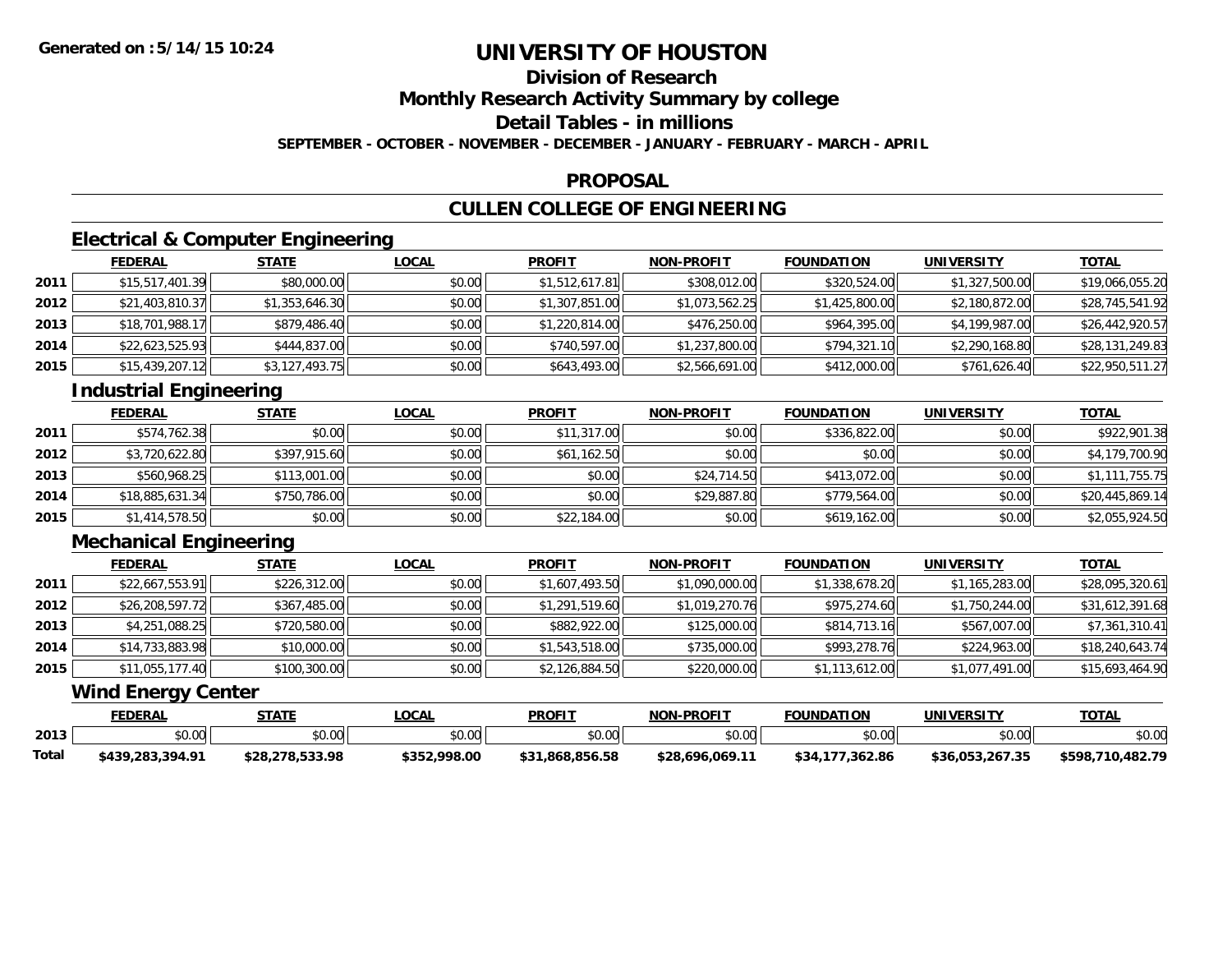**Division of Research**

**Monthly Research Activity Summary by college**

**Detail Tables - in millions**

**SEPTEMBER - OCTOBER - NOVEMBER - DECEMBER - JANUARY - FEBRUARY - MARCH - APRIL**

#### **PROPOSAL**

## **DIVISION OF RESEARCH**

|      | <b>Allied Geophysical Laboratories</b><br><b>FEDERAL</b>  | <b>STATE</b>   | <b>LOCAL</b> | <b>PROFIT</b> | <b>NON-PROFIT</b> | <b>FOUNDATION</b> | <b>UNIVERSITY</b> | <b>TOTAL</b>                                                                                                                       |
|------|-----------------------------------------------------------|----------------|--------------|---------------|-------------------|-------------------|-------------------|------------------------------------------------------------------------------------------------------------------------------------|
| 2011 | \$0.00                                                    | \$0.00         | \$0.00       | \$70,000.00   | \$0.00            | \$0.00            | \$0.00            | \$70,000.00                                                                                                                        |
|      |                                                           |                |              |               |                   |                   |                   |                                                                                                                                    |
|      | <b>Center for Advanced Computing and Data Systems</b>     |                |              |               |                   |                   |                   |                                                                                                                                    |
|      | <b>FEDERAL</b>                                            | <b>STATE</b>   | <b>LOCAL</b> | <b>PROFIT</b> | <b>NON-PROFIT</b> | <b>FOUNDATION</b> | <b>UNIVERSITY</b> | <b>TOTAL</b>                                                                                                                       |
| 2011 | \$1,508,621.00                                            | \$0.00         | \$0.00       | \$0.00        | \$100,000.00      | \$0.00            | \$34,145.00       | \$1,642,766.00                                                                                                                     |
| 2012 | \$549,112.46                                              | \$0.00         | \$0.00       | \$0.00        | \$1,397,357.00    | \$0.00            | \$964,253.70      | \$2,910,723.16                                                                                                                     |
| 2013 | \$199,698.00                                              | \$0.00         | \$0.00       | \$75,000.00   | \$1,381,700.00    | \$0.00            | \$0.00            | \$1,656,398.00                                                                                                                     |
| 2014 | \$374,005.00                                              | \$0.00         | \$0.00       | \$0.00        | \$0.00            | \$0.00            | \$0.00            | \$374,005.00                                                                                                                       |
| 2015 | \$0.00                                                    | \$0.00         | \$0.00       | \$0.00        | \$0.00            | \$0.00            | \$69,683.00       | \$69,683.00                                                                                                                        |
|      | <b>Center for Advanced Materials</b>                      |                |              |               |                   |                   |                   |                                                                                                                                    |
|      | <b>FEDERAL</b>                                            | <b>STATE</b>   | <b>LOCAL</b> | <b>PROFIT</b> | <b>NON-PROFIT</b> | <b>FOUNDATION</b> | <b>UNIVERSITY</b> | <b>TOTAL</b>                                                                                                                       |
| 2011 | \$1,560,672.10                                            | \$0.00         | \$0.00       | \$433,411.00  | \$0.00            | \$197,095.80      | \$0.00            | \$2,191,178.90                                                                                                                     |
| 2012 | \$1,116,829.10                                            | \$0.00         | \$0.00       | \$0.00        | \$0.00            | \$291,259.20      | \$0.00            | \$1,408,088.30                                                                                                                     |
| 2013 | \$151,114.00                                              | \$0.00         | \$0.00       | \$0.00        | \$1,293,106.00    | \$0.00            | \$0.00            | \$1,444,220.00                                                                                                                     |
|      | <b>Center for Biomedical &amp; Environmental Genomics</b> |                |              |               |                   |                   |                   |                                                                                                                                    |
|      | <b>FEDERAL</b>                                            | <b>STATE</b>   | <b>LOCAL</b> | <b>PROFIT</b> | <b>NON-PROFIT</b> | <b>FOUNDATION</b> | <b>UNIVERSITY</b> | <b>TOTAL</b>                                                                                                                       |
| 2011 |                                                           |                |              |               |                   |                   |                   |                                                                                                                                    |
|      | \$0.00                                                    | \$0.00         | \$0.00       | \$0.00        | \$0.00            | \$0.00            | \$0.00            |                                                                                                                                    |
| 2012 | \$0.00                                                    | \$0.00         | \$0.00       | \$0.00        | \$0.00            | \$0.00            | \$0.00            |                                                                                                                                    |
| 2013 | \$0.00                                                    | \$0.00         | \$0.00       | \$0.00        | \$0.00            | \$0.00            | \$0.00            |                                                                                                                                    |
| 2015 | \$0.00                                                    | \$0.00         | \$0.00       | \$0.00        | \$0.00            | \$0.00            | \$0.00            |                                                                                                                                    |
|      | <b>Center for Industrial Partnerships</b>                 |                |              |               |                   |                   |                   |                                                                                                                                    |
|      | <b>FEDERAL</b>                                            | <b>STATE</b>   | <b>LOCAL</b> | <b>PROFIT</b> | <b>NON-PROFIT</b> | <b>FOUNDATION</b> | <b>UNIVERSITY</b> | <b>TOTAL</b>                                                                                                                       |
| 2011 | \$160,371.95                                              | \$0.00         | \$0.00       | \$0.00        | \$0.00            | \$0.00            | \$0.00            |                                                                                                                                    |
| 2012 | \$696,294.00                                              | \$0.00         | \$0.00       | \$100,500.00  | \$0.00            | \$0.00            | \$0.00            |                                                                                                                                    |
| 2013 | \$574,253.00                                              | \$0.00         | \$0.00       | \$0.00        | \$0.00            | \$0.00            | \$0.00            |                                                                                                                                    |
| 2015 | \$201,595.40                                              | \$1,000,000.00 | \$0.00       | \$0.00        | \$0.00            | \$0.00            | \$0.00            |                                                                                                                                    |
|      | <b>Division of Research</b>                               |                |              |               |                   |                   |                   |                                                                                                                                    |
|      | <b>FEDERAL</b>                                            | <b>STATE</b>   | <b>LOCAL</b> | <b>PROFIT</b> | <b>NON-PROFIT</b> | <b>FOUNDATION</b> | <b>UNIVERSITY</b> | <b>TOTAL</b>                                                                                                                       |
| 2011 | \$0.00                                                    | \$0.00         | \$0.00       | \$0.00        | \$0.00            | \$0.00            | \$0.00            |                                                                                                                                    |
| 2013 | \$0.00                                                    | \$7,877,932.00 | \$0.00       | \$0.00        | \$0.00            | \$0.00            | \$0.00            | \$0.00<br>\$0.00<br>\$0.00<br>\$0.00<br>\$160,371.95<br>\$796,794.00<br>\$574,253.00<br>\$1,201,595.40<br>\$0.00<br>\$7,877,932.00 |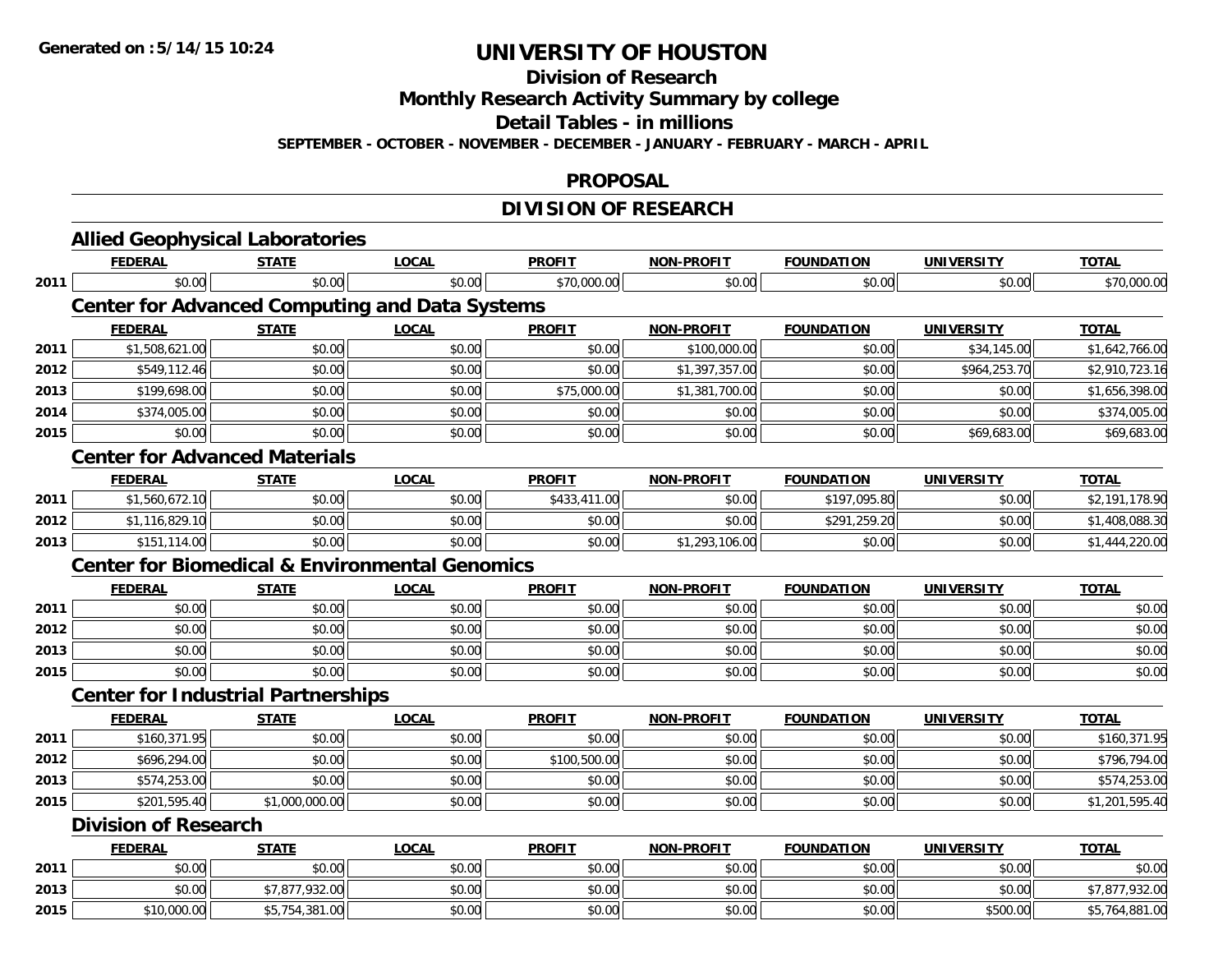## **Division of Research**

**Monthly Research Activity Summary by college**

**Detail Tables - in millions**

**SEPTEMBER - OCTOBER - NOVEMBER - DECEMBER - JANUARY - FEBRUARY - MARCH - APRIL**

#### **PROPOSAL**

## **DIVISION OF RESEARCH**

## **National Center for Airborne Laser Mapping**

|      | <b>FEDERAL</b> | <b>STATE</b> | <u>LOCAL</u> | <b>PROFIT</b> | <b>NON-PROFIT</b> | <b>FOUNDATION</b> | <b>UNIVERSITY</b> | <b>TOTAL</b>   |
|------|----------------|--------------|--------------|---------------|-------------------|-------------------|-------------------|----------------|
| 2011 | \$48,594.00    | \$0.00       | \$0.00       | \$0.00        | \$0.00            | \$0.00            | \$0.00            | \$48,594.00    |
| 2012 | \$444,083.30   | \$0.00       | \$0.00       | \$0.00        | \$425,504.85      | \$0.00            | \$469,029.50      | \$1,338,617.65 |
| 2013 | \$2,541,034.80 | \$0.00       | \$0.00       | \$0.00        | \$0.00            | \$0.00            | \$1,106,631.15    | \$3,647,665.95 |
| 2014 | \$1,082,037.15 | \$48,896.00  | \$0.00       | \$0.00        | \$0.00            | \$0.00            | \$37,879.20       | \$1,168,812.35 |
| 2015 | \$355,768.35   | \$0.00       | \$0.00       | \$0.00        | \$0.00            | \$0.00            | \$485,503.00      | \$841,271.35   |

#### **TcSUH**

|      | <b>FEDERAL</b> | <b>STATE</b> | <u>LOCAL</u> | <b>PROFIT</b> | <b>NON-PROFIT</b> | <b>FOUNDATION</b> | <b>UNIVERSITY</b> | <b>TOTAL</b>   |
|------|----------------|--------------|--------------|---------------|-------------------|-------------------|-------------------|----------------|
| 2011 | \$518,946.76   | \$0.00       | \$0.00       | \$40,000.00   | \$72,000.00       | \$0.00            | \$0.00            | \$630,946.76   |
| 2012 | \$2,304,745.15 | \$0.00       | \$0.00       | \$70,000.00   | \$37,926.00       | \$0.00            | \$80,077.00       | \$2,492,748.15 |
| 2013 | \$646,173.70   | \$50,000.00  | \$0.00       | \$178,821.00  | \$0.00            | \$0.00            | \$0.00            | \$874,994.70   |
| 2014 | \$5,122,003.56 | \$0.00       | \$0.00       | \$167,200.00  | \$0.00            | \$0.00            | \$848,356.00      | \$6,137,559.56 |
| 2015 | \$1,349,912.45 | \$0.00       | \$0.00       | \$16,000.00   | \$0.00            | \$0.00            | \$0.00            | \$1,365,912.45 |

## **Texas Obesity Research Center**

|      | <b>FEDERAL</b>                  | стлті                                    | $\sim$ $\sim$ $\sim$<br>$\cdot$ uun. | <b>PROFIT</b> | <b>.PROFIT</b><br>៱ោស   | <b>TOLINDATI</b><br>ΓΙΟΝ      | UNIVERSITY    | <b>TOTAL</b>   |
|------|---------------------------------|------------------------------------------|--------------------------------------|---------------|-------------------------|-------------------------------|---------------|----------------|
| 2011 | $\triangle$ $\triangle$<br>ט.טי | $\uparrow$ $\uparrow$<br>$\sim$<br>י טיש | $\sim$ 00<br>PU.UU                   | 0000<br>JU.UU | 0 <sup>0</sup><br>vv.vv | $\sim$ $\sim$ $\sim$<br>,u.uu | 0000<br>⊸∪∪∪⊪ | nn nn<br>DU.UU |
| 2012 | 0000<br>DU.UU                   | ሖ ∩<br>טט.טע                             | 0.00<br>JU.UU                        | 0.00<br>JU.UU | 0000<br>งบ.บบ           | $+ - - -$<br>JU.UU            | \$0.00        | ሶስ ስር<br>JU.UU |

**TIMES**

|       | <b>FEDERAL</b>  | <b>STATE</b>    | <u>LOCAL</u> | <b>PROFIT</b>  | <b>NON-PROFIT</b> | <b>FOUNDATION</b> | <b>UNIVERSITY</b> | <b>TOTAL</b>    |
|-------|-----------------|-----------------|--------------|----------------|-------------------|-------------------|-------------------|-----------------|
| 2011  | \$5,686,681.40  | \$168,985.70    | \$141,895.20 | \$820,674.40   | \$254,256.00      | \$0.00            | \$352,023.00      | \$7,424,515.70  |
| 2012  | \$1,194,418.00  | \$0.00          | \$0.00       | \$869,316.00   | \$119,028.00      | \$0.00            | \$1,032,129.00    | \$3,214,891.00  |
| 2013  | \$3,021,451.80  | \$29,908.00     | \$0.00       | \$0.00         | \$0.00            | \$0.00            | \$723,267.00      | \$3,774,626.80  |
| 2014  | \$9,481,964.55  | \$98,197.00     | \$0.00       | \$1,006,321.00 | \$8,724.89        | \$0.00            | \$60,366.00       | \$10,655,573.44 |
| 2015  | \$398,713.00    | \$124,231.00    | \$0.00       | \$0.00         | \$76,188.00       | \$0.00            | \$0.00            | \$599,132.00    |
| Total | \$41,299,093.98 | \$15,152,530.70 | \$141,895.20 | \$3,847,243.40 | \$5,165,790.74    | \$488,355.00      | \$6,263,842.55    | \$72,358,751.57 |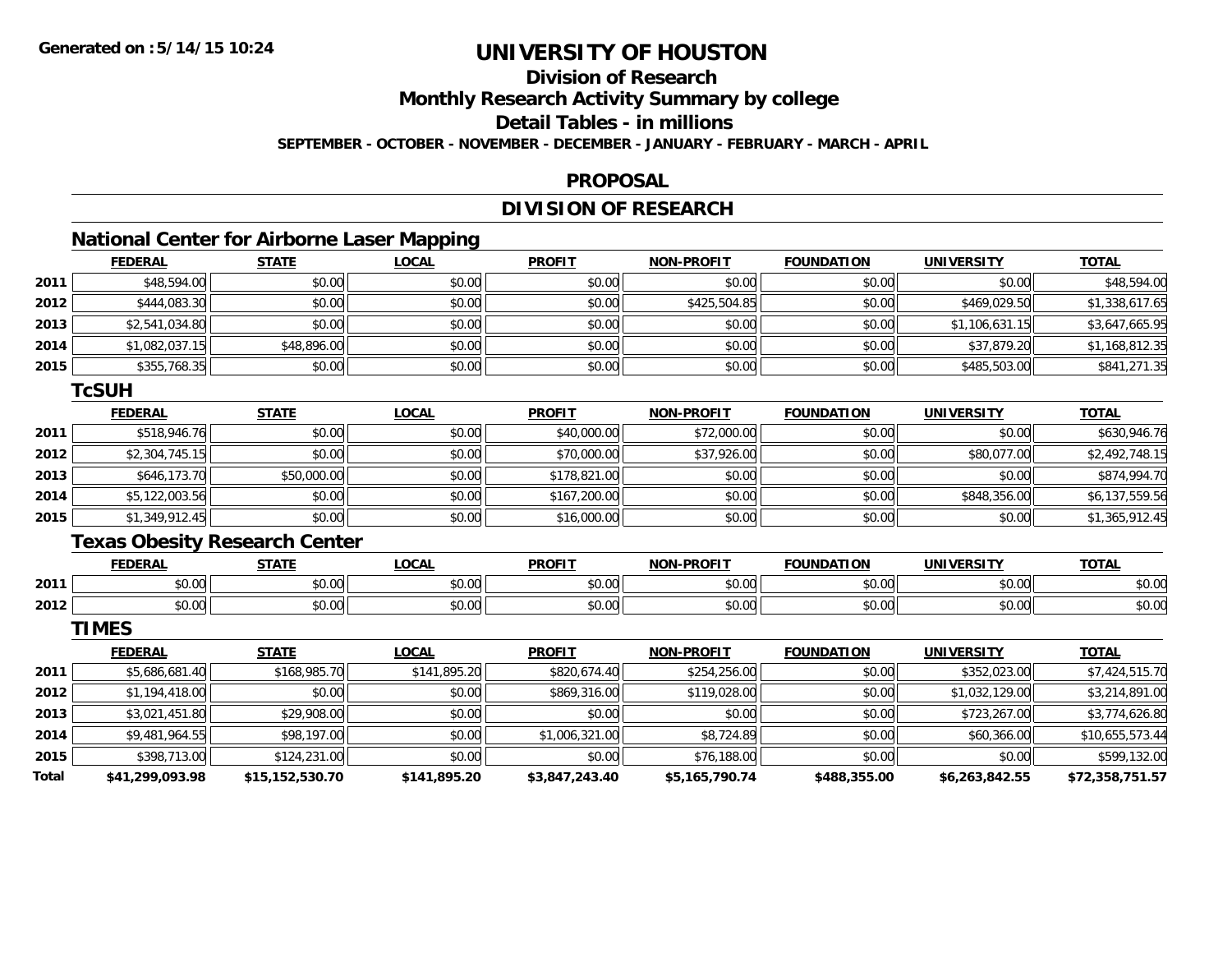**Division of Research**

**Monthly Research Activity Summary by college**

**Detail Tables - in millions**

**SEPTEMBER - OCTOBER - NOVEMBER - DECEMBER - JANUARY - FEBRUARY - MARCH - APRIL**

## **PROPOSAL**

## **GRADUATE COLLEGE OF SOCIAL WORK**

## **Center for Drug and Social Policy Research**

|      | <b>FEDERAL</b> | <b>STATE</b> | <b>LOCAL</b> | <b>PROFIT</b> | <b>NON-PROFIT</b> | <b>FOUNDATION</b> | <b>UNIVERSITY</b> | <b>TOTAL</b>   |
|------|----------------|--------------|--------------|---------------|-------------------|-------------------|-------------------|----------------|
| 2011 | \$0.00         | \$0.00       | \$0.00       | \$100,982.00  | \$0.00            | \$0.00            | \$0.00            | \$100,982.00   |
| 2012 | \$127,438.94   | \$0.00       | \$0.00       | \$192,378.00  | \$0.00            | \$0.00            | \$0.00            | \$319,816.94   |
| 2013 | \$1,549,538.51 | \$0.00       | \$0.00       | \$0.00        | \$45,910.00       | \$0.00            | \$0.00            | \$1,595,448.51 |
| 2014 | \$0.00         | \$0.00       | \$0.00       | \$45,050.00   | \$0.00            | \$0.00            | \$356,205.00      | \$401,255.00   |
| 2015 | \$56,700.00    | \$0.00       | \$0.00       | \$0.00        | \$0.00            | \$0.00            | \$0.00            | \$56,700.00    |
|      |                |              |              |               |                   |                   |                   |                |

#### **Center for Health Equities & Evaluation Research**

|      | <b>FEDERAL</b> | <b>STATE</b> | <u>LOCAL</u> | <b>PROFIT</b> | <b>NON-PROFIT</b> | <b>FOUNDATION</b> | <b>UNIVERSITY</b> | <b>TOTAL</b> |
|------|----------------|--------------|--------------|---------------|-------------------|-------------------|-------------------|--------------|
| 2011 | \$743,334,00   | \$0.00       | \$0.00       | \$0.00        | \$0.00            | \$0.00            | \$0.00            | \$743,334.00 |
| 2012 | \$163,277.00   | \$0.00       | \$0.00       | \$0.00        | \$0.00            | \$0.00            | \$464,380.00      | \$627,657.00 |
| 2013 | \$0.00         | \$0.00       | \$0.00       | \$39,755.90   | \$0.00            | \$0.00            | \$0.00            | \$39,755.90  |
| 2015 | \$430,954.00   | \$0.00       | \$0.00       | \$0.00        | \$0.00            | \$0.00            | \$0.00            | \$430,954.00 |

#### **Child & Family for Innovative Research**

|      | <b>FEDERAL</b> | <b>STATE</b> | <b>LOCAL</b> | <b>PROFIT</b> | <b>NON-PROFIT</b> | <b>FOUNDATION</b> | <b>UNIVERSITY</b> | <b>TOTAL</b>   |
|------|----------------|--------------|--------------|---------------|-------------------|-------------------|-------------------|----------------|
| 2011 | \$5,138,362.00 | \$35,880.20  | \$0.00       | \$0.00        | \$25,000.00       | \$0.05            | \$150,609.00      | \$5,349,851.25 |
| 2012 | \$2,476,085.88 | \$110,342.00 | \$56,704.00  | \$138,181.00  | \$40,469.80       | \$28,560.00       | \$299,421.00      | \$3,149,763.68 |
| 2013 | \$1,199,259.56 | \$208,616.00 | \$0.00       | \$99,214.20   | \$394,933.20      | \$19,250.00       | \$0.00            | \$1,921,272.96 |
| 2014 | \$0.00         | \$288,991.00 | \$0.00       | \$0.00        | \$24,977.00       | \$19,235.70       | \$2,501.36        | \$335,705.06   |
| 2015 | \$718,200.00   | \$0.00       | \$0.00       | \$81,750.00   | \$0.00            | \$99,730.00       | \$2,500.00        | \$902,180.00   |

# **Community Projects - Social Work**

|      | <b>FEDERAL</b> | <b>CTATE</b> | <b>OCAL</b>              | <b>PROFIT</b>  | <b>PROFIT</b><br><b>NON</b> | <b>FOUNDATION</b><br>пок | <b>UNIVERSITY</b>  | <b>TOTA</b><br>ıАı |
|------|----------------|--------------|--------------------------|----------------|-----------------------------|--------------------------|--------------------|--------------------|
| 2011 | $-$<br>tu.ul   |              | $\sim$ 00 $\sim$<br>ט.טע | nn nn<br>,u.uu | 50.00<br>- JU.UU            | \$0.00                   | $\sim$ 00<br>50.UU |                    |

#### **Dean, Social Work**

|       | <b>FEDERAL</b>  | <b>STATE</b> | <b>LOCAL</b> | <b>PROFIT</b> | <b>NON-PROFIT</b> | <b>FOUNDATION</b> | <b>UNIVERSITY</b> | <b>TOTAL</b>    |
|-------|-----------------|--------------|--------------|---------------|-------------------|-------------------|-------------------|-----------------|
| 2011  | \$3,690,683.80  | \$17,940.10  | \$0.00       | \$0.00        | \$0.00            | \$0.00            | \$0.00            | \$3,708,623.90  |
| 2012  | \$0.00          | \$0.00       | \$0.00       | \$0.00        | \$0.00            | \$0.00            | \$0.00            | \$0.00          |
| 2013  | \$0.00          | \$0.00       | \$0.00       | \$0.00        | \$4,912.00        | \$0.00            | \$0.00            | \$4,912.00      |
| 2014  | \$0.00          | \$0.00       | \$0.00       | \$0.00        | \$0.00            | \$0.00            | \$0.00            | \$0.00          |
| 2015  | \$0.00          | \$0.00       | \$0.00       | \$0.00        | \$0.00            | \$4,500.00        | \$0.00            | \$4,500.00      |
| Total | \$18,714,078.69 | \$679,709.40 | \$56,704.00  | \$697,311.10  | \$536,202.00      | \$171,275.75      | \$1,275,616.36    | \$22,130,897.30 |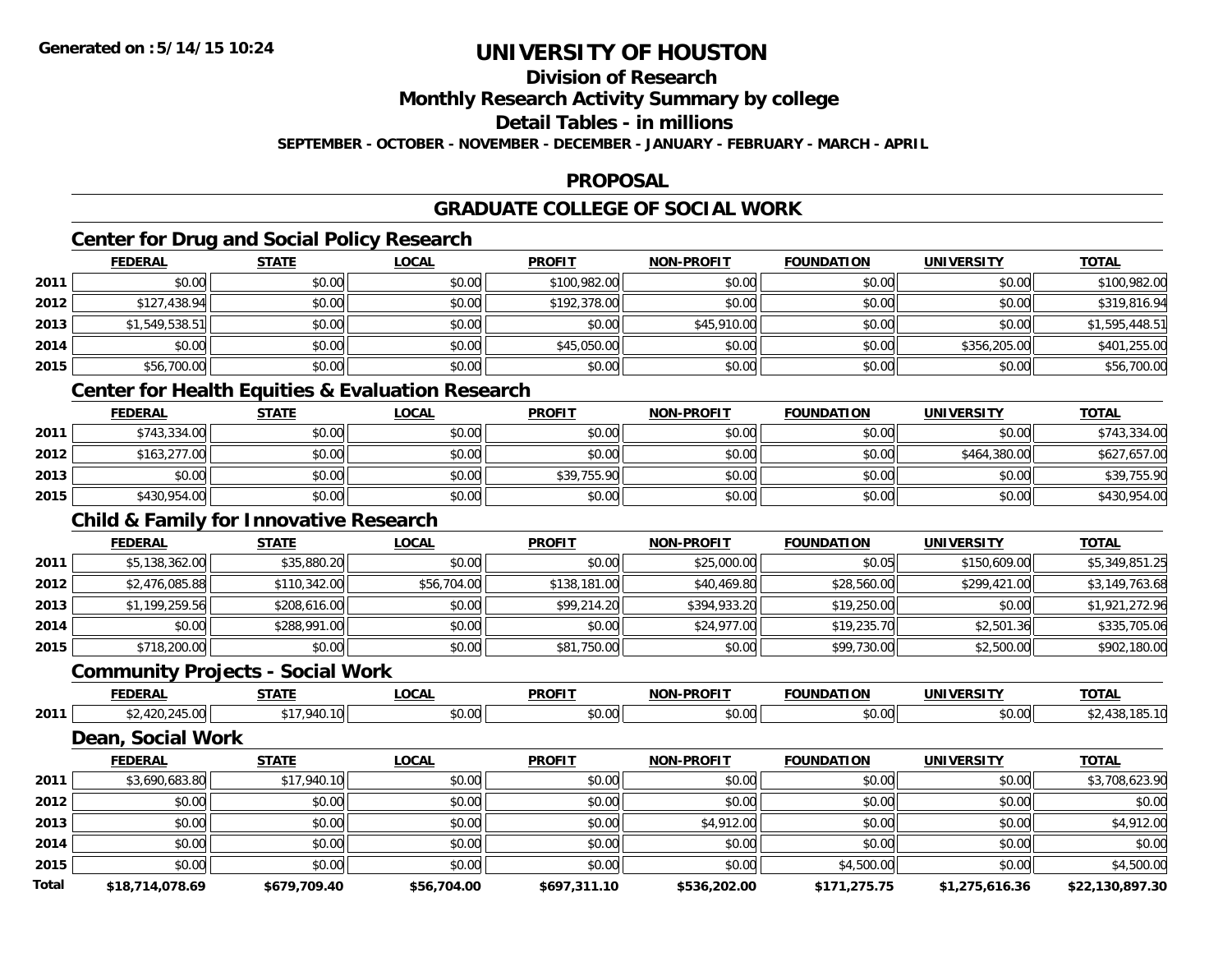## **Division of Research**

**Monthly Research Activity Summary by college**

**Detail Tables - in millions**

**SEPTEMBER - OCTOBER - NOVEMBER - DECEMBER - JANUARY - FEBRUARY - MARCH - APRIL**

#### **PROPOSAL**

#### **HILTON COLLEGE OF HOTEL AND RESTAURANT MANAGEMENT**

#### **Hotel and Restaurant Management**

|       | <b>FEDERAL</b> | <b>STATE</b> | <u>LOCAL</u> | <b>PROFIT</b> | <b>NON-PROFIT</b> | <b>FOUNDATION</b> | <b>UNIVERSITY</b> | <b>TOTAL</b>   |
|-------|----------------|--------------|--------------|---------------|-------------------|-------------------|-------------------|----------------|
| 2011  | \$0.00         | \$0.00       | \$0.00       | \$0.00        | \$27,280.00       | \$0.00            | \$113,780.00      | \$141,060.00   |
| 2012  | \$0.00         | \$174,830.00 | \$0.00       | \$0.00        | \$118,422.00      | \$0.00            | \$37,354.00       | \$330,606.00   |
| 2013  | \$553,755.00   | \$0.00       | \$16,154.00  | \$0.00        | \$10,987.00       | \$111,711.00      | \$143,232.00      | \$835,839.00   |
| 2014  | \$224,955.00   | \$0.00       | \$0.00       | \$0.00        | \$5,000.00        | \$0.00            | \$0.00            | \$229,955.00   |
| 2015  | \$263,303.50   | \$0.00       | \$0.00       | \$0.00        | \$0.00            | \$0.00            | \$0.00            | \$263,303.50   |
| Total | \$1,042,013.50 | \$174,830.00 | \$16,154.00  | \$0.00        | \$161,689.00      | \$111,711.00      | \$294,366.00      | \$1,800,763.50 |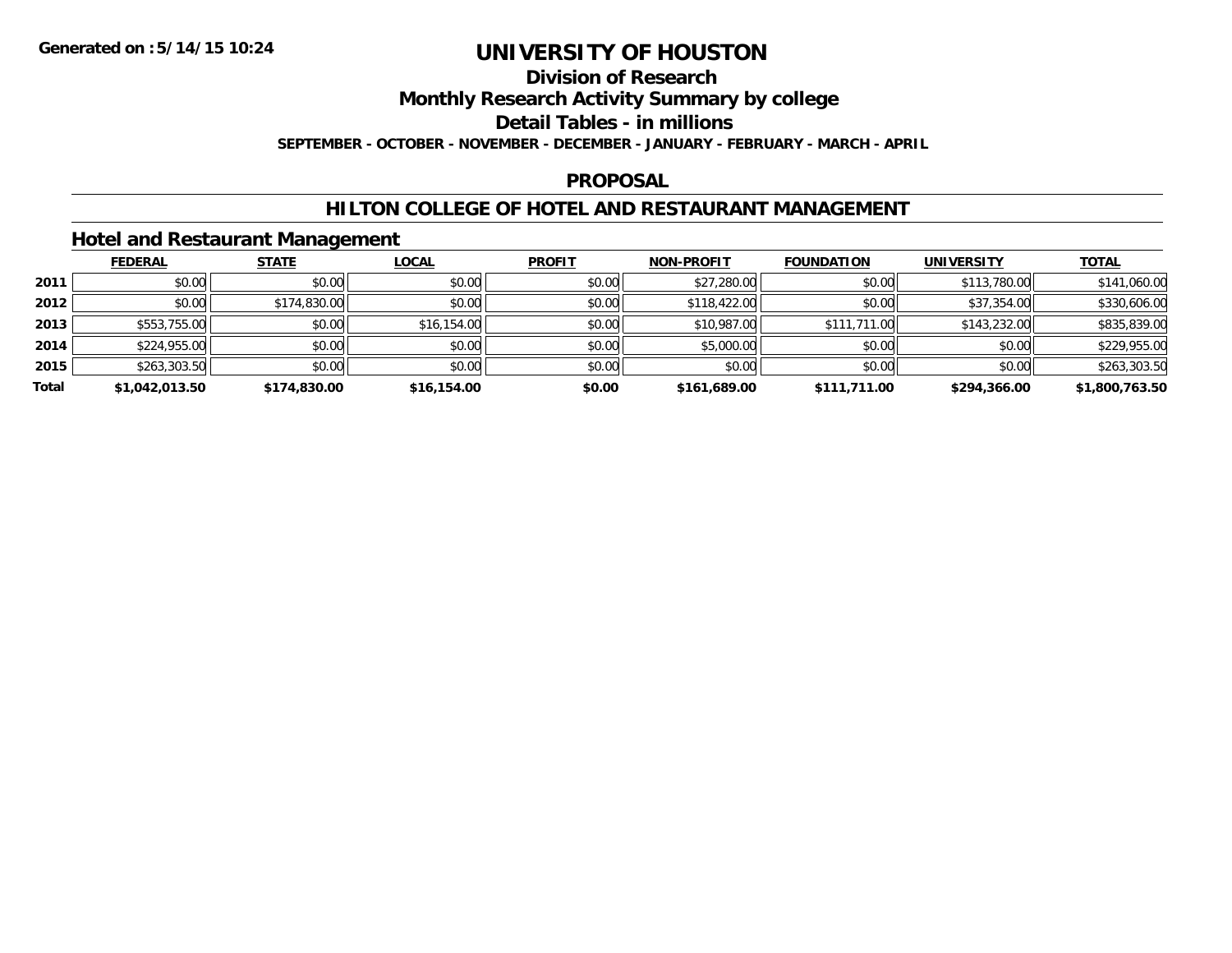#### **Division of Research Monthly Research Activity Summary by college Detail Tables - in millions SEPTEMBER - OCTOBER - NOVEMBER - DECEMBER - JANUARY - FEBRUARY - MARCH - APRIL**

#### **PROPOSAL**

#### **HONORS COLLEGE**

## **Dean, Honors College**

|       | <b>FEDERAL</b> | <b>STATE</b> | <b>LOCAL</b> | <b>PROFIT</b> | <b>NON-PROFIT</b> | <b>FOUNDATION</b> | <b>UNIVERSITY</b> | <b>TOTAL</b>   |
|-------|----------------|--------------|--------------|---------------|-------------------|-------------------|-------------------|----------------|
| 2011  | \$34,951.70    | \$0.00       | \$0.00       | \$0.00        | \$53,185.20       | \$0.00            | \$0.00            | \$88,136.90    |
| 2013  | \$0.00         | \$0.00       | \$0.00       | \$341,900.74  | \$0.00            | \$0.00            | \$9,150.32        | \$351,051.06   |
| 2014  | \$448,806.00   | \$457,985.75 | \$0.00       | \$0.00        | \$1,495.00        | \$0.00            | \$79,070.00       | \$987,356.75   |
| 2015  | \$0.00         | \$0.00       | \$0.00       | \$0.00        | \$367,989.75      | \$0.00            | \$0.00            | \$367,989.75   |
| Total | \$483,757.70   | \$457,985.75 | \$0.00       | \$341,900.74  | \$422,669.95      | \$0.00            | \$88,220.32       | \$1,794,534.46 |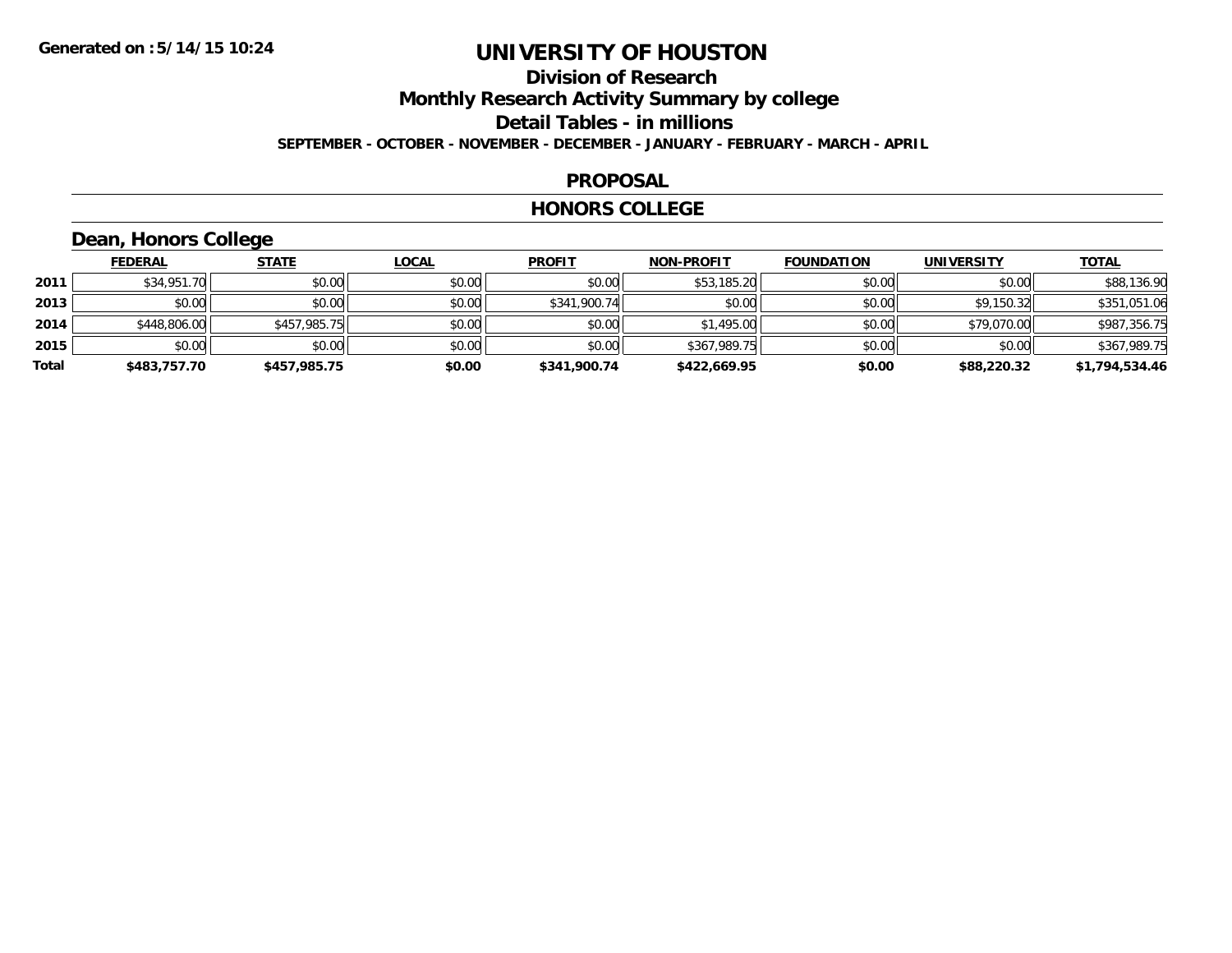## **Division of Research**

**Monthly Research Activity Summary by college**

**Detail Tables - in millions**

**SEPTEMBER - OCTOBER - NOVEMBER - DECEMBER - JANUARY - FEBRUARY - MARCH - APRIL**

#### **PROPOSAL**

#### **PRESIDENT**

#### **Office of the President**

|      | <b>FEDERAL</b> | <b>STATE</b>                 | <b>LOCAL</b> | <b>PROFIT</b> | <b>NON-PROFIT</b> | <b>FOUNDATION</b> | <b>UNIVERSITY</b> | <b>TOTAL</b> |
|------|----------------|------------------------------|--------------|---------------|-------------------|-------------------|-------------------|--------------|
| 2014 | \$865,098.80   | \$0.00                       | \$0.00       | \$0.00        | \$0.00            | \$0.00            | \$0.00            | \$865,098.80 |
|      |                | Vice President Admin/Finance |              |               |                   |                   |                   |              |
|      |                |                              |              |               |                   |                   |                   |              |
|      | <b>FEDERAL</b> | <b>STATE</b>                 | <u>LOCAL</u> | <b>PROFIT</b> | <b>NON-PROFIT</b> | <b>FOUNDATION</b> | <b>UNIVERSITY</b> | <b>TOTAL</b> |
| 2011 | \$15,000.00    | \$0.00                       | \$0.00       | \$0.00        | \$0.00            | \$0.00            | \$0.00            | \$15,000.00  |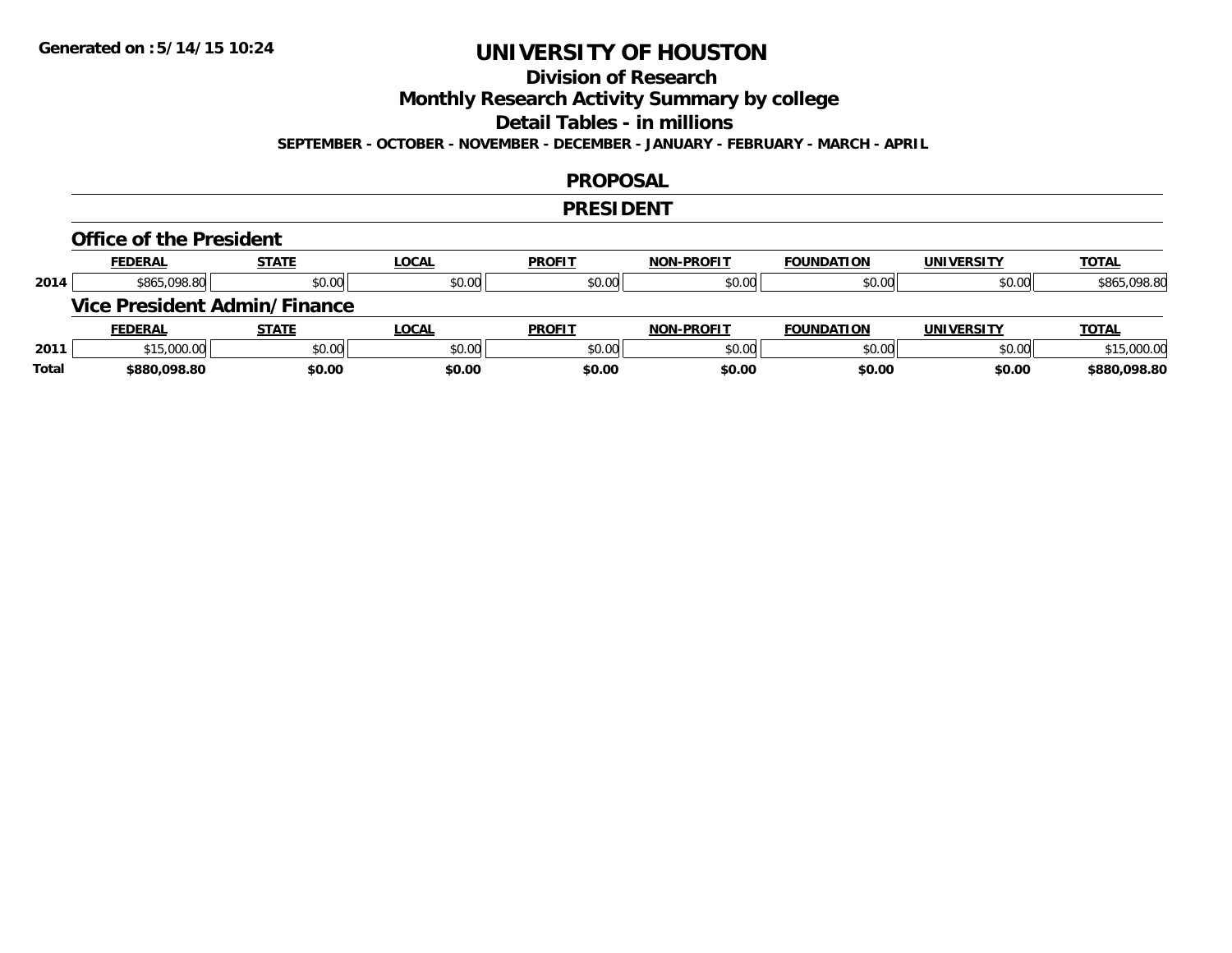**2014**

**2015**

**Total**

# **UNIVERSITY OF HOUSTON**

#### **Division of Research**

**Monthly Research Activity Summary by college**

**Detail Tables - in millions**

**SEPTEMBER - OCTOBER - NOVEMBER - DECEMBER - JANUARY - FEBRUARY - MARCH - APRIL**

#### **PROPOSAL**

#### **SENIOR V.P. FOR ACADEMIC AFFAIRS AND PROVOST**

#### **Senior V.P. for Academic Affairs and ProvostFEDERAL STATE LOCAL PROFIT NON-PROFIT FOUNDATION UNIVERSITY TOTALTOTAL 2012**2 | \$0.00| \$75,000.00| \$0.00| \$0.00| \$0.00| \$0.00| \$0.00| \$0.00| \$0.00| \$0.00| \$0.00| \$75,000.00 **2013** $\textbf{3} \mid \textbf{3} \mid \textbf{5} \mid \textbf{5} \mid \textbf{6} \mid \textbf{7} \mid \textbf{8} \mid \textbf{1} \mid \textbf{1} \mid \textbf{1} \mid \textbf{1} \mid \textbf{1} \mid \textbf{1} \mid \textbf{1} \mid \textbf{1} \mid \textbf{1} \mid \textbf{1} \mid \textbf{1} \mid \textbf{1} \mid \textbf{1} \mid \textbf{1} \mid \textbf{1} \mid \textbf{1} \mid \textbf{1} \mid \textbf{1} \mid \textbf{1} \mid \textbf{1} \mid \textbf{$ **2014**4 \$865,098.80 \$0.00 \$0.00 \$0.00 \$0.00 \$0.00 \$0.00 \$0.00 \$0.00 \$0.00 \$0.00 \$0.00 \$0.00 \$0.00 \$865,098.80 **Student Support Services FEDERAL STATE LOCAL PROFIT NON-PROFIT FOUNDATION UNIVERSITY TOTALTOTAL 2012**2 | \$198,944.00| \$0.00| \$0.00| \$0.00| \$0.00| \$0.00| \$0.00| \$0.00| \$0.00| \$198,944.00 **Undergraduate Scholars FEDERAL STATE LOCAL PROFIT NON-PROFIT FOUNDATION UNIVERSITY TOTALTOTAL 2011** \$0.00 \$29,456.00 \$0.00 \$0.00 \$0.00 \$0.00 \$0.00 \$29,456.00 **2012**2 | \$0.00| \$19,051.00| \$19,051.00 \$0.00| \$0.00| \$0.00| \$0.00| \$0.00| \$0.00| \$0.00| \$0.00| \$19,051.00 **2014**4 \$0.00 \$0.00 \$20,330.00 \$0.00 \$0.00 \$0.00 \$0.00 \$0.00 \$0.00 \$0.00 \$0.00 \$0.00 \$0.00 \$0.00 \$20,330.00 **Undergraduate Student Success FEDERAL STATE LOCAL PROFIT NON-PROFIT FOUNDATION UNIVERSITY TOTAL2011** \$0.00 \$300,000.00 \$0.00 \$0.00 \$0.00 \$0.00 \$0.00 \$300,000.00 **2013** \$0.00 \$30,000.00 \$0.00 \$0.00 \$0.00 \$0.00 \$0.00 \$30,000.00 **2014**4 \$0.00 \$0.00 \$268,000.00 \$0.00 \$0.00 \$0.00 \$0.00 \$0.00 \$0.00 \$0.00 \$0.00 \$0.00 \$0.00 \$268,000.00 **2015** \$297,579.00 \$0.00 \$0.00 \$0.00 \$0.00 \$0.00 \$0.00 \$297,579.00 **Undergraduate Student Success Center FEDERAL STATE LOCAL PROFIT NON-PROFIT FOUNDATION UNIVERSITY TOTAL2011**1 \$0.00 \$0.00 \$0.00 \$0.00 \$0.00 \$0.00 \$0.00 \$0.00 \$0.00 \$430,048.00 \$430,048.00 \$0.00 \$0.00 \$430,048.00

4 \$0.00 \$0.00 \$137,817.00 \$0.00 \$0.00 \$0.00 \$0.00 \$0.00 \$0.00 \$0.00 \$0.00 \$0.00 \$0.00 \$137,817.00

\$0.00 \$0.00 \$0.00 \$0.00 \$78,500.00 \$0.00 \$0.00 \$78,500.00

**\$1,361,621.80 \$879,654.00 \$0.00 \$0.00 \$658,036.00 \$0.00 \$0.00 \$2,899,311.80**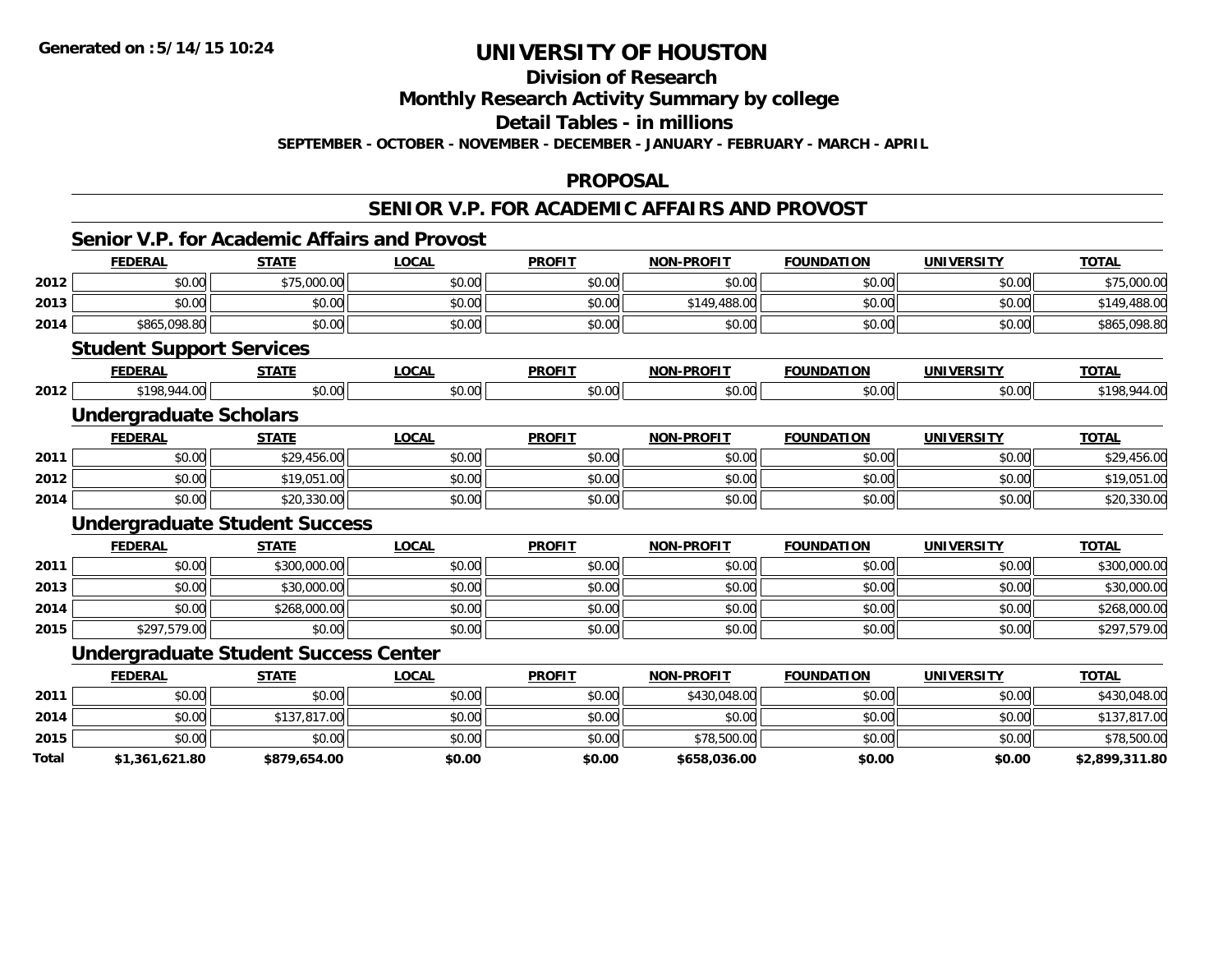**Total**

# **UNIVERSITY OF HOUSTON**

# **Division of Research**

**Monthly Research Activity Summary by college**

**Detail Tables - in millions**

**SEPTEMBER - OCTOBER - NOVEMBER - DECEMBER - JANUARY - FEBRUARY - MARCH - APRIL**

#### **PROPOSAL**

#### **UH LAW CENTER**

|      | Dean, Law      |              |              |               |                   |                   |                   |              |
|------|----------------|--------------|--------------|---------------|-------------------|-------------------|-------------------|--------------|
|      | <b>FEDERAL</b> | <b>STATE</b> | <b>LOCAL</b> | <b>PROFIT</b> | <b>NON-PROFIT</b> | <b>FOUNDATION</b> | <b>UNIVERSITY</b> | <b>TOTAL</b> |
| 2013 | \$0.00         | \$0.00       | \$0.00       | \$71,560.62   | \$0.00            | \$0.00            | \$0.00            | \$71,560.62  |
| 2015 | \$601,568.43   | \$0.00       | \$0.00       | \$0.00        | \$0.00            | \$0.00            | \$0.00            | \$601,568.43 |
|      | Law-UH         |              |              |               |                   |                   |                   |              |
|      |                |              |              |               |                   |                   |                   |              |
|      | <b>FEDERAL</b> | <b>STATE</b> | <b>LOCAL</b> | <b>PROFIT</b> | <b>NON-PROFIT</b> | <b>FOUNDATION</b> | <b>UNIVERSITY</b> | <b>TOTAL</b> |
| 2011 | \$0.00         | \$121,906.10 | \$0.00       | \$10,063.00   | \$0.00            | \$0.00            | \$68,956.00       | \$200,925.10 |
| 2012 | \$0.00         | \$160,000.00 | \$0.00       | \$0.00        | \$0.00            | \$0.00            | \$0.00            | \$160,000.00 |
| 2013 | \$0.00         | \$0.00       | \$0.00       | \$0.00        | \$63,430.80       | \$0.00            | \$0.00            | \$63,430.80  |
| 2014 | \$0.00         | \$200,000.00 | \$0.00       | \$0.00        | \$0.00            | \$0.00            | \$14,164.00       | \$214,164.00 |

**\$601,568.43 \$595,906.10 \$0.00 \$81,623.62 \$163,430.80 \$322,841.00 \$99,803.00 \$1,865,172.95**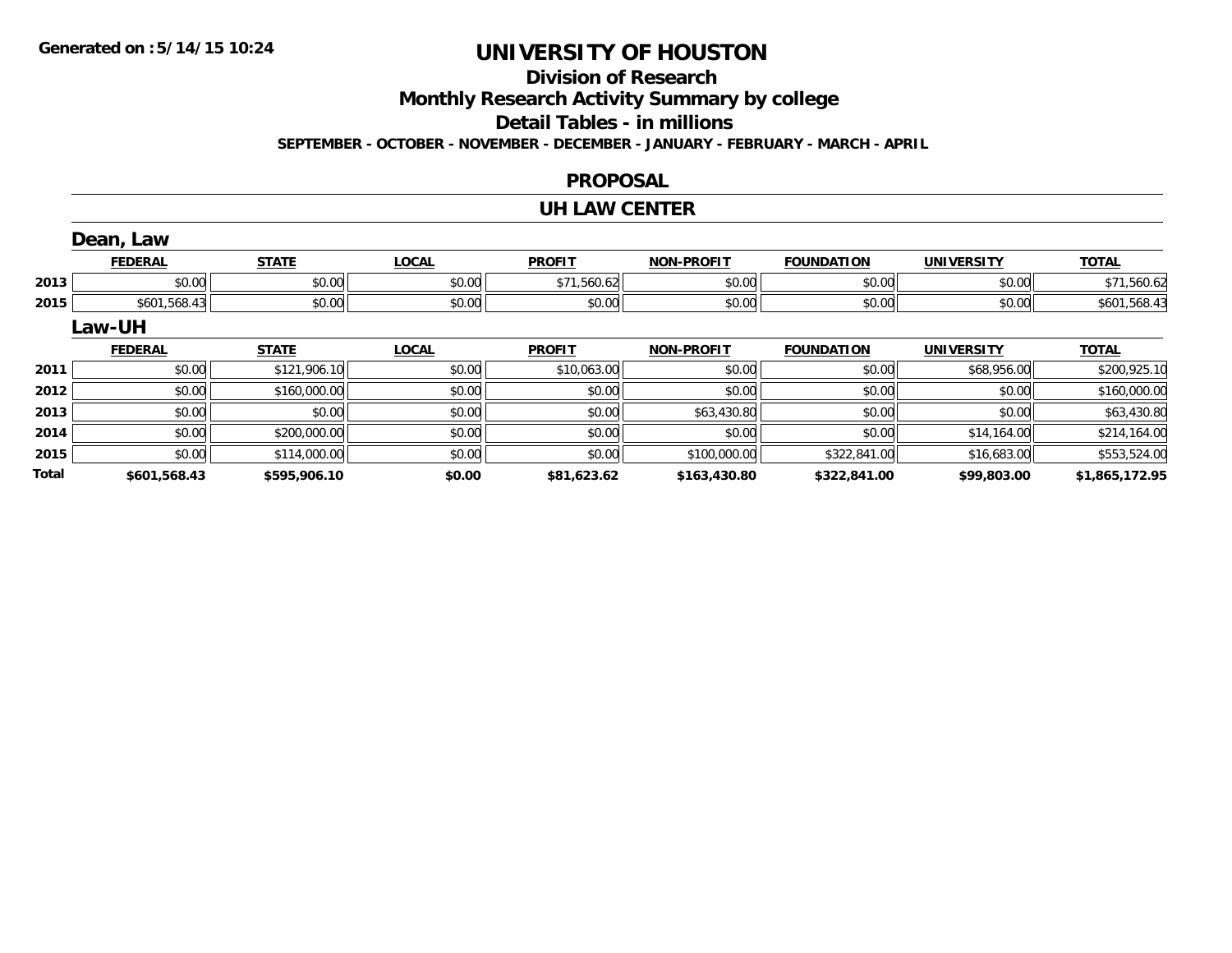## **Division of Research**

**Monthly Research Activity Summary by college**

**Detail Tables - in millions**

**SEPTEMBER - OCTOBER - NOVEMBER - DECEMBER - JANUARY - FEBRUARY - MARCH - APRIL**

#### **PROPOSAL**

#### **UKNOWN COLLEGE**

#### **Unknown Department**

|      | <b>FEDERAL</b>     | <b>STATE</b>         | 00N<br>. UUA.          | <b>PROFIT</b> | <b>DDAEIT</b><br><b>MONE</b> | <b>FOUNDATION</b> | <b>UNIVERSITY</b><br>- R.JI | <b>TOTAL</b> |
|------|--------------------|----------------------|------------------------|---------------|------------------------------|-------------------|-----------------------------|--------------|
| 2011 | 0000<br>PU.UU      | 0.00<br>PO.OO        | $\sim$ $\sim$<br>vv.vv | 0000<br>JU.UU | 0.00<br>pu.uu                | 0000<br>DU.UU     | \$0.00                      | \$0.00       |
| 2013 | $\sim$ 00<br>DU.UG | 0.00<br><b>DU.UU</b> | vu.vu                  | 0000<br>งบ.บบ | 0 <sup>n</sup><br>pu.uu      | 0000<br>ึง∪.∪∪    | \$0.00                      | \$0.00       |

# **Wrong Department - Please Dont Select It**

|              | <b>FEDERAL</b> | <b>STATE</b> | _OCAL  | <b>PROFIT</b>  | <b>NON-PROFIT</b> | <b>FOUNDATION</b> | UNIVERSITY | <u>TOTAL</u> |
|--------------|----------------|--------------|--------|----------------|-------------------|-------------------|------------|--------------|
| 2011         | 0000<br>JU.UU  | \$0.00       | \$0.00 | \$0.00         | \$0.00            | en uu<br>JU.UU    | \$0.00     | \$0.00       |
| 2013         | 0000<br>JU.UU  | \$0.00       | \$0.00 | ≮∩ ∩∩<br>JU.UU | \$0.00            | ሶስ ሰሰ             | \$0.00     | \$0.00       |
| <b>Total</b> | \$0.00         | \$0.00       | \$0.00 | \$0.00         | \$0.00            | \$0.00            | \$0.00     | \$0.00       |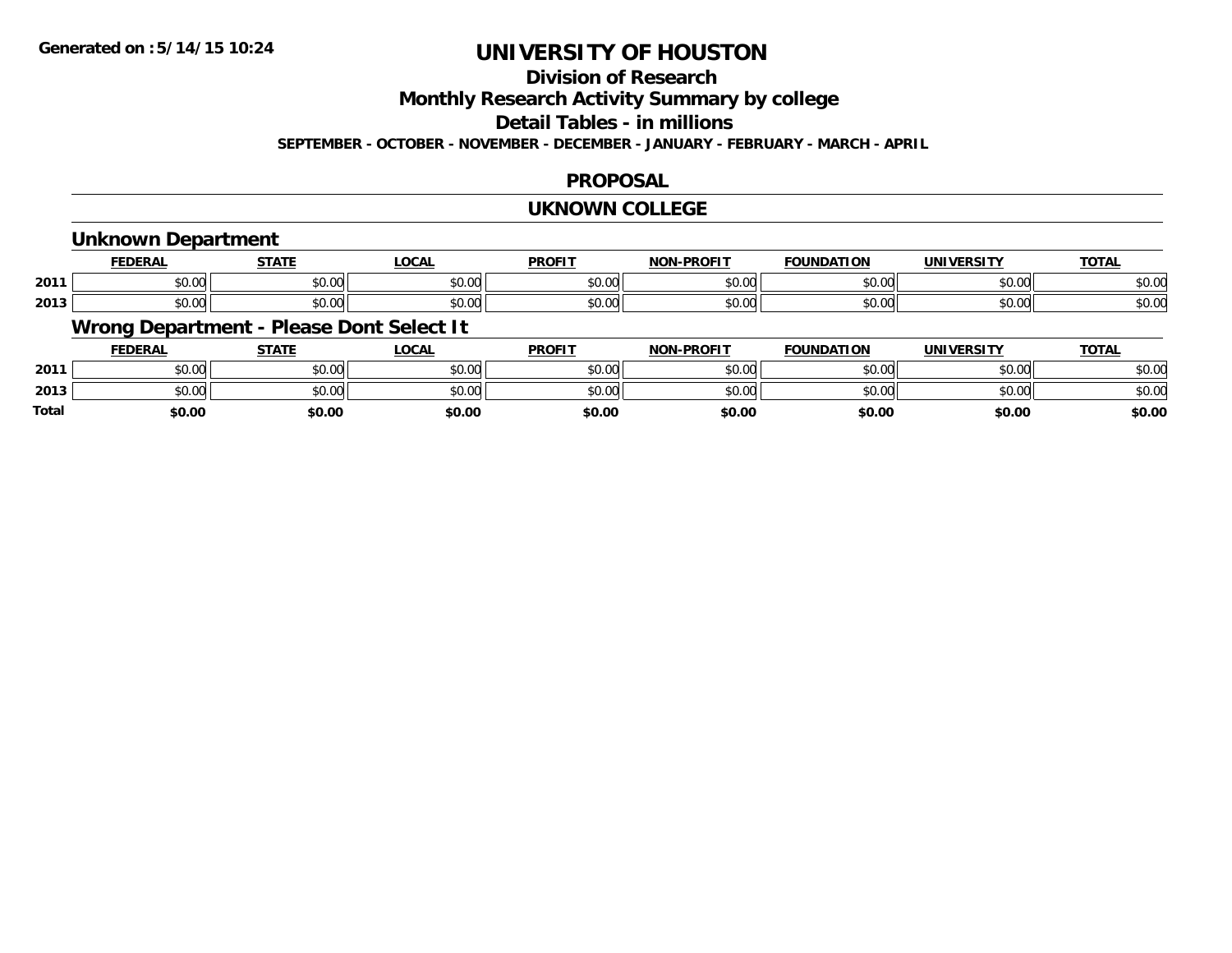#### **Division of Research**

**Monthly Research Activity Summary by college**

**Detail Tables - in millions**

**SEPTEMBER - OCTOBER - NOVEMBER - DECEMBER - JANUARY - FEBRUARY - MARCH - APRIL**

#### **PROPOSAL**

# **VICE PRESIDENT FOR ADMINISTRATION**

|       | <b>KUHF - Radio</b>         |              |              |               |                   |                   |                   |                 |
|-------|-----------------------------|--------------|--------------|---------------|-------------------|-------------------|-------------------|-----------------|
|       | <b>FEDERAL</b>              | <b>STATE</b> | <b>LOCAL</b> | <b>PROFIT</b> | <b>NON-PROFIT</b> | <b>FOUNDATION</b> | <b>UNIVERSITY</b> | <b>TOTAL</b>    |
| 2011  | \$0.00                      | \$12,500.00  | \$0.00       | \$0.00        | \$623,146.00      | \$0.00            | \$0.00            | \$635,646.00    |
| 2013  | \$0.00                      | \$0.00       | \$0.00       | \$0.00        | \$2,044,710.00    | \$0.00            | \$0.00            | \$2,044,710.00  |
| 2014  | \$0.00                      | \$0.00       | \$0.00       | \$0.00        | \$2,147,877.00    | \$0.00            | \$0.00            | \$2,147,877.00  |
| 2015  | \$0.00                      | \$0.00       | \$0.00       | \$0.00        | \$2,363,344.00    | \$0.00            | \$0.00            | \$2,363,344.00  |
|       | <b>KUHT-TV</b>              |              |              |               |                   |                   |                   |                 |
|       | <b>FEDERAL</b>              | <b>STATE</b> | <b>LOCAL</b> | <b>PROFIT</b> | <b>NON-PROFIT</b> | <b>FOUNDATION</b> | <b>UNIVERSITY</b> | <b>TOTAL</b>    |
| 2011  | \$0.00                      | \$0.00       | \$0.00       | \$0.00        | \$1,606,903.00    | \$0.00            | \$0.00            | \$1,606,903.00  |
| 2012  | \$0.00                      | \$0.00       | \$0.00       | \$0.00        | \$14,132.00       | \$0.00            | \$0.00            | \$14,132.00     |
|       | <b>Physical Plant</b>       |              |              |               |                   |                   |                   |                 |
|       | <b>FEDERAL</b>              | <b>STATE</b> | <b>LOCAL</b> | <b>PROFIT</b> | <b>NON-PROFIT</b> | <b>FOUNDATION</b> | <b>UNIVERSITY</b> | <b>TOTAL</b>    |
| 2011  | \$0.00                      | \$0.00       | \$0.00       | \$0.00        | \$0.00            | \$0.00            | \$0.00            | \$0.00          |
| 2012  | \$24,500.00                 | \$0.00       | \$0.00       | \$0.00        | \$2,261,596.00    | \$0.00            | \$0.00            | \$2,286,096.00  |
|       | <b>UH Police Department</b> |              |              |               |                   |                   |                   |                 |
|       | <b>FEDERAL</b>              | <b>STATE</b> | <b>LOCAL</b> | <b>PROFIT</b> | <b>NON-PROFIT</b> | <b>FOUNDATION</b> | <b>UNIVERSITY</b> | <b>TOTAL</b>    |
| 2011  | \$53,805.00                 | \$0.00       | \$0.00       | \$0.00        | \$0.00            | \$0.00            | \$0.00            | \$53,805.00     |
| 2014  | \$0.00                      | \$3,000.00   | \$0.00       | \$0.00        | \$0.00            | \$0.00            | \$0.00            | \$3,000.00      |
| 2015  | \$0.00                      | \$49,642.00  | \$0.00       | \$0.00        | \$0.00            | \$0.00            | \$0.00            | \$49,642.00     |
| Total | \$78,305.00                 | \$65,142.00  | \$0.00       | \$0.00        | \$11,061,708.00   | \$0.00            | \$0.00            | \$11,205,155.00 |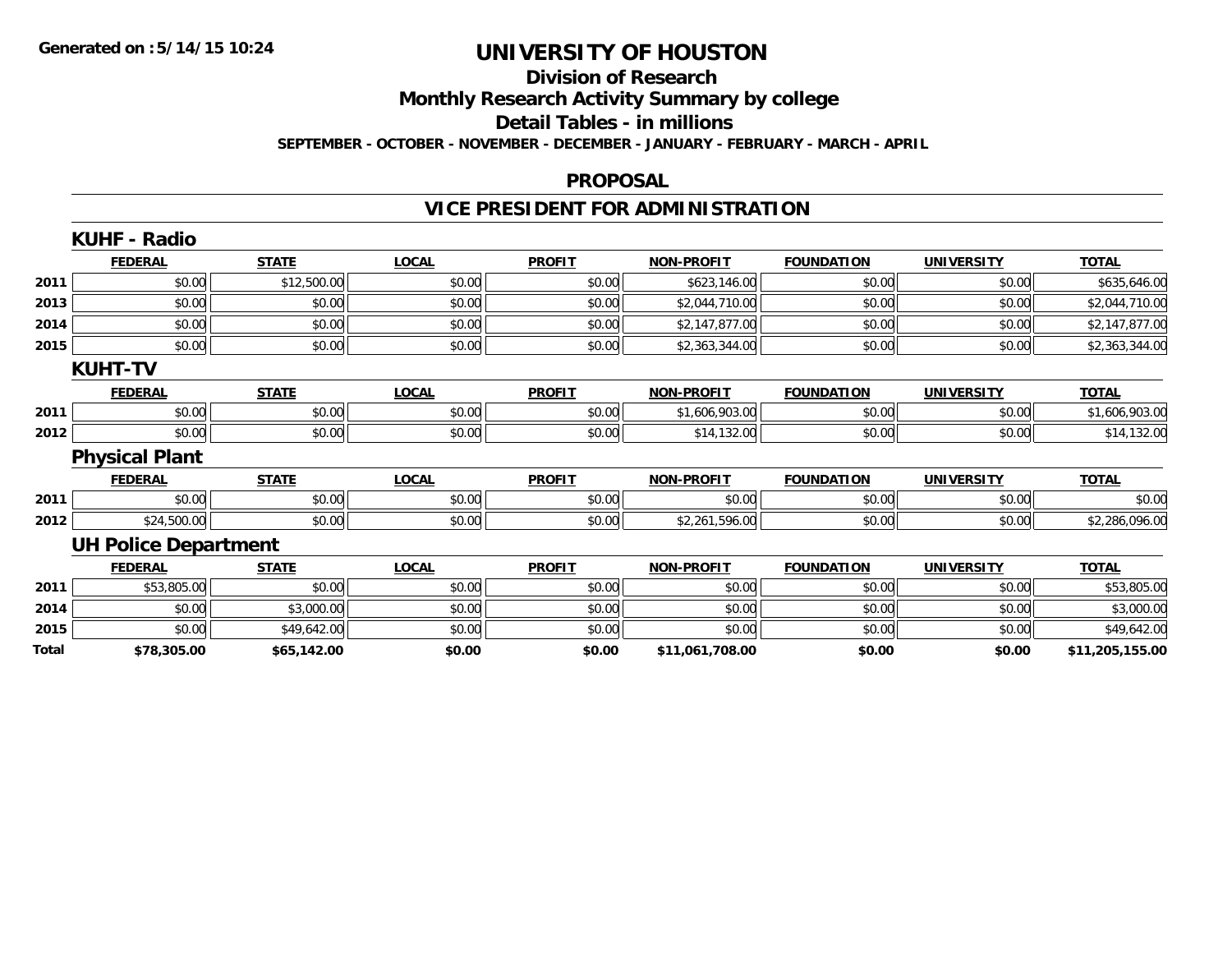**Division of Research**

**Monthly Research Activity Summary by college**

**Detail Tables - in millions**

**SEPTEMBER - OCTOBER - NOVEMBER - DECEMBER - JANUARY - FEBRUARY - MARCH - APRIL**

#### **PROPOSAL**

#### **VICE PRESIDENT FOR STUDENT AFFAIRS**

|              | <b>Childrens Learning Centers</b>      |              |              |               |                   |                   |                   |              |
|--------------|----------------------------------------|--------------|--------------|---------------|-------------------|-------------------|-------------------|--------------|
|              | <b>FEDERAL</b>                         | <b>STATE</b> | <b>LOCAL</b> | <b>PROFIT</b> | <b>NON-PROFIT</b> | <b>FOUNDATION</b> | <b>UNIVERSITY</b> | <b>TOTAL</b> |
| 2012         | \$0.00                                 | \$75,000.00  | \$0.00       | \$0.00        | \$0.00            | \$0.00            | \$0.00            | \$75,000.00  |
|              | Dean, Student Affairs                  |              |              |               |                   |                   |                   |              |
|              | <b>FEDERAL</b>                         | <b>STATE</b> | <b>LOCAL</b> | <b>PROFIT</b> | <b>NON-PROFIT</b> | <b>FOUNDATION</b> | <b>UNIVERSITY</b> | <b>TOTAL</b> |
| 2012         | \$58,828.50                            | \$0.00       | \$0.00       | \$0.00        | \$0.00            | \$0.00            | \$0.00            | \$58,828.50  |
|              | <b>Vice President, Student Affairs</b> |              |              |               |                   |                   |                   |              |
|              | <b>FEDERAL</b>                         | <b>STATE</b> | <b>LOCAL</b> | <b>PROFIT</b> | <b>NON-PROFIT</b> | <b>FOUNDATION</b> | <b>UNIVERSITY</b> | <b>TOTAL</b> |
| 2012         | \$0.00                                 | \$149,837.00 | \$0.00       | \$0.00        | \$0.00            | \$0.00            | \$0.00            | \$149,837.00 |
| 2014         | \$0.00                                 | \$0.00       | \$0.00       | \$0.00        | \$0.00            | \$0.00            | \$0.00            | \$0.00       |
| <b>Total</b> | \$58,828.50                            | \$224.837.00 | \$0.00       | \$0.00        | \$0.00            | \$0.00            | \$0.00            | \$283.665.50 |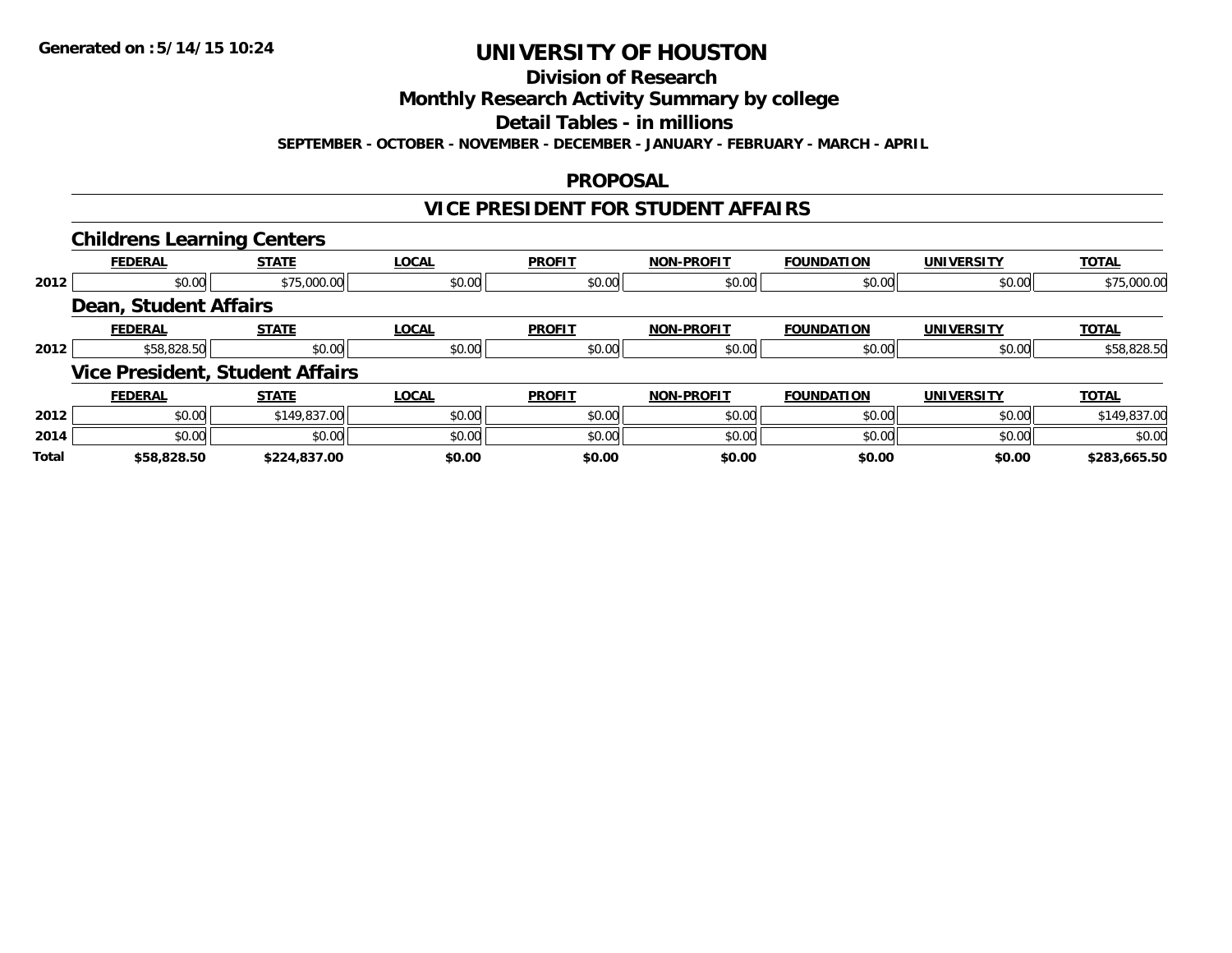**Division of Research**

**Monthly Research Activity Summary by college**

**Detail Tables - in millions**

**SEPTEMBER - OCTOBER - NOVEMBER - DECEMBER - JANUARY - FEBRUARY - MARCH - APRIL**

#### **AWARD**

#### **C.T. BAUER COLLEGE OF BUSINESS**

|       | <b>Accountancy &amp; Taxation</b>        |              |              |               |                   |                   |                   |                |
|-------|------------------------------------------|--------------|--------------|---------------|-------------------|-------------------|-------------------|----------------|
|       | <b>FEDERAL</b>                           | <b>STATE</b> | <b>LOCAL</b> | <b>PROFIT</b> | <b>NON-PROFIT</b> | <b>FOUNDATION</b> | <b>UNIVERSITY</b> | <b>TOTAL</b>   |
| 2014  | \$0.00                                   | \$0.00       | \$0.00       | \$0.00        | \$0.00            | \$19,260.00       | \$0.00            | \$19,260.00    |
|       | Dean, Business Administration            |              |              |               |                   |                   |                   |                |
|       | <b>FEDERAL</b>                           | <b>STATE</b> | <b>LOCAL</b> | <b>PROFIT</b> | <b>NON-PROFIT</b> | <b>FOUNDATION</b> | <b>UNIVERSITY</b> | <b>TOTAL</b>   |
| 2015  | \$0.00                                   | \$900,000.00 | \$0.00       | \$0.00        | \$0.00            | \$5,000.00        | \$0.00            | \$905,000.00   |
|       | <b>Finance</b>                           |              |              |               |                   |                   |                   |                |
|       | <b>FEDERAL</b>                           | <b>STATE</b> | <b>LOCAL</b> | <b>PROFIT</b> | <b>NON-PROFIT</b> | <b>FOUNDATION</b> | <b>UNIVERSITY</b> | <b>TOTAL</b>   |
| 2011  | \$198,870.80                             | \$0.00       | \$0.00       | \$0.00        | \$0.00            | \$0.00            | \$0.00            | \$198,870.80   |
|       | <b>Marketing</b>                         |              |              |               |                   |                   |                   |                |
|       | <b>FEDERAL</b>                           | <b>STATE</b> | <b>LOCAL</b> | <b>PROFIT</b> | <b>NON-PROFIT</b> | <b>FOUNDATION</b> | <b>UNIVERSITY</b> | <b>TOTAL</b>   |
| 2012  | \$0.00                                   | \$0.00       | \$0.00       | \$0.00        | \$0.00            | \$0.00            | \$0.00            | \$0.00         |
|       | <b>Small Business Development Center</b> |              |              |               |                   |                   |                   |                |
|       | <b>FEDERAL</b>                           | <b>STATE</b> | <b>LOCAL</b> | <b>PROFIT</b> | <b>NON-PROFIT</b> | <b>FOUNDATION</b> | <b>UNIVERSITY</b> | <b>TOTAL</b>   |
| 2011  | \$30,274.00                              | \$61,677.00  | \$0.00       | \$0.00        | \$0.00            | \$0.00            | \$0.00            | \$91,951.00    |
| 2012  | \$2,851,992.00                           | \$0.00       | \$0.00       | \$0.00        | \$0.00            | \$117,242.00      | \$0.00            | \$2,969,234.00 |
| 2013  | \$885,781.00                             | \$0.00       | \$0.00       | \$0.00        | \$0.00            | \$0.00            | \$0.00            | \$885,781.00   |
| 2014  | \$2,411,330.00                           | \$0.00       | \$0.00       | \$0.00        | \$0.00            | \$0.00            | \$0.00            | \$2,411,330.00 |
| 2015  | \$2,440,944.00                           | \$0.00       | \$0.00       | \$0.00        | \$0.00            | \$0.00            | \$0.00            | \$2,440,944.00 |
| Total | \$8,819,191.80                           | \$961,677.00 | \$0.00       | \$0.00        | \$0.00            | \$141,502.00      | \$0.00            | \$9,922,370.80 |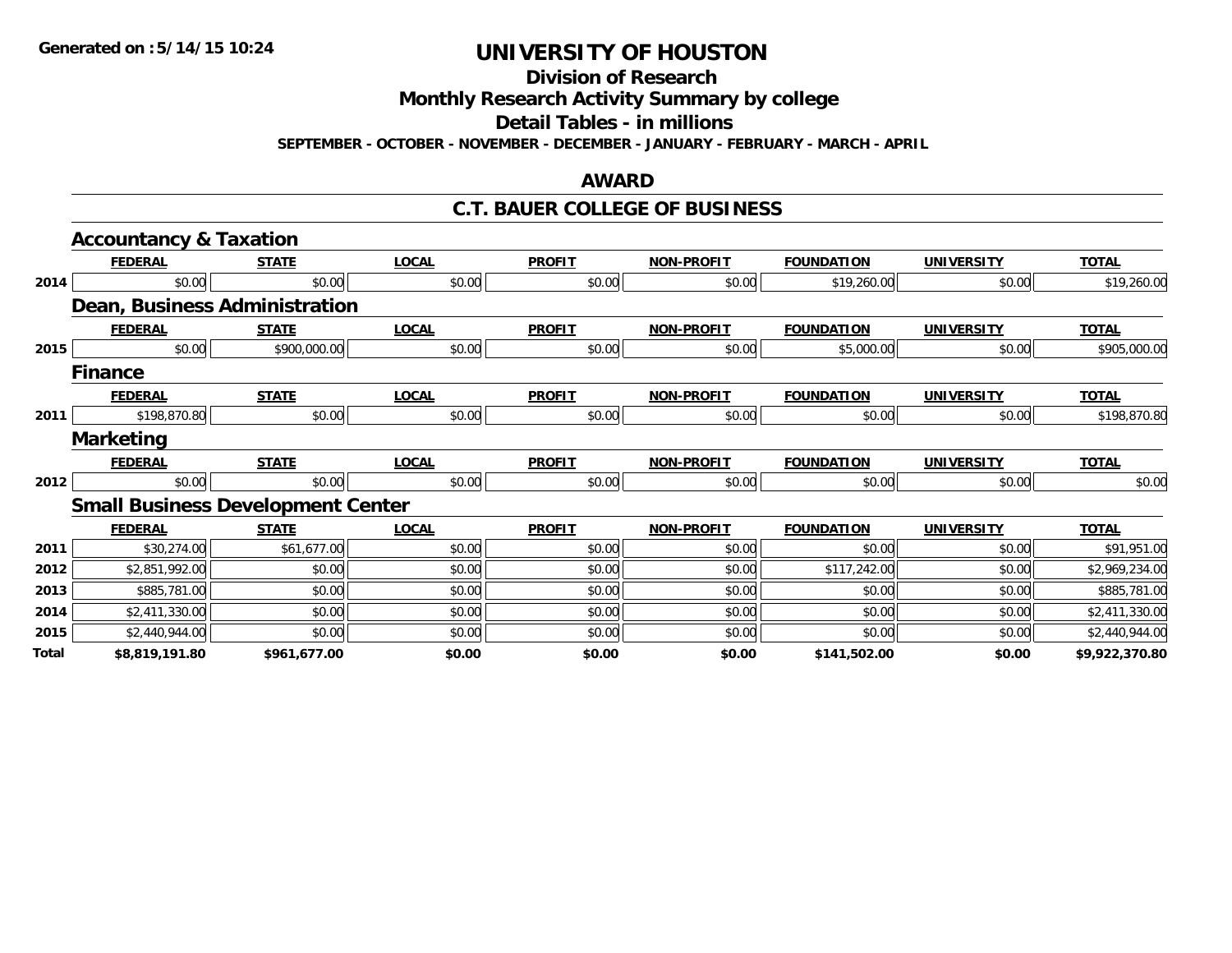**Division of Research**

**Monthly Research Activity Summary by college**

**Detail Tables - in millions**

**SEPTEMBER - OCTOBER - NOVEMBER - DECEMBER - JANUARY - FEBRUARY - MARCH - APRIL**

#### **AWARD**

#### **COLLEGE OF ARCHITECTURE**

|       | Architecture       |              |              |               |                   |                   |                   |              |
|-------|--------------------|--------------|--------------|---------------|-------------------|-------------------|-------------------|--------------|
|       | <b>FEDERAL</b>     | <b>STATE</b> | <b>LOCAL</b> | <b>PROFIT</b> | <b>NON-PROFIT</b> | <b>FOUNDATION</b> | <b>UNIVERSITY</b> | <b>TOTAL</b> |
| 2011  | \$0.00             | \$0.00       | \$0.00       | \$7,500.00    | \$0.00            | \$0.00            | \$0.00            | \$7,500.00   |
|       | Dean, Architecture |              |              |               |                   |                   |                   |              |
|       | <b>FEDERAL</b>     | <b>STATE</b> | <b>LOCAL</b> | <b>PROFIT</b> | <b>NON-PROFIT</b> | <b>FOUNDATION</b> | <b>UNIVERSITY</b> | <b>TOTAL</b> |
| 2012  | \$0.00             | \$0.00       | \$0.00       | \$0.00        | \$5,000.00        | \$0.00            | \$0.00            | \$5,000.00   |
| Total | \$0.00             | \$0.00       | \$0.00       | \$7,500.00    | \$5,000.00        | \$0.00            | \$0.00            | \$12,500.00  |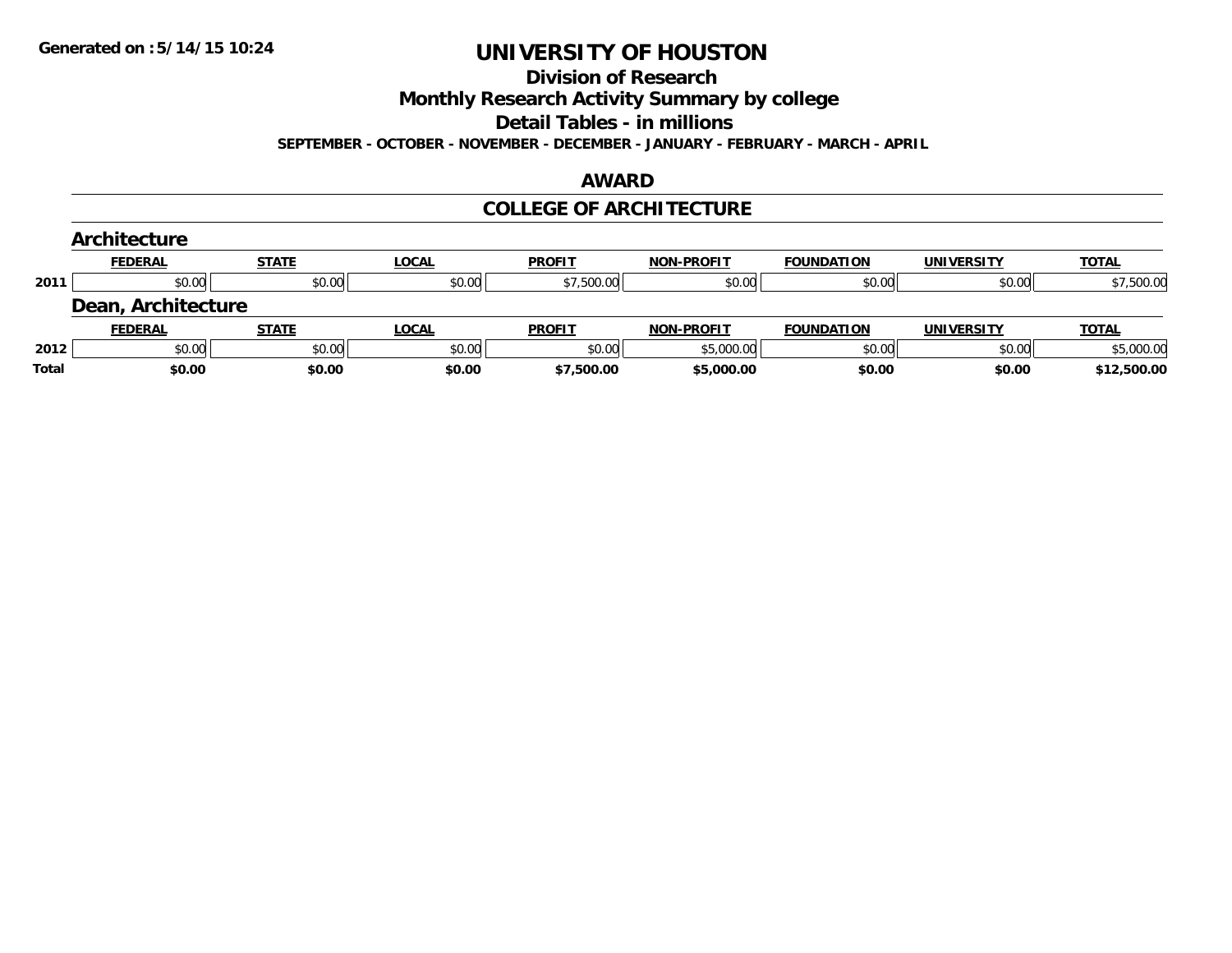## **Division of Research**

**Monthly Research Activity Summary by college**

## **Detail Tables - in millions**

**SEPTEMBER - OCTOBER - NOVEMBER - DECEMBER - JANUARY - FEBRUARY - MARCH - APRIL**

#### **AWARD**

## **COLLEGE OF EDUCATION**

## **Consistency Mgmt and Coop Disc**

|      | <b>FEDERAL</b> | <b>STATE</b> | <u>LOCAL</u> | <b>PROFIT</b> | <b>NON-PROFIT</b> | <b>FOUNDATION</b> | <b>UNIVERSITY</b> | <b>TOTAL</b> |
|------|----------------|--------------|--------------|---------------|-------------------|-------------------|-------------------|--------------|
| 2011 | \$40,276.75    | \$0.00       | \$0.00       | \$0.00        | \$150,601.00      | \$0.00            | \$0.00            | \$190,877.75 |
| 2012 | \$30,000.00    | \$0.00       | \$0.00       | \$0.00        | \$84,725.00       | \$0.00            | \$0.00            | \$114,725.00 |
| 2013 | \$17,324.58    | \$0.00       | \$0.00       | \$4.26        | \$3,500.00        | \$0.00            | \$0.00            | \$20,828.84  |
| 2014 | \$0.00         | \$0.00       | \$235,590.00 | \$0.00        | \$0.00            | \$0.00            | \$0.00            | \$235,590.00 |
| 2015 | \$0.00         | \$0.00       | \$4,550.00   | \$0.00        | \$0.00            | \$0.00            | \$0.00            | \$4,550.00   |

#### **Curriculum and Instruction**

|      | <b>FEDERAL</b> | <b>STATE</b> | <b>LOCAL</b> | <b>PROFIT</b> | <b>NON-PROFIT</b> | <b>FOUNDATION</b> | <b>UNIVERSITY</b> | <b>TOTAL</b> |
|------|----------------|--------------|--------------|---------------|-------------------|-------------------|-------------------|--------------|
| 2011 | \$283,736.00   | \$50,000.00  | \$0.00       | \$0.00        | \$75,000.00       | \$0.00            | \$0.00            | \$408,736.00 |
| 2012 | \$177,929.30   | \$0.00       | \$0.00       | \$0.00        | \$0.00            | \$18,400.00       | \$0.00            | \$196,329.30 |
| 2013 | \$489,701.00   | \$15,999.00  | \$0.00       | \$0.00        | \$0.00            | \$0.00            | \$0.00            | \$505,700.00 |
| 2014 | \$22,465.90    | \$0.00       | \$0.00       | \$0.00        | \$5,000.00        | \$0.00            | \$0.00            | \$27,465.90  |
| 2015 | \$384,124.70   | \$0.00       | \$0.00       | \$0.00        | \$0.00            | \$0.00            | \$0.00            | \$384,124.70 |

## **Dean, Education**

|      | <b>FEDERAL</b> | <b>STATE</b> | <u>LOCAL</u> | <b>PROFIT</b> | <b>NON-PROFIT</b> | <b>FOUNDATION</b> | <b>UNIVERSITY</b> | <b>TOTAL</b> |
|------|----------------|--------------|--------------|---------------|-------------------|-------------------|-------------------|--------------|
| 2011 | \$0.00         | \$0.00       | \$0.00       | \$0.00        | \$0.00            | \$0.00            | \$0.00            | \$0.00       |
| 2012 | \$0.00         | \$0.00       | \$0.00       | \$0.00        | \$0.00            | \$0.00            | \$0.00            | \$0.00       |
| 2013 | \$0.00         | \$0.00       | \$0.00       | \$0.00        | \$0.00            | \$0.00            | \$0.00            | \$0.00       |
| 2014 | \$0.00         | \$0.00       | \$0.00       | \$0.00        | \$0.00            | \$0.00            | \$0.00            | \$0.00       |
| 2015 | \$0.00         | \$0.00       | \$0.00       | \$0.00        | \$0.00            | \$0.00            | \$0.00            | \$0.00       |

#### **Educational Leadership & Policy Studies**

|      | <b>FEDERAL</b>   | <b>STATE</b> | <u>LOCAL</u> | <b>PROFIT</b> | <b>NON-PROFIT</b> | <b>FOUNDATION</b> | <b>UNIVERSITY</b> | <b>TOTAL</b> |
|------|------------------|--------------|--------------|---------------|-------------------|-------------------|-------------------|--------------|
| 2013 | \$310,954.00     | \$0.00       | \$0.00       | \$0.00        | \$0.00            | \$0.00            | \$0.00            | \$310,954.00 |
| 2014 | 172.00<br>- 34 / | \$0.00       | \$0.00       | \$0.00        | \$0.00            | \$0.00            | \$0.00            |              |
| 2015 | \$0.00           | \$0.00       | \$0.00       | \$0.00        | \$0.00            | \$77,431.00       | \$0.00            | \$77,431.00  |

# **Institute for Urban Education**

|      | <b>FEDERAL</b> | STATE  | <b>LOCAL</b> | <b>PROFIT</b> | <b>NON-PROFIT</b> | <b>FOUNDATION</b> | <b>UNIVERSITY</b> | <b>TOTAL</b> |
|------|----------------|--------|--------------|---------------|-------------------|-------------------|-------------------|--------------|
| 2011 | \$469,169.00   | \$0.00 | \$0.00       | \$0.00        | \$0.00            | \$0.00            | \$0.00            | \$469,169.00 |
| 2012 | \$19,558.00    | \$0.00 | \$0.00       | \$0.00        | \$0.00            | \$0.00            | \$0.00            | \$19,558.00  |
| 2013 | \$0.00         | \$0.00 | \$0.00       | \$0.00        | \$0.00            | \$0.00            | \$0.00            | \$0.00       |
| 2014 | \$0.00         | \$0.00 | \$0.00       | \$0.00        | \$0.00            | \$0.00            | \$0.00            | \$0.00       |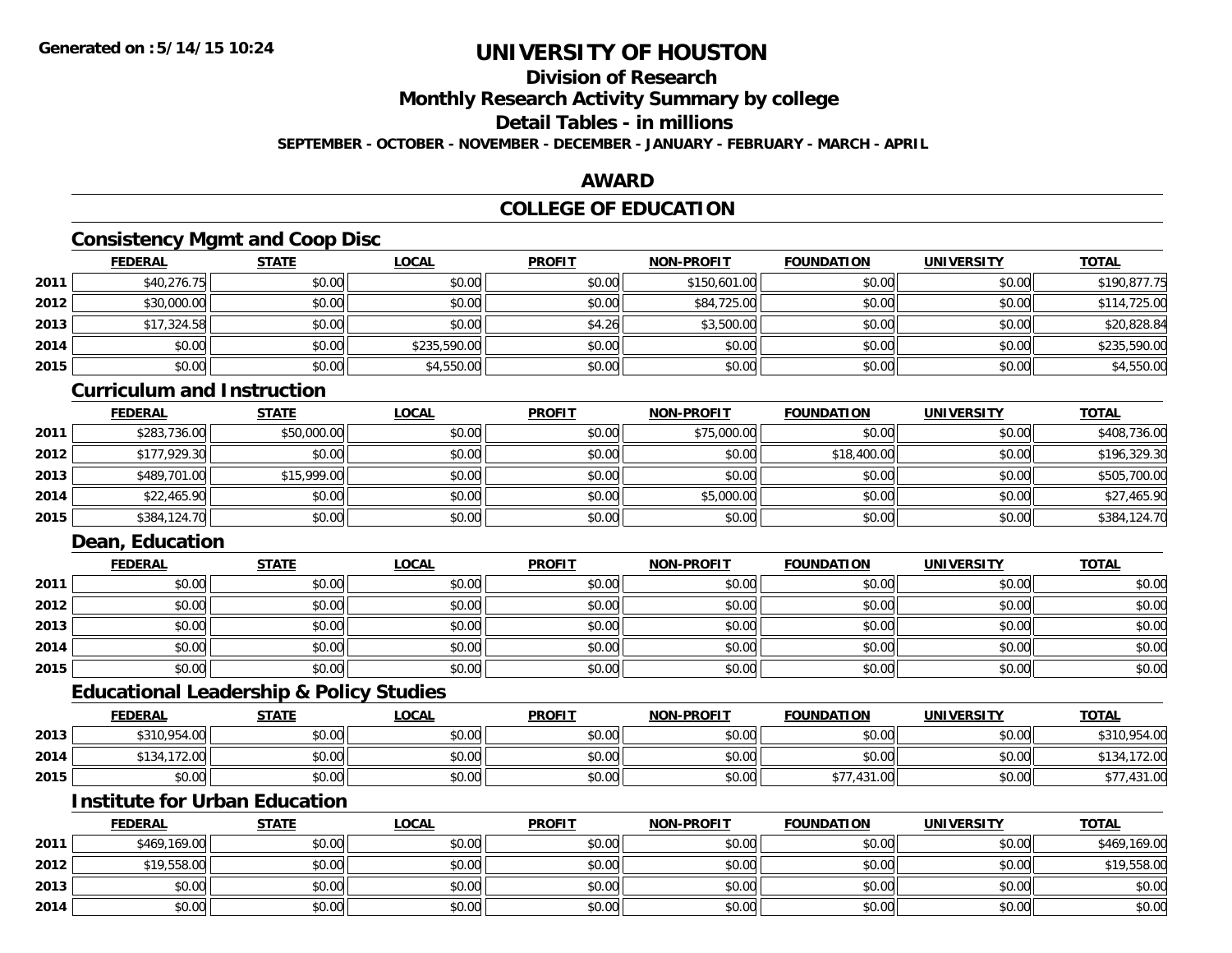# **Division of Research**

**Monthly Research Activity Summary by college**

**Detail Tables - in millions**

**SEPTEMBER - OCTOBER - NOVEMBER - DECEMBER - JANUARY - FEBRUARY - MARCH - APRIL**

#### **AWARD**

## **COLLEGE OF EDUCATION**

## **Psychological, Health, and Learning Sciences**

|      | <b>FEDERAL</b> | <b>STATE</b> | <u>LOCAL</u> | <b>PROFIT</b> | <b>NON-PROFIT</b> | <b>FOUNDATION</b> | <b>UNIVERSITY</b> | <b>TOTAL</b> |
|------|----------------|--------------|--------------|---------------|-------------------|-------------------|-------------------|--------------|
| 2011 | \$106,186.00   | \$186,748.00 | \$0.00       | \$0.00        | \$0.00            | \$22,085.10       | \$0.00            | \$315,019.10 |
| 2012 | \$317,598.80   | \$17,595.00  | \$0.00       | \$0.00        | \$12,718.04       | \$0.00            | \$0.00            | \$347,911.84 |
| 2013 | \$10,408.50    | \$0.00       | \$0.00       | \$0.00        | \$47,688.00       | \$0.00            | \$23,378.00       | \$81,474.50  |
| 2014 | \$875,743.85   | \$0.00       | \$0.00       | \$0.00        | \$44,723.53       | \$0.00            | \$0.00            | \$920,467.38 |
| 2015 | \$730,268.70   | \$2,000.00   | \$0.00       | \$0.00        | \$45,000.00       | \$0.00            | \$0.00            | \$777,268.70 |

#### **UH Charter School**

|       | <b>FEDERAL</b> | <b>STATE</b>   | <b>LOCAL</b> | <b>PROFIT</b> | <b>NON-PROFIT</b> | <b>FOUNDATION</b> | <b>UNIVERSITY</b> | <b>TOTAL</b>   |
|-------|----------------|----------------|--------------|---------------|-------------------|-------------------|-------------------|----------------|
| 2012  | \$22,932.00    | \$995,609.00   | \$0.00       | \$0.00        | \$0.00            | \$0.00            | \$0.00            | \$1,018,541.00 |
| 2013  | \$3,084.60     | \$986,335.61   | \$0.00       | \$0.00        | \$0.00            | \$0.00            | \$0.00            | \$989,420.21   |
| 2014  | \$34,062.00    | \$1,029,233.00 | \$0.00       | \$0.00        | \$0.00            | \$0.00            | \$0.00            | \$1,063,295.00 |
| 2015  | \$24,124.00    | \$1,044,343.92 | \$0.00       | \$0.00        | \$0.00            | \$0.00            | \$0.00            | \$1,068,467.92 |
| Total | \$4,503,819.68 | \$4,327,863.53 | \$240,140.00 | \$4.26        | \$468,955.57      | \$117,916.10      | \$23,378.00       | \$9,682,077.14 |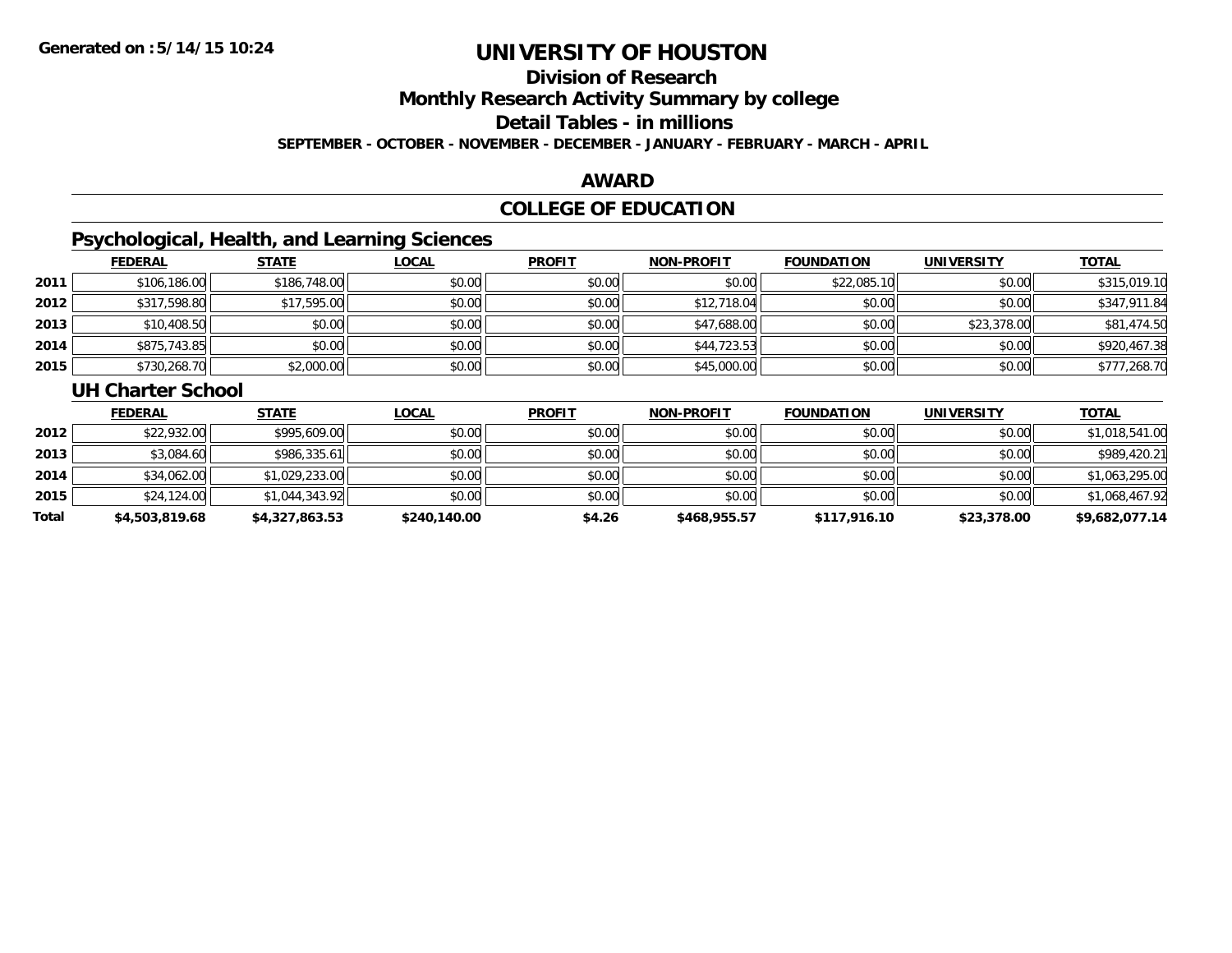**Division of Research**

**Monthly Research Activity Summary by college**

**Detail Tables - in millions**

**SEPTEMBER - OCTOBER - NOVEMBER - DECEMBER - JANUARY - FEBRUARY - MARCH - APRIL**

#### **AWARD**

|      | <b>African-American Studies</b>                          |              |              |               |                   |                   |                   |              |
|------|----------------------------------------------------------|--------------|--------------|---------------|-------------------|-------------------|-------------------|--------------|
|      | <b>FEDERAL</b>                                           | <b>STATE</b> | <b>LOCAL</b> | <b>PROFIT</b> | <b>NON-PROFIT</b> | <b>FOUNDATION</b> | <b>UNIVERSITY</b> | <b>TOTAL</b> |
| 2014 | \$1,500.00                                               | \$0.00       | \$0.00       | \$0.00        | \$0.00            | \$0.00            | \$0.00            | \$1,500.00   |
|      | Art                                                      |              |              |               |                   |                   |                   |              |
|      | <b>FEDERAL</b>                                           | <b>STATE</b> | <b>LOCAL</b> | <b>PROFIT</b> | <b>NON-PROFIT</b> | <b>FOUNDATION</b> | <b>UNIVERSITY</b> | <b>TOTAL</b> |
| 2012 | \$14,979.30                                              | \$0.00       | \$0.00       | \$0.00        | \$0.00            | \$0.00            | \$0.00            | \$14,979.30  |
| 2014 | \$1,400.00                                               | \$0.00       | \$0.00       | \$0.00        | \$0.00            | \$0.00            | \$0.00            | \$1,400.00   |
|      | <b>Arte Publico Press</b>                                |              |              |               |                   |                   |                   |              |
|      | <b>FEDERAL</b>                                           | <b>STATE</b> | <b>LOCAL</b> | <b>PROFIT</b> | <b>NON-PROFIT</b> | <b>FOUNDATION</b> | <b>UNIVERSITY</b> | <b>TOTAL</b> |
| 2011 | \$30,000.00                                              | \$9,500.00   | \$0.00       | \$0.00        | \$56,600.00       | \$0.00            | \$0.00            | \$96,100.00  |
| 2012 | \$6,000.00                                               | \$2,250.00   | \$0.00       | \$0.00        | \$39,100.00       | \$0.00            | \$0.00            | \$47,350.00  |
| 2013 | \$0.00                                                   | \$0.00       | \$0.00       | \$0.00        | \$0.00            | \$150,000.00      | \$0.00            | \$150,000.00 |
| 2014 | \$0.00                                                   | \$10,000.00  | \$0.00       | \$0.00        | \$80,074.00       | \$50,000.00       | \$0.00            | \$140,074.00 |
| 2015 | \$0.00                                                   | \$6,000.00   | \$0.00       | \$0.00        | \$0.00            | \$0.00            | \$0.00            | \$6,000.00   |
|      | <b>Blaffer Gallery</b>                                   |              |              |               |                   |                   |                   |              |
|      | <b>FEDERAL</b>                                           |              |              |               |                   |                   |                   |              |
|      |                                                          | <b>STATE</b> | <b>LOCAL</b> | <b>PROFIT</b> | <b>NON-PROFIT</b> | <b>FOUNDATION</b> | <b>UNIVERSITY</b> | <b>TOTAL</b> |
| 2011 | \$0.00                                                   | \$11,500.00  | \$0.00       | \$0.00        | \$70,200.00       | \$0.00            | \$0.00            | \$81,700.00  |
| 2012 | \$20,000.00                                              | \$5,132.00   | \$0.00       | \$0.00        | \$50,800.00       | \$0.00            | \$0.00            | \$75,932.00  |
| 2013 | \$1,500.00                                               | \$0.00       | \$0.00       | \$0.00        | \$0.00            | \$0.00            | \$0.00            | \$1,500.00   |
| 2014 | \$0.00                                                   | \$14,000.00  | \$0.00       | \$0.00        | \$38,287.00       | \$0.00            | \$0.00            | \$52,287.00  |
| 2015 | \$25,000.00                                              | \$18,000.00  | \$0.00       | \$0.00        | \$0.00            | \$0.00            | \$0.00            | \$43,000.00  |
|      | <b>Center for Neuromotor &amp; Biomechanics Research</b> |              |              |               |                   |                   |                   |              |
|      | <b>FEDERAL</b>                                           | <b>STATE</b> | <b>LOCAL</b> | <b>PROFIT</b> | <b>NON-PROFIT</b> | <b>FOUNDATION</b> | <b>UNIVERSITY</b> | <b>TOTAL</b> |
| 2012 | \$0.00                                                   | \$0.00       | \$0.00       | \$100,500.00  | \$0.00            | \$0.00            | \$0.00            | \$100,500.00 |
| 2013 | \$0.00                                                   | \$0.00       | \$0.00       | \$0.00        | \$0.00            | \$0.00            | \$0.00            | \$0.00       |
| 2014 | \$0.00                                                   | \$0.00       | \$0.00       | \$0.00        | \$0.00            | \$0.00            | \$0.00            | \$0.00       |
| 2015 | \$0.00                                                   | \$0.00       | \$0.00       | \$112,500.00  | \$0.00            | \$0.00            | \$0.00            | \$112,500.00 |
|      | <b>Center for Public History</b>                         |              |              |               |                   |                   |                   |              |
|      | <b>FEDERAL</b>                                           | <b>STATE</b> | <b>LOCAL</b> | <b>PROFIT</b> | <b>NON-PROFIT</b> | <b>FOUNDATION</b> | <b>UNIVERSITY</b> | <b>TOTAL</b> |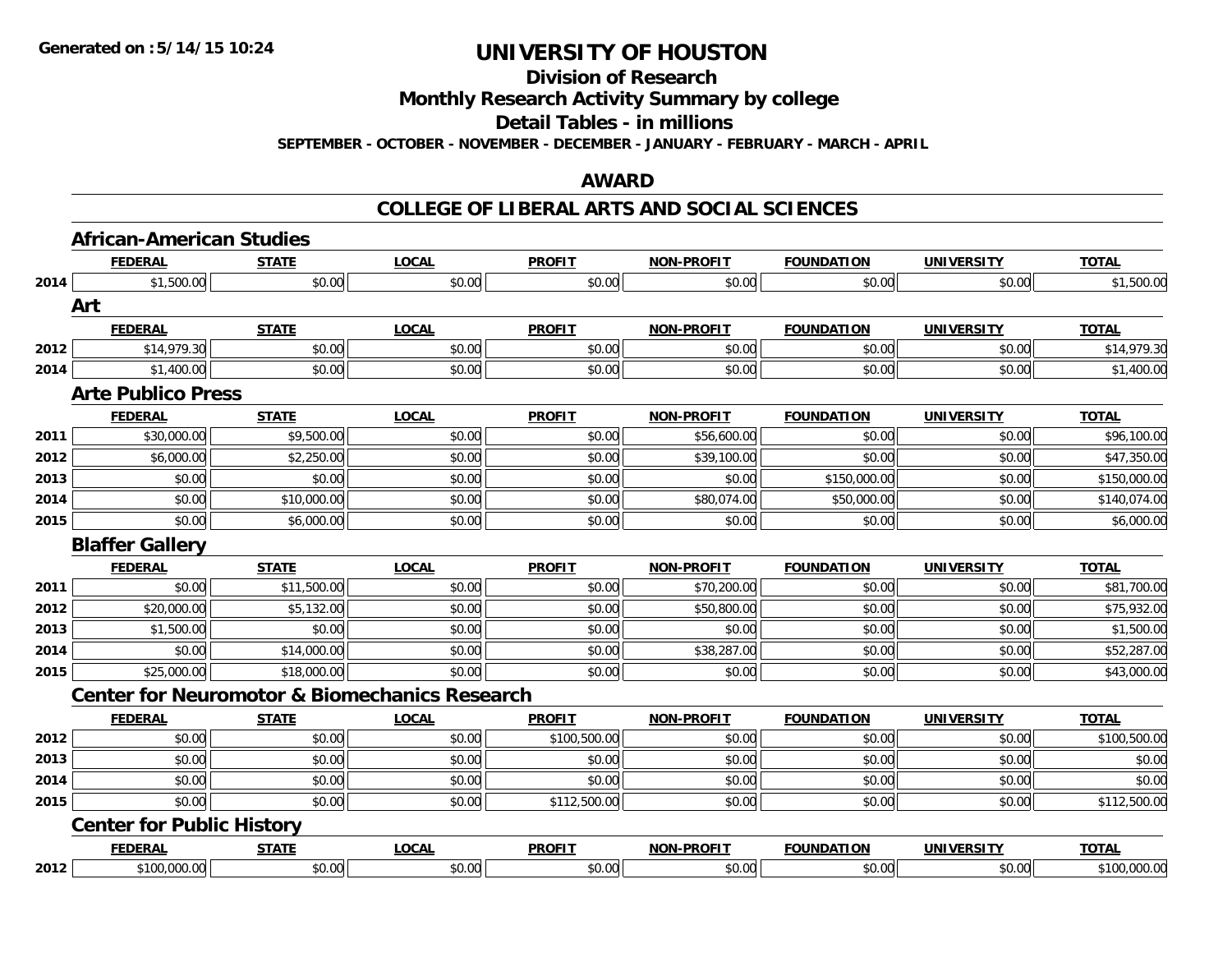## **Division of ResearchMonthly Research Activity Summary by college**

#### **Detail Tables - in millions**

**SEPTEMBER - OCTOBER - NOVEMBER - DECEMBER - JANUARY - FEBRUARY - MARCH - APRIL**

## **AWARD**

|      | Communication                                     |              |              |               |                   |                   |                   |              |
|------|---------------------------------------------------|--------------|--------------|---------------|-------------------|-------------------|-------------------|--------------|
|      | <b>FEDERAL</b>                                    | <b>STATE</b> | <b>LOCAL</b> | <b>PROFIT</b> | <b>NON-PROFIT</b> | <b>FOUNDATION</b> | <b>UNIVERSITY</b> | <b>TOTAL</b> |
| 2011 | \$0.00                                            | \$0.00       | \$0.00       | \$0.00        | \$0.00            | \$0.00            | \$0.00            | \$0.00       |
| 2012 | \$0.00                                            | \$0.00       | \$0.00       | \$0.00        | \$0.00            | \$0.00            | \$0.00            | \$0.00       |
| 2013 | \$0.00                                            | \$0.00       | \$0.00       | \$0.00        | \$9,800.00        | \$0.00            | \$0.00            | \$9,800.00   |
| 2014 | \$0.00                                            | \$0.00       | \$0.00       | \$0.00        | \$1,500.00        | \$0.00            | \$3,000.00        | \$4,500.00   |
| 2015 | \$0.00                                            | \$0.00       | \$0.00       | \$0.00        | \$0.00            | \$10,000.00       | \$1,200.40        | \$11,200.40  |
|      | <b>Communication Disorders</b>                    |              |              |               |                   |                   |                   |              |
|      | <b>FEDERAL</b>                                    | <b>STATE</b> | <b>LOCAL</b> | <b>PROFIT</b> | <b>NON-PROFIT</b> | <b>FOUNDATION</b> | <b>UNIVERSITY</b> | <b>TOTAL</b> |
| 2011 | \$0.00                                            | \$0.00       | \$0.00       | \$0.00        | \$233,713.00      | \$0.00            | \$0.00            | \$233,713.00 |
| 2012 | \$2,942.90                                        | \$0.00       | \$0.00       | \$0.00        | \$58,428.00       | \$0.00            | \$0.00            | \$61,370.90  |
| 2013 | \$0.00                                            | \$0.00       | \$0.00       | \$0.00        | \$0.00            | \$10,000.00       | \$0.00            | \$10,000.00  |
| 2014 | \$1,269.75                                        | \$0.00       | \$0.00       | \$0.00        | \$18,752.98       | \$0.00            | \$0.00            | \$20,022.73  |
| 2015 | \$1,311.75                                        | \$0.00       | \$0.00       | \$0.00        | \$47,911.00       | \$0.00            | \$0.00            | \$49,222.75  |
|      | <b>Cynthia Woods Mitchell Center for the Arts</b> |              |              |               |                   |                   |                   |              |
|      | <b>FEDERAL</b>                                    | <b>STATE</b> | <b>LOCAL</b> | <b>PROFIT</b> | <b>NON-PROFIT</b> | <b>FOUNDATION</b> | <b>UNIVERSITY</b> | <b>TOTAL</b> |
| 2011 | \$0.00                                            | \$0.00       | \$0.00       | \$0.00        | \$15,000.00       | \$0.00            | \$0.00            | \$15,000.00  |
| 2013 | \$0.00                                            | \$6,000.00   | \$0.00       | \$0.00        | \$0.00            | \$0.00            | \$0.00            | \$6,000.00   |
| 2014 | \$0.00                                            | \$12,500.00  | \$0.00       | \$5,000.00    | \$0.00            | \$1,400.00        | \$0.00            | \$18,900.00  |
| 2015 | \$0.00                                            | \$8,000.00   | \$0.00       | \$0.00        | \$0.00            | \$0.00            | \$0.00            | \$8,000.00   |
|      | Dean, Liberal Arts and Social Sciences            |              |              |               |                   |                   |                   |              |
|      | <b>FEDERAL</b>                                    | <b>STATE</b> | <b>LOCAL</b> | <b>PROFIT</b> | <b>NON-PROFIT</b> | <b>FOUNDATION</b> | <b>UNIVERSITY</b> | <b>TOTAL</b> |
| 2012 | \$0.00                                            | \$0.00       | \$0.00       | \$0.00        | \$0.00            | \$0.00            | \$0.00            | \$0.00       |
| 2013 | \$0.00                                            | \$0.00       | \$0.00       | \$0.00        | \$0.00            | \$0.00            | \$0.00            | \$0.00       |
| 2014 | \$0.00                                            | \$0.00       | \$0.00       | \$0.00        | \$0.00            | \$0.00            | \$0.00            | \$0.00       |
| 2015 | \$0.00                                            | \$0.00       | \$0.00       | \$0.00        | \$0.00            | \$0.00            | \$0.00            | \$0.00       |
|      | <b>Economics</b>                                  |              |              |               |                   |                   |                   |              |
|      | <b>FEDERAL</b>                                    | <b>STATE</b> | <b>LOCAL</b> | <b>PROFIT</b> | <b>NON-PROFIT</b> | <b>FOUNDATION</b> | <b>UNIVERSITY</b> | <b>TOTAL</b> |
| 2011 | \$0.00                                            | \$0.00       | \$0.00       | \$0.00        | \$55,000.00       | \$0.00            | \$0.00            | \$55,000.00  |
| 2012 | \$0.00                                            | \$0.00       | \$0.00       | \$0.00        | \$0.00            | \$38,500.00       | \$0.00            | \$38,500.00  |
| 2013 | \$0.00                                            | \$0.00       | \$0.00       | \$0.00        | \$0.00            | \$25,000.00       | \$0.00            | \$25,000.00  |
| 2014 | \$24,995.00                                       | \$0.00       | \$0.00       | \$0.00        | \$0.00            | \$18,354.00       | \$0.00            | \$43,349.00  |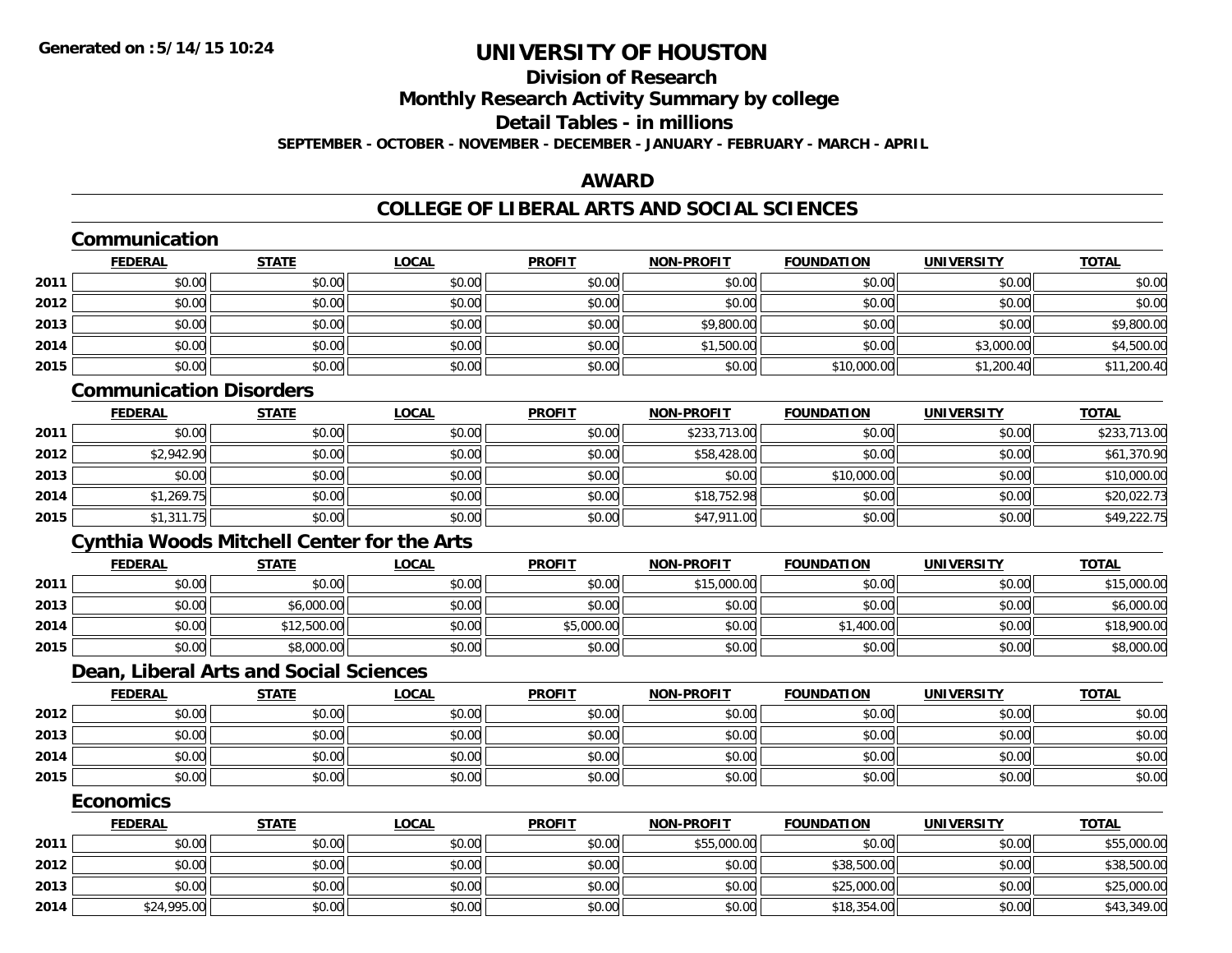**Division of Research**

**Monthly Research Activity Summary by college**

**Detail Tables - in millions**

**SEPTEMBER - OCTOBER - NOVEMBER - DECEMBER - JANUARY - FEBRUARY - MARCH - APRIL**

### **AWARD**

|      | <b>Economics</b>                      |              |              |               |                   |                   |                   |                |
|------|---------------------------------------|--------------|--------------|---------------|-------------------|-------------------|-------------------|----------------|
|      | <b>FEDERAL</b>                        | <b>STATE</b> | <b>LOCAL</b> | <b>PROFIT</b> | <b>NON-PROFIT</b> | <b>FOUNDATION</b> | <b>UNIVERSITY</b> | <b>TOTAL</b>   |
| 2015 | \$0.00                                | \$0.00       | \$0.00       | \$0.00        | \$0.00            | \$18,009.00       | \$0.00            | \$18,009.00    |
|      | <b>English</b>                        |              |              |               |                   |                   |                   |                |
|      | <b>FEDERAL</b>                        | <b>STATE</b> | <b>LOCAL</b> | <b>PROFIT</b> | <b>NON-PROFIT</b> | <b>FOUNDATION</b> | <b>UNIVERSITY</b> | <b>TOTAL</b>   |
| 2011 | \$1,000.00                            | \$0.00       | \$0.00       | \$0.00        | \$0.00            | \$0.00            | \$0.00            | \$1,000.00     |
| 2012 | \$0.00                                | \$0.00       | \$0.00       | \$0.00        | \$0.00            | \$0.00            | \$0.00            | \$0.00         |
| 2013 | \$0.00                                | \$0.00       | \$0.00       | \$0.00        | \$0.00            | \$0.00            | \$0.00            | \$0.00         |
| 2014 | \$0.00                                | \$0.00       | \$0.00       | \$0.00        | \$0.00            | \$0.00            | \$0.00            | \$0.00         |
|      | <b>Health and Human Performance</b>   |              |              |               |                   |                   |                   |                |
|      | <b>FEDERAL</b>                        | <b>STATE</b> | <b>LOCAL</b> | <b>PROFIT</b> | <b>NON-PROFIT</b> | <b>FOUNDATION</b> | <b>UNIVERSITY</b> | <b>TOTAL</b>   |
| 2011 | \$1,079,875.38                        | \$0.00       | \$0.00       | \$91,870.00   | \$0.00            | \$56,877.80       | \$0.00            | \$1,228,623.18 |
| 2012 | \$1,559,942.26                        | \$0.00       | \$0.00       | \$442,969.00  | \$0.00            | \$0.00            | \$0.00            | \$2,002,911.26 |
| 2013 | \$2,403,136.77                        | \$0.00       | \$0.00       | \$6,759.60    | \$0.00            | \$38,628.00       | \$0.00            | \$2,448,524.37 |
| 2014 | \$1,611,496.70                        | \$0.00       | \$0.00       | \$0.00        | \$0.00            | \$50,000.00       | \$0.00            | \$1,661,496.70 |
| 2015 | \$2,434,681.24                        | \$0.00       | \$0.00       | \$337,500.00  | \$21,548.64       | \$24,000.00       | \$0.00            | \$2,817,729.88 |
|      | <b>Hispanic Studies</b>               |              |              |               |                   |                   |                   |                |
|      | <b>FEDERAL</b>                        | <b>STATE</b> | <b>LOCAL</b> | <b>PROFIT</b> | <b>NON-PROFIT</b> | <b>FOUNDATION</b> | <b>UNIVERSITY</b> | <b>TOTAL</b>   |
| 2011 | \$0.00                                | \$0.00       | \$0.00       | \$0.00        | \$0.00            | \$72,400.00       | \$0.00            | \$72,400.00    |
| 2012 | \$0.00                                | \$0.00       | \$0.00       | \$0.00        | \$0.00            | \$55,200.00       | \$0.00            | \$55,200.00    |
| 2013 | \$0.00                                | \$0.00       | \$0.00       | \$0.00        | \$0.00            | \$0.00            | \$0.00            | \$0.00         |
|      | <b>History</b>                        |              |              |               |                   |                   |                   |                |
|      | <b>FEDERAL</b>                        | <b>STATE</b> | <b>LOCAL</b> | <b>PROFIT</b> | <b>NON-PROFIT</b> | <b>FOUNDATION</b> | <b>UNIVERSITY</b> | <b>TOTAL</b>   |
| 2011 | \$14,000.00                           | \$0.00       | \$0.00       | \$19,256.96   | \$0.00            | \$0.00            | \$0.00            | \$33,256.96    |
| 2012 | \$0.00                                | \$0.00       | \$0.00       | \$16,965.60   | \$0.00            | \$0.00            | \$0.00            | \$16,965.60    |
| 2013 | \$0.00                                | \$0.00       | \$0.00       | \$73,662.21   | \$0.00            | \$0.00            | \$0.00            | \$73,662.21    |
| 2014 | \$0.00                                | \$0.00       | \$0.00       | \$78,388.66   | \$0.00            | \$0.00            | \$0.00            | \$78,388.66    |
| 2015 | \$0.00                                | \$0.00       | \$0.00       | \$65,586.00   | \$0.00            | \$0.00            | \$0.00            | \$65,586.00    |
|      | <b>Hobby Center for Public Policy</b> |              |              |               |                   |                   |                   |                |
|      | <b>FEDERAL</b>                        | <b>STATE</b> | <b>LOCAL</b> | <b>PROFIT</b> | <b>NON-PROFIT</b> | <b>FOUNDATION</b> | <b>UNIVERSITY</b> | <b>TOTAL</b>   |
| 2014 | \$0.00                                | \$19,298.00  | \$0.00       | \$0.00        | \$0.00            | \$6,000.00        | \$0.00            | \$25,298.00    |
| 2015 | \$164,250.00                          | \$0.00       | \$0.00       | \$0.00        | \$0.00            | \$0.00            | \$0.00            | \$164,250.00   |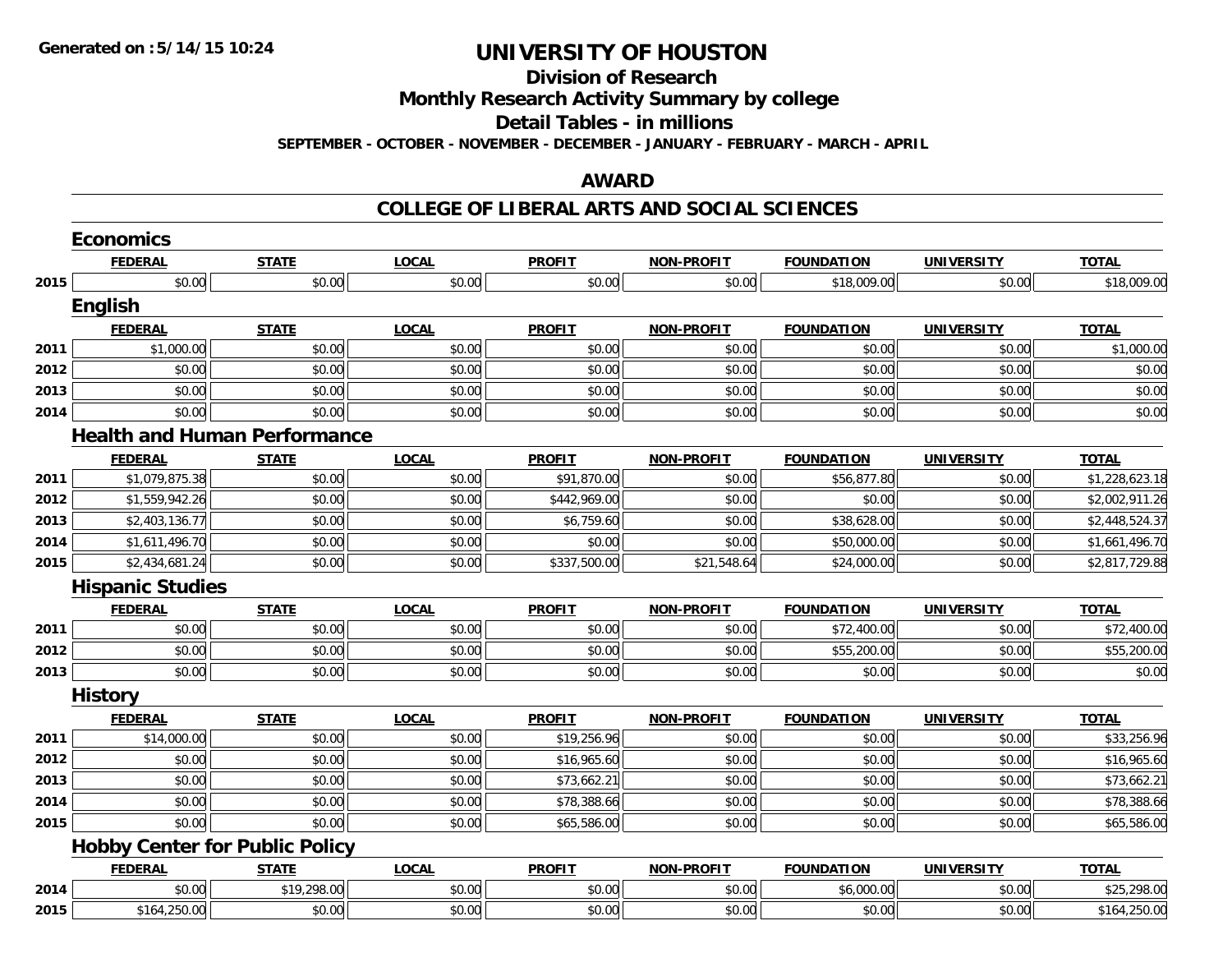**Division of Research**

**Monthly Research Activity Summary by college**

**Detail Tables - in millions**

**SEPTEMBER - OCTOBER - NOVEMBER - DECEMBER - JANUARY - FEBRUARY - MARCH - APRIL**

### **AWARD**

|      | <b>Modern/Classical Languages</b> |              |              |               |                   |                   |                   |                |
|------|-----------------------------------|--------------|--------------|---------------|-------------------|-------------------|-------------------|----------------|
|      | <b>FEDERAL</b>                    | <b>STATE</b> | <b>LOCAL</b> | <b>PROFIT</b> | <b>NON-PROFIT</b> | <b>FOUNDATION</b> | <b>UNIVERSITY</b> | <b>TOTAL</b>   |
| 2011 | \$0.00                            | \$0.00       | \$0.00       | \$0.00        | \$0.00            | \$0.00            | \$0.00            | \$0.00         |
|      | <b>Philosophy</b>                 |              |              |               |                   |                   |                   |                |
|      | <b>FEDERAL</b>                    | <b>STATE</b> | <b>LOCAL</b> | <b>PROFIT</b> | <b>NON-PROFIT</b> | <b>FOUNDATION</b> | <b>UNIVERSITY</b> | <b>TOTAL</b>   |
| 2012 | \$29,932.50                       | \$0.00       | \$0.00       | \$0.00        | \$0.00            | \$0.00            | \$0.00            | \$29,932.50    |
|      | <b>Political Science</b>          |              |              |               |                   |                   |                   |                |
|      | <b>FEDERAL</b>                    | <b>STATE</b> | <b>LOCAL</b> | <b>PROFIT</b> | <b>NON-PROFIT</b> | <b>FOUNDATION</b> | <b>UNIVERSITY</b> | <b>TOTAL</b>   |
| 2011 | \$11,941.00                       | \$0.00       | \$0.00       | \$0.00        | \$0.00            | \$0.00            | \$0.00            | \$11,941.00    |
| 2012 | \$0.00                            | \$0.00       | \$0.00       | \$0.00        | \$0.00            | \$0.00            | \$0.00            | \$0.00         |
| 2013 | \$0.00                            | \$0.00       | \$0.00       | \$0.00        | \$0.00            | \$0.00            | \$0.00            | \$0.00         |
| 2014 | \$0.00                            | \$0.00       | \$0.00       | \$0.00        | \$0.00            | \$0.00            | \$0.00            | \$0.00         |
|      | <b>Psychology</b>                 |              |              |               |                   |                   |                   |                |
|      | <b>FEDERAL</b>                    | <b>STATE</b> | <b>LOCAL</b> | <b>PROFIT</b> | <b>NON-PROFIT</b> | <b>FOUNDATION</b> | <b>UNIVERSITY</b> | <b>TOTAL</b>   |
| 2011 | \$3,666,419.21                    | \$554,880.00 | \$0.00       | \$153,430.00  | \$106,782.50      | \$229,331.15      | \$19,875.08       | \$4,730,717.94 |
| 2012 | \$3,936,489.75                    | \$61,089.16  | \$0.00       | \$38,168.00   | \$304,641.00      | \$114,465.00      | \$36,531.00       | \$4,491,383.91 |
| 2013 | \$2,746,954.00                    | \$17,656.00  | \$0.00       | \$75,255.00   | \$101,003.48      | \$55,818.00       | \$0.00            | \$2,996,686.48 |
| 2014 | \$3,183,288.45                    | \$19,559.00  | \$0.00       | \$51,923.92   | \$154,520.00      | \$0.00            | \$23,691.00       | \$3,432,982.37 |
| 2015 | \$2,861,422.67                    | \$138,817.00 | \$0.00       | \$40,927.96   | \$101,898.92      | \$0.00            | \$0.00            | \$3,143,066.55 |
|      | <b>School of Music</b>            |              |              |               |                   |                   |                   |                |
|      | <b>FEDERAL</b>                    | <b>STATE</b> | <b>LOCAL</b> | <b>PROFIT</b> | <b>NON-PROFIT</b> | <b>FOUNDATION</b> | <b>UNIVERSITY</b> | <b>TOTAL</b>   |
| 2011 | \$0.00                            | \$15,865.00  | \$0.00       | \$0.00        | \$0.00            | \$0.00            | \$0.00            | \$15,865.00    |
| 2012 | \$0.00                            | \$3,347.00   | \$0.00       | \$0.00        | \$0.00            | \$0.00            | \$0.00            | \$3,347.00     |
| 2013 | \$0.00                            | \$3,347.00   | \$0.00       | \$0.00        | \$0.00            | \$0.00            | \$0.00            | \$3,347.00     |
| 2014 | \$0.00                            | \$9,000.00   | \$0.00       | \$0.00        | \$0.00            | \$0.00            | \$0.00            | \$9,000.00     |
| 2015 | \$0.00                            | \$9,000.00   | \$0.00       | \$0.00        | \$0.00            | \$0.00            | \$0.00            | \$9,000.00     |
|      | Sociology                         |              |              |               |                   |                   |                   |                |
|      | <b>FEDERAL</b>                    | <b>STATE</b> | <b>LOCAL</b> | <b>PROFIT</b> | <b>NON-PROFIT</b> | <b>FOUNDATION</b> | <b>UNIVERSITY</b> | <b>TOTAL</b>   |
| 2011 | \$0.00                            | \$0.00       | \$0.00       | \$0.00        | \$3,500.00        | \$0.00            | \$0.00            | \$3,500.00     |
| 2012 | \$54,502.40                       | \$0.00       | \$0.00       | \$0.00        | \$0.00            | \$0.00            | \$0.00            | \$54,502.40    |
| 2013 | \$14,728.00                       | \$0.00       | \$18,000.00  | \$0.00        | \$0.00            | \$0.00            | \$0.00            | \$32,728.00    |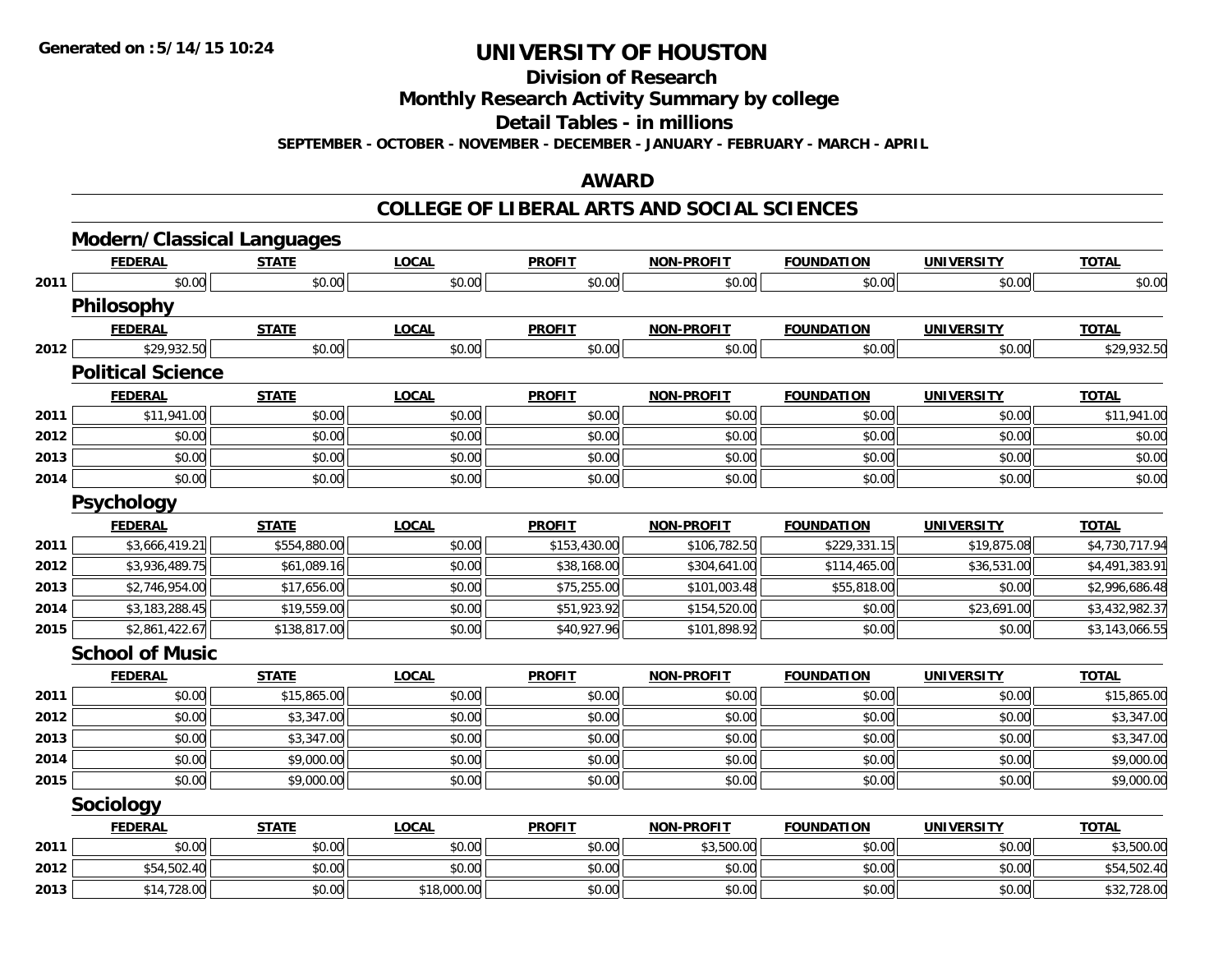**Division of Research**

**Monthly Research Activity Summary by college**

**Detail Tables - in millions**

**SEPTEMBER - OCTOBER - NOVEMBER - DECEMBER - JANUARY - FEBRUARY - MARCH - APRIL**

### **AWARD**

|              | Theatre         |              |              |                |                   |                   |             |                 |
|--------------|-----------------|--------------|--------------|----------------|-------------------|-------------------|-------------|-----------------|
|              | <b>FEDERAL</b>  | <b>STATE</b> | <b>LOCAL</b> | <b>PROFIT</b>  | <b>NON-PROFIT</b> | <b>FOUNDATION</b> | UNIVERSITY  | <b>TOTAL</b>    |
| 2011         | \$0.00          | \$0.00       | \$0.00       | \$0.00         | \$47,990.37       | \$0.00            | \$0.00      | \$47,990.37     |
| 2014         | \$0.00          | \$0.00       | \$0.00       | \$0.00         | \$90,000.00       | \$0.00            | \$0.00      | \$90,000.00     |
| <b>Total</b> | \$26,004,959.02 | \$954,740.16 | \$18,000.00  | \$1,710,662.91 | \$1,707,050.89    | \$1,023,982.95    | \$84,297.48 | \$31,503,693.41 |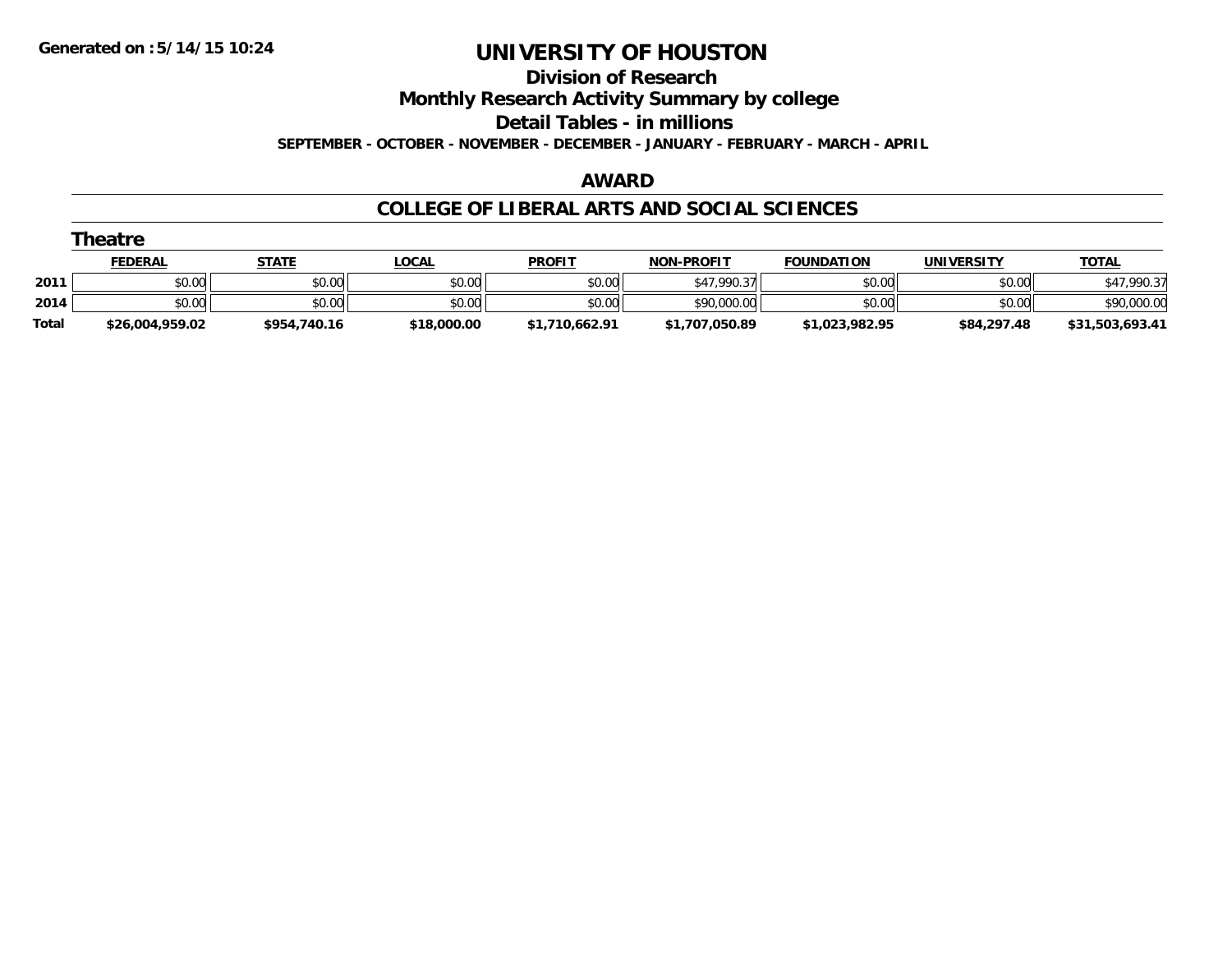## **Division of Research**

**Monthly Research Activity Summary by college**

### **Detail Tables - in millions**

**SEPTEMBER - OCTOBER - NOVEMBER - DECEMBER - JANUARY - FEBRUARY - MARCH - APRIL**

### **AWARD**

### **COLLEGE OF NATURAL SCIENCES AND MATHEMATICS**

|      | Biology/Biochemistry                            |                |                                                        |               |                   |                   |                   |                |
|------|-------------------------------------------------|----------------|--------------------------------------------------------|---------------|-------------------|-------------------|-------------------|----------------|
|      | <b>FEDERAL</b>                                  | <b>STATE</b>   | <b>LOCAL</b>                                           | <b>PROFIT</b> | <b>NON-PROFIT</b> | <b>FOUNDATION</b> | <b>UNIVERSITY</b> | <b>TOTAL</b>   |
| 2011 | \$2,636,734.36                                  | \$260,637.00   | \$0.00                                                 | \$5,600.00    | \$656,086.23      | \$184,378.25      | \$0.00            | \$3,743,435.84 |
| 2012 | \$1,736,616.76                                  | \$263,840.00   | \$0.00                                                 | \$0.00        | \$311,000.00      | \$110,000.00      | \$0.00            | \$2,421,456.76 |
| 2013 | \$1,400,510.69                                  | \$148,385.00   | \$0.00                                                 | \$478,413.00  | \$690,150.00      | \$0.00            | \$0.00            | \$2,717,458.69 |
| 2014 | \$1,917,599.70                                  | \$155,334.13   | \$0.00                                                 | \$50,000.00   | \$438,010.00      | \$0.00            | \$0.00            | \$2,560,943.83 |
| 2015 | \$1,863,041.07                                  | \$21,473.50    | \$0.00                                                 | \$50,000.00   | \$140,061.90      | \$100,000.00      | \$40,558.00       | \$2,215,134.47 |
|      | <b>Center for Applied Geoscience Excellence</b> |                |                                                        |               |                   |                   |                   |                |
|      | <b>FEDERAL</b>                                  | <b>STATE</b>   | <b>LOCAL</b>                                           | <b>PROFIT</b> | <b>NON-PROFIT</b> | <b>FOUNDATION</b> | <b>UNIVERSITY</b> | <b>TOTAL</b>   |
| 2014 | \$0.00                                          | \$0.00         | \$0.00                                                 | \$0.00        | \$0.00            | \$0.00            | \$0.00            | \$0.00         |
| 2015 | \$0.00                                          | \$0.00         | \$0.00                                                 | \$0.00        | \$0.00            | \$0.00            | \$0.00            | \$0.00         |
|      |                                                 |                | <b>Center for Nuclear Receptors and Cell Signaling</b> |               |                   |                   |                   |                |
|      | <b>FEDERAL</b>                                  | <b>STATE</b>   | <b>LOCAL</b>                                           | <b>PROFIT</b> | <b>NON-PROFIT</b> | <b>FOUNDATION</b> | <b>UNIVERSITY</b> | <b>TOTAL</b>   |
| 2011 | \$947,348.09                                    | \$45,000.00    | \$0.00                                                 | \$240,000.00  | \$0.00            | \$50,000.00       | \$0.00            | \$1,282,348.09 |
| 2012 | \$519,968.00                                    | \$1,035,286.00 | \$0.00                                                 | \$0.00        | \$20,000.00       | \$50,000.00       | \$0.00            | \$1,625,254.00 |
| 2013 | \$202,124.00                                    | \$0.00         | \$0.00                                                 | \$0.00        | \$14,000.00       | \$100,000.00      | \$0.00            | \$316,124.00   |
| 2014 | \$244,596.00                                    | \$0.00         | \$0.00                                                 | \$0.00        | \$0.00            | \$100,000.00      | \$0.00            | \$344,596.00   |
| 2015 | \$938,960.00                                    | \$1,582.50     | \$0.00                                                 | \$0.00        | \$0.00            | \$0.00            | \$0.00            | \$940,542.50   |
|      | Chemistry                                       |                |                                                        |               |                   |                   |                   |                |
|      | <b>FEDERAL</b>                                  | <b>STATE</b>   | <b>LOCAL</b>                                           | <b>PROFIT</b> | <b>NON-PROFIT</b> | <b>FOUNDATION</b> | <b>UNIVERSITY</b> | <b>TOTAL</b>   |
| 2011 | \$2,970,136.39                                  | \$0.00         | \$0.00                                                 | \$80,000.00   | \$0.00            | \$925,272.58      | \$200,000.00      | \$4,175,408.97 |
| 2012 | \$1,594,445.48                                  | \$0.00         | \$0.00                                                 | \$0.00        | \$30,000.00       | \$168,096.46      | \$0.00            | \$1,792,541.94 |
| 2013 | \$729,338.94                                    | \$0.00         | \$0.00                                                 | \$0.00        | \$0.00            | \$451,039.62      | \$29,030.00       | \$1,209,408.56 |
| 2014 | \$916,406.50                                    | \$0.00         | \$0.00                                                 | \$0.00        | \$0.00            | \$0.00            | \$0.00            | \$916,406.50   |
| 2015 | \$998,384.68                                    | \$117,500.00   | \$0.00                                                 | \$24,348.00   | \$85,000.00       | \$125,000.00      | \$0.00            | \$1,350,232.68 |
|      | <b>Computer Science</b>                         |                |                                                        |               |                   |                   |                   |                |
|      | <b>FEDERAL</b>                                  | <b>STATE</b>   | <b>LOCAL</b>                                           | <b>PROFIT</b> | <b>NON-PROFIT</b> | <b>FOUNDATION</b> | <b>UNIVERSITY</b> | <b>TOTAL</b>   |
| 2011 | \$1,832,875.80                                  | \$9,392.00     | \$0.00                                                 | \$373,576.00  | \$80,000.00       | \$0.00            | \$0.00            | \$2,295,843.80 |
| 2012 | \$1,382,692.88                                  | \$61,050.00    | \$0.00                                                 | \$165,000.00  | \$0.00            | \$65,940.00       | \$25,000.00       | \$1,699,682.88 |
| 2013 | $\overline{$2,561,872.00}$                      | \$0.00         | \$0.00                                                 | \$179,975.00  | \$9,000.00        | \$0.00            | \$25,000.00       | \$2,775,847.00 |
| 2014 | \$1,256,891.20                                  | \$0.00         | \$0.00                                                 | \$330,000.00  | \$20,000.00       | \$0.00            | \$0.00            | \$1,606,891.20 |
| 2015 | \$1,976,701.75                                  | \$207,013.00   | \$0.00                                                 | \$90,000.00   | \$330,000.00      | \$15,312.00       | \$0.00            | \$2,619,026.75 |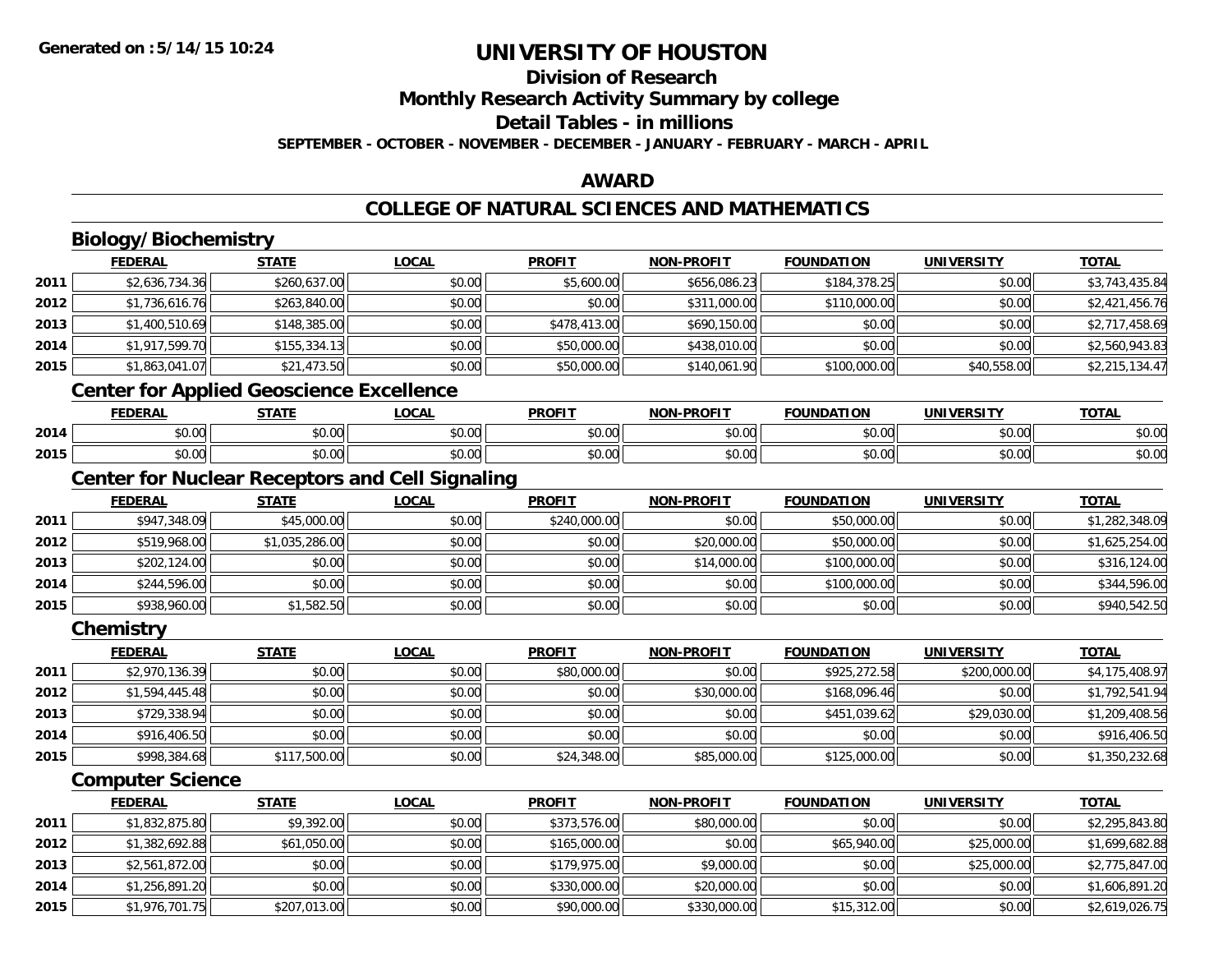## **Division of Research**

**Monthly Research Activity Summary by college**

## **Detail Tables - in millions**

**SEPTEMBER - OCTOBER - NOVEMBER - DECEMBER - JANUARY - FEBRUARY - MARCH - APRIL**

### **AWARD**

## **COLLEGE OF NATURAL SCIENCES AND MATHEMATICS**

## **Dean, Natural Sciences and Mathematics**

|      | <b>FEDERAL</b> | <b>STATE</b> | <u>LOCAL</u> | <b>PROFIT</b> | <b>NON-PROFIT</b> | <b>FOUNDATION</b> | <b>UNIVERSITY</b> | <b>TOTAL</b>   |
|------|----------------|--------------|--------------|---------------|-------------------|-------------------|-------------------|----------------|
| 2011 | \$1,400,000.00 | \$0.00       | \$0.00       | \$0.00        | \$0.00            | \$0.00            | \$0.00            | \$1,400,000.00 |
| 2012 | \$0.00         | \$0.00       | \$0.00       | \$0.00        | \$0.00            | \$0.00            | \$0.00            | \$0.00         |
| 2013 | \$113,412.00   | \$0.00       | \$0.00       | \$0.00        | \$0.00            | \$0.00            | \$0.00            | \$113,412.00   |
| 2014 | \$700,000.00   | \$0.00       | \$0.00       | \$0.00        | \$0.00            | \$0.00            | \$0.00            | \$700,000.00   |
| 2015 | \$79,439.00    | \$403,854.25 | \$0.00       | \$0.00        | \$45,000.00       | \$0.00            | \$0.00            | \$528,293.25   |

### **Earth & Atmospheric Sciences**

|      | <b>FEDERAL</b> | <b>STATE</b> | <b>LOCAL</b> | <b>PROFIT</b>  | <b>NON-PROFIT</b> | <b>FOUNDATION</b> | <b>UNIVERSITY</b> | <b>TOTAL</b>   |
|------|----------------|--------------|--------------|----------------|-------------------|-------------------|-------------------|----------------|
| 2011 | \$1,888,033.00 | \$594,571.00 | \$0.00       | \$896,766.00   | \$0.00            | \$0.00            | \$0.00            | \$3,379,370.00 |
| 2012 | \$742,057.00   | \$288,450.00 | \$0.00       | \$3,358,564.68 | \$262,752.00      | \$0.00            | \$0.00            | \$4,651,823.68 |
| 2013 | \$1,254,471.80 | \$474,854.00 | \$0.00       | \$1,961,661.00 | \$0.00            | \$0.00            | \$0.00            | \$3,690,986.80 |
| 2014 | \$516,460.81   | \$55,145.75  | \$0.00       | \$821,949.00   | \$100,915.00      | \$0.00            | \$0.00            | \$1,494,470.56 |
| 2015 | \$575,224.25   | \$221,717.00 | \$0.00       | \$1,480,000.00 | \$41,119.00       | \$0.00            | \$0.00            | \$2,318,060.25 |

## **Institute for Climate and Atmospheric Science**

|      | <b>FEDERAL</b> | <b>STATE</b> | <u>LOCAL</u> | <b>PROFIT</b> | <b>NON-PROFIT</b> | <b>FOUNDATION</b> | <b>UNIVERSITY</b> | <b>TOTAL</b> |
|------|----------------|--------------|--------------|---------------|-------------------|-------------------|-------------------|--------------|
| 2011 | \$0.00         | \$0.00       | \$0.00       | \$0.00        | \$0.00            | \$0.00            | \$0.00            | \$0.00       |
| 2012 | \$0.00         | \$0.00       | \$0.00       | \$0.00        | \$0.00            | \$0.00            | \$0.00            | \$0.00       |
| 2013 | \$0.00         | \$0.00       | \$0.00       | \$0.00        | \$0.00            | \$0.00            | \$0.00            | \$0.00       |
| 2014 | \$0.00         | \$0.00       | \$0.00       | \$0.00        | \$0.00            | \$0.00            | \$0.00            | \$0.00       |
| 2015 | \$0.00         | \$0.00       | \$0.00       | \$0.00        | \$0.00            | \$0.00            | \$0.00            | \$0.00       |

### **Institute for Nanoenergy**

|      | <b>FEDERAL</b> | <u>STATE</u> | <b>LOCAL</b> | <b>PROFIT</b> | <b>NON-PROFIT</b> | <b>FOUNDATION</b> | <b>UNIVERSITY</b> | <b>TOTAL</b> |
|------|----------------|--------------|--------------|---------------|-------------------|-------------------|-------------------|--------------|
| 2011 | \$0.00         | \$0.00       | \$0.00       | \$0.00        | \$0.00            | \$0.00            | \$0.00            | \$0.00       |
| 2012 | \$0.00         | \$0.00       | \$0.00       | \$0.00        | \$0.00            | \$0.00            | \$0.00            | \$0.00       |
| 2013 | \$0.00         | \$0.00       | \$0.00       | \$0.00        | \$0.00            | \$0.00            | \$0.00            | \$0.00       |
| 2014 | \$0.00         | \$0.00       | \$0.00       | \$0.00        | \$0.00            | \$0.00            | \$0.00            | \$0.00       |

### **Mathematics**

|      | <b>FEDERAL</b> | <b>STATE</b> | <u>LOCAL</u> | <b>PROFIT</b> | <b>NON-PROFIT</b> | <b>FOUNDATION</b> | <b>UNIVERSITY</b> | <b>TOTAL</b>       |
|------|----------------|--------------|--------------|---------------|-------------------|-------------------|-------------------|--------------------|
| 2011 | \$329,603.70   | \$100,036.00 | \$0.00       | \$150,000.00  | \$22,622.00       | 708.69<br>\$111   | \$10,000.00       | \$723,970.39       |
| 2012 | \$852,657.92   | \$139,739.00 | \$0.00       | \$210,000.00  | \$99,312.00       | \$80,000.00       | \$10,000.00       | .708.92<br>\$1,391 |
| 2013 | \$515,603.65   | \$0.00       | \$0.00       | \$90,000.00   | \$0.00            | \$21,000.00       | \$0.00            | \$626,603.65       |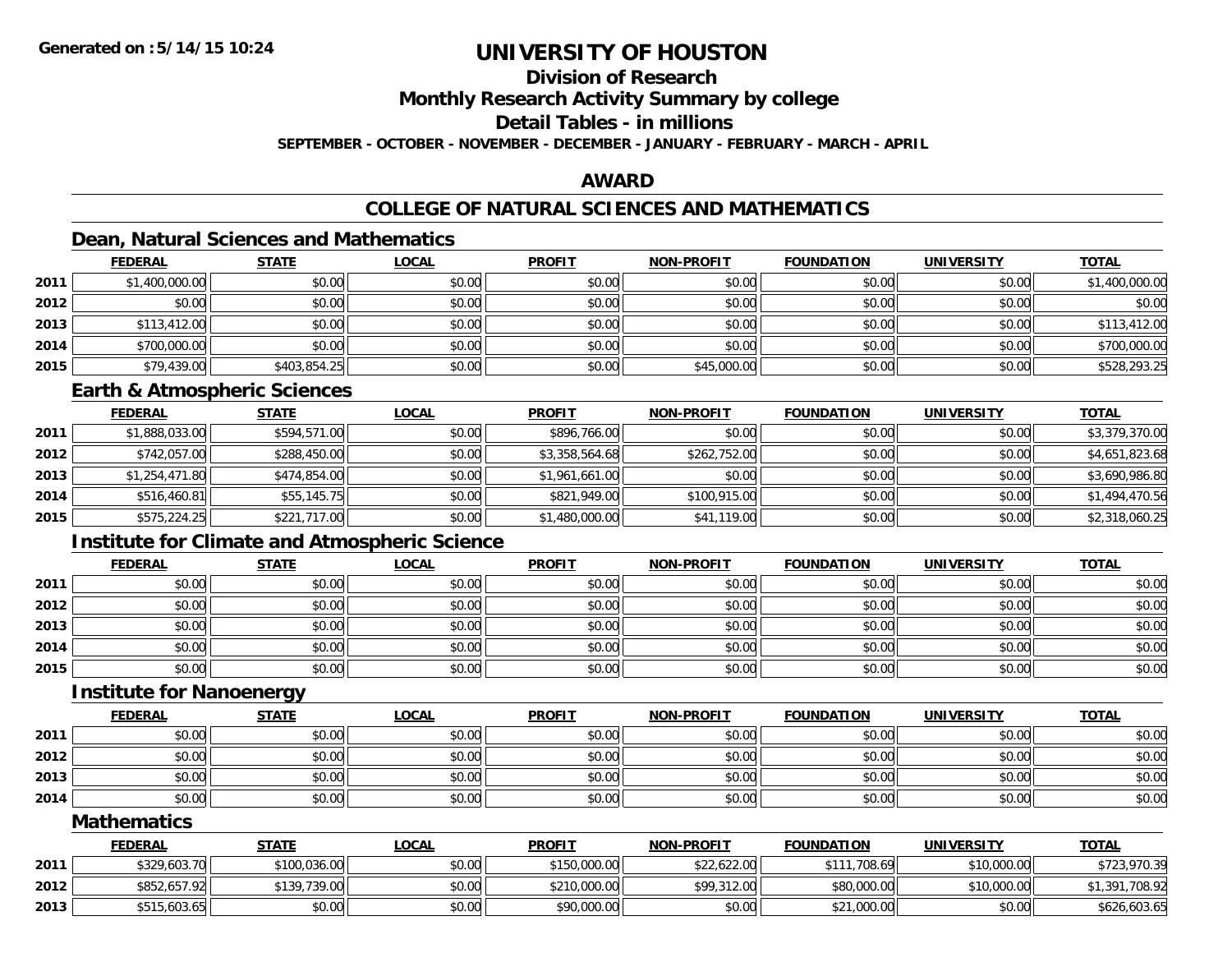## **Division of Research**

**Monthly Research Activity Summary by college**

**Detail Tables - in millions**

**SEPTEMBER - OCTOBER - NOVEMBER - DECEMBER - JANUARY - FEBRUARY - MARCH - APRIL**

### **AWARD**

### **COLLEGE OF NATURAL SCIENCES AND MATHEMATICS**

|       | <b>Mathematics</b> |                |              |                 |                   |                   |                   |                 |
|-------|--------------------|----------------|--------------|-----------------|-------------------|-------------------|-------------------|-----------------|
|       | <b>FEDERAL</b>     | <b>STATE</b>   | <b>LOCAL</b> | <b>PROFIT</b>   | <b>NON-PROFIT</b> | <b>FOUNDATION</b> | <b>UNIVERSITY</b> | <b>TOTAL</b>    |
| 2014  | \$754,324.50       | \$0.00         | \$0.00       | \$120,000.00    | \$0.00            | \$87,024.29       | \$0.00            | \$961,348.79    |
| 2015  | \$872,974.00       | \$0.00         | \$0.00       | \$90,000.00     | \$45,000.00       | \$94,000.00       | \$0.00            | \$1,101,974.00  |
|       | <b>Physics</b>     |                |              |                 |                   |                   |                   |                 |
|       | <b>FEDERAL</b>     | <b>STATE</b>   | <b>LOCAL</b> | <b>PROFIT</b>   | <b>NON-PROFIT</b> | <b>FOUNDATION</b> | <b>UNIVERSITY</b> | <b>TOTAL</b>    |
| 2011  | \$3,057,872.03     | \$0.00         | \$0.00       | \$811,700.00    | \$5,333.00        | \$60,000.00       | \$0.00            | \$3,934,905.03  |
| 2012  | \$2,103,232.94     | \$0.00         | \$0.00       | \$1,199,300.00  | \$49,225.00       | \$0.00            | \$0.00            | \$3,351,757.94  |
| 2013  | \$3,058,621.98     | \$0.00         | \$0.00       | \$925,800.00    | \$56,040.00       | \$0.00            | \$0.00            | \$4,040,461.98  |
| 2014  | \$2,721,056.02     | \$30,117.66    | \$0.00       | \$388,200.00    | \$115,000.00      | \$0.00            | \$0.00            | \$3,254,373.68  |
| 2015  | \$2,933,322.00     | \$37,120.00    | \$0.00       | \$397,600.00    | \$62,516.00       | \$0.00            | \$0.00            | \$3,430,558.00  |
| Total | \$53,095,610.89    | \$4,672,097.79 | \$0.00       | \$14,968,452.68 | \$3,728,142.13    | \$2,898,771.89    | \$339,588.00      | \$79,702,663.38 |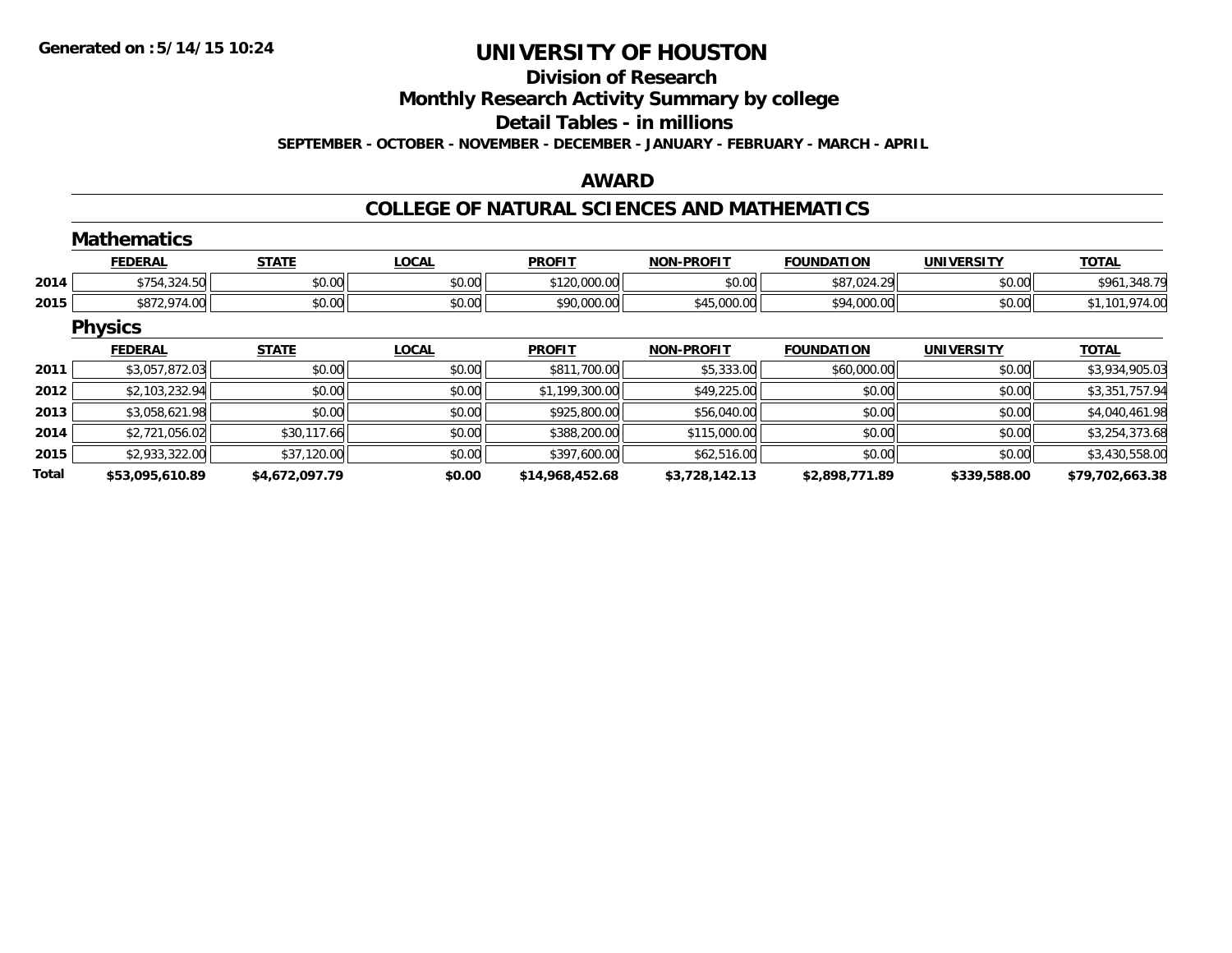## **Division of Research**

**Monthly Research Activity Summary by college**

**Detail Tables - in millions**

**SEPTEMBER - OCTOBER - NOVEMBER - DECEMBER - JANUARY - FEBRUARY - MARCH - APRIL**

### **AWARD**

### **COLLEGE OF OPTOMETRY**

## **Optometry Vision Sciences**

|       | <b>FEDERAL</b>  | <b>STATE</b> | <b>LOCAL</b> | <b>PROFIT</b>  | <b>NON-PROFIT</b> | <b>FOUNDATION</b> | <b>UNIVERSITY</b> | <u>TOTAL</u>    |
|-------|-----------------|--------------|--------------|----------------|-------------------|-------------------|-------------------|-----------------|
| 2011  | \$2,413,545.00  | \$0.00       | \$0.00       | \$264,681.26   | \$0.00            | \$0.00            | \$193,620.00      | \$2,871,846.26  |
| 2012  | \$3,087,462.94  | \$0.00       | \$0.00       | \$393,188.04   | \$0.00            | \$40,000.00       | \$207,310.00      | \$3,727,960.98  |
| 2013  | \$2,124,762.80  | \$0.00       | \$0.00       | \$1,396,193.90 | \$0.00            | \$0.00            | \$207,590.00      | \$3,728,546.70  |
| 2014  | \$4,043,265.90  | \$0.00       | \$0.00       | \$662,449.59   | \$0.00            | \$0.00            | \$271,160.00      | \$4,976,875.49  |
| 2015  | \$3,381,135.25  | \$0.00       | \$0.00       | \$121,505.00   | \$0.00            | \$0.00            | \$303,443.43      | \$3,806,083.68  |
| Total | \$15,050,171.89 | \$0.00       | \$0.00       | \$2,838,017.79 | \$0.00            | \$40,000.00       | \$1,183,123.43    | \$19,111,313.11 |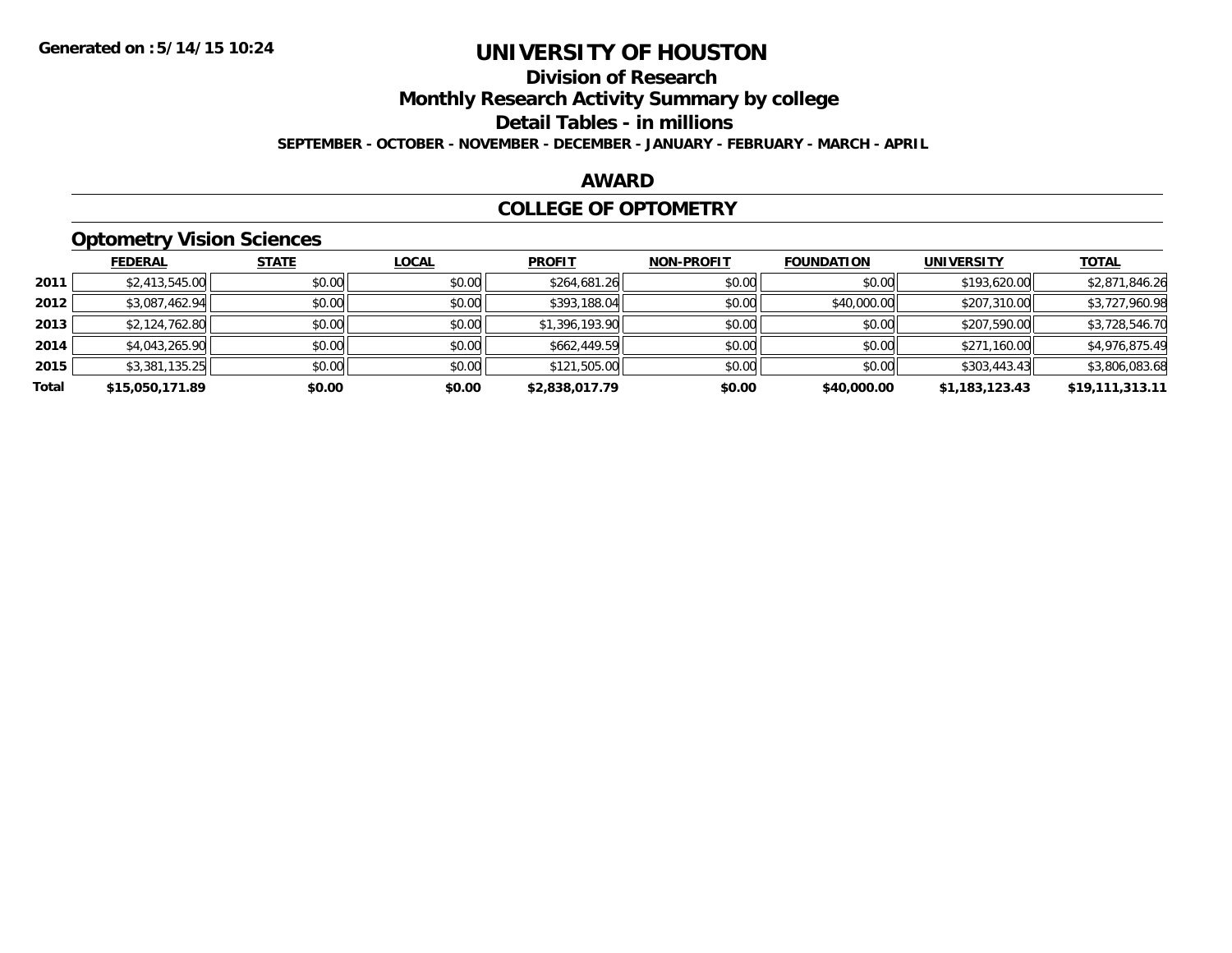**Division of Research**

**Monthly Research Activity Summary by college**

**Detail Tables - in millions**

**SEPTEMBER - OCTOBER - NOVEMBER - DECEMBER - JANUARY - FEBRUARY - MARCH - APRIL**

### **AWARD**

#### **COLLEGE OF PHARMACYCenter for Experimental Therapeutics and Pharmacoi FEDERAL STATE LOCAL PROFIT NON-PROFIT FOUNDATION UNIVERSITY TOTALTOTAL 2012**2 | \$0.00 \$0.00 \$0.00 \$0.00 \$0.00 \$0.00 \$0.00 \$0.00 \$0.00 \$0.00 \$0.00 \$0.00 \$0.00 \$0.00 \$0.00 \$0.00 \$0.00 \$0.00 **2013** $\textbf{3} \mid \textbf{3} \mid \textbf{5} \mid \textbf{5} \mid \textbf{6} \mid \textbf{7} \mid \textbf{8} \mid \textbf{1} \mid \textbf{1} \mid \textbf{1} \mid \textbf{1} \mid \textbf{1} \mid \textbf{1} \mid \textbf{1} \mid \textbf{1} \mid \textbf{1} \mid \textbf{1} \mid \textbf{1} \mid \textbf{1} \mid \textbf{1} \mid \textbf{1} \mid \textbf{1} \mid \textbf{1} \mid \textbf{1} \mid \textbf{1} \mid \textbf{1} \mid \textbf{1} \mid \textbf{$ **2014**4 \$0.00 \$0.00 \$0.00 \$0.00 \$0.00 \$0.00 \$0.00 \$0.00 \$0.00 \$0.00 \$0.00 \$0.00 \$0.00 \$0.00 \$0.00 \$0.00 \$0.00 \$0.00 **Clinical Pharmacy & Administration FEDERAL STATE LOCAL PROFIT NON-PROFIT FOUNDATION UNIVERSITY TOTALTOTAL 2011** \$73,572.60 \$14,886.00 \$0.00 \$80,448.80 \$35,000.00 \$0.00 \$0.00 \$203,907.40 **2012** \$299,290.30 \$9,618.62 \$0.00 \$218,750.00 \$7,081.95 \$0.00 \$0.00 \$534,740.87 **2013** \$0.00 \$0.00 \$0.00 \$334,059.50 \$10,000.00 \$0.00 \$0.00 \$344,059.50 **2014** \$0.00 \$0.00 \$0.00 \$266,000.00 \$545,894.00 \$0.00 \$0.00 \$811,894.00 **2015** \$224,400.00 \$171,798.00 \$0.00 \$24,531.00 \$34,710.00 \$0.00 \$0.00 \$455,439.00 **Dean, Pharmacy FEDERAL STATE LOCAL PROFIT NON-PROFIT FOUNDATION UNIVERSITY TOTAL2011** \$0.00 \$0.00 \$0.00 \$0.00 \$0.00 \$0.00 \$0.00 \$0.00 **2012**2 | \$0.00 \$0.00 \$0.00 \$0.00 \$0.00 \$0.00 \$0.00 \$0.00 \$0.00 \$0.00 \$0.00 \$0.00 \$0.00 \$0.00 \$0.00 \$0.00 \$0.00 \$0.00 **2013** \$0.00 \$0.00 \$0.00 \$0.00 \$0.00 \$0.00 \$0.00 \$0.00 **2014**4 \$0.00 \$0.00 \$0.00 \$0.00 \$0.00 \$0.00 \$0.00 \$0.00 \$0.00 \$0.00 \$0.00 \$0.00 \$0.00 \$0.00 \$0.00 \$0.00 \$0.00 **2015** \$0.00 \$0.00 \$0.00 \$0.00 \$0.00 \$0.00 \$0.00 \$0.00 **Pharm Health Outcomes & Policy FEDERAL STATE LOCAL PROFIT NON-PROFIT FOUNDATION UNIVERSITY TOTALTOTAL 2011** \$0.00 \$0.00 \$0.00 \$0.00 \$324,968.00 \$0.00 \$0.00 \$324,968.00 **2012**2 | \$0.00 | \$8,000.00 | \$0.00 | \$0.00 | \$0.00 | \$8,000.00 | \$0.00 | \$0.00 | \$8,000. **2013** $\textbf{3} \quad \textbf{\textcolor{blue}{82.500.00}} \quad \textbf{\textcolor{blue}{80.00}} \quad \textbf{\textcolor{blue}{88.500}} \quad \textbf{\textcolor{blue}{89.500}} \quad \textbf{\textcolor{blue}{89.500}} \quad \textbf{\textcolor{blue}{89.500}} \quad \textbf{\textcolor{blue}{89.500}} \quad \textbf{\textcolor{blue}{89.500}} \quad \textbf{\textcolor{blue}{89.500}} \quad \textbf{\textcolor{blue}{89.500}} \quad \textbf{\textcolor{blue}{89.500}} \quad \textbf{\textcolor{blue}{89.$ **2014**4 \$0.00 \$0.00 \$0.00 \$0.00 \$0.00 \$0.00 \$0.00 \$1,000.00 \$4,000.00 \$0.00 \$0.00 \$0.00 \$0.00 \$0.00 \$4,000.00 **2015** \$0.00 \$0.00 \$0.00 \$193,667.00 \$10,000.00 \$0.00 \$0.00 \$203,667.00 **Pharmacological and Pharmaceutical Sciences**

|      | <u>FEDERAL</u> | <u>STATE</u> | <u>LOCAL</u> | <b>PROFIT</b> | <b>NON-PROFIT</b> | <b>FOUNDATION</b> | <b>UNIVERSITY</b> | <b>TOTAL</b>   |
|------|----------------|--------------|--------------|---------------|-------------------|-------------------|-------------------|----------------|
| 2011 | \$2,224,296.40 | \$0.00       | \$0.00       | \$25,760.00   | \$0.00            | \$0.00            | \$0.00            | \$2,250,056.40 |
| 2012 | \$1,322,260.70 | \$0.00       | \$0.00       | \$16,000.00   | \$147,000.00      | \$0.00            | \$0.00            | \$1,485,260.70 |
| 2013 | \$1,127,634.00 | \$0.00       | \$0.00       | \$34,684.00   | \$10,000.00       | \$0.00            | \$0.00            | \$1,172,318.00 |
| 2014 | \$372,923.00   | \$0.00       | \$0.00       | \$70,174.00   | \$0.00            | \$88,961.00       | \$0.00            | \$532,058.00   |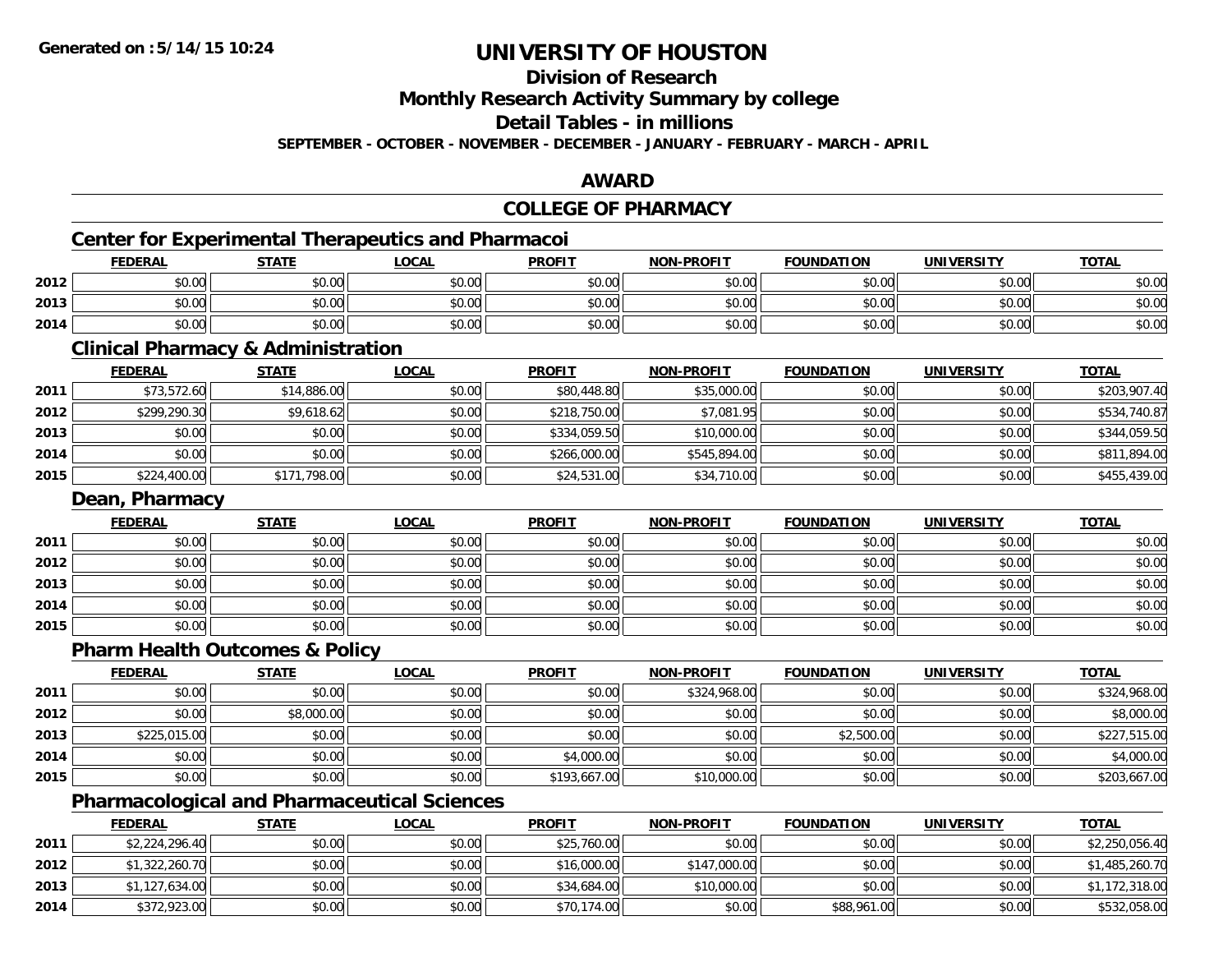**Division of Research**

**Monthly Research Activity Summary by college**

**Detail Tables - in millions**

**SEPTEMBER - OCTOBER - NOVEMBER - DECEMBER - JANUARY - FEBRUARY - MARCH - APRIL**

### **AWARD**

### **COLLEGE OF PHARMACY**

## **Pharmacological and Pharmaceutical Sciences**

|              | <b>FEDERAL</b> | <b>STATE</b> | _OCAL  | <b>PROFIT</b>        | <b>NON-PROFIT</b>    | <b>FOUNDATION</b> | <b>UNIVERSITY</b> | <b>TOTAL</b>    |
|--------------|----------------|--------------|--------|----------------------|----------------------|-------------------|-------------------|-----------------|
| 2015         |                | \$0.00       | \$0.00 | 0.70000<br>30.7UU.UU | \$70,000.00          | 0.00<br>DU.UU     | \$0.00            | .861.38         |
| <b>Total</b> | 7.313.553.38   | \$204.302.62 | \$0.00 | .774.30<br>1.276     | 4.653.95<br>$*1194.$ | \$91,461.00       | \$0.00            | \$10,080,745.25 |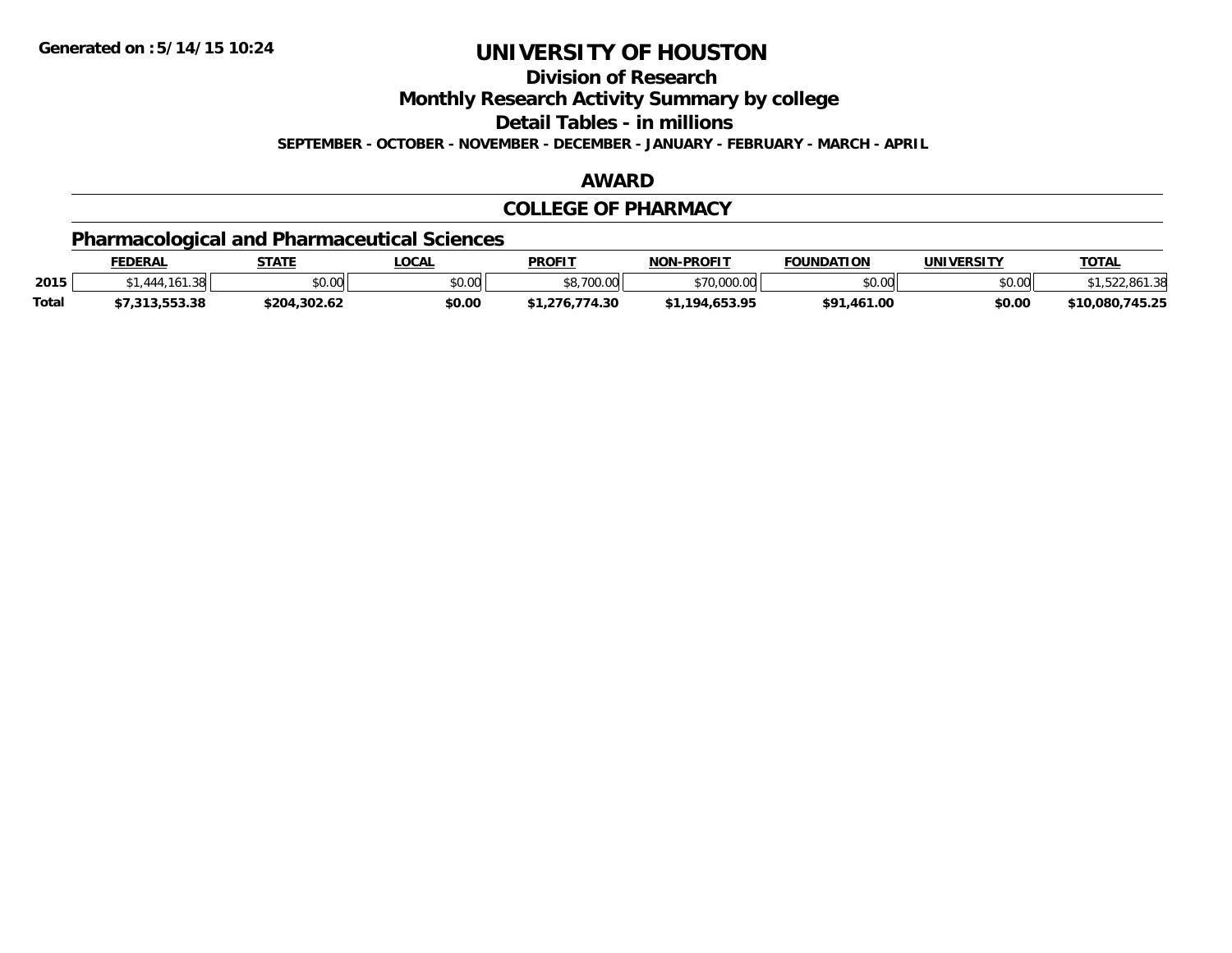**Division of Research**

**Monthly Research Activity Summary by college**

**Detail Tables - in millions**

**SEPTEMBER - OCTOBER - NOVEMBER - DECEMBER - JANUARY - FEBRUARY - MARCH - APRIL**

### **AWARD**

### **COLLEGE OF TECHNOLOGY**

|      | <b>Center for Life Sciences Technology</b>    |              |              |               |                   |                   |                   |                |
|------|-----------------------------------------------|--------------|--------------|---------------|-------------------|-------------------|-------------------|----------------|
|      | <b>FEDERAL</b>                                | <b>STATE</b> | <b>LOCAL</b> | <b>PROFIT</b> | <b>NON-PROFIT</b> | <b>FOUNDATION</b> | <b>UNIVERSITY</b> | <b>TOTAL</b>   |
| 2011 | \$0.00                                        | \$0.00       | \$0.00       | \$0.00        | \$0.00            | \$0.00            | \$0.00            | \$0.00         |
|      | <b>Center for Technology Literacy</b>         |              |              |               |                   |                   |                   |                |
|      | <b>FEDERAL</b>                                | <b>STATE</b> | <b>LOCAL</b> | <b>PROFIT</b> | <b>NON-PROFIT</b> | <b>FOUNDATION</b> | <b>UNIVERSITY</b> | <b>TOTAL</b>   |
| 2012 | \$111,690.00                                  | \$0.00       | \$0.00       | \$0.00        | \$0.00            | \$0.00            | \$0.00            | \$111,690.00   |
| 2013 | \$203,427.00                                  | \$0.00       | \$0.00       | \$0.00        | \$0.00            | \$0.00            | \$0.00            | \$203,427.00   |
| 2014 | \$252,853.00                                  | \$0.00       | \$0.00       | \$0.00        | \$0.00            | \$0.00            | \$0.00            | \$252,853.00   |
| 2015 | \$283,045.80                                  | \$0.00       | \$0.00       | \$113,757.17  | \$0.00            | \$0.00            | \$0.00            | \$396,802.97   |
|      | <b>Construction Management</b>                |              |              |               |                   |                   |                   |                |
|      | <b>FEDERAL</b>                                | <b>STATE</b> | <b>LOCAL</b> | <b>PROFIT</b> | NON-PROFIT        | <b>FOUNDATION</b> | <b>UNIVERSITY</b> | <b>TOTAL</b>   |
| 2012 | \$0.00                                        | \$21,144.00  | \$0.00       | \$0.00        | \$0.00            | \$44,810.00       | \$0.00            | \$65,954.00    |
| 2013 | \$0.00                                        | \$74,568.00  | \$0.00       | \$0.00        | \$0.00            | \$0.00            | \$0.00            | \$74,568.00    |
| 2014 | \$0.00                                        | \$74,922.00  | \$0.00       | \$0.00        | \$0.00            | \$0.00            | \$0.00            | \$74,922.00    |
|      | Dean, Technology                              |              |              |               |                   |                   |                   |                |
|      | <b>FEDERAL</b>                                | <b>STATE</b> | <b>LOCAL</b> | <b>PROFIT</b> | <b>NON-PROFIT</b> | <b>FOUNDATION</b> | <b>UNIVERSITY</b> | <b>TOTAL</b>   |
| 2011 | \$113,068.49                                  | \$0.00       | \$0.00       | \$0.00        | \$0.00            | \$0.00            | \$0.00            | \$113,068.49   |
| 2012 | \$342,089.00                                  | \$0.00       | \$0.00       | \$0.00        | \$0.00            | \$0.00            | \$0.00            | \$342,089.00   |
| 2013 | \$0.00                                        | \$0.00       | \$0.00       | \$0.00        | \$0.00            | \$0.00            | \$0.00            | \$0.00         |
| 2014 | \$0.00                                        | \$0.00       | \$0.00       | \$0.00        | \$0.00            | \$0.00            | \$0.00            | \$0.00         |
|      | <b>Engineering Technology</b>                 |              |              |               |                   |                   |                   |                |
|      | <b>FEDERAL</b>                                | <b>STATE</b> | <b>LOCAL</b> | <b>PROFIT</b> | <b>NON-PROFIT</b> | <b>FOUNDATION</b> | <b>UNIVERSITY</b> | <b>TOTAL</b>   |
| 2011 | \$462,906.00                                  | \$0.00       | \$0.00       | \$0.00        | \$16,732.00       | \$18,100.00       | \$0.00            | \$497,738.00   |
| 2012 | \$173,699.31                                  | \$0.00       | \$0.00       | \$0.00        | \$48,974.00       | \$18,400.00       | \$0.00            | \$241,073.31   |
| 2013 | \$261,215.00                                  | \$0.00       | \$0.00       | \$75,000.00   | \$0.00            | \$0.00            | \$0.00            | \$336,215.00   |
| 2014 | \$1,095,719.23                                | \$0.00       | \$0.00       | \$125,000.00  | \$20,000.00       | \$0.00            | \$0.00            | \$1,240,719.23 |
| 2015 | \$1,282,057.00                                | \$0.00       | \$0.00       | \$0.00        | \$0.00            | \$0.00            | \$0.00            | \$1,282,057.00 |
|      | <b>Human Development and Consumer Science</b> |              |              |               |                   |                   |                   |                |
|      | <b>FEDERAL</b>                                | <b>STATE</b> | <b>LOCAL</b> | <b>PROFIT</b> | <b>NON-PROFIT</b> | <b>FOUNDATION</b> | <b>UNIVERSITY</b> | <b>TOTAL</b>   |
| 2013 | \$5,000.00                                    | \$0.00       | \$0.00       | \$0.00        | \$0.00            | \$0.00            | \$0.00            | \$5,000.00     |
| 2014 | \$5,000.00                                    | \$0.00       | \$0.00       | \$0.00        | \$0.00            | \$153,000.00      | \$0.00            | \$158,000.00   |
| 2015 | \$24,279.48                                   | \$0.00       | \$0.00       | \$0.00        | \$0.00            | \$6,480.00        | \$0.00            | \$30,759.48    |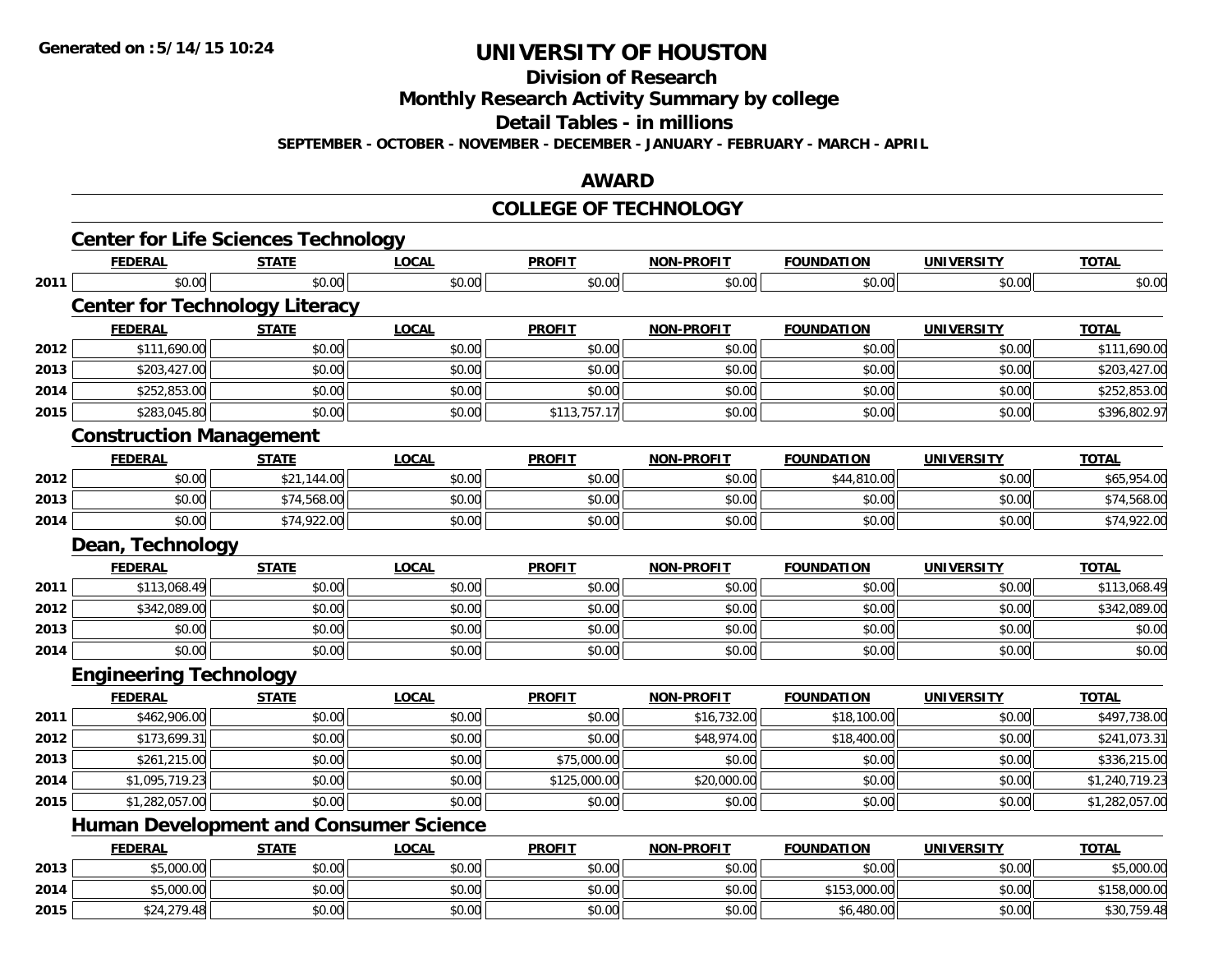**Division of Research**

**Monthly Research Activity Summary by college**

**Detail Tables - in millions**

**SEPTEMBER - OCTOBER - NOVEMBER - DECEMBER - JANUARY - FEBRUARY - MARCH - APRIL**

### **AWARD**

### **COLLEGE OF TECHNOLOGY**

### **Information & Logistics Technology**

|      | EENEDA<br>- 3           | -----                   | <b>LOCAL</b>  | <b>DDOFIT</b> | <b>DRAFIT</b><br>חחו  | ΓΙΟΝ           | UNIVERSITY | <b>TOTA</b><br>. al    |
|------|-------------------------|-------------------------|---------------|---------------|-----------------------|----------------|------------|------------------------|
| 2011 | 0 <sup>0</sup><br>uuu.u | ሶስ ስስ<br>wu.uu.         | 0.00<br>JU.UU | \$0.00        | * -<br>,,,,,,,,,<br>. | 60.00<br>,u.uu | \$0.00     | 100.00                 |
| 2012 | $\sim$                  | $\sim$ $\sim$<br>wu.uu. | 0.00<br>JU.UU | \$0.00        | 0000<br>pu.uu         | 0000           | \$0.00     | $\sim$ $\sim$<br>uuu.u |

## **Texas Manufacturing Assistance Center**

|              | <b>FEDERAL</b> | <b>STATE</b> | <u>LOCAL</u> | <b>PROFIT</b> | <b>NON-PROFIT</b> | <b>FOUNDATION</b> | <b>UNIVERSITY</b> | <b>TOTAL</b>   |
|--------------|----------------|--------------|--------------|---------------|-------------------|-------------------|-------------------|----------------|
| 2011         | \$0.00         | \$0.00       | \$0.00       | \$0.00        | \$0.00            | \$0.00            | \$0.00            | \$0.00         |
| 2012         | \$0.00         | \$0.00       | \$0.00       | \$0.00        | \$0.00            | \$0.00            | \$0.00            | \$0.00         |
| 2013         | \$0.00         | \$0.00       | \$0.00       | \$0.00        | \$0.00            | \$0.00            | \$0.00            | \$0.00         |
| 2014         | \$0.00         | \$0.00       | \$0.00       | \$0.00        | \$0.00            | \$0.00            | \$0.00            | \$0.00         |
| 2015         | \$0.00         | \$0.00       | \$0.00       | \$0.00        | \$0.00            | \$0.00            | \$0.00            | \$0.00         |
| <b>Total</b> | \$4,686,049.31 | \$170,634.00 | \$0.00       | \$313,757.17  | \$90,806.00       | \$240,790.00      | \$0.00            | \$5,502,036.48 |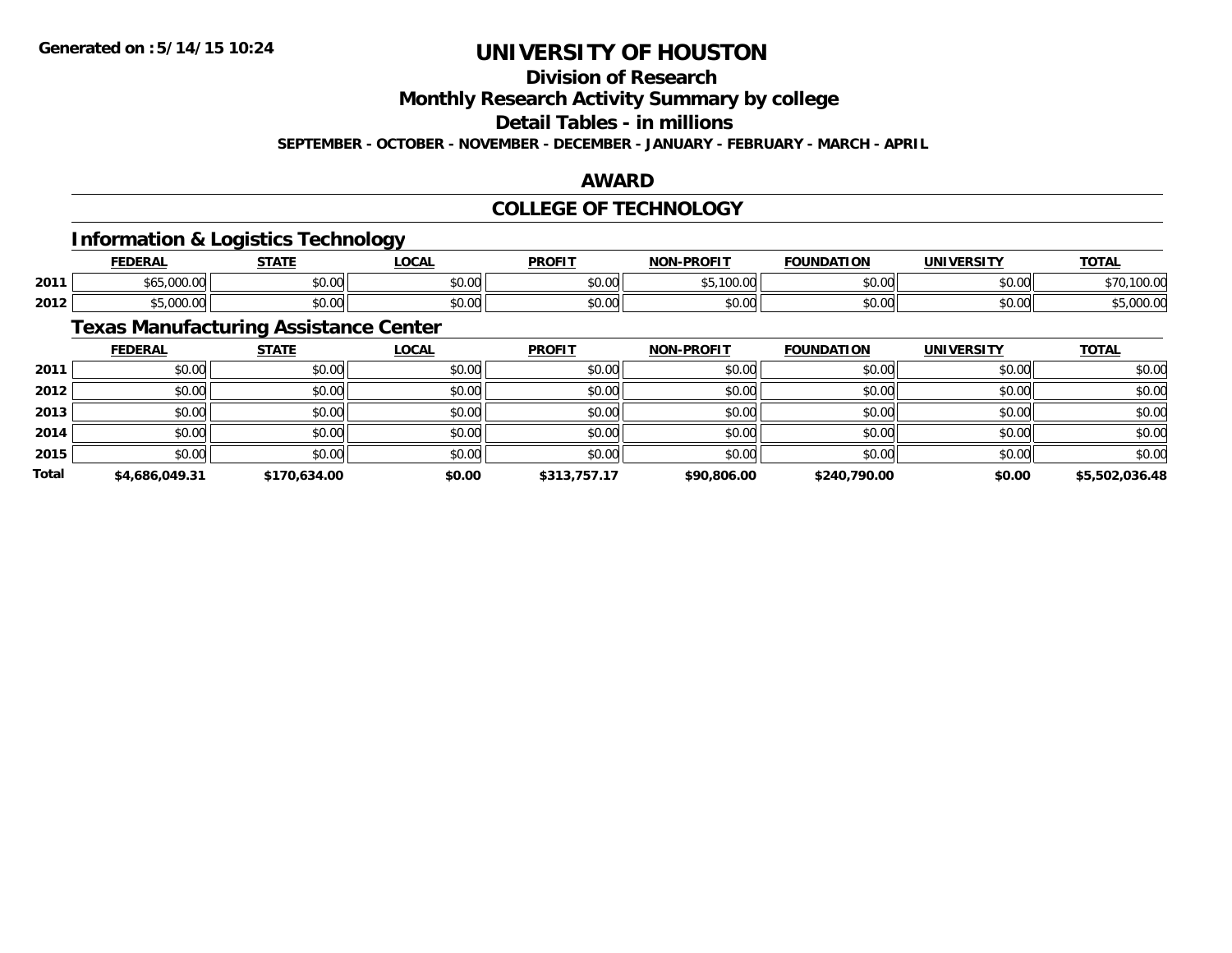**Division of Research**

**Monthly Research Activity Summary by college**

**Detail Tables - in millions**

**SEPTEMBER - OCTOBER - NOVEMBER - DECEMBER - JANUARY - FEBRUARY - MARCH - APRIL**

### **AWARD**

## **CULLEN COLLEGE OF ENGINEERING**

|      | <b>Biomedical Engineering</b> |              |                                                          |                |                   |                   |                   |                |
|------|-------------------------------|--------------|----------------------------------------------------------|----------------|-------------------|-------------------|-------------------|----------------|
|      | <b>FEDERAL</b>                | <b>STATE</b> | <b>LOCAL</b>                                             | <b>PROFIT</b>  | <b>NON-PROFIT</b> | <b>FOUNDATION</b> | <b>UNIVERSITY</b> | <b>TOTAL</b>   |
| 2011 | \$251,016.00                  | \$0.00       | \$0.00                                                   | \$0.00         | \$0.00            | \$0.00            | \$0.00            | \$251,016.00   |
| 2012 | \$1,383,026.00                | \$0.00       | \$0.00                                                   | \$0.00         | \$0.00            | \$0.00            | \$0.00            | \$1,383,026.00 |
| 2013 | \$472,871.00                  | \$0.00       | \$0.00                                                   | \$0.00         | \$0.00            | \$0.00            | \$0.00            | \$472,871.00   |
| 2014 | \$1,914,677.00                | \$0.00       | \$0.00                                                   | \$0.00         | \$50,000.00       | \$45,833.34       | \$0.00            | \$2,010,510.34 |
| 2015 | \$674,249.00                  | \$0.00       | \$0.00                                                   | \$0.00         | \$0.00            | \$0.00            | \$0.00            | \$674,249.00   |
|      |                               |              | <b>Center for Innovative Grouting Materials and Tech</b> |                |                   |                   |                   |                |
|      | <b>FEDERAL</b>                | <b>STATE</b> | <b>LOCAL</b>                                             | <b>PROFIT</b>  | <b>NON-PROFIT</b> | <b>FOUNDATION</b> | <b>UNIVERSITY</b> | <b>TOTAL</b>   |
| 2011 | \$0.00                        | \$0.00       | \$0.00                                                   | \$0.00         | \$0.00            | \$0.00            | \$0.00            | \$0.00         |
| 2012 | \$0.00                        | \$0.00       | \$0.00                                                   | \$0.00         | \$0.00            | \$0.00            | \$0.00            | \$0.00         |
| 2013 | \$0.00                        | \$0.00       | \$0.00                                                   | \$0.00         | \$0.00            | \$0.00            | \$0.00            | \$0.00         |
| 2014 | \$0.00                        | \$0.00       | \$0.00                                                   | \$0.00         | \$0.00            | \$0.00            | \$0.00            | \$0.00         |
|      | <b>Chemical Engineering</b>   |              |                                                          |                |                   |                   |                   |                |
|      | <b>FEDERAL</b>                | <b>STATE</b> | <b>LOCAL</b>                                             | <b>PROFIT</b>  | <b>NON-PROFIT</b> | <b>FOUNDATION</b> | <b>UNIVERSITY</b> | <b>TOTAL</b>   |
| 2011 | \$3,210,970.21                | \$402,355.00 | \$0.00                                                   | \$662,881.00   | \$0.00            | \$110,900.00      | \$114,642.00      | \$4,501,748.21 |
| 2012 | \$1,925,414.30                | \$0.00       | \$0.00                                                   | \$1,132,746.57 | \$0.00            | \$10,900.00       | \$0.00            | \$3,069,060.87 |
| 2013 | \$1,681,950.29                | \$26,500.00  | \$0.00                                                   | \$1,351,978.00 | \$200,000.00      | \$0.00            | \$39,444.00       | \$3,299,872.29 |
| 2014 | \$1,671,208.37                | \$26,250.00  | \$0.00                                                   | \$1,760,867.00 | \$0.00            | \$42,250.00       | \$30,183.00       | \$3,530,758.37 |
| 2015 | \$2,281,626.97                | \$409,609.00 | \$0.00                                                   | \$1,041,554.00 | \$0.00            | \$80,000.00       | \$0.00            | \$3,812,789.97 |
|      | <b>Civil Engineering</b>      |              |                                                          |                |                   |                   |                   |                |
|      | <b>FEDERAL</b>                | <b>STATE</b> | <b>LOCAL</b>                                             | <b>PROFIT</b>  | <b>NON-PROFIT</b> | <b>FOUNDATION</b> | <b>UNIVERSITY</b> | <b>TOTAL</b>   |
| 2011 | \$813,779.00                  | \$523,795.00 | \$100,000.00                                             | \$119,352.80   | \$75,623.00       | \$0.00            | \$0.00            | \$1,632,549.80 |
| 2012 | \$2,422,819.90                | \$612,633.00 | \$0.00                                                   | \$98,753.10    | \$185,685.00      | \$66,667.00       | \$0.00            | \$3,386,558.01 |
| 2013 | \$2,611,587.53                | \$367,006.00 | \$0.00                                                   | \$213,215.00   | \$114,953.70      | \$144,118.00      | \$0.00            | \$3,450,880.23 |
| 2014 | \$2,042,063.21                | \$555,648.00 | \$0.00                                                   | \$441,425.50   | \$111,679.95      | \$157,828.68      | \$0.00            | \$3,308,645.34 |
| 2015 | \$2,482,809.58                | \$289,027.00 | \$0.00                                                   | \$79,059.50    | \$35,972.55       | \$0.00            | \$800.00          | \$2,887,668.63 |
|      | Dean, Engineering             |              |                                                          |                |                   |                   |                   |                |
|      | <b>FEDERAL</b>                | <b>STATE</b> | <b>LOCAL</b>                                             | <b>PROFIT</b>  | <b>NON-PROFIT</b> | <b>FOUNDATION</b> | <b>UNIVERSITY</b> | <b>TOTAL</b>   |
| 2011 | \$0.00                        | \$0.00       | \$0.00                                                   | \$0.00         | \$0.00            | \$0.00            | \$0.00            | \$0.00         |
| 2013 | \$39,999.10                   | \$0.00       | \$0.00                                                   | \$0.00         | \$0.00            | \$0.00            | \$0.00            | \$39,999.10    |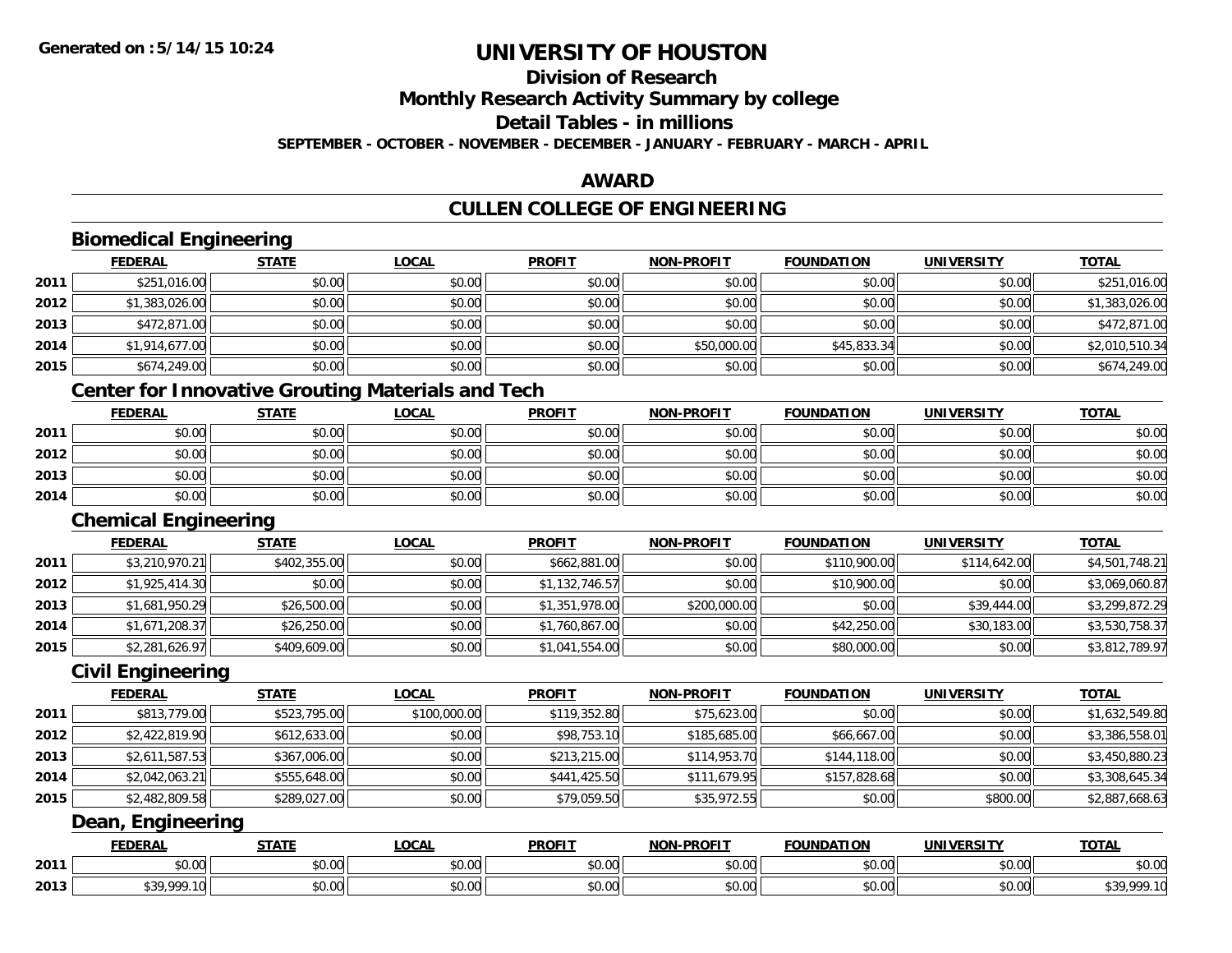**Division of Research**

**Monthly Research Activity Summary by college**

**Detail Tables - in millions**

**SEPTEMBER - OCTOBER - NOVEMBER - DECEMBER - JANUARY - FEBRUARY - MARCH - APRIL**

### **AWARD**

## **CULLEN COLLEGE OF ENGINEERING**

### **Electrical & Computer Engineering**

|      | <b>FEDERAL</b> | <b>STATE</b> | <u>LOCAL</u> | <b>PROFIT</b> | <b>NON-PROFIT</b> | <b>FOUNDATION</b> | <b>UNIVERSITY</b> | <b>TOTAL</b>   |
|------|----------------|--------------|--------------|---------------|-------------------|-------------------|-------------------|----------------|
| 2011 | \$4,500,868.17 | \$23,391.24  | \$0.00       | \$298,530.00  | \$0.00            | \$50,000.00       | \$0.00            | \$4,872,789.41 |
| 2012 | \$2,467,048.85 | \$44,704.20  | \$0.00       | \$385,157.50  | \$27,500.00       | \$0.00            | \$0.00            | \$2,924,410.55 |
| 2013 | \$1,441,153.48 | \$35,263.20  | \$0.00       | \$585,698.00  | \$221,967.30      | \$0.00            | \$0.00            | \$2,284,081.98 |
| 2014 | \$1,932,647.13 | \$0.00       | \$0.00       | \$558,154.00  | \$203,416.05      | \$87,500.00       | \$0.00            | \$2,781,717.18 |
| 2015 | \$3,041,881.29 | \$34,401.00  | \$0.00       | \$280,000.00  | \$203,844.45      | \$38,391.00       | \$0.00            | \$3,598,517.74 |

## **Industrial Engineering**

|      | <b>FEDERAL</b> | <b>STATE</b> | <b>LOCAL</b> | <b>PROFIT</b> | <b>NON-PROFIT</b> | <b>FOUNDATION</b> | <b>UNIVERSITY</b> | <b>TOTAL</b> |
|------|----------------|--------------|--------------|---------------|-------------------|-------------------|-------------------|--------------|
| 2011 | \$0.00         | \$16,828.00  | \$0.00       | \$0.00        | \$0.00            | \$0.00            | \$0.00            | \$16,828.00  |
| 2012 | \$0.00         | \$0.00       | \$0.00       | \$0.00        | \$0.00            | \$0.00            | \$0.00            | \$0.00       |
| 2013 | \$0.00         | \$39,855.00  | \$0.00       | \$0.00        | \$0.00            | \$40,218.65       | \$0.00            | \$80,073.65  |
| 2014 | \$132,655.00   | \$17,115.00  | \$0.00       | \$0.00        | \$0.00            | \$0.00            | \$0.00            | \$149,770.00 |
| 2015 | \$40,179.84    | \$58,818.00  | \$0.00       | \$22,184.00   | \$0.00            | \$0.00            | \$0.00            | \$121,181.84 |

## **Mechanical Engineering**

|       | <b>FEDERAL</b>  | <b>STATE</b>   | <b>LOCAL</b> | <b>PROFIT</b>   | <b>NON-PROFIT</b> | <b>FOUNDATION</b> | <b>UNIVERSITY</b> | <b>TOTAL</b>    |
|-------|-----------------|----------------|--------------|-----------------|-------------------|-------------------|-------------------|-----------------|
| 2011  | \$531,723.00    | \$0.00         | \$0.00       | \$513,038.20    | \$0.00            | \$0.00            | \$0.00            | \$1,044,761.20  |
| 2012  | \$3,867,585.40  | \$0.00         | \$0.00       | \$66,443.90     | \$0.00            | \$133,096.00      | \$0.00            | \$4,067,125.30  |
| 2013  | \$3,873,320.53  | \$122,500.00   | \$0.00       | \$452,732.00    | \$22,000.00       | \$124,784.00      | \$0.00            | \$4,595,336.53  |
| 2014  | \$625.334.61    | \$0.00         | \$0.00       | \$450,029,00    | \$0.00            | \$242,299.40      | \$0.00            | \$1,317,663.01  |
| 2015  | \$1,332,167.00  | \$37,500.00    | \$0.00       | \$863,488.46    | \$75,000.00       | \$118,838.50      | \$0.00            | \$2,426,993.96  |
| Total | \$49,666,631.75 | \$3,643,198.64 | \$100,000.00 | \$11,377,287.53 | \$1,527,642.00    | \$1,493,624.57    | \$185,069.00      | \$67,993,453.49 |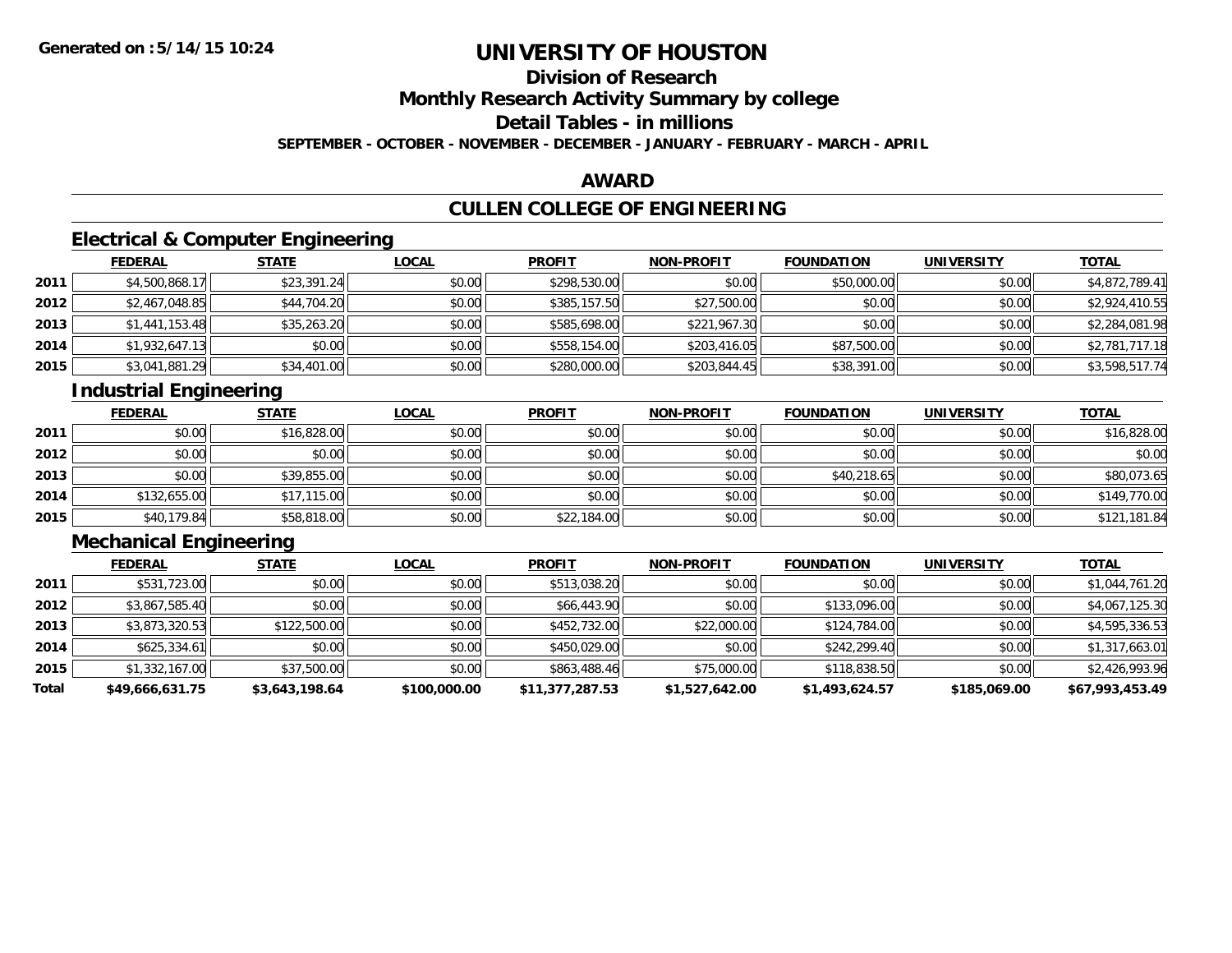**Division of Research**

**Monthly Research Activity Summary by college**

**Detail Tables - in millions**

**SEPTEMBER - OCTOBER - NOVEMBER - DECEMBER - JANUARY - FEBRUARY - MARCH - APRIL**

### **AWARD**

## **DIVISION OF RESEARCH**

|      | <b>Allied Geophysical Laboratories</b>                    |              |              |               |                   |                   |                   |              |  |  |
|------|-----------------------------------------------------------|--------------|--------------|---------------|-------------------|-------------------|-------------------|--------------|--|--|
|      | <b>FEDERAL</b>                                            | <b>STATE</b> | <b>LOCAL</b> | <b>PROFIT</b> | <b>NON-PROFIT</b> | <b>FOUNDATION</b> | <b>UNIVERSITY</b> | <b>TOTAL</b> |  |  |
| 2011 | \$0.00                                                    | \$0.00       | \$0.00       | \$70,000.00   | \$0.00            | \$0.00            | \$0.00            | \$70,000.00  |  |  |
|      | <b>Center for Advanced Computing and Data Systems</b>     |              |              |               |                   |                   |                   |              |  |  |
|      | <b>FEDERAL</b>                                            | <b>STATE</b> | <b>LOCAL</b> | <b>PROFIT</b> | <b>NON-PROFIT</b> | <b>FOUNDATION</b> | <b>UNIVERSITY</b> | <b>TOTAL</b> |  |  |
| 2011 | \$0.00                                                    | \$0.00       | \$0.00       | \$0.00        | \$0.00            | \$0.00            | \$0.00            | \$0.00       |  |  |
| 2012 | \$270,000.00                                              | \$0.00       | \$0.00       | \$0.00        | \$0.00            | \$0.00            | \$0.00            | \$270,000.00 |  |  |
| 2013 | \$105,000.00                                              | \$0.00       | \$0.00       | \$40,000.00   | \$1,000.00        | \$0.00            | \$0.00            | \$146,000.00 |  |  |
| 2014 | \$7,475.00                                                | \$0.00       | \$0.00       | \$0.00        | \$0.00            | \$0.00            | \$0.00            | \$7,475.00   |  |  |
| 2015 | \$0.00                                                    | \$0.00       | \$0.00       | \$0.00        | \$0.00            | \$0.00            | \$0.00            | \$0.00       |  |  |
|      | <b>Center for Advanced Materials</b>                      |              |              |               |                   |                   |                   |              |  |  |
|      | <b>FEDERAL</b>                                            | <b>STATE</b> | <b>LOCAL</b> | <b>PROFIT</b> | NON-PROFIT        | <b>FOUNDATION</b> | <b>UNIVERSITY</b> | <b>TOTAL</b> |  |  |
| 2011 | \$40,000.00                                               | \$2,229.90   | \$0.00       | \$0.00        | \$0.00            | \$0.00            | \$0.00            | \$42,229.90  |  |  |
| 2012 | \$0.00                                                    | \$0.00       | \$0.00       | \$0.00        | \$0.00            | \$0.00            | \$0.00            | \$0.00       |  |  |
| 2013 | \$0.00                                                    | \$0.00       | \$0.00       | \$0.00        | \$0.00            | \$0.00            | \$0.00            | \$0.00       |  |  |
| 2014 | \$0.00                                                    | \$0.00       | \$0.00       | \$0.00        | \$0.00            | \$0.00            | \$0.00            | \$0.00       |  |  |
| 2015 | \$0.00                                                    | \$0.00       | \$0.00       | \$0.00        | \$0.00            | \$0.00            | \$0.00            | \$0.00       |  |  |
|      | <b>Center for Biomedical &amp; Environmental Genomics</b> |              |              |               |                   |                   |                   |              |  |  |
|      | <b>FEDERAL</b>                                            | <b>STATE</b> | <b>LOCAL</b> | <b>PROFIT</b> | <b>NON-PROFIT</b> | <b>FOUNDATION</b> | <b>UNIVERSITY</b> | <b>TOTAL</b> |  |  |
| 2011 | \$0.00                                                    | \$0.00       | \$0.00       | \$0.00        | \$0.00            | \$0.00            | \$0.00            | \$0.00       |  |  |
| 2012 | \$0.00                                                    | \$0.00       | \$0.00       | \$0.00        | \$0.00            | \$0.00            | \$0.00            | \$0.00       |  |  |
| 2013 | \$0.00                                                    | \$0.00       | \$0.00       | \$0.00        | \$0.00            | \$0.00            | \$0.00            | \$0.00       |  |  |
| 2015 | \$0.00                                                    | \$0.00       | \$0.00       | \$0.00        | \$0.00            | \$0.00            | \$0.00            | \$0.00       |  |  |
|      | <b>Center for Industrial Partnerships</b>                 |              |              |               |                   |                   |                   |              |  |  |
|      | <b>FEDERAL</b>                                            | <b>STATE</b> | <b>LOCAL</b> | <b>PROFIT</b> | <b>NON-PROFIT</b> | <b>FOUNDATION</b> | <b>UNIVERSITY</b> | <b>TOTAL</b> |  |  |
| 2012 | \$10,571.52                                               | \$0.00       | \$0.00       | \$100,500.00  | \$0.00            | \$0.00            | \$0.00            | \$111,071.52 |  |  |
| 2013 | \$9,370.49                                                | \$0.00       | \$0.00       | \$0.00        | \$0.00            | \$0.00            | \$0.00            | \$9,370.49   |  |  |
| 2014 | \$3,250.00                                                | \$0.00       | \$0.00       | \$0.00        | \$0.00            | \$0.00            | \$0.00            | \$3,250.00   |  |  |
| 2015 | \$3,029.13                                                | \$0.00       | \$0.00       | \$0.00        | \$0.00            | \$0.00            | \$0.00            | \$3,029.13   |  |  |
|      | <b>Division of Research</b>                               |              |              |               |                   |                   |                   |              |  |  |
|      | <b>FEDERAL</b>                                            | <b>STATE</b> | <b>LOCAL</b> | <b>PROFIT</b> | <b>NON-PROFIT</b> | <b>FOUNDATION</b> | <b>UNIVERSITY</b> | <b>TOTAL</b> |  |  |
| 2012 | \$0.00                                                    | \$0.00       | \$0.00       | \$0.00        | \$0.00            | \$0.00            | \$0.00            | \$0.00       |  |  |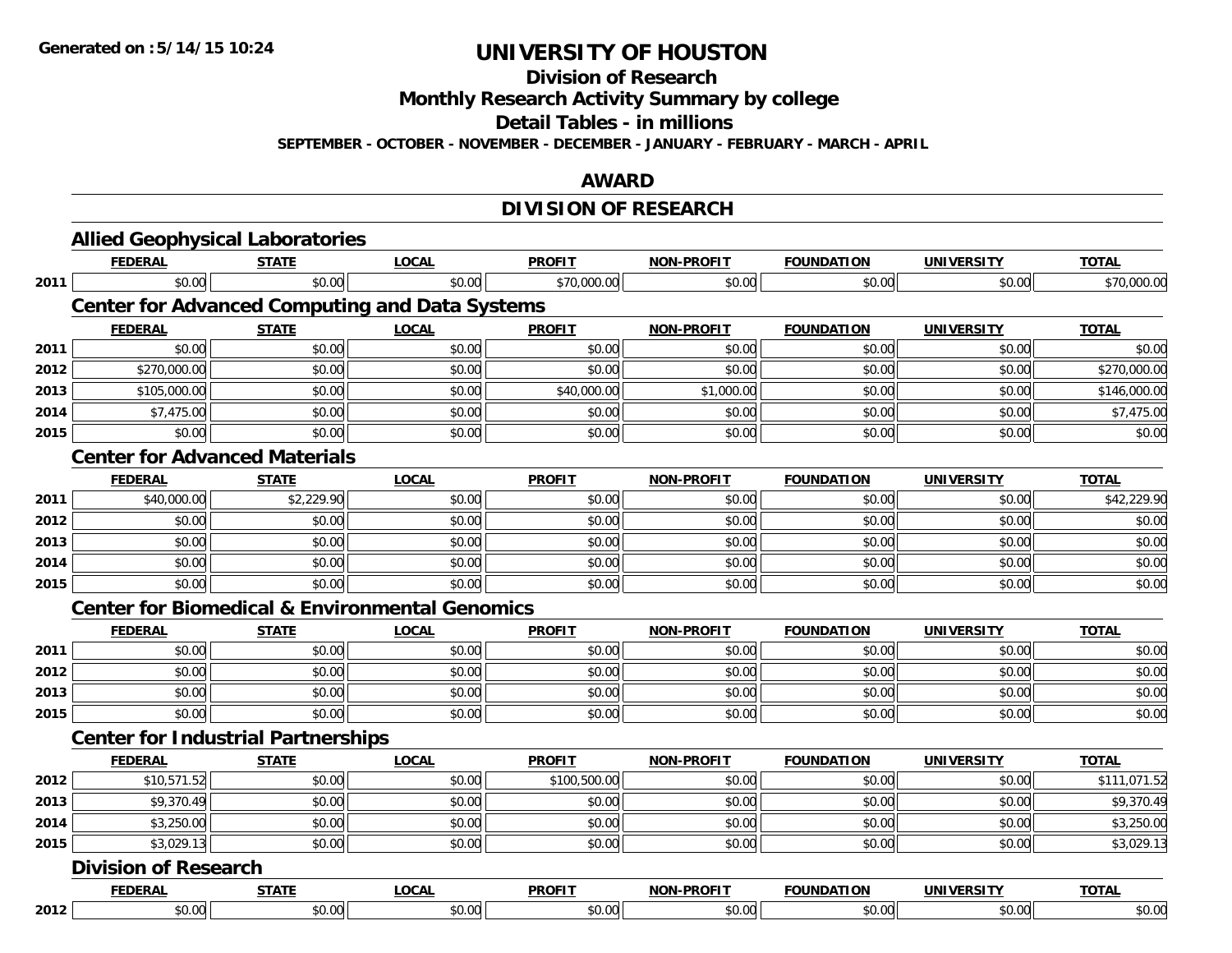**Division of Research**

**Monthly Research Activity Summary by college**

**Detail Tables - in millions**

**SEPTEMBER - OCTOBER - NOVEMBER - DECEMBER - JANUARY - FEBRUARY - MARCH - APRIL**

### **AWARD**

## **DIVISION OF RESEARCH**

|      | <b>Division of Research</b>                       |                 |              |               |                   |                   |                   |                 |
|------|---------------------------------------------------|-----------------|--------------|---------------|-------------------|-------------------|-------------------|-----------------|
|      | <b>FEDERAL</b>                                    | <b>STATE</b>    | <b>LOCAL</b> | <b>PROFIT</b> | <b>NON-PROFIT</b> | <b>FOUNDATION</b> | <b>UNIVERSITY</b> | <b>TOTAL</b>    |
| 2013 | \$0.00                                            | \$0.00          | \$0.00       | \$0.00        | \$0.00            | \$0.00            | \$0.00            | \$0.00          |
| 2014 | \$0.00                                            | \$0.00          | \$0.00       | \$0.00        | \$0.00            | \$0.00            | \$0.00            | \$0.00          |
| 2015 | \$500.00                                          | \$14,394,302.73 | \$0.00       | \$0.00        | \$0.00            | \$0.00            | \$0.00            | \$14,394,802.73 |
|      | <b>Institute for Molecular Design</b>             |                 |              |               |                   |                   |                   |                 |
|      | <b>FEDERAL</b>                                    | <b>STATE</b>    | <b>LOCAL</b> | <b>PROFIT</b> | <b>NON-PROFIT</b> | <b>FOUNDATION</b> | <b>UNIVERSITY</b> | <b>TOTAL</b>    |
| 2011 | \$0.00                                            | \$0.00          | \$0.00       | \$0.00        | \$0.00            | \$0.00            | \$0.00            | \$0.00          |
|      | <b>National Center for Airborne Laser Mapping</b> |                 |              |               |                   |                   |                   |                 |
|      | <b>FEDERAL</b>                                    | <b>STATE</b>    | <b>LOCAL</b> | <b>PROFIT</b> | <b>NON-PROFIT</b> | <b>FOUNDATION</b> | <b>UNIVERSITY</b> | <b>TOTAL</b>    |
| 2011 | \$239,754.00                                      | \$0.00          | \$0.00       | \$79,959.00   | \$0.00            | \$0.00            | \$0.00            | \$319,713.00    |
| 2012 | \$172,765.40                                      | \$0.00          | \$0.00       | \$0.00        | \$0.00            | \$0.00            | \$0.00            | \$172,765.40    |
| 2013 | \$228,206.10                                      | \$0.00          | \$0.00       | \$0.00        | \$0.00            | \$216,177.00      | \$0.00            | \$444,383.10    |
| 2014 | \$1,198,858.50                                    | \$0.00          | \$0.00       | \$0.00        | \$0.00            | \$0.00            | \$0.00            | \$1,198,858.50  |
| 2015 | \$198,509.40                                      | \$0.00          | \$0.00       | \$0.00        | \$0.00            | \$0.00            | \$80,691.00       | \$279,200.40    |
|      | <b>Office of Contracts and Grants</b>             |                 |              |               |                   |                   |                   |                 |
|      | <b>FEDERAL</b>                                    | <b>STATE</b>    | <b>LOCAL</b> | <b>PROFIT</b> | <b>NON-PROFIT</b> | <b>FOUNDATION</b> | <b>UNIVERSITY</b> | <b>TOTAL</b>    |
| 2011 | \$0.00                                            | \$0.00          | \$0.00       | \$0.00        | \$0.00            | \$367,340.00      | \$0.00            | \$367,340.00    |
| 2012 | \$0.00                                            | \$0.00          | \$0.00       | \$0.00        | \$0.00            | \$11,942.60       | \$0.00            | \$11,942.60     |
| 2013 | \$0.00                                            | \$0.00          | \$0.00       | \$0.00        | \$0.00            | \$420,136.15      | \$0.00            | \$420,136.15    |
|      | <b>TcSUH</b>                                      |                 |              |               |                   |                   |                   |                 |
|      | <b>FEDERAL</b>                                    | <b>STATE</b>    | <b>LOCAL</b> | <b>PROFIT</b> | <b>NON-PROFIT</b> | <b>FOUNDATION</b> | <b>UNIVERSITY</b> | <b>TOTAL</b>    |
| 2011 | \$40,000.00                                       | \$0.00          | \$0.00       | \$200,227.00  | \$0.00            | \$0.00            | \$0.00            | \$240,227.00    |
| 2012 | \$70,000.00                                       | \$37,894.80     | \$0.00       | \$100,554.00  | \$0.00            | \$0.00            | \$0.00            | \$208,448.80    |
| 2013 | \$95,000.00                                       | \$37,894.80     | \$0.00       | \$99,321.00   | \$0.00            | \$0.00            | \$0.00            | \$232,215.80    |
| 2014 | \$160,033.15                                      | \$0.00          | \$0.00       | \$0.00        | \$0.00            | \$0.00            | \$0.00            | \$160,033.15    |
| 2015 | \$90,000.00                                       | \$0.00          | \$0.00       | \$16,000.00   | \$0.00            | \$0.00            | \$0.00            | \$106,000.00    |
|      | <b>Texas Obesity Research Center</b>              |                 |              |               |                   |                   |                   |                 |
|      | <b>FEDERAL</b>                                    | <b>STATE</b>    | <b>LOCAL</b> | <b>PROFIT</b> | NON-PROFIT        | <b>FOUNDATION</b> | <b>UNIVERSITY</b> | <b>TOTAL</b>    |
| 2011 | \$0.00                                            | \$0.00          | \$0.00       | \$0.00        | \$0.00            | \$0.00            | \$0.00            | \$0.00          |
| 2012 | \$0.00                                            | \$0.00          | \$0.00       | \$0.00        | \$0.00            | \$0.00            | \$0.00            | \$0.00          |
| 2013 | \$0.00                                            | \$0.00          | \$0.00       | \$0.00        | \$0.00            | \$0.00            | \$0.00            | \$0.00          |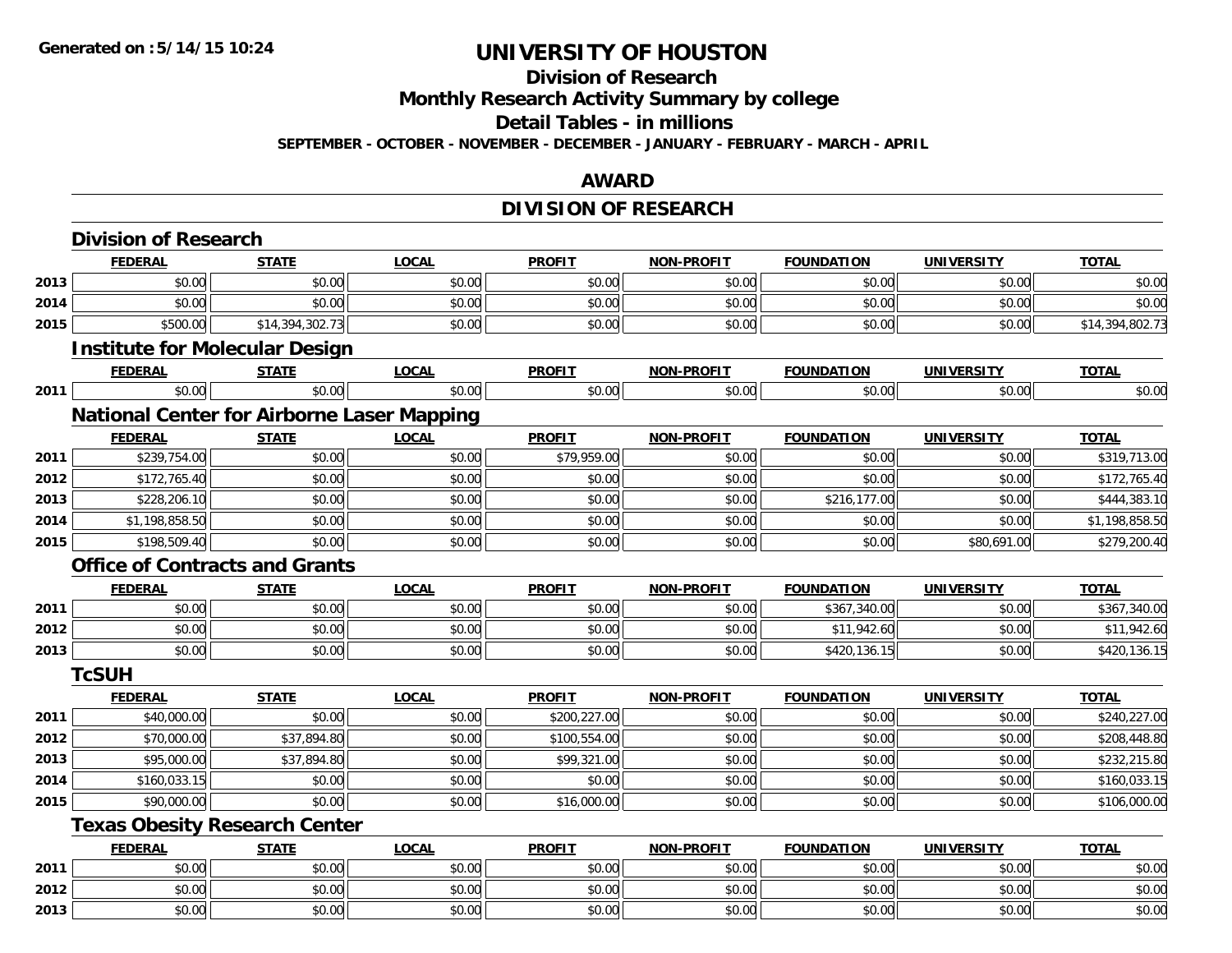**Division of Research**

**Monthly Research Activity Summary by college**

**Detail Tables - in millions**

**SEPTEMBER - OCTOBER - NOVEMBER - DECEMBER - JANUARY - FEBRUARY - MARCH - APRIL**

### **AWARD**

## **DIVISION OF RESEARCH**

### **Texas Obesity Research Center**

|      | <b>EEDEDAI</b>                             | $C = 1$                                               | OCAI<br>.uuni          | <b>DDOEI</b><br>r.c                  | <b>BBAFIT</b><br>ימות | 'ON                     | $\sim$        | <b>TOTA</b><br>I Д. І  |
|------|--------------------------------------------|-------------------------------------------------------|------------------------|--------------------------------------|-----------------------|-------------------------|---------------|------------------------|
| 2014 | $\sim$<br>--<br>ט.טע                       | $\sim$ $\sim$<br>JU.UU                                | $n \cap \neg$<br>JU.UU | 0 <sub>n</sub><br>JU.U               | 0000<br>JU.UU         | 0 <sup>n</sup><br>,,,,, | 0000<br>JU.UU | ቀስ ስር<br>JU.UU         |
| 2015 | $\mathbf{A} \cap \mathbf{A}$<br>--<br>ט.טע | $\mathsf{A} \cap \mathsf{A} \cap \mathsf{A}$<br>JU.UU | \$0.00                 | $\mathsf{A} \cap \mathsf{A}$<br>JU.U | 0000<br>vv.vv         | $\sim$ $\sim$           | \$0.00        | *ດ ດ <i>ເ</i><br>DU.UU |

**TIMES**

|              | <b>FEDERAL</b>  | <b>STATE</b>    | <b>LOCAL</b> | <b>PROFIT</b> | <b>NON-PROFIT</b> | <b>FOUNDATION</b> | <b>UNIVERSITY</b> | <b>TOTAL</b>    |
|--------------|-----------------|-----------------|--------------|---------------|-------------------|-------------------|-------------------|-----------------|
| 2011         | \$1,027,524.14  | \$8,000.00      | \$0.00       | \$0.00        | \$0.00            | \$0.00            | \$0.00            | \$1,035,524.14  |
| 2012         | \$2,001,434.66  | \$0.00          | \$0.00       | \$0.00        | \$0.00            | \$0.00            | \$0.00            | \$2,001,434.66  |
| 2013         | \$2,095,462.20  | \$29,908.05     | \$0.00       | \$0.00        | \$0.00            | \$0.00            | \$0.00            | \$2,125,370.25  |
| 2014         | \$1,481,014.35  | \$98,197.00     | \$0.00       | \$0.00        | \$0.00            | \$0.00            | \$0.00            | \$1,579,211.35  |
| 2015         | \$1,021,198.90  | \$99,999.00     | \$0.00       | \$0.00        | \$0.00            | \$0.00            | \$0.00            | \$1,121,197.90  |
| <b>Total</b> | \$10,568,956.93 | \$14,708,426.28 | \$0.00       | \$706,561.00  | \$1,000.00        | \$1,015,595.75    | \$80,691.00       | \$27,081,230.96 |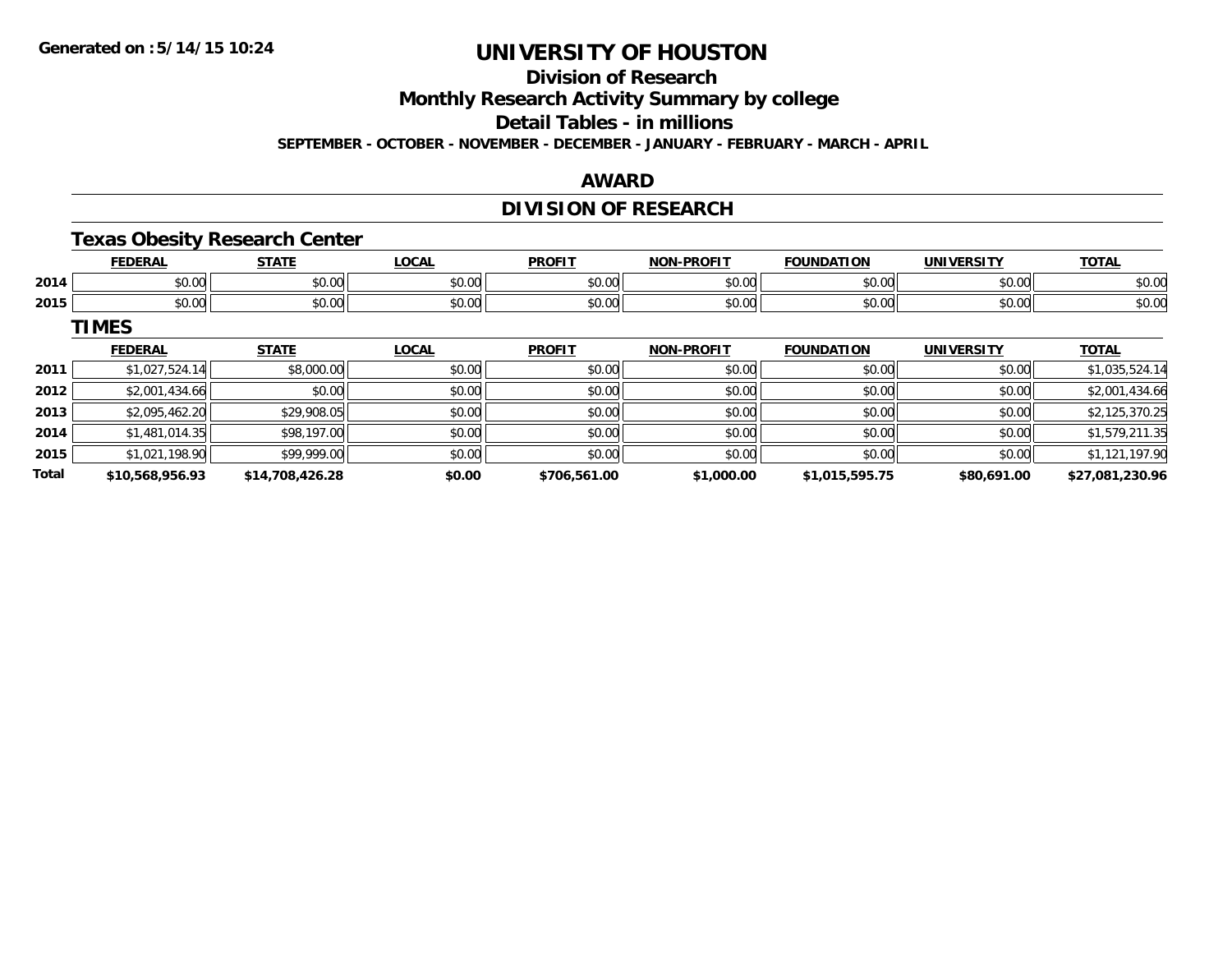**Division of Research**

**Monthly Research Activity Summary by college**

**Detail Tables - in millions**

**SEPTEMBER - OCTOBER - NOVEMBER - DECEMBER - JANUARY - FEBRUARY - MARCH - APRIL**

## **AWARD**

## **GRADUATE COLLEGE OF SOCIAL WORK**

## **Center for Drug and Social Policy Research**

|      | <b>FEDERAL</b>   | <b>STATE</b> | <b>LOCAL</b> | <b>PROFIT</b> | <b>NON-PROFIT</b> | <b>FOUNDATION</b> | <b>UNIVERSITY</b> | <b>TOTAL</b> |
|------|------------------|--------------|--------------|---------------|-------------------|-------------------|-------------------|--------------|
| 2011 | \$100,982.00     | \$0.00       | \$0.00       | \$0.00        | \$0.00            | \$0.00            | \$0.00            | \$100,982.00 |
| 2012 | \$64,167.00      | \$0.00       | \$0.00       | \$0.00        | \$0.00            | \$0.00            | \$0.00            | \$64,167.00  |
| 2013 | \$6,097.29       | \$0.00       | \$0.00       | \$0.00        | \$0.00            | \$0.00            | \$0.00            | \$6,097.29   |
| 2014 | \$299,664.00     | \$0.00       | \$0.00       | \$0.00        | \$0.00            | \$0.00            | \$0.00            | \$299,664.00 |
| 2015 | \$462,394.00     | \$0.00       | \$0.00       | \$0.00        | \$0.00            | \$0.00            | \$0.00            | \$462,394.00 |
|      | ________________ |              |              |               |                   |                   |                   |              |

### **Center for Health Equities & Evaluation Research**

|      | <b>FEDERAL</b> | <b>STATE</b> | <u>LOCAL</u> | <b>PROFIT</b> | <b>NON-PROFIT</b> | <b>FOUNDATION</b> | <b>UNIVERSITY</b> | <b>TOTAL</b> |
|------|----------------|--------------|--------------|---------------|-------------------|-------------------|-------------------|--------------|
| 2012 | \$204,222.55   | \$0.00       | \$0.00       | \$0.00        | \$0.00            | \$0.00            | \$35,000.00       | \$239,222.55 |
| 2013 | \$249,359.00   | \$0.00       | \$0.00       | \$0.00        | \$0.00            | \$0.00            | \$0.00            | \$249,359.00 |
| 2014 | \$206,260.00   | \$0.00       | \$0.00       | \$0.00        | \$0.00            | \$0.00            | \$0.00            | \$206,260.00 |
| 2015 | \$149,652.00   | \$0.00       | \$0.00       | \$0.00        | \$0.00            | \$0.00            | \$0.00            | \$149,652.00 |

### **Child & Family for Innovative Research**

|      | <b>FEDERAL</b> | <b>STATE</b> | <u>LOCAL</u> | <b>PROFIT</b> | <b>NON-PROFIT</b> | <b>FOUNDATION</b> | UNIVERSITY | <b>TOTAL</b> |
|------|----------------|--------------|--------------|---------------|-------------------|-------------------|------------|--------------|
| 2011 | \$468,649.62   | \$0.00       | \$0.00       | \$0.00        | \$0.00            | \$1,146.30        | \$0.00     | \$469,795.92 |
| 2012 | \$72,240.79    | \$0.00       | \$0.00       | \$176,507.00  | \$0.00            | \$0.00            | \$0.00     | \$248,747.79 |
| 2013 | \$518,049.99   | \$120,342.00 | \$0.00       | \$100,000.00  | \$0.00            | \$0.00            | \$0.00     | \$738,391.99 |
| 2014 | \$11,777.64    | \$88,274.00  | \$0.00       | \$0.00        | \$80,000.00       | \$0.00            | \$0.00     | \$180,051.64 |
| 2015 | \$574,286.10   | \$0.00       | \$0.00       | \$0.00        | \$0.00            | \$0.00            | \$0.00     | \$574,286.10 |

### **Community Projects - Social Work**

|      | <b>FEDERAL</b> | $\sim$ $\sim$ $\sim$ $\sim$     | $\sim$<br>.vunl   | <b>PROFIT</b>       | <b>LPROFIT</b><br><b>NION</b> | I INDA1 | JNI)<br>        | <b>TOTA</b><br>ъ. |
|------|----------------|---------------------------------|-------------------|---------------------|-------------------------------|---------|-----------------|-------------------|
| 2012 | $\sim$         | $\overline{a}$<br>$\cap$ $\cap$ | --<br>r n<br>ט.טע | $\sim$ 00<br>וטט.טי | $\sim$ 00<br>, ∪∪.∪           | \$0.00  | ሶስ ሰሰ<br>\$0.00 | т <u>с</u> .      |

## **Dean, Social Work**

|              | <b>FEDERAL</b> | <b>STATE</b> | <u>LOCAL</u> | <b>PROFIT</b> | <b>NON-PROFIT</b> | <b>FOUNDATION</b> | UNIVERSITY  | <b>TOTAL</b>   |
|--------------|----------------|--------------|--------------|---------------|-------------------|-------------------|-------------|----------------|
| 2011         | \$205,050.00   | \$0.00       | \$0.00       | \$0.00        | \$0.00            | \$0.00            | \$0.00      | \$205,050.00   |
| 2012         | \$16,568.50    | \$0.00       | \$0.00       | \$0.00        | \$0.00            | \$0.00            | \$0.00      | \$16,568.50    |
| 2013         | \$0.00         | \$0.00       | \$0.00       | \$0.00        | \$0.00            | \$0.00            | \$0.00      | \$0.00         |
| 2014         | \$0.00         | \$0.00       | \$0.00       | \$0.00        | \$0.00            | \$0.00            | \$0.00      | \$0.00         |
| 2015         | \$0.00         | \$0.00       | \$0.00       | \$0.00        | \$0.00            | \$0.00            | \$0.00      | \$0.00         |
| <b>Total</b> | \$3,612,363.38 | \$208,616.00 | \$0.00       | \$276,507.00  | \$80,000.00       | \$1,146.30        | \$35,000.00 | \$4,213,632.68 |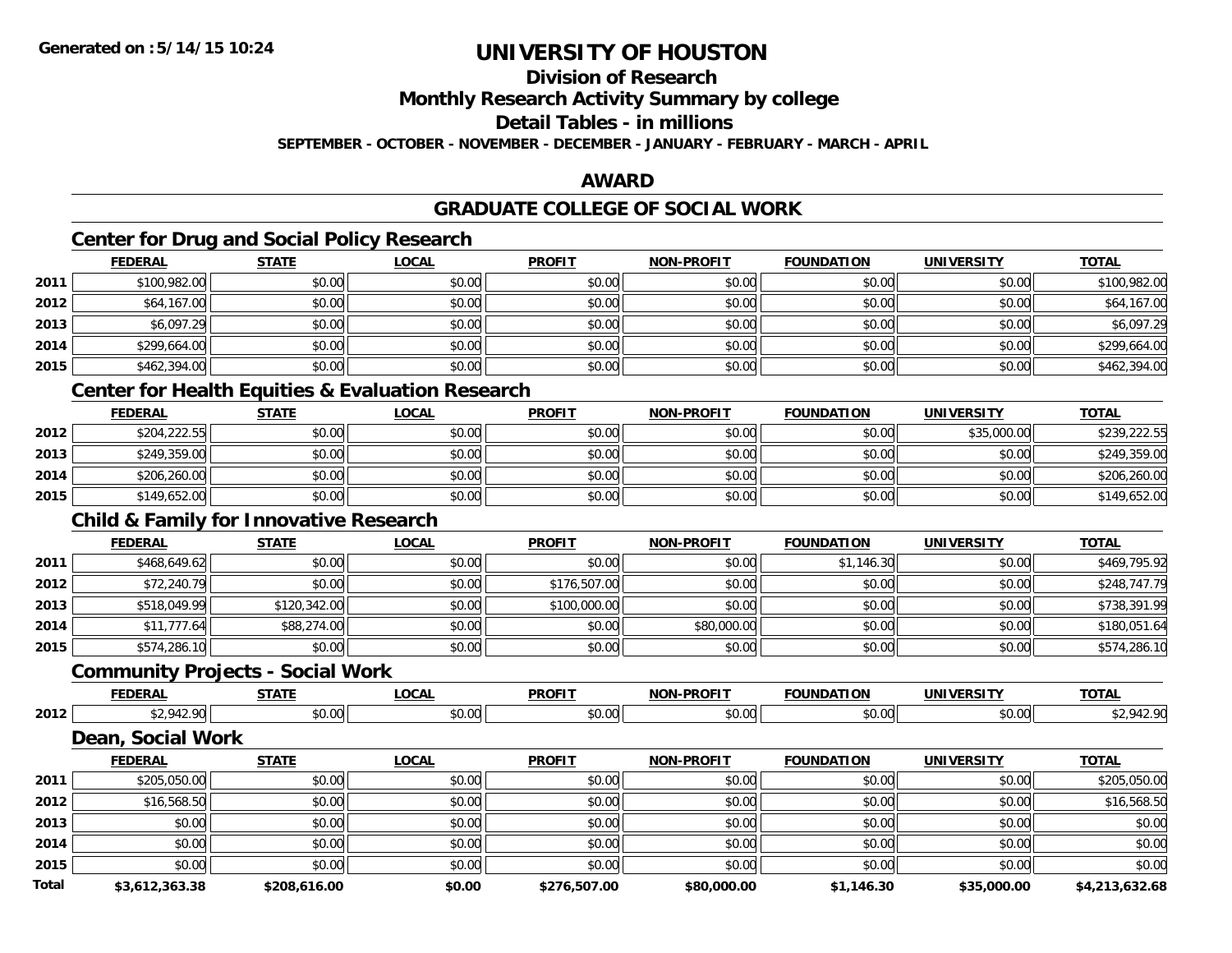## **Division of Research**

**Monthly Research Activity Summary by college**

**Detail Tables - in millions**

**SEPTEMBER - OCTOBER - NOVEMBER - DECEMBER - JANUARY - FEBRUARY - MARCH - APRIL**

### **AWARD**

### **HILTON COLLEGE OF HOTEL AND RESTAURANT MANAGEMENT**

### **Hotel and Restaurant Management**

|       | <b>FEDERAL</b> | <b>STATE</b> | <u>LOCAL</u> | <b>PROFIT</b> | <b>NON-PROFIT</b> | <b>FOUNDATION</b> | <b>UNIVERSITY</b> | <u>TOTAL</u>   |
|-------|----------------|--------------|--------------|---------------|-------------------|-------------------|-------------------|----------------|
| 2011  | \$173,995.00   | \$140,000.00 | \$0.00       | \$0.00        | \$27,280.00       | \$0.00            | \$0.00            | \$341,275.00   |
| 2012  | \$58,837.68    | \$103,763.44 | \$0.00       | \$1,500.00    | \$10,887.00       | \$0.00            | \$0.00            | \$174,988.12   |
| 2013  | \$106,747.00   | \$0.00       | \$0.00       | \$0.00        | \$0.00            | \$0.00            | \$0.00            | \$106,747.00   |
| 2014  | \$384,849.00   | \$0.00       | \$0.00       | \$0.00        | \$0.00            | \$58,902.00       | \$0.00            | \$443,751.00   |
| Total | \$724,428.68   | \$243,763.44 | \$0.00       | \$1,500.00    | \$38,167.00       | \$58,902.00       | \$0.00            | \$1,066,761.12 |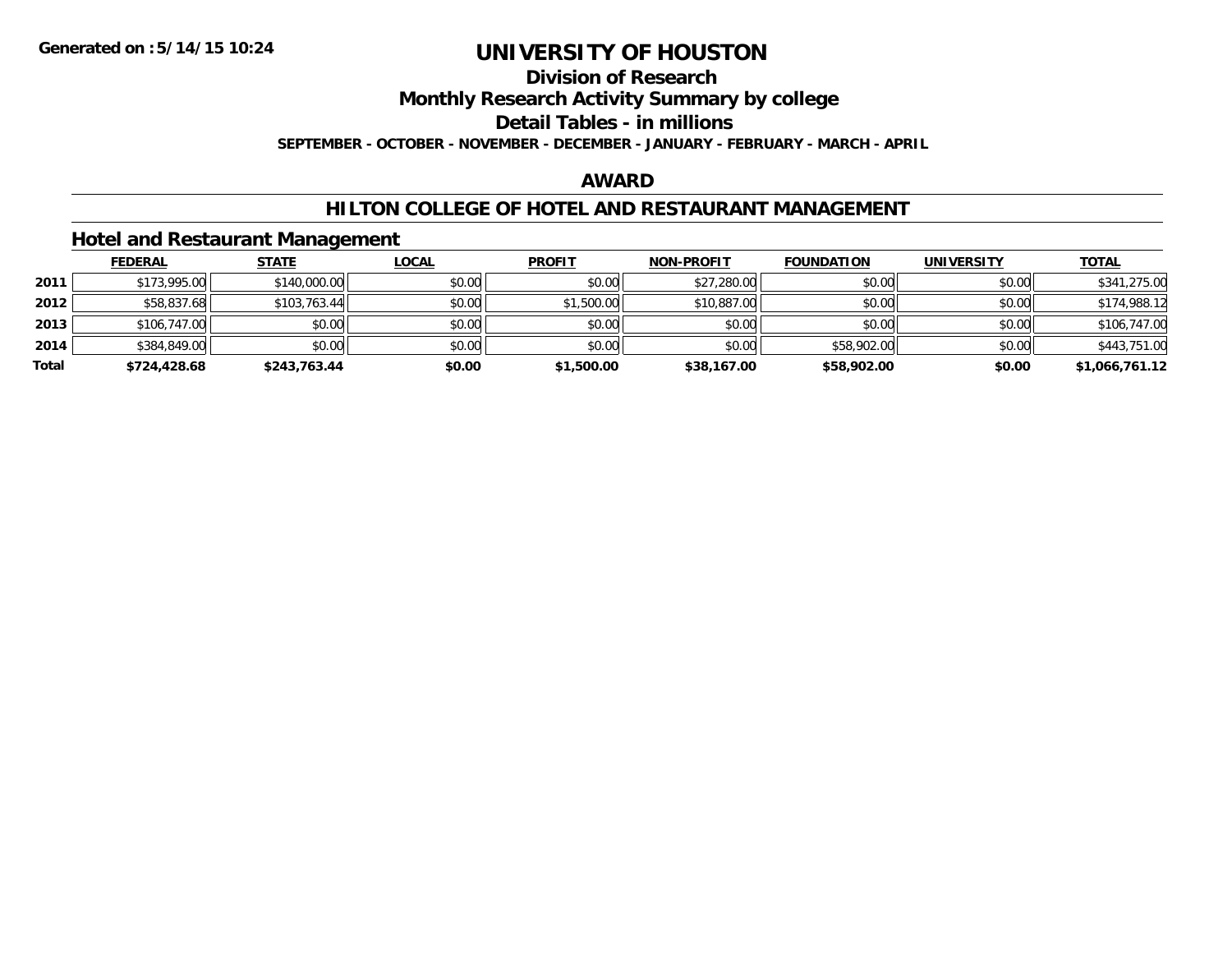**Division of Research**

**Monthly Research Activity Summary by college**

**Detail Tables - in millions**

**SEPTEMBER - OCTOBER - NOVEMBER - DECEMBER - JANUARY - FEBRUARY - MARCH - APRIL**

### **AWARD**

### **HONORS COLLEGE**

### **Dean, Honors College**

|       | <b>FEDERAL</b>     | STATE  | <u>LOCAL</u> | <b>PROFIT</b> | <b>NON-PROFIT</b> | <b>FOUNDATION</b> | <b>UNIVERSITY</b> | <b>TOTAL</b> |
|-------|--------------------|--------|--------------|---------------|-------------------|-------------------|-------------------|--------------|
| 2012  | \$34.951.70<br>აა4 | \$0.00 | \$0.00       | \$0.00        | \$0.00            | \$0.00            | \$0.00            | \$34,951.70  |
| 2014  | \$0.00             | \$0.00 | \$0.00       | \$0.00        | \$0.00            | \$0.00            | \$0.00            | \$0.00       |
| Total | \$34,951.70        | \$0.00 | \$0.00       | \$0.00        | \$0.00            | \$0.00            | \$0.00            | \$34,951.70  |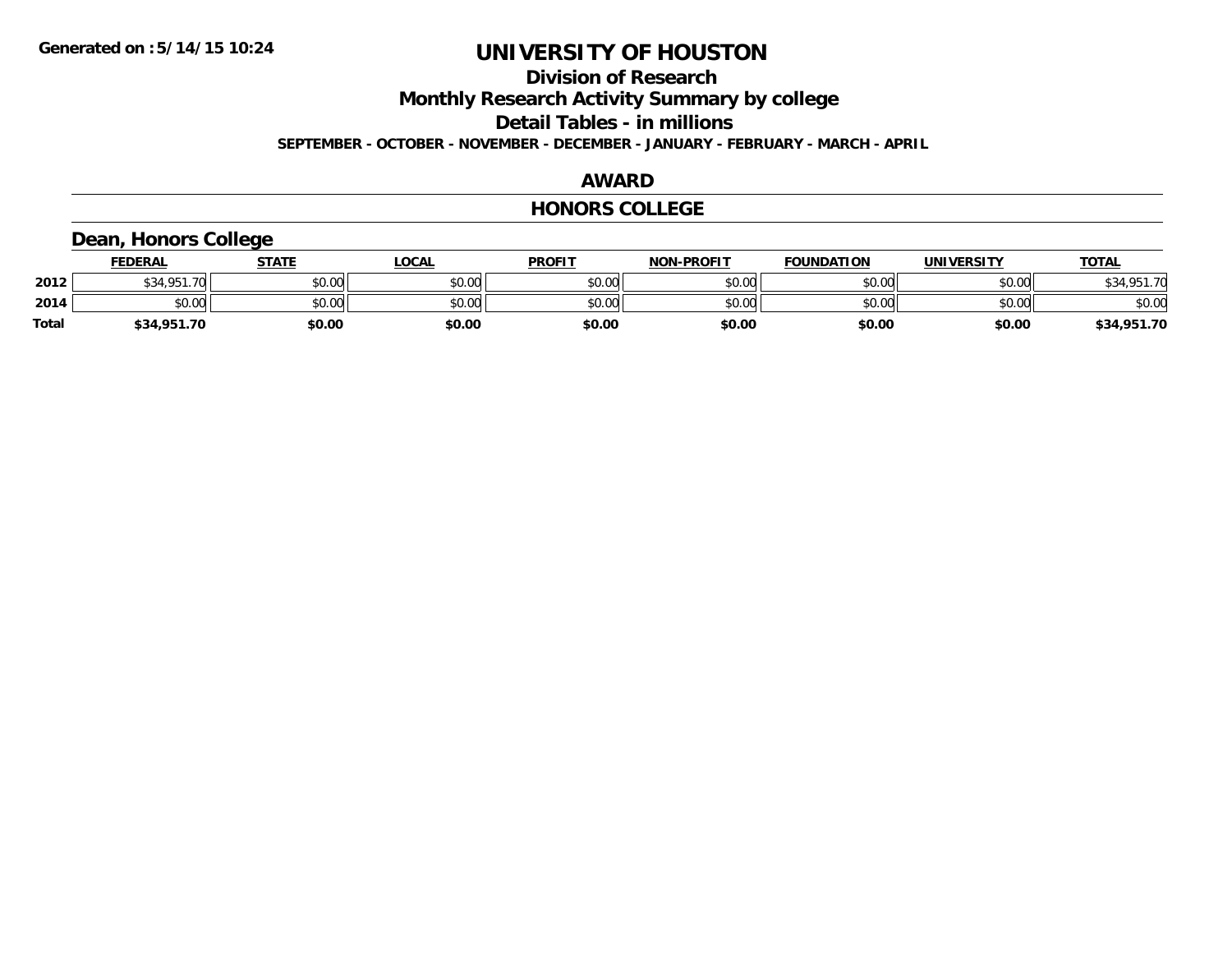**Division of Research**

**Monthly Research Activity Summary by college**

**Detail Tables - in millions**

**SEPTEMBER - OCTOBER - NOVEMBER - DECEMBER - JANUARY - FEBRUARY - MARCH - APRIL**

### **AWARD**

**LIBRARY**

### **Administration, Library**

|              | <b>FEDERA.</b> | -----  | $\sim$<br>uur | <b>PROFIT</b>  | -PROFIT<br><b>NOT</b> | ΠΟΝ<br>ר גרווווווה | <b>INIVE</b><br>EDCIT | <b>TOT</b> |
|--------------|----------------|--------|---------------|----------------|-----------------------|--------------------|-----------------------|------------|
| 2011         | $\sim$         | 0000   | ັນບໍ່         | \$0.01<br>vv.v | 0000<br>$-$ 0.00      | 0000<br>u.uu       | 0000<br>טט.טי         | 10<br>ט.טע |
| <b>Total</b> |                | \$0.00 | \$0.00        | \$0.00         | \$0.0L                | \$0.00             | \$0.00                | .863.0f    |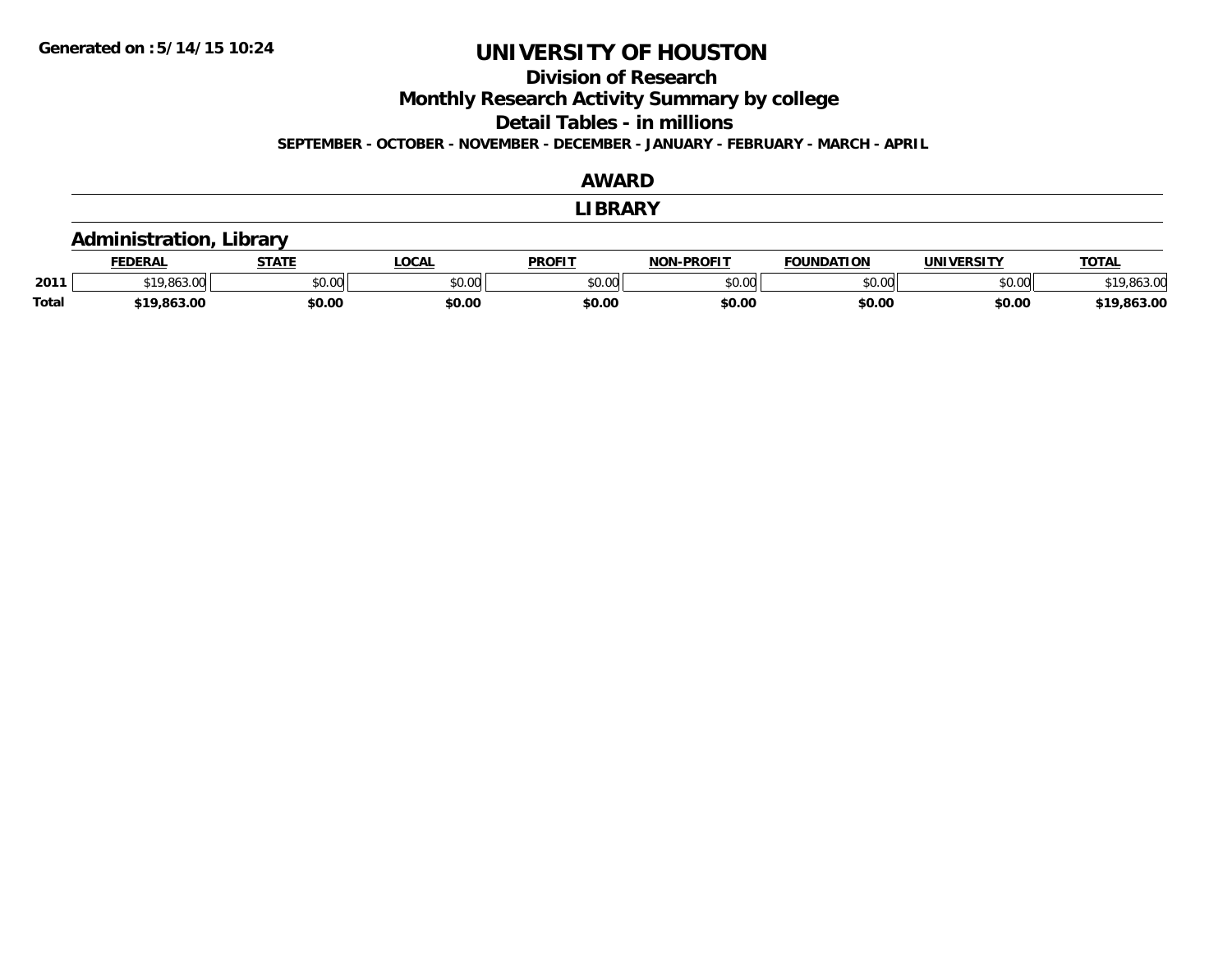**Division of Research**

**Monthly Research Activity Summary by college**

**Detail Tables - in millions**

**SEPTEMBER - OCTOBER - NOVEMBER - DECEMBER - JANUARY - FEBRUARY - MARCH - APRIL**

### **AWARD**

### **OTHER OUTSIDE ORGANIZATIONS USED FOR CPHS LOGINS**

|       | Center<br>$\sim$ |              |        |               |                   |                   |                   |              |  |  |  |
|-------|------------------|--------------|--------|---------------|-------------------|-------------------|-------------------|--------------|--|--|--|
|       | <b>FEDERAL</b>   | <b>STATE</b> | LOCAL  | <b>PROFIT</b> | <b>NON-PROFIT</b> | <b>FOUNDATION</b> | <b>UNIVERSITY</b> | <b>TOTAL</b> |  |  |  |
| 2014  | \$0.00           | \$0.00       | \$0.00 | \$0.00        | \$0.00            | \$0.00            | \$0.00            | \$0.00       |  |  |  |
| Total | \$0.00           | \$0.00       | \$0.00 | \$0.00        | \$0.00            | \$0.00            | \$0.00            | \$0.00       |  |  |  |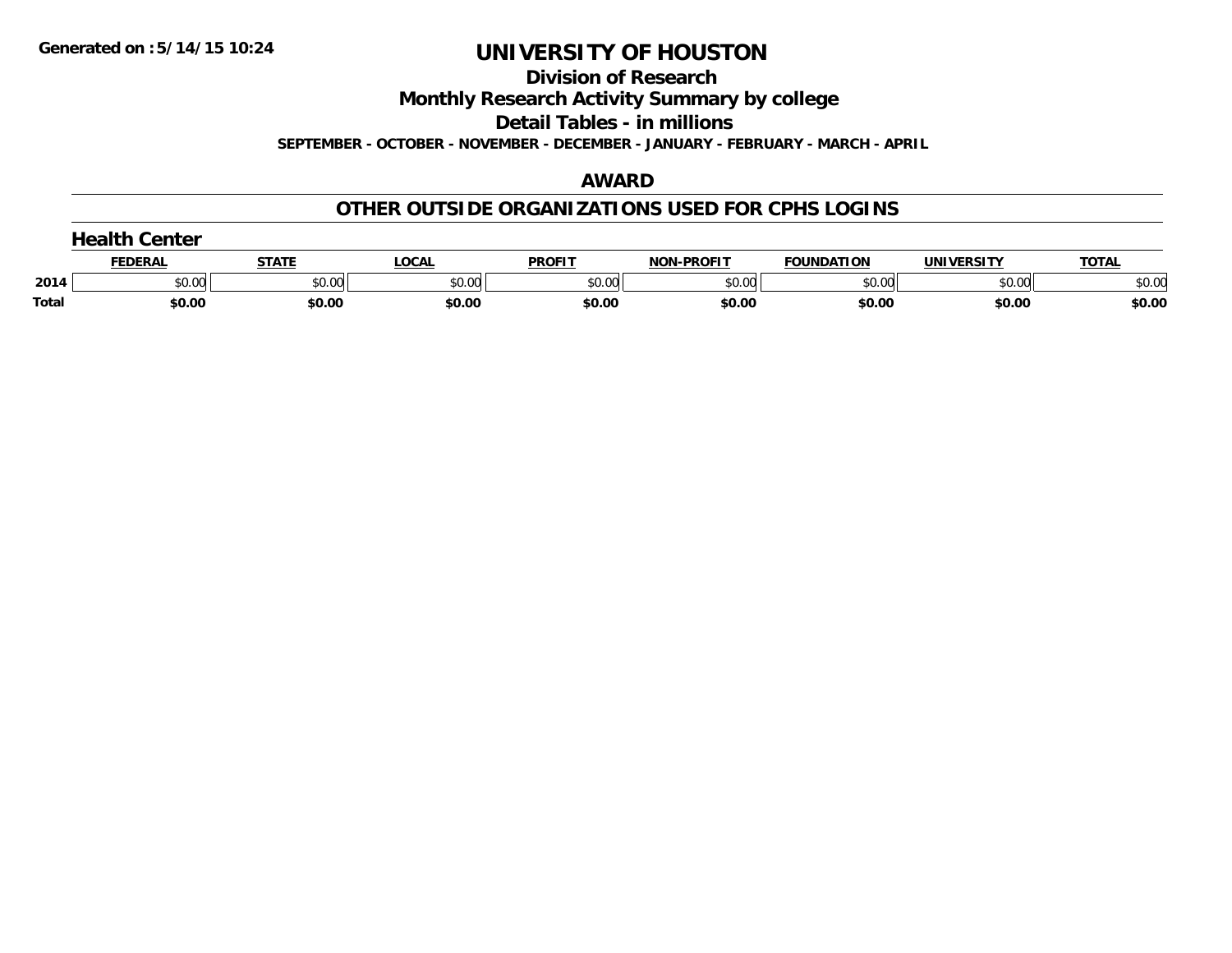# **Division of Research**

**Monthly Research Activity Summary by college**

**Detail Tables - in millions**

**SEPTEMBER - OCTOBER - NOVEMBER - DECEMBER - JANUARY - FEBRUARY - MARCH - APRIL**

### **AWARD**

### **PRESIDENT**

### **Office of the President**

|       | <b>FEDERAL</b> | <b>STATE</b> | <b>LOCAL</b> | <b>PROFIT</b> | <b>NON-PROFIT</b> | <b>FOUNDATION</b> | <b>UNIVERSITY</b> | <u>TOTAL</u> |
|-------|----------------|--------------|--------------|---------------|-------------------|-------------------|-------------------|--------------|
| 2011  | \$0.00         | \$0.00       | \$0.00       | \$0.00        | \$0.00            | \$0.00            | \$0.00            | \$0.00       |
| 2014  | \$0.00         | \$0.00       | \$0.00       | \$0.00        | \$0.00            | \$0.00            | \$0.00            | \$0.00       |
| 2015  | \$0.00         | \$0.00       | \$0.00       | \$0.00        | \$0.00            | \$0.00            | \$0.00            | \$0.00       |
| Total | \$0.00         | \$0.00       | \$0.00       | \$0.00        | \$0.00            | \$0.00            | \$0.00            | \$0.00       |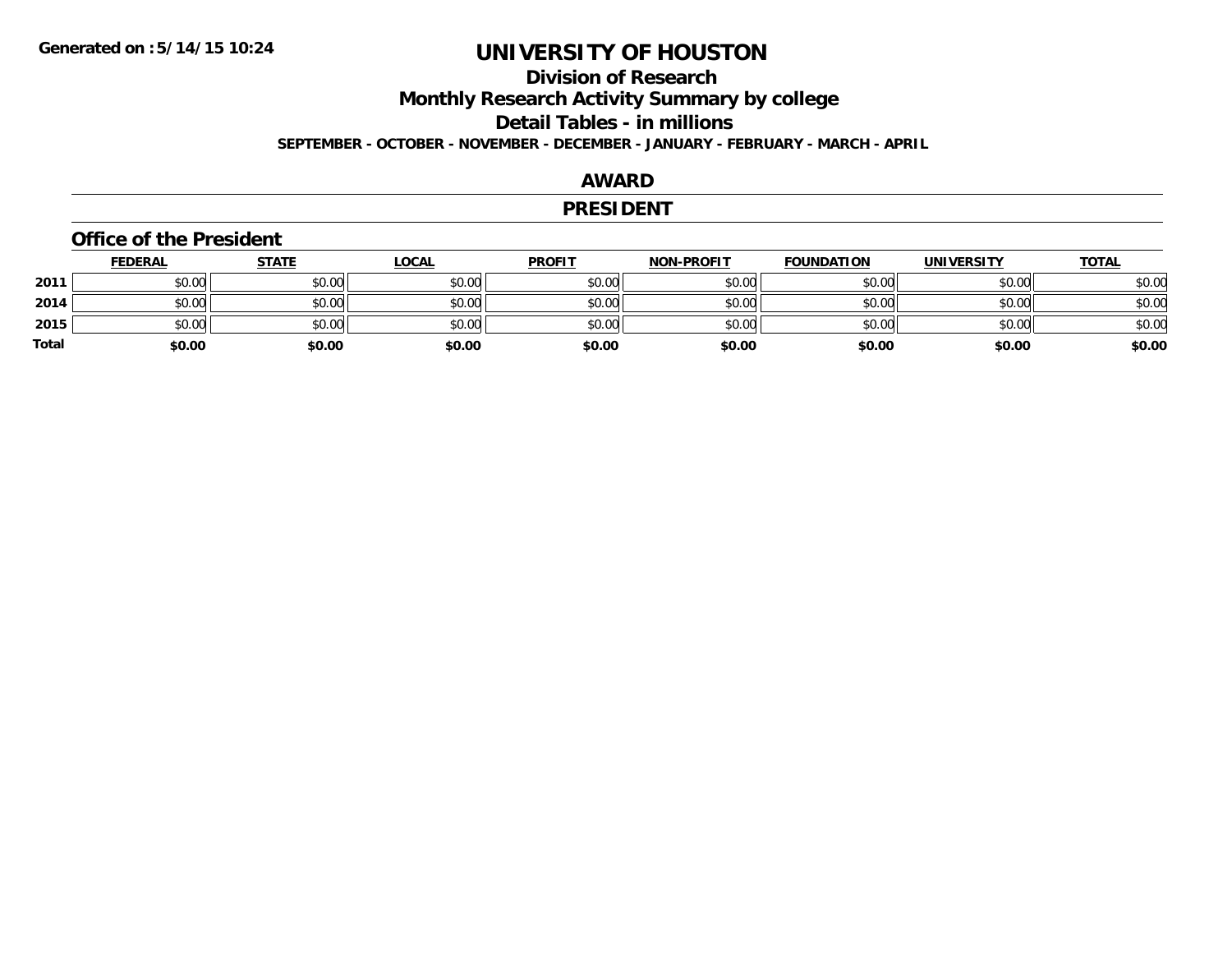**Division of Research**

**Monthly Research Activity Summary by college**

**Detail Tables - in millions**

**SEPTEMBER - OCTOBER - NOVEMBER - DECEMBER - JANUARY - FEBRUARY - MARCH - APRIL**

### **AWARD**

### **SENIOR V.P. FOR ACADEMIC AFFAIRS AND PROVOST**

|      | <b>Challenger Program</b>        |                                      |                                                     |               |                   |                   |                   |              |
|------|----------------------------------|--------------------------------------|-----------------------------------------------------|---------------|-------------------|-------------------|-------------------|--------------|
|      | <b>FEDERAL</b>                   | <b>STATE</b>                         | <b>LOCAL</b>                                        | <b>PROFIT</b> | <b>NON-PROFIT</b> | <b>FOUNDATION</b> | <b>UNIVERSITY</b> | <b>TOTAL</b> |
| 2011 | \$0.00                           | \$0.00                               | \$0.00                                              | \$0.00        | \$0.00            | \$0.00            | \$0.00            | \$0.00       |
| 2012 | \$0.00                           | \$0.00                               | \$0.00                                              | \$0.00        | \$0.00            | \$0.00            | \$0.00            | \$0.00       |
| 2013 | \$0.00                           | \$0.00                               | \$0.00                                              | \$0.00        | \$0.00            | \$0.00            | \$0.00            | \$0.00       |
| 2014 | \$0.00                           | \$0.00                               | \$0.00                                              | \$0.00        | \$0.00            | \$0.00            | \$0.00            | \$0.00       |
| 2015 | \$0.00                           | \$0.00                               | \$0.00                                              | \$0.00        | \$0.00            | \$0.00            | \$0.00            | \$0.00       |
|      | <b>Learning Support Services</b> |                                      |                                                     |               |                   |                   |                   |              |
|      | <b>FEDERAL</b>                   | <b>STATE</b>                         | <b>LOCAL</b>                                        | <b>PROFIT</b> | <b>NON-PROFIT</b> | <b>FOUNDATION</b> | <b>UNIVERSITY</b> | <b>TOTAL</b> |
| 2012 | \$0.00                           | \$0.00                               | \$0.00                                              | \$0.00        | \$0.00            | \$0.00            | \$0.00            | \$0.00       |
|      | <b>Office of Admissions</b>      |                                      |                                                     |               |                   |                   |                   |              |
|      | <b>FEDERAL</b>                   | <b>STATE</b>                         | <b>LOCAL</b>                                        | <b>PROFIT</b> | <b>NON-PROFIT</b> | <b>FOUNDATION</b> | <b>UNIVERSITY</b> | <b>TOTAL</b> |
| 2011 | \$0.00                           | \$0.00                               | \$0.00                                              | \$0.00        | \$0.00            | \$0.00            | \$0.00            | \$0.00       |
|      |                                  |                                      | <b>Senior V.P. for Academic Affairs and Provost</b> |               |                   |                   |                   |              |
|      | <b>FEDERAL</b>                   | <b>STATE</b>                         | <b>LOCAL</b>                                        | <b>PROFIT</b> | <b>NON-PROFIT</b> | <b>FOUNDATION</b> | <b>UNIVERSITY</b> | <b>TOTAL</b> |
| 2012 | \$0.00                           | \$0.00                               | \$0.00                                              | \$75,000.00   | \$0.00            | \$0.00            | \$0.00            | \$75,000.00  |
|      | <b>Student Support Services</b>  |                                      |                                                     |               |                   |                   |                   |              |
|      | <b>FEDERAL</b>                   | <b>STATE</b>                         | <b>LOCAL</b>                                        | <b>PROFIT</b> | <b>NON-PROFIT</b> | <b>FOUNDATION</b> | <b>UNIVERSITY</b> | <b>TOTAL</b> |
| 2014 | \$0.00                           | \$0.00                               | \$0.00                                              | \$0.00        | \$0.00            | \$0.00            | \$0.00            | \$0.00       |
|      | <b>UH Energy</b>                 |                                      |                                                     |               |                   |                   |                   |              |
|      | <b>FEDERAL</b>                   | <b>STATE</b>                         | <b>LOCAL</b>                                        | <b>PROFIT</b> | NON-PROFIT        | <b>FOUNDATION</b> | <b>UNIVERSITY</b> | <b>TOTAL</b> |
| 2015 | \$0.00                           | \$0.00                               | \$0.00                                              | \$0.00        | \$0.00            | \$0.00            | \$0.00            | \$0.00       |
|      | <b>Undergraduate Scholars</b>    |                                      |                                                     |               |                   |                   |                   |              |
|      | <b>FEDERAL</b>                   | <b>STATE</b>                         | <b>LOCAL</b>                                        | <b>PROFIT</b> | <b>NON-PROFIT</b> | <b>FOUNDATION</b> | <b>UNIVERSITY</b> | <b>TOTAL</b> |
| 2011 | \$0.00                           | \$29,456.00                          | \$0.00                                              | \$0.00        | \$0.00            | \$0.00            | \$0.00            | \$29,456.00  |
| 2012 | \$0.00                           | \$19,051.00                          | \$0.00                                              | \$0.00        | \$0.00            | \$0.00            | \$0.00            | \$19,051.00  |
| 2013 | \$0.00                           | \$19,050.00                          | \$0.00                                              | \$0.00        | \$0.00            | \$0.00            | \$0.00            | \$19,050.00  |
| 2014 | \$0.00                           | \$20,330.00                          | \$0.00                                              | \$0.00        | \$0.00            | \$0.00            | \$0.00            | \$20,330.00  |
|      |                                  | <b>Undergraduate Student Success</b> |                                                     |               |                   |                   |                   |              |
|      | <b>FEDERAL</b>                   | <b>STATE</b>                         | <b>LOCAL</b>                                        | <b>PROFIT</b> | <b>NON-PROFIT</b> | <b>FOUNDATION</b> | <b>UNIVERSITY</b> | <b>TOTAL</b> |
| 2011 | \$0.00                           | \$0.00                               | \$0.00                                              | \$0.00        | \$0.00            | \$0.00            | \$0.00            | \$0.00       |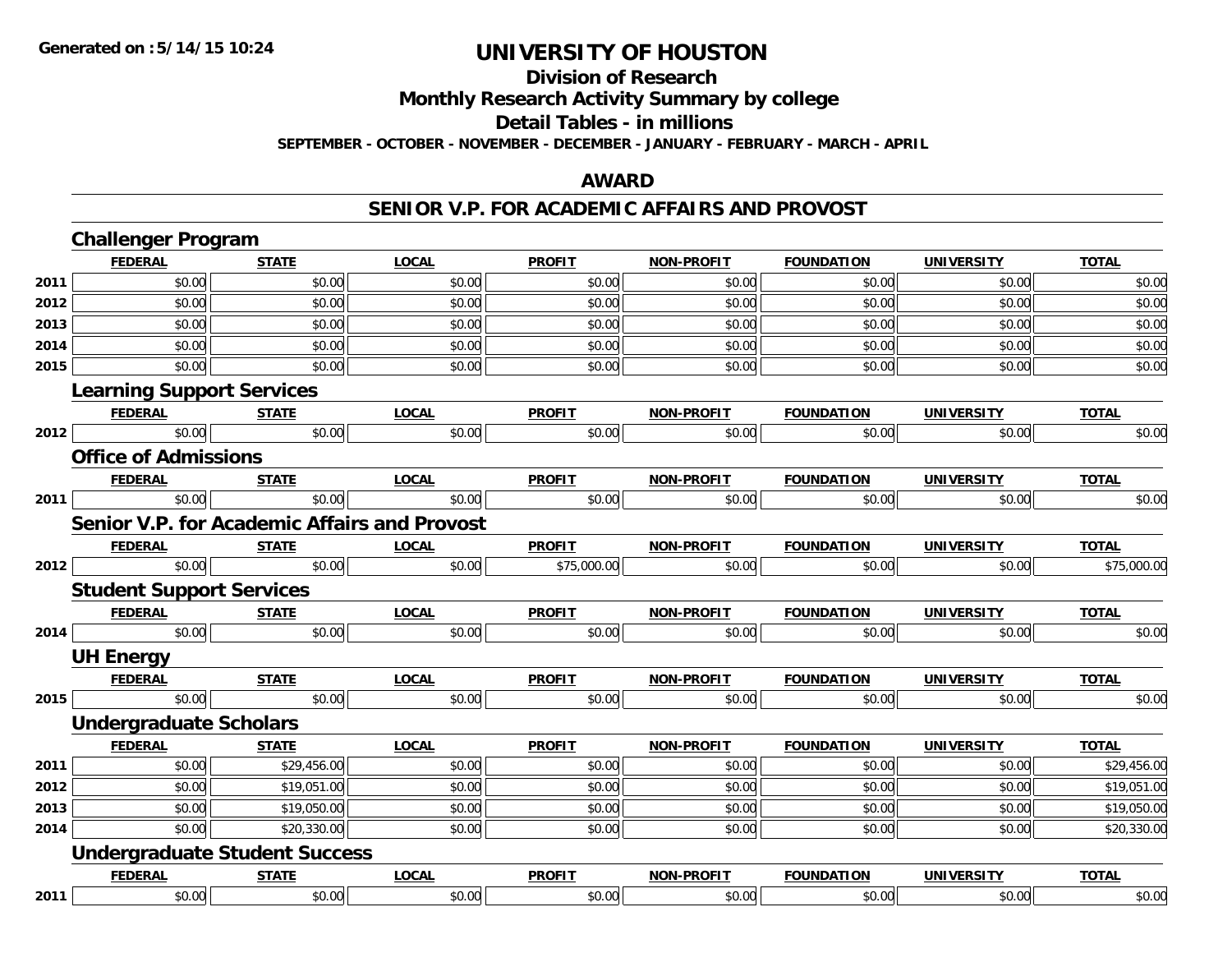**Division of Research**

**Monthly Research Activity Summary by college**

**Detail Tables - in millions**

**SEPTEMBER - OCTOBER - NOVEMBER - DECEMBER - JANUARY - FEBRUARY - MARCH - APRIL**

## **AWARD**

### **SENIOR V.P. FOR ACADEMIC AFFAIRS AND PROVOST**

### **Undergraduate Student Success**

|      | <u>FEDERAL</u> | <b>STATE</b>            | <b>_OCAL</b>  | <b>PROFIT</b> | <b>NON-PROFIT</b> | <b>FOUNDATION</b> | <b>UNIVERSITY</b> | <b>TOTAL</b> |
|------|----------------|-------------------------|---------------|---------------|-------------------|-------------------|-------------------|--------------|
| 2013 | \$0.00         | 0.000.00<br><b>¢120</b> | 0000<br>DU.UU | \$0.00        | \$0.00            | \$0.00            | \$0.00            | 0.000.00     |
| 2014 | \$0.00         | ,000.00<br>*16.         | \$0.00        | \$0.00        | \$0.00            | \$0.00            | \$0.00            | \$10,000.00  |
| 2015 | \$0.00         | \$0.00                  | \$0.00        | \$0.00        | \$0.00            | \$0.00            | \$0.00            | \$0.00       |

## **Undergraduate Student Success Center**

|       | <b>FEDERAL</b> | <b>STATE</b> | <b>LOCAL</b> | <b>PROFIT</b> | <b>NON-PROFIT</b> | <b>FOUNDATION</b> | <b>UNIVERSITY</b> | <b>TOTAL</b>   |
|-------|----------------|--------------|--------------|---------------|-------------------|-------------------|-------------------|----------------|
| 2011  | \$311,018.00   | \$0.00       | \$0.00       | \$0.00        | \$75,759.00       | \$0.00            | \$0.00            | \$386,777.00   |
| 2012  | \$301,376.00   | \$130,000.00 | \$0.00       | \$0.00        | \$77,158.00       | \$0.00            | \$0.00            | \$508,534.00   |
| 2013  | \$378,534.00   | \$134,767.00 | \$0.00       | \$0.00        | \$0.00            | \$0.00            | \$0.00            | \$513,301.00   |
| 2014  | \$364,114.00   | \$134,767.00 | \$0.00       | \$0.00        | \$0.00            | \$0.00            | \$0.00            | \$498,881.00   |
| 2015  | \$301,376.00   | \$137,767.00 | \$0.00       | \$0.00        | \$78,500.00       | \$0.00            | \$0.00            | \$517,643.00   |
| Total | \$1,656,418.00 | \$765,188.00 | \$0.00       | \$75,000.00   | \$231,417.00      | \$0.00            | \$0.00            | \$2,728,023.00 |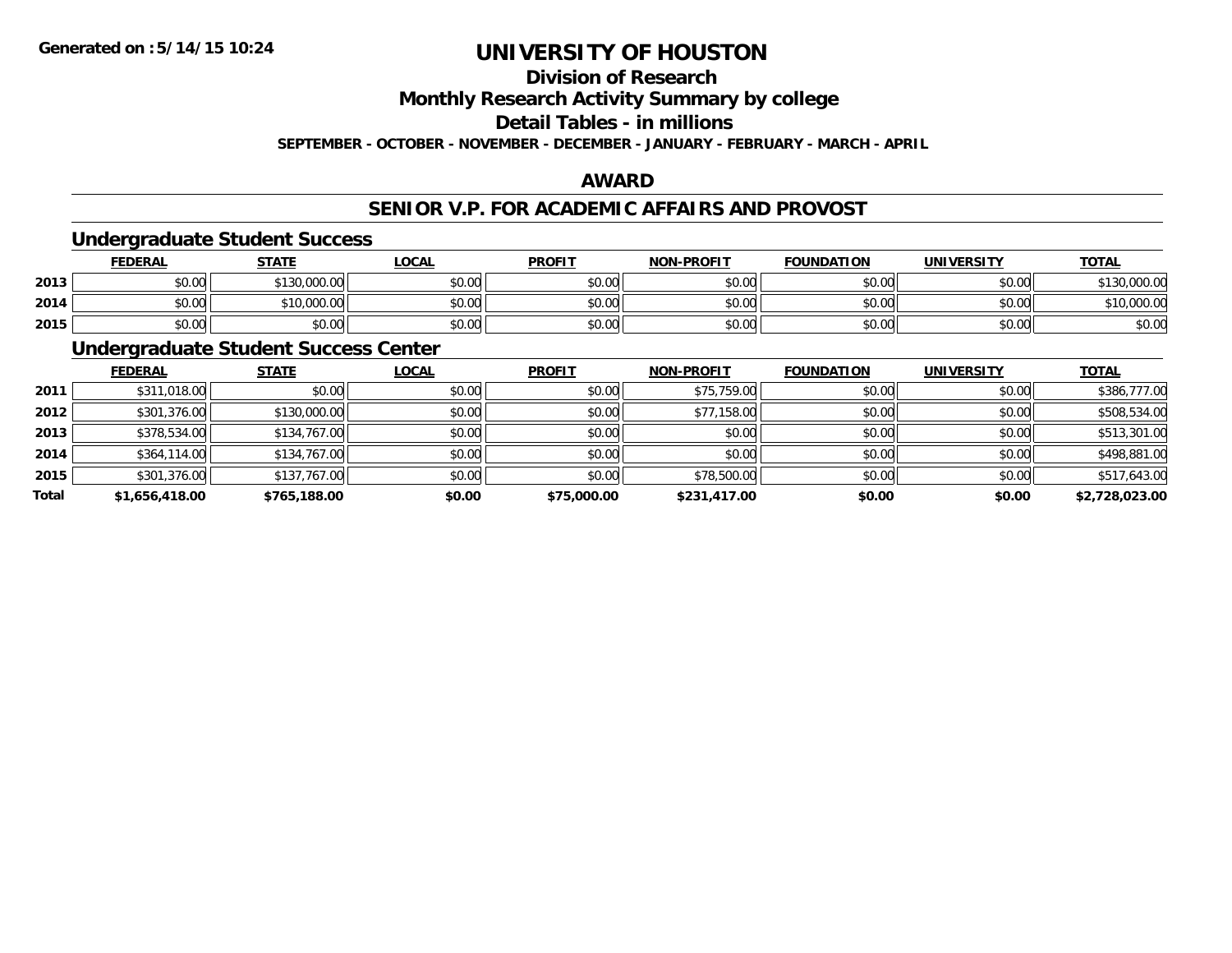**Division of Research**

**Monthly Research Activity Summary by college**

**Detail Tables - in millions**

**SEPTEMBER - OCTOBER - NOVEMBER - DECEMBER - JANUARY - FEBRUARY - MARCH - APRIL**

### **AWARD**

### **UH LAW CENTER**

|       | Dean, Law      |              |              |               |                   |                   |                   |                |
|-------|----------------|--------------|--------------|---------------|-------------------|-------------------|-------------------|----------------|
|       | <b>FEDERAL</b> | <b>STATE</b> | <b>LOCAL</b> | <b>PROFIT</b> | <b>NON-PROFIT</b> | <b>FOUNDATION</b> | <b>UNIVERSITY</b> | <b>TOTAL</b>   |
| 2013  | \$0.00         | \$0.00       | \$0.00       | \$0.00        | \$0.00            | \$0.00            | \$0.00            | \$0.00         |
|       | <b>Law-UH</b>  |              |              |               |                   |                   |                   |                |
|       | <b>FEDERAL</b> | <b>STATE</b> | <b>LOCAL</b> | <b>PROFIT</b> | <b>NON-PROFIT</b> | <b>FOUNDATION</b> | <b>UNIVERSITY</b> | <b>TOTAL</b>   |
| 2011  | \$78,170.00    | \$50,000.00  | \$0.00       | \$0.00        | \$0.00            | \$0.00            | \$0.00            | \$128,170.00   |
| 2012  | \$2,942.90     | \$160,000.00 | \$0.00       | \$0.00        | \$0.00            | \$0.00            | \$0.00            | \$162,942.90   |
| 2013  | \$125,303.00   | \$114,000.00 | \$0.00       | \$0.00        | \$0.00            | \$0.00            | \$0.00            | \$239,303.00   |
| 2014  | \$28,145.65    | \$314,000.00 | \$0.00       | \$0.00        | \$0.00            | \$0.00            | \$0.00            | \$342,145.65   |
| 2015  | \$58,976.70    | \$114,000.00 | \$0.00       | \$0.00        | \$0.00            | \$0.00            | \$0.00            | \$172,976.70   |
| Total | \$293,538.25   | \$752,000.00 | \$0.00       | \$0.00        | \$0.00            | \$0.00            | \$0.00            | \$1,045,538.25 |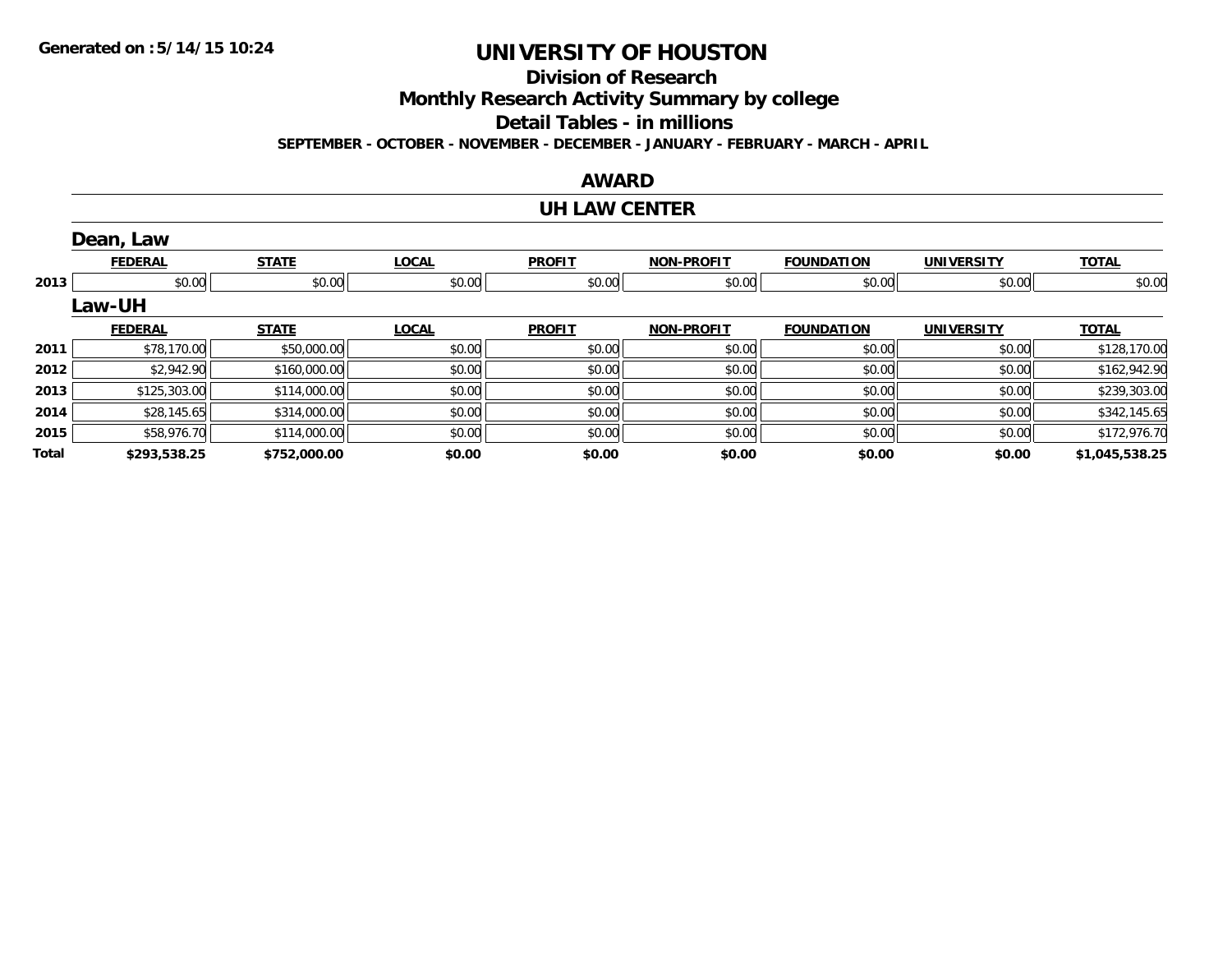## **Division of Research**

**Monthly Research Activity Summary by college**

**Detail Tables - in millions**

**SEPTEMBER - OCTOBER - NOVEMBER - DECEMBER - JANUARY - FEBRUARY - MARCH - APRIL**

### **AWARD**

### **UKNOWN COLLEGE**

## **Unknown Department**

|      | ---                           | -----              | <b>LOCAI</b>                               | <b>DDOEIT</b> | <b>DRAFIT</b><br>חחו  | וחחו           | <b>DCITY</b> | <b>TOTA</b><br>ו ב <i>ו</i> |
|------|-------------------------------|--------------------|--------------------------------------------|---------------|-----------------------|----------------|--------------|-----------------------------|
| 2011 | $\sim$ 00<br>טע.טע            | $\sim$ $\sim$      | $\uparrow$ $\uparrow$ $\uparrow$<br>wu.uu. | 0.00<br>JU.U  | ሶስ ሰሰ<br>. UU<br>, پ, | 0 <sub>n</sub> | \$0.00       | 0000<br>DU.UU               |
| 2013 | $\sim$ $\sim$ $\sim$<br>vu.uu | $\sim$ 00<br>וטטוע | 0.00<br><b>DU.UU</b>                       | 0000<br>งบ.บเ | $\sim$ 00<br>vv.vv    | 0000           | \$0.00       | $\sim$ 00<br>JU.UU          |

## **Wrong Department - Please Dont Select It**

|              | <b>FEDERAL</b> | <b>STATE</b> | <b>LOCAL</b> | <b>PROFIT</b> | <b>NON-PROFIT</b> | <b>FOUNDATION</b> | <b>UNIVERSITY</b> | <b>TOTAL</b> |
|--------------|----------------|--------------|--------------|---------------|-------------------|-------------------|-------------------|--------------|
| 2013         | \$15,730.00    | \$0.00       | \$0.00       | \$0.00        | \$0.00            | \$0.00            | \$0.00            | \$15,730.00  |
| 2014         | \$0.00         | \$0.00       | \$0.00       | \$0.00        | \$0.00            | \$0.00            | \$0.00            | \$0.00       |
| 2015         | \$0.00         | \$0.00       | \$0.00       | \$0.00        | \$0.00            | \$0.00            | \$0.00            | \$0.00       |
| <b>Total</b> | \$15,730.00    | \$0.00       | \$0.00       | \$0.00        | \$0.00            | \$0.00            | \$0.00            | \$15,730.00  |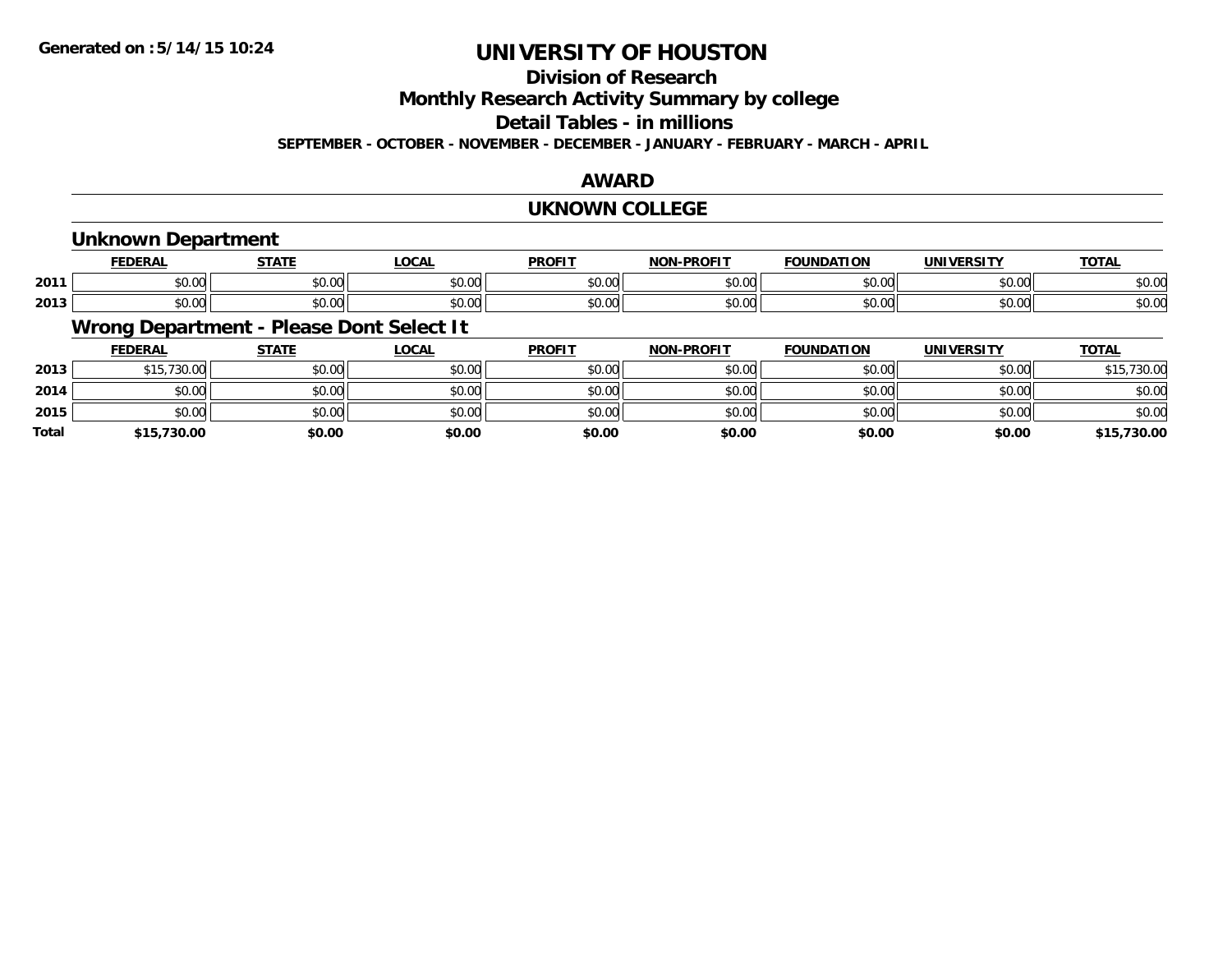### **Division of Research**

**Monthly Research Activity Summary by college**

**Detail Tables - in millions**

**SEPTEMBER - OCTOBER - NOVEMBER - DECEMBER - JANUARY - FEBRUARY - MARCH - APRIL**

### **AWARD**

## **VICE PRESIDENT FOR ADMINISTRATION**

|       | <b>KUHF - Radio</b>         |              |              |               |                   |                   |                   |                |
|-------|-----------------------------|--------------|--------------|---------------|-------------------|-------------------|-------------------|----------------|
|       | <b>FEDERAL</b>              | <b>STATE</b> | <b>LOCAL</b> | <b>PROFIT</b> | <b>NON-PROFIT</b> | <b>FOUNDATION</b> | <b>UNIVERSITY</b> | <b>TOTAL</b>   |
| 2011  | \$38,616.00                 | \$12,500.00  | \$0.00       | \$0.00        | \$588,146.00      | \$0.00            | \$0.00            | \$639,262.00   |
| 2012  | \$0.00                      | \$0.00       | \$0.00       | \$0.00        | \$5,000.00        | \$0.00            | \$0.00            | \$5,000.00     |
| 2013  | \$0.00                      | \$0.00       | \$0.00       | \$0.00        | \$2,044,710.00    | \$0.00            | \$0.00            | \$2,044,710.00 |
| 2014  | \$148,489.00                | \$0.00       | \$0.00       | \$0.00        | \$2,147,867.00    | \$0.00            | \$0.00            | \$2,296,356.00 |
|       | <b>KUHT-TV</b>              |              |              |               |                   |                   |                   |                |
|       | <b>FEDERAL</b>              | <b>STATE</b> | <b>LOCAL</b> | <b>PROFIT</b> | <b>NON-PROFIT</b> | <b>FOUNDATION</b> | <b>UNIVERSITY</b> | <b>TOTAL</b>   |
| 2011  | \$0.00                      | \$0.00       | \$0.00       | \$0.00        | \$1,606,903.00    | \$0.00            | \$0.00            | \$1,606,903.00 |
| 2012  | \$0.00                      | \$0.00       | \$0.00       | \$0.00        | \$14,132.00       | \$0.00            | \$0.00            | \$14,132.00    |
|       | <b>Physical Plant</b>       |              |              |               |                   |                   |                   |                |
|       | <b>FEDERAL</b>              | <b>STATE</b> | <b>LOCAL</b> | <b>PROFIT</b> | <b>NON-PROFIT</b> | <b>FOUNDATION</b> | <b>UNIVERSITY</b> | <b>TOTAL</b>   |
| 2011  | \$0.00                      | \$0.00       | \$0.00       | \$0.00        | \$0.00            | \$0.00            | \$0.00            | \$0.00         |
| 2012  | \$0.00                      | \$0.00       | \$0.00       | \$0.00        | \$2,261,596.00    | \$0.00            | \$0.00            | \$2,261,596.00 |
| 2013  | \$0.00                      | \$0.00       | \$0.00       | \$0.00        | \$0.00            | \$0.00            | \$0.00            | \$0.00         |
|       | <b>UH Police Department</b> |              |              |               |                   |                   |                   |                |
|       | <b>FEDERAL</b>              | <b>STATE</b> | <b>LOCAL</b> | <b>PROFIT</b> | <b>NON-PROFIT</b> | <b>FOUNDATION</b> | <b>UNIVERSITY</b> | <b>TOTAL</b>   |
| 2014  | \$3,000.00                  | \$0.00       | \$0.00       | \$0.00        | \$0.00            | \$0.00            | \$0.00            | \$3,000.00     |
| Total | \$190,105.00                | \$12,500.00  | \$0.00       | \$0.00        | \$8,668,354.00    | \$0.00            | \$0.00            | \$8,870,959.00 |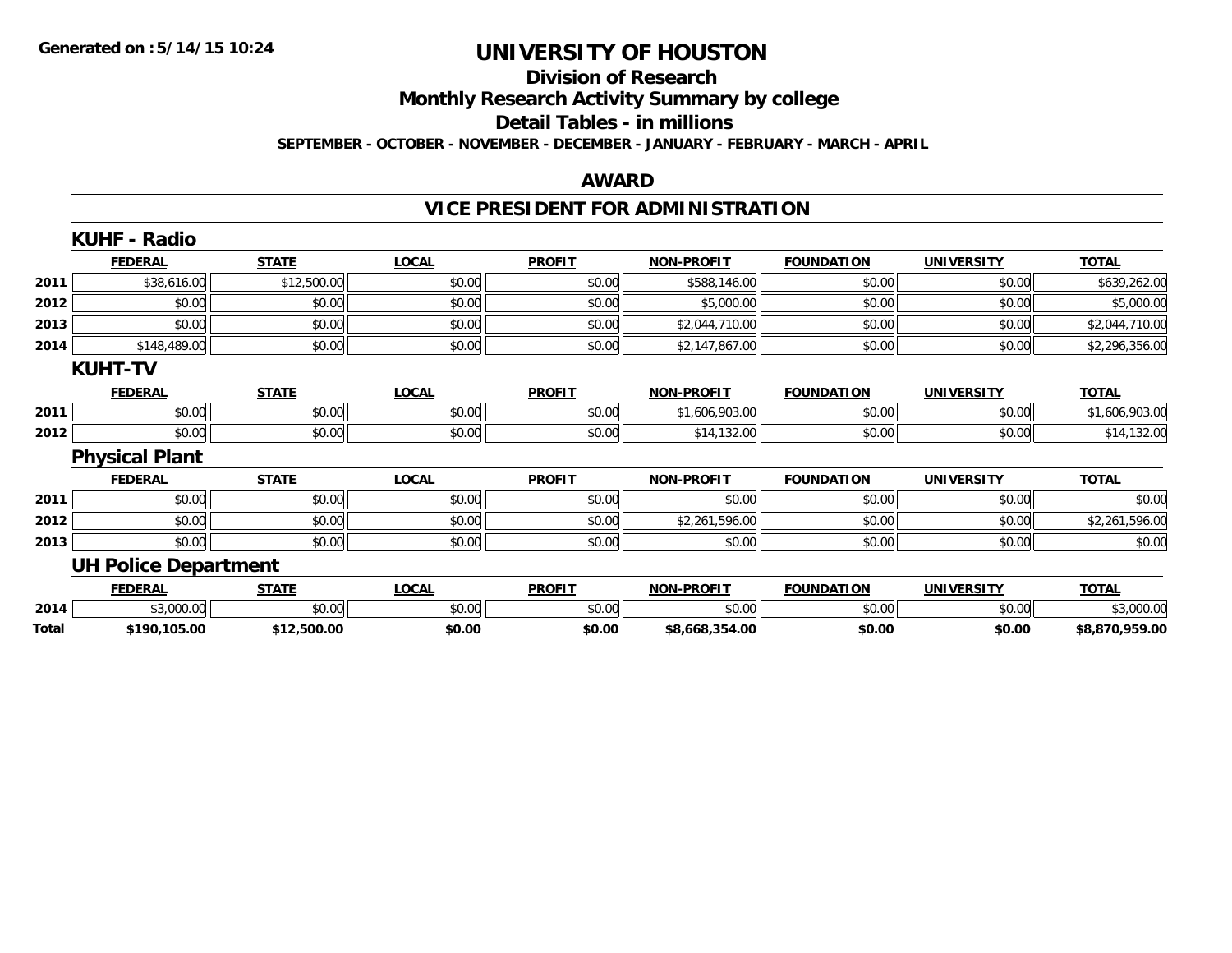## **Division of Research**

**Monthly Research Activity Summary by college**

**Detail Tables - in millions**

**SEPTEMBER - OCTOBER - NOVEMBER - DECEMBER - JANUARY - FEBRUARY - MARCH - APRIL**

### **AWARD**

## **VICE PRESIDENT FOR STUDENT AFFAIRS**

### **Childrens Learning Centers**

|      | <u>FEDERAL</u> | <b>STATE</b> | <u>_OCAL</u> | <b>PROFIT</b> | <b>NON-PROFIT</b> | <b>FOUNDATION</b> | UNIVERSITY | <b>TOTAL</b>                 |
|------|----------------|--------------|--------------|---------------|-------------------|-------------------|------------|------------------------------|
| 2013 | \$15,000.00    | \$0.00       | \$0.00       | \$0.00        | \$0.00            | \$0.00            | \$0.00     | ぐっに<br>\$15,000.00           |
| 2014 | \$235,891.00   | \$0.00       | \$0.00       | \$0.00        | \$0.00            | \$0.00            | \$0.00     | \$235.891.<br>$\cap$<br>1.UU |
| 2015 | \$375,000.00   | \$0.00       | \$0.00       | \$0.00        | \$0.00            | \$0.00            | \$0.00     | \$375,000.00                 |

### **Vice President, Student Affairs**

|       | <b>FEDERAL</b> | <b>STATE</b> | <b>LOCAL</b> | <b>PROFIT</b> | <b>NON-PROFIT</b> | <b>FOUNDATION</b> | <b>UNIVERSITY</b> | <b>TOTAL</b>   |
|-------|----------------|--------------|--------------|---------------|-------------------|-------------------|-------------------|----------------|
| 2011  | \$236,300.00   | \$0.00       | \$0.00       | \$0.00        | \$0.00            | \$0.00            | \$0.00            | \$236,300.00   |
| 2012  | \$236,559.00   | \$0.00       | \$0.00       | \$0.00        | \$0.00            | \$0.00            | \$0.00            | \$236,559.00   |
| 2013  | \$235,891.00   | \$0.00       | \$0.00       | \$0.00        | \$0.00            | \$0.00            | \$0.00            | \$235,891.00   |
| 2014  | \$0.00         | \$0.00       | \$0.00       | \$0.00        | \$0.00            | \$10,000.00       | \$0.00            | \$10,000.00    |
| Total | \$1,334,641.00 | \$0.00       | \$0.00       | \$0.00        | \$0.00            | \$10,000.00       | \$0.00            | \$1,344,641.00 |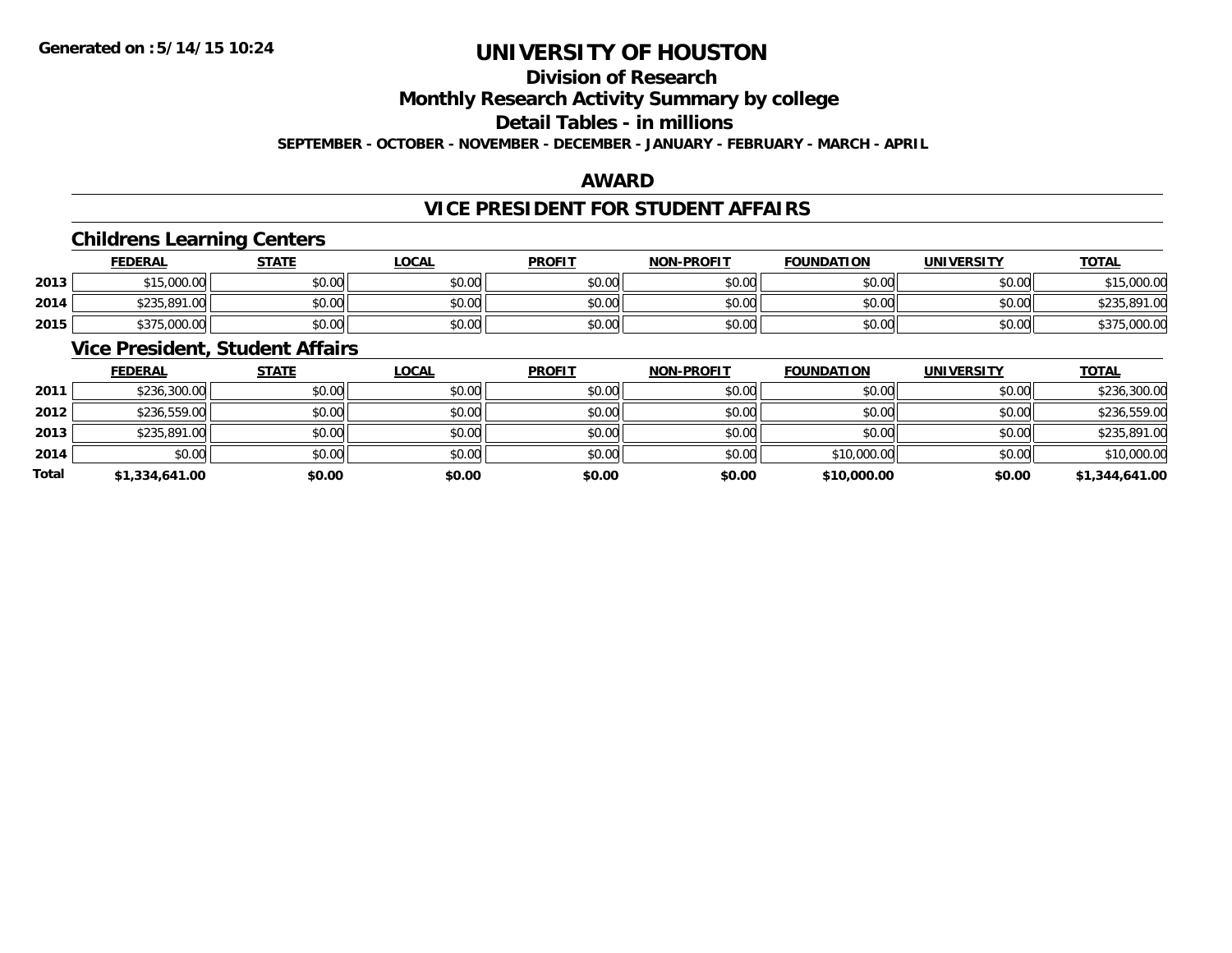**Division of Research**

**Monthly Research Activity Summary by college**

**Detail Tables - in millions**

**SEPTEMBER - OCTOBER - NOVEMBER - DECEMBER - JANUARY - FEBRUARY - MARCH - APRIL**

## **TOTAL EXPENDITURE**

### **C.T. BAUER COLLEGE OF BUSINESS**

|      | <b>Accountancy &amp; Taxation</b>        |              |              |               |                   |                   |                   |              |
|------|------------------------------------------|--------------|--------------|---------------|-------------------|-------------------|-------------------|--------------|
|      | <b>FEDERAL</b>                           | <b>STATE</b> | <b>LOCAL</b> | <b>PROFIT</b> | <b>NON-PROFIT</b> | <b>FOUNDATION</b> | <b>UNIVERSITY</b> | <b>TOTAL</b> |
| 2014 | \$0.00                                   | \$0.00       | \$0.00       | \$0.00        | \$0.00            | \$3,997.92        | \$0.00            | \$3,997.92   |
| 2015 | \$0.00                                   | \$0.00       | \$0.00       | \$0.00        | \$0.00            | (\$1,049.59)      | \$0.00            | (\$1,049.59) |
|      | Dean, Business Administration            |              |              |               |                   |                   |                   |              |
|      | <b>FEDERAL</b>                           | <b>STATE</b> | <b>LOCAL</b> | <b>PROFIT</b> | <b>NON-PROFIT</b> | <b>FOUNDATION</b> | <b>UNIVERSITY</b> | <b>TOTAL</b> |
| 2012 | \$0.00                                   | \$0.00       | \$0.00       | \$0.00        | \$0.00            | \$0.00            | \$0.00            | \$0.00       |
| 2014 | \$0.00                                   | \$76,816.00  | \$0.00       | \$0.00        | \$0.00            | \$0.00            | \$0.00            | \$76,816.00  |
| 2015 | \$0.00                                   | \$264,534.49 | \$0.00       | \$0.00        | \$0.00            | \$0.00            | \$0.00            | \$264,534.49 |
|      | <b>Decision and Information Sciences</b> |              |              |               |                   |                   |                   |              |
|      | <b>FEDERAL</b>                           | <b>STATE</b> | <b>LOCAL</b> | <b>PROFIT</b> | <b>NON-PROFIT</b> | <b>FOUNDATION</b> | <b>UNIVERSITY</b> | <b>TOTAL</b> |
| 2015 | \$0.00                                   | \$0.00       | \$0.00       | \$0.00        | \$0.00            | \$0.00            | \$0.00            | \$0.00       |
|      | <b>Finance</b>                           |              |              |               |                   |                   |                   |              |
|      | <b>FEDERAL</b>                           | <b>STATE</b> | <b>LOCAL</b> | <b>PROFIT</b> | <b>NON-PROFIT</b> | <b>FOUNDATION</b> | <b>UNIVERSITY</b> | <b>TOTAL</b> |
| 2011 | \$78,637.71                              | \$0.00       | \$0.00       | \$0.00        | \$0.00            | \$0.00            | \$0.00            | \$78,637.71  |
| 2012 | \$42,107.04                              | \$0.00       | \$0.00       | \$0.00        | \$0.00            | \$0.00            | \$0.00            | \$42,107.04  |
| 2013 | \$0.00                                   | \$0.00       | \$0.00       | \$0.00        | \$0.00            | \$0.00            | \$0.00            | \$0.00       |
| 2014 | \$0.00                                   | \$0.00       | \$0.00       | \$0.00        | \$0.00            | \$0.00            | \$0.00            | \$0.00       |
| 2015 | \$0.00                                   | \$0.00       | \$0.00       | \$0.00        | \$0.00            | \$0.00            | \$0.00            | \$0.00       |
|      | Management                               |              |              |               |                   |                   |                   |              |
|      | <b>FEDERAL</b>                           | <b>STATE</b> | <b>LOCAL</b> | <b>PROFIT</b> | <b>NON-PROFIT</b> | <b>FOUNDATION</b> | <b>UNIVERSITY</b> | <b>TOTAL</b> |
| 2011 | \$123,914.34                             | \$0.00       | \$0.00       | \$0.00        | \$0.00            | \$41,250.00       | \$0.00            | \$165,164.34 |
| 2012 | (\$176.27)                               | \$0.00       | \$0.00       | \$0.00        | \$0.00            | \$41,250.00       | \$0.00            | \$41,073.73  |
| 2013 | \$10,867.40                              | \$0.00       | \$0.00       | \$0.00        | \$0.00            | \$0.00            | \$0.00            | \$10,867.40  |
| 2014 | \$6,510.00                               | \$0.00       | \$0.00       | \$0.00        | \$0.00            | \$0.00            | \$0.00            | \$6,510.00   |
| 2015 | \$18,600.00                              | \$0.00       | \$0.00       | \$0.00        | \$0.00            | \$0.00            | \$0.00            | \$18,600.00  |
|      | <b>Marketing</b>                         |              |              |               |                   |                   |                   |              |
|      | <b>FEDERAL</b>                           | <b>STATE</b> | <b>LOCAL</b> | <b>PROFIT</b> | <b>NON-PROFIT</b> | <b>FOUNDATION</b> | <b>UNIVERSITY</b> | <b>TOTAL</b> |
| 2012 | \$0.00                                   | \$0.00       | \$0.00       | \$0.00        | \$0.00            | \$0.00            | \$0.00            | \$0.00       |
| 2013 | \$0.00                                   | \$0.00       | \$0.00       | \$0.00        | \$0.00            | \$0.00            | \$0.00            | \$0.00       |
| 2014 | \$0.00                                   | \$0.00       | \$0.00       | \$0.00        | \$0.00            | \$0.00            | \$0.00            | \$0.00       |
| 2015 | \$0.00                                   | \$0.00       | \$0.00       | \$0.00        | \$0.00            | \$0.00            | \$0.00            | \$0.00       |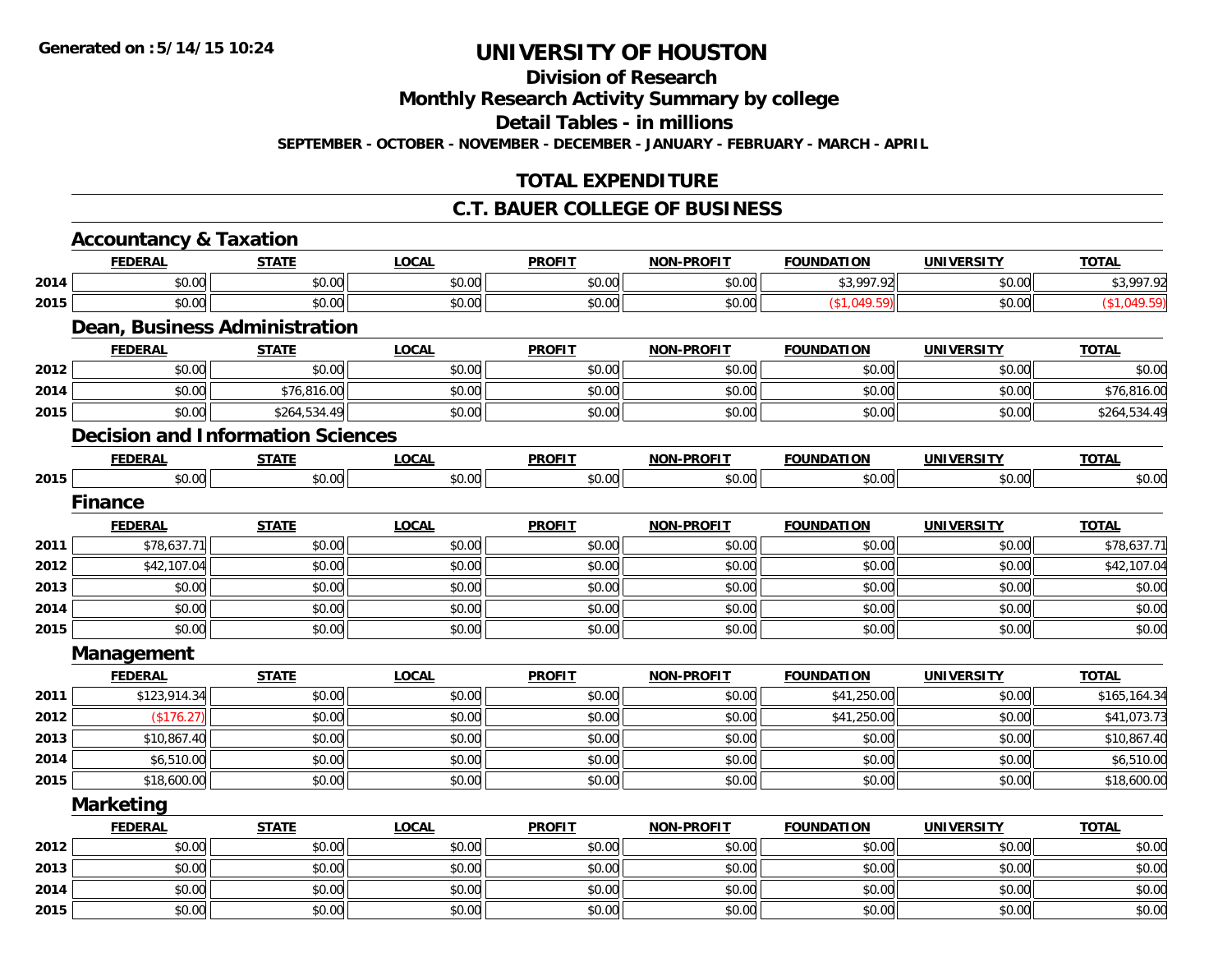## **Division of Research**

**Monthly Research Activity Summary by college**

**Detail Tables - in millions**

**SEPTEMBER - OCTOBER - NOVEMBER - DECEMBER - JANUARY - FEBRUARY - MARCH - APRIL**

## **TOTAL EXPENDITURE**

### **C.T. BAUER COLLEGE OF BUSINESS**

### **Small Business Development Center**

|       | <b>FEDERAL</b>  | <b>STATE</b> | <u>LOCAL</u> | <b>PROFIT</b> | <b>NON-PROFIT</b> | <b>FOUNDATION</b> | <b>UNIVERSITY</b> | <b>TOTAL</b>    |
|-------|-----------------|--------------|--------------|---------------|-------------------|-------------------|-------------------|-----------------|
| 2011  | \$2,068,051.24  | \$42,560.19  | \$0.00       | \$0.00        | \$0.00            | \$0.00            | \$0.00            | \$2,110,611.43  |
| 2012  | \$2,844,333.98  | \$788.82     | \$0.00       | \$0.00        | \$0.00            | \$0.00            | \$0.00            | \$2,845,122.80  |
| 2013  | \$3,013,310.28  | \$0.00       | \$0.00       | \$0.00        | \$0.00            | \$27,693.12       | \$0.00            | \$3,041,003.40  |
| 2014  | \$1,977,666.43  | \$0.00       | \$0.00       | \$0.00        | \$0.00            | \$34,723.77       | \$0.00            | \$2,012,390.20  |
| 2015  | \$1,995,748.73  | \$0.00       | \$0.00       | \$0.00        | \$0.00            | (\$11.24)         | \$0.00            | \$1,995,737.49  |
| Total | \$12,179,570.87 | \$384,699.50 | \$0.00       | \$0.00        | \$0.00            | \$147,853.98      | \$0.00            | \$12,712,124.35 |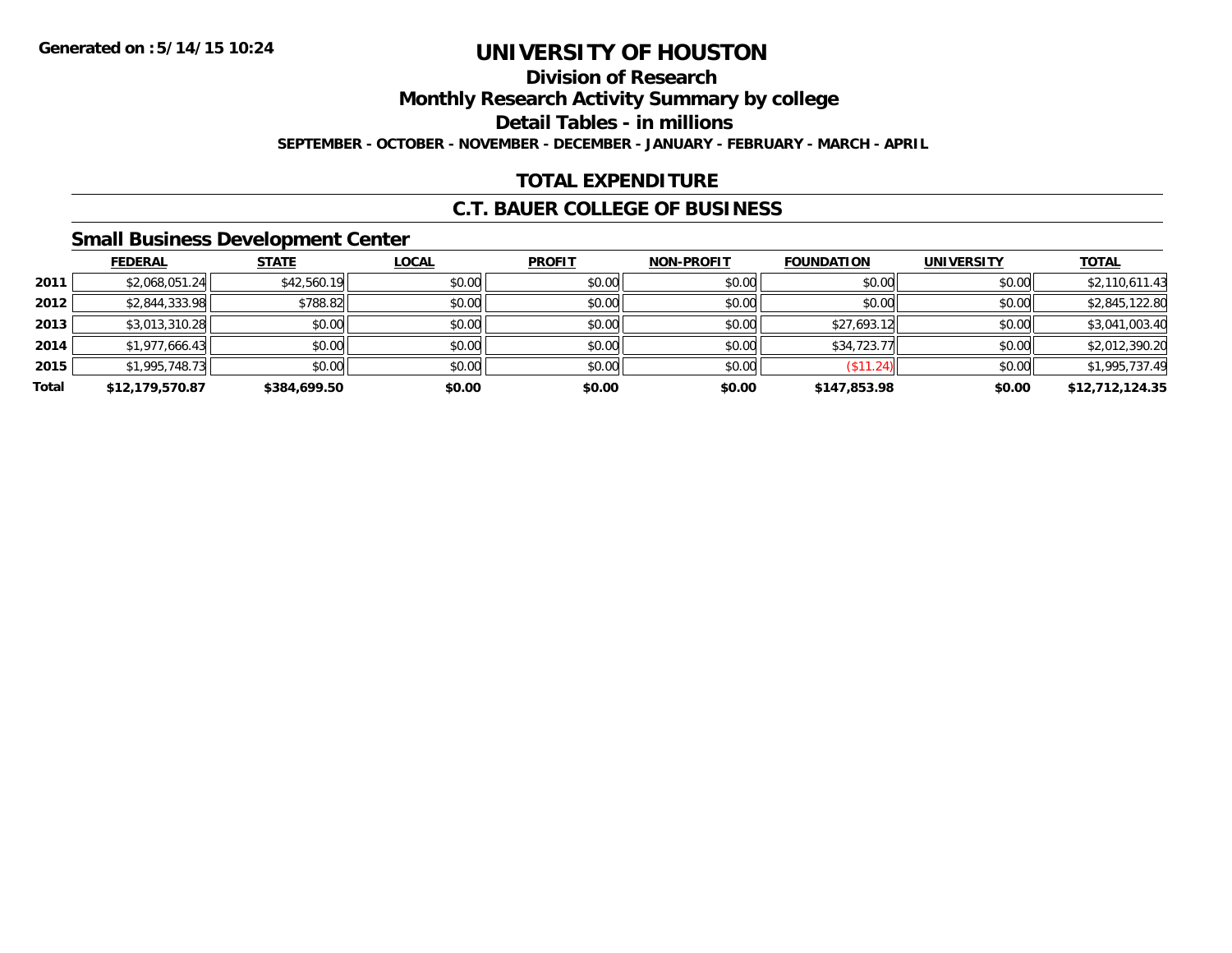# **Division of Research**

**Monthly Research Activity Summary by college**

**Detail Tables - in millions**

**SEPTEMBER - OCTOBER - NOVEMBER - DECEMBER - JANUARY - FEBRUARY - MARCH - APRIL**

## **TOTAL EXPENDITURE**

### **COLLEGE OF ARCHITECTURE**

### **Architecture**

|      | <u>FEDERAL</u> | <b>STATE</b> | <u>LOCAL</u> | <b>PROFIT</b> | <b>NON-PROFIT</b> | <b>FOUNDATION</b> | <b>UNIVERSITY</b> | <b>TOTAL</b> |
|------|----------------|--------------|--------------|---------------|-------------------|-------------------|-------------------|--------------|
| 2012 | \$0.00         | \$0.00       | \$0.00       | \$0.00        | \$0.00            | \$0.00            | \$0.00            | \$0.00       |
| 2013 | \$0.00         | \$0.00       | \$0.00       | \$0.00        | \$0.00            | \$0.00            | \$2,968.83        | \$2,968.83   |
| 2014 | \$0.00         | \$0.00       | \$0.00       | \$0.00        | \$0.00            | \$0.00            | \$0.00            | \$0.00       |
| 2015 | \$0.00         | \$0.00       | \$0.00       | \$0.00        | \$0.00            | \$0.00            | \$0.00            | \$0.00       |

### **Dean, Architecture**

|              | <u>FEDERAL</u> | <b>STATE</b> | <u>LOCAL</u> | <b>PROFIT</b> | <b>NON-PROFIT</b> | <b>FOUNDATION</b> | <b>UNIVERSITY</b> | <b>TOTAL</b> |
|--------------|----------------|--------------|--------------|---------------|-------------------|-------------------|-------------------|--------------|
| 2011         | \$0.00         | \$0.00       | \$0.00       | \$0.00        | \$0.00            | \$28,938.62       | \$0.00            | \$28,938.62  |
| 2012         | \$8,709.14     | \$0.00       | \$0.00       | \$0.00        | \$4,815.68        | \$3,459.15        | \$0.00            | \$16,983.97  |
| 2013         | \$0.00         | \$0.00       | \$0.00       | \$0.00        | \$0.00            | \$4,180.19        | \$0.00            | \$4,180.19   |
| 2014         | \$25,000.00    | \$0.00       | \$0.00       | \$0.00        | \$0.00            | \$6,260.63        | \$0.00            | \$31,260.63  |
| 2015         | \$0.00         | \$0.00       | \$0.00       | \$0.00        | \$0.00            | \$2,147.91        | \$0.00            | \$2,147.91   |
| <b>Total</b> | \$33,709.14    | \$0.00       | \$0.00       | \$0.00        | \$4,815.68        | \$44,986.50       | \$2,968.83        | \$86,480.15  |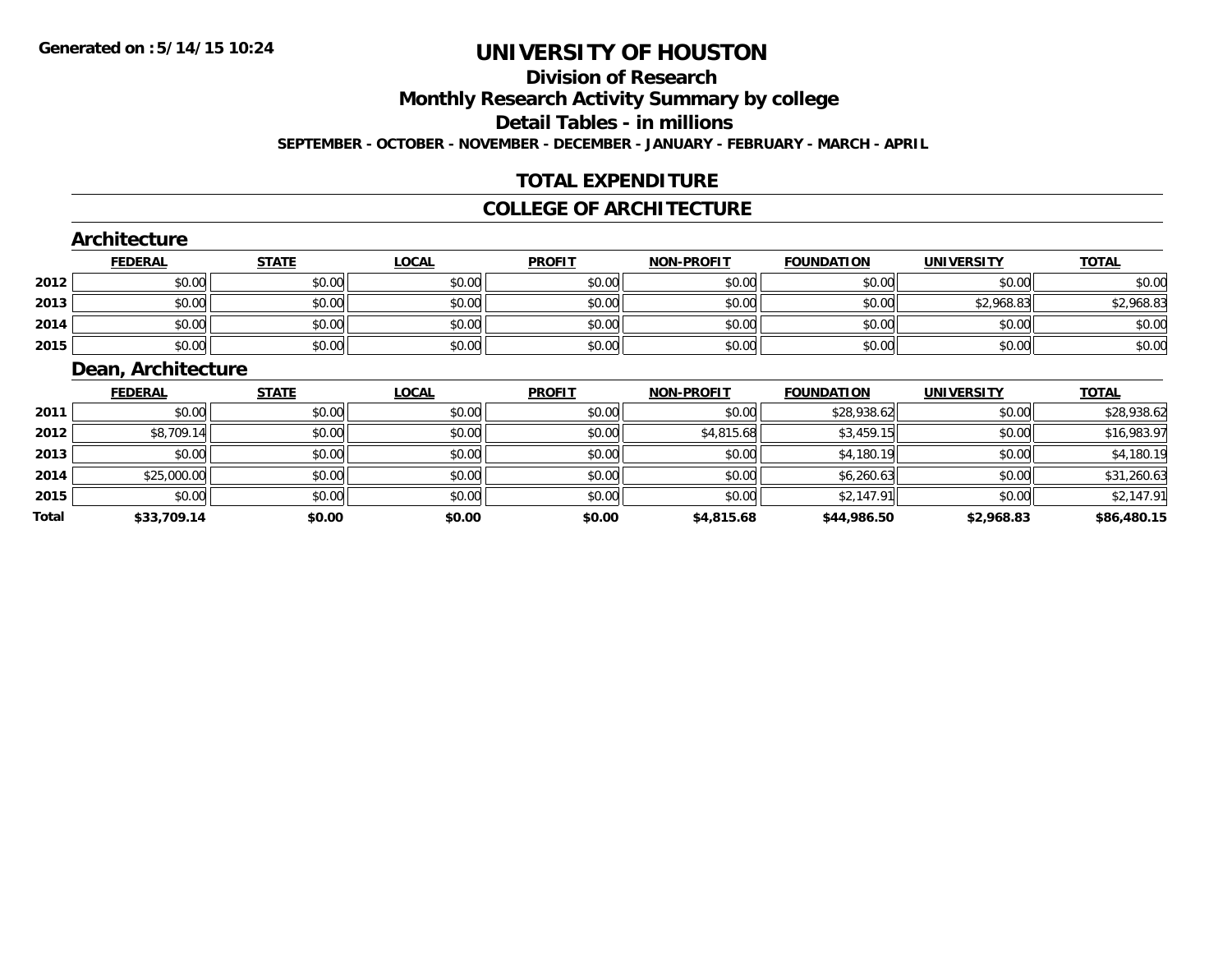## **Division of Research**

**Monthly Research Activity Summary by college**

**Detail Tables - in millions**

**SEPTEMBER - OCTOBER - NOVEMBER - DECEMBER - JANUARY - FEBRUARY - MARCH - APRIL**

## **TOTAL EXPENDITURE**

### **COLLEGE OF EDUCATION**

### **Consistency Mgmt and Coop Disc**

|      | <b>FEDERAL</b> | <b>STATE</b> | <u>LOCAL</u> | <b>PROFIT</b> | <b>NON-PROFIT</b> | <b>FOUNDATION</b> | <b>UNIVERSITY</b> | <b>TOTAL</b> |
|------|----------------|--------------|--------------|---------------|-------------------|-------------------|-------------------|--------------|
| 2011 | \$869.19       | \$0.00       | \$0.00       | \$0.00        | \$64,512.19       | \$0.00            | \$0.00            | \$65,381.38  |
| 2012 | \$893.16       | \$0.00       | \$0.00       | \$0.00        | \$76,810.93       | \$0.00            | \$0.00            | \$77,704.09  |
| 2013 | \$688.06       | \$0.00       | \$0.00       | \$0.00        | \$46,418.78       | \$0.00            | \$0.00            | \$47,106.84  |
| 2014 | \$3,138.23     | \$0.00       | \$100,648.97 | \$0.00        | \$3,323.08        | \$0.00            | \$0.00            | \$107,110.28 |
| 2015 | \$188,843.55   | \$0.00       | \$101,489.52 | \$0.00        | \$0.00            | \$0.00            | \$0.00            | \$290,333.07 |

### **Curriculum and Instruction**

|      | <u>FEDERAL</u> | <u>STATE</u> | <u>LOCAL</u> | <b>PROFIT</b> | <b>NON-PROFIT</b> | <b>FOUNDATION</b> | <b>UNIVERSITY</b> | <b>TOTAL</b>   |
|------|----------------|--------------|--------------|---------------|-------------------|-------------------|-------------------|----------------|
| 2011 | \$493,045.08   | \$21,020.10  | \$0.00       | \$0.00        | \$92,121.26       | \$26,082.23       | \$0.00            | \$632,268.67   |
| 2012 | \$772,612.93   | \$135,208.85 | \$0.00       | \$0.00        | \$70,340.18       | \$41,818.59       | \$0.00            | \$1,019,980.55 |
| 2013 | \$621,095.61   | \$52,200.22  | \$0.00       | \$0.00        | \$61,216.61       | \$41,924.99       | \$0.00            | \$776,437.42   |
| 2014 | \$611,159.49   | \$8,473.13   | \$0.00       | \$0.00        | \$83,300.39       | \$123,065.16      | \$0.00            | \$825,998.16   |
| 2015 | \$434,918.65   | \$29,079.88  | \$0.00       | \$0.00        | \$77,939.47       | \$108,420.86      | \$0.00            | \$650,358.87   |

## **Dean, Education**

|      | <b>FEDERAL</b> | <b>STATE</b> | <u>LOCAL</u> | <b>PROFIT</b> | <b>NON-PROFIT</b> | <b>FOUNDATION</b> | <b>UNIVERSITY</b> | <b>TOTAL</b> |
|------|----------------|--------------|--------------|---------------|-------------------|-------------------|-------------------|--------------|
| 2011 | \$0.00         | \$0.00       | \$0.00       | \$0.00        | \$0.00            | \$0.00            | \$0.00            | \$0.00       |
| 2012 | \$0.00         | \$0.00       | \$0.00       | \$0.00        | \$0.00            | \$0.00            | \$0.00            | \$0.00       |
| 2013 | \$0.00         | \$0.00       | \$0.00       | \$0.00        | \$0.00            | \$0.00            | \$0.00            | \$0.00       |
| 2014 | \$0.00         | \$0.00       | \$0.00       | \$0.00        | \$0.00            | \$0.00            | \$0.00            | \$0.00       |
| 2015 | \$0.00         | \$38,224.84  | \$0.00       | \$0.00        | \$0.00            | \$0.00            | \$0.00            | \$38,224.84  |

### **Educational Leadership & Policy Studies**

|      | <b>FEDERAL</b> | <b>STATE</b> | <u>LOCAL</u> | <b>PROFIT</b> | <b>NON-PROFIT</b> | <b>FOUNDATION</b> | <b>UNIVERSITY</b> | <b>TOTAL</b> |
|------|----------------|--------------|--------------|---------------|-------------------|-------------------|-------------------|--------------|
| 2011 | \$20,341.26    | (\$153.53)   | \$0.00       | \$0.00        | \$0.00            | \$0.00            | \$0.00            | \$20,187.73  |
| 2012 | \$88,650.45    | \$0.00       | \$0.00       | \$0.00        | \$0.00            | \$0.00            | \$0.00            | \$88,650.45  |
| 2013 | \$138,084.76   | \$0.00       | \$0.00       | \$0.00        | \$0.00            | \$0.00            | \$0.00            | \$138,084.76 |
| 2014 | \$119,082.36   | \$0.00       | \$0.00       | \$0.00        | \$0.00            | \$7,069.77        | \$0.00            | \$126,152.13 |
| 2015 | \$95,859.50    | \$4,022.57   | \$12,931.31  | \$0.00        | \$0.00            | \$17,969.36       | \$0.00            | \$130,782.74 |

## **Institute for Urban Education**

|      | <b>FEDERAL</b>                     | <b>STATE</b> | <b>LOCAL</b>              | <b>PROFIT</b>  | <b>NON-PROFIT</b>    | <b>FOUNDATION</b> | UNIVERSITY                    | <b>TOTAL</b>         |
|------|------------------------------------|--------------|---------------------------|----------------|----------------------|-------------------|-------------------------------|----------------------|
| 2011 | 1000T<br>$\bullet \bullet \bullet$ | \$0.00       | $\sim$<br>$\sim$<br>vv.vv | ልስ ስስ<br>DU.UU | 0.00<br>DU.UU        | \$0.00            | 0000<br><b>DU.UU</b>          | 135.080.75<br>A 1 21 |
| 2012 | $\sim$<br><b>¢120</b><br>ັບ        | \$0.00       | ሐ ሴ<br>$\sim$<br>vu.uu    | 0000<br>DU.UG  | 0.00<br><b>DU.UU</b> | \$0.00            | $\sim$ $\sim$<br><b>JU.UU</b> | ັບ                   |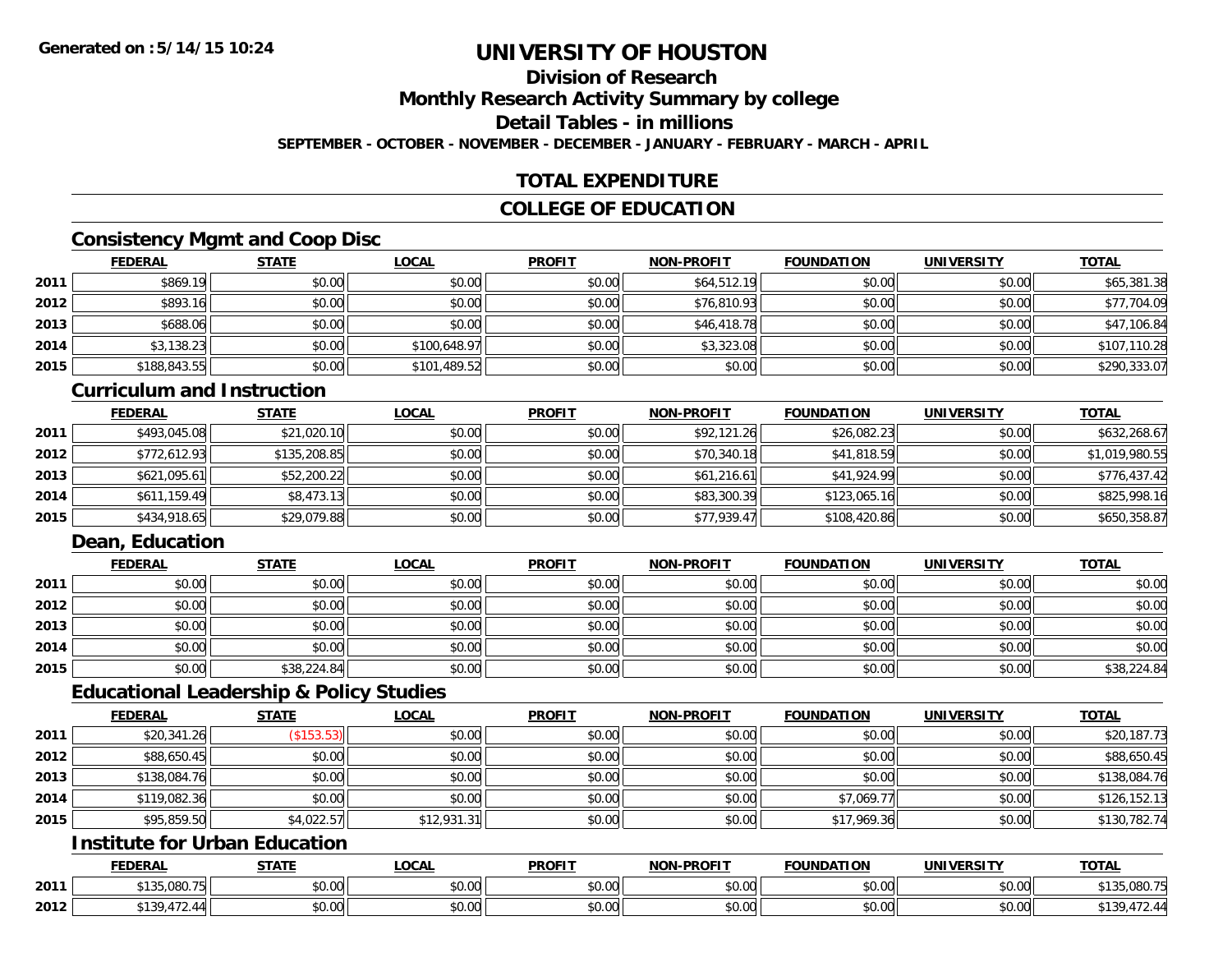## **Division of Research**

**Monthly Research Activity Summary by college**

**Detail Tables - in millions**

**SEPTEMBER - OCTOBER - NOVEMBER - DECEMBER - JANUARY - FEBRUARY - MARCH - APRIL**

## **TOTAL EXPENDITURE**

## **COLLEGE OF EDUCATION**

### **Institute for Urban Education**

|      | <b>FEDERAL</b>                        | <b>STATE</b> | <u>LOCAL</u> | <b>PROFIT</b> | <b>NON-PROFIT</b> | <b>FOUNDATION</b> | <b>UNIVERSITY</b> | <b>TOTAL</b>         |
|------|---------------------------------------|--------------|--------------|---------------|-------------------|-------------------|-------------------|----------------------|
| 2013 | <b>853 01</b><br><b>CA1</b><br>,000.0 | \$0.00       | \$0.00       | \$0.00        | \$0.00            | \$0.00            | \$0.00            | <b>AA</b><br>,853.01 |
| 2014 | \$14,639.27                           | \$0.00       | \$0.00       | \$0.00        | \$0.00            | \$0.00            | \$0.00            | .,639.27             |
| 2015 | \$0.00                                | \$0.00       | \$0.00       | \$0.00        | \$0.00            | \$0.00            | \$0.00            | \$0.00               |

## **Psychological, Health, and Learning Sciences**

|      | <b>FEDERAL</b> | <b>STATE</b> | <b>LOCAL</b> | <b>PROFIT</b> | <b>NON-PROFIT</b> | <b>FOUNDATION</b> | <b>UNIVERSITY</b> | <b>TOTAL</b> |
|------|----------------|--------------|--------------|---------------|-------------------|-------------------|-------------------|--------------|
| 2011 | \$25,798.78    | \$102,915.02 | \$0.00       | \$0.00        | \$1,243.67        | \$174,971.16      | \$0.00            | \$304,928.63 |
| 2012 | \$173,090.98   | \$72,533.66  | \$0.00       | \$0.00        | \$8,312.42        | \$159,073.98      | \$0.00            | \$413,011.04 |
| 2013 | \$156,610.88   | \$119.78     | \$0.00       | \$0.00        | \$28,070.28       | \$146,495.55      | \$10,904.64       | \$342,201.14 |
| 2014 | \$428,598.48   | \$0.00       | \$0.00       | \$0.00        | \$26.726.31       | \$25,068.15       | \$0.00            | \$480,392.93 |
| 2015 | \$555,718.40   | \$32,087.67  | \$0.00       | \$0.00        | \$36,215.68       | \$27,105.22       | \$0.00            | \$651,126.96 |

### **UH Charter School**

|       | <b>FEDERAL</b> | <u>STATE</u>   | <b>LOCAL</b> | <b>PROFIT</b> | <b>NON-PROFIT</b> | <b>FOUNDATION</b> | <b>UNIVERSITY</b> | <b>TOTAL</b>    |
|-------|----------------|----------------|--------------|---------------|-------------------|-------------------|-------------------|-----------------|
| 2012  | \$27,252.55    | \$613,146.69   | \$0.00       | \$0.00        | \$0.00            | \$0.00            | \$0.00            | \$640.399.24    |
| 2013  | \$10,431.60    | \$640,971.05   | \$0.00       | \$0.00        | \$0.00            | \$0.00            | \$0.00            | \$651,402.65    |
| 2014  | \$13,712.08    | \$710,550.76   | \$0.00       | \$0.00        | \$0.00            | \$0.00            | \$0.00            | \$724,262.84    |
| 2015  | \$12,165.80    | \$713,132.30   | \$0.00       | \$0.00        | \$0.00            | \$0.00            | \$0.00            | \$725,298.10    |
| Total | \$5,323,707.26 | \$3,173,532.98 | \$215,069.80 | \$0.00        | \$676,551.25      | \$899,065.02      | \$10,904.64       | \$10,298,830.95 |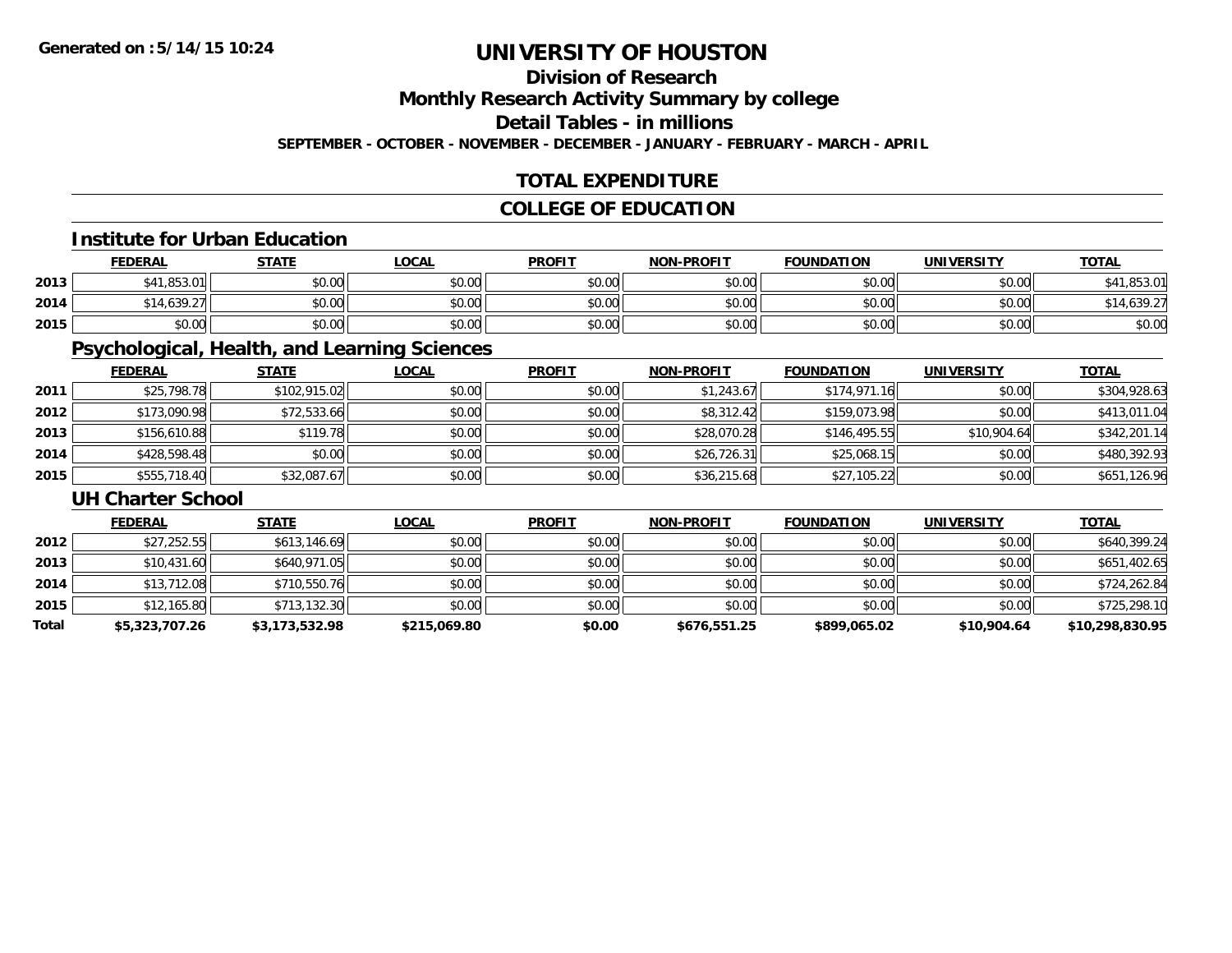**Division of Research**

**Monthly Research Activity Summary by college**

**Detail Tables - in millions**

**SEPTEMBER - OCTOBER - NOVEMBER - DECEMBER - JANUARY - FEBRUARY - MARCH - APRIL**

## **TOTAL EXPENDITURE**

|      | <b>FEDERAL</b>                                           | <b>STATE</b> | <b>LOCAL</b> | <b>PROFIT</b> | <b>NON-PROFIT</b> | <b>FOUNDATION</b> | <b>UNIVERSITY</b> | <b>TOTAL</b> |
|------|----------------------------------------------------------|--------------|--------------|---------------|-------------------|-------------------|-------------------|--------------|
| 2014 | \$1,500.00                                               | \$0.00       | \$0.00       | \$0.00        | \$4,783.60        | \$0.00            | \$0.00            | \$6,283.60   |
| 2015 | \$500.00                                                 | \$0.00       | \$0.00       | \$0.00        | \$0.00            | \$0.00            | \$0.00            | \$500.00     |
|      | Art                                                      |              |              |               |                   |                   |                   |              |
|      | <b>FEDERAL</b>                                           | <b>STATE</b> | <b>LOCAL</b> | <b>PROFIT</b> | <b>NON-PROFIT</b> | <b>FOUNDATION</b> | <b>UNIVERSITY</b> | <b>TOTAL</b> |
| 2012 | \$1,105.27                                               | \$0.00       | \$0.00       | \$0.00        | \$0.00            | \$0.00            | \$0.00            | \$1,105.27   |
| 2013 | \$6,042.19                                               | \$0.00       | \$0.00       | \$0.00        | \$0.00            | \$0.00            | \$0.00            | \$6,042.19   |
| 2014 | \$2,054.89                                               | \$0.00       | \$0.00       | \$0.00        | \$0.00            | \$0.00            | \$0.00            | \$2,054.89   |
| 2015 | \$0.00                                                   | \$11,884.11  | \$0.00       | \$0.00        | \$0.00            | \$0.00            | \$0.00            | \$11,884.11  |
|      | <b>Arte Publico Press</b>                                |              |              |               |                   |                   |                   |              |
|      | <b>FEDERAL</b>                                           | <b>STATE</b> | <b>LOCAL</b> | <b>PROFIT</b> | <b>NON-PROFIT</b> | <b>FOUNDATION</b> | <b>UNIVERSITY</b> | <b>TOTAL</b> |
| 2011 | \$16,464.14                                              | \$3,500.00   | \$0.00       | \$0.00        | \$53,675.60       | \$236,328.02      | \$0.00            | \$309,967.76 |
| 2012 | \$28,348.35                                              | \$741.40     | \$0.00       | \$0.00        | \$34,899.09       | \$0.00            | \$0.00            | \$63,988.84  |
| 2013 | \$35,380.05                                              | \$0.00       | \$0.00       | \$0.00        | \$33,200.00       | \$131,717.55      | \$0.00            | \$200,297.60 |
| 2014 | \$0.00                                                   | \$10,000.00  | \$0.00       | \$0.00        | \$65,446.77       | \$218,690.45      | \$0.00            | \$294,137.22 |
| 2015 | \$22,504.81                                              | \$8,500.00   | \$0.00       | \$0.00        | \$54,550.07       | \$59,285.29       | \$0.00            | \$144,840.17 |
|      | <b>Blaffer Gallery</b>                                   |              |              |               |                   |                   |                   |              |
|      | <b>FEDERAL</b>                                           | <b>STATE</b> | <b>LOCAL</b> | <b>PROFIT</b> | <b>NON-PROFIT</b> | <b>FOUNDATION</b> | <b>UNIVERSITY</b> | <b>TOTAL</b> |
| 2011 | \$9,352.22                                               | \$3,994.95   | \$0.00       | \$0.00        | \$21,019.17       | \$0.00            | \$0.00            | \$34,366.34  |
| 2012 | \$2,820.69                                               | \$1,420.49   | \$0.00       | \$0.00        | \$7,875.57        | \$0.00            | \$0.00            | \$12,116.75  |
| 2013 | \$5,356.06                                               | \$0.00       | \$0.00       | \$0.00        | \$0.00            | \$0.00            | \$0.00            | \$5,356.06   |
| 2014 | \$50,000.58                                              | \$10,387.81  | \$0.00       | \$0.00        | \$7,143.75        | \$0.00            | \$0.00            | \$67,532.14  |
| 2015 | \$0.00                                                   | \$8,701.00   | \$0.00       | \$0.00        | \$18,922.82       | \$10,000.00       | \$0.00            | \$37,623.82  |
|      | <b>Center for Neuromotor &amp; Biomechanics Research</b> |              |              |               |                   |                   |                   |              |
|      | <b>FEDERAL</b>                                           | <b>STATE</b> | <b>LOCAL</b> | <b>PROFIT</b> | <b>NON-PROFIT</b> | <b>FOUNDATION</b> | <b>UNIVERSITY</b> | <b>TOTAL</b> |
| 2011 | \$0.00                                                   | \$0.00       | \$0.00       | \$0.00        | \$0.00            | \$0.00            | \$0.00            | \$0.00       |
| 2012 | \$0.00                                                   | \$0.00       | \$0.00       | \$9,770.11    | \$0.00            | \$0.00            | \$0.00            | \$9,770.11   |
| 2013 | \$47,733.23                                              | \$0.00       | \$0.00       | \$15,826.33   | \$0.00            | \$0.00            | \$0.00            | \$63,559.56  |
| 2014 | \$0.00                                                   | \$0.00       | \$0.00       | \$19,849.78   | \$0.00            | \$0.00            | \$0.00            | \$19,849.78  |
| 2015 | \$0.00                                                   | \$0.00       | \$0.00       | \$25,935.50   | \$0.00            | \$0.00            | \$0.00            | \$25,935.50  |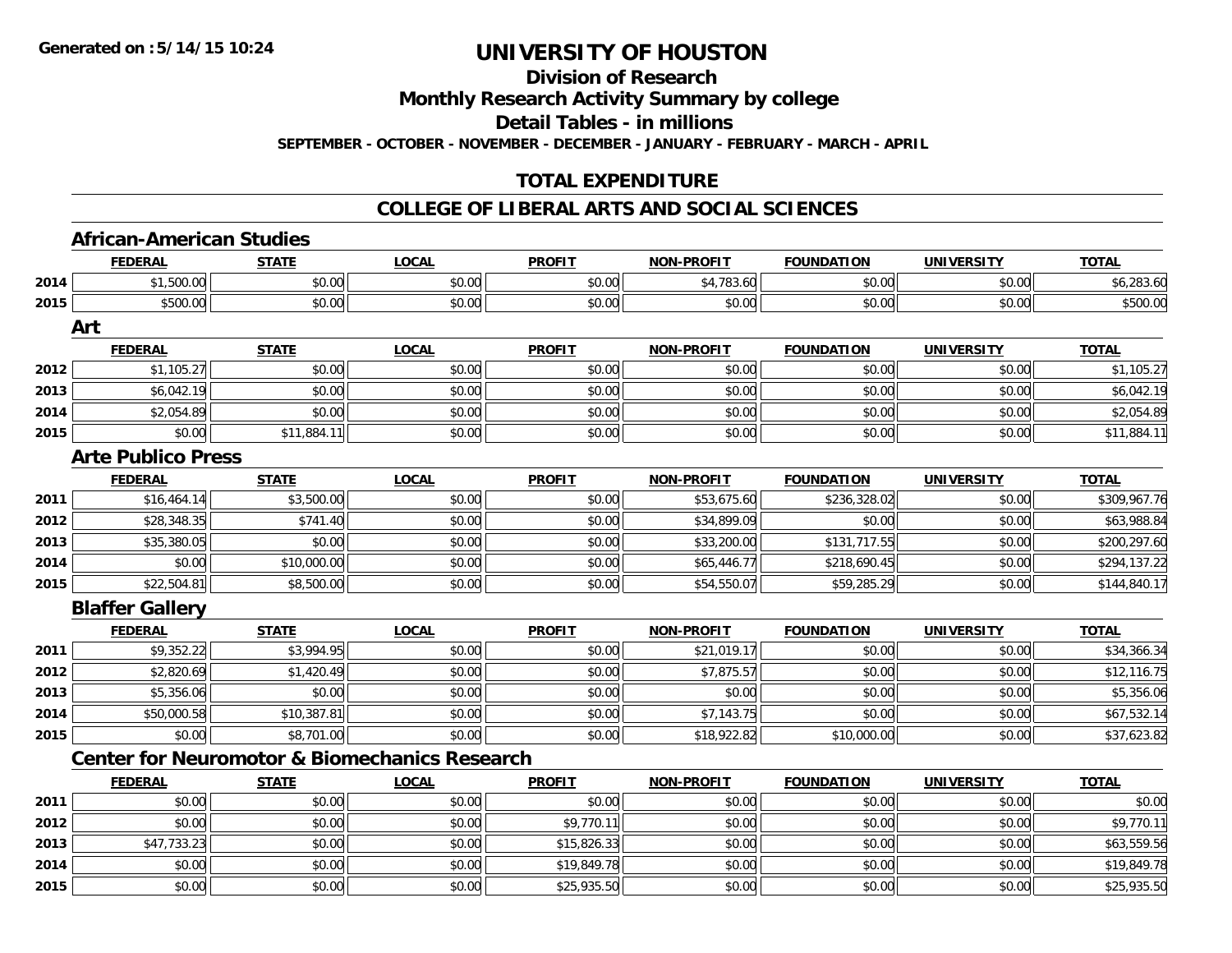**2015**

# **UNIVERSITY OF HOUSTON**

**Division of Research**

**Monthly Research Activity Summary by college**

**Detail Tables - in millions**

**SEPTEMBER - OCTOBER - NOVEMBER - DECEMBER - JANUARY - FEBRUARY - MARCH - APRIL**

## **TOTAL EXPENDITURE**

### **COLLEGE OF LIBERAL ARTS AND SOCIAL SCIENCES**

|      | <b>Center for Public History</b>                  |              |              |               |                   |                   |                   |              |
|------|---------------------------------------------------|--------------|--------------|---------------|-------------------|-------------------|-------------------|--------------|
|      | <b>FEDERAL</b>                                    | <b>STATE</b> | <b>LOCAL</b> | <b>PROFIT</b> | NON-PROFIT        | <b>FOUNDATION</b> | <b>UNIVERSITY</b> | <b>TOTAL</b> |
| 2012 | \$34,541.27                                       | \$0.00       | \$0.00       | \$0.00        | \$0.00            | \$0.00            | \$0.00            | \$34,541.27  |
| 2013 | \$36,042.50                                       | \$0.00       | \$0.00       | \$0.00        | \$0.00            | \$0.00            | \$0.00            | \$36,042.50  |
| 2014 | \$1,117.26                                        | \$0.00       | \$0.00       | \$0.00        | \$0.00            | \$0.00            | \$0.00            | \$1,117.26   |
| 2015 | \$681.72                                          | \$0.00       | \$0.00       | \$0.00        | \$0.00            | \$0.00            | \$0.00            | \$681.72     |
|      | Communication                                     |              |              |               |                   |                   |                   |              |
|      | <b>FEDERAL</b>                                    | <b>STATE</b> | <b>LOCAL</b> | <b>PROFIT</b> | NON-PROFIT        | <b>FOUNDATION</b> | <b>UNIVERSITY</b> | <b>TOTAL</b> |
| 2011 | \$0.00                                            | \$0.00       | \$0.00       | \$0.00        | \$0.00            | \$0.00            | \$0.00            | \$0.00       |
| 2012 | \$0.00                                            | \$0.00       | \$0.00       | \$0.00        | \$0.00            | \$0.00            | \$0.00            | \$0.00       |
| 2013 | \$0.00                                            | \$0.00       | \$0.00       | \$0.00        | \$2,599.73        | \$0.00            | \$0.00            | \$2,599.73   |
| 2014 | \$0.00                                            | \$1,980.28   | \$0.00       | \$0.00        | \$1,392.25        | \$0.00            | \$1,000.00        | \$4,372.53   |
| 2015 | \$0.00                                            | \$9,016.19   | \$0.00       | \$0.00        | (\$232.09)        | \$653.52          | \$0.00            | \$9,437.62   |
|      | <b>Communication Disorders</b>                    |              |              |               |                   |                   |                   |              |
|      | <b>FEDERAL</b>                                    | <b>STATE</b> | <b>LOCAL</b> | <b>PROFIT</b> | <b>NON-PROFIT</b> | <b>FOUNDATION</b> | <b>UNIVERSITY</b> | <b>TOTAL</b> |
| 2011 | \$2,586.15                                        | \$0.00       | (\$259.55)   | \$0.00        | \$78,446.59       | \$0.00            | \$0.00            | \$80,773.19  |
| 2012 | \$5,096.28                                        | \$0.00       | \$0.00       | \$0.00        | \$142,831.27      | \$0.00            | \$0.00            | \$147,927.55 |
| 2013 | (\$0.01)                                          | \$0.00       | \$0.00       | \$0.00        | \$104,307.35      | \$3,100.00        | \$0.00            | \$107,407.34 |
| 2014 | \$51,030.03                                       | \$0.00       | \$0.00       | \$0.00        | \$263,597.15      | \$166.70          | \$0.00            | \$314,793.88 |
| 2015 | \$64,151.26                                       | \$0.00       | \$0.00       | \$0.00        | \$120,181.22      | \$1,709.71        | \$0.00            | \$186,042.19 |
|      | <b>Comparative Cultural Studies</b>               |              |              |               |                   |                   |                   |              |
|      | <b>FEDERAL</b>                                    | <b>STATE</b> | <b>LOCAL</b> | <b>PROFIT</b> | <b>NON-PROFIT</b> | <b>FOUNDATION</b> | <b>UNIVERSITY</b> | <b>TOTAL</b> |
| 2011 | \$0.00                                            | \$0.00       | \$0.00       | (\$125.65)    | \$0.00            | \$0.00            | \$0.00            | (\$125.65)   |
| 2012 | \$0.00                                            | \$166.37     | \$0.00       | \$0.00        | \$0.00            | \$0.00            | \$0.00            | \$166.37     |
| 2015 | \$0.00                                            | \$3,841.51   | \$0.00       | \$0.00        | \$0.00            | \$0.00            | \$0.00            | \$3,841.51   |
|      | <b>Cynthia Woods Mitchell Center for the Arts</b> |              |              |               |                   |                   |                   |              |
|      | <b>FEDERAL</b>                                    | <b>STATE</b> | <b>LOCAL</b> | <b>PROFIT</b> | NON-PROFIT        | <b>FOUNDATION</b> | <b>UNIVERSITY</b> | <b>TOTAL</b> |
| 2011 | \$0.00                                            | \$0.00       | \$0.00       | \$0.00        | \$15,000.00       | \$0.00            | \$0.00            | \$15,000.00  |
| 2013 | \$0.00                                            | \$6,000.00   | \$0.00       | \$0.00        | \$0.00            | \$0.00            | \$0.00            | \$6,000.00   |
| 2014 | \$0.00                                            | \$4,500.00   | \$0.00       | \$5,000.00    | \$0.00            | \$1,400.00        | \$0.00            | \$10,900.00  |

\$0.00 \$8,000.00 \$0.00 \$45,938.06 \$0.00 \$0.00 \$0.00 \$53,938.06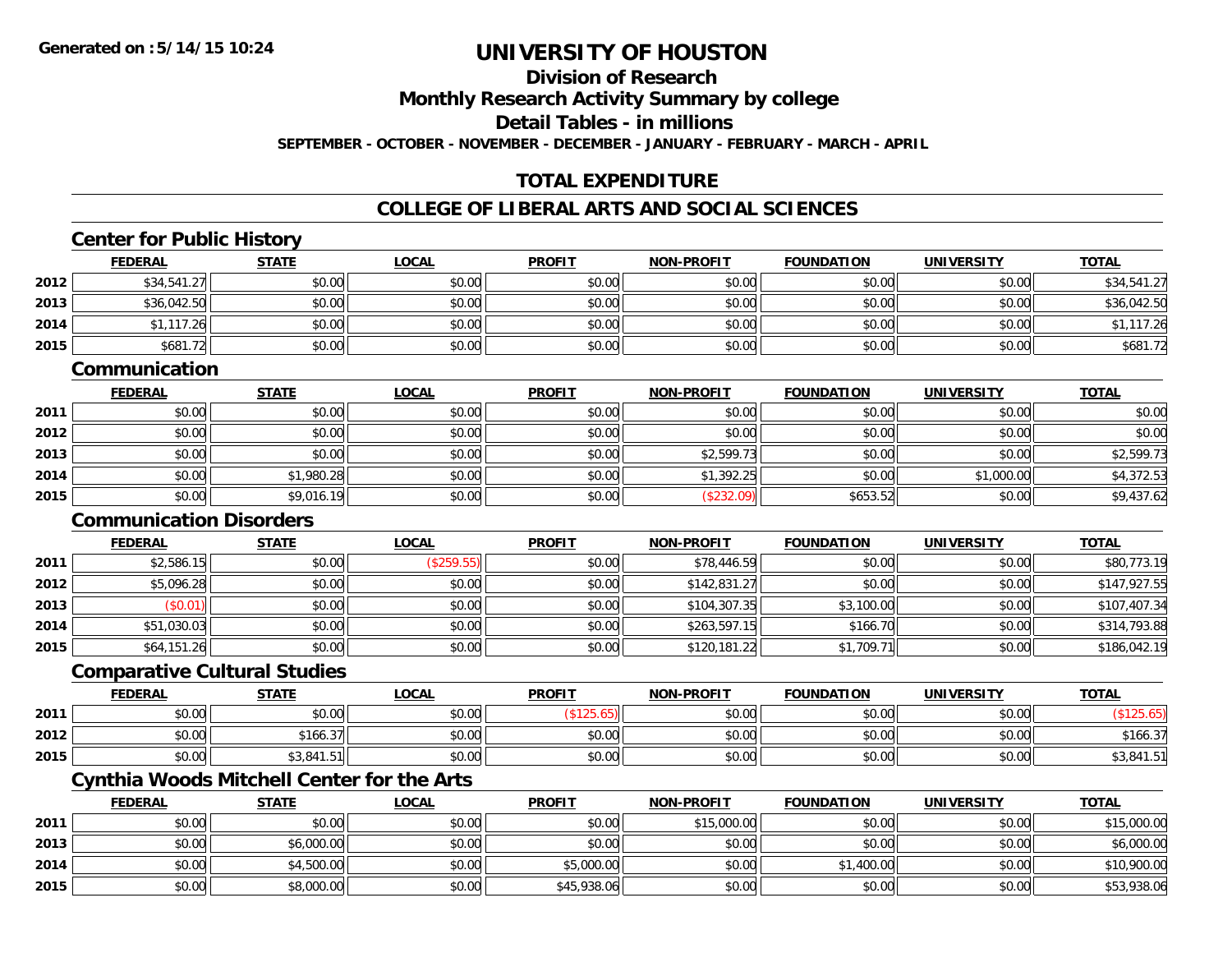**Division of Research**

**Monthly Research Activity Summary by college**

**Detail Tables - in millions**

**SEPTEMBER - OCTOBER - NOVEMBER - DECEMBER - JANUARY - FEBRUARY - MARCH - APRIL**

## **TOTAL EXPENDITURE**

## **COLLEGE OF LIBERAL ARTS AND SOCIAL SCIENCES**

### **Dean, Liberal Arts and Social Sciences**

|      | <b>FEDERAL</b> | <b>STATE</b> | <b>LOCAL</b> | <b>PROFIT</b> | NON-PROFIT | <b>FOUNDATION</b> | <b>UNIVERSITY</b> | <b>TOTAL</b> |
|------|----------------|--------------|--------------|---------------|------------|-------------------|-------------------|--------------|
| 2011 | \$659.56       | \$0.00       | \$0.00       | \$0.00        | \$0.00     | \$0.00            | \$0.00            | \$659.56     |
| 2012 | \$1,804.57     | \$0.00       | \$0.00       | \$0.00        | \$0.00     | \$0.00            | \$0.00            | \$1,804.57   |
| 2013 | \$17.40        | \$0.00       | \$0.00       | \$0.00        | \$0.00     | \$0.00            | \$0.00            | \$17.40      |
| 2014 | \$0.00         | \$0.00       | \$0.00       | \$0.00        | \$0.00     | \$0.00            | \$0.00            | \$0.00       |
| 2015 | \$0.00         | \$612,224.89 | \$0.00       | \$0.00        | \$0.00     | \$0.00            | \$0.00            | \$612,224.89 |

### **Economics**

|      | <b>FEDERAL</b> | <u>STATE</u> | <b>LOCAL</b> | <b>PROFIT</b> | <b>NON-PROFIT</b> | <b>FOUNDATION</b> | <b>UNIVERSITY</b> | <b>TOTAL</b> |
|------|----------------|--------------|--------------|---------------|-------------------|-------------------|-------------------|--------------|
| 2011 | (\$2,023.11)   | \$0.00       | \$0.00       | \$0.00        | \$5,000.00        | \$25,000.00       | \$0.00            | \$27,976.89  |
| 2012 | \$0.00         | \$0.00       | \$0.00       | \$16,543.97   | \$2,519.06        | \$23,967.07       | \$0.00            | \$43,030.10  |
| 2013 | \$0.00         | \$0.00       | \$0.00       | \$0.00        | \$232,579.07      | \$21,049.24       | \$0.00            | \$253,628.31 |
| 2014 | \$0.00         | \$0.00       | \$0.00       | \$0.00        | \$39,722.80       | \$19,853.99       | \$0.00            | \$59,576.79  |
| 2015 | \$6,254.68     | \$2,000.00   | \$0.00       | \$0.00        | \$38,377.60       | \$17,509.00       | \$0.00            | \$64,141.28  |

### **English**

|      | <b>FEDERAL</b> | <b>STATE</b> | <u>LOCAL</u> | <b>PROFIT</b> | NON-PROFIT | <b>FOUNDATION</b> | <b>UNIVERSITY</b> | <b>TOTAL</b> |
|------|----------------|--------------|--------------|---------------|------------|-------------------|-------------------|--------------|
| 2011 | $(\$51.76)$    | (\$0.09)     | \$0.00       | \$0.00        | ′\$287.    | \$0.00            | \$0.00            | \$339.35     |
| 2012 | \$1,000.00     | \$0.00       | \$0.00       | \$0.00        | \$0.00     | \$0.00            | \$0.00            | \$1,000.00   |
| 2013 | \$23,172.51    | \$0.00       | \$0.00       | \$0.00        | \$0.00     | \$0.00            | \$0.00            | \$23,172.51  |
| 2014 | \$14,950.00    | \$0.00       | \$0.00       | \$0.00        | \$0.00     | \$0.00            | \$0.00            | \$14,950.00  |
| 2015 | \$1,000.00     | \$4,000.00   | \$0.00       | \$0.00        | \$0.00     | \$0.00            | \$7,023.82        | \$12,023.82  |

## **Health and Human Performance**

|      | <b>FEDERAL</b> | <b>STATE</b> | <u>LOCAL</u> | <b>PROFIT</b> | <b>NON-PROFIT</b> | <b>FOUNDATION</b> | <b>UNIVERSITY</b> | <b>TOTAL</b>   |
|------|----------------|--------------|--------------|---------------|-------------------|-------------------|-------------------|----------------|
| 2011 | \$749,317.98   | \$0.00       | \$0.00       | \$226,958.45  | \$0.00            | \$12,735.73       | \$0.00            | \$989,012.16   |
| 2012 | \$525,740.05   | \$0.00       | \$0.00       | \$210,945.22  | \$0.00            | \$16,089.96       | \$0.00            | \$752,775.23   |
| 2013 | \$1,702,036.35 | \$0.00       | \$0.00       | \$46,070.60   | \$0.00            | \$4,034.57        | \$0.00            | \$1,752,141.52 |
| 2014 | \$1,444,040.75 | \$0.00       | \$0.00       | \$38,762.46   | \$0.00            | \$14,008.55       | \$0.00            | \$1,496,811.76 |
| 2015 | \$1,524,582.44 | \$0.00       | \$0.00       | \$65,250.73   | \$31,459.99       | \$31,359.53       | \$0.00            | \$1,652,652.69 |

### **Hispanic Studies**

|      | <b>FEDERAI</b> | <b>STATI</b>                  | .OCAI          | <b>PROFIT</b> | $W-PPOFI^{-1}$<br><b>NIAR</b> | .<br><b>FOUNDATI.</b>          | I F R C I T V<br><b>INIV</b> | <b>TOTAL</b>                     |
|------|----------------|-------------------------------|----------------|---------------|-------------------------------|--------------------------------|------------------------------|----------------------------------|
| 2011 | \$0.00         | 0000<br>ט.ט                   | 0000<br>PU.UU  | 0000<br>DU.UU | $\sim$ $\sim$<br>vu.vu        | \$0.00                         | \$0.00                       | \$0.00                           |
| 2012 | \$0.00         | $\sim$ $\sim$ $\sim$<br>JU.UU | ሶስ ሰሰ<br>JU.UU | \$0.00        | $\sim$ $\sim$<br>JU.UU        | $\sim$<br>5O.<br>. . J Z . U . | \$0.00                       | . .<br><b>DO</b> I.<br>. J Z . U |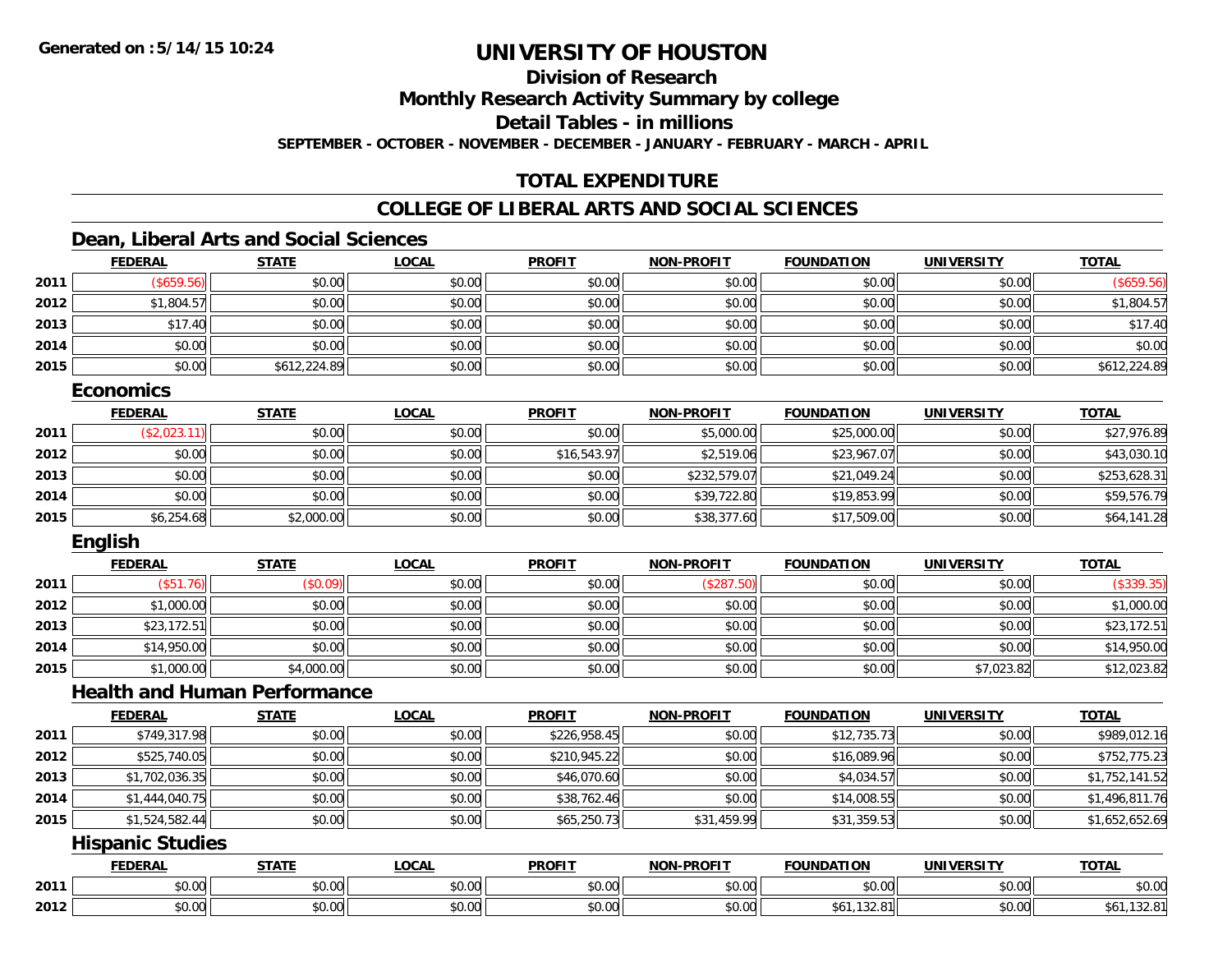### **Division of Research**

**Monthly Research Activity Summary by college**

**Detail Tables - in millions**

**SEPTEMBER - OCTOBER - NOVEMBER - DECEMBER - JANUARY - FEBRUARY - MARCH - APRIL**

### **TOTAL EXPENDITURE**

|      | <b>Hispanic Studies</b>               |              |              |               |                   |                   |                   |              |
|------|---------------------------------------|--------------|--------------|---------------|-------------------|-------------------|-------------------|--------------|
|      | <b>FEDERAL</b>                        | <b>STATE</b> | <b>LOCAL</b> | <b>PROFIT</b> | <b>NON-PROFIT</b> | <b>FOUNDATION</b> | <b>UNIVERSITY</b> | <b>TOTAL</b> |
| 2013 | \$0.00                                | \$0.00       | \$0.00       | \$0.00        | \$0.00            | \$15,742.27       | \$0.00            | \$15,742.27  |
| 2014 | \$0.00                                | \$0.00       | \$0.00       | \$0.00        | \$0.00            | \$4,437.02        | \$0.00            | \$4,437.02   |
| 2015 | \$0.00                                | \$0.00       | \$0.00       | \$0.00        | \$0.00            | \$0.00            | \$0.00            | \$0.00       |
|      | <b>History</b>                        |              |              |               |                   |                   |                   |              |
|      | <b>FEDERAL</b>                        | <b>STATE</b> | <b>LOCAL</b> | <b>PROFIT</b> | <b>NON-PROFIT</b> | <b>FOUNDATION</b> | <b>UNIVERSITY</b> | <b>TOTAL</b> |
| 2011 | \$7,398.88                            | \$0.00       | \$0.00       | \$23,975.78   | \$0.00            | \$0.00            | \$0.00            | \$31,374.66  |
| 2012 | \$1,859.25                            | \$0.00       | \$0.00       | \$10,459.01   | (\$332.43)        | \$0.00            | \$0.00            | \$11,985.83  |
| 2013 | (\$6,738.83)                          | \$0.00       | \$0.00       | \$41,384.64   | (\$13,435.64)     | \$0.00            | \$0.00            | \$21,210.17  |
| 2014 | \$4,728.39                            | \$0.00       | \$0.00       | \$50,239.95   | \$0.00            | \$0.00            | \$0.00            | \$54,968.34  |
| 2015 | \$4,030.72                            | \$0.00       | \$0.00       | \$29,100.99   | \$0.00            | \$0.00            | \$0.00            | \$33,131.71  |
|      | <b>Hobby Center for Public Policy</b> |              |              |               |                   |                   |                   |              |
|      | <b>FEDERAL</b>                        | <b>STATE</b> | <b>LOCAL</b> | <b>PROFIT</b> | <b>NON-PROFIT</b> | <b>FOUNDATION</b> | <b>UNIVERSITY</b> | <b>TOTAL</b> |
| 2011 | \$17,621.36                           | \$0.00       | \$0.00       | \$0.00        | \$0.00            | \$0.00            | \$0.00            | \$17,621.36  |
| 2012 | \$47,797.83                           | \$0.00       | \$0.00       | \$0.00        | \$0.00            | \$0.00            | \$0.00            | \$47,797.83  |
| 2013 | \$69,715.75                           | \$0.00       | \$0.00       | \$0.00        | \$0.00            | \$0.00            | \$0.00            | \$69,715.75  |
| 2014 | \$0.00                                | \$19,635.70  | \$0.00       | \$0.00        | \$0.00            | \$0.00            | \$0.00            | \$19,635.70  |
| 2015 | \$1,502.88                            | (\$338.78)   | \$0.00       | \$0.00        | \$0.00            | \$16,500.00       | \$0.00            | \$17,664.10  |
|      | <b>Modern/Classical Languages</b>     |              |              |               |                   |                   |                   |              |
|      | <b>FEDERAL</b>                        | <b>STATE</b> | <b>LOCAL</b> | <b>PROFIT</b> | <b>NON-PROFIT</b> | <b>FOUNDATION</b> | <b>UNIVERSITY</b> | <b>TOTAL</b> |
| 2011 | \$0.00                                | \$0.00       | \$0.00       | \$0.00        | \$0.00            | \$0.00            | \$0.00            | \$0.00       |
| 2012 | \$0.00                                | \$0.00       | \$0.00       | \$0.00        | \$0.00            | \$0.00            | \$0.00            | \$0.00       |
| 2013 | \$17,003.03                           | \$0.00       | \$0.00       | \$0.00        | \$0.00            | \$0.00            | \$0.00            | \$17,003.03  |
| 2014 | \$61,965.86                           | \$0.00       | \$0.00       | \$0.00        | \$0.00            | \$0.00            | \$0.00            | \$61,965.86  |
| 2015 | \$48,418.99                           | \$0.00       | \$0.00       | \$0.00        | \$0.00            | \$0.00            | \$0.00            | \$48,418.99  |
|      | Philosophy                            |              |              |               |                   |                   |                   |              |
|      | <b>FEDERAL</b>                        | <b>STATE</b> | <b>LOCAL</b> | <b>PROFIT</b> | NON-PROFIT        | <b>FOUNDATION</b> | <b>UNIVERSITY</b> | <b>TOTAL</b> |
| 2011 | \$0.00                                | \$0.00       | \$0.00       | \$0.00        | \$0.00            | \$0.00            | \$0.00            | \$0.00       |
| 2012 | \$4,296.44                            | \$0.00       | \$0.00       | \$0.00        | \$0.00            | \$0.00            | \$0.00            | \$4,296.44   |
| 2013 | \$4,546.92                            | \$0.00       | \$0.00       | \$0.00        | \$0.00            | \$0.00            | \$0.00            | \$4,546.92   |
| 2014 | \$7,699.72                            | \$0.00       | \$0.00       | \$0.00        | \$0.00            | \$0.00            | \$0.00            | \$7,699.72   |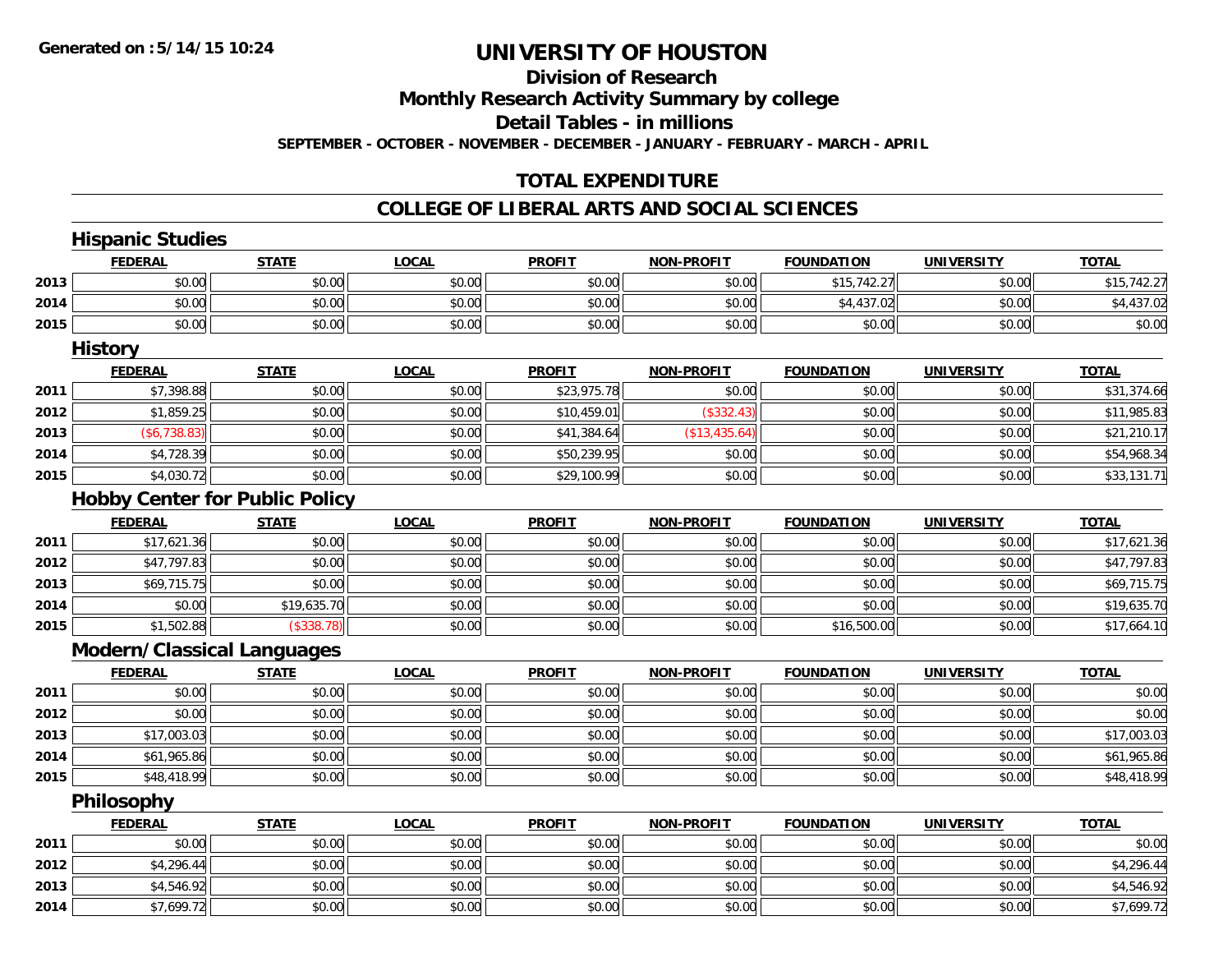**Division of Research**

**Monthly Research Activity Summary by college**

**Detail Tables - in millions**

**SEPTEMBER - OCTOBER - NOVEMBER - DECEMBER - JANUARY - FEBRUARY - MARCH - APRIL**

## **TOTAL EXPENDITURE**

|      | Philosophy               |              |              |               |                   |                   |                   |                |
|------|--------------------------|--------------|--------------|---------------|-------------------|-------------------|-------------------|----------------|
|      | <b>FEDERAL</b>           | <b>STATE</b> | <b>LOCAL</b> | <b>PROFIT</b> | NON-PROFIT        | <b>FOUNDATION</b> | <b>UNIVERSITY</b> | <b>TOTAL</b>   |
| 2015 | \$1,368.99               | \$330.45     | \$0.00       | \$0.00        | \$0.00            | \$0.00            | \$0.00            | \$1,699.44     |
|      | <b>Political Science</b> |              |              |               |                   |                   |                   |                |
|      | <b>FEDERAL</b>           | <b>STATE</b> | <b>LOCAL</b> | <b>PROFIT</b> | <b>NON-PROFIT</b> | <b>FOUNDATION</b> | <b>UNIVERSITY</b> | <b>TOTAL</b>   |
| 2011 | (\$2,511.44)             | (\$637.93)   | \$0.00       | (\$179.60)    | \$0.00            | \$0.00            | \$0.00            | (\$3,328.97)   |
| 2012 | \$0.00                   | \$0.00       | \$0.00       | \$0.00        | \$0.00            | \$0.00            | \$0.00            | \$0.00         |
| 2013 | \$13,493.14              | \$0.00       | \$0.00       | \$0.00        | \$0.00            | \$2,000.00        | \$0.00            | \$15,493.14    |
| 2014 | \$0.00                   | \$0.00       | \$0.00       | \$0.00        | \$0.00            | \$0.00            | \$0.00            | \$0.00         |
| 2015 | \$54,552.64              | \$26,043.88  | \$0.00       | \$0.00        | \$0.00            | \$0.00            | \$0.00            | \$80,596.52    |
|      | <b>Psychology</b>        |              |              |               |                   |                   |                   |                |
|      | <b>FEDERAL</b>           | <b>STATE</b> | <b>LOCAL</b> | <b>PROFIT</b> | <b>NON-PROFIT</b> | <b>FOUNDATION</b> | <b>UNIVERSITY</b> | <b>TOTAL</b>   |
| 2011 | \$4,240,150.98           | \$352,559.91 | \$0.00       | \$49,915.28   | \$173,087.01      | \$151,618.71      | \$10,482.80       | \$4,977,814.69 |
| 2012 | \$3,494,649.58           | \$77,012.70  | \$0.00       | \$41,485.09   | \$151,328.65      | \$115,040.60      | \$859.25          | \$3,880,375.87 |
| 2013 | \$3,870,035.31           | \$34,134.11  | \$0.00       | \$28,231.33   | \$164,939.79      | \$63,406.72       | \$0.00            | \$4,160,747.26 |
| 2014 | \$2,812,765.80           | \$9,837.86   | \$0.00       | \$11,020.14   | \$213,585.95      | (\$3,420.83)      | \$7,964.98        | \$3,051,753.90 |
| 2015 | \$3,146,369.87           | \$105,399.75 | \$0.00       | \$14,206.66   | \$322,446.25      | \$0.00            | \$14,050.57       | \$3,602,473.09 |
|      | <b>School of Music</b>   |              |              |               |                   |                   |                   |                |
|      | <b>FEDERAL</b>           | <b>STATE</b> | <b>LOCAL</b> | <b>PROFIT</b> | NON-PROFIT        | <b>FOUNDATION</b> | <b>UNIVERSITY</b> | <b>TOTAL</b>   |
| 2011 | \$0.00                   | \$1,365.00   | \$0.00       | \$0.00        | (\$666.90)        | \$0.00            | \$0.00            | \$698.10       |
| 2015 | \$0.00                   | (\$28.12)    | \$0.00       | \$0.00        | \$0.00            | \$0.00            | \$0.00            | (\$28.12)      |
|      | <b>Sociology</b>         |              |              |               |                   |                   |                   |                |
|      | <b>FEDERAL</b>           | <b>STATE</b> | <b>LOCAL</b> | <b>PROFIT</b> | <b>NON-PROFIT</b> | <b>FOUNDATION</b> | <b>UNIVERSITY</b> | <b>TOTAL</b>   |
| 2011 | \$101,837.21             | \$0.00       | \$0.00       | \$0.00        | \$0.00            | \$0.00            | \$0.00            | \$101,837.21   |
| 2012 | \$3,491.41               | \$0.00       | \$0.00       | \$0.00        | \$0.00            | \$0.00            | \$0.00            | \$3,491.41     |
| 2013 | (\$5,733.18)             | \$0.00       | \$0.00       | \$0.00        | \$0.00            | \$0.00            | \$0.00            | ( \$5,733.18)  |
| 2014 | \$22,056.97              | \$0.00       | \$0.00       | \$0.00        | \$0.00            | \$0.00            | \$0.00            | \$22,056.97    |
| 2015 | \$21,124.32              | \$850.00     | (\$774.38)   | \$0.00        | \$0.00            | \$0.00            | \$0.00            | \$21,199.94    |
|      | <b>Theatre</b>           |              |              |               |                   |                   |                   |                |
|      | <b>FEDERAL</b>           | <b>STATE</b> | <b>LOCAL</b> | <b>PROFIT</b> | <b>NON-PROFIT</b> | <b>FOUNDATION</b> | <b>UNIVERSITY</b> | <b>TOTAL</b>   |
| 2011 | \$0.00                   | \$0.00       | \$0.00       | \$0.00        | \$47,028.06       | (\$45.63)         | \$0.00            | \$46,982.43    |
| 2012 | \$0.00                   | \$0.00       | \$0.00       | \$0.00        | (\$8,884.27)      | \$0.00            | \$0.00            | (\$8,884.27)   |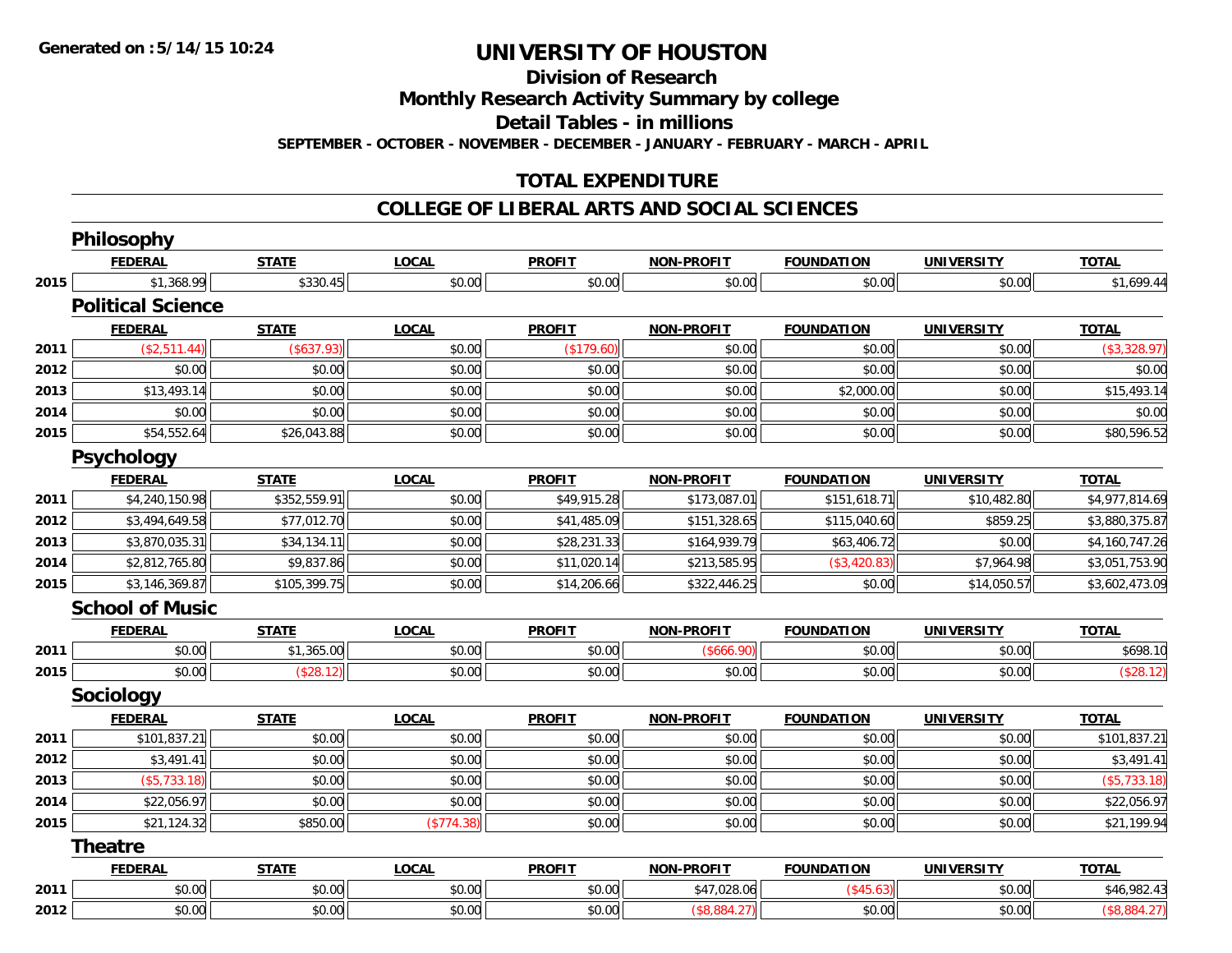**Division of Research**

**Monthly Research Activity Summary by college**

**Detail Tables - in millions**

**SEPTEMBER - OCTOBER - NOVEMBER - DECEMBER - JANUARY - FEBRUARY - MARCH - APRIL**

### **TOTAL EXPENDITURE**

|       | Theatre         |                |              |                |                   |                   |                   |                 |  |  |  |
|-------|-----------------|----------------|--------------|----------------|-------------------|-------------------|-------------------|-----------------|--|--|--|
|       | <b>FEDERAL</b>  | <b>STATE</b>   | <u>LOCAL</u> | <b>PROFIT</b>  | <b>NON-PROFIT</b> | <b>FOUNDATION</b> | <b>UNIVERSITY</b> | <b>TOTAL</b>    |  |  |  |
| 2013  | \$0.00          | \$0.00         | \$0.00       | \$0.00         | \$0.00            | \$0.00            | \$0.00            | \$0.00          |  |  |  |
| 2014  | \$0.00          | \$0.00         | \$0.00       | \$0.00         | \$45,000.00       | \$0.00            | \$0.00            | \$45,000.00     |  |  |  |
| 2015  | \$0.00          | \$0.00         | \$0.00       | \$0.00         | (\$4,209.05)      | \$0.00            | \$0.00            | (\$4,209.05)    |  |  |  |
| Total | \$24,481,090.01 | \$1,337,023.44 | (\$1,033.93) | \$1,026,564.83 | \$2,468,898.34    | \$1,275,070.54    | \$41,381.42       | \$30,628,994.64 |  |  |  |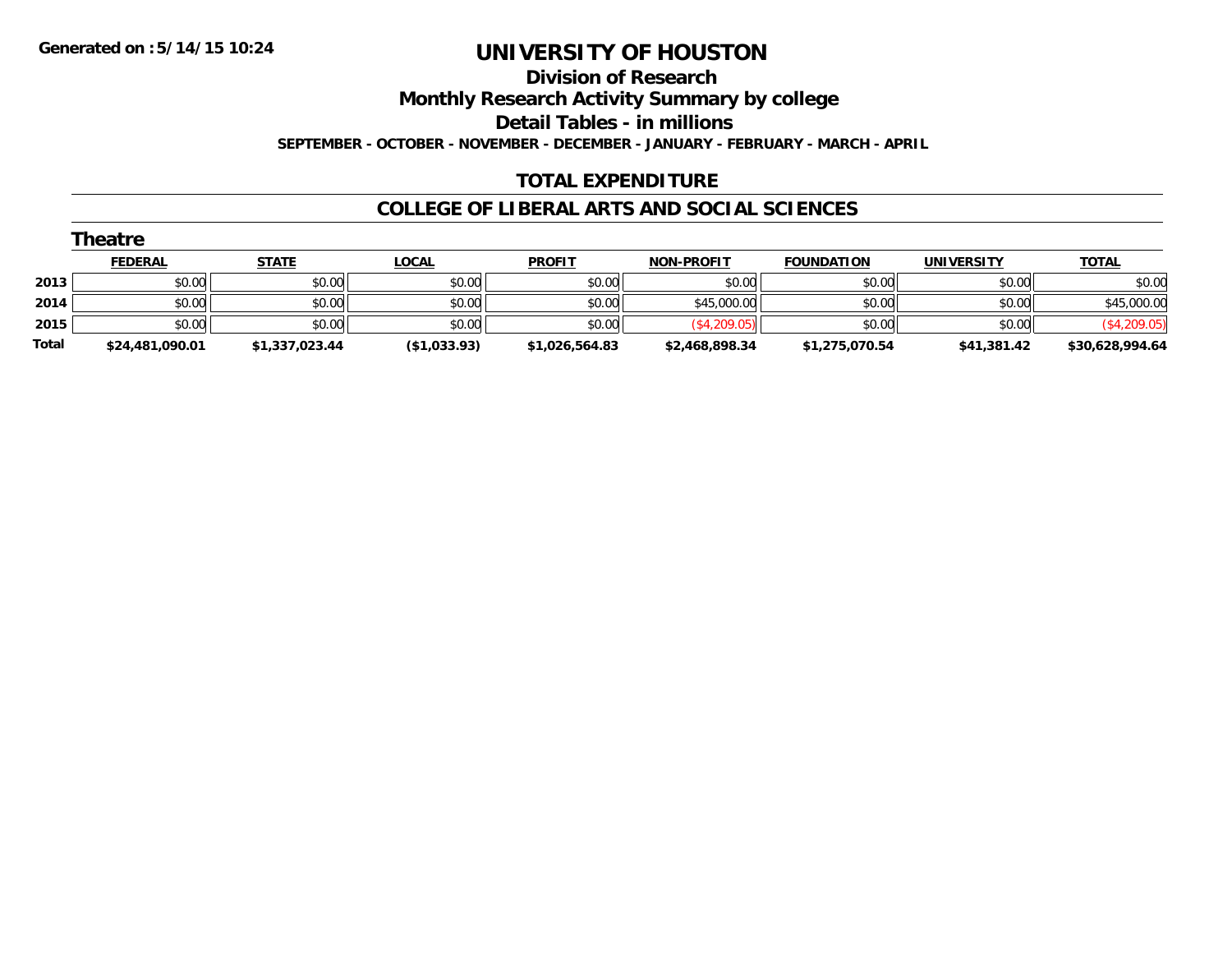# **Division of Research**

**Monthly Research Activity Summary by college**

**Detail Tables - in millions**

**SEPTEMBER - OCTOBER - NOVEMBER - DECEMBER - JANUARY - FEBRUARY - MARCH - APRIL**

## **TOTAL EXPENDITURE**

## **COLLEGE OF NATURAL SCIENCES AND MATHEMATICS**

# **Biology/Biochemistry**

|      | <b>FEDERAL</b>                 | <b>STATE</b> | <b>LOCAL</b> | <b>PROFIT</b> | <b>NON-PROFIT</b> | <b>FOUNDATION</b> | <b>UNIVERSITY</b> | <b>TOTAL</b>   |
|------|--------------------------------|--------------|--------------|---------------|-------------------|-------------------|-------------------|----------------|
| 2011 | \$2,546,603.12                 | \$309,269.76 | \$0.00       | \$2,900.57    | \$508,648.60      | \$171,478.88      | \$0.00            | \$3,538,900.92 |
| 2012 | \$2,077,843.90                 | \$692,528.28 | \$0.00       | \$0.01        | \$542,455.70      | \$120,654.94      | \$0.00            | \$3,433,482.82 |
| 2013 | \$1,991,885.58                 | \$603,374.65 | \$0.00       | \$87,477.38   | \$538,998.60      | \$162,911.13      | \$0.00            | \$3,384,647.34 |
| 2014 | \$1,213,151.62                 | \$516,287.33 | \$0.00       | \$148,697.82  | \$383,076.10      | \$122,933.57      | \$0.00            | \$2,384,146.44 |
| 2015 | \$1,767,760.87                 | \$659,548.94 | \$0.00       | \$66,277.90   | \$246,139.61      | \$273,988.47      | \$31,796.09       | \$3,045,511.88 |
|      | $\sim$ $\sim$<br>$\sim$ $\sim$ | .            |              |               |                   |                   |                   |                |

#### **Center for Applied Geoscience Excellence**

|      | EENEDAI<br>---  | <b>STATE</b>  | 00 <sub>n</sub><br>uun | <b>PROFIT</b> | <b>DDOCIT</b><br>81 A B | ె∩∐NDA ∟<br>.      | <b>IBILI</b>           | <b>TOTA</b>            |
|------|-----------------|---------------|------------------------|---------------|-------------------------|--------------------|------------------------|------------------------|
| 2014 | $\sim$<br>₽U.UU | 0000<br>pu.uu | 40.00                  | 0000<br>vv.vv | 0000<br>JU.UU⊡          | $\sim$ 00<br>₽U.UU | $\sim$ $\sim$<br>vv.vv | $\sim$ $\sim$<br>ง∪.∪บ |
| 2015 | 0.00<br>JU.UU   | 0000<br>DU.UU | $\sim$ $\sim$<br>vu.vu | 0000<br>JU.UU | \$0.00                  | $\sim$<br>טט.טע    | $\sim$ $\sim$<br>vu.vu | $\sim$<br>ง∪.∪บ        |

## **Center for Nuclear Receptors and Cell Signaling**

|      | <b>FEDERAL</b> | <b>STATE</b> | <u>LOCAL</u> | <b>PROFIT</b> | <b>NON-PROFIT</b> | <b>FOUNDATION</b> | <b>UNIVERSITY</b> | <b>TOTAL</b>   |
|------|----------------|--------------|--------------|---------------|-------------------|-------------------|-------------------|----------------|
| 2011 | \$884,650.82   | \$78,027.52  | \$0.00       | \$0.00        | \$53,522.32       | \$31,323.71       | \$0.00            | \$1,047,524.36 |
| 2012 | \$1,343,830.12 | \$846,566.48 | \$0.00       | \$215,430.22  | ( \$63.33)        | \$251,924.74      | \$0.00            | \$2,657,688.23 |
| 2013 | \$1,062,931.88 | \$480,310.71 | \$0.00       | \$3,626.63    | \$977.00          | \$26,980.75       | \$0.00            | \$1,574,826.97 |
| 2014 | \$922,151.88   | \$669,424.19 | \$0.00       | \$0.00        | \$23,401.98       | \$58,272.87       | \$0.00            | \$1,673,250.92 |
| 2015 | \$312,051.58   | \$805,390.22 | \$0.00       | \$0.00        | \$294.69          | \$273,722.32      | \$0.00            | \$1,391,458.81 |

#### **Chemistry**

|      | <b>FEDERAL</b> | <u>STATE</u> | <b>LOCAL</b> | <b>PROFIT</b> | <b>NON-PROFIT</b> | <b>FOUNDATION</b> | <b>UNIVERSITY</b> | <b>TOTAL</b>   |
|------|----------------|--------------|--------------|---------------|-------------------|-------------------|-------------------|----------------|
| 2011 | \$2,068,652.05 | \$667,734.44 | \$0.00       | \$2,252.51    | \$40,064.84       | \$1,220,200.92    | \$46,086.33       | \$4,044,991.10 |
| 2012 | \$1,619,630.48 | \$388,730.77 | \$0.00       | \$1,216.68    | \$37,946.95       | \$1,101,354.43    | \$44,816.10       | \$3,193,695.41 |
| 2013 | \$1,445,520.81 | \$594,847.81 | \$0.00       | \$31,828.04   | \$8,527.16        | \$697,856.42      | (S43, 851.79)     | \$2,734,728.45 |
| 2014 | \$1,593,772.36 | \$413,849.21 | \$0.00       | \$400.95      | \$11,521.49       | \$1,484,714.07    | \$16,022.37       | \$3,520,280.45 |
| 2015 | \$1,179,251.11 | \$120,817.03 | \$0.00       | \$22,706.42   | \$52,070.30       | \$1,001,474.67    | \$0.00            | \$2,376,319.53 |

#### **Computer Science**

|      | <b>FEDERAL</b> | <u>STATE</u> | <b>LOCAL</b> | <b>PROFIT</b> | <b>NON-PROFIT</b> | <b>FOUNDATION</b> | <b>UNIVERSITY</b> | <b>TOTAL</b>   |
|------|----------------|--------------|--------------|---------------|-------------------|-------------------|-------------------|----------------|
| 2011 | \$2,677,691.87 | \$106,528.93 | \$0.00       | \$222,491.66  | \$11,868.50       | \$0.00            | (\$769.35)        | \$3,017,811.61 |
| 2012 | \$1,452,666.48 | \$28,759.14  | \$0.00       | \$232,667.88  | \$42,729.11       | \$0.00            | \$0.00            | \$1,756,822.61 |
| 2013 | \$1,581,842.65 | \$27,447.99  | \$0.00       | \$156,156.39  | \$14.496.16       | \$17,924.92       | \$29,957.80       | \$1,827,825.92 |
| 2014 | \$1,003,287.92 | \$790.67     | \$0.00       | \$368,862.89  | \$262,691.22      | \$11,445.83       | \$14,312.23       | \$1,661,390.76 |
| 2015 | \$1,471,936.67 | \$165,316.14 | \$0.00       | \$227,318.05  | \$131,408.42      | \$14,562.31       | \$20,397.41       | \$2,030,939.01 |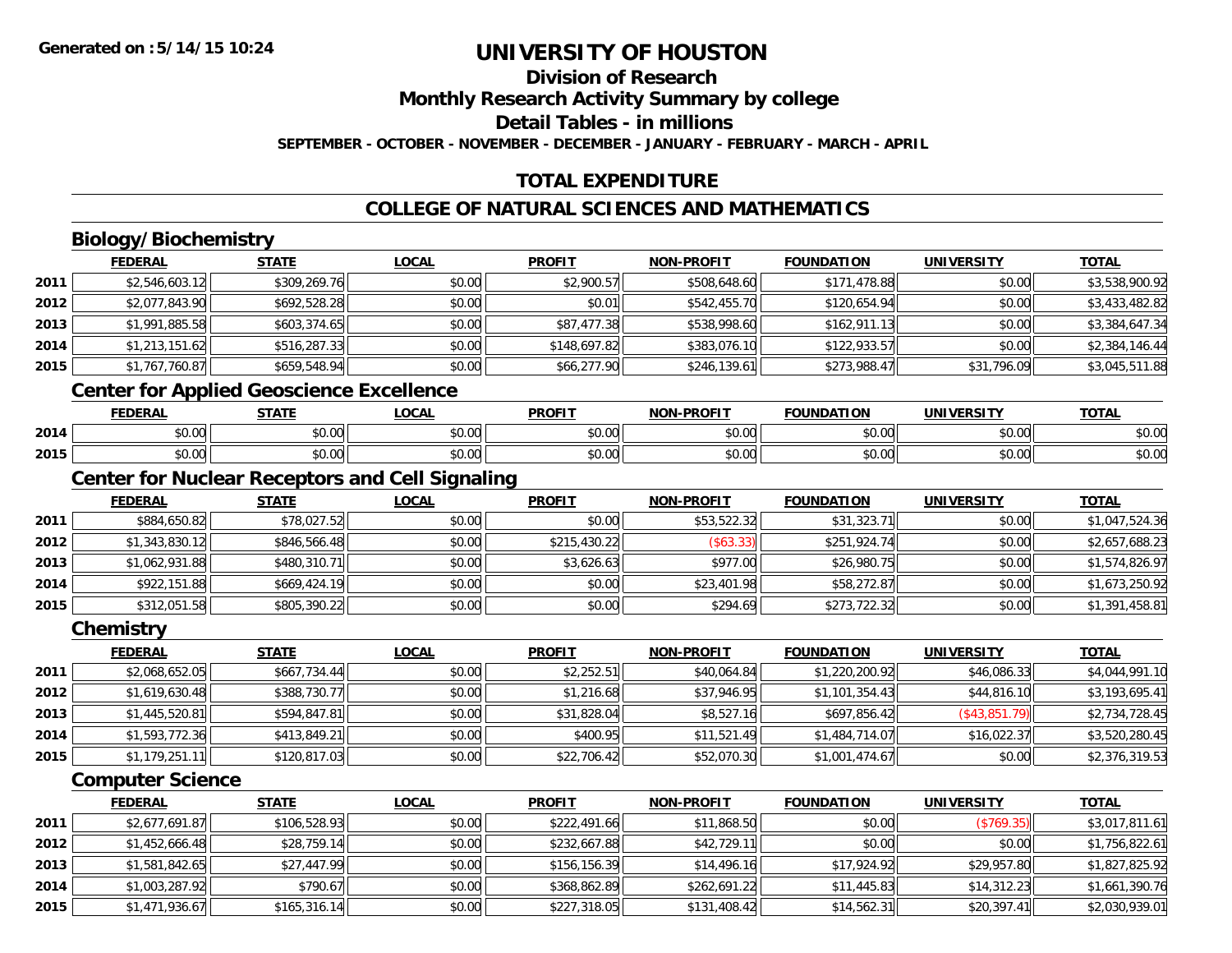### **Division of Research**

**Monthly Research Activity Summary by college**

**Detail Tables - in millions**

**SEPTEMBER - OCTOBER - NOVEMBER - DECEMBER - JANUARY - FEBRUARY - MARCH - APRIL**

# **TOTAL EXPENDITURE**

## **COLLEGE OF NATURAL SCIENCES AND MATHEMATICS**

## **Dean, Natural Sciences and Mathematics**

|      | <b>FEDERAL</b> | <b>STATE</b> | <u>LOCAL</u> | <b>PROFIT</b> | <b>NON-PROFIT</b> | <b>FOUNDATION</b> | <b>UNIVERSITY</b> | <b>TOTAL</b> |
|------|----------------|--------------|--------------|---------------|-------------------|-------------------|-------------------|--------------|
| 2011 | \$411,512.06   | \$0.00       | \$0.00       | \$0.00        | \$0.00            | \$0.00            | \$0.00            | \$411,512.06 |
| 2012 | \$521,235.31   | \$0.00       | \$7,488.83   | \$0.00        | \$0.00            | \$0.00            | \$0.00            | \$528,724.14 |
| 2013 | \$647,741.87   | \$0.00       | \$0.00       | \$0.00        | \$0.00            | \$0.00            | \$0.00            | \$647,741.87 |
| 2014 | \$577,228.97   | \$0.00       | \$0.00       | \$0.00        | \$0.00            | \$0.00            | \$0.00            | \$577,228.97 |
| 2015 | \$183,922.19   | \$31,801.26  | \$0.00       | \$0.00        | \$20,498.82       | \$0.00            | \$0.00            | \$236,222.27 |

#### **Earth & Atmospheric Sciences**

|      | <b>FEDERAL</b> | <u>STATE</u> | <b>LOCAL</b> | <b>PROFIT</b>  | <b>NON-PROFIT</b> | <b>FOUNDATION</b> | <b>UNIVERSITY</b> | <b>TOTAL</b>   |
|------|----------------|--------------|--------------|----------------|-------------------|-------------------|-------------------|----------------|
| 2011 | \$1,132,976.66 | \$674,238.24 | \$0.00       | \$1,042,752.43 | \$133,281.03      | \$0.00            | \$0.00            | \$2,983,248.36 |
| 2012 | \$1,000,370.35 | \$379,042.93 | \$0.00       | \$1,391,301.91 | \$118,134.20      | \$0.00            | \$0.00            | \$2,888,849.39 |
| 2013 | \$903,247.89   | \$159,695.61 | \$0.00       | \$2,008,695.05 | \$103,476.02      | \$0.00            | \$0.00            | \$3,175,114.57 |
| 2014 | \$600,841.38   | \$229,178.49 | \$0.00       | \$1,632,744.44 | \$244,614.02      | \$114,714.05      | \$0.00            | \$2,822,092.38 |
| 2015 | \$631,610.50   | \$301,571.43 | \$0.00       | \$1,068,583.63 | \$153,938.79      | \$24,201.24       | \$10,106.48       | \$2,190,012.07 |

## **Institute for Climate and Atmospheric Science**

|      | <b>FEDERAL</b> | <b>STATE</b> | <b>LOCAL</b> | <b>PROFIT</b> | <b>NON-PROFIT</b> | <b>FOUNDATION</b> | <b>UNIVERSITY</b> | <b>TOTAL</b> |
|------|----------------|--------------|--------------|---------------|-------------------|-------------------|-------------------|--------------|
| 2011 | \$0.00         | \$0.00       | \$0.00       | \$0.00        | \$0.00            | \$0.00            | \$0.00            | \$0.00       |
| 2012 | \$0.00         | \$0.00       | \$0.00       | \$0.00        | \$0.00            | \$0.00            | \$0.00            | \$0.00       |
| 2013 | \$0.00         | \$0.00       | \$0.00       | \$0.00        | \$0.00            | \$0.00            | \$0.00            | \$0.00       |
| 2014 | \$0.00         | \$0.00       | \$0.00       | \$0.00        | \$0.00            | \$0.00            | \$0.00            | \$0.00       |
| 2015 | \$0.00         | \$0.00       | \$0.00       | \$0.00        | \$0.00            | \$0.00            | \$0.00            | \$0.00       |

#### **Institute for Nanoenergy**

|      | <b>FEDERAL</b> | <b>STATE</b> | <b>LOCAL</b> | <b>PROFIT</b> | <b>NON-PROFIT</b> | <b>FOUNDATION</b> | <b>UNIVERSITY</b> | <b>TOTAL</b> |
|------|----------------|--------------|--------------|---------------|-------------------|-------------------|-------------------|--------------|
| 2011 | \$0.00         | \$0.00       | \$0.00       | \$0.00        | \$0.00            | \$0.00            | \$0.00            | \$0.00       |
| 2012 | \$0.00         | \$0.00       | \$0.00       | \$0.00        | \$0.00            | \$0.00            | \$0.00            | \$0.00       |
| 2013 | \$0.00         | \$0.00       | \$0.00       | \$0.00        | \$0.00            | \$0.00            | \$0.00            | \$0.00       |
| 2014 | \$0.00         | \$0.00       | \$0.00       | \$0.00        | \$0.00            | \$0.00            | \$0.00            | \$0.00       |
| 2015 | \$0.00         | \$0.00       | \$0.00       | \$0.00        | \$0.00            | \$0.00            | \$0.00            | \$0.00       |

#### **Mathematics**

|      | <b>FEDERAL</b> | <b>STATE</b>                                                          | <b>LOCAI</b> | <b>PROFIT</b>                     | <b>NON-PROFIT</b> | <b>FOUNDATION</b>                 | <b>UNIVERSITY</b> | <b>TOTAL</b>                                               |
|------|----------------|-----------------------------------------------------------------------|--------------|-----------------------------------|-------------------|-----------------------------------|-------------------|------------------------------------------------------------|
| 2011 | \$542,969.12   | 140.03<br>\$240                                                       | \$0.00       | <b>CAE 201 25</b><br>⊸+∪ ∪ບ , ບ+⊳ | .<br>\$103        | 125.67<br>$A^{\sim}$<br>ا/0.01،   | \$10,000.00       | \$969,520.80                                               |
| 2012 | \$462,883.34   | <b>Anno</b><br>155 23<br>$U \cup L \cup U \cap T$ , $U \cup L \cup V$ | \$0.00       | \$125.2202<br>ال کے دے، ب         | \$78,658.24       | ,,,,,,<br>ሖ へ ៸<br>ס∠ס<br>ن ے ، ا | 442.73<br>$AA =$  | $\sim$ $\sim$ $\sim$ $\sim$<br><b>CCO3</b><br>9792.973.021 |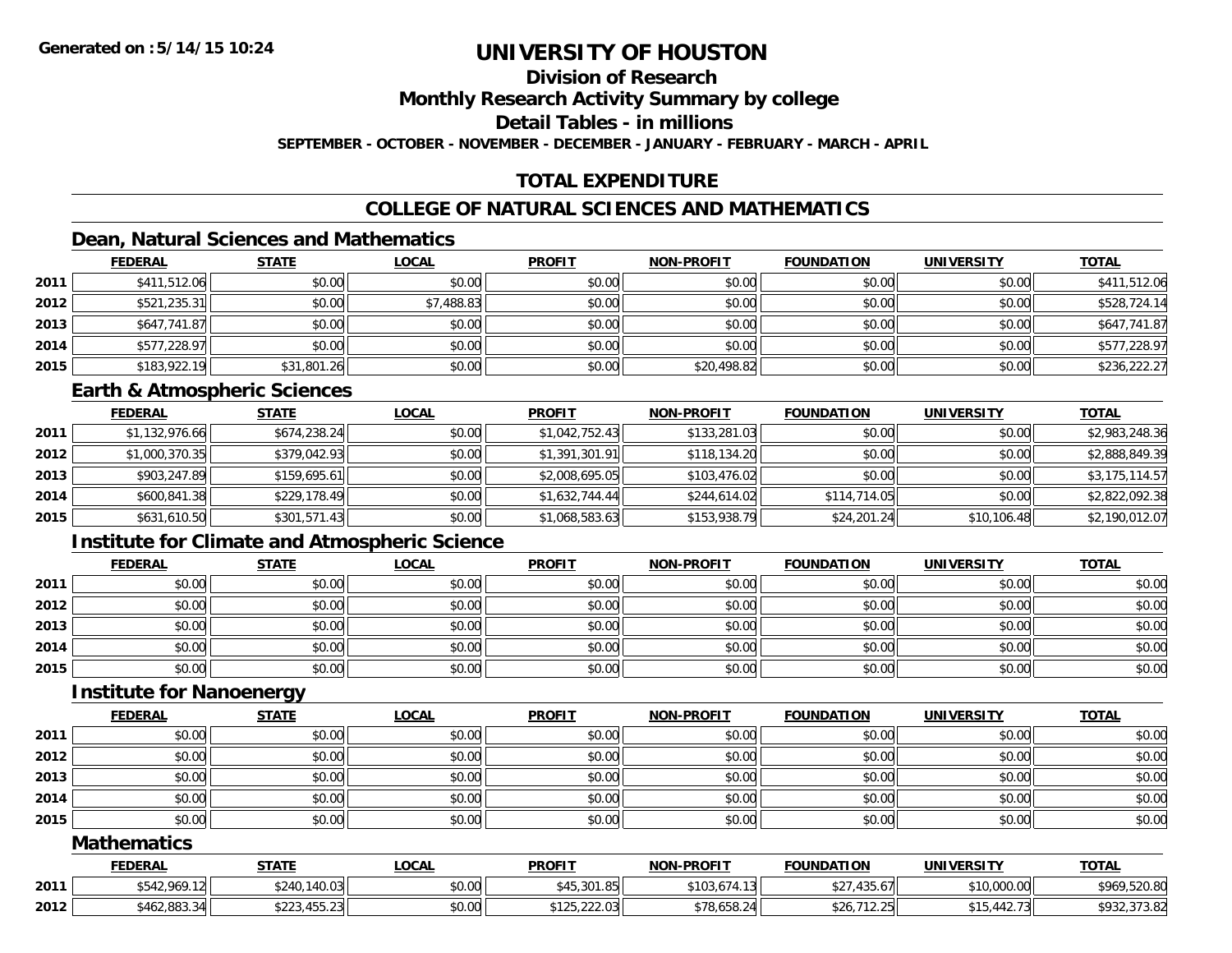#### **Division of Research**

**Monthly Research Activity Summary by college**

**Detail Tables - in millions**

**SEPTEMBER - OCTOBER - NOVEMBER - DECEMBER - JANUARY - FEBRUARY - MARCH - APRIL**

## **TOTAL EXPENDITURE**

#### **COLLEGE OF NATURAL SCIENCES AND MATHEMATICS**

|       | <b>Mathematics</b> |                 |              |                 |                   |                   |                   |                 |
|-------|--------------------|-----------------|--------------|-----------------|-------------------|-------------------|-------------------|-----------------|
|       | <b>FEDERAL</b>     | <b>STATE</b>    | <b>LOCAL</b> | <b>PROFIT</b>   | <b>NON-PROFIT</b> | <b>FOUNDATION</b> | <b>UNIVERSITY</b> | <b>TOTAL</b>    |
| 2013  | \$646,711.88       | \$84,491.96     | \$0.00       | \$76,851.68     | \$467.88          | \$25,022.00       | \$21,185.69       | \$854,731.09    |
| 2014  | \$942,368.98       | (\$1,525.67)    | \$0.00       | \$49,631.52     | \$0.00            | \$13,176.99       | \$0.00            | \$1,003,651.82  |
| 2015  | \$694,391.17       | \$0.00          | \$0.00       | \$26,079.02     | \$20,498.82       | \$30,583.86       | \$0.00            | \$771,552.88    |
|       | <b>Physics</b>     |                 |              |                 |                   |                   |                   |                 |
|       | <b>FEDERAL</b>     | <b>STATE</b>    | <b>LOCAL</b> | <b>PROFIT</b>   | <b>NON-PROFIT</b> | <b>FOUNDATION</b> | <b>UNIVERSITY</b> | <b>TOTAL</b>    |
| 2011  | \$1,817,358.23     | \$18,080.15     | \$0.00       | \$789,927.34    | \$19,275.87       | \$253,382.45      | \$0.00            | \$2,898,024.04  |
| 2012  | \$2,026,987.76     | ( \$2,933.99)   | \$0.00       | \$715,583.79    | \$34,454.64       | \$220,195.21      | \$0.00            | \$2,994,287.41  |
| 2013  | \$2,071,316.12     | \$0.00          | \$0.00       | \$1,135,807.79  | \$38,984.70       | \$161,761.13      | \$0.00            | \$3,407,869.74  |
| 2014  | \$3,080,422.39     | \$8,223.92      | \$0.00       | \$1,217,838.56  | \$22,504.64       | \$172,474.26      | \$0.00            | \$4,501,463.77  |
| 2015  | \$2,492,756.21     | \$48,489.58     | \$0.00       | \$1,072,887.60  | \$22,403.14       | \$118,009.44      | \$0.00            | \$3,754,545.96  |
| Total | \$51,605,966.14    | \$10,569,499.38 | \$7,488.83   | \$14,189,520.63 | \$4,025,640.37    | \$8,231,393.49    | \$215,502.09      | \$88,845,010.94 |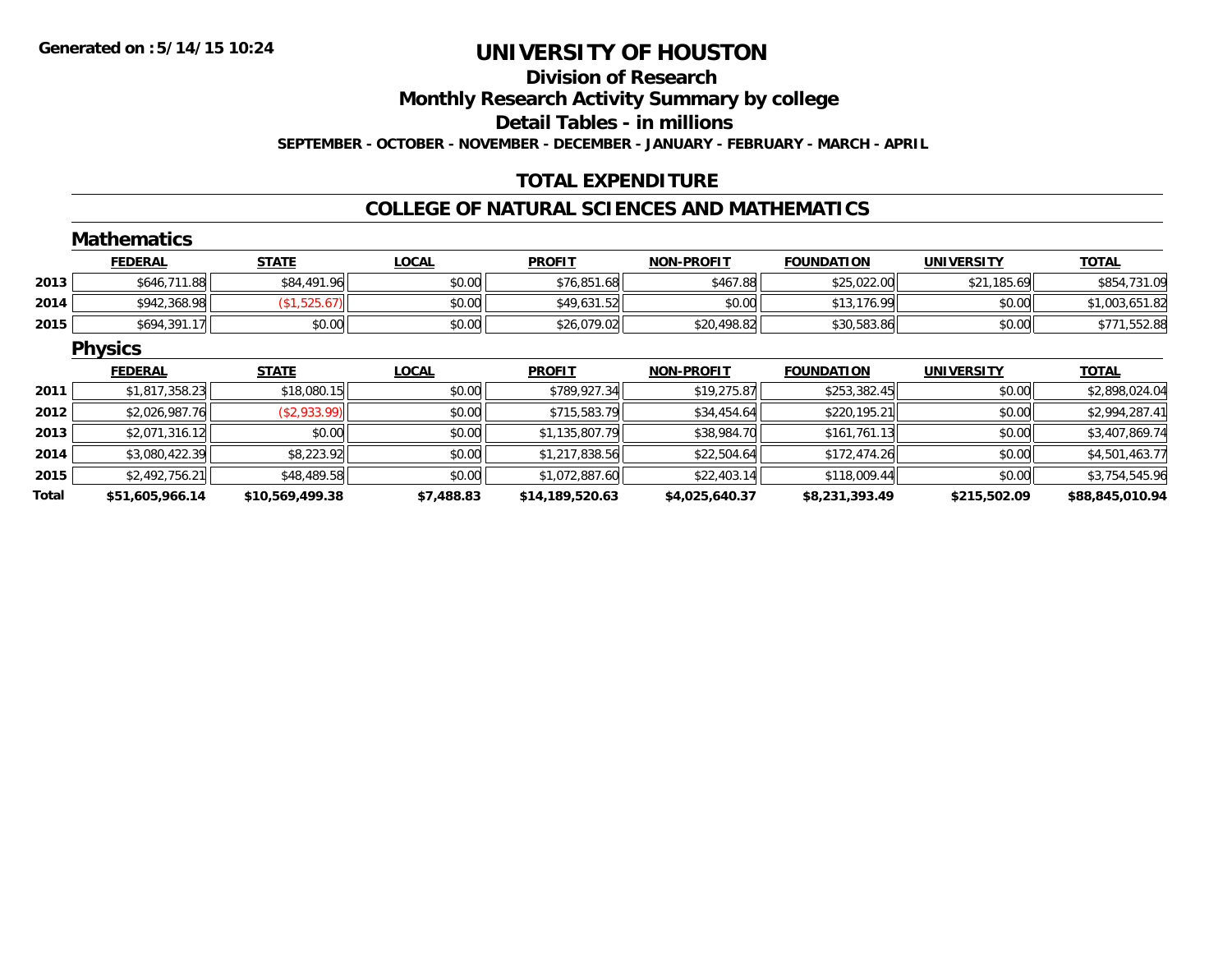# **Division of Research**

**Monthly Research Activity Summary by college**

**Detail Tables - in millions**

**SEPTEMBER - OCTOBER - NOVEMBER - DECEMBER - JANUARY - FEBRUARY - MARCH - APRIL**

### **TOTAL EXPENDITURE**

#### **COLLEGE OF OPTOMETRY**

# **Optometry Vision Sciences**

|       | <b>FEDERAL</b>  | <b>STATE</b> | <b>LOCAL</b> | <b>PROFIT</b>  | <b>NON-PROFIT</b> | <b>FOUNDATION</b> | <b>UNIVERSITY</b> | <b>TOTAL</b>    |
|-------|-----------------|--------------|--------------|----------------|-------------------|-------------------|-------------------|-----------------|
| 2011  | \$2,218,701.75  | \$60,558.57  | \$0.00       | \$180,849.21   | (S103.90)         | \$0.00            | \$111,646.00      | \$2,571,651.63  |
| 2012  | \$2,529,801.85  | \$1,921.81   | \$0.00       | \$223,358.69   | (\$105.00)        | \$23,257.83       | \$175,449.91      | \$2,953,685.09  |
| 2013  | \$2,672,305.97  | \$0.00       | \$0.00       | \$601,773.39   | \$0.00            | \$21,411.85       | \$111,863.53      | \$3,407,354.74  |
| 2014  | \$3,082,798.67  | \$0.00       | \$0.00       | \$626,511.53   | \$6,300.00        | (\$1,388.89)      | \$177,668.67      | \$3,891,889.98  |
| 2015  | \$2,920,366.18  | \$0.00       | \$0.00       | \$262,219.31   | \$0.00            | \$0.00            | \$310,113.04      | \$3,492,698.53  |
| Total | \$13,423,974.42 | \$62,480.38  | \$0.00       | \$1,894,712.13 | \$6,091.10        | \$43,280.79       | \$886,741.15      | \$16,317,279.97 |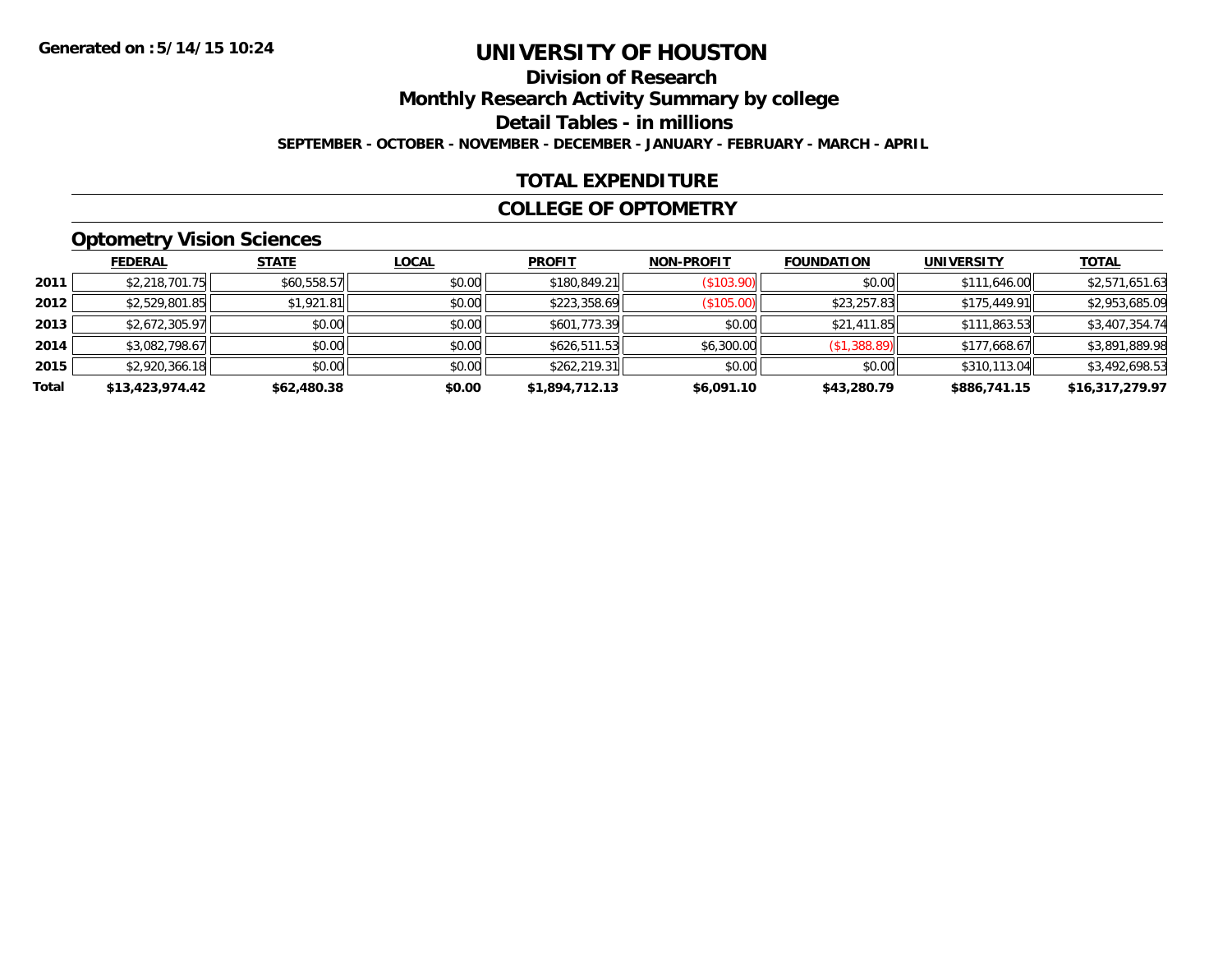# **Division of Research**

**Monthly Research Activity Summary by college**

**Detail Tables - in millions**

**SEPTEMBER - OCTOBER - NOVEMBER - DECEMBER - JANUARY - FEBRUARY - MARCH - APRIL**

### **TOTAL EXPENDITURE**

#### **COLLEGE OF PHARMACY**

# **Center for Experimental Therapeutics and Pharmacoi**

|      | <b>FEDERAL</b> | <b>STATE</b> | <b>LOCAL</b> | <b>PROFIT</b> | <b>NON-PROFIT</b> | <b>FOUNDATION</b> | <b>UNIVERSITY</b> | <b>TOTAL</b> |
|------|----------------|--------------|--------------|---------------|-------------------|-------------------|-------------------|--------------|
| 2011 | \$0.00         | \$0.00       | \$0.00       | \$0.00        | \$0.00            | \$0.00            | \$0.00            | \$0.00       |
| 2012 | \$0.00         | \$0.00       | \$0.00       | \$0.00        | \$0.00            | \$0.00            | \$0.00            | \$0.00       |
| 2013 | \$0.00         | \$0.00       | \$0.00       | \$0.00        | \$0.00            | \$0.00            | \$0.00            | \$0.00       |
| 2014 | \$0.00         | \$0.00       | \$0.00       | \$0.00        | \$0.00            | \$0.00            | \$0.00            | \$0.00       |
| 2015 | \$0.00         | \$0.00       | \$0.00       | \$0.00        | \$0.00            | \$0.00            | \$0.00            | \$0.00       |

## **Clinical Pharmacy & Administration**

|      | <b>FEDERAL</b> | <u>STATE</u> | <u>LOCAL</u> | <b>PROFIT</b> | <b>NON-PROFIT</b> | <b>FOUNDATION</b> | <b>UNIVERSITY</b> | <b>TOTAL</b> |
|------|----------------|--------------|--------------|---------------|-------------------|-------------------|-------------------|--------------|
| 2011 | \$119,035.79   | \$1,750.90   | \$0.00       | \$273,435.37  | \$84,166.73       | \$0.00            | \$24.85           | \$478,413.64 |
| 2012 | \$95,849.02    | \$9,577.30   | \$0.00       | \$255,685.86  | \$20,504.63       | \$15.944.45       | \$0.00            | \$397,561.26 |
| 2013 | \$206,926.08   | \$0.00       | \$0.00       | \$283,002.37  | \$9,562.31        | \$4,103.00        | \$0.00            | \$503,593.76 |
| 2014 | \$10,973.49    | \$0.00       | \$0.00       | \$307,955.39  | \$50,715.43       | \$0.00            | \$0.00            | \$369,644.31 |
| 2015 | \$168,940.31   | \$242,910.46 | \$0.00       | \$161,644.42  | \$65,406.62       | \$0.00            | \$0.00            | \$638,901.81 |

# **Dean, Pharmacy**

|      | <b>FEDERAL</b> | <u>STATE</u> | <u>LOCAL</u> | <b>PROFIT</b> | <b>NON-PROFIT</b> | <b>FOUNDATION</b> | <b>UNIVERSITY</b> | <b>TOTAL</b> |
|------|----------------|--------------|--------------|---------------|-------------------|-------------------|-------------------|--------------|
| 2011 | \$0.00         | \$0.00       | \$0.00       | \$0.00        | \$0.00            | \$0.00            | \$0.00            | \$0.00       |
| 2012 | \$0.00         | \$0.00       | \$0.00       | \$0.00        | \$0.00            | \$0.00            | \$0.00            | \$0.00       |
| 2013 | \$0.00         | \$0.00       | \$0.00       | \$0.00        | \$0.00            | \$0.00            | \$0.00            | \$0.00       |
| 2014 | \$0.00         | \$0.00       | \$0.00       | \$0.00        | \$0.00            | \$0.00            | \$0.00            | \$0.00       |
| 2015 | \$0.00         | \$0.00       | \$0.00       | \$0.00        | \$0.00            | \$0.00            | \$0.00            | \$0.00       |

#### **Pharm Health Outcomes & Policy**

|      | <b>FEDERAL</b> | <b>STATE</b> | <b>LOCAL</b> | <b>PROFIT</b> | <b>NON-PROFIT</b> | <b>FOUNDATION</b> | UNIVERSITY | <b>TOTAL</b> |
|------|----------------|--------------|--------------|---------------|-------------------|-------------------|------------|--------------|
| 2011 | \$435.23       | \$0.00       | \$0.00       | \$0.00        | \$91,415.84       | \$0.00            | \$0.00     | \$91,851.07  |
| 2012 | \$17,994.34    | \$5,354.58   | \$0.00       | \$0.00        | \$27,934.06       | \$0.00            | \$0.00     | \$51,282.98  |
| 2013 | \$25,928.10    | \$0.00       | \$0.00       | \$0.00        | \$0.00            | \$0.00            | \$0.00     | \$25,928.10  |
| 2014 | \$85,186.53    | \$336.65     | \$0.00       | \$0.00        | \$0.00            | \$2,435.82        | \$0.00     | \$87,285.70  |
| 2015 | \$97,403.25    | \$8,108.76   | \$0.00       | \$16,345.25   | \$4,511.31        | \$0.00            | \$0.00     | \$126,368.57 |

## **Pharmacological and Pharmaceutical Sciences**

|      | <b>FEDERAL</b>                    | <b>STATE</b>                     | <b>LOCAL</b> | <b>PROFIT</b>                      | <b>NON-PROFIT</b>         | <b>FOUNDATION</b>                | UNIVERSITY | <b>TOTAL</b> |
|------|-----------------------------------|----------------------------------|--------------|------------------------------------|---------------------------|----------------------------------|------------|--------------|
| 2011 | \$2,189,088.<br>, ,∪రర.44         | 001<br>10101<br>⊅O∠,<br>1 J T. Z | \$0.00       | 017E<br>₼ ◀<br>.<br>ں ، ،          | 0.070<br>$\sim$ 14,860.70 | $\sim$<br>$\sim$<br>236.68,<br>◡ | \$0.00     |              |
| 2012 | $\overline{\mathbf{z}}$<br>JUJ.JI | 00001<br>JU.U                    | \$0.00       | ד רחר<br>74<br>ו סכ <sub>י</sub> ט | ∪ש                        | \$77,503.7                       | \$0.00     | ,975.08      |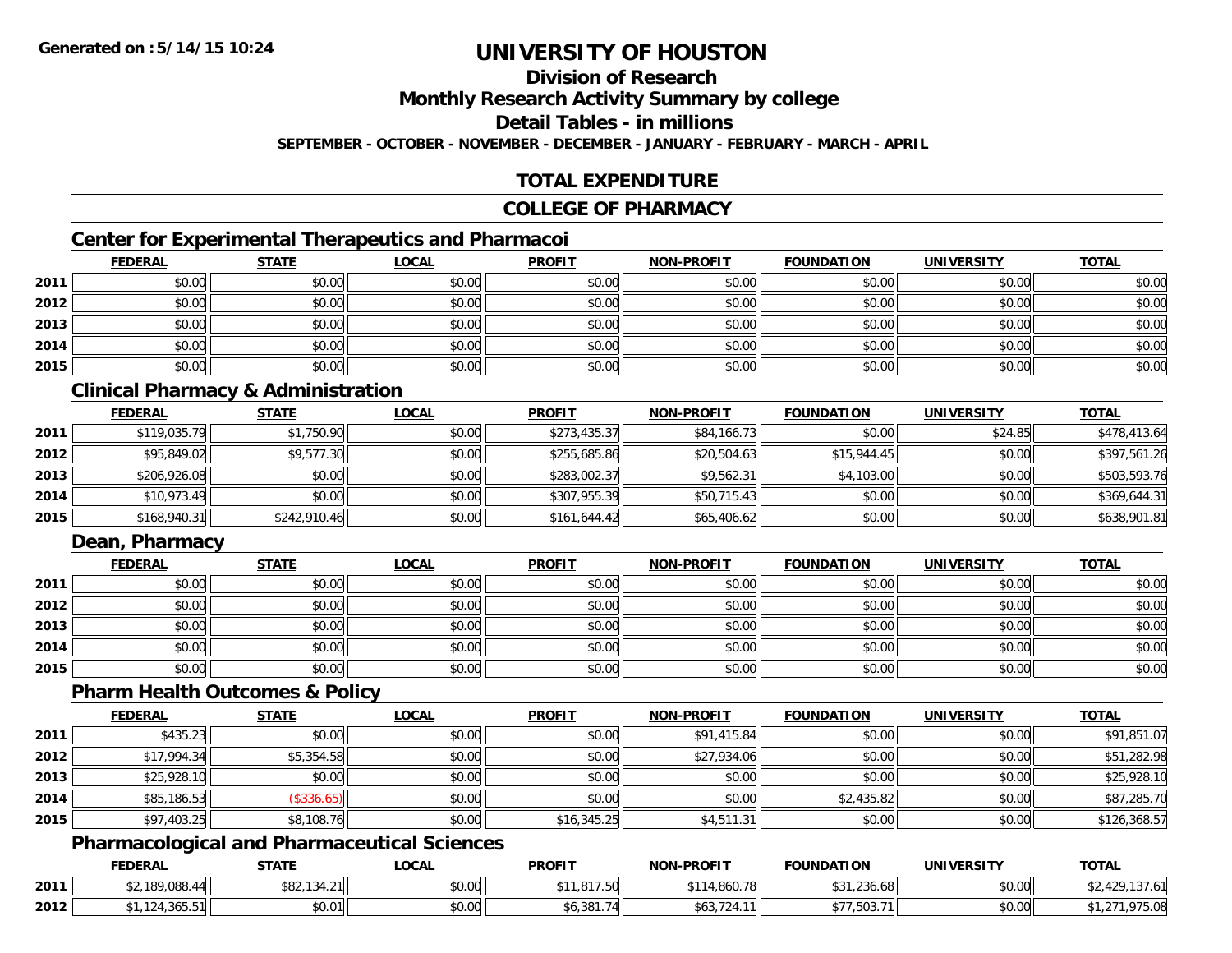**Division of Research**

**Monthly Research Activity Summary by college**

**Detail Tables - in millions**

**SEPTEMBER - OCTOBER - NOVEMBER - DECEMBER - JANUARY - FEBRUARY - MARCH - APRIL**

### **TOTAL EXPENDITURE**

#### **COLLEGE OF PHARMACY**

# **Pharmacological and Pharmaceutical Sciences**

|       | <b>FEDERAL</b> | <u>STATE</u> | <u>LOCAL</u> | <b>PROFIT</b>  | <b>NON-PROFIT</b> | <b>FOUNDATION</b> | <b>UNIVERSITY</b> | <b>TOTAL</b>    |
|-------|----------------|--------------|--------------|----------------|-------------------|-------------------|-------------------|-----------------|
| 2013  | \$1,423,415.61 | \$0.00       | \$0.00       | \$13,484.01    | \$17.264.42       | \$41,190.15       | \$0.00            | \$1,495,354.19  |
| 2014  | \$1,127,436.46 | \$0.00       | \$0.00       | \$22,942.39    | \$18,508.06       | \$39,273.68       | \$0.00            | \$1,208,160.59  |
| 2015  | \$1,374,919.35 | \$56,499.71  | \$0.00       | \$13,980.78    | \$8,861.61        | \$27,894.10       | \$0.00            | \$1,482,155.55  |
| Total | \$8,067,897.52 | \$405,999.28 | \$0.00       | \$1,366,675.08 | \$577,435.91      | \$239,581.59      | \$24.85           | \$10,657,614.23 |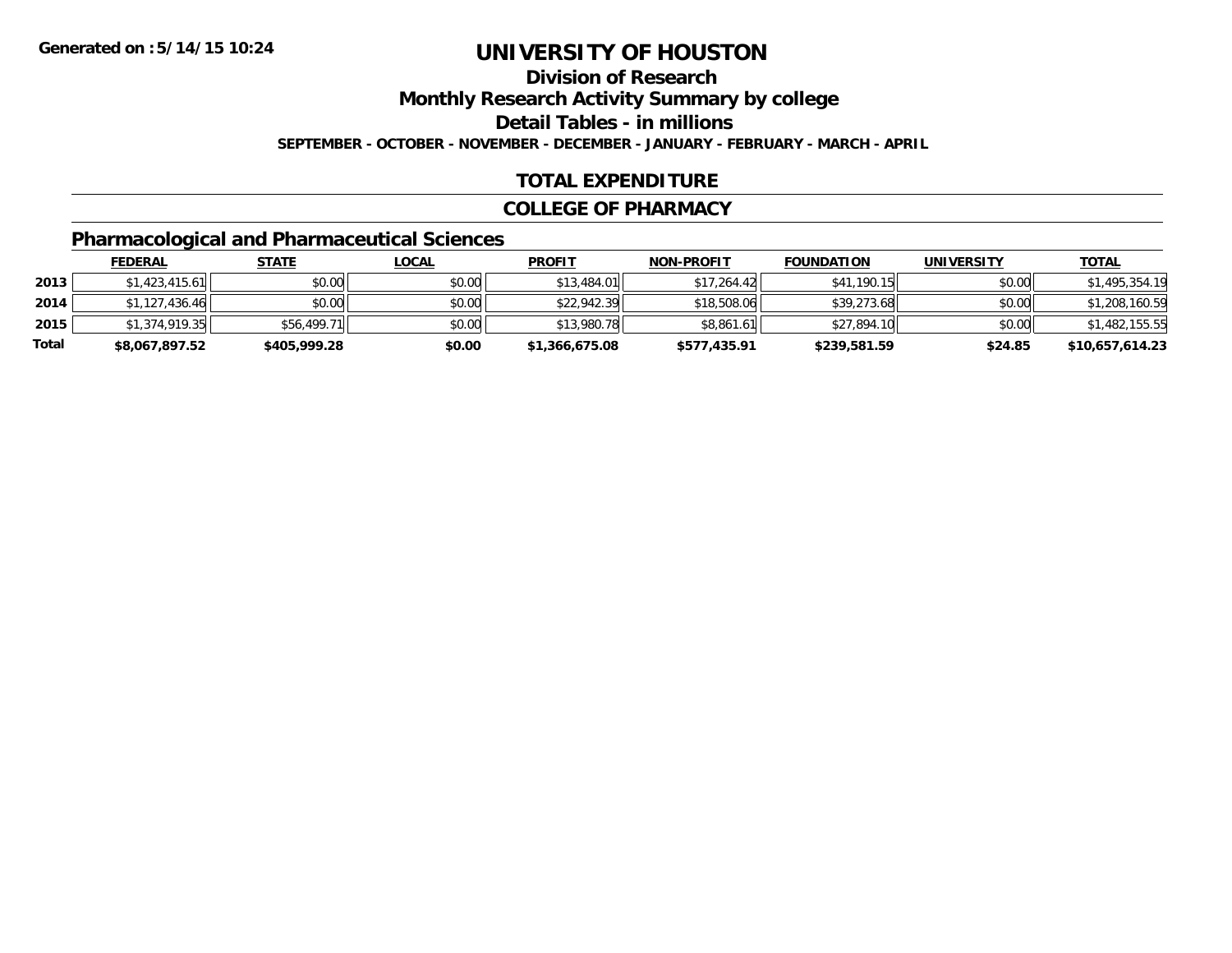**Division of Research**

**Monthly Research Activity Summary by college**

**Detail Tables - in millions**

**SEPTEMBER - OCTOBER - NOVEMBER - DECEMBER - JANUARY - FEBRUARY - MARCH - APRIL**

## **TOTAL EXPENDITURE**

#### **COLLEGE OF TECHNOLOGY**

|      |                                            |              | <b>Center for Information Security, Research and Edu</b> |               |                   |                   |                   |              |
|------|--------------------------------------------|--------------|----------------------------------------------------------|---------------|-------------------|-------------------|-------------------|--------------|
|      | <b>FEDERAL</b>                             | <b>STATE</b> | <b>LOCAL</b>                                             | <b>PROFIT</b> | <b>NON-PROFIT</b> | <b>FOUNDATION</b> | <b>UNIVERSITY</b> | <b>TOTAL</b> |
| 2015 | \$0.00                                     | \$0.00       | \$0.00                                                   | \$0.00        | \$0.00            | \$0.00            | \$0.00            | \$0.00       |
|      | <b>Center for Life Sciences Technology</b> |              |                                                          |               |                   |                   |                   |              |
|      | <b>FEDERAL</b>                             | <b>STATE</b> | <b>LOCAL</b>                                             | <b>PROFIT</b> | <b>NON-PROFIT</b> | <b>FOUNDATION</b> | <b>UNIVERSITY</b> | <b>TOTAL</b> |
| 2011 | \$0.00                                     | \$0.00       | \$0.00                                                   | \$0.00        | \$0.00            | \$0.00            | \$0.00            | \$0.00       |
| 2012 | \$0.00                                     | \$0.00       | \$0.00                                                   | \$0.00        | \$0.00            | \$0.00            | \$0.00            | \$0.00       |
|      | <b>Center for Technology Literacy</b>      |              |                                                          |               |                   |                   |                   |              |
|      | <b>FEDERAL</b>                             | <b>STATE</b> | <b>LOCAL</b>                                             | <b>PROFIT</b> | <b>NON-PROFIT</b> | <b>FOUNDATION</b> | <b>UNIVERSITY</b> | <b>TOTAL</b> |
| 2011 | \$379,009.04                               | \$0.00       | \$0.00                                                   | \$0.00        | \$0.00            | \$0.00            | \$0.00            | \$379,009.04 |
| 2012 | \$511,289.68                               | \$0.00       | \$0.00                                                   | \$0.00        | \$0.00            | \$0.00            | \$0.00            | \$511,289.68 |
| 2013 | \$164,704.50                               | \$0.00       | \$0.00                                                   | \$0.00        | \$0.00            | \$0.00            | \$0.00            | \$164,704.50 |
| 2014 | \$391,359.82                               | \$0.00       | \$0.00                                                   | \$0.00        | \$0.00            | \$0.00            | \$0.00            | \$391,359.82 |
| 2015 | \$247,060.50                               | \$0.00       | \$0.00                                                   | \$94,421.84   | \$0.00            | \$0.00            | \$0.00            | \$341,482.34 |
|      | <b>Construction Management</b>             |              |                                                          |               |                   |                   |                   |              |
|      | <b>FEDERAL</b>                             | <b>STATE</b> | <b>LOCAL</b>                                             | <b>PROFIT</b> | <b>NON-PROFIT</b> | <b>FOUNDATION</b> | <b>UNIVERSITY</b> | <b>TOTAL</b> |
| 2011 | \$4,322.71                                 | \$0.00       | \$0.00                                                   | \$0.00        | \$0.00            | \$0.00            | \$0.00            | \$4,322.71   |
| 2013 | \$0.00                                     | \$13,651.50  | \$0.00                                                   | \$0.00        | \$0.00            | \$13,494.41       | \$0.00            | \$27,145.91  |
| 2014 | \$0.00                                     | \$32,246.28  | \$0.00                                                   | \$0.00        | \$0.00            | \$8,945.87        | \$0.00            | \$41,192.15  |
| 2015 | \$0.00                                     | \$844.62     | \$0.00                                                   | \$0.00        | \$0.00            | \$0.00            | \$0.00            | \$844.62     |
|      | Dean, Technology                           |              |                                                          |               |                   |                   |                   |              |
|      | <b>FEDERAL</b>                             | <b>STATE</b> | <b>LOCAL</b>                                             | <b>PROFIT</b> | <b>NON-PROFIT</b> | <b>FOUNDATION</b> | <b>UNIVERSITY</b> | <b>TOTAL</b> |
| 2011 | \$126,298.67                               | \$0.00       | \$0.00                                                   | \$0.00        | \$0.00            | \$0.00            | \$0.00            | \$126,298.67 |
| 2012 | \$119,518.96                               | \$0.00       | \$0.00                                                   | \$0.00        | \$0.00            | \$0.00            | \$0.00            | \$119,518.96 |
| 2013 | \$45,660.36                                | \$0.00       | \$0.00                                                   | \$0.00        | \$0.00            | \$0.00            | \$0.00            | \$45,660.36  |
| 2014 | \$0.00                                     | \$0.00       | \$0.00                                                   | \$0.00        | \$0.00            | \$0.00            | \$0.00            | \$0.00       |
| 2015 | \$0.00                                     | \$0.00       | \$0.00                                                   | \$0.00        | \$0.00            | \$0.00            | \$0.00            | \$0.00       |
|      | <b>Engineering Technology</b>              |              |                                                          |               |                   |                   |                   |              |
|      | <b>FEDERAL</b>                             | <b>STATE</b> | <b>LOCAL</b>                                             | <b>PROFIT</b> | <b>NON-PROFIT</b> | <b>FOUNDATION</b> | <b>UNIVERSITY</b> | <b>TOTAL</b> |
| 2011 | \$246,524.87                               | \$0.00       | \$0.00                                                   | \$18,106.11   | \$2,323.02        | \$25,317.90       | \$0.00            | \$292,271.90 |
| 2012 | \$317,197.72                               | \$0.00       | \$0.00                                                   | \$29,892.20   | (\$3,366.00)      | \$22,467.31       | \$0.00            | \$366,191.23 |
| 2013 | \$342,147.82                               | \$0.00       | \$0.00                                                   | \$48,991.22   | \$6,345.05        | \$8,222.33        | \$0.00            | \$405,706.43 |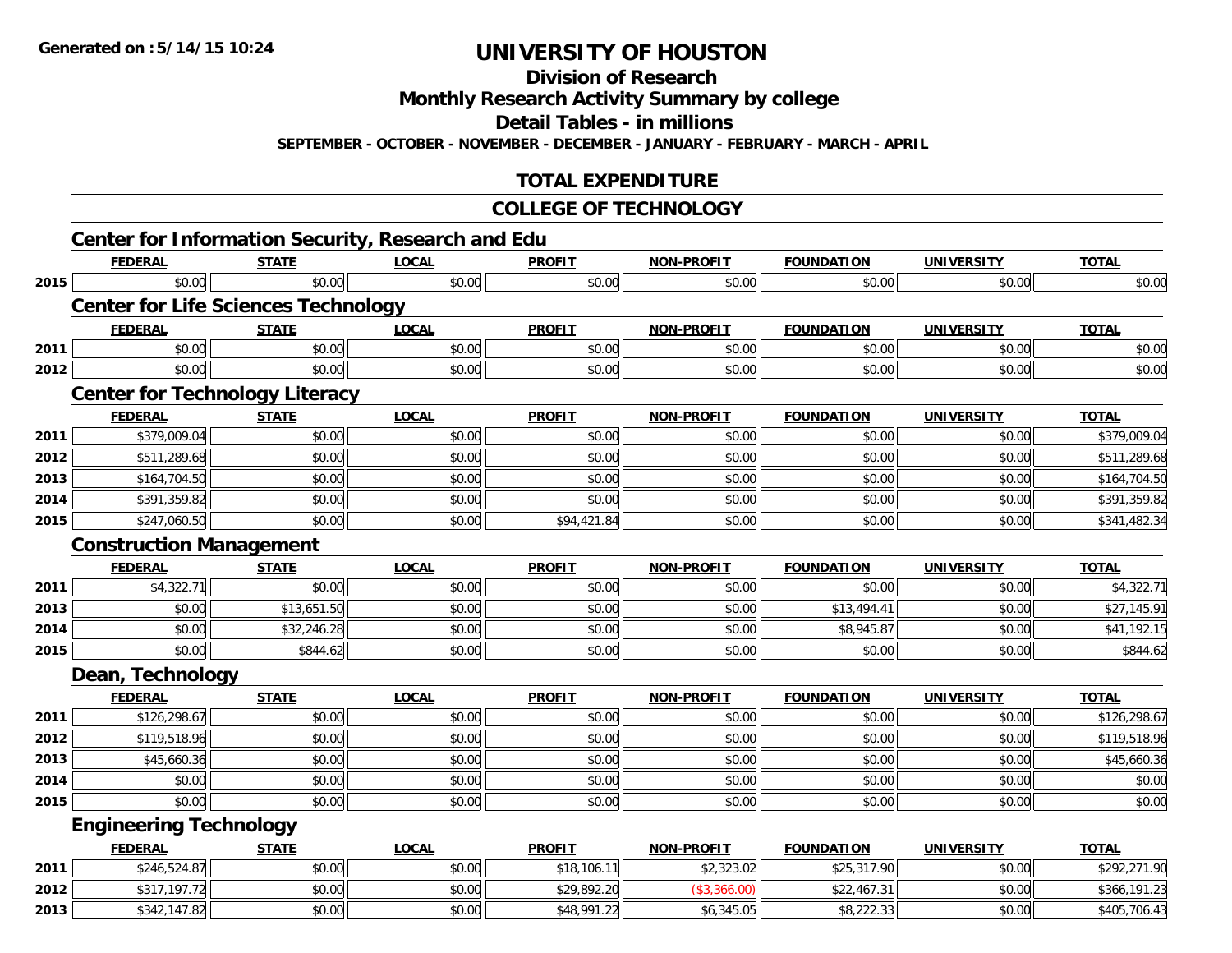#### **Division of Research**

**Monthly Research Activity Summary by college**

**Detail Tables - in millions**

**SEPTEMBER - OCTOBER - NOVEMBER - DECEMBER - JANUARY - FEBRUARY - MARCH - APRIL**

## **TOTAL EXPENDITURE**

#### **COLLEGE OF TECHNOLOGY**

|       | <b>Engineering Technology</b>                 |              |                                               |               |                   |                   |                   |                |
|-------|-----------------------------------------------|--------------|-----------------------------------------------|---------------|-------------------|-------------------|-------------------|----------------|
|       | <b>FEDERAL</b>                                | <b>STATE</b> | <b>LOCAL</b>                                  | <b>PROFIT</b> | <b>NON-PROFIT</b> | <b>FOUNDATION</b> | <b>UNIVERSITY</b> | <b>TOTAL</b>   |
| 2014  | \$177,134.41                                  | \$0.00       | \$0.00                                        | \$85,912.02   | \$14,553.38       | \$0.00            | \$0.00            | \$277,599.81   |
| 2015  | \$934,954.29                                  | \$0.03       | \$0.00                                        | \$42,075.16   | \$0.00            | \$0.00            | \$0.00            | \$977,029.48   |
|       |                                               |              | <b>Human Development and Consumer Science</b> |               |                   |                   |                   |                |
|       | <b>FEDERAL</b>                                | <b>STATE</b> | <b>LOCAL</b>                                  | <b>PROFIT</b> | <b>NON-PROFIT</b> | <b>FOUNDATION</b> | <b>UNIVERSITY</b> | <b>TOTAL</b>   |
| 2011  | \$952.48                                      | \$0.00       | \$0.00                                        | \$1,306.46    | \$0.00            | \$0.00            | \$0.00            | \$2,258.94     |
| 2012  | \$241.00                                      | \$0.00       | \$0.00                                        | \$0.00        | \$0.00            | \$0.00            | \$0.00            | \$241.00       |
| 2013  | \$460.68                                      | \$0.00       | \$0.00                                        | \$0.00        | \$0.00            | \$0.00            | \$0.00            | \$460.68       |
| 2014  | \$7,718.61                                    | \$0.00       | \$0.00                                        | \$0.00        | \$0.00            | \$78,963.97       | \$0.00            | \$86,682.58    |
| 2015  | \$78,566.26                                   | \$0.00       | \$0.00                                        | \$0.00        | \$0.00            | \$9,775.90        | \$0.00            | \$88,342.16    |
|       | <b>Information &amp; Logistics Technology</b> |              |                                               |               |                   |                   |                   |                |
|       | <b>FEDERAL</b>                                | <b>STATE</b> | <b>LOCAL</b>                                  | <b>PROFIT</b> | <b>NON-PROFIT</b> | <b>FOUNDATION</b> | <b>UNIVERSITY</b> | <b>TOTAL</b>   |
| 2011  | \$10,805.01                                   | \$0.00       | \$0.00                                        | \$0.00        | \$5,273.45        | \$0.00            | \$0.00            | \$16,078.46    |
| 2012  | \$37,437.98                                   | \$0.00       | \$0.00                                        | \$0.00        | \$0.00            | \$0.00            | \$0.00            | \$37,437.98    |
| 2013  | (\$10,735.08)                                 | \$0.00       | \$0.00                                        | \$0.00        | \$0.00            | \$0.00            | \$0.00            | (\$10,735.08)  |
| 2014  | (\$277.50)                                    | \$0.00       | \$0.00                                        | \$0.00        | \$0.00            | \$0.00            | \$0.00            | (\$277.50)     |
| 2015  | \$4,101.58                                    | \$0.00       | \$0.00                                        | \$0.00        | \$0.00            | \$0.00            | \$0.00            | \$4,101.58     |
|       | <b>Texas Manufacturing Assistance Center</b>  |              |                                               |               |                   |                   |                   |                |
|       | <b>FEDERAL</b>                                | <b>STATE</b> | <b>LOCAL</b>                                  | <b>PROFIT</b> | <b>NON-PROFIT</b> | <b>FOUNDATION</b> | <b>UNIVERSITY</b> | <b>TOTAL</b>   |
| 2011  | \$0.00                                        | \$0.00       | \$0.00                                        | \$0.00        | \$0.00            | \$0.00            | \$0.00            | \$0.00         |
| 2012  | \$0.00                                        | \$0.00       | \$0.00                                        | \$0.00        | \$0.00            | \$0.00            | \$0.00            | \$0.00         |
| 2013  | \$0.00                                        | \$0.00       | \$0.00                                        | \$0.00        | \$0.00            | \$0.00            | \$0.00            | \$0.00         |
| 2014  | \$0.00                                        | \$0.00       | \$0.00                                        | \$0.00        | \$0.00            | \$0.00            | \$0.00            | \$0.00         |
| 2015  | \$0.00                                        | \$0.00       | \$0.00                                        | \$0.00        | \$0.00            | \$0.00            | \$0.00            | \$0.00         |
| Total | \$4,136,454.37                                | \$46,742.43  | \$0.00                                        | \$320,705.01  | \$25,128.90       | \$167,187.69      | \$0.00            | \$4,696,218.39 |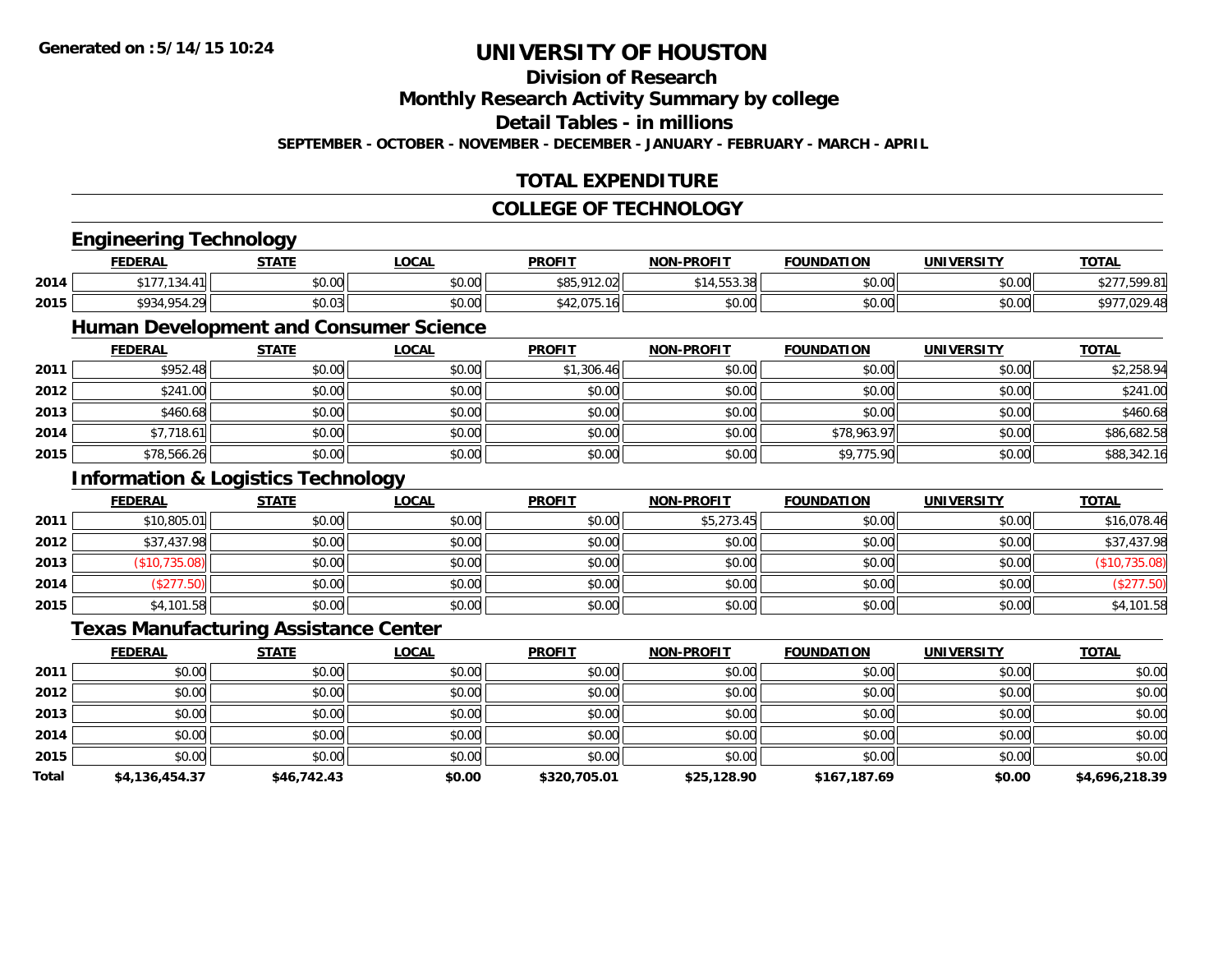# **Division of Research**

### **Monthly Research Activity Summary by college**

### **Detail Tables - in millions**

**SEPTEMBER - OCTOBER - NOVEMBER - DECEMBER - JANUARY - FEBRUARY - MARCH - APRIL**

## **TOTAL EXPENDITURE**

## **CULLEN COLLEGE OF ENGINEERING**

## **Biomedical Engineering**

|      | <b>FEDERAL</b> | <b>STATE</b> | <u>LOCAL</u> | <b>PROFIT</b> | <b>NON-PROFIT</b> | <b>FOUNDATION</b> | <b>UNIVERSITY</b> | <b>TOTAL</b>   |
|------|----------------|--------------|--------------|---------------|-------------------|-------------------|-------------------|----------------|
| 2011 | \$163,658.32   | \$0.00       | \$0.00       | \$0.00        | \$0.00            | \$0.00            | \$0.00            | \$163,658.32   |
| 2012 | \$182,672.11   | \$0.00       | \$0.00       | \$0.00        | \$0.00            | \$0.00            | \$0.00            | \$182,672.11   |
| 2013 | \$654,410.07   | \$0.00       | \$0.00       | \$0.00        | \$0.00            | \$0.00            | \$0.00            | \$654,410.07   |
| 2014 | \$1,343,067.84 | \$0.00       | \$0.00       | \$0.00        | \$47,480.38       | \$41,647.57       | \$0.00            | \$1,432,195.79 |
| 2015 | \$1,603,439.99 | \$0.00       | \$0.00       | \$0.00        | \$138,778.29      | (\$15,389.04)     | \$0.00            | \$1,726,829.24 |

## **Center for Innovative Grouting Materials and Tech**

|      | <u>FEDERAL</u> | <u>STATE</u> | <u>LOCAL</u> | <b>PROFIT</b> | <b>NON-PROFIT</b> | <b>FOUNDATION</b> | <b>UNIVERSITY</b> | <b>TOTAL</b> |
|------|----------------|--------------|--------------|---------------|-------------------|-------------------|-------------------|--------------|
| 2011 | \$0.00         | \$0.00       | \$0.00       | \$0.00        | \$0.00            | \$0.00            | \$0.00            | \$0.00       |
| 2012 | \$0.00         | \$0.00       | \$0.00       | \$0.00        | \$0.00            | \$0.00            | \$0.00            | \$0.00       |
| 2013 | \$0.00         | \$0.00       | \$0.00       | \$0.00        | \$0.00            | \$0.00            | \$0.00            | \$0.00       |
| 2014 | \$0.00         | \$0.00       | \$0.00       | \$0.00        | \$0.00            | \$0.00            | \$0.00            | \$0.00       |
| 2015 | \$0.00         | \$0.00       | \$0.00       | \$0.00        | \$0.00            | \$0.00            | \$0.00            | \$0.00       |

# **Chemical Engineering**

|      | <b>FEDERAL</b> | <b>STATE</b> | <b>LOCAL</b> | <b>PROFIT</b>  | <b>NON-PROFIT</b> | <b>FOUNDATION</b> | <b>UNIVERSITY</b> | <b>TOTAL</b>   |
|------|----------------|--------------|--------------|----------------|-------------------|-------------------|-------------------|----------------|
| 2011 | \$3,167,116.05 | \$292,669.76 | \$6,838.80   | \$441,115.31   | \$0.00            | \$65,488.92       | \$99,272.76       | \$4,072,501.59 |
| 2012 | \$2,742,310.99 | \$196,255.72 | \$1,645.85   | \$584,102.99   | \$0.00            | \$87,080.57       | \$800.02          | \$3,612,196.13 |
| 2013 | \$2,197,968.40 | \$117,421.24 | \$0.00       | \$440,835.74   | \$61,071.44       | \$155,551.63      | \$3,657.26        | \$2,976,505.71 |
| 2014 | \$2,008,621.89 | \$182,382.22 | \$0.00       | \$921,206.29   | \$134,505.10      | \$128,748.29      | \$23,575.81       | \$3,399,039.60 |
| 2015 | \$1,590,384.10 | \$220,104.10 | \$0.00       | \$1,223,110.69 | \$81,928.61       | \$105,864.76      | \$10,803.04       | \$3,232,195.30 |

#### **Civil Engineering**

|      | <b>FEDERAL</b> | <b>STATE</b> | <u>LOCAL</u> | <b>PROFIT</b> | <b>NON-PROFIT</b> | <b>FOUNDATION</b> | <b>UNIVERSITY</b> | <b>TOTAL</b>   |
|------|----------------|--------------|--------------|---------------|-------------------|-------------------|-------------------|----------------|
| 2011 | \$422,529.85   | \$216,348.34 | \$9,893.68   | \$116,570.56  | \$47,909.44       | \$58,754.16       | \$15,995.64       | \$888,001.68   |
| 2012 | \$1,086,521.74 | \$272,692.56 | \$50,204.45  | \$60,244.72   | \$38,342.28       | \$24,774.47       | \$0.00            | \$1,532,780.22 |
| 2013 | \$1,630,220.44 | \$263,216.58 | \$9,644.18   | \$145,203.03  | \$70,830.16       | \$8,993.49        | \$17,272.44       | \$2,145,380.33 |
| 2014 | \$1,975,505.85 | \$122,112.79 | (\$3,925.97) | \$70,413.07   | \$69,348.66       | \$26,588.82       | \$0.00            | \$2,260,043.22 |
| 2015 | \$2,188,142.15 | \$242,088.65 | \$0.00       | \$108,446.54  | \$24,191.58       | \$89,581.00       | \$0.00            | \$2,652,449.92 |

# **Composites Engineering and Applications Center**

|      | <b>FEDERAL</b>         | <b>STATE</b>           | <b>_OCAL</b>       | <b>PROFIT</b> | <b>NON-PROFIT</b><br>$\sim$ $\sim$ $\sim$ $\sim$ | <b>FOUNDATION</b> | <b>UNIVERSITY</b>    | <b>TOTAL</b>         |
|------|------------------------|------------------------|--------------------|---------------|--------------------------------------------------|-------------------|----------------------|----------------------|
| 2011 | $n \cap \Omega$<br>,uu | ሖ ሰ<br>$\sim$<br>JU.UU | $\sim$ 00<br>JU.UU | 0000<br>JU.UU | 0.00<br>JU.UU                                    | \$0.00            | 0.00<br><b>JU.UU</b> | 0000<br><b>JU.UU</b> |
| 2012 | \$0.00                 | ÷0.<br>JU.UU           | $\sim$ 00<br>JU.UU | 0000<br>JU.UU | 0.00<br>PO.OO                                    | \$0.00            | 0000<br>\$0.00       | \$0.00               |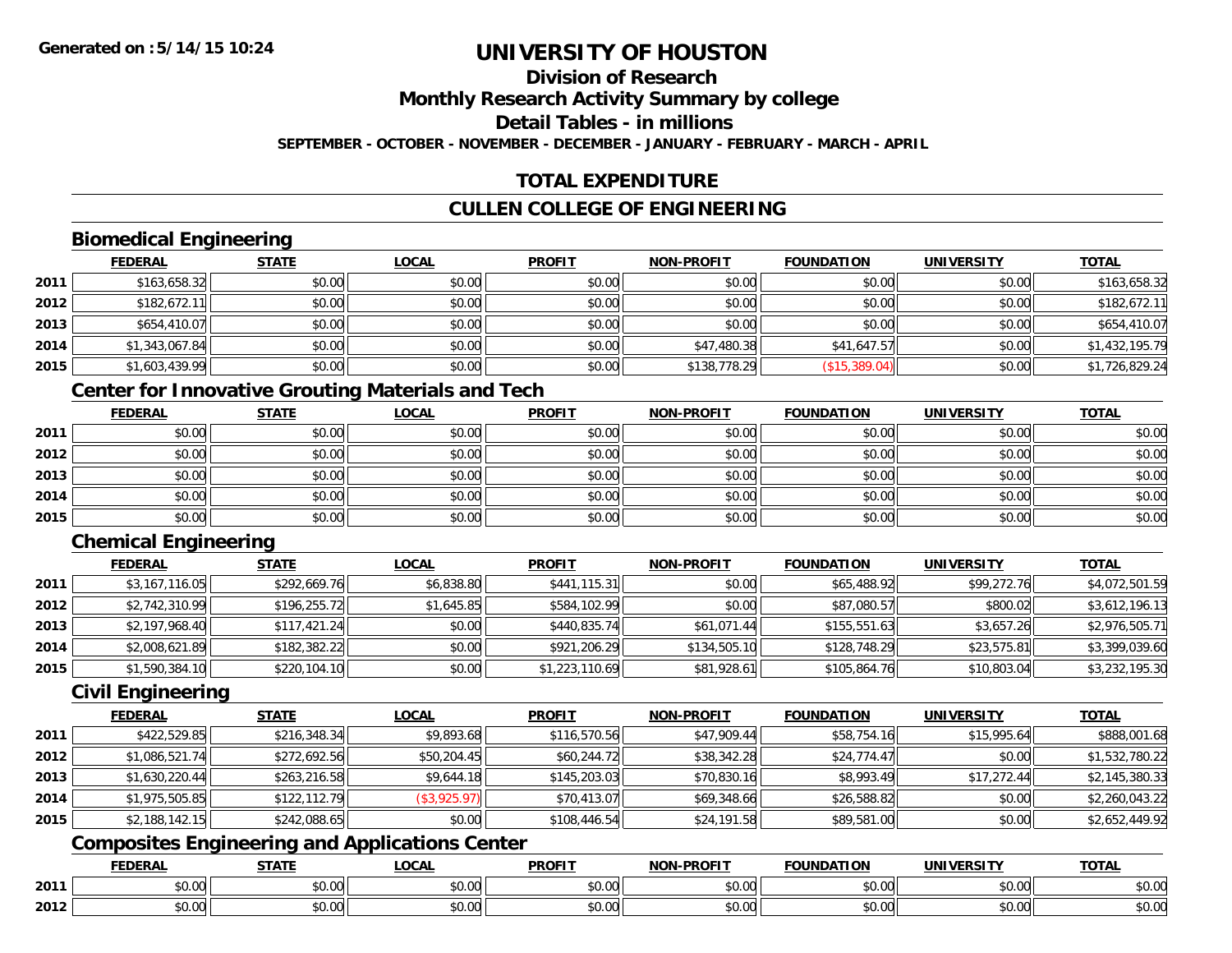# **Division of Research**

**Monthly Research Activity Summary by college**

**Detail Tables - in millions**

**SEPTEMBER - OCTOBER - NOVEMBER - DECEMBER - JANUARY - FEBRUARY - MARCH - APRIL**

## **TOTAL EXPENDITURE**

#### **CULLEN COLLEGE OF ENGINEERING**

# **Composites Engineering and Applications Center**

|      | <b>FEDERAL</b> | <b>STATE</b> | LOCAL  | <b>PROFIT</b> | <b>NON-PROFIT</b> | <b>FOUNDATION</b> | <b>UNIVERSITY</b> | <b>TOTAL</b> |
|------|----------------|--------------|--------|---------------|-------------------|-------------------|-------------------|--------------|
| 2013 | \$0.00         | \$0.00       | \$0.00 | \$0.00        | \$0.00            | \$0.00            | \$0.00            | \$0.00       |
| 2014 | \$0.00         | \$0.00       | \$0.00 | \$0.00        | \$0.00            | \$0.00            | \$0.00            | \$0.00       |
| 2015 | \$0.00         | \$0.00       | \$0.00 | \$0.00        | \$0.00            | \$0.00            | \$0.00            | \$0.00       |

<u> 1989 - Johann Stoff, deutscher Stoffen und der Stoffen und der Stoffen und der Stoffen und der Stoffen und der</u>

#### **Dean, Engineering**

|      | <b>FEDERAL</b> | <b>STATE</b> | <b>LOCAL</b> | <b>PROFIT</b> | <b>NON-PROFIT</b> | <b>FOUNDATION</b> | <b>UNIVERSITY</b> | <b>TOTAL</b> |
|------|----------------|--------------|--------------|---------------|-------------------|-------------------|-------------------|--------------|
| 2011 | \$102,619.12   | \$0.00       | \$0.00       | \$0.00        | \$0.00            | \$0.00            | \$0.00            | \$102,619.12 |
| 2012 | \$134,301.08   | \$0.00       | \$0.00       | \$0.00        | \$0.00            | \$0.00            | \$0.00            | \$134,301.08 |
| 2013 | \$36,181.69    | \$0.00       | \$0.00       | \$0.00        | \$0.00            | \$0.00            | \$0.00            | \$36,181.69  |
| 2014 | \$22,371.50    | \$0.00       | \$0.00       | \$0.00        | \$0.00            | \$0.00            | \$0.00            | \$22,371.50  |
| 2015 | \$63,958.26    | \$51.63      | \$0.00       | \$0.00        | \$0.00            | \$0.00            | \$0.00            | \$64,009.89  |

## **Electrical & Computer Engineering**

|      | <b>FEDERAL</b> | <b>STATE</b> | <b>LOCAL</b> | <b>PROFIT</b> | <b>NON-PROFIT</b> | <b>FOUNDATION</b> | <b>UNIVERSITY</b> | <b>TOTAL</b>   |
|------|----------------|--------------|--------------|---------------|-------------------|-------------------|-------------------|----------------|
| 2011 | \$2,364,223.35 | \$152,110.40 | \$0.00       | \$181,380.99  | \$58,036.50       | \$24,695.14       | \$7.366.32        | \$2,787,812.71 |
| 2012 | \$2,945,304.69 | \$61,193.74  | \$0.00       | \$417,600.28  | (\$30,528.84)     | (\$468.49)        | \$0.21            | \$3,393,101.58 |
| 2013 | \$2,484,365.39 | \$45,427.84  | \$0.00       | \$278,126.86  | \$50,406.81       | \$90,274.36       | \$0.00            | \$2,948,601.26 |
| 2014 | \$2,180,325.55 | \$20,049.07  | \$0.00       | \$524,341.36  | \$78,643.99       | \$90,375.41       | \$3,423.86        | \$2,897,159.24 |
| 2015 | \$2,217,337.18 | \$45,561.18  | \$0.00       | \$318,888.27  | \$30,620.24       | \$181,671.66      | \$0.00            | \$2,794,078.52 |

#### **Industrial Engineering**

|      | <b>FEDERAL</b> | <u>STATE</u> | <u>LOCAL</u> | <b>PROFIT</b> | <b>NON-PROFIT</b> | <b>FOUNDATION</b> | <b>UNIVERSITY</b> | <b>TOTAL</b> |
|------|----------------|--------------|--------------|---------------|-------------------|-------------------|-------------------|--------------|
| 2011 | \$108,162.46   | \$30,696.15  | \$44,276.93  | \$0.00        | \$0.00            | \$0.00            | \$0.00            | \$183,135.54 |
| 2012 | \$82,619.31    | (\$100.00)   | \$43,445.72  | \$0.00        | \$0.00            | \$0.00            | \$0.00            | \$125,965.03 |
| 2013 | \$62,058.75    | \$55,358.33  | \$6,910.19   | \$0.00        | \$0.00            | \$13,624.36       | \$0.00            | \$137,951.63 |
| 2014 | \$148,872.93   | \$66,875.73  | \$45,978.96  | \$0.00        | \$0.00            | \$34,053.72       | \$0.00            | \$295,781.34 |
| 2015 | \$144, 142.14  | \$66,683.63  | \$20,624.52  | \$6,596.45    | \$0.00            | \$58,093.68       | \$0.00            | \$296,140.42 |

#### **Mechanical Engineering**

|      | <b>FEDERAL</b> | <b>STATE</b> | <u>LOCAL</u> | <b>PROFIT</b> | <b>NON-PROFIT</b> | <b>FOUNDATION</b> | UNIVERSITY | <b>TOTAL</b>   |
|------|----------------|--------------|--------------|---------------|-------------------|-------------------|------------|----------------|
| 2011 | \$2,346,640.67 | \$648,836.11 | \$0.00       | \$465,599.55  | \$72,630.55       | \$33,086.20       | \$77.36    | \$3,566,715.72 |
| 2012 | \$1,784,310.65 | \$358,902.88 | \$0.00       | \$238,169.86  | \$56,440.62       | \$21,000.12       | \$0.00     | \$2,458,824.13 |
| 2013 | \$2,496,466.91 | \$419,959.67 | \$0.00       | \$224,867.45  | \$12,602.63       | \$105,266.06      | \$0.00     | \$3,259,162.72 |
| 2014 | \$2,389,631.26 | \$85,175.28  | \$0.00       | \$499,787.61  | (\$3,040.27)      | \$153,289.31      | \$0.00     | \$3,124,843.19 |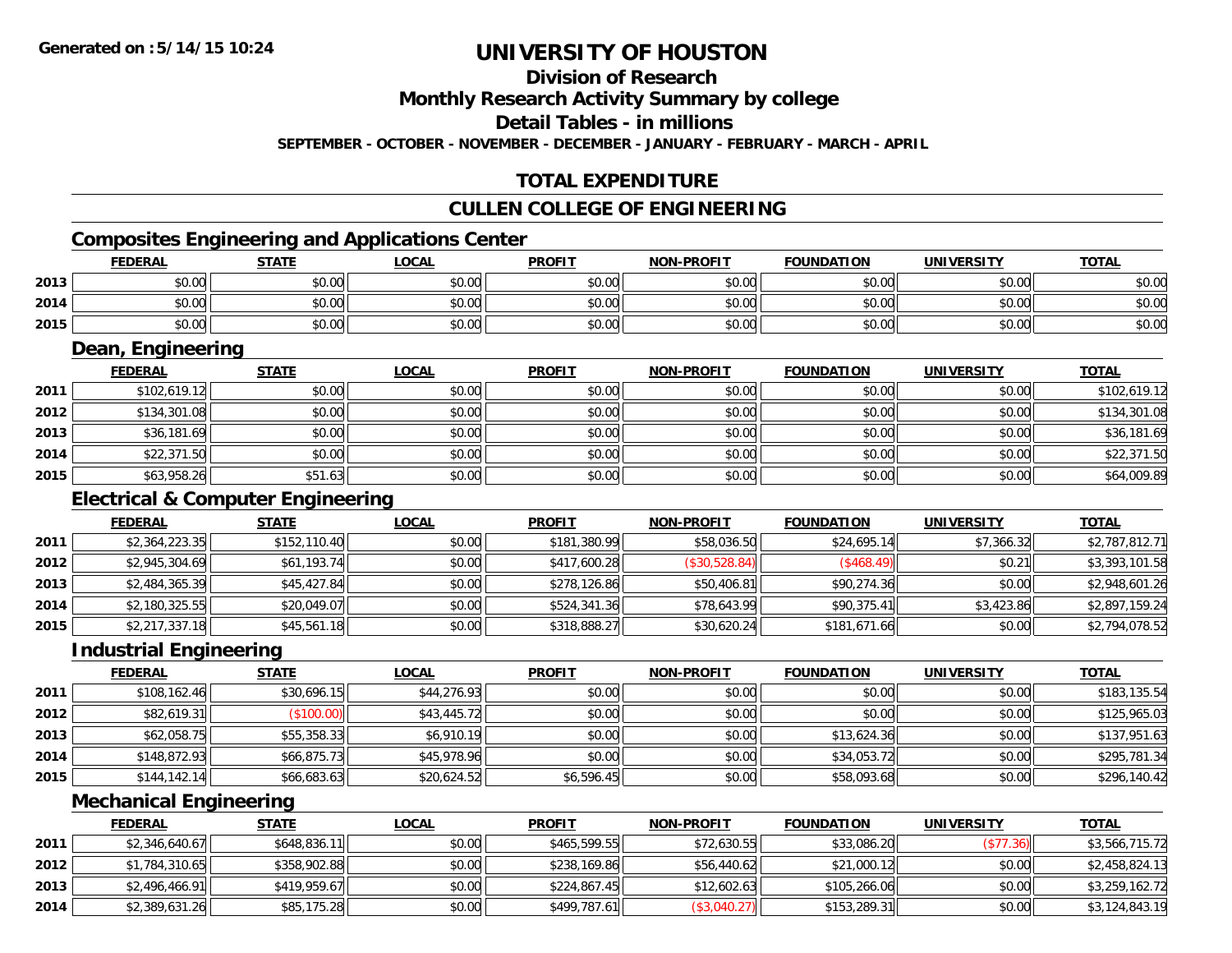**Division of Research**

**Monthly Research Activity Summary by college**

**Detail Tables - in millions**

**SEPTEMBER - OCTOBER - NOVEMBER - DECEMBER - JANUARY - FEBRUARY - MARCH - APRIL**

## **TOTAL EXPENDITURE**

## **CULLEN COLLEGE OF ENGINEERING**

# **Mechanical Engineering**

|       | <b>FEDERAL</b>            | <b>STATE</b>   | <b>LOCAL</b> | <b>PROFIT</b>  | <b>NON-PROFIT</b> | <b>FOUNDATION</b> | <b>UNIVERSITY</b> | <b>TOTAL</b>    |
|-------|---------------------------|----------------|--------------|----------------|-------------------|-------------------|-------------------|-----------------|
| 2015  | \$2,245,369.17            | \$74,593.05    | \$0.00       | \$668,027.52   | \$34,164.71       | \$29,702.27       | \$0.00            | \$3,051,856.70  |
|       | <b>Wind Energy Center</b> |                |              |                |                   |                   |                   |                 |
|       | <b>FEDERAL</b>            | <b>STATE</b>   | <b>LOCAL</b> | <b>PROFIT</b>  | <b>NON-PROFIT</b> | <b>FOUNDATION</b> | <b>UNIVERSITY</b> | <b>TOTAL</b>    |
| 2011  | \$0.00                    | \$0.00         | \$0.00       | \$0.00         | \$0.00            | \$0.00            | \$0.00            | \$0.00          |
| 2012  | \$0.00                    | \$0.00         | \$0.00       | \$0.00         | \$0.00            | \$0.00            | \$0.00            | \$0.00          |
| 2013  | \$0.00                    | \$0.00         | \$0.00       | \$0.00         | \$0.00            | \$0.00            | \$0.00            | \$0.00          |
| 2014  | \$0.00                    | \$0.00         | \$0.00       | \$0.00         | \$0.00            | \$0.00            | \$0.00            | \$0.00          |
| 2015  | \$0.00                    | \$0.00         | \$0.00       | \$0.00         | \$0.00            | \$0.00            | \$0.00            | \$0.00          |
| Total | \$47,315,831.84           | \$4,256,666.65 | \$235,537.31 | \$7,934,635.13 | \$1,074,362.88    | \$1,612,348.44    | \$182,090.00      | \$62,611,472.24 |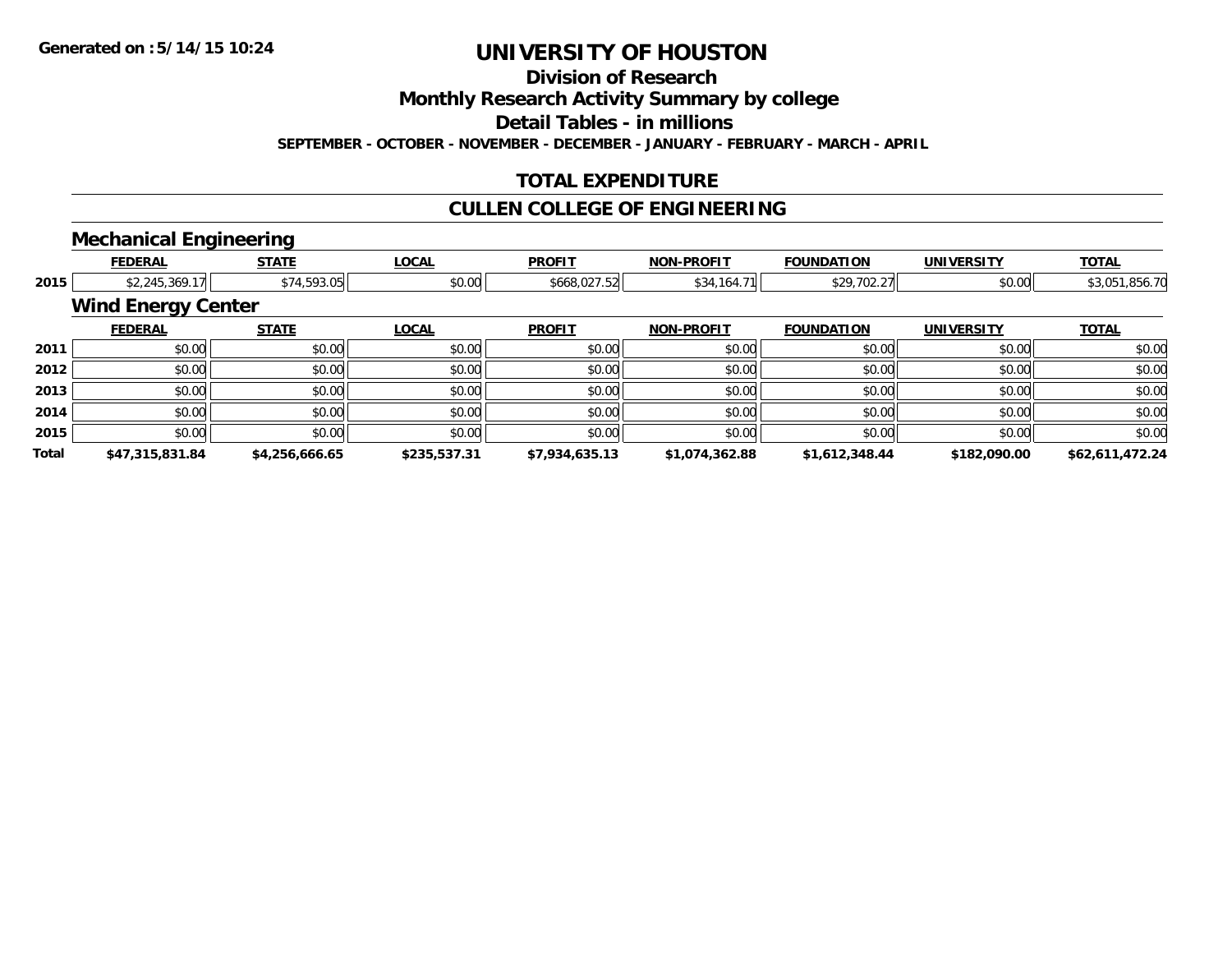## **Division of Research**

**Monthly Research Activity Summary by college**

**Detail Tables - in millions**

**SEPTEMBER - OCTOBER - NOVEMBER - DECEMBER - JANUARY - FEBRUARY - MARCH - APRIL**

## **TOTAL EXPENDITURE**

#### **DIVISION OF RESEARCH**

### **Allied Geophysical Laboratories**

|      | <b>FEDERAL</b> | <b>STATE</b> | <u>LOCAL</u> | <b>PROFIT</b> | <b>NON-PROFIT</b> | <b>FOUNDATION</b> | <b>UNIVERSITY</b> | <b>TOTAL</b> |
|------|----------------|--------------|--------------|---------------|-------------------|-------------------|-------------------|--------------|
| 2011 | \$0.00         | \$0.00       | \$0.00       | \$17,331.26   | \$0.00            | \$0.00            | \$0.00            | 0.172212     |
| 2012 | \$0.00         | \$0.00       | \$0.00       | \$26,288.54   | \$0.00            | \$0.00            | \$0.00            | \$26,288.54  |
| 2013 | \$0.00         | \$0.00       | \$0.00       | \$14,909.15   | \$0.00            | \$0.00            | \$0.00            | \$14,909.15  |

#### **Center for Advanced Computing and Data Systems**

|      | <b>FEDERAL</b> | <b>STATE</b> | <u>LOCAL</u> | <b>PROFIT</b> | <b>NON-PROFIT</b> | <b>FOUNDATION</b> | <b>UNIVERSITY</b> | <b>TOTAL</b>  |
|------|----------------|--------------|--------------|---------------|-------------------|-------------------|-------------------|---------------|
| 2011 | \$790,921.45   | \$0.00       | \$0.00       | \$0.00        | \$0.00            | \$0.00            | \$0.00            | \$790.921.45  |
| 2012 | \$430,192.40   | \$0.00       | \$0.00       | \$67,012.64   | \$0.00            | \$0.00            | \$0.00            | \$497,205.04  |
| 2013 | \$112,270.36   | \$0.00       | \$0.00       | \$108,650.96  | \$3.57            | \$0.00            | \$0.00            | \$220,924.89  |
| 2014 | \$10,468.83    | \$0.00       | \$0.00       | \$0.00        | (\$3.76)          | \$0.00            | \$0.00            | (\$10,472.59) |
| 2015 | \$4,166.19     | \$0.00       | \$0.00       | \$0.00        | \$0.00            | \$0.00            | \$0.00            | \$4,166.19    |

### **Center for Advanced Materials**

|      | <b>FEDERAL</b> | <b>STATE</b> | <u>LOCAL</u> | <b>PROFIT</b> | <b>NON-PROFIT</b> | <b>FOUNDATION</b> | <b>UNIVERSITY</b> | <b>TOTAL</b> |
|------|----------------|--------------|--------------|---------------|-------------------|-------------------|-------------------|--------------|
| 2011 | \$19,177.88    | \$25,146.09  | \$0.00       | \$8,418.81    | \$0.00            | \$0.00            | \$0.00            | \$52,742.79  |
| 2012 | \$482.91       | \$0.00       | \$0.00       | \$9,149.55    | \$0.00            | \$0.00            | \$0.00            | \$8,666.64   |
| 2013 | \$0.00         | \$0.00       | \$0.00       | \$0.00        | \$0.00            | \$0.00            | \$0.00            | \$0.00       |
| 2014 | \$0.00         | \$0.00       | \$0.00       | \$0.00        | \$0.00            | \$0.00            | \$0.00            | \$0.00       |
| 2015 | \$0.00         | \$0.00       | \$0.00       | \$73,421.15   | \$0.00            | \$0.00            | \$0.00            | \$73,421.15  |

#### **Center for Biomedical & Environmental Genomics**

|      | <u>FEDERAL</u> | <b>STATE</b> | <b>LOCAL</b> | <b>PROFIT</b> | NON-PROFIT | <b>FOUNDATION</b> | <b>UNIVERSITY</b> | <b>TOTAL</b> |
|------|----------------|--------------|--------------|---------------|------------|-------------------|-------------------|--------------|
| 2011 | \$0.00         | \$0.00       | \$0.00       | \$0.00        | \$0.00     | \$0.00            | \$0.00            | \$0.00       |
| 2012 | \$0.00         | \$0.00       | \$0.00       | \$0.00        | \$0.00     | \$0.00            | \$0.00            | \$0.00       |
| 2013 | \$0.00         | \$0.00       | \$0.00       | \$0.00        | \$0.00     | \$0.00            | \$0.00            | \$0.00       |
| 2014 | \$0.00         | \$0.00       | \$0.00       | \$0.00        | \$0.00     | \$0.00            | \$0.00            | \$0.00       |
| 2015 | \$0.00         | \$0.00       | \$0.00       | \$0.00        | \$0.00     | \$0.00            | \$0.00            | \$0.00       |

# **Center for Industrial Partnerships**

|      | <u>FEDERAL</u> | <b>STATE</b> | <u>LOCAL</u> | <b>PROFIT</b> | <b>NON-PROFIT</b> | <b>FOUNDATION</b> | <b>UNIVERSITY</b> | <b>TOTAL</b> |
|------|----------------|--------------|--------------|---------------|-------------------|-------------------|-------------------|--------------|
| 2011 | \$147,756.66   | \$0.00       | \$0.00       | \$37,339.40   | \$0.00            | \$0.00            | \$0.00            | \$185,096.06 |
| 2012 | \$54,993.66    | \$0.00       | \$0.00       | \$19,097.20   | \$0.00            | \$0.00            | \$0.00            | \$74,090.85  |
| 2013 | \$5,770.33     | \$0.00       | \$0.00       | \$15,826.33   | \$0.00            | \$0.00            | \$0.00            | \$21,596.66  |
| 2014 | \$5,765.41     | \$0.00       | \$0.00       | \$19,849.78   | \$0.00            | \$0.00            | \$0.00            | \$25,615.19  |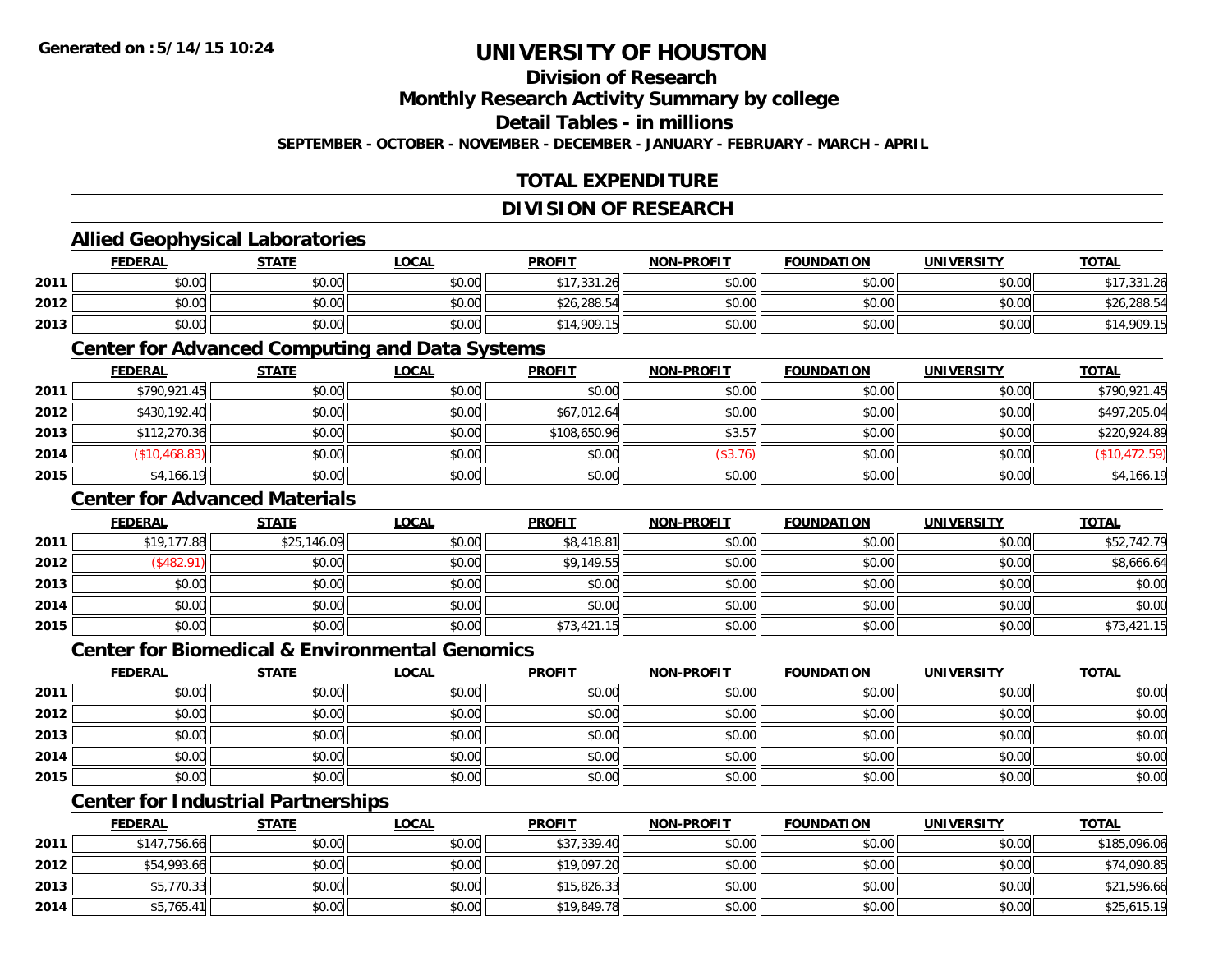**Division of Research**

**Monthly Research Activity Summary by college**

**Detail Tables - in millions**

**SEPTEMBER - OCTOBER - NOVEMBER - DECEMBER - JANUARY - FEBRUARY - MARCH - APRIL**

### **TOTAL EXPENDITURE**

### **DIVISION OF RESEARCH**

|      |                             | <b>Center for Industrial Partnerships</b>         |              |               |                   |                   |                   |              |
|------|-----------------------------|---------------------------------------------------|--------------|---------------|-------------------|-------------------|-------------------|--------------|
|      | <b>FEDERAL</b>              | <b>STATE</b>                                      | <b>LOCAL</b> | <b>PROFIT</b> | <b>NON-PROFIT</b> | <b>FOUNDATION</b> | <b>UNIVERSITY</b> | <b>TOTAL</b> |
| 2015 | \$3,694.93                  | \$0.00                                            | \$0.00       | \$10,297.51   | \$0.00            | \$0.00            | \$0.00            | \$13,992.44  |
|      | <b>Division of Research</b> |                                                   |              |               |                   |                   |                   |              |
|      | <b>FEDERAL</b>              | <b>STATE</b>                                      | <b>LOCAL</b> | <b>PROFIT</b> | <b>NON-PROFIT</b> | <b>FOUNDATION</b> | <b>UNIVERSITY</b> | <b>TOTAL</b> |
| 2011 | (\$2,509.95)                | \$0.00                                            | \$0.00       | \$0.00        | \$0.00            | \$0.00            | \$0.00            | (\$2,509.95) |
| 2012 | (\$0.00)                    | \$0.00                                            | \$0.00       | \$0.00        | \$0.00            | \$0.00            | \$0.00            | (\$0.00)     |
| 2013 | (\$206.22)                  | \$0.00                                            | \$0.00       | \$0.00        | \$0.00            | \$0.00            | \$0.00            | (\$206.22)   |
| 2014 | \$0.00                      | \$7,948.76                                        | \$0.00       | \$0.00        | \$0.00            | \$0.00            | \$0.00            | \$7,948.76   |
| 2015 | \$0.00                      | \$69.12                                           | \$0.00       | \$0.00        | \$0.00            | \$0.00            | \$0.00            | \$69.12      |
|      |                             | <b>Institute for Molecular Design</b>             |              |               |                   |                   |                   |              |
|      | <b>FEDERAL</b>              | <b>STATE</b>                                      | <b>LOCAL</b> | <b>PROFIT</b> | NON-PROFIT        | <b>FOUNDATION</b> | <b>UNIVERSITY</b> | <b>TOTAL</b> |
| 2012 | \$0.00                      | \$0.00                                            | \$0.00       | \$0.00        | \$0.00            | \$0.00            | \$0.00            | \$0.00       |
|      |                             | <b>National Center for Airborne Laser Mapping</b> |              |               |                   |                   |                   |              |
|      | <b>FEDERAL</b>              | <b>STATE</b>                                      | <b>LOCAL</b> | <b>PROFIT</b> | NON-PROFIT        | <b>FOUNDATION</b> | <b>UNIVERSITY</b> | <b>TOTAL</b> |
| 2011 | \$399,985.20                | \$0.00                                            | \$0.00       | \$0.00        | \$0.00            | \$0.00            | \$0.00            | \$399,985.20 |
| 2012 | \$461,248.56                | \$0.00                                            | \$0.00       | \$0.00        | \$0.00            | \$0.00            | \$0.00            | \$461,248.56 |
| 2013 | \$148,957.77                | \$0.00                                            | \$0.00       | \$0.00        | \$0.00            | \$0.00            | \$0.00            | \$148,957.77 |
| 2014 | \$306,584.28                | \$0.00                                            | \$0.00       | \$0.00        | \$0.00            | \$17,987.96       | \$0.00            | \$324,572.24 |
| 2015 | \$538,501.15                | \$0.00                                            | \$0.00       | \$0.00        | \$0.00            | \$0.00            | \$26,142.14       | \$564,643.29 |
|      |                             | <b>Office of Contracts and Grants</b>             |              |               |                   |                   |                   |              |
|      | <b>FEDERAL</b>              | <b>STATE</b>                                      | <b>LOCAL</b> | <b>PROFIT</b> | <b>NON-PROFIT</b> | <b>FOUNDATION</b> | <b>UNIVERSITY</b> | <b>TOTAL</b> |
| 2011 | \$0.00                      | \$0.00                                            | \$0.00       | \$0.00        | \$0.00            | \$0.00            | \$0.00            | \$0.00       |
| 2012 | \$0.00                      | \$0.00                                            | \$0.00       | \$0.00        | \$0.00            | \$0.00            | \$0.00            | \$0.00       |
| 2013 | \$0.00                      | \$0.00                                            | \$0.00       | \$0.00        | \$0.00            | \$0.00            | \$0.00            | \$0.00       |
| 2014 | \$0.00                      | \$0.00                                            | \$0.00       | \$0.00        | \$0.00            | \$0.00            | \$0.00            | \$0.00       |
|      | <b>TcSAM</b>                |                                                   |              |               |                   |                   |                   |              |
|      | <b>FEDERAL</b>              | <b>STATE</b>                                      | <b>LOCAL</b> | <b>PROFIT</b> | <b>NON-PROFIT</b> | <b>FOUNDATION</b> | <b>UNIVERSITY</b> | <b>TOTAL</b> |
| 2011 | \$0.00                      | \$0.00                                            | \$0.00       | \$0.00        | \$0.00            | \$0.00            | \$0.00            | \$0.00       |
| 2012 | \$0.00                      | \$0.00                                            | \$0.00       | \$0.00        | \$0.00            | \$0.00            | \$0.00            | \$0.00       |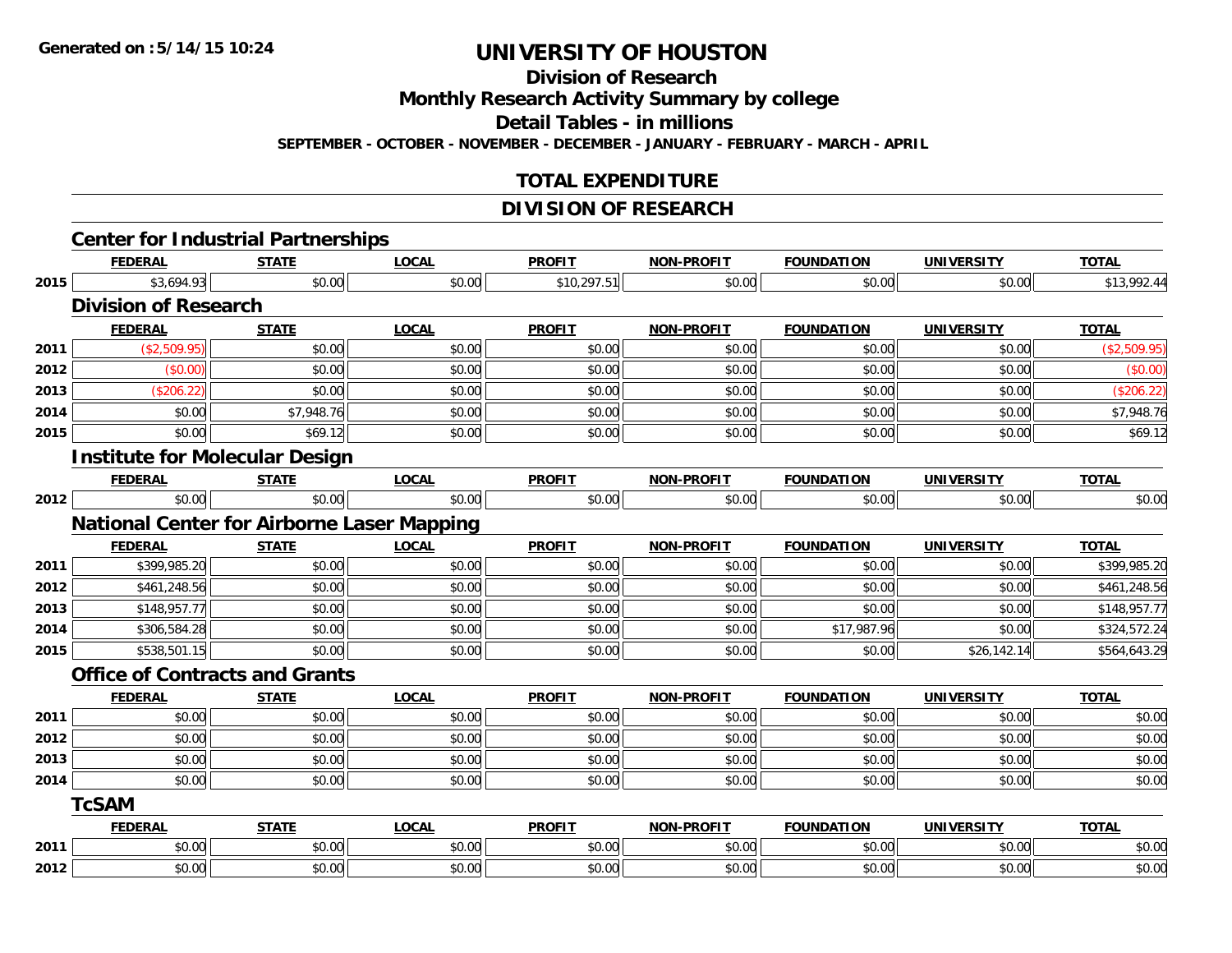## **Division of ResearchMonthly Research Activity Summary by college Detail Tables - in millions SEPTEMBER - OCTOBER - NOVEMBER - DECEMBER - JANUARY - FEBRUARY - MARCH - APRIL**

#### **TOTAL EXPENDITURE**

## **DIVISION OF RESEARCH**

|      | <b>TcSUH</b>   |              |        |               |                   |                   |                   |              |
|------|----------------|--------------|--------|---------------|-------------------|-------------------|-------------------|--------------|
|      | <b>FEDERAL</b> | <b>STATE</b> | LOCAL  | <b>PROFIT</b> | <b>NON-PROFIT</b> | <b>FOUNDATION</b> | <b>UNIVERSITY</b> | <b>TOTAL</b> |
| 2011 | \$27,102.22    | \$5,503.99   | \$0.00 | \$95,530.55   | \$0.00            | \$0.00            | \$0.00            | \$128,136.76 |
| 2012 | \$37,316.98    | \$47,073.70  | \$0.00 | \$79,458.67   | \$0.00            | \$0.00            | \$0.00            | \$163,849.35 |
| 2013 | \$46,727.12    | \$15,896.26  | \$0.00 | \$46,780.95   | \$0.00            | \$0.00            | \$0.00            | \$109,404.33 |
| 2014 | \$156,923.56   | \$9,553.30   | \$0.00 | \$34,923.43   | \$0.00            | \$0.00            | \$0.00            | \$201,400.29 |
| 2015 | \$51,127.94    | \$0.00       | \$0.00 | \$17,108.82   | \$0.00            | \$0.00            | \$0.00            | \$68,236.76  |

# **Texas Obesity Research Center**

|      | <b>FEDERAL</b> | <b>STATE</b> | <b>LOCAL</b> | <b>PROFIT</b> | <b>NON-PROFIT</b> | <b>FOUNDATION</b> | <b>UNIVERSITY</b> | <b>TOTAL</b> |
|------|----------------|--------------|--------------|---------------|-------------------|-------------------|-------------------|--------------|
| 2011 | \$0.00         | \$0.00       | \$0.00       | \$0.00        | \$0.00            | \$0.00            | \$0.00            | \$0.00       |
| 2012 | \$0.00         | \$0.00       | \$0.00       | \$0.00        | \$0.00            | \$0.00            | \$0.00            | \$0.00       |
| 2013 | \$0.00         | \$0.00       | \$0.00       | \$0.00        | \$0.00            | \$0.00            | \$0.00            | \$0.00       |
| 2014 | \$0.00         | \$0.00       | \$0.00       | \$0.00        | \$0.00            | \$0.00            | \$0.00            | \$0.00       |
| 2015 | \$0.00         | \$0.00       | \$0.00       | \$0.00        | \$0.00            | \$0.00            | \$0.00            | \$0.00       |

#### **TIMES**

|       | <b>FEDERAL</b>  | <b>STATE</b> | <b>LOCAL</b> | <b>PROFIT</b> | <b>NON-PROFIT</b> | <b>FOUNDATION</b> | <b>UNIVERSITY</b> | <u>TOTAL</u>    |
|-------|-----------------|--------------|--------------|---------------|-------------------|-------------------|-------------------|-----------------|
| 2011  | \$459,329.03    | \$9,462.97   | \$0.00       | \$0.00        | \$0.00            | \$0.00            | \$0.00            | \$468,792.00    |
| 2012  | \$1,399,781.51  | \$0.01       | \$0.00       | \$0.00        | \$0.00            | \$0.00            | \$0.00            | \$1,399,781.52  |
| 2013  | \$1,875,568.06  | \$2,809.14   | \$0.00       | \$0.00        | \$0.00            | \$0.00            | \$0.00            | \$1,878,377.20  |
| 2014  | \$1,626,624.04  | \$27,498.63  | \$0.00       | \$0.00        | \$0.00            | \$0.00            | \$0.00            | \$1,654,122.67  |
| 2015  | \$1,409,819.55  | \$16,551.33  | \$0.00       | \$0.00        | \$3,324.86        | \$0.00            | \$0.00            | \$1,429,695.74  |
| Total | \$10,506,638.34 | \$167,513.30 | \$0.00       | \$701,394.69  | \$3,324.67        | \$17,987.96       | \$26,142.14       | \$11.423.001.09 |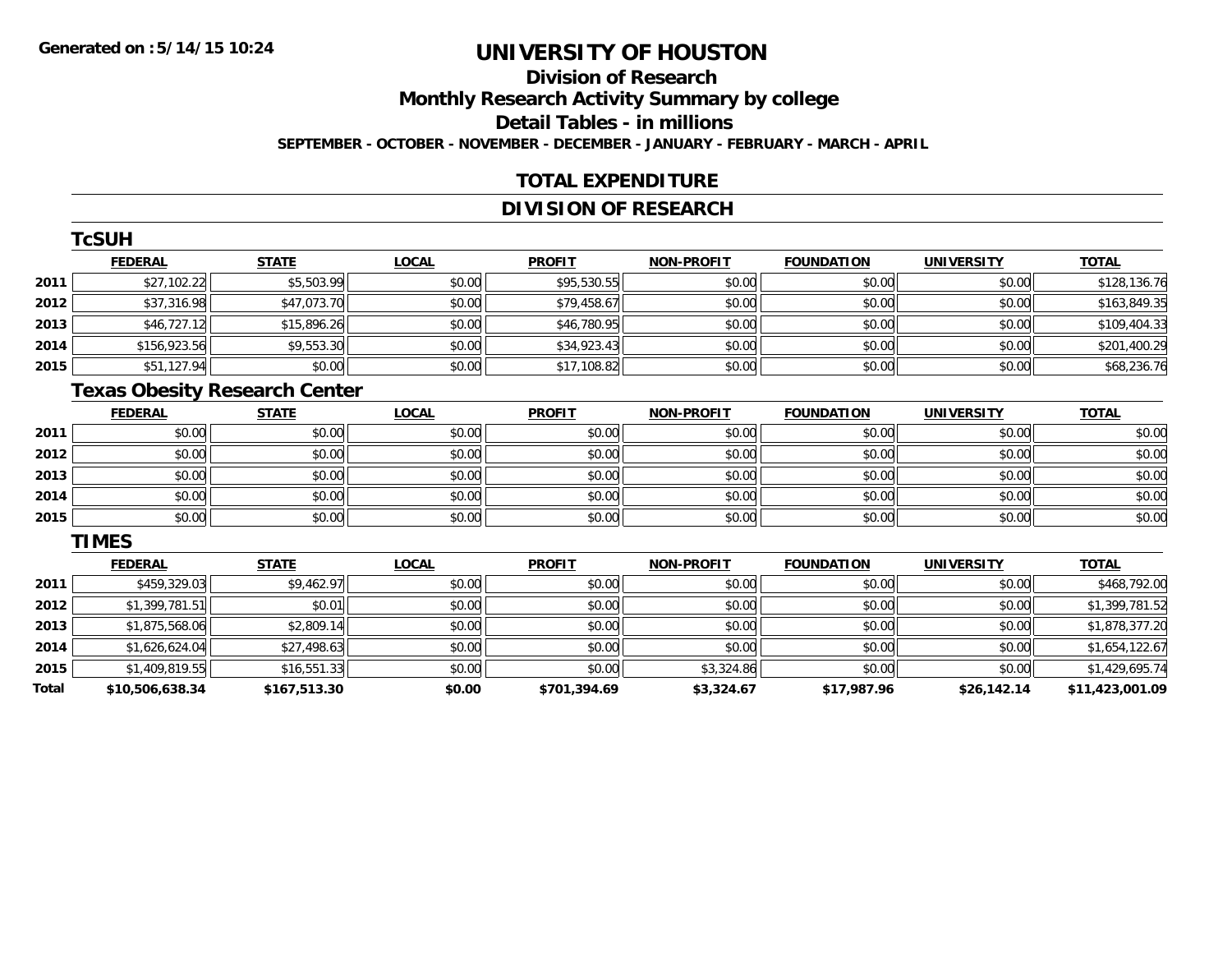**Division of Research**

**Monthly Research Activity Summary by college**

**Detail Tables - in millions**

**SEPTEMBER - OCTOBER - NOVEMBER - DECEMBER - JANUARY - FEBRUARY - MARCH - APRIL**

# **TOTAL EXPENDITURE**

#### **GRADUATE COLLEGE OF SOCIAL WORK**

## **Center for Drug and Social Policy Research**

|      | <b>FEDERAL</b> | <b>STATE</b> | <u>LOCAL</u> | <b>PROFIT</b> | <b>NON-PROFIT</b> | <b>FOUNDATION</b> | <b>UNIVERSITY</b> | <b>TOTAL</b> |
|------|----------------|--------------|--------------|---------------|-------------------|-------------------|-------------------|--------------|
| 2011 | \$25,886.26    | \$0.00       | \$0.00       | \$0.00        | \$0.00            | \$0.00            | \$0.00            | \$25,886.26  |
| 2012 | \$13,817.78    | \$0.00       | \$0.00       | \$0.00        | \$0.00            | \$0.00            | \$0.00            | \$13,817.78  |
| 2013 | \$4,925.77     | \$0.00       | \$0.00       | \$0.00        | \$0.00            | \$0.00            | \$0.00            | \$4,925.77   |
| 2014 | \$16,503.02    | \$0.00       | \$0.00       | \$0.00        | \$0.00            | \$0.00            | \$0.00            | \$16,503.02  |
| 2015 | \$190,619.24   | \$0.00       | \$0.00       | \$0.00        | \$0.00            | \$0.00            | \$0.00            | \$190,619.24 |

#### **Center for Health Equities & Evaluation Research**

|      | <b>FEDERAL</b> | <b>STATE</b> | <u>LOCAL</u> | <b>PROFIT</b> | <b>NON-PROFIT</b> | <b>FOUNDATION</b> | <b>UNIVERSITY</b> | <b>TOTAL</b> |
|------|----------------|--------------|--------------|---------------|-------------------|-------------------|-------------------|--------------|
| 2012 | \$94,581.09    | \$0.00       | \$0.00       | \$0.00        | \$0.00            | \$0.00            | \$0.00            | \$94,581.09  |
| 2013 | \$181,753.95   | \$0.00       | \$0.00       | \$0.00        | \$0.00            | \$0.00            | \$42,000.00       | \$223,753.95 |
| 2014 | \$124,337.78   | \$0.00       | \$0.00       | \$0.00        | \$0.00            | \$0.00            | \$0.00            | \$124,337.78 |
| 2015 | \$81,122.21    | \$0.00       | \$0.00       | \$0.00        | \$0.00            | \$0.00            | \$0.00            | \$81,122.21  |

### **Child & Family for Innovative Research**

|      | <b>FEDERAL</b> | <u>STATE</u> | <b>LOCAL</b> | <b>PROFIT</b> | <b>NON-PROFIT</b> | <b>FOUNDATION</b> | <b>UNIVERSITY</b> | <b>TOTAL</b>   |
|------|----------------|--------------|--------------|---------------|-------------------|-------------------|-------------------|----------------|
| 2011 | \$996,208.08   | \$13,835.59  | \$0.00       | \$0.00        | (\$167.62)        | \$34,237.36       | \$0.00            | \$1,044,113.41 |
| 2012 | \$834,046.10   | (\$107.66)   | \$0.00       | \$31,694.25   | \$0.00            | \$40,477.23       | \$2,109.33        | \$908,219.25   |
| 2013 | \$781,867.07   | \$44,353.26  | \$33,197.94  | (\$1,781.27)  | \$9.17            | \$9,278.00        | \$1,021.48        | \$867,945.65   |
| 2014 | \$632,955.30   | \$41,776.14  | \$14,219.61  | \$29,070.24   | \$19,093.28       | \$40,004.80       | \$0.00            | \$777,119.37   |
| 2015 | \$1,274,374.45 | \$22,705.09  | \$0.00       | \$5,047.32    | (\$5,073.66)      | \$83,929.65       | \$0.00            | \$1,380,982.85 |

#### **Community Projects - Social Work**

|      | <b>FEDERAL</b>        | <b>STATE</b> | <b>LOCAL</b> | <b>PROFIT</b> | <b>NON-PROFIT</b> | <b>FOUNDATION</b> | <b>UNIVERSITY</b> | <b>TOTAL</b> |
|------|-----------------------|--------------|--------------|---------------|-------------------|-------------------|-------------------|--------------|
| 2011 | \$0.00                | .,280.14     | \$0.00       | \$0.00        |                   |                   | \$0.00            |              |
| 2012 | $*$ 517 15 $\pm$<br>Ψ | \$0.00       | \$0.00       | \$0.00        | \$0.00            | \$0.00            | \$0.00            | \$517.15     |
| 2013 |                       | \$0.00       | \$0.00       | \$0.00        | \$0.00            | \$0.00            | \$0.00            | \$0.0        |
| 2014 | \$0.00                | \$0.00       | \$0.00       | \$0.00        | \$0.00            | \$0.00            | \$0.00            | \$0.00       |

#### **Dean, Social Work**

|      | <b>FEDERAL</b> | <b>STATE</b> | <u>LOCAL</u> | <b>PROFIT</b> | <b>NON-PROFIT</b> | <b>FOUNDATION</b> | <b>UNIVERSITY</b> | <b>TOTAL</b> |
|------|----------------|--------------|--------------|---------------|-------------------|-------------------|-------------------|--------------|
| 2011 | \$486,215.50   | \$0.00       | \$0.00       | \$0.00        | \$0.00            | \$0.00            | \$0.00            | \$486,215.50 |
| 2012 | \$17,092.37    | \$0.00       | \$0.00       | \$0.00        | \$0.00            | \$0.00            | \$0.00            | \$17,092.37  |
| 2013 | \$17,787.82    | \$0.00       | \$0.00       | \$0.00        | \$0.00            | \$0.00            | \$0.00            | \$17,787.82  |
| 2014 | \$0.00         | \$0.00       | \$0.00       | \$0.00        | \$0.00            | \$0.00            | \$0.00            | \$0.00       |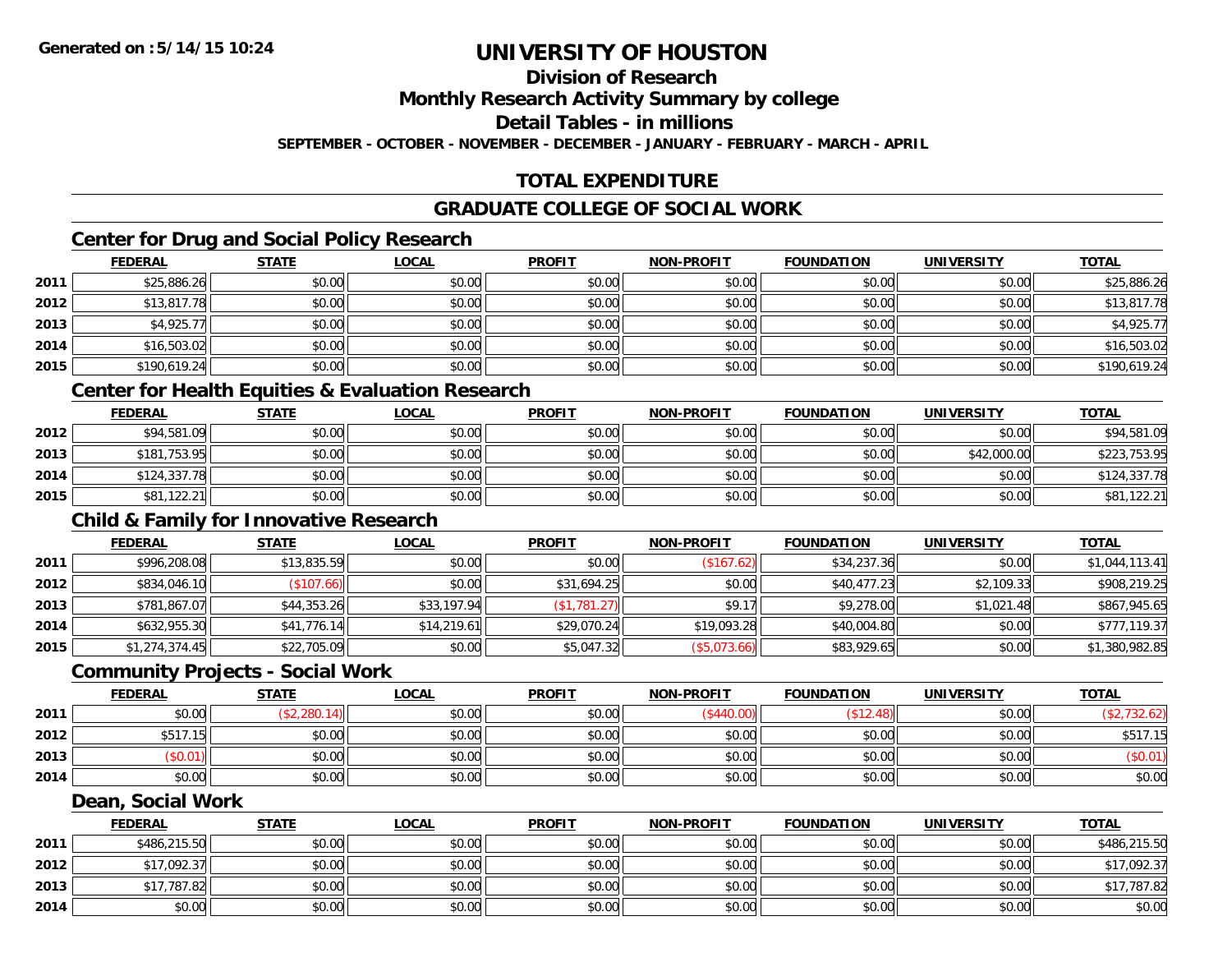**Division of Research**

**Monthly Research Activity Summary by college**

**Detail Tables - in millions**

**SEPTEMBER - OCTOBER - NOVEMBER - DECEMBER - JANUARY - FEBRUARY - MARCH - APRIL**

## **TOTAL EXPENDITURE**

#### **GRADUATE COLLEGE OF SOCIAL WORK**

# **Dean, Social Work**

|       | <b>FEDERAL</b>             | <b>STATE</b> | <b>LOCAL</b> | <b>PROFIT</b> | <b>NON-PROFIT</b> | <b>FOUNDATION</b> | <b>UNIVERSITY</b> | <b>TOTAL</b>   |
|-------|----------------------------|--------------|--------------|---------------|-------------------|-------------------|-------------------|----------------|
| 2015  | \$4,402.11                 | \$0.00       | \$0.00       | \$0.00        | \$0.00            | \$0.00            | \$0.00            | \$4,402.11     |
|       | <b>Office for Drug SPR</b> |              |              |               |                   |                   |                   |                |
|       | <b>FEDERAL</b>             | <b>STATE</b> | <b>LOCAL</b> | <b>PROFIT</b> | <b>NON-PROFIT</b> | <b>FOUNDATION</b> | <b>UNIVERSITY</b> | <b>TOTAL</b>   |
| 2011  | \$0.00                     | \$0.00       | \$0.00       | \$0.00        | \$0.00            | \$0.00            | \$0.00            | \$0.00         |
| 2012  | \$0.00                     | \$0.00       | \$0.00       | \$0.00        | \$0.00            | \$0.00            | \$0.00            | \$0.00         |
| 2013  | \$0.00                     | \$0.00       | \$0.00       | \$0.00        | \$0.00            | \$0.00            | \$0.00            | \$0.00         |
| 2014  | \$0.00                     | \$0.00       | \$0.00       | \$0.00        | \$0.00            | \$0.00            | \$0.00            | \$0.00         |
| 2015  | \$0.00                     | \$0.00       | \$0.00       | \$0.00        | \$0.00            | \$0.00            | \$0.00            | \$0.00         |
| Total | \$5,779,013.05             | \$120,282.28 | \$47,417.55  | \$64,030.54   | \$13,421.17       | \$207,914.56      | \$45,130.81       | \$6,277,209.96 |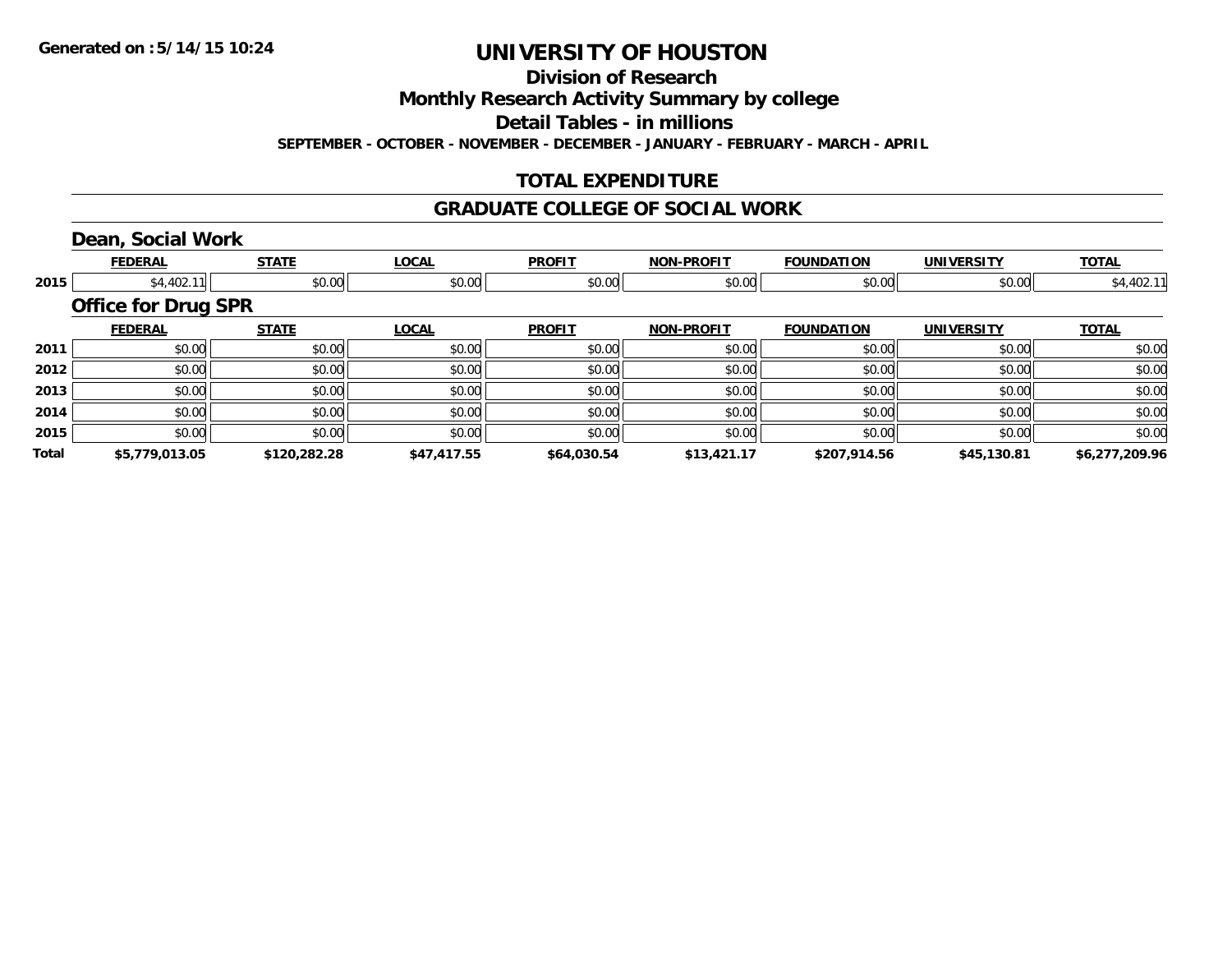## **Division of Research**

**Monthly Research Activity Summary by college**

**Detail Tables - in millions**

**SEPTEMBER - OCTOBER - NOVEMBER - DECEMBER - JANUARY - FEBRUARY - MARCH - APRIL**

## **TOTAL EXPENDITURE**

### **HILTON COLLEGE OF HOTEL AND RESTAURANT MANAGEMENT**

#### **Hotel and Restaurant Management**

|       | <b>FEDERAL</b> | <b>STATE</b> | <u>LOCAL</u> | <b>PROFIT</b> | <b>NON-PROFIT</b> | <b>FOUNDATION</b> | <b>UNIVERSITY</b> | <b>TOTAL</b> |
|-------|----------------|--------------|--------------|---------------|-------------------|-------------------|-------------------|--------------|
| 2011  | \$3,011.77     | \$69,252.64  | \$0.00       | \$1,065.30    | \$1,145.59        | \$0.00            | \$0.00            | \$74,475.30  |
| 2012  | \$14,371.97    | \$106,754.64 | \$0.00       | \$25.76       | \$9,194.51        | \$0.00            | \$0.00            | \$130,346.88 |
| 2013  | \$28,200.77    | \$31,946.83  | \$0.00       | \$0.00        | \$0.00            | \$0.00            | \$0.00            | \$60,147.60  |
| 2014  | \$70,666.84    | (\$278.24)   | \$0.00       | \$0.00        | \$0.00            | \$12,305.53       | \$0.00            | \$82,694.13  |
| 2015  | \$92,008.02    | (\$287.27)   | \$0.00       | \$0.00        | \$0.00            | \$10,306.74       | \$0.00            | \$102,027.49 |
| Total | \$208,259.37   | \$207,388.60 | \$0.00       | \$1,091.06    | \$10,340.10       | \$22,612.27       | \$0.00            | \$449,691.40 |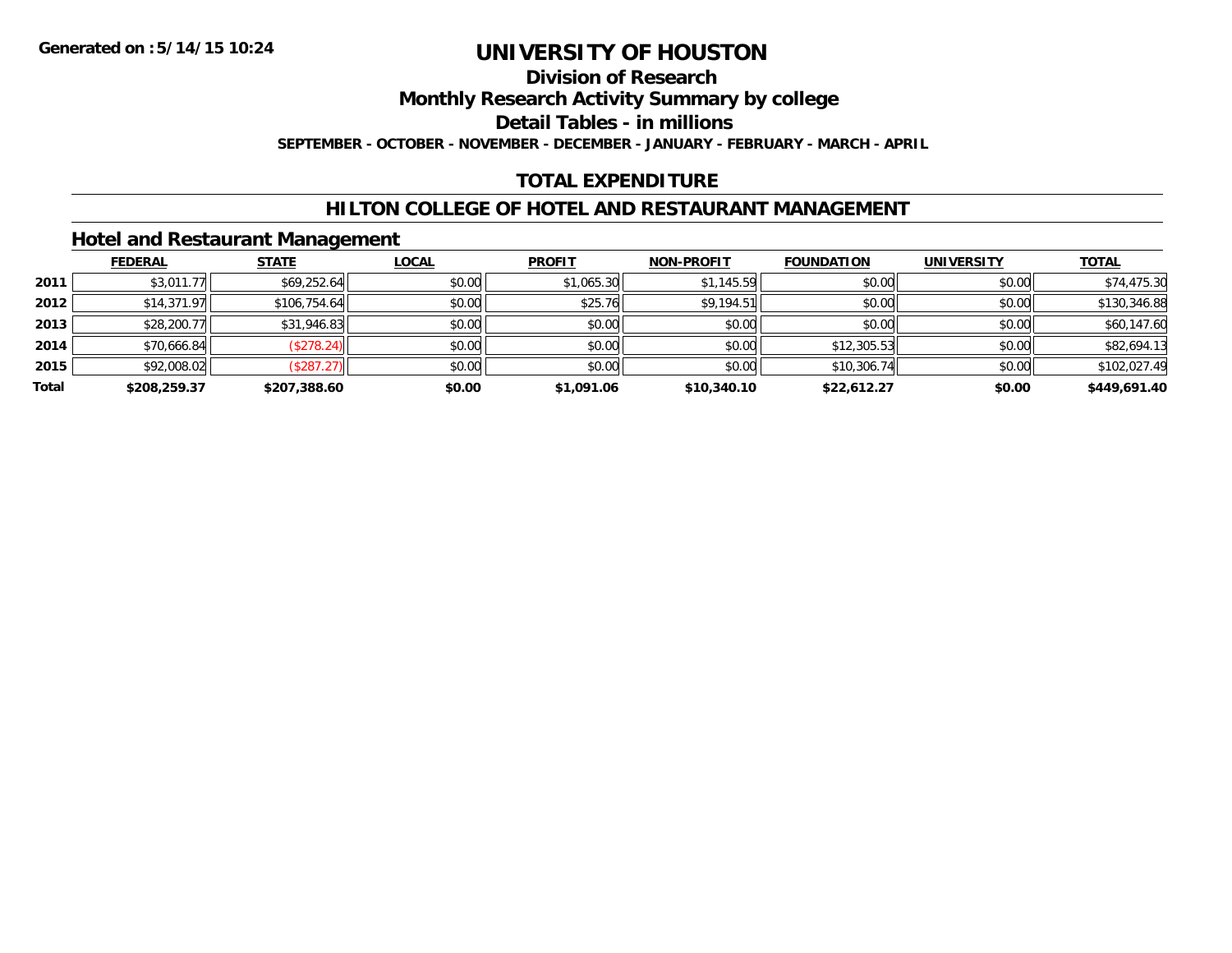# **Division of ResearchMonthly Research Activity Summary by college**

**Detail Tables - in millions**

**SEPTEMBER - OCTOBER - NOVEMBER - DECEMBER - JANUARY - FEBRUARY - MARCH - APRIL**

### **TOTAL EXPENDITURE**

#### **HONORS COLLEGE**

# **Dean, Honors College**

|       |                | __           |              |               |                   |                   |                   |              |
|-------|----------------|--------------|--------------|---------------|-------------------|-------------------|-------------------|--------------|
|       | <b>FEDERAL</b> | <b>STATE</b> | <b>LOCAL</b> | <b>PROFIT</b> | <b>NON-PROFIT</b> | <b>FOUNDATION</b> | <b>UNIVERSITY</b> | <b>TOTAL</b> |
| 2011  | \$7,305.37     | \$0.00       | \$0.00       | \$0.00        | \$0.00            | \$0.00            | \$0.00            | \$7,305.37   |
| 2012  | \$13,563.52    | \$0.00       | \$0.00       | \$0.00        | \$14,570.04       | \$0.00            | \$0.00            | \$28,133.56  |
| 2013  | \$13,923.00    | \$0.00       | \$0.00       | \$0.00        | \$8,678.41        | \$0.00            | \$0.00            | \$22,601.41  |
| 2014  | \$2,694.74     | \$0.00       | \$0.00       | \$0.00        | \$8,956.69        | \$4,779.75        | \$0.00            | \$16,431.18  |
| 2015  | \$0.00         | \$0.00       | \$0.00       | \$0.00        | (\$17.71)         | \$1,008.38        | \$0.00            | \$990.68     |
| Total | \$37,486.63    | \$0.00       | \$0.00       | \$0.00        | \$32,187.43       | \$5,788.14        | \$0.00            | \$75,462.19  |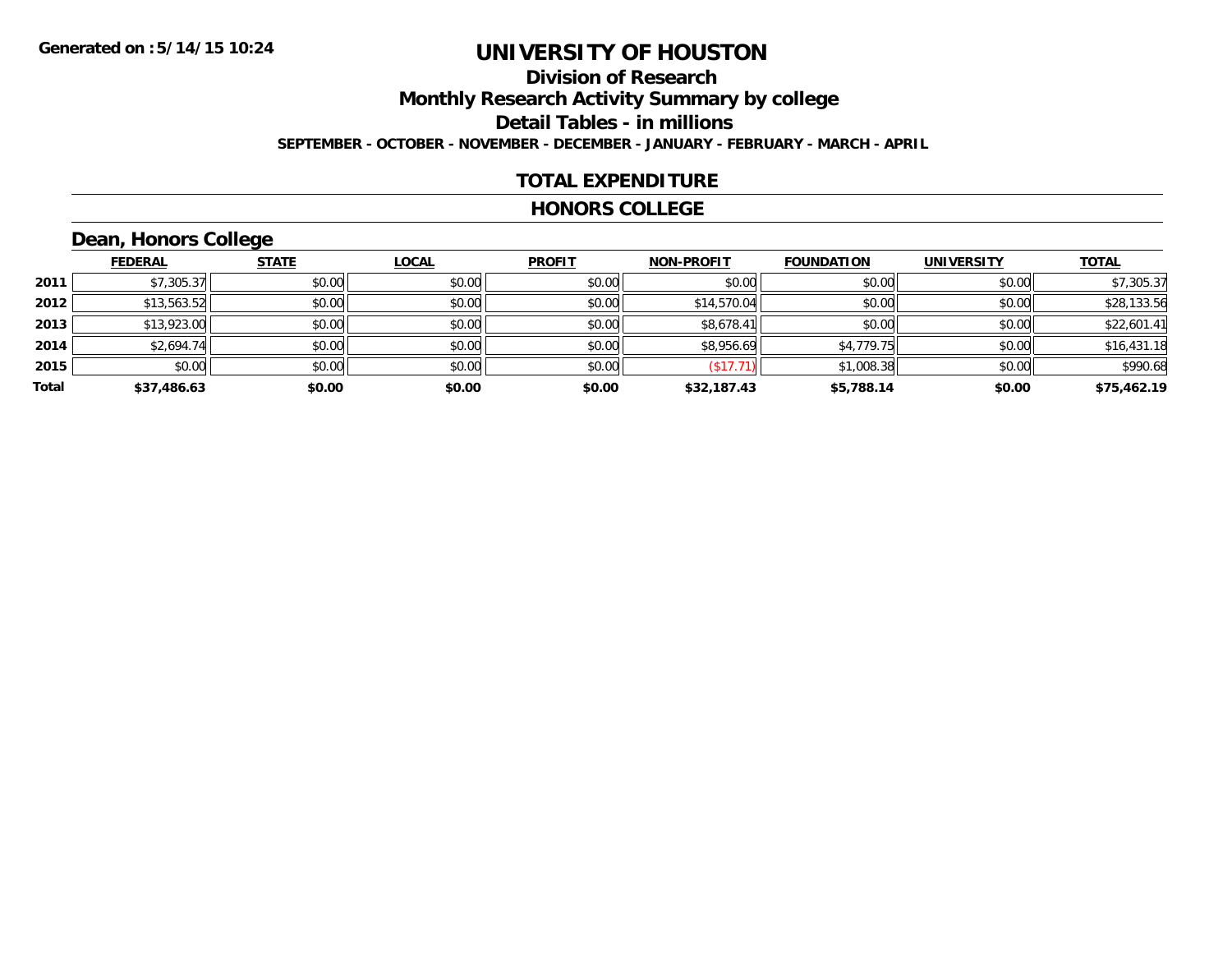#### **Division of Research Monthly Research Activity Summary by college Detail Tables - in millions SEPTEMBER - OCTOBER - NOVEMBER - DECEMBER - JANUARY - FEBRUARY - MARCH - APRIL**

#### **TOTAL EXPENDITURE**

#### **LIBRARY**

### **Administration, Library**

|       | <b>FEDERAL</b> | <b>STATE</b> | <b>LOCAL</b> | <b>PROFIT</b> | <b>NON-PROFIT</b> | <b>FOUNDATION</b> | <b>UNIVERSITY</b> | <b>TOTAL</b> |
|-------|----------------|--------------|--------------|---------------|-------------------|-------------------|-------------------|--------------|
| 2011  | \$8,007.02     | \$0.00       | \$0.00       | \$0.00        | \$0.00            | \$0.00            | \$0.00            | \$8,007.02   |
| 2012  | \$43.40        | \$0.00       | \$0.00       | \$0.00        | \$0.00            | \$0.00            | \$0.00            | \$43.40      |
| 2013  | \$0.00         | \$0.00       | \$0.00       | \$0.00        | \$0.00            | \$0.00            | \$0.00            | \$0.00       |
| 2014  | \$0.00         | \$0.00       | \$0.00       | \$0.00        | \$0.00            | \$0.00            | \$0.00            | \$0.00       |
| Total | \$8,050.42     | \$0.00       | \$0.00       | \$0.00        | \$0.00            | \$0.00            | \$0.00            | \$8,050.42   |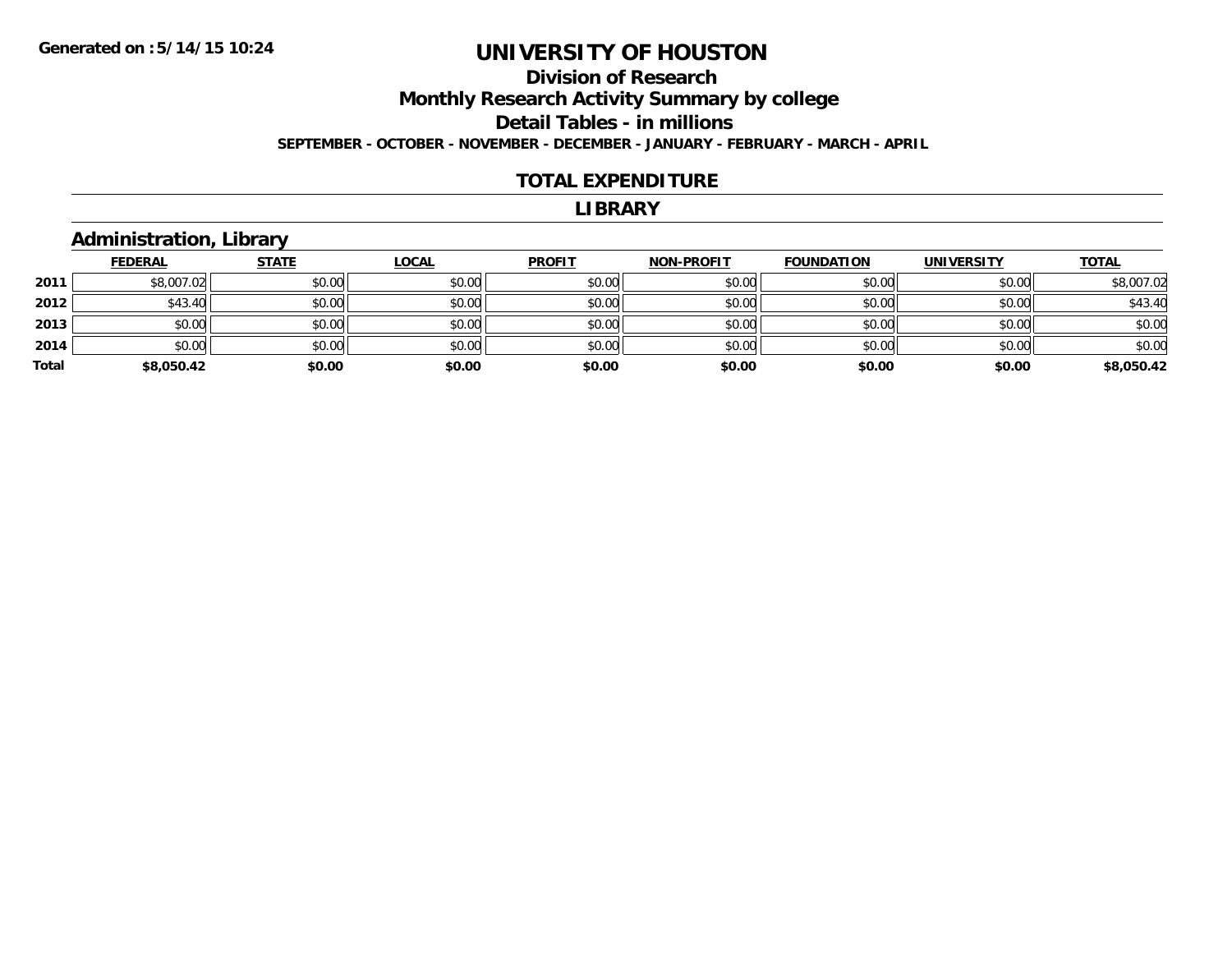**Division of Research**

**Monthly Research Activity Summary by college**

**Detail Tables - in millions**

**SEPTEMBER - OCTOBER - NOVEMBER - DECEMBER - JANUARY - FEBRUARY - MARCH - APRIL**

## **TOTAL EXPENDITURE**

### **OTHER OUTSIDE ORGANIZATIONS USED FOR CPHS LOGINS**

|              | nealth ∂<br>Center |              |              |               |                   |                   |                   |              |  |  |
|--------------|--------------------|--------------|--------------|---------------|-------------------|-------------------|-------------------|--------------|--|--|
|              | <b>FEDERAL</b>     | <b>STATE</b> | <b>LOCAL</b> | <b>PROFIT</b> | <b>NON-PROFIT</b> | <b>FOUNDATION</b> | <b>UNIVERSITY</b> | <b>TOTAL</b> |  |  |
| 2015         | \$0.00             | \$0.00       | \$0.00       | \$0.00        | \$0.00            | \$0.00            | \$0.00            | \$0.00       |  |  |
| <b>Total</b> | \$0.00             | \$0.00       | \$0.00       | \$0.00        | \$0.00            | \$0.00            | \$0.00            | \$0.00       |  |  |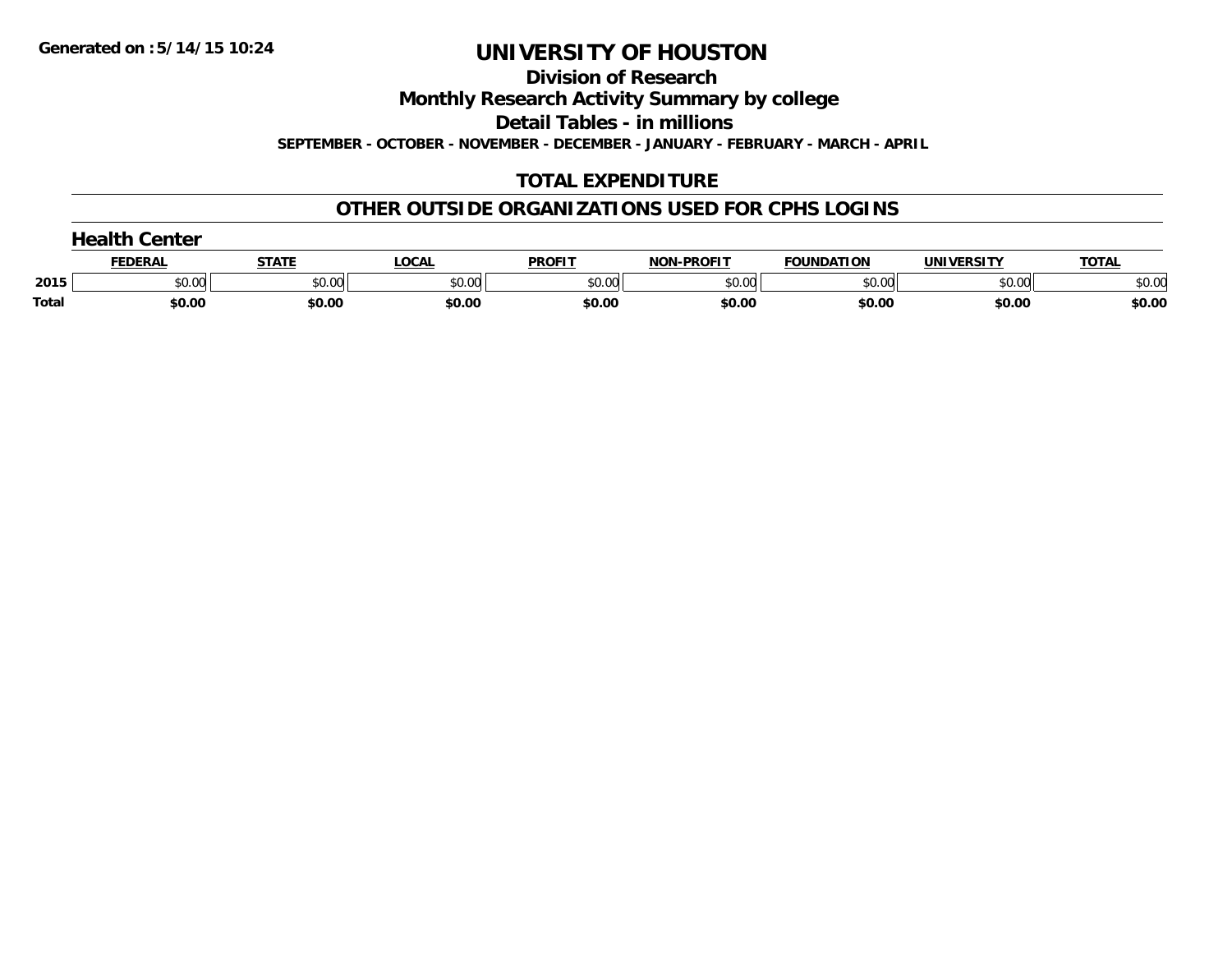# **Division of ResearchMonthly Research Activity Summary by college**

**Detail Tables - in millions**

**SEPTEMBER - OCTOBER - NOVEMBER - DECEMBER - JANUARY - FEBRUARY - MARCH - APRIL**

### **TOTAL EXPENDITURE**

#### **PRESIDENT**

## **Office of the President**

|       | <b>FEDERAL</b> | <b>STATE</b> | <b>LOCAL</b> | <b>PROFIT</b> | <b>NON-PROFIT</b> | <b>FOUNDATION</b> | <b>UNIVERSITY</b> | <b>TOTAL</b> |
|-------|----------------|--------------|--------------|---------------|-------------------|-------------------|-------------------|--------------|
| 2011  | \$0.00         | \$0.00       | \$0.00       | \$0.00        | \$0.00            | \$0.00            | \$0.00            | \$0.00       |
| 2012  | \$0.00         | \$0.00       | \$0.00       | \$0.00        | \$0.00            | \$0.00            | \$0.00            | \$0.00       |
| 2013  | \$0.00         | \$0.00       | \$0.00       | \$0.00        | \$0.00            | \$0.00            | \$0.00            | \$0.00       |
| 2014  | \$0.00         | \$0.00       | \$0.00       | \$0.00        | \$0.00            | \$0.00            | \$0.00            | \$0.00       |
| 2015  | \$56,360.23    | \$0.00       | \$0.00       | \$0.00        | \$0.00            | \$0.00            | \$0.00            | \$56,360.23  |
| Total | \$56,360.23    | \$0.00       | \$0.00       | \$0.00        | \$0.00            | \$0.00            | \$0.00            | \$56,360.23  |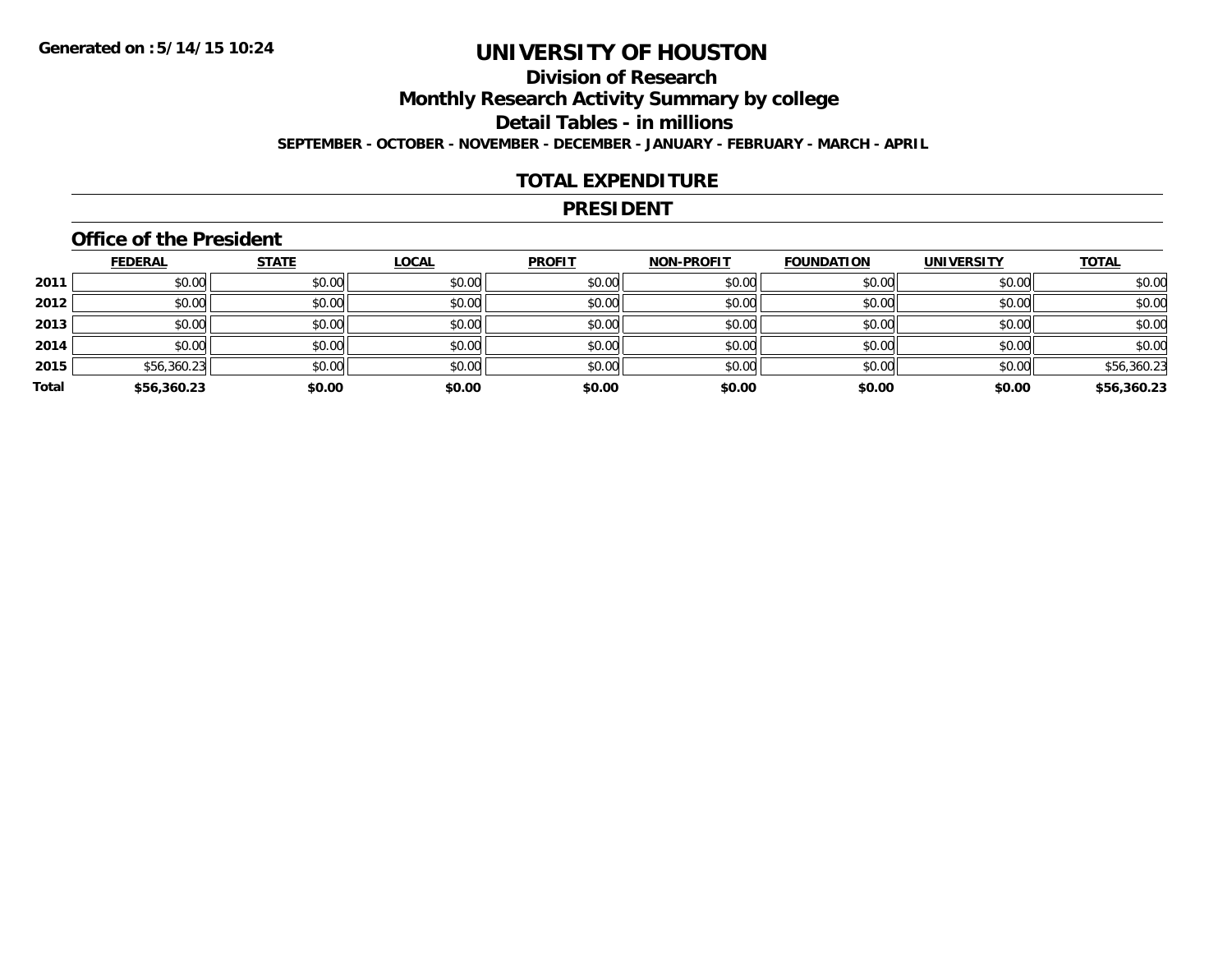**Division of Research**

**Monthly Research Activity Summary by college**

**Detail Tables - in millions**

**SEPTEMBER - OCTOBER - NOVEMBER - DECEMBER - JANUARY - FEBRUARY - MARCH - APRIL**

## **TOTAL EXPENDITURE**

#### **SENIOR V.P. FOR ACADEMIC AFFAIRS AND PROVOST**

|      | <b>Challenger Program</b>                           |              |              |               |                   |                   |                   |              |
|------|-----------------------------------------------------|--------------|--------------|---------------|-------------------|-------------------|-------------------|--------------|
|      | <b>FEDERAL</b>                                      | <b>STATE</b> | <b>LOCAL</b> | <b>PROFIT</b> | <b>NON-PROFIT</b> | <b>FOUNDATION</b> | <b>UNIVERSITY</b> | <b>TOTAL</b> |
| 2011 | \$0.00                                              | \$0.00       | \$0.00       | \$0.00        | \$0.00            | \$0.00            | \$0.00            | \$0.00       |
| 2012 | \$0.00                                              | \$0.00       | \$0.00       | \$0.00        | \$0.00            | \$0.00            | \$0.00            | \$0.00       |
| 2013 | \$0.00                                              | \$0.00       | \$0.00       | \$0.00        | \$0.00            | \$0.00            | \$0.00            | \$0.00       |
| 2014 | \$0.00                                              | \$0.00       | \$0.00       | \$0.00        | \$0.00            | \$0.00            | \$0.00            | \$0.00       |
| 2015 | \$0.00                                              | \$0.00       | \$0.00       | \$0.00        | \$0.00            | \$0.00            | \$0.00            | \$0.00       |
|      | <b>Continuing Education</b>                         |              |              |               |                   |                   |                   |              |
|      | <b>FEDERAL</b>                                      | <b>STATE</b> | <b>LOCAL</b> | <b>PROFIT</b> | <b>NON-PROFIT</b> | <b>FOUNDATION</b> | <b>UNIVERSITY</b> | <b>TOTAL</b> |
| 2011 | \$0.00                                              | \$1,068.06   | \$0.00       | \$0.00        | \$0.00            | \$0.00            | \$0.00            | \$1,068.06   |
|      | <b>Learning Support Services</b>                    |              |              |               |                   |                   |                   |              |
|      | <b>FEDERAL</b>                                      | <b>STATE</b> | <b>LOCAL</b> | <b>PROFIT</b> | <b>NON-PROFIT</b> | <b>FOUNDATION</b> | <b>UNIVERSITY</b> | <b>TOTAL</b> |
| 2012 | \$0.00                                              | \$0.00       | \$0.00       | \$0.00        | \$0.00            | \$0.00            | \$0.00            | \$0.00       |
| 2013 | \$0.00                                              | \$0.00       | \$0.00       | \$0.00        | \$0.00            | \$0.00            | \$0.00            | \$0.00       |
|      | <b>Office of Admissions</b>                         |              |              |               |                   |                   |                   |              |
|      | <b>FEDERAL</b>                                      | <b>STATE</b> | <b>LOCAL</b> | <b>PROFIT</b> | <b>NON-PROFIT</b> | <b>FOUNDATION</b> | <b>UNIVERSITY</b> | <b>TOTAL</b> |
| 2011 | \$0.00                                              | \$0.00       | \$0.00       | \$0.00        | \$0.00            | \$0.00            | \$0.00            | \$0.00       |
| 2012 | \$0.00                                              | \$0.00       | \$0.00       | \$0.00        | \$0.00            | \$0.00            | \$0.00            | \$0.00       |
| 2013 | \$0.00                                              | \$0.00       | \$0.00       | \$0.00        | \$0.00            | \$0.00            | \$0.00            | \$0.00       |
| 2014 | \$0.00                                              | \$0.00       | \$0.00       | \$0.00        | \$0.00            | \$0.00            | \$0.00            | \$0.00       |
| 2015 | \$0.00                                              | \$0.00       | \$0.00       | \$0.00        | \$0.00            | \$0.00            | \$0.00            | \$0.00       |
|      | <b>Senior V.P. for Academic Affairs and Provost</b> |              |              |               |                   |                   |                   |              |
|      | <b>FEDERAL</b>                                      | <b>STATE</b> | <b>LOCAL</b> | <b>PROFIT</b> | <b>NON-PROFIT</b> | <b>FOUNDATION</b> | <b>UNIVERSITY</b> | <b>TOTAL</b> |
| 2012 | \$0.00                                              | \$0.00       | \$0.00       | \$36,232.62   | \$0.00            | \$0.00            | \$0.00            | \$36,232.62  |
| 2013 | \$0.00                                              | \$0.00       | \$0.00       | \$0.00        | \$0.00            | \$0.00            | \$0.00            | \$0.00       |
| 2014 | \$0.00                                              | \$0.00       | \$0.00       | \$38,767.38   | \$0.00            | \$0.00            | \$0.00            | \$38,767.38  |
| 2015 | \$56,360.23                                         | \$0.00       | \$0.00       | \$0.00        | \$0.00            | \$0.00            | \$0.00            | \$56,360.23  |
|      | <b>Student Support Services</b>                     |              |              |               |                   |                   |                   |              |
|      | <b>FEDERAL</b>                                      | <b>STATE</b> | <b>LOCAL</b> | <b>PROFIT</b> | <b>NON-PROFIT</b> | <b>FOUNDATION</b> | <b>UNIVERSITY</b> | <b>TOTAL</b> |
| 2014 | \$0.00                                              | \$0.00       | \$0.00       | \$0.00        | \$0.00            | \$0.00            | \$0.00            | \$0.00       |
| 2015 | \$0.00                                              | \$0.00       | \$0.00       | \$0.00        | \$0.00            | \$0.00            | \$0.00            | \$0.00       |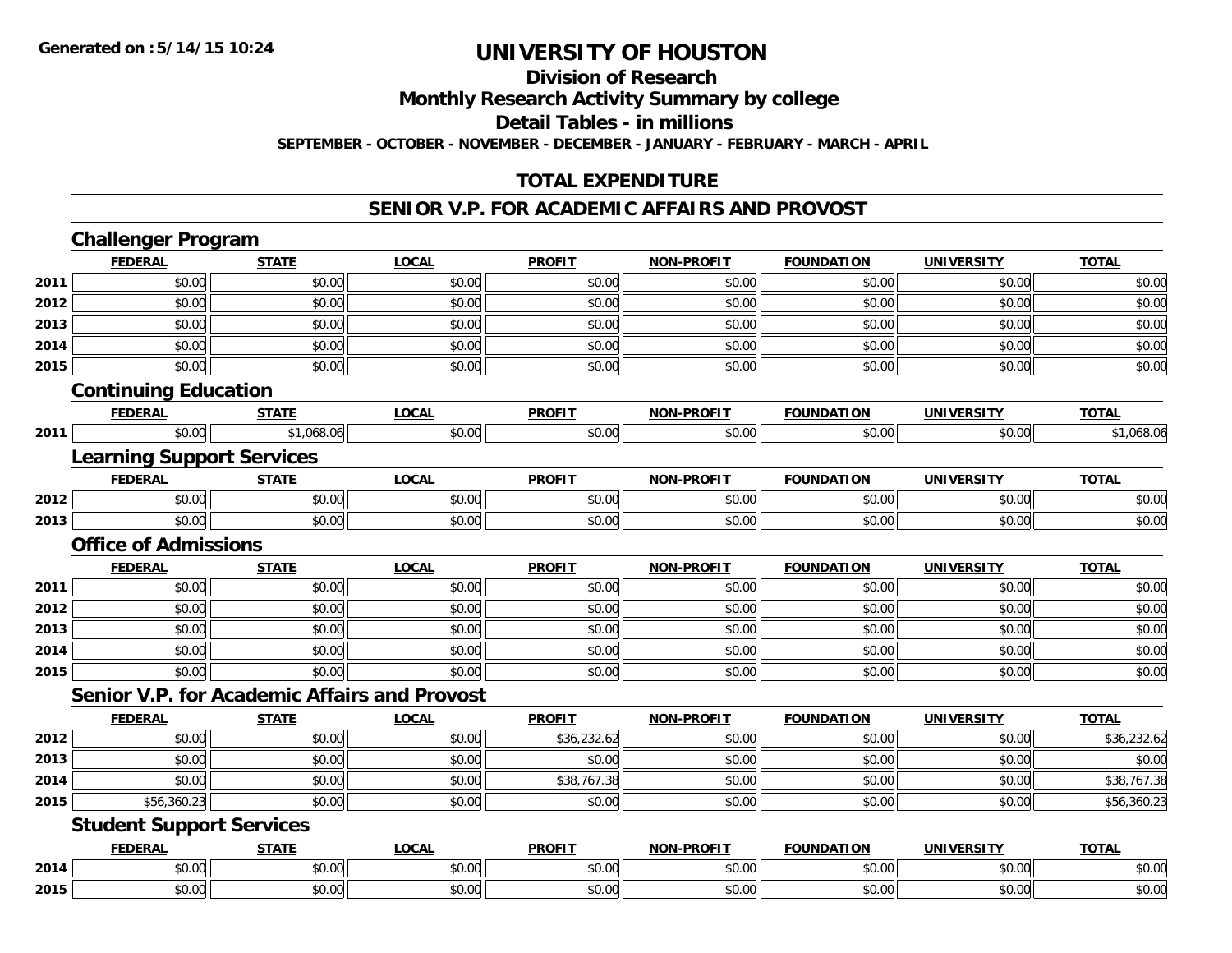**Division of Research**

**Monthly Research Activity Summary by college**

**Detail Tables - in millions**

**SEPTEMBER - OCTOBER - NOVEMBER - DECEMBER - JANUARY - FEBRUARY - MARCH - APRIL**

## **TOTAL EXPENDITURE**

#### **SENIOR V.P. FOR ACADEMIC AFFAIRS AND PROVOST**

|       | <b>UH Energy</b>                            |              |              |               |                   |                   |                   |                |
|-------|---------------------------------------------|--------------|--------------|---------------|-------------------|-------------------|-------------------|----------------|
|       | <b>FEDERAL</b>                              | <b>STATE</b> | <b>LOCAL</b> | <b>PROFIT</b> | <b>NON-PROFIT</b> | <b>FOUNDATION</b> | <b>UNIVERSITY</b> | <b>TOTAL</b>   |
| 2015  | \$0.00                                      | \$0.00       | \$0.00       | \$0.00        | \$0.00            | \$0.00            | \$0.00            | \$0.00         |
|       | <b>Undergraduate Scholars</b>               |              |              |               |                   |                   |                   |                |
|       | <b>FEDERAL</b>                              | <b>STATE</b> | <b>LOCAL</b> | <b>PROFIT</b> | <b>NON-PROFIT</b> | <b>FOUNDATION</b> | <b>UNIVERSITY</b> | <b>TOTAL</b>   |
| 2011  | \$0.00                                      | \$12,327.99  | \$0.00       | \$0.00        | \$0.00            | \$0.00            | \$0.00            | \$12,327.99    |
| 2012  | \$0.00                                      | \$9,275.80   | \$0.00       | \$0.00        | \$0.00            | \$0.00            | \$0.00            | \$9,275.80     |
| 2013  | \$0.00                                      | \$8,118.81   | \$0.00       | \$0.00        | \$0.00            | \$0.00            | \$0.00            | \$8,118.81     |
| 2014  | \$0.00                                      | \$7,575.33   | \$0.00       | \$0.00        | \$0.00            | \$0.00            | \$0.00            | \$7,575.33     |
|       | <b>Undergraduate Student Success</b>        |              |              |               |                   |                   |                   |                |
|       | <b>FEDERAL</b>                              | <b>STATE</b> | <b>LOCAL</b> | <b>PROFIT</b> | <b>NON-PROFIT</b> | <b>FOUNDATION</b> | <b>UNIVERSITY</b> | <b>TOTAL</b>   |
| 2011  | \$0.00                                      | \$0.00       | \$0.00       | \$0.00        | \$0.00            | \$0.00            | \$0.00            | \$0.00         |
| 2012  | \$0.00                                      | \$32,993.20  | \$0.00       | \$0.00        | \$0.00            | \$0.00            | \$0.00            | \$32,993.20    |
| 2013  | \$0.00                                      | \$12,967.16  | \$0.00       | \$0.00        | \$0.00            | \$0.00            | \$0.00            | \$12,967.16    |
| 2014  | \$0.00                                      | \$45,657.34  | \$0.00       | \$0.00        | \$0.00            | \$0.00            | \$0.00            | \$45,657.34    |
| 2015  | \$0.00                                      | \$14,286.92  | \$0.00       | \$0.00        | \$0.00            | \$0.00            | \$0.00            | \$14,286.92    |
|       | <b>Undergraduate Student Success Center</b> |              |              |               |                   |                   |                   |                |
|       | <b>FEDERAL</b>                              | <b>STATE</b> | <b>LOCAL</b> | <b>PROFIT</b> | <b>NON-PROFIT</b> | <b>FOUNDATION</b> | <b>UNIVERSITY</b> | <b>TOTAL</b>   |
| 2011  | \$210,034.69                                | \$88,000.45  | \$0.00       | \$0.00        | \$44,455.59       | \$4,673.68        | \$0.00            | \$347,164.41   |
| 2012  | \$208,359.60                                | \$83,970.13  | \$0.00       | \$0.00        | \$48,647.46       | \$0.00            | \$0.00            | \$340,977.19   |
| 2013  | \$247,729.23                                | \$86,692.80  | \$0.00       | \$0.00        | (\$539.58)        | \$0.00            | \$0.00            | \$333,882.45   |
| 2014  | \$261,511.79                                | \$76,881.28  | \$0.00       | \$0.00        | \$0.00            | \$0.00            | \$0.00            | \$338,393.07   |
| 2015  | \$196,977.70                                | \$86,208.64  | \$0.00       | \$0.00        | \$51,334.35       | \$0.00            | \$0.00            | \$334,520.69   |
| Total | \$1,180,973.24                              | \$566,023.91 | \$0.00       | \$75,000.00   | \$143,897.82      | \$4,673.68        | \$0.00            | \$1,970,568.65 |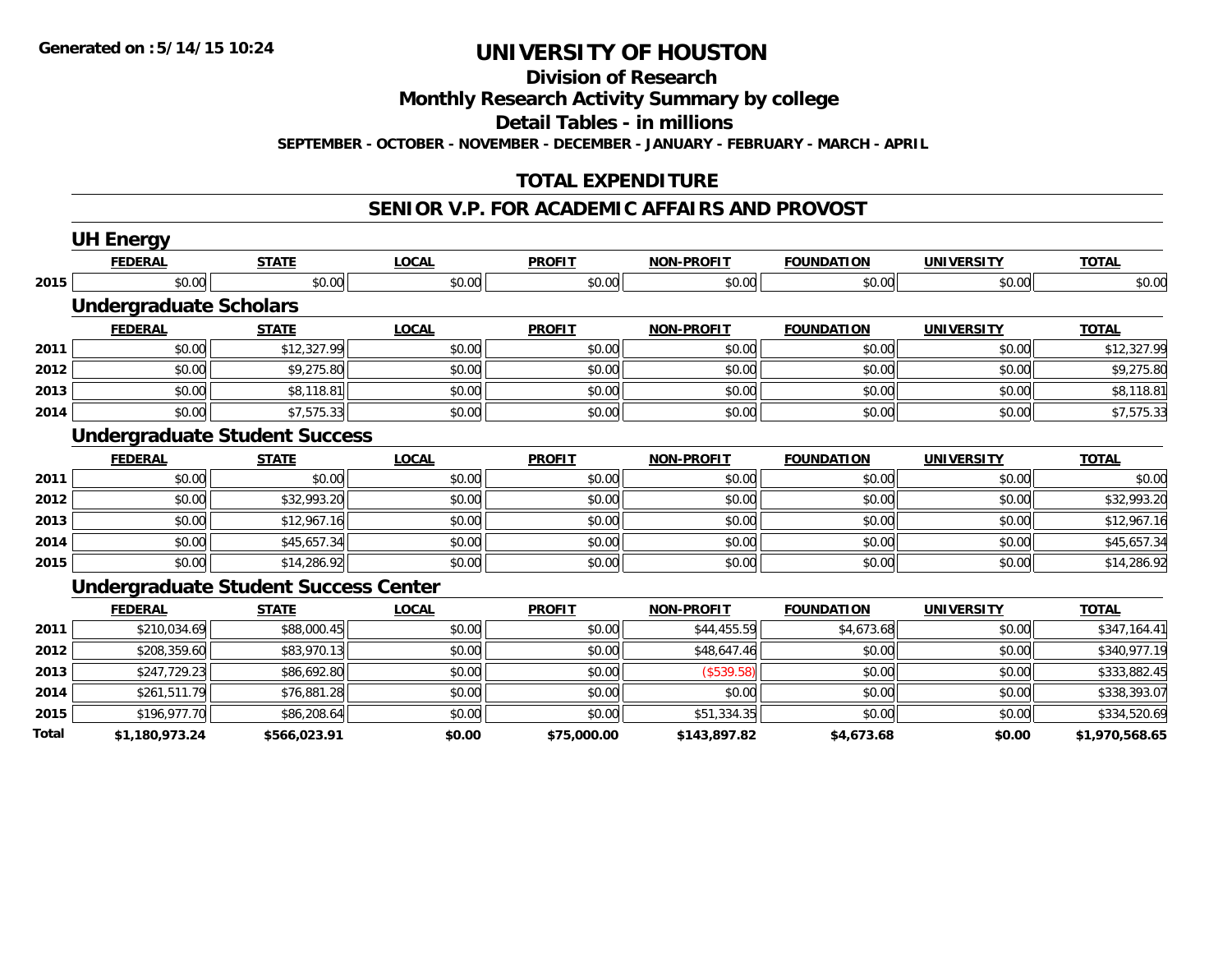# **Division of Research**

**Monthly Research Activity Summary by college**

**Detail Tables - in millions**

**SEPTEMBER - OCTOBER - NOVEMBER - DECEMBER - JANUARY - FEBRUARY - MARCH - APRIL**

### **TOTAL EXPENDITURE**

#### **UH LAW CENTER**

|              | Dean, Law      |              |              |               |                   |                   |                   |                |
|--------------|----------------|--------------|--------------|---------------|-------------------|-------------------|-------------------|----------------|
|              | <b>FEDERAL</b> | <b>STATE</b> | <b>LOCAL</b> | <b>PROFIT</b> | <b>NON-PROFIT</b> | <b>FOUNDATION</b> | <b>UNIVERSITY</b> | <b>TOTAL</b>   |
| 2011         | \$20,885.14    | \$0.00       | \$0.00       | \$0.00        | \$0.00            | \$0.00            | \$0.00            | \$20,885.14    |
| 2012         | (\$221,005.68) | \$0.00       | \$0.00       | \$0.00        | \$0.00            | \$0.00            | \$0.00            | (\$221,005.68) |
| 2013         | \$0.00         | \$0.00       | \$0.00       | \$0.00        | \$0.00            | \$0.00            | \$0.00            | \$0.00         |
|              | Law-UH         |              |              |               |                   |                   |                   |                |
|              | <b>FEDERAL</b> | <b>STATE</b> | <b>LOCAL</b> | <b>PROFIT</b> | <b>NON-PROFIT</b> | <b>FOUNDATION</b> | <b>UNIVERSITY</b> | <b>TOTAL</b>   |
| 2011         | \$65,094.27    | \$63,129.45  | \$0.00       | \$0.00        | \$0.00            | \$51,780.09       | \$0.00            | \$180,003.81   |
| 2012         | \$6,799.24     | \$109,895.13 | \$0.00       | \$0.00        | \$0.00            | \$43,071.17       | \$0.00            | \$159,765.54   |
| 2013         | \$133,738.92   | \$85,387.52  | \$0.00       | \$0.00        | \$0.00            | \$28,478.77       | \$0.00            | \$247,605.21   |
| 2014         | \$9,182.58     | \$123,582.56 | \$0.00       | \$0.00        | \$0.00            | \$5,636.78        | \$0.00            | \$138,401.92   |
| 2015         | \$38,526.60    | \$131,337.89 | \$0.00       | \$0.00        | \$0.00            | \$4,479.35        | \$0.00            | \$174,343.84   |
| <b>Total</b> | \$53,221.07    | \$513,332.55 | \$0.00       | \$0.00        | \$0.00            | \$133,446.16      | \$0.00            | \$699,999.78   |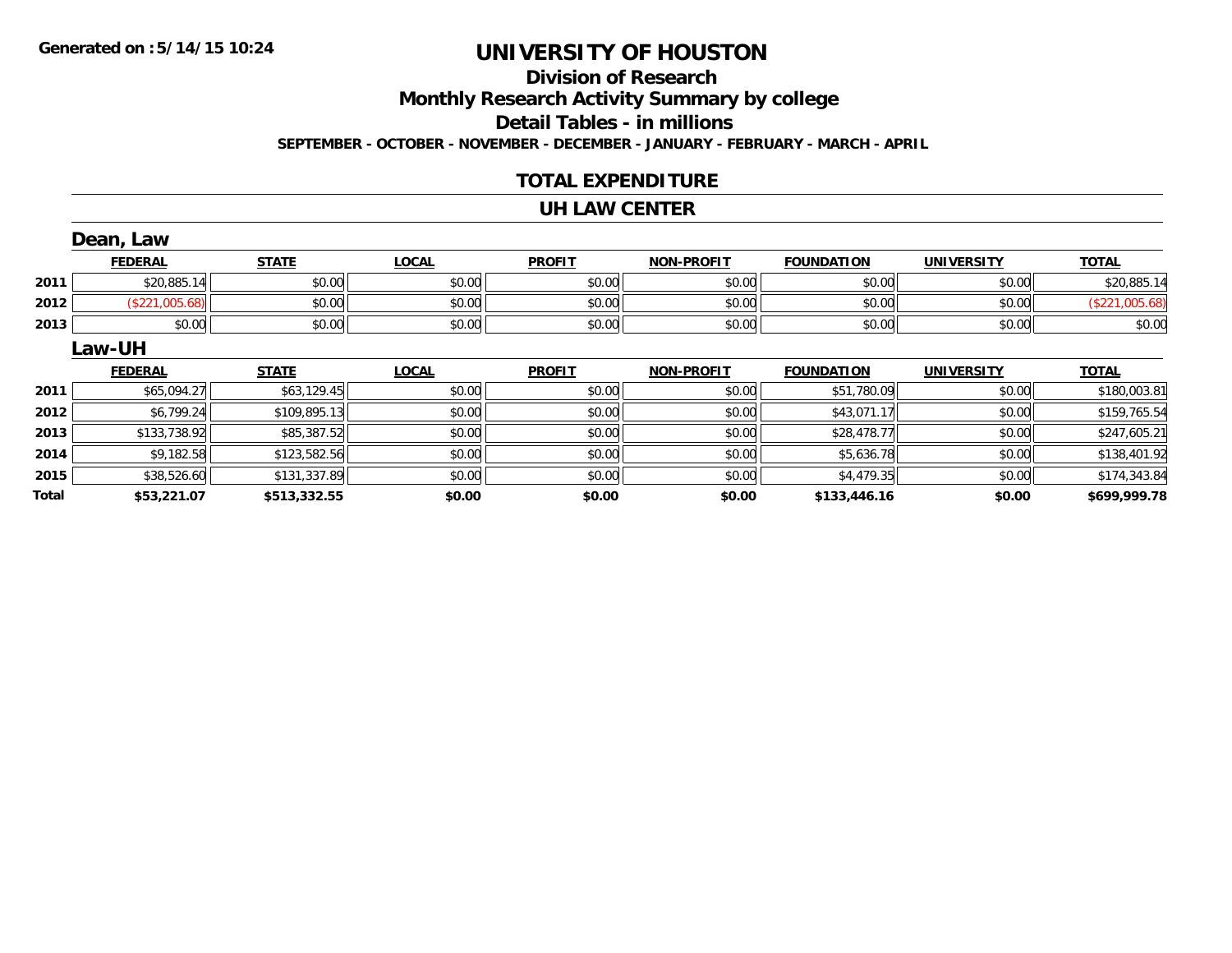# **Division of ResearchMonthly Research Activity Summary by college Detail Tables - in millions**

**SEPTEMBER - OCTOBER - NOVEMBER - DECEMBER - JANUARY - FEBRUARY - MARCH - APRIL**

## **TOTAL EXPENDITURE**

#### **UKNOWN COLLEGE**

## **Unknown Department**

|      | <b>FEDERAL</b> | <b>STATE</b> | <b>LOCAL</b> | <b>PROFIT</b> | <b>NON-PROFIT</b> | <b>FOUNDATION</b> | <b>UNIVERSITY</b> | <b>TOTAL</b> |
|------|----------------|--------------|--------------|---------------|-------------------|-------------------|-------------------|--------------|
| 2011 | \$0.00         | \$0.00       | \$0.00       | \$0.00        | \$0.00            | \$0.00            | \$0.00            | \$0.00       |
| 2012 | \$0.00         | \$0.00       | \$0.00       | \$0.00        | \$0.00            | \$0.00            | \$0.00            | \$0.00       |
| 2013 | \$0.00         | \$0.00       | \$0.00       | \$0.00        | \$0.00            | \$0.00            | \$0.00            | \$0.00       |
| 2014 | \$0.00         | \$0.00       | \$0.00       | \$0.00        | \$0.00            | \$0.00            | \$0.00            | \$0.00       |
| 2015 | \$0.00         | \$0.00       | \$0.00       | \$0.00        | \$0.00            | \$0.00            | \$0.00            | \$0.00       |

## **Wrong Department - Please Dont Select It**

|              | <b>FEDERAL</b> | <b>STATE</b> | <b>LOCAL</b> | <b>PROFIT</b> | <b>NON-PROFIT</b> | <b>FOUNDATION</b> | <b>UNIVERSITY</b> | <b>TOTAL</b> |
|--------------|----------------|--------------|--------------|---------------|-------------------|-------------------|-------------------|--------------|
| 2011         | \$0.00         | \$0.00       | \$0.00       | \$0.00        | \$0.00            | \$0.00            | \$0.00            | \$0.00       |
| 2012         | \$0.00         | \$0.00       | \$0.00       | \$0.00        | \$0.00            | \$0.00            | \$0.00            | \$0.00       |
| 2013         | \$0.00         | \$0.00       | \$0.00       | \$0.00        | \$0.00            | \$0.00            | \$0.00            | \$0.00       |
| 2014         | \$0.00         | \$0.00       | \$0.00       | \$0.00        | \$0.00            | \$0.00            | \$0.00            | \$0.00       |
| 2015         | \$0.00         | \$0.00       | \$0.00       | \$0.00        | \$0.00            | \$0.00            | \$0.00            | \$0.00       |
| <b>Total</b> | \$0.00         | \$0.00       | \$0.00       | \$0.00        | \$0.00            | \$0.00            | \$0.00            | \$0.00       |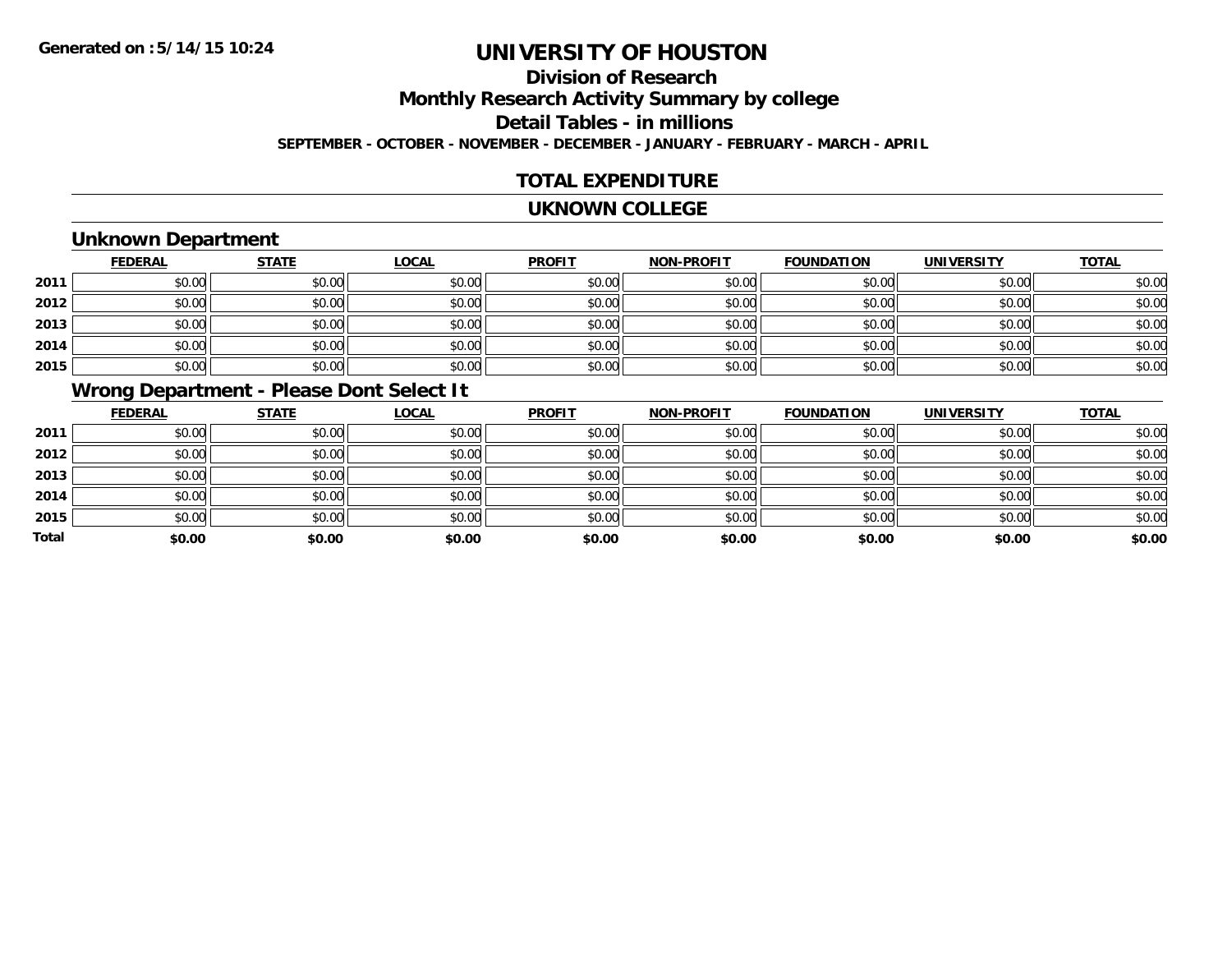**Total**

# **UNIVERSITY OF HOUSTON**

### **Division of Research**

**Monthly Research Activity Summary by college**

**Detail Tables - in millions**

**SEPTEMBER - OCTOBER - NOVEMBER - DECEMBER - JANUARY - FEBRUARY - MARCH - APRIL**

### **TOTAL EXPENDITURE**

### **VICE PRESIDENT FOR ADMINISTRATION**

|      | <b>KUHF - Radio</b>         |              |              |               |                   |                   |                   |                |
|------|-----------------------------|--------------|--------------|---------------|-------------------|-------------------|-------------------|----------------|
|      | <b>FEDERAL</b>              | <b>STATE</b> | <b>LOCAL</b> | <b>PROFIT</b> | NON-PROFIT        | <b>FOUNDATION</b> | <b>UNIVERSITY</b> | <b>TOTAL</b>   |
| 2011 | \$0.00                      | \$0.00       | \$0.00       | \$0.00        | \$578,146.29      | \$0.00            | \$0.00            | \$578,146.29   |
| 2012 | (\$758.32)                  | \$10,153.66  | \$0.00       | \$0.00        | (\$233.11)        | \$0.00            | \$0.00            | \$9,162.23     |
| 2013 | \$0.00                      | (\$153.66)   | \$0.00       | \$0.00        | \$2,044,710.00    | \$0.00            | \$0.00            | \$2,044,556.34 |
| 2014 | \$0.00                      | \$0.00       | \$0.00       | \$0.00        | \$2,147,867.00    | \$0.00            | \$0.00            | \$2,147,867.00 |
| 2015 | \$2,492,077.00              | \$0.00       | \$0.00       | \$0.00        | (\$1,282.01)      | \$0.00            | \$0.00            | \$2,490,794.99 |
|      | <b>KUHT-TV</b>              |              |              |               |                   |                   |                   |                |
|      | <b>FEDERAL</b>              | <b>STATE</b> | <b>LOCAL</b> | <b>PROFIT</b> | <b>NON-PROFIT</b> | <b>FOUNDATION</b> | <b>UNIVERSITY</b> | <b>TOTAL</b>   |
| 2011 | \$0.00                      | \$0.00       | \$0.00       | \$0.00        | \$1,606,903.00    | \$0.00            | \$0.00            | \$1,606,903.00 |
| 2012 | \$0.00                      | \$0.00       | \$0.00       | \$0.00        | \$0.02            | \$0.00            | \$0.00            | \$0.02         |
|      | <b>Physical Plant</b>       |              |              |               |                   |                   |                   |                |
|      | <b>FEDERAL</b>              | <b>STATE</b> | <b>LOCAL</b> | <b>PROFIT</b> | <b>NON-PROFIT</b> | <b>FOUNDATION</b> | <b>UNIVERSITY</b> | <b>TOTAL</b>   |
| 2011 | \$0.00                      | \$0.00       | \$0.00       | \$0.00        | \$0.00            | \$0.00            | \$0.00            | \$0.00         |
| 2012 | \$0.00                      | \$0.00       | \$0.00       | \$0.00        | \$2,261,595.72    | \$0.00            | \$0.00            | \$2,261,595.72 |
| 2013 | \$0.00                      | \$0.00       | \$0.00       | \$0.00        | \$0.28            | \$0.00            | \$0.00            | \$0.28         |
| 2014 | \$0.00                      | \$0.00       | \$0.00       | \$0.00        | \$0.00            | \$0.00            | \$0.00            | \$0.00         |
| 2015 | \$0.00                      | \$0.00       | \$0.00       | \$0.00        | \$0.00            | \$0.00            | \$0.00            | \$0.00         |
|      | <b>UH Police Department</b> |              |              |               |                   |                   |                   |                |
|      | <b>FEDERAL</b>              | <b>STATE</b> | <b>LOCAL</b> | <b>PROFIT</b> | <b>NON-PROFIT</b> | <b>FOUNDATION</b> | <b>UNIVERSITY</b> | <b>TOTAL</b>   |
| 2014 | \$3,000.00                  | \$0.00       | \$0.00       | \$0.00        | \$0.00            | \$0.00            | \$0.00            | \$3,000.00     |
|      |                             |              |              |               |                   |                   |                   |                |

**\$2,494,318.68 \$10,000.00 \$0.00 \$0.00 \$8,637,707.19 \$0.00 \$0.00 \$11,142,025.87**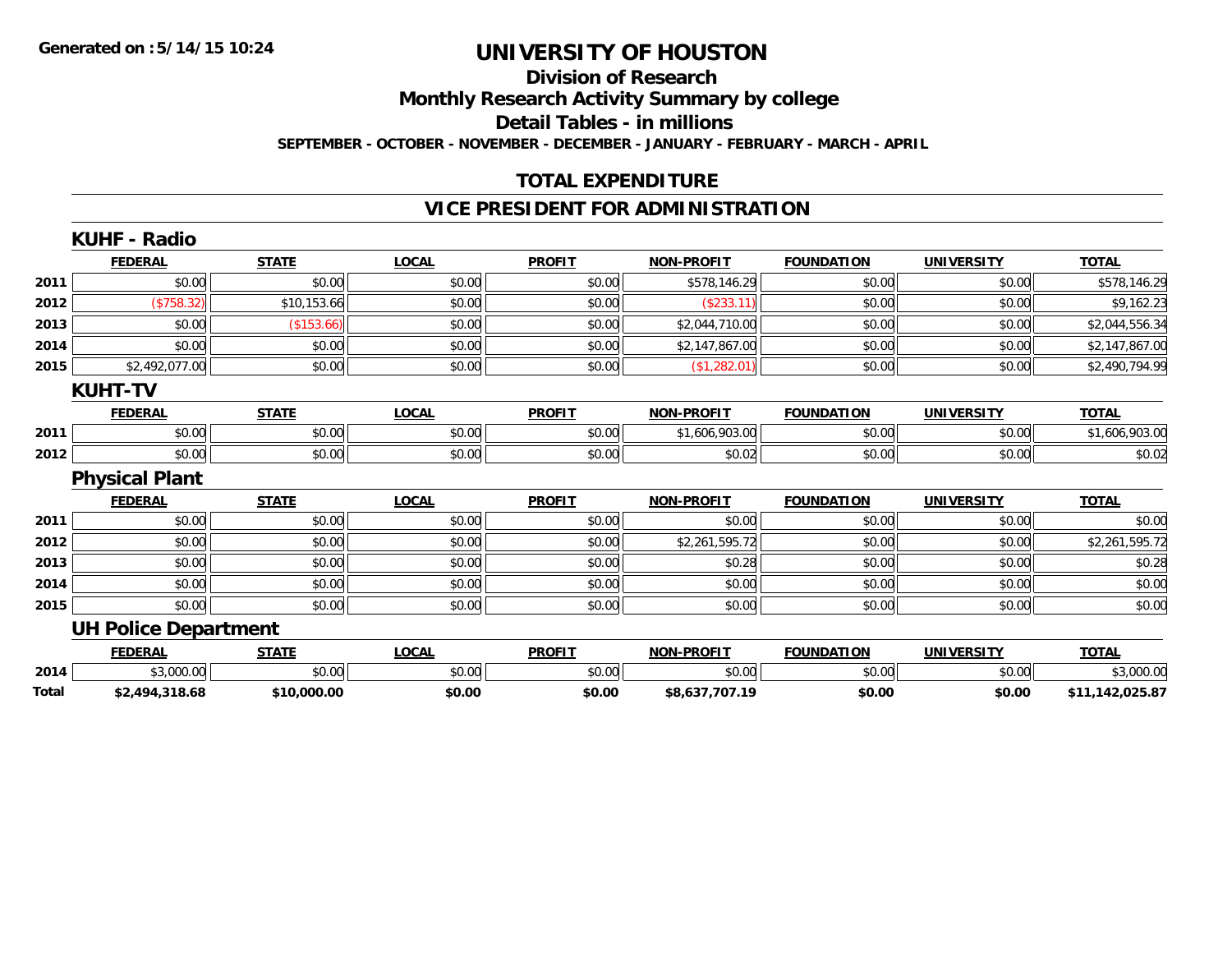## **Division of Research**

**Monthly Research Activity Summary by college**

**Detail Tables - in millions**

**SEPTEMBER - OCTOBER - NOVEMBER - DECEMBER - JANUARY - FEBRUARY - MARCH - APRIL**

## **TOTAL EXPENDITURE**

### **VICE PRESIDENT FOR STUDENT AFFAIRS**

### **Childrens Learning Centers**

|      | <b>FEDERAL</b>        | <b>CTATE</b>  | <b>OCAL</b>   | <b>PROFIT</b>          | <b>NON-PROFIT</b> | <b>FOUNDATION</b>        | UNIVERSITY<br>≈кэг | <b>TOTAL</b> |
|------|-----------------------|---------------|---------------|------------------------|-------------------|--------------------------|--------------------|--------------|
| 2014 | $- - -$<br>0.117<br>. | 0000<br>DU.UG | 0.00<br>pu.uu | $\sim$ $\sim$<br>vu.vu | 0000<br>ง∪.∪บ     | $n \cap \Omega$<br>pu.uu | \$0.00             |              |
| 2015 | 0.01C<br>- 19.997     | 0000<br>DU.UG | 0.00<br>JU.UU | $\sim$ $\sim$<br>JU.UU | 0000<br>\$U.UU    | \$0.00                   | \$0.00             | 10.007.00    |

#### **Dean, Student Affairs**

|      | <b>FEDERAL</b>         | <b>STATE</b> | <b>OCAL</b> | <b>PROFIT</b> | <b>NON-PROFIT</b> | <b>FOUNDATION</b> | UNIVERSITY<br>. 63. | <b>TOTAL</b> |
|------|------------------------|--------------|-------------|---------------|-------------------|-------------------|---------------------|--------------|
| 2011 | \$33,660.74            | \$0.00       | \$0.00      | \$0.00        | \$0.00            | \$0.00            | \$0.00              | \$33,660.74  |
| 2012 | ™43,360.07             | \$0.00       | \$0.00      | \$0.00        | \$0.00            | \$0.00            | \$0.00              | 360.07       |
| 2013 | $A$ $A$<br>\$3,721.511 | \$0.00       | \$0.00      | \$0.00        | \$0.00            | \$0.00            | \$0.00              | . ت          |

#### **Vice President, Student Affairs**

|       | <b>FEDERAL</b> | <b>STATE</b> | LOCAL  | <b>PROFIT</b> | <b>NON-PROFIT</b> | <b>FOUNDATION</b> | <b>UNIVERSITY</b> | <b>TOTAL</b> |
|-------|----------------|--------------|--------|---------------|-------------------|-------------------|-------------------|--------------|
| 2011  | \$167,526.80   | \$0.00       | \$0.00 | \$0.00        | \$0.00            | \$0.00            | \$0.00            | \$167,526.80 |
| 2012  | \$8,687.01     | \$0.00       | \$0.00 | \$0.00        | \$0.00            | \$0.00            | \$0.00            | \$8,687.01   |
| 2013  | \$105,830.32   | \$0.00       | \$0.00 | \$0.00        | \$0.00            | \$0.00            | \$0.00            | \$105,830.32 |
| 2014  | \$11,109.39    | \$0.00       | \$0.00 | \$0.00        | \$0.00            | \$0.00            | \$0.00            | \$11,109.39  |
| 2015  | \$0.00         | \$0.00       | \$0.00 | \$0.00        | \$0.00            | \$10,000.00       | \$0.00            | \$10,000.00  |
| Total | \$702,406.84   | \$0.00       | \$0.00 | \$0.00        | \$0.00            | \$10,000.00       | \$0.00            | \$712,406.84 |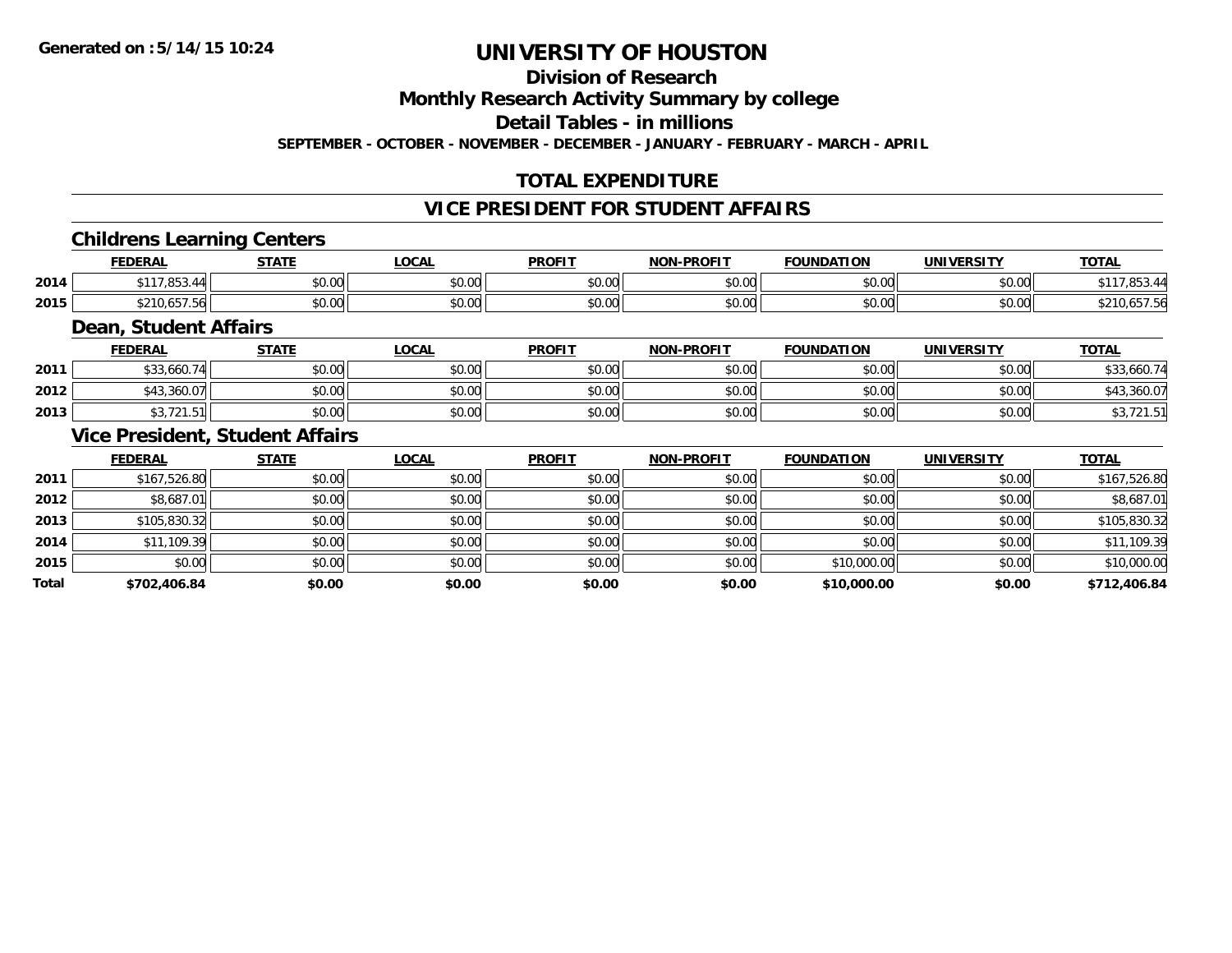#### **Division of Research**

**Monthly Research Activity Summary by college**

**Detail Tables - in millions**

**SEPTEMBER - OCTOBER - NOVEMBER - DECEMBER - JANUARY - FEBRUARY - MARCH - APRIL**

### **IDC RECOVERY**

#### **C.T. BAUER COLLEGE OF BUSINESS**

|      | <b>Accountancy &amp; Taxation</b> |                                          |              |               |                   |                   |                   |              |
|------|-----------------------------------|------------------------------------------|--------------|---------------|-------------------|-------------------|-------------------|--------------|
|      | <b>FEDERAL</b>                    | <b>STATE</b>                             | <b>LOCAL</b> | <b>PROFIT</b> | <b>NON-PROFIT</b> | <b>FOUNDATION</b> | <b>UNIVERSITY</b> | <b>TOTAL</b> |
| 2014 | \$0.00                            | \$0.00                                   | \$0.00       | \$0.00        | \$0.00            | \$0.00            | \$0.00            | \$0.00       |
| 2015 | \$0.00                            | \$0.00                                   | \$0.00       | \$0.00        | \$0.00            | \$0.00            | \$0.00            | \$0.00       |
|      |                                   | Dean, Business Administration            |              |               |                   |                   |                   |              |
|      | <b>FEDERAL</b>                    | <b>STATE</b>                             | <b>LOCAL</b> | <b>PROFIT</b> | <b>NON-PROFIT</b> | <b>FOUNDATION</b> | <b>UNIVERSITY</b> | <b>TOTAL</b> |
| 2012 | \$0.00                            | \$0.00                                   | \$0.00       | \$0.00        | \$0.00            | \$0.00            | \$0.00            | \$0.00       |
|      | <b>Finance</b>                    |                                          |              |               |                   |                   |                   |              |
|      | <b>FEDERAL</b>                    | <b>STATE</b>                             | <b>LOCAL</b> | <b>PROFIT</b> | <b>NON-PROFIT</b> | <b>FOUNDATION</b> | <b>UNIVERSITY</b> | <b>TOTAL</b> |
| 2011 | \$0.00                            | \$0.00                                   | \$0.00       | \$0.00        | \$0.00            | \$0.00            | \$0.00            | \$0.00       |
| 2012 | \$9,016.00                        | \$0.00                                   | \$0.00       | \$0.00        | \$0.00            | \$0.00            | \$0.00            | \$9,016.00   |
| 2013 | \$0.00                            | \$0.00                                   | \$0.00       | \$0.00        | \$0.00            | \$0.00            | \$0.00            | \$0.00       |
| 2014 | \$0.00                            | \$0.00                                   | \$0.00       | \$0.00        | \$0.00            | \$0.00            | \$0.00            | \$0.00       |
| 2015 | \$0.00                            | \$0.00                                   | \$0.00       | \$0.00        | \$0.00            | \$0.00            | \$0.00            | \$0.00       |
|      | Management                        |                                          |              |               |                   |                   |                   |              |
|      | <b>FEDERAL</b>                    | <b>STATE</b>                             | <b>LOCAL</b> | <b>PROFIT</b> | <b>NON-PROFIT</b> | <b>FOUNDATION</b> | <b>UNIVERSITY</b> | <b>TOTAL</b> |
| 2011 | \$8,499.42                        | \$0.00                                   | \$0.00       | \$0.00        | \$0.00            | \$0.00            | \$0.00            | \$8,499.42   |
| 2012 | (\$1,980.84)                      | \$0.00                                   | \$0.00       | \$0.00        | \$0.00            | \$0.00            | \$0.00            | (\$1,980.84) |
| 2013 | \$2,100.00                        | \$0.00                                   | \$0.00       | \$0.00        | \$0.00            | \$0.00            | \$0.00            | \$2,100.00   |
| 2014 | \$1,260.00                        | \$0.00                                   | \$0.00       | \$0.00        | \$0.00            | \$0.00            | \$0.00            | \$1,260.00   |
| 2015 | \$3,600.00                        | \$0.00                                   | \$0.00       | \$0.00        | \$0.00            | \$0.00            | \$0.00            | \$3,600.00   |
|      | <b>Marketing</b>                  |                                          |              |               |                   |                   |                   |              |
|      | <b>FEDERAL</b>                    | <b>STATE</b>                             | <b>LOCAL</b> | <b>PROFIT</b> | <b>NON-PROFIT</b> | <b>FOUNDATION</b> | <b>UNIVERSITY</b> | <b>TOTAL</b> |
| 2012 | \$0.00                            | \$0.00                                   | \$0.00       | \$0.00        | \$0.00            | \$0.00            | \$0.00            | \$0.00       |
| 2013 | \$0.00                            | \$0.00                                   | \$0.00       | \$0.00        | \$0.00            | \$0.00            | \$0.00            | \$0.00       |
| 2014 | \$0.00                            | \$0.00                                   | \$0.00       | \$0.00        | \$0.00            | \$0.00            | \$0.00            | \$0.00       |
| 2015 | \$0.00                            | \$0.00                                   | \$0.00       | \$0.00        | \$0.00            | \$0.00            | \$0.00            | \$0.00       |
|      |                                   | <b>Small Business Development Center</b> |              |               |                   |                   |                   |              |
|      | <b>FEDERAL</b>                    | <b>STATE</b>                             | <b>LOCAL</b> | <b>PROFIT</b> | <b>NON-PROFIT</b> | <b>FOUNDATION</b> | <b>UNIVERSITY</b> | <b>TOTAL</b> |
| 2011 | \$54,969.77                       | \$0.00                                   | \$0.00       | \$0.00        | \$0.00            | \$0.00            | \$0.00            | \$54,969.77  |
| 2012 | \$699,773.22                      | \$0.00                                   | \$0.00       | \$0.00        | \$0.00            | \$0.00            | \$0.00            | \$699,773.22 |
| 2013 | \$323,479.24                      | \$0.00                                   | \$0.00       | \$0.00        | \$0.00            | \$5,137.18        | \$0.00            | \$328,616.42 |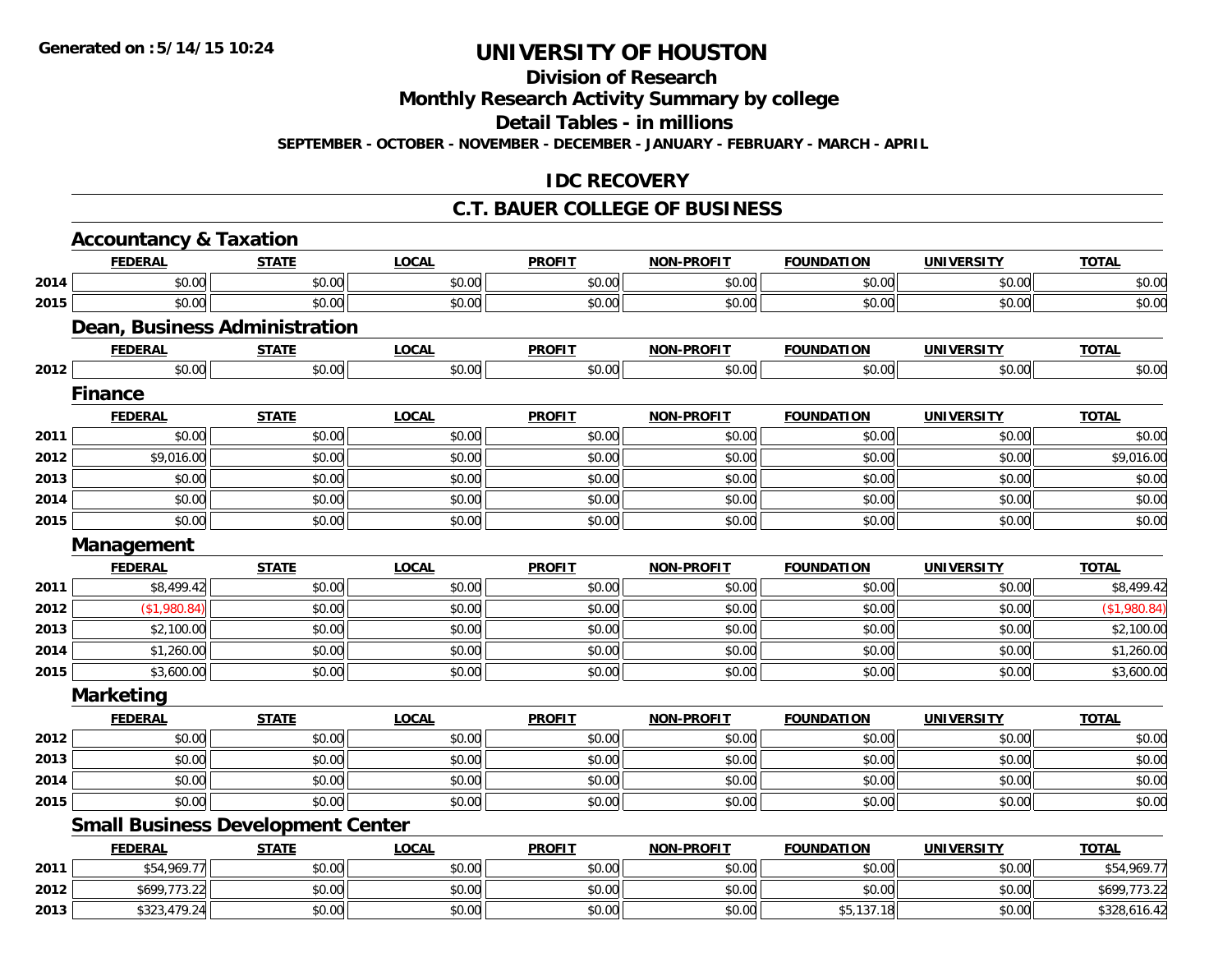**Division of Research**

**Monthly Research Activity Summary by college**

**Detail Tables - in millions**

**SEPTEMBER - OCTOBER - NOVEMBER - DECEMBER - JANUARY - FEBRUARY - MARCH - APRIL**

## **IDC RECOVERY**

### **C.T. BAUER COLLEGE OF BUSINESS**

### **Small Business Development Center**

|              | <b>FEDERAL</b> | <b>STATE</b> | LOCAL  | <b>PROFIT</b> | <b>NON-PROFIT</b> | <b>FOUNDATION</b>  | <b>UNIVERSITY</b> | <u>TOTAL</u>   |
|--------------|----------------|--------------|--------|---------------|-------------------|--------------------|-------------------|----------------|
| 2014         | \$212,074.12   | \$0.00       | \$0.00 | \$0.00        | \$0.00            | 1/7.10<br>\$6,167. | \$0.00            | \$218,241.24   |
| 2015         | .410.30        | \$0.00       | \$0.00 | \$0.00        | \$0.00            | \$139.05           | \$0.00            | \$87,549.35    |
| <b>Total</b> | \$1,400,201.23 | \$0.00       | \$0.00 | \$0.00        | \$0.00            | \$11,443.35        | \$0.00            | \$1,411,644.58 |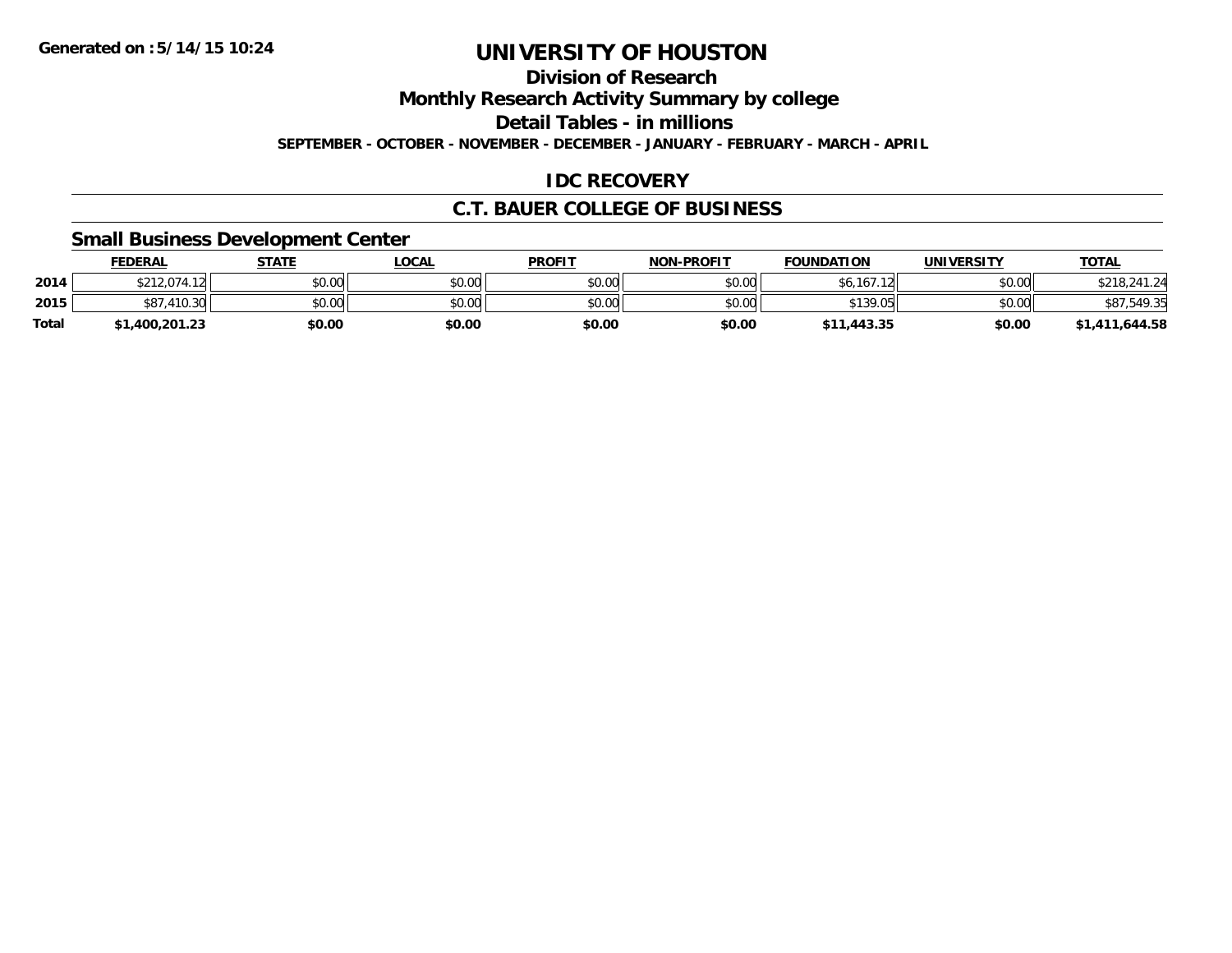#### **Division of Research**

**Monthly Research Activity Summary by college**

**Detail Tables - in millions**

**SEPTEMBER - OCTOBER - NOVEMBER - DECEMBER - JANUARY - FEBRUARY - MARCH - APRIL**

### **IDC RECOVERY**

#### **COLLEGE OF ARCHITECTURE**

|       | Architecture       |              |              |               |                   |                   |                   |              |
|-------|--------------------|--------------|--------------|---------------|-------------------|-------------------|-------------------|--------------|
|       | <b>FEDERAL</b>     | <b>STATE</b> | <b>LOCAL</b> | <b>PROFIT</b> | <b>NON-PROFIT</b> | <b>FOUNDATION</b> | <b>UNIVERSITY</b> | <b>TOTAL</b> |
| 2015  | \$0.00             | \$0.00       | \$0.00       | \$0.00        | \$0.00            | \$0.00            | \$0.00            | \$0.00       |
|       | Dean, Architecture |              |              |               |                   |                   |                   |              |
|       | <b>FEDERAL</b>     | <b>STATE</b> | <b>LOCAL</b> | <b>PROFIT</b> | <b>NON-PROFIT</b> | <b>FOUNDATION</b> | <b>UNIVERSITY</b> | <b>TOTAL</b> |
| 2015  | \$0.00             | \$0.00       | \$0.00       | \$0.00        | \$0.00            | \$116.42          | \$0.00            | \$116.42     |
| Total | \$0.00             | \$0.00       | \$0.00       | \$0.00        | \$0.00            | \$116.42          | \$0.00            | \$116.42     |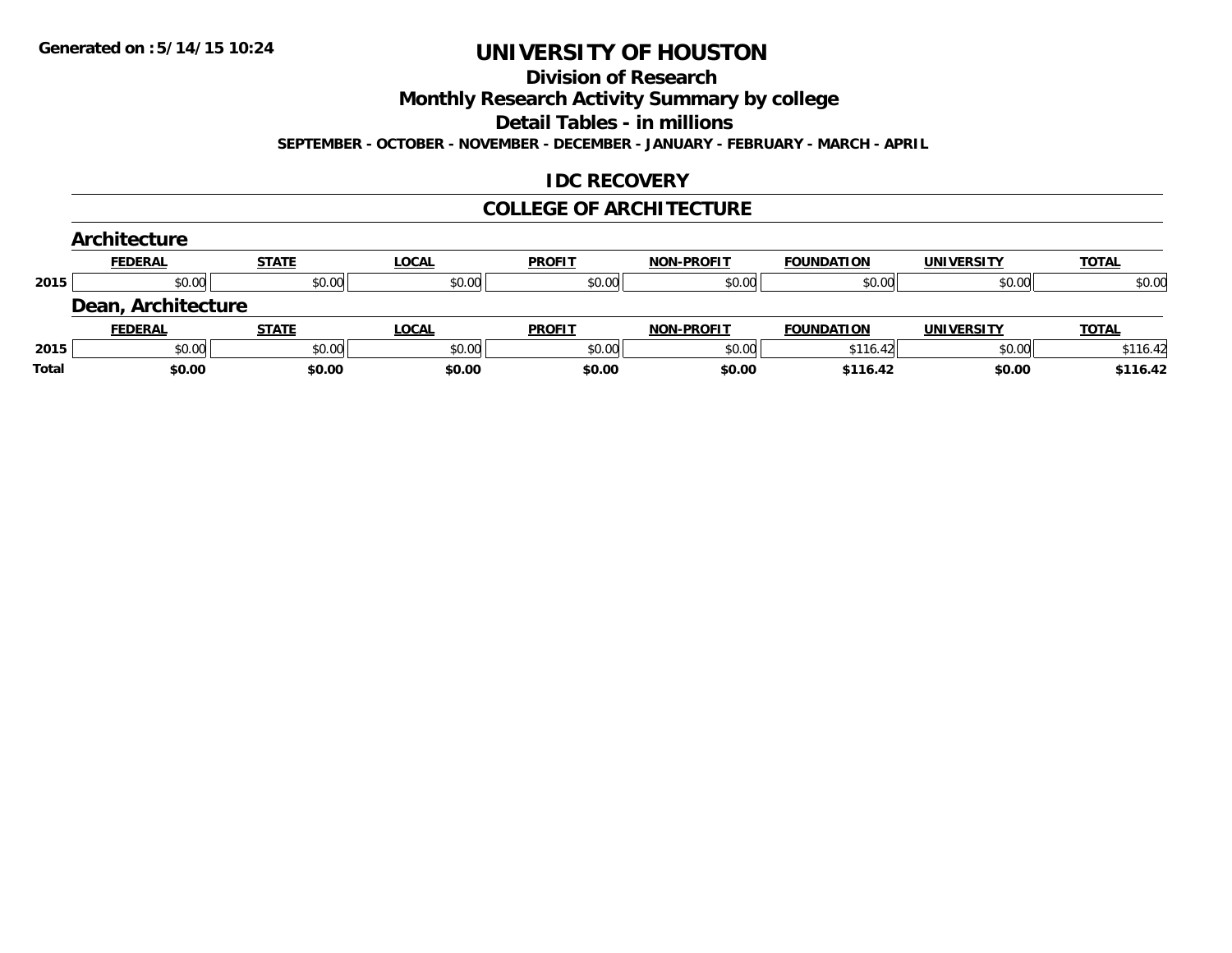## **Division of Research**

**Monthly Research Activity Summary by college**

**Detail Tables - in millions**

**SEPTEMBER - OCTOBER - NOVEMBER - DECEMBER - JANUARY - FEBRUARY - MARCH - APRIL**

### **IDC RECOVERY**

### **COLLEGE OF EDUCATION**

## **Consistency Mgmt and Coop Disc**

|      | <b>FEDERAL</b> | <b>STATE</b> | <u>LOCAL</u> | <b>PROFIT</b> | <b>NON-PROFIT</b> | <b>FOUNDATION</b> | <b>UNIVERSITY</b> | <b>TOTAL</b> |
|------|----------------|--------------|--------------|---------------|-------------------|-------------------|-------------------|--------------|
| 2011 | \$64.38        | \$0.00       | \$0.00       | \$0.00        | \$4,778.69        | \$0.00            | \$0.00            | \$4,843.07   |
| 2012 | \$66.16        | \$0.00       | \$0.00       | \$0.00        | \$5,540.31        | \$0.00            | \$0.00            | \$5,606.47   |
| 2013 | \$0.00         | \$0.00       | \$0.00       | \$0.00        | \$3,438.44        | \$0.00            | \$0.00            | \$3,438.44   |
| 2014 | \$0.00         | \$0.00       | \$5,388.62   | \$0.00        | \$246.15          | \$0.00            | \$0.00            | \$5,634.77   |
| 2015 | \$37,605.80    | \$0.00       | \$7,517.76   | \$0.00        | \$0.00            | \$0.00            | \$0.00            | \$45,123.56  |

#### **Curriculum and Instruction**

|      | <u>FEDERAL</u> | <b>STATE</b> | <b>LOCAL</b> | <b>PROFIT</b> | <b>NON-PROFIT</b> | <b>FOUNDATION</b> | <b>UNIVERSITY</b> | <b>TOTAL</b> |
|------|----------------|--------------|--------------|---------------|-------------------|-------------------|-------------------|--------------|
| 2011 | \$30,873.88    | \$75.30      | \$0.00       | \$0.00        | \$0.00            | \$1,242.01        | \$0.00            | \$32,191.19  |
| 2012 | \$50,472.90    | \$17.653.54  | \$0.00       | \$0.00        | \$0.00            | \$1,874.02        | \$0.00            | \$70,000.46  |
| 2013 | \$38,774.10    | \$6,808.72   | \$0.00       | \$0.00        | \$0.00            | \$1,746.55        | \$0.00            | \$47,329.38  |
| 2014 | \$43,727.60    | \$829.15     | \$0.00       | \$0.00        | \$0.00            | \$5,789.82        | \$0.00            | \$50,346.58  |
| 2015 | \$43,852.38    | \$2,154.06   | \$0.00       | \$0.00        | \$0.00            | \$5,162.90        | \$0.00            | \$51,169.34  |

# **Dean, Education**

|      | <b>FEDERAL</b> | <b>STATE</b> | <b>LOCAL</b> | <b>PROFIT</b> | <b>NON-PROFIT</b> | <b>FOUNDATION</b> | <b>UNIVERSITY</b> | <b>TOTAL</b> |
|------|----------------|--------------|--------------|---------------|-------------------|-------------------|-------------------|--------------|
| 2011 | \$0.00         | \$0.00       | \$0.00       | \$0.00        | \$0.00            | \$0.00            | \$0.00            | \$0.00       |
| 2012 | \$0.00         | \$0.00       | \$0.00       | \$0.00        | \$0.00            | \$0.00            | \$0.00            | \$0.00       |
| 2013 | \$0.00         | \$0.00       | \$0.00       | \$0.00        | \$0.00            | \$0.00            | \$0.00            | \$0.00       |
| 2014 | \$0.00         | \$0.00       | \$0.00       | \$0.00        | \$0.00            | \$0.00            | \$0.00            | \$0.00       |
| 2015 | \$0.00         | \$0.00       | \$0.00       | \$0.00        | \$0.00            | \$0.00            | \$0.00            | \$0.00       |

### **Educational Leadership & Policy Studies**

|      | <b>FEDERAL</b> | <b>STATE</b> | <b>LOCAL</b> | <b>PROFIT</b> | <b>NON-PROFIT</b> | <b>FOUNDATION</b> | <b>UNIVERSITY</b> | <b>TOTAL</b> |
|------|----------------|--------------|--------------|---------------|-------------------|-------------------|-------------------|--------------|
| 2011 | \$0.00         |              | \$0.00       | \$0.00        | \$0.00            | \$0.00            | \$0.00            | \$20.03)     |
| 2013 | \$0.00         | \$0.00       | \$0.00       | \$0.00        | \$0.00            | \$0.00            | \$0.00            | \$0.00       |
| 2014 | \$0.00         | \$0.00       | \$0.00       | \$0.00        | \$0.00            | \$0.00            | \$0.00            | \$0.00       |
| 2015 | \$0.00         | \$0.00       | \$0.00       | \$0.00        | \$0.00            | \$1,725.27        | \$0.00            | ,1,725.27    |

### **Institute for Urban Education**

|      | <b>FEDERAL</b>       | <b>STATE</b> | <u>LOCAL</u> | <b>PROFIT</b> | <b>NON-PROFIT</b> | <b>FOUNDATION</b> | UNIVERSITY | <b>TOTAL</b> |
|------|----------------------|--------------|--------------|---------------|-------------------|-------------------|------------|--------------|
| 2011 | \$7,861.3ა<br>่ 25 เ | \$0.00       | \$0.00       | \$0.00        | \$0.00            | \$0.00            | \$0.00     | \$7,861.35   |
| 2012 | \$9,940.01           | \$0.00       | \$0.00       | \$0.00        | \$0.00            | \$0.00            | \$0.00     | \$9,940.01   |
| 2013 | \$3,100.22           | \$0.00       | \$0.00       | \$0.00        | \$0.00            | \$0.00            | \$0.00     | \$3,100.22   |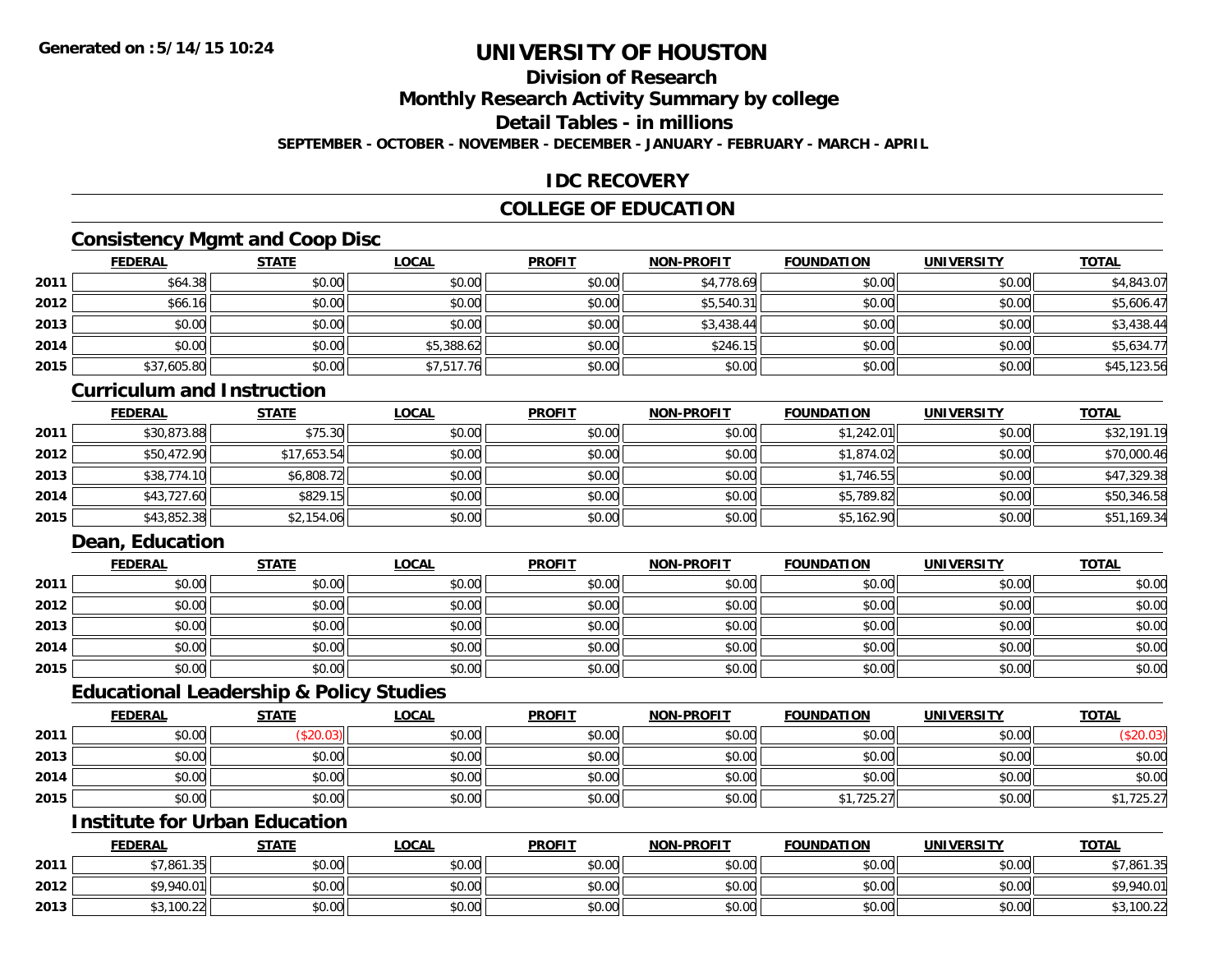**Division of Research**

**Monthly Research Activity Summary by college**

**Detail Tables - in millions**

**SEPTEMBER - OCTOBER - NOVEMBER - DECEMBER - JANUARY - FEBRUARY - MARCH - APRIL**

### **IDC RECOVERY**

## **COLLEGE OF EDUCATION**

|       |                                                     | <b>Institute for Urban Education</b> |              |               |                   |                   |                   |              |
|-------|-----------------------------------------------------|--------------------------------------|--------------|---------------|-------------------|-------------------|-------------------|--------------|
|       | <b>FEDERAL</b>                                      | <b>STATE</b>                         | <b>LOCAL</b> | <b>PROFIT</b> | <b>NON-PROFIT</b> | <b>FOUNDATION</b> | <b>UNIVERSITY</b> | <b>TOTAL</b> |
| 2014  | \$1,084.39                                          | \$0.00                               | \$0.00       | \$0.00        | \$0.00            | \$0.00            | \$0.00            | \$1,084.39   |
|       | <b>Psychological, Health, and Learning Sciences</b> |                                      |              |               |                   |                   |                   |              |
|       | <b>FEDERAL</b>                                      | <b>STATE</b>                         | <b>LOCAL</b> | <b>PROFIT</b> | <b>NON-PROFIT</b> | <b>FOUNDATION</b> | <b>UNIVERSITY</b> | <b>TOTAL</b> |
| 2011  | \$3,395.19                                          | \$2,497.25                           | \$0.00       | \$0.00        | \$59.22           | \$15,783.60       | \$0.00            | \$21,735.26  |
| 2012  | \$27,638.87                                         | \$0.00                               | \$0.00       | \$0.00        | \$0.00            | \$7,496.07        | \$0.00            | \$35,134.94  |
| 2013  | \$15,476.32                                         | \$0.00                               | \$0.00       | \$0.00        | \$0.00            | \$6,963.21        | \$0.00            | \$22,439.53  |
| 2014  | \$129,647.84                                        | \$0.00                               | \$0.00       | \$0.00        | \$1,203.71        | (\$1,943.99)      | \$0.00            | \$128,907.56 |
| 2015  | \$173,768.42                                        | \$0.00                               | \$0.00       | \$0.00        | \$39.00           | \$1,290.73        | \$0.00            | \$175,098.15 |
|       | <b>UH Charter School</b>                            |                                      |              |               |                   |                   |                   |              |
|       | <b>FEDERAL</b>                                      | <b>STATE</b>                         | <b>LOCAL</b> | <b>PROFIT</b> | <b>NON-PROFIT</b> | <b>FOUNDATION</b> | <b>UNIVERSITY</b> | <b>TOTAL</b> |
| 2015  | \$0.00                                              | \$0.00                               | \$0.00       | \$0.00        | \$0.00            | \$0.00            | \$0.00            | \$0.00       |
| Total | \$617,349.81                                        | \$29,998.00                          | \$12,906.38  | \$0.00        | \$15,305.53       | \$47,130.19       | \$0.00            | \$722,689.90 |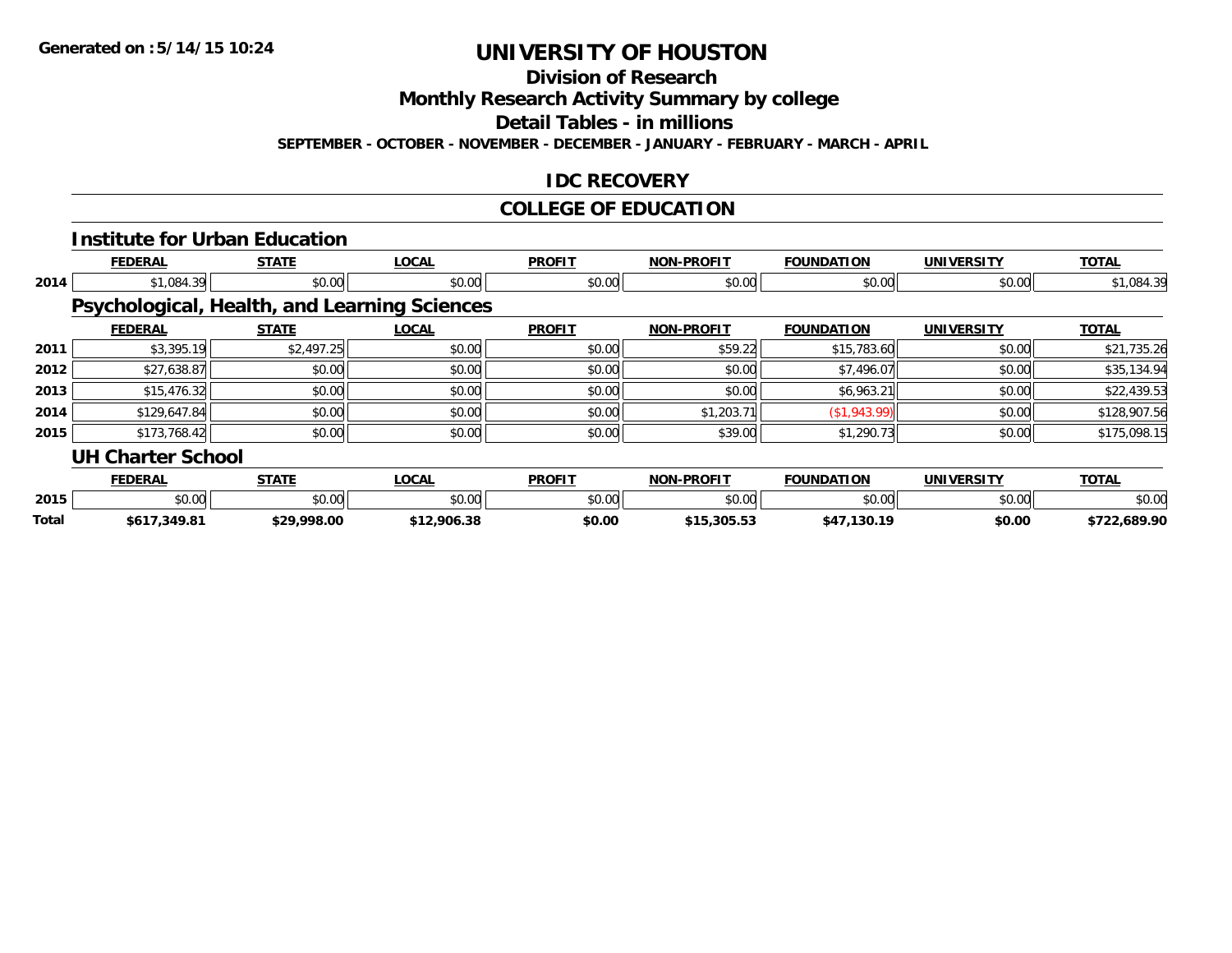#### **Division of Research**

**Monthly Research Activity Summary by college**

**Detail Tables - in millions**

**SEPTEMBER - OCTOBER - NOVEMBER - DECEMBER - JANUARY - FEBRUARY - MARCH - APRIL**

### **IDC RECOVERY**

|      | Art                              |                                                          |              |               |                   |                   |                   |              |
|------|----------------------------------|----------------------------------------------------------|--------------|---------------|-------------------|-------------------|-------------------|--------------|
|      | <b>FEDERAL</b>                   | <b>STATE</b>                                             | <b>LOCAL</b> | <b>PROFIT</b> | <b>NON-PROFIT</b> | <b>FOUNDATION</b> | <b>UNIVERSITY</b> | <b>TOTAL</b> |
| 2012 | \$365.96                         | \$0.00                                                   | \$0.00       | \$0.00        | \$0.00            | \$0.00            | \$0.00            | \$365.96     |
| 2013 | \$2,000.59                       | \$0.00                                                   | \$0.00       | \$0.00        | \$0.00            | \$0.00            | \$0.00            | \$2,000.59   |
| 2014 | \$382.39                         | \$0.00                                                   | \$0.00       | \$0.00        | \$0.00            | \$0.00            | \$0.00            | \$382.39     |
|      | <b>Arte Publico Press</b>        |                                                          |              |               |                   |                   |                   |              |
|      | <b>FEDERAL</b>                   | <b>STATE</b>                                             | <b>LOCAL</b> | <b>PROFIT</b> | <b>NON-PROFIT</b> | <b>FOUNDATION</b> | <b>UNIVERSITY</b> | <b>TOTAL</b> |
| 2011 | \$0.00                           | \$0.00                                                   | \$0.00       | \$0.00        | \$0.00            | \$6,735.00        | \$0.00            | \$6,735.00   |
| 2013 | \$0.00                           | \$0.00                                                   | \$0.00       | \$0.00        | \$0.00            | \$17,180.55       | \$0.00            | \$17,180.55  |
| 2014 | \$0.00                           | \$0.00                                                   | \$0.00       | \$0.00        | \$0.00            | \$10,944.68       | \$0.00            | \$10,944.68  |
| 2015 | \$4,807.21                       | \$0.00                                                   | \$0.00       | \$0.00        | \$0.00            | \$2,422.10        | \$0.00            | \$7,229.31   |
|      | <b>Blaffer Gallery</b>           |                                                          |              |               |                   |                   |                   |              |
|      | <b>FEDERAL</b>                   | <b>STATE</b>                                             | <b>LOCAL</b> | <b>PROFIT</b> | <b>NON-PROFIT</b> | <b>FOUNDATION</b> | <b>UNIVERSITY</b> | <b>TOTAL</b> |
| 2011 | \$1,431.32                       | \$0.00                                                   | \$0.00       | \$0.00        | \$0.00            | \$0.00            | \$0.00            | \$1,431.32   |
| 2014 | \$10,317.58                      | \$0.00                                                   | \$0.00       | \$0.00        | \$0.00            | \$0.00            | \$0.00            | \$10,317.58  |
|      |                                  | <b>Center for Neuromotor &amp; Biomechanics Research</b> |              |               |                   |                   |                   |              |
|      | <b>FEDERAL</b>                   | <b>STATE</b>                                             | <b>LOCAL</b> | <b>PROFIT</b> | <b>NON-PROFIT</b> | <b>FOUNDATION</b> | <b>UNIVERSITY</b> | <b>TOTAL</b> |
| 2011 | \$0.00                           | \$0.00                                                   | \$0.00       | \$0.00        | \$0.00            | \$0.00            | \$0.00            | \$0.00       |
| 2012 | \$0.00                           | \$0.00                                                   | \$0.00       | \$3,234.92    | \$0.00            | \$0.00            | \$0.00            | \$3,234.92   |
| 2013 | \$15,804.65                      | \$0.00                                                   | \$0.00       | \$5,240.16    | \$0.00            | \$0.00            | \$0.00            | \$21,044.81  |
| 2014 | \$0.00                           | \$0.00                                                   | \$0.00       | \$6,572.34    | \$0.00            | \$0.00            | \$0.00            | \$6,572.34   |
| 2015 | \$0.00                           | \$0.00                                                   | \$0.00       | \$8,656.84    | \$0.00            | \$0.00            | \$0.00            | \$8,656.84   |
|      | <b>Center for Public History</b> |                                                          |              |               |                   |                   |                   |              |
|      | <b>FEDERAL</b>                   | <b>STATE</b>                                             | <b>LOCAL</b> | <b>PROFIT</b> | <b>NON-PROFIT</b> | <b>FOUNDATION</b> | <b>UNIVERSITY</b> | <b>TOTAL</b> |
| 2012 | \$6,908.27                       | \$0.00                                                   | \$0.00       | \$0.00        | \$0.00            | \$0.00            | \$0.00            | \$6,908.27   |
| 2013 | \$7,208.50                       | \$0.00                                                   | \$0.00       | \$0.00        | \$0.00            | \$0.00            | \$0.00            | \$7,208.50   |
| 2014 | \$223.45                         | \$0.00                                                   | \$0.00       | \$0.00        | \$0.00            | \$0.00            | \$0.00            | \$223.45     |
| 2015 | \$136.35                         | \$0.00                                                   | \$0.00       | \$0.00        | \$0.00            | \$0.00            | \$0.00            | \$136.35     |
|      | Communication                    |                                                          |              |               |                   |                   |                   |              |
|      | <b>FEDERAL</b>                   | <b>STATE</b>                                             | <b>LOCAL</b> | <b>PROFIT</b> | <b>NON-PROFIT</b> | <b>FOUNDATION</b> | <b>UNIVERSITY</b> | <b>TOTAL</b> |
| 2011 | \$0.00                           | \$0.00                                                   | \$0.00       | \$0.00        | \$0.00            | \$0.00            | \$0.00            | \$0.00       |
| 2012 | \$0.00                           | \$0.00                                                   | \$0.00       | \$0.00        | \$0.00            | \$0.00            | \$0.00            | \$0.00       |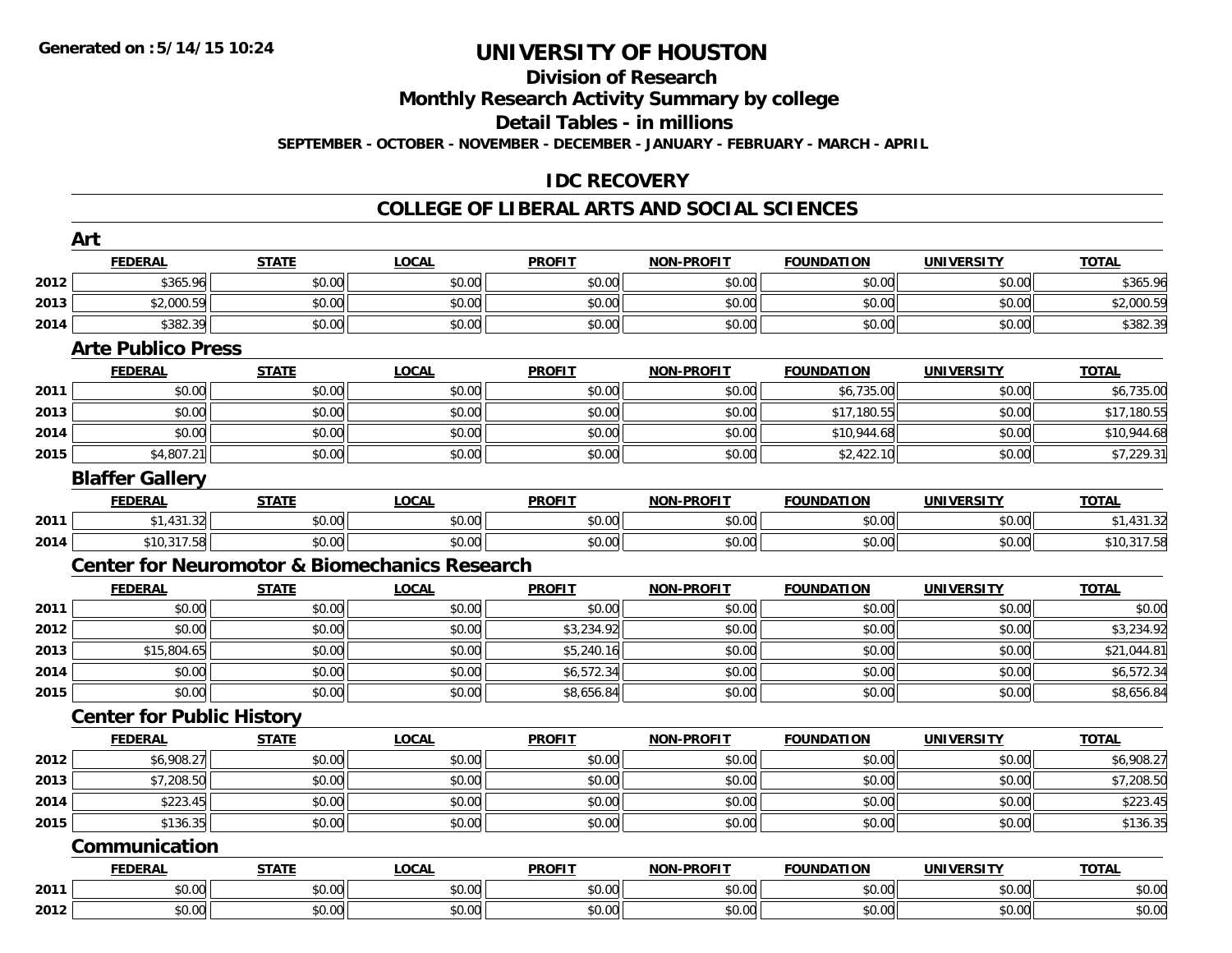## **Division of Research**

**Monthly Research Activity Summary by college**

**Detail Tables - in millions**

**SEPTEMBER - OCTOBER - NOVEMBER - DECEMBER - JANUARY - FEBRUARY - MARCH - APRIL**

### **IDC RECOVERY**

|      | Communication                                     |              |              |               |                   |                   |                   |              |
|------|---------------------------------------------------|--------------|--------------|---------------|-------------------|-------------------|-------------------|--------------|
|      | <b>FEDERAL</b>                                    | <b>STATE</b> | <b>LOCAL</b> | <b>PROFIT</b> | <b>NON-PROFIT</b> | <b>FOUNDATION</b> | <b>UNIVERSITY</b> | <b>TOTAL</b> |
| 2013 | \$0.00                                            | \$0.00       | \$0.00       | \$0.00        | \$0.00            | \$0.00            | \$0.00            | \$0.00       |
| 2014 | \$0.00                                            | \$664.48     | \$0.00       | \$0.00        | \$0.00            | \$0.00            | \$0.00            | \$664.48     |
| 2015 | \$0.00                                            | \$3,706.70   | \$0.00       | \$0.00        | \$0.00            | \$0.00            | \$0.00            | \$3,706.70   |
|      | <b>Communication Disorders</b>                    |              |              |               |                   |                   |                   |              |
|      | <b>FEDERAL</b>                                    | <b>STATE</b> | <b>LOCAL</b> | <b>PROFIT</b> | <b>NON-PROFIT</b> | <b>FOUNDATION</b> | <b>UNIVERSITY</b> | <b>TOTAL</b> |
| 2011 | (\$2,069.24)                                      | \$0.00       | \$0.00       | \$0.00        | \$0.00            | \$0.00            | \$0.00            | (\$2,069.24) |
| 2012 | \$1,564.70                                        | \$0.00       | \$0.00       | \$0.00        | \$0.00            | \$0.00            | \$0.00            | \$1,564.70   |
| 2013 | (\$0.01)                                          | \$0.00       | \$0.00       | \$0.00        | \$0.00            | \$0.00            | \$0.00            | (\$0.01)     |
| 2014 | \$17,010.02                                       | \$0.00       | \$0.00       | \$0.00        | \$0.00            | \$0.00            | \$0.00            | \$17,010.02  |
| 2015 | \$21,383.77                                       | \$0.00       | \$0.00       | \$0.00        | \$0.00            | \$0.00            | \$0.00            | \$21,383.77  |
|      | <b>Comparative Cultural Studies</b>               |              |              |               |                   |                   |                   |              |
|      | <b>FEDERAL</b>                                    | <b>STATE</b> | <b>LOCAL</b> | <b>PROFIT</b> | <b>NON-PROFIT</b> | <b>FOUNDATION</b> | <b>UNIVERSITY</b> | <b>TOTAL</b> |
| 2011 | \$0.00                                            | \$0.00       | \$0.00       | (\$25.13)     | \$0.00            | \$0.00            | \$0.00            | (\$25.13)    |
| 2012 | \$0.00                                            | \$32.20      | \$0.00       | \$0.00        | \$0.00            | \$0.00            | \$0.00            | \$32.20      |
|      | <b>Cynthia Woods Mitchell Center for the Arts</b> |              |              |               |                   |                   |                   |              |
|      | <b>FEDERAL</b>                                    | <b>STATE</b> | <b>LOCAL</b> | <b>PROFIT</b> | NON-PROFIT        | <b>FOUNDATION</b> | <b>UNIVERSITY</b> | <b>TOTAL</b> |
| 2015 | \$0.00                                            | \$0.00       | \$0.00       | \$4,921.94    | \$0.00            | \$0.00            | \$0.00            | \$4,921.94   |
|      | Dean, Liberal Arts and Social Sciences            |              |              |               |                   |                   |                   |              |
|      | <b>FEDERAL</b>                                    | <b>STATE</b> | <b>LOCAL</b> | <b>PROFIT</b> | NON-PROFIT        | <b>FOUNDATION</b> | <b>UNIVERSITY</b> | <b>TOTAL</b> |
| 2011 | (\$705.83)                                        | \$0.00       | \$0.00       | \$0.00        | \$0.00            | \$0.00            | \$0.00            | (\$705.83)   |
| 2012 | \$0.00                                            | \$0.00       | \$0.00       | \$0.00        | \$0.00            | \$0.00            | \$0.00            | \$0.00       |
| 2013 | \$0.00                                            | \$0.00       | \$0.00       | \$0.00        | \$0.00            | \$0.00            | \$0.00            | \$0.00       |
| 2014 | \$0.00                                            | \$0.00       | \$0.00       | \$0.00        | \$0.00            | \$0.00            | \$0.00            | \$0.00       |
| 2015 | \$0.00                                            | \$0.00       | \$0.00       | \$0.00        | \$0.00            | \$0.00            | \$0.00            | \$0.00       |
|      | <b>Economics</b>                                  |              |              |               |                   |                   |                   |              |
|      | <b>FEDERAL</b>                                    | <b>STATE</b> | <b>LOCAL</b> | <b>PROFIT</b> | <b>NON-PROFIT</b> | <b>FOUNDATION</b> | <b>UNIVERSITY</b> | <b>TOTAL</b> |
| 2011 | (\$651.51)                                        | \$0.00       | \$0.00       | \$0.00        | \$0.00            | \$0.00            | \$0.00            | (\$651.51)   |
| 2012 | \$0.00                                            | \$0.00       | \$0.00       | \$2,157.90    | \$0.00            | \$0.00            | \$0.00            | \$2,157.90   |
| 2013 | \$0.00                                            | \$0.00       | \$0.00       | \$0.00        | \$10,653.22       | \$0.00            | \$0.00            | \$10,653.22  |
| 2014 | \$0.00                                            | \$0.00       | \$0.00       | \$0.00        | \$0.00            | \$0.00            | \$0.00            | \$0.00       |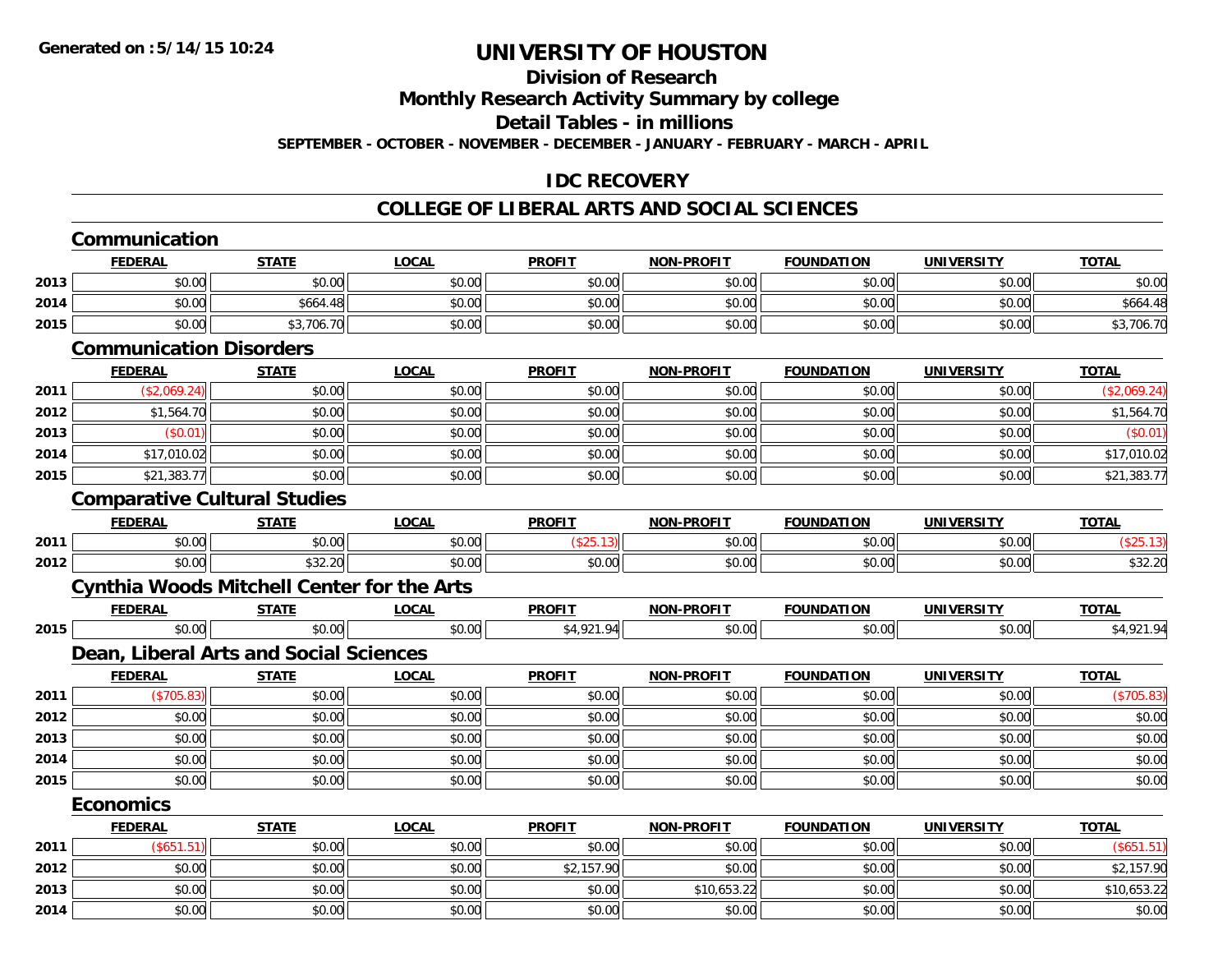**Division of Research**

**Monthly Research Activity Summary by college**

**Detail Tables - in millions**

**SEPTEMBER - OCTOBER - NOVEMBER - DECEMBER - JANUARY - FEBRUARY - MARCH - APRIL**

#### **IDC RECOVERY**

|      | <b>Economics</b>                      |              |              |               |                   |                   |                   |              |
|------|---------------------------------------|--------------|--------------|---------------|-------------------|-------------------|-------------------|--------------|
|      | <b>FEDERAL</b>                        | <b>STATE</b> | <b>LOCAL</b> | <b>PROFIT</b> | <b>NON-PROFIT</b> | <b>FOUNDATION</b> | <b>UNIVERSITY</b> | <b>TOTAL</b> |
| 2015 | \$568.61                              | \$0.00       | \$0.00       | \$0.00        | \$1,366.53        | \$0.00            | \$0.00            | \$1,935.14   |
|      | <b>English</b>                        |              |              |               |                   |                   |                   |              |
|      | <b>FEDERAL</b>                        | <b>STATE</b> | <b>LOCAL</b> | <b>PROFIT</b> | <b>NON-PROFIT</b> | <b>FOUNDATION</b> | <b>UNIVERSITY</b> | <b>TOTAL</b> |
| 2011 | \$0.00                                | \$0.00       | \$0.00       | \$0.00        | \$0.00            | \$0.00            | \$0.00            | \$0.00       |
| 2012 | \$0.00                                | \$0.00       | \$0.00       | \$0.00        | \$0.00            | \$0.00            | \$0.00            | \$0.00       |
| 2013 | \$7,672.51                            | \$0.00       | \$0.00       | \$0.00        | \$0.00            | \$0.00            | \$0.00            | \$7,672.51   |
| 2014 | \$4,950.00                            | \$0.00       | \$0.00       | \$0.00        | \$0.00            | \$0.00            | \$0.00            | \$4,950.00   |
| 2015 | \$0.00                                | \$0.00       | \$0.00       | \$0.00        | \$0.00            | \$0.00            | \$0.00            | \$0.00       |
|      | <b>Health and Human Performance</b>   |              |              |               |                   |                   |                   |              |
|      | <b>FEDERAL</b>                        | <b>STATE</b> | <b>LOCAL</b> | <b>PROFIT</b> | <b>NON-PROFIT</b> | <b>FOUNDATION</b> | <b>UNIVERSITY</b> | <b>TOTAL</b> |
| 2011 | \$242,306.81                          | \$0.00       | \$0.00       | \$38,668.89   | \$0.00            | \$776.35          | \$0.00            | \$281,752.04 |
| 2012 | \$165,806.76                          | \$0.00       | \$0.00       | \$32,607.42   | \$0.00            | \$0.00            | \$0.00            | \$198,414.18 |
| 2013 | \$523,995.04                          | \$0.00       | \$0.00       | \$10,393.50   | \$0.00            | (\$7.67)          | \$0.00            | \$534,380.87 |
| 2014 | \$367,329.74                          | \$0.00       | \$0.00       | \$12,994.71   | \$0.00            | \$222.74          | \$0.00            | \$380,547.19 |
| 2015 | \$405,670.60                          | \$0.00       | \$0.00       | \$22,560.99   | \$1,805.53        | \$1,790.59        | \$0.00            | \$431,827.70 |
|      | <b>Hispanic Studies</b>               |              |              |               |                   |                   |                   |              |
|      | <b>FEDERAL</b>                        | <b>STATE</b> | <b>LOCAL</b> | <b>PROFIT</b> | <b>NON-PROFIT</b> | <b>FOUNDATION</b> | <b>UNIVERSITY</b> | <b>TOTAL</b> |
| 2013 | \$0.00                                | \$0.00       | \$0.00       | \$0.00        | \$0.00            | \$0.00            | \$0.00            | \$0.00       |
| 2014 | \$0.00                                | \$0.00       | \$0.00       | \$0.00        | \$0.00            | \$0.00            | \$0.00            | \$0.00       |
| 2015 | \$0.00                                | \$0.00       | \$0.00       | \$0.00        | \$0.00            | \$0.00            | \$0.00            | \$0.00       |
|      | <b>History</b>                        |              |              |               |                   |                   |                   |              |
|      | <b>FEDERAL</b>                        | <b>STATE</b> | LOCAL        | <b>PROFIT</b> | <b>NON-PROFIT</b> | <b>FOUNDATION</b> | <b>UNIVERSITY</b> | <b>TOTAL</b> |
| 2012 | \$0.00                                | \$0.00       | \$0.00       | \$0.00        | \$0.00            | \$0.00            | \$0.00            | \$0.00       |
| 2013 | (\$2,206.75)                          | \$0.00       | \$0.00       | \$0.00        | (\$2,600.45)      | \$0.00            | \$0.00            | (\$4,807.20) |
| 2014 | \$1,586.60                            | \$0.00       | \$0.00       | \$0.00        | \$0.00            | \$0.00            | \$0.00            | \$1,586.60   |
| 2015 | \$1,580.67                            | \$0.00       | \$0.00       | \$0.00        | \$0.00            | \$0.00            | \$0.00            | \$1,580.67   |
|      | <b>Hobby Center for Public Policy</b> |              |              |               |                   |                   |                   |              |
|      | <b>FEDERAL</b>                        | <b>STATE</b> | <b>LOCAL</b> | <b>PROFIT</b> | <b>NON-PROFIT</b> | <b>FOUNDATION</b> | <b>UNIVERSITY</b> | <b>TOTAL</b> |
| 2011 | \$4,678.73                            | \$0.00       | \$0.00       | \$0.00        | \$0.00            | \$0.00            | \$0.00            | \$4,678.73   |
| 2014 | \$0.00                                | \$1,785.06   | \$0.00       | \$0.00        | \$0.00            | \$0.00            | \$0.00            | \$1,785.06   |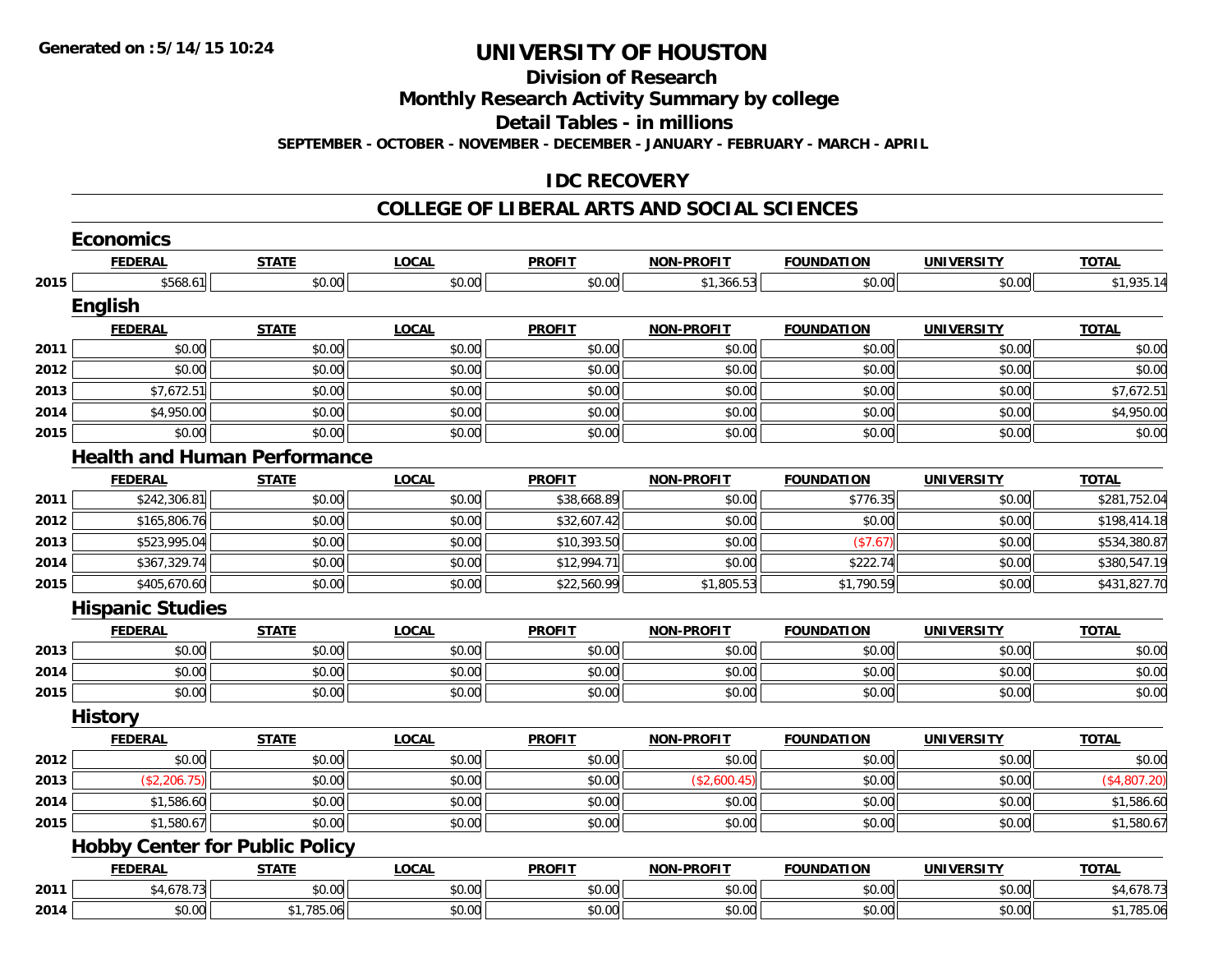**Division of Research**

**Monthly Research Activity Summary by college**

**Detail Tables - in millions**

**SEPTEMBER - OCTOBER - NOVEMBER - DECEMBER - JANUARY - FEBRUARY - MARCH - APRIL**

### **IDC RECOVERY**

|      | <b>Hobby Center for Public Policy</b> |              |              |               |                   |                   |                   |               |
|------|---------------------------------------|--------------|--------------|---------------|-------------------|-------------------|-------------------|---------------|
|      | <b>FEDERAL</b>                        | <b>STATE</b> | <b>LOCAL</b> | <b>PROFIT</b> | <b>NON-PROFIT</b> | <b>FOUNDATION</b> | <b>UNIVERSITY</b> | <b>TOTAL</b>  |
| 2015 | \$504.29                              | (\$30.80)    | \$0.00       | \$0.00        | \$0.00            | \$1,500.00        | \$0.00            | \$1,973.49    |
|      | <b>Modern/Classical Languages</b>     |              |              |               |                   |                   |                   |               |
|      | <b>FEDERAL</b>                        | <b>STATE</b> | <b>LOCAL</b> | <b>PROFIT</b> | <b>NON-PROFIT</b> | <b>FOUNDATION</b> | <b>UNIVERSITY</b> | <b>TOTAL</b>  |
| 2013 | (\$6,723.38)                          | \$0.00       | \$0.00       | \$0.00        | \$0.00            | \$0.00            | \$0.00            | (\$6, 723.38) |
| 2014 | \$17,524.97                           | \$0.00       | \$0.00       | \$0.00        | \$0.00            | \$0.00            | \$0.00            | \$17,524.97   |
| 2015 | \$5,309.99                            | \$0.00       | \$0.00       | \$0.00        | \$0.00            | \$0.00            | \$0.00            | \$5,309.99    |
|      | Philosophy                            |              |              |               |                   |                   |                   |               |
|      | <b>FEDERAL</b>                        | <b>STATE</b> | <b>LOCAL</b> | <b>PROFIT</b> | <b>NON-PROFIT</b> | <b>FOUNDATION</b> | <b>UNIVERSITY</b> | <b>TOTAL</b>  |
| 2011 | \$0.00                                | \$0.00       | \$0.00       | \$0.00        | \$0.00            | \$0.00            | \$0.00            | \$0.00        |
| 2012 | \$1,424.35                            | \$0.00       | \$0.00       | \$0.00        | \$0.00            | \$0.00            | \$0.00            | \$1,424.35    |
| 2013 | \$1,448.47                            | \$0.00       | \$0.00       | \$0.00        | \$0.00            | \$0.00            | \$0.00            | \$1,448.47    |
| 2014 | \$2,606.44                            | \$0.00       | \$0.00       | \$0.00        | \$0.00            | \$0.00            | \$0.00            | \$2,606.44    |
| 2015 | (\$266.83)                            | \$0.00       | \$0.00       | \$0.00        | \$0.00            | \$0.00            | \$0.00            | (\$266.83)    |
|      | <b>Political Science</b>              |              |              |               |                   |                   |                   |               |
|      | <b>FEDERAL</b>                        | <b>STATE</b> | <b>LOCAL</b> | <b>PROFIT</b> | <b>NON-PROFIT</b> | <b>FOUNDATION</b> | <b>UNIVERSITY</b> | <b>TOTAL</b>  |
| 2011 | (\$2,423.40)                          | (\$91.29)    | \$0.00       | \$0.00        | \$0.00            | \$0.00            | \$0.00            | (\$2,514.69)  |
| 2012 | \$0.00                                | \$0.00       | \$0.00       | \$0.00        | \$0.00            | \$0.00            | \$0.00            | \$0.00        |
| 2013 | \$5,043.21                            | \$0.00       | \$0.00       | \$0.00        | \$0.00            | \$0.00            | \$0.00            | \$5,043.21    |
| 2014 | \$0.00                                | \$0.00       | \$0.00       | \$0.00        | \$0.00            | \$0.00            | \$0.00            | \$0.00        |
| 2015 | \$18,305.04                           | \$0.00       | \$0.00       | \$0.00        | \$0.00            | \$0.00            | \$0.00            | \$18,305.04   |
|      | Psychology                            |              |              |               |                   |                   |                   |               |
|      | <b>FEDERAL</b>                        | <b>STATE</b> | LOCAL        | <b>PROFIT</b> | <b>NON-PROFIT</b> | <b>FOUNDATION</b> | <b>UNIVERSITY</b> | <b>TOTAL</b>  |
| 2011 | \$803,207.31                          | \$30,655.83  | \$0.00       | \$3,813.15    | \$6,023.81        | \$18,669.18       | \$0.00            | \$862,369.27  |
| 2012 | \$692,616.03                          | \$1,179.11   | \$0.00       | \$1,910.46    | \$8,992.15        | \$15,508.01       | (\$3, 117.51)     | \$717,088.25  |
| 2013 | \$741,554.25                          | \$17,550.20  | \$0.00       | \$0.00        | \$6,834.36        | \$4,306.75        | \$0.00            | \$770,245.56  |
| 2014 | \$587,030.41                          | \$14.16      | \$0.00       | \$131.91      | \$11,406.93       | (\$4.57)          | \$0.00            | \$598,578.84  |
| 2015 | \$697,174.69                          | \$3,877.88   | \$0.00       | \$0.00        | \$25,045.98       | \$0.00            | \$0.00            | \$726,098.55  |
|      | Sociology                             |              |              |               |                   |                   |                   |               |
|      | <b>FEDERAL</b>                        | <b>STATE</b> | <b>LOCAL</b> | <b>PROFIT</b> | <b>NON-PROFIT</b> | <b>FOUNDATION</b> | <b>UNIVERSITY</b> | <b>TOTAL</b>  |
| 2011 | \$32,497.60                           | \$0.00       | \$0.00       | \$0.00        | \$0.00            | \$0.00            | \$0.00            | \$32,497.60   |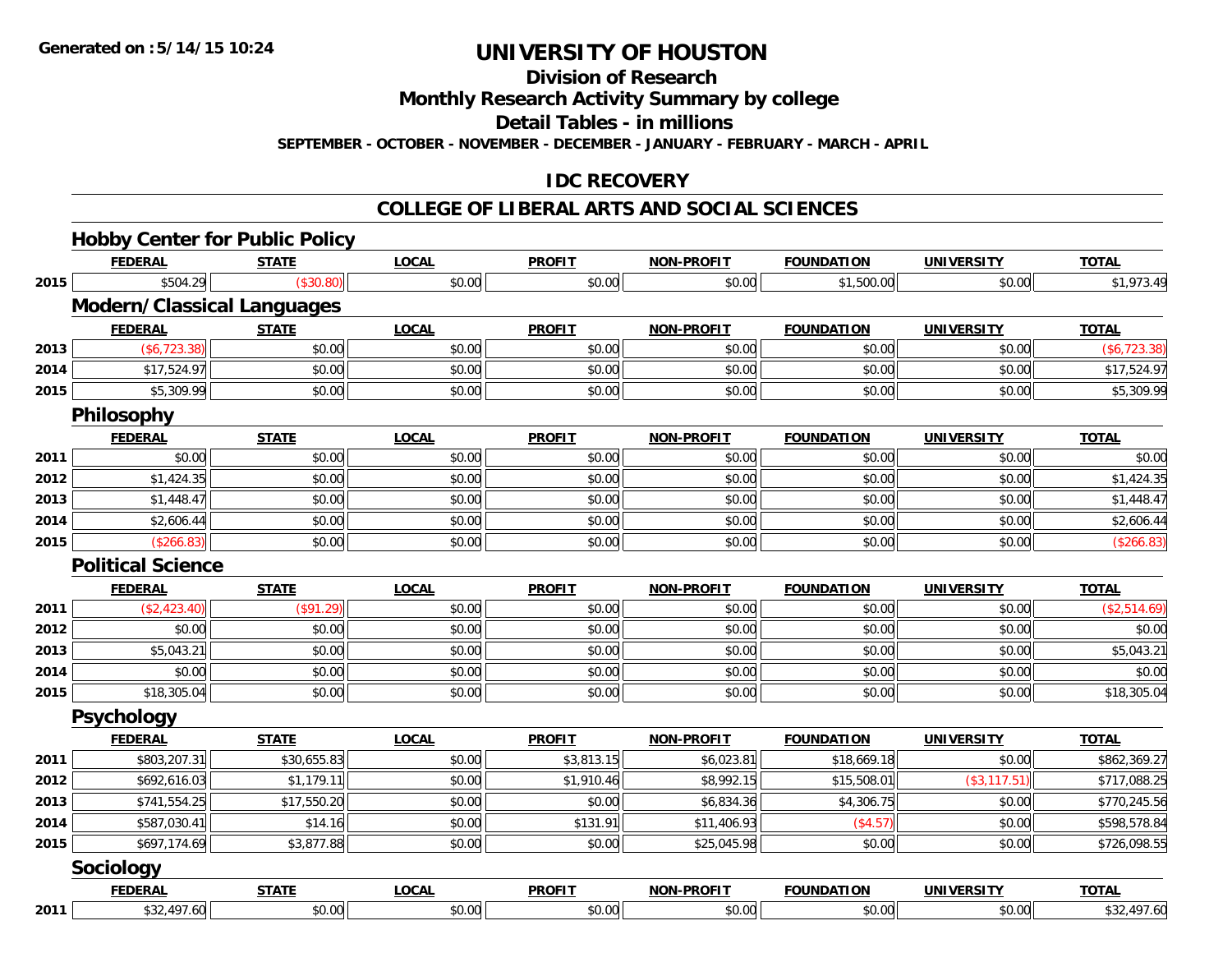#### **Division of Research**

**Monthly Research Activity Summary by college**

**Detail Tables - in millions**

**SEPTEMBER - OCTOBER - NOVEMBER - DECEMBER - JANUARY - FEBRUARY - MARCH - APRIL**

#### **IDC RECOVERY**

|       | Sociology      |              |              |               |                   |                   |                   |                |
|-------|----------------|--------------|--------------|---------------|-------------------|-------------------|-------------------|----------------|
|       | <b>FEDERAL</b> | <b>STATE</b> | <u>LOCAL</u> | <b>PROFIT</b> | <b>NON-PROFIT</b> | <b>FOUNDATION</b> | <b>UNIVERSITY</b> | <b>TOTAL</b>   |
| 2012  | \$1,148.18     | \$0.00       | \$0.00       | \$0.00        | \$0.00            | \$0.00            | \$0.00            | \$1,148.18     |
| 2013  | (\$1,885.39)   | \$0.00       | \$0.00       | \$0.00        | \$0.00            | \$0.00            | \$0.00            | (\$1,885.39)   |
| 2014  | \$4,682.07     | \$0.00       | \$0.00       | \$0.00        | \$0.00            | \$0.00            | \$0.00            | \$4,682.07     |
| 2015  | \$7,041.39     | \$0.00       | (\$57.36)    | \$0.00        | \$0.00            | \$0.00            | \$0.00            | \$6,984.03     |
| Total | \$5,417,877.18 | \$59,343.53  | (\$57.36)    | \$153,839.98  | \$69,528.05       | \$80,043.71       | (\$3,117.51)      | \$5,777,457.58 |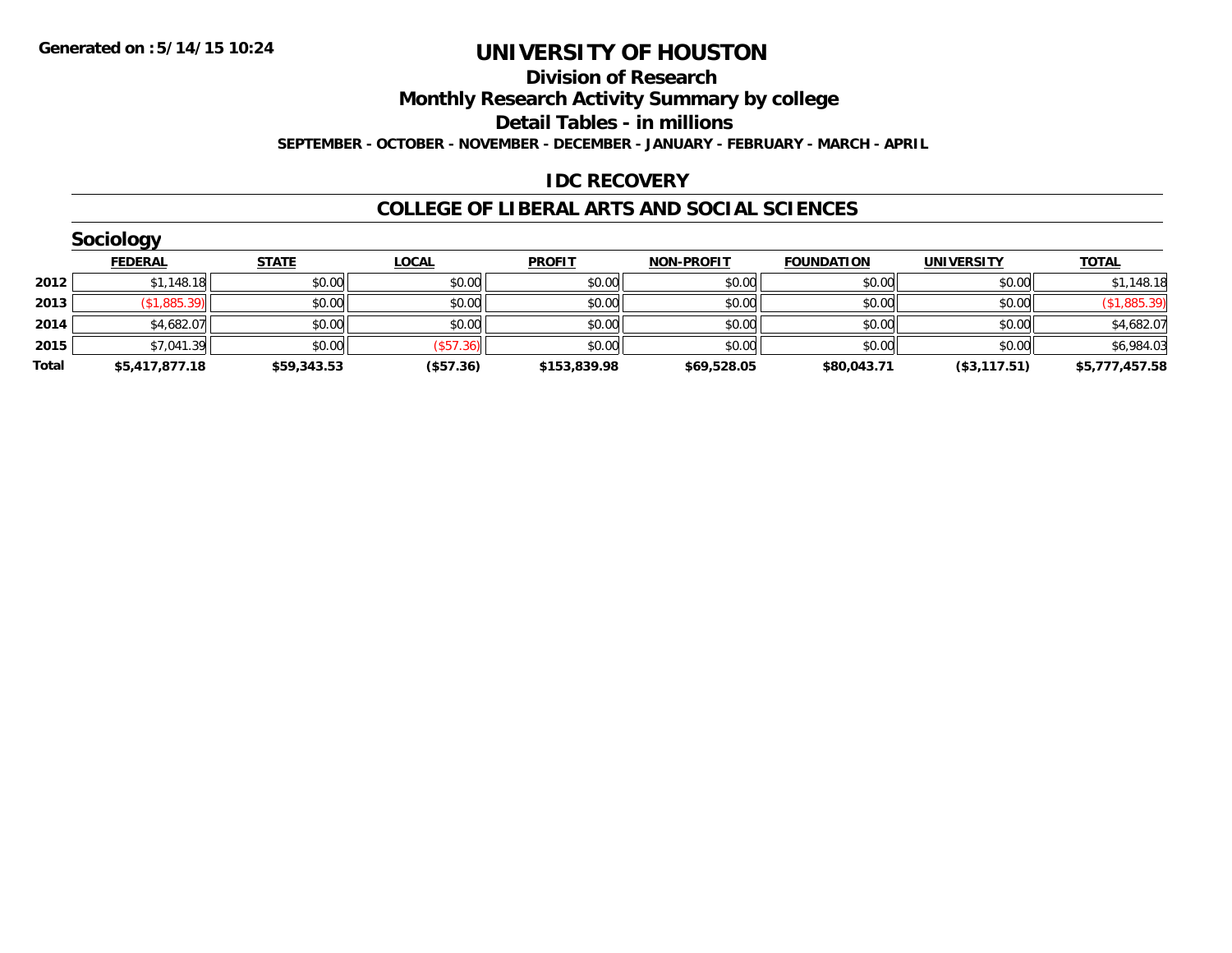**2015**

# **UNIVERSITY OF HOUSTON**

### **Division of Research**

**Monthly Research Activity Summary by college**

**Detail Tables - in millions**

**SEPTEMBER - OCTOBER - NOVEMBER - DECEMBER - JANUARY - FEBRUARY - MARCH - APRIL**

### **IDC RECOVERY**

### **COLLEGE OF NATURAL SCIENCES AND MATHEMATICS**

|      | <b>Biology/Biochemistry</b>                     |                |                                                        |               |                   |                   |                   |              |
|------|-------------------------------------------------|----------------|--------------------------------------------------------|---------------|-------------------|-------------------|-------------------|--------------|
|      | <b>FEDERAL</b>                                  | <b>STATE</b>   | <b>LOCAL</b>                                           | <b>PROFIT</b> | <b>NON-PROFIT</b> | <b>FOUNDATION</b> | <b>UNIVERSITY</b> | <b>TOTAL</b> |
| 2011 | \$712,566.66                                    | \$3,922.37     | \$0.00                                                 | \$966.86      | \$24,303.22       | \$0.00            | \$0.00            | \$741,759.10 |
| 2012 | \$585,248.94                                    | \$30,618.09    | \$0.00                                                 | \$0.01        | \$30,499.93       | \$0.00            | \$0.00            | \$646,366.96 |
| 2013 | \$435,311.21                                    | \$25,970.48    | \$0.00                                                 | \$22,347.90   | \$31,783.86       | \$8,673.79        | \$0.00            | \$524,087.25 |
| 2014 | \$351,785.44                                    | (\$32,466.48)  | \$0.00                                                 | \$23,240.72   | \$17,006.45       | \$3,273.88        | \$0.00            | \$362,840.01 |
| 2015 | \$542,875.80                                    | (\$14,787.44)  | \$0.00                                                 | \$7,386.99    | \$13,033.25       | \$19,188.97       | \$5,299.35        | \$572,996.92 |
|      | <b>Center for Applied Geoscience Excellence</b> |                |                                                        |               |                   |                   |                   |              |
|      | <b>FEDERAL</b>                                  | <b>STATE</b>   | <b>LOCAL</b>                                           | <b>PROFIT</b> | <b>NON-PROFIT</b> | <b>FOUNDATION</b> | <b>UNIVERSITY</b> | <b>TOTAL</b> |
| 2014 | \$0.00                                          | \$0.00         | \$0.00                                                 | \$0.00        | \$0.00            | \$0.00            | \$0.00            | \$0.00       |
| 2015 | \$0.00                                          | \$0.00         | \$0.00                                                 | \$0.00        | \$0.00            | \$0.00            | \$0.00            | \$0.00       |
|      |                                                 |                | <b>Center for Nuclear Receptors and Cell Signaling</b> |               |                   |                   |                   |              |
|      | <b>FEDERAL</b>                                  | <b>STATE</b>   | <b>LOCAL</b>                                           | <b>PROFIT</b> | <b>NON-PROFIT</b> | <b>FOUNDATION</b> | <b>UNIVERSITY</b> | <b>TOTAL</b> |
| 2011 | \$221,943.00                                    | \$549.12       | \$0.00                                                 | \$0.00        | \$0.00            | \$0.00            | \$0.00            | \$222,492.12 |
| 2012 | \$255,650.48                                    | \$15,280.87    | \$0.00                                                 | \$71,810.09   | \$0.00            | \$0.00            | \$0.00            | \$342,741.44 |
| 2013 | \$237,180.30                                    | \$30,001.04    | \$0.00                                                 | \$1,208.88    | \$0.00            | \$0.00            | \$0.00            | \$268,390.22 |
| 2014 | \$345,339.89                                    | (\$10, 208.88) | \$0.00                                                 | \$0.00        | \$0.00            | \$0.00            | \$0.00            | \$335,131.01 |
| 2015 | \$104,227.52                                    | \$39,548.23    | \$0.00                                                 | \$0.00        | \$0.00            | \$0.00            | \$0.00            | \$143,775.75 |
|      | Chemistry                                       |                |                                                        |               |                   |                   |                   |              |
|      | <b>FEDERAL</b>                                  | <b>STATE</b>   | <b>LOCAL</b>                                           | <b>PROFIT</b> | <b>NON-PROFIT</b> | <b>FOUNDATION</b> | <b>UNIVERSITY</b> | <b>TOTAL</b> |
| 2011 | \$564,901.48                                    | \$577.80       | \$0.00                                                 | \$739.44      | \$0.00            | \$0.00            | \$15,553.36       | \$581,772.08 |
| 2012 | \$397,231.77                                    | \$1,317.14     | \$0.00                                                 | \$405.57      | \$0.00            | \$0.00            | \$14,738.17       | \$413,692.64 |
| 2013 | \$395,584.76                                    | (\$64.32)      | \$0.00                                                 | \$10,609.36   | \$0.00            | \$0.00            | (\$14,421.06)     | \$391,708.74 |
| 2014 | \$443,219.24                                    | \$0.00         | \$0.00                                                 | \$130.95      | \$0.00            | \$0.00            | \$0.00            | \$443,350.19 |
| 2015 | \$365,928.08                                    | \$0.00         | \$0.00                                                 | \$7,611.92    | \$0.00            | \$0.00            | \$0.00            | \$373,540.00 |
|      | <b>Computer Science</b>                         |                |                                                        |               |                   |                   |                   |              |
|      | <b>FEDERAL</b>                                  | <b>STATE</b>   | <b>LOCAL</b>                                           | <b>PROFIT</b> | <b>NON-PROFIT</b> | <b>FOUNDATION</b> | <b>UNIVERSITY</b> | <b>TOTAL</b> |
| 2011 | \$609,846.81                                    | \$10,456.77    | \$0.00                                                 | \$13,584.36   | \$3,747.94        | \$0.00            | (\$247.76)        | \$637,388.12 |
| 2012 | \$339,923.82                                    | \$2,124.70     | \$0.00                                                 | \$51,315.15   | \$14,243.05       | \$0.00            | \$0.00            | \$407,606.73 |
| 2013 | \$403,465.10                                    | \$3,580.17     | \$0.00                                                 | \$40,639.58   | \$4,821.35        | \$0.00            | \$0.00            | \$452,506.20 |
| 2014 | \$263,556.18                                    | \$265.31       | \$0.00                                                 | \$45,267.23   | \$87,575.04       | \$0.00            | \$0.00            | \$396,663.75 |

\$263,556.18 \$265.31 \$0.00 \$45,267.23 \$87,575.04 \$0.00 \$0.00 \$396,663.75

\$423,044.87 \$47,349.19 \$0.00 \$24,974.29 \$43,802.83 \$1,941.47 \$0.00 \$541,112.65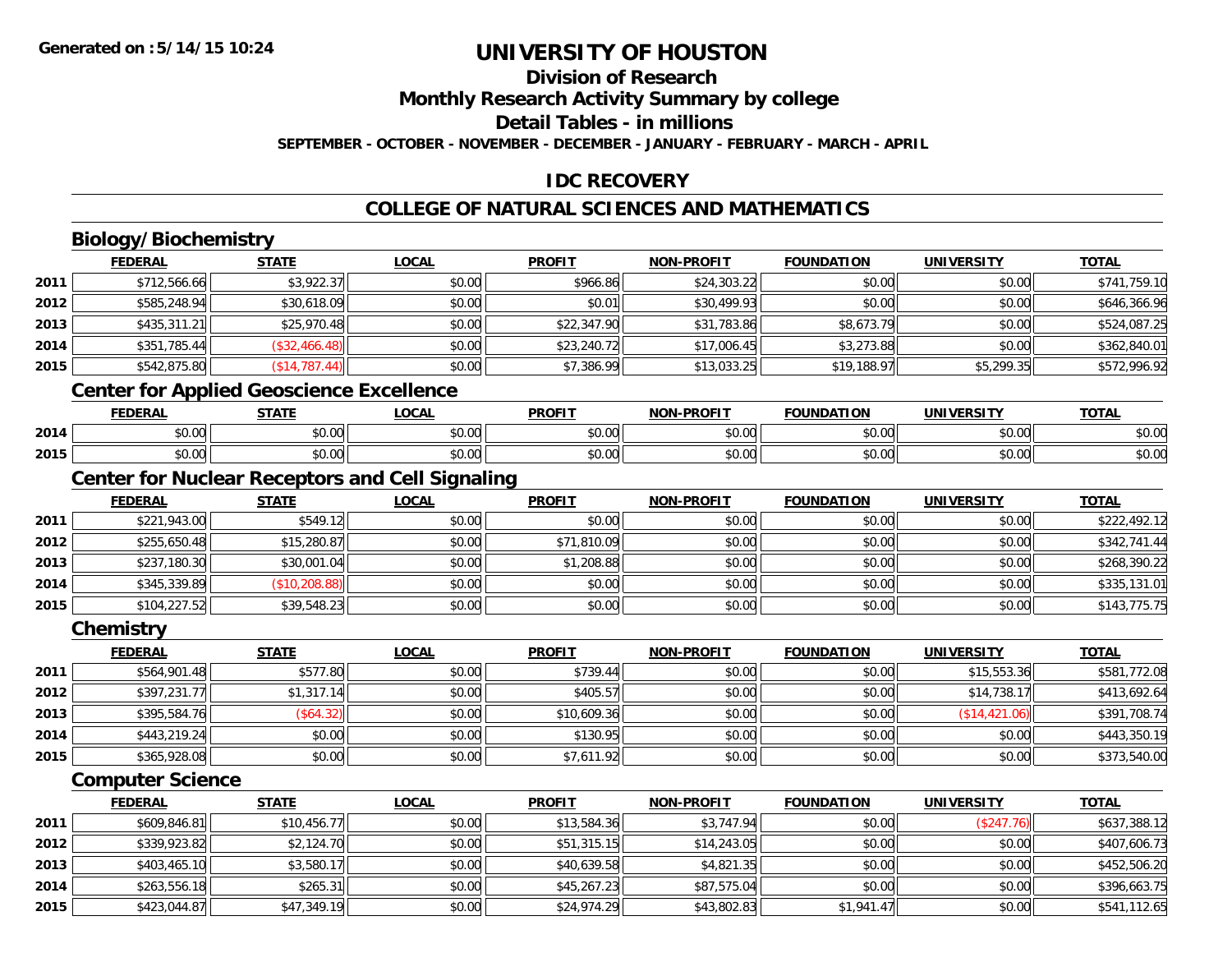### **Division of Research**

**Monthly Research Activity Summary by college**

**Detail Tables - in millions**

**SEPTEMBER - OCTOBER - NOVEMBER - DECEMBER - JANUARY - FEBRUARY - MARCH - APRIL**

### **IDC RECOVERY**

### **COLLEGE OF NATURAL SCIENCES AND MATHEMATICS**

## **Dean, Natural Sciences and Mathematics**

|      | <b>FEDERAL</b> | <b>STATE</b> | <u>LOCAL</u> | <b>PROFIT</b> | <b>NON-PROFIT</b> | <b>FOUNDATION</b> | <b>UNIVERSITY</b> | <b>TOTAL</b> |
|------|----------------|--------------|--------------|---------------|-------------------|-------------------|-------------------|--------------|
| 2011 | \$0.00         | \$0.00       | \$0.00       | \$0.00        | \$0.00            | \$0.00            | \$0.00            | \$0.00       |
| 2012 | \$0.00         | \$0.00       | \$0.00       | \$0.00        | \$0.00            | \$0.00            | \$0.00            | \$0.00       |
| 2013 | \$27,253.91    | \$0.00       | \$0.00       | \$0.00        | \$0.00            | \$0.00            | \$0.00            | \$27,253.91  |
| 2014 | (\$42.44)      | \$0.00       | \$0.00       | \$0.00        | \$0.00            | \$0.00            | \$0.00            | (\$42.44)    |
| 2015 | \$707.18       | \$0.00       | \$0.00       | \$0.00        | \$0.00            | \$0.00            | \$0.00            | \$707.18     |

#### **Earth & Atmospheric Sciences**

|      | <b>FEDERAL</b> | <u>STATE</u> | <u>LOCAL</u> | <b>PROFIT</b> | <b>NON-PROFIT</b> | <b>FOUNDATION</b> | <b>UNIVERSITY</b> | <b>TOTAL</b> |
|------|----------------|--------------|--------------|---------------|-------------------|-------------------|-------------------|--------------|
| 2011 | \$243,950.20   | \$66,539.46  | \$0.00       | \$176,411.46  | \$26,181.20       | \$0.00            | \$0.00            | \$513,082.32 |
| 2012 | \$274,282.63   | \$45,337.36  | \$0.00       | \$242,078.93  | \$23,724.45       | \$0.00            | \$0.00            | \$585,423.37 |
| 2013 | \$215,051.44   | \$13,683.46  | \$0.00       | \$237,281.83  | \$18,457.56       | \$0.00            | \$0.00            | \$484,474.29 |
| 2014 | \$157.273.21   | \$27,710.07  | \$0.00       | \$195,634,60  | \$43,818.50       | \$1,236.65        | \$0.00            | \$425,673.03 |
| 2015 | \$151,544.66   | \$35,701.54  | \$0.00       | \$175,511.39  | \$29,767.59       | \$690.12          | \$3,368.83        | \$396,584.12 |

### **Institute for Climate and Atmospheric Science**

|      | <b>FEDERAL</b> | <b>STATE</b> | <b>LOCAL</b> | <b>PROFIT</b> | <b>NON-PROFIT</b> | <b>FOUNDATION</b> | <b>UNIVERSITY</b> | <b>TOTAL</b> |
|------|----------------|--------------|--------------|---------------|-------------------|-------------------|-------------------|--------------|
| 2011 | \$0.00         | \$0.00       | \$0.00       | \$0.00        | \$0.00            | \$0.00            | \$0.00            | \$0.00       |
| 2012 | \$0.00         | \$0.00       | \$0.00       | \$0.00        | \$0.00            | \$0.00            | \$0.00            | \$0.00       |
| 2013 | \$0.00         | \$0.00       | \$0.00       | \$0.00        | \$0.00            | \$0.00            | \$0.00            | \$0.00       |
| 2014 | \$0.00         | \$0.00       | \$0.00       | \$0.00        | \$0.00            | \$0.00            | \$0.00            | \$0.00       |
| 2015 | \$0.00         | \$0.00       | \$0.00       | \$0.00        | \$0.00            | \$0.00            | \$0.00            | \$0.00       |

#### **Institute for Nanoenergy**

|      | <b>FEDERAL</b> | <b>STATE</b> | <b>LOCAL</b> | <b>PROFIT</b> | <b>NON-PROFIT</b> | <b>FOUNDATION</b> | <b>UNIVERSITY</b> | <b>TOTAL</b> |
|------|----------------|--------------|--------------|---------------|-------------------|-------------------|-------------------|--------------|
| 2011 | \$0.00         | \$0.00       | \$0.00       | \$0.00        | \$0.00            | \$0.00            | \$0.00            | \$0.00       |
| 2012 | \$0.00         | \$0.00       | \$0.00       | \$0.00        | \$0.00            | \$0.00            | \$0.00            | \$0.00       |
| 2013 | \$0.00         | \$0.00       | \$0.00       | \$0.00        | \$0.00            | \$0.00            | \$0.00            | \$0.00       |
| 2014 | \$0.00         | \$0.00       | \$0.00       | \$0.00        | \$0.00            | \$0.00            | \$0.00            | \$0.00       |
| 2015 | \$0.00         | \$0.00       | \$0.00       | \$0.00        | \$0.00            | \$0.00            | \$0.00            | \$0.00       |

#### **Mathematics**

|      | ∠DERAL                               | <b>CTATL</b>                                           | <b>_OCAI</b>       | <b>PROFIT</b>                      | <b>LPROFIT</b><br>NON. | $\cdots$<br><b>FOUNDAT</b> | IINIVEI<br>$P^{\prime}$ | <b>TOTAL</b>                 |
|------|--------------------------------------|--------------------------------------------------------|--------------------|------------------------------------|------------------------|----------------------------|-------------------------|------------------------------|
| 2011 | $F \wedge C = C$<br>س 30.0 ∪ ر∠ك د س | $\sim$<br>* <i>*</i> ^<br>$\sim$ $-$<br>. 10.606.671 . | $\sim$ 00<br>DU.UU | 0.00000<br>1.0101                  | \$26,825.36            | 0000<br>vu.vu              | ≮n nn∥<br>vu.vu         | <b>¢10</b><br>` 464.<br>14   |
| 2012 | $\sim$                               | <b>670 55</b><br>* 4 F                                 | \$0.00             | $\overline{a} = \overline{a}$<br>. | $A \cap \neg A$        |                            | \$0.00                  | 170.01<br><b>¢10</b><br>78.U |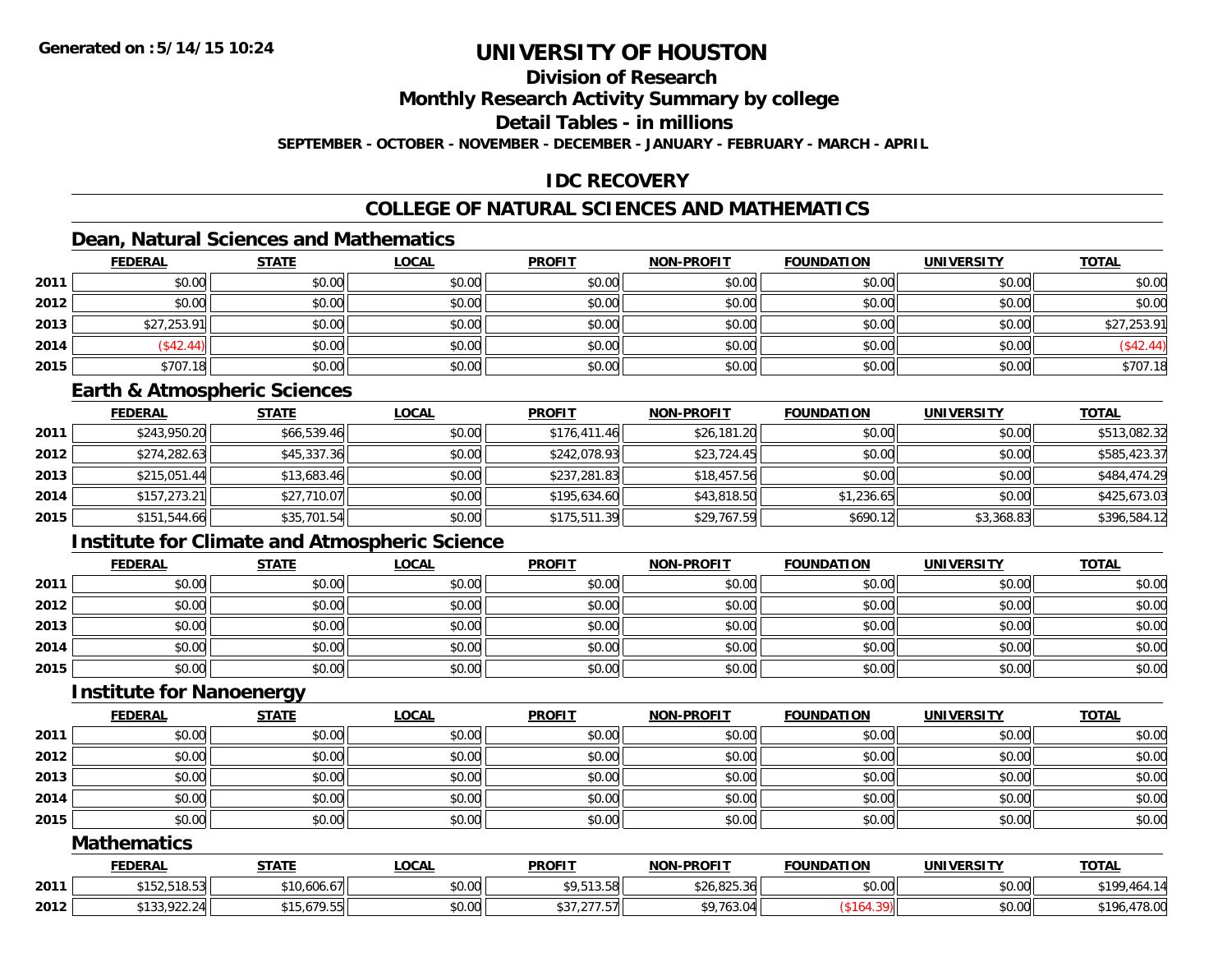## **Division of Research**

**Monthly Research Activity Summary by college**

**Detail Tables - in millions**

**SEPTEMBER - OCTOBER - NOVEMBER - DECEMBER - JANUARY - FEBRUARY - MARCH - APRIL**

### **IDC RECOVERY**

#### **COLLEGE OF NATURAL SCIENCES AND MATHEMATICS**

|       | <b>Mathematics</b> |              |              |                |                   |                   |                   |                 |
|-------|--------------------|--------------|--------------|----------------|-------------------|-------------------|-------------------|-----------------|
|       | <b>FEDERAL</b>     | <b>STATE</b> | <b>LOCAL</b> | <b>PROFIT</b>  | <b>NON-PROFIT</b> | <b>FOUNDATION</b> | <b>UNIVERSITY</b> | <b>TOTAL</b>    |
| 2013  | \$182,178.80       | \$0.00       | \$0.00       | \$25,532.27    | \$0.00            | \$869.12          | \$0.00            | \$208,580.19    |
| 2014  | \$284,942.80       | \$0.00       | \$0.00       | \$16,592.89    | \$0.00            | \$1,436.96        | \$0.00            | \$302,972.65    |
| 2015  | \$223,332.64       | \$0.00       | \$0.00       | \$8,750.76     | \$0.00            | \$1,128.40        | \$0.00            | \$233,211.80    |
|       | <b>Physics</b>     |              |              |                |                   |                   |                   |                 |
|       | <b>FEDERAL</b>     | <b>STATE</b> | <b>LOCAL</b> | <b>PROFIT</b>  | <b>NON-PROFIT</b> | <b>FOUNDATION</b> | <b>UNIVERSITY</b> | <b>TOTAL</b>    |
| 2011  | \$466,602.40       | \$648.39     | \$0.00       | \$120,848.39   | \$0.96            | \$0.00            | \$0.00            | \$588,100.14    |
| 2012  | \$501,541.63       | (\$61.33)    | \$0.00       | \$45,294.78    | \$394.22          | \$0.00            | \$0.00            | \$547,169.31    |
| 2013  | \$474,263.20       | \$0.00       | \$0.00       | \$172,197.42   | \$0.00            | \$0.00            | \$0.00            | \$646,460.62    |
| 2014  | \$862,098.93       | \$804.77     | \$0.00       | \$191,791.59   | \$0.00            | \$0.00            | \$0.00            | \$1,054,695.29  |
| 2015  | \$647,843.59       | \$2,090.71   | \$0.00       | \$198,443.98   | \$6,046.63        | \$0.00            | \$0.00            | \$854,424.91    |
| Total | \$12,998,096.89    | \$372,774.80 | \$0.00       | \$2,175,400.73 | \$455,796.42      | \$38,274.97       | \$24,290.89       | \$16,064,634.70 |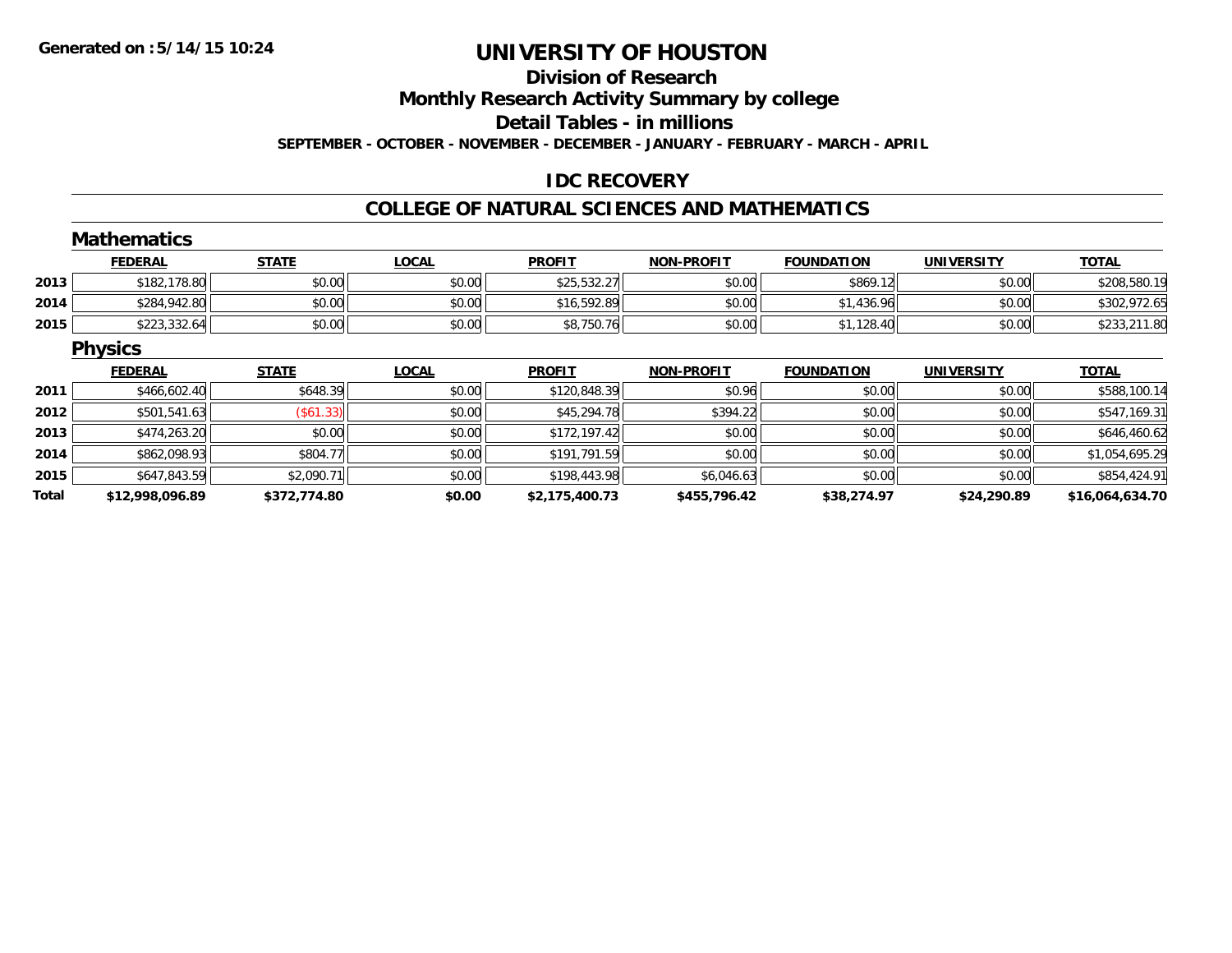### **Division of Research**

**Monthly Research Activity Summary by college**

**Detail Tables - in millions**

**SEPTEMBER - OCTOBER - NOVEMBER - DECEMBER - JANUARY - FEBRUARY - MARCH - APRIL**

#### **IDC RECOVERY**

#### **COLLEGE OF OPTOMETRY**

### **Optometry Vision Sciences**

|       | <b>FEDERAL</b> | <b>STATE</b> | <b>LOCAL</b> | <b>PROFIT</b> | <b>NON-PROFIT</b> | <b>FOUNDATION</b> | <b>UNIVERSITY</b> | <u>TOTAL</u>   |
|-------|----------------|--------------|--------------|---------------|-------------------|-------------------|-------------------|----------------|
| 2011  | \$623,459.94   | \$1,176.77   | \$0.00       | \$36,474.82   | \$0.00            | \$0.00            | \$21,608.91       | \$682,720.44   |
| 2012  | \$715,488.57   | (\$0.03)     | \$0.00       | \$52,190.92   | \$0.00            | \$0.00            | \$33,958.05       | \$801,637.51   |
| 2013  | \$763,527.44   | \$0.00       | \$0.00       | \$141,104.06  | \$0.00            | \$0.00            | \$21,651.00       | \$926,282.50   |
| 2014  | \$899,613.45   | \$0.00       | \$0.00       | \$136,045.91  | \$0.00            | \$0.00            | \$30,096.51       | \$1,065,755.87 |
| 2015  | \$814,094.77   | \$0.00       | \$0.00       | \$63,236.80   | \$0.00            | \$0.00            | \$60,021.87       | \$937,353.44   |
| Total | \$3,816,184.17 | \$1,176.74   | \$0.00       | \$429,052.51  | \$0.00            | \$0.00            | \$167,336.34      | \$4,413,749.76 |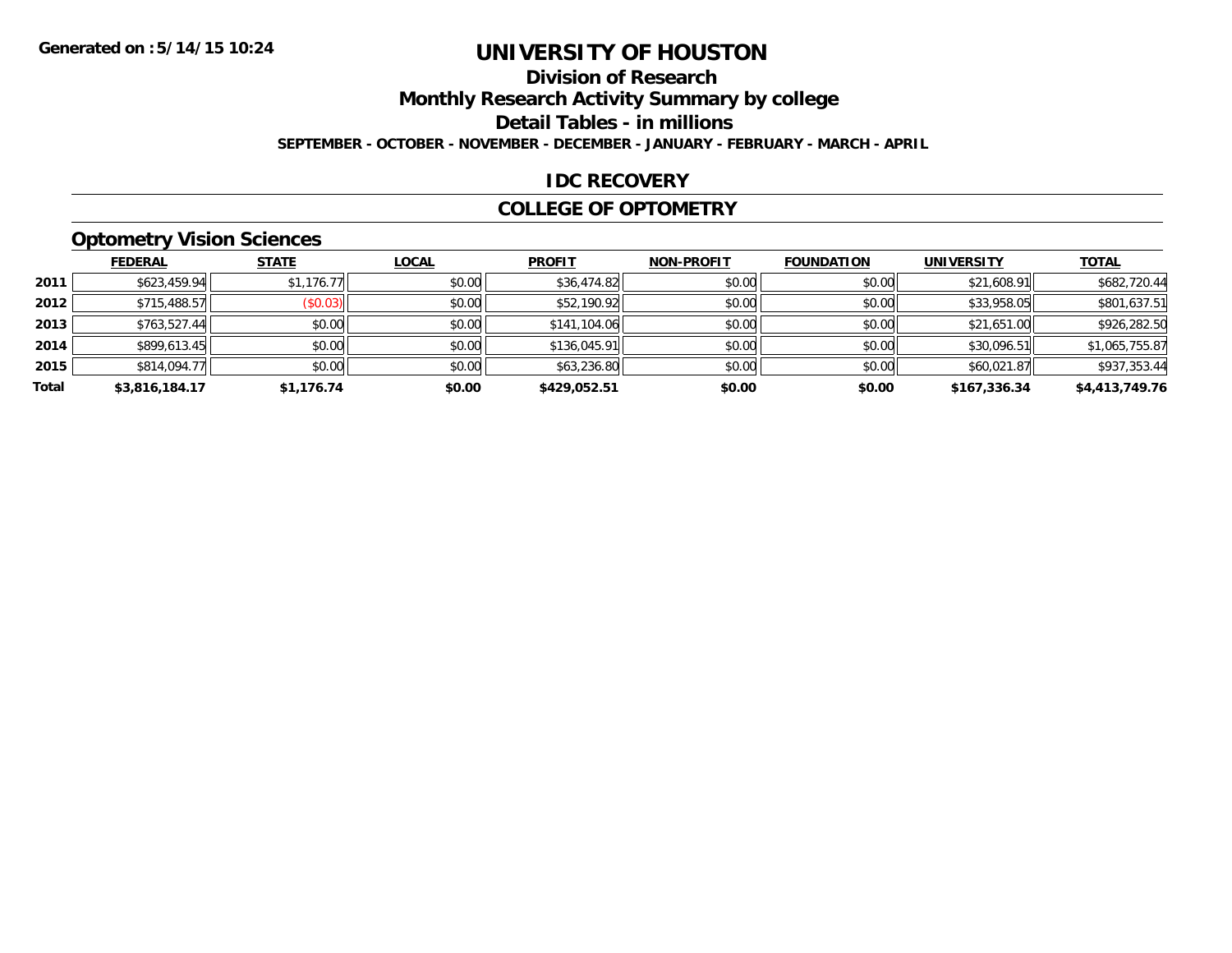### **Division of Research**

**Monthly Research Activity Summary by college**

**Detail Tables - in millions**

**SEPTEMBER - OCTOBER - NOVEMBER - DECEMBER - JANUARY - FEBRUARY - MARCH - APRIL**

#### **IDC RECOVERY**

#### **COLLEGE OF PHARMACY**

### **Center for Experimental Therapeutics and Pharmacoi**

|      | <b>FEDERAL</b> | <b>STATE</b> | <b>LOCAL</b> | <b>PROFIT</b> | <b>NON-PROFIT</b> | <b>FOUNDATION</b> | <b>UNIVERSITY</b> | <b>TOTAL</b> |
|------|----------------|--------------|--------------|---------------|-------------------|-------------------|-------------------|--------------|
| 2011 | \$0.00         | \$0.00       | \$0.00       | \$0.00        | \$0.00            | \$0.00            | \$0.00            | \$0.00       |
| 2012 | \$0.00         | \$0.00       | \$0.00       | \$0.00        | \$0.00            | \$0.00            | \$0.00            | \$0.00       |
| 2013 | \$0.00         | \$0.00       | \$0.00       | \$0.00        | \$0.00            | \$0.00            | \$0.00            | \$0.00       |
| 2014 | \$0.00         | \$0.00       | \$0.00       | \$0.00        | \$0.00            | \$0.00            | \$0.00            | \$0.00       |
| 2015 | \$0.00         | \$0.00       | \$0.00       | \$0.00        | \$0.00            | \$0.00            | \$0.00            | \$0.00       |

### **Clinical Pharmacy & Administration**

|      | <b>FEDERAL</b> | <b>STATE</b> | <u>LOCAL</u> | <b>PROFIT</b> | <b>NON-PROFIT</b> | <b>FOUNDATION</b> | <b>UNIVERSITY</b> | <b>TOTAL</b> |
|------|----------------|--------------|--------------|---------------|-------------------|-------------------|-------------------|--------------|
| 2011 | \$39,443.66    | \$0.00       | \$0.00       | \$48,706.77   | \$7,576.02        | \$0.00            | \$4.97            | \$95,731.42  |
| 2012 | \$26,291.04    | \$0.00       | \$0.00       | \$42,872.04   | \$11.27           | \$0.00            | \$0.00            | \$69,151.81  |
| 2013 | \$51,695.10    | \$0.00       | \$0.00       | \$55,286.74   | \$0.00            | \$0.00            | \$0.00            | \$106,981.84 |
| 2014 | \$3,609.32     | \$0.00       | \$0.00       | \$64,800.06   | \$13,174.85       | \$0.00            | \$0.00            | \$81,584.23  |
| 2015 | \$56,687.61    | \$56,056.27  | \$0.00       | \$29,686.88   | \$3,003.40        | \$0.00            | \$0.00            | \$145,434.16 |

### **Dean, Pharmacy**

|      | <b>FEDERAL</b> | <b>STATE</b> | <u>LOCAL</u> | <b>PROFIT</b> | <b>NON-PROFIT</b> | <b>FOUNDATION</b> | <b>UNIVERSITY</b> | <b>TOTAL</b> |
|------|----------------|--------------|--------------|---------------|-------------------|-------------------|-------------------|--------------|
| 2011 | \$0.00         | \$0.00       | \$0.00       | \$0.00        | \$0.00            | \$0.00            | \$0.00            | \$0.00       |
| 2012 | \$0.00         | \$0.00       | \$0.00       | \$0.00        | \$0.00            | \$0.00            | \$0.00            | \$0.00       |
| 2013 | \$0.00         | \$0.00       | \$0.00       | \$0.00        | \$0.00            | \$0.00            | \$0.00            | \$0.00       |
| 2014 | \$0.00         | \$0.00       | \$0.00       | \$0.00        | \$0.00            | \$0.00            | \$0.00            | \$0.00       |
| 2015 | \$0.00         | \$0.00       | \$0.00       | \$0.00        | \$0.00            | \$0.00            | \$0.00            | \$0.00       |

#### **Pharm Health Outcomes & Policy**

|      | <b>FEDERAL</b> | <b>STATE</b> | <b>LOCAL</b> | <b>PROFIT</b> | <b>NON-PROFIT</b> | <b>FOUNDATION</b> | <b>UNIVERSITY</b> | <b>TOTAL</b> |
|------|----------------|--------------|--------------|---------------|-------------------|-------------------|-------------------|--------------|
| 2011 | \$143.13       | \$0.00       | \$0.00       | \$0.00        | \$6,634.57        | \$0.00            | \$0.00            | \$6,777.70   |
| 2012 | \$5,917.60     | \$0.00       | \$0.00       | \$0.00        | \$0.00            | \$0.00            | \$0.00            | \$5,917.60   |
| 2013 | \$8,642.72     | \$0.00       | \$0.00       | \$0.00        | \$0.00            | \$0.00            | \$0.00            | \$8,642.72   |
| 2014 | \$28,395.52    | \$0.00       | \$0.00       | \$0.00        | \$0.00            | \$0.00            | \$0.00            | \$28,395.52  |
| 2015 | \$26,937.41    | \$1,871.25   | \$0.00       | \$3,422.86    | \$0.00            | \$0.00            | \$0.00            | \$32,231.52  |

#### **Pharmacological and Pharmaceutical Sciences**

|      | <b>FEDERAL</b>                                 | <b>CTATE</b><br>эıа | .OCAL                  | <b>PROFIT</b>  | <b>NON-PROFIT</b>              | <b>FOUNDATION</b> | UNIVERSITY             | <b>TOTAL</b>                       |
|------|------------------------------------------------|---------------------|------------------------|----------------|--------------------------------|-------------------|------------------------|------------------------------------|
| 2011 | \$606,910.                                     | ,043.89             | ሶስ ሰሰ<br>JU.UU         | ቀስ ሰስ<br>DU.UU | .<br>\$10.<br>.90              | \$0.00            | $\sim$ $\sim$<br>PO.OO | $^{\circ}$ 996.20<br>$\sim$ $\sim$ |
| 2012 | $\uparrow$ 0.1.1 0.1.2 $\uparrow$ .<br>ŧΩ<br>. | 00001<br>JU.U       | ሐ ሴ<br>$\sim$<br>vu.uu | 0.00<br>DU.UG  | 10<br>$\overline{\phantom{a}}$ | \$362.21          | 0000<br><b>JU.UU</b>   | .968.69                            |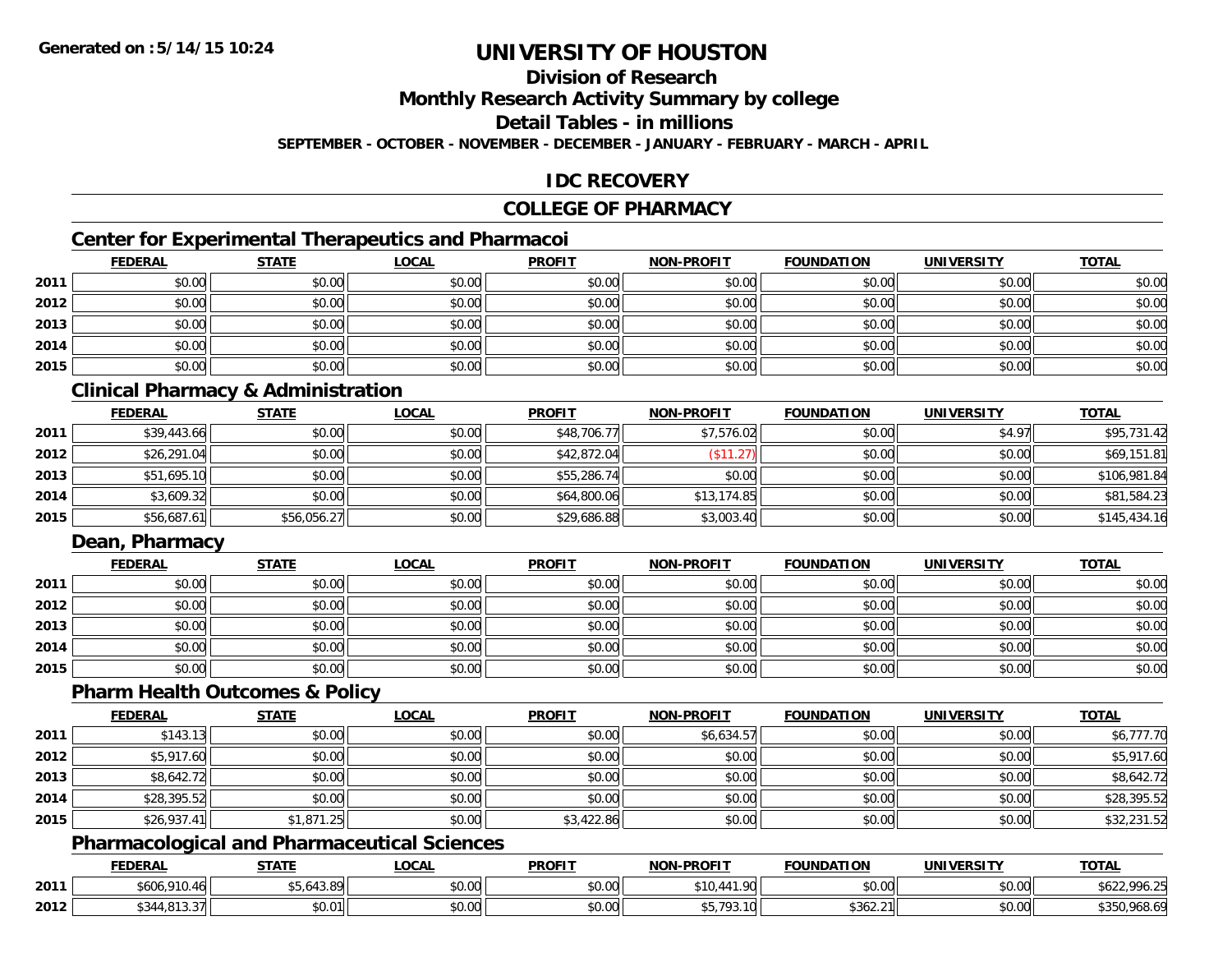**Division of Research**

**Monthly Research Activity Summary by college**

**Detail Tables - in millions**

**SEPTEMBER - OCTOBER - NOVEMBER - DECEMBER - JANUARY - FEBRUARY - MARCH - APRIL**

#### **IDC RECOVERY**

#### **COLLEGE OF PHARMACY**

## **Pharmacological and Pharmaceutical Sciences**

|       | <b>FEDERAL</b> | <u>STATE</u> | <b>LOCAL</b> | <b>PROFIT</b> | <b>NON-PROFIT</b> | <b>FOUNDATION</b> | <b>UNIVERSITY</b> | <u>TOTAL</u>   |
|-------|----------------|--------------|--------------|---------------|-------------------|-------------------|-------------------|----------------|
| 2013  | \$424,966.95   | \$0.00       | \$0.00       | \$146.35      | \$1,572.44        | \$1,680.59        | \$0.00            | \$428,366.33   |
| 2014  | \$333,437.41   | \$0.00       | \$0.00       | \$4,588.48    | \$0.00            | \$1,912.04        | \$0.00            | \$339,937.93   |
| 2015  | \$428,803.13   | \$1.999.31   | \$0.00       | \$2.746.03    | \$805.60          | \$0.00            | \$0.00            | \$434,354.07   |
| Total | \$2,386,694.42 | \$65,570.73  | \$0.00       | \$252.256.21  | \$48,990.61       | \$3,954.84        | \$4.97            | \$2,757,471.78 |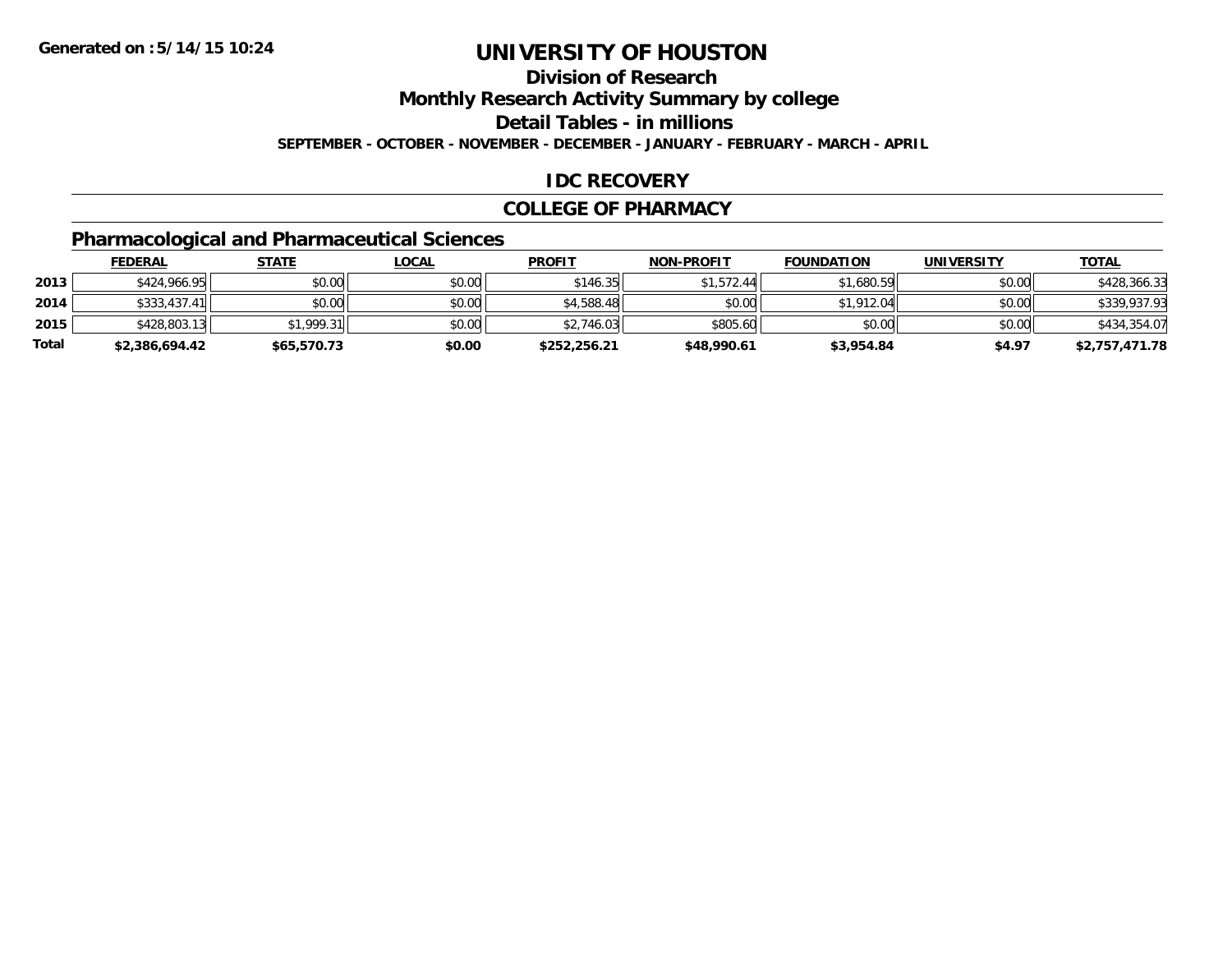### **Division of Research**

**Monthly Research Activity Summary by college**

**Detail Tables - in millions**

**SEPTEMBER - OCTOBER - NOVEMBER - DECEMBER - JANUARY - FEBRUARY - MARCH - APRIL**

### **IDC RECOVERY**

#### **COLLEGE OF TECHNOLOGY**

<u> 1989 - Johann Stoff, deutscher Stoffen und der Stoffen und der Stoffen und der Stoffen und der Stoffen und de</u>

## **Center for Technology Literacy**

| \$96,706.39 |
|-------------|
|             |
| \$83,166.66 |
| \$54,426.34 |
| \$94,748.11 |
| \$73,260.26 |
|             |

#### **Construction Management**

|      | FEDERAL       | <b>STATE</b>                             | <u>LOCAL</u>           | <b>PROFIT</b> | <b>NON-PROFIT</b> | <b>FOUNDATION</b> | <b>UNIVERSITY</b> | <u>TOTAL</u>                 |
|------|---------------|------------------------------------------|------------------------|---------------|-------------------|-------------------|-------------------|------------------------------|
| 2013 | 0000<br>DU.UU | 0.11<br>$\sim$<br>י יכט. ו<br>- 1.24 ' 1 | $n \cap \neg$<br>DU.U¢ | \$0.00        | \$0.00            | \$1,226<br>--     | \$0.00            | \$2,467.82                   |
| 2014 | \$0.00        | <b>\$2.931</b><br>\$2,931.48             | \$0.00                 | \$0.00        | \$0.00            | \$813.26          | \$0.00            | 74474<br>ሖ へ<br>44ء<br>, ت ب |
| 2015 | \$0.00        | \$76.78                                  | \$0.00                 | \$0.00        | \$0.00            | \$0.00            | \$0.00            | 36.78                        |

#### **Dean, Technology**

|      | <b>FEDERAL</b> | <b>STATE</b> | <u>LOCAL</u> | <b>PROFIT</b> | <b>NON-PROFIT</b> | <b>FOUNDATION</b> | <b>UNIVERSITY</b> | <b>TOTAL</b> |
|------|----------------|--------------|--------------|---------------|-------------------|-------------------|-------------------|--------------|
| 2011 | \$40,935.52    | \$0.00       | \$0.00       | \$0.00        | \$0.00            | \$0.00            | \$0.00            | \$40,935.52  |
| 2012 | \$28,524.59    | \$0.00       | \$0.00       | \$0.00        | \$0.00            | \$0.00            | \$0.00            | \$28,524.59  |
| 2013 | \$25,774.16    | \$0.00       | \$0.00       | \$0.00        | \$0.00            | \$0.00            | \$0.00            | \$25,774.16  |
| 2014 | \$0.00         | \$0.00       | \$0.00       | \$0.00        | \$0.00            | \$0.00            | \$0.00            | \$0.00       |
| 2015 | \$0.00         | \$0.00       | \$0.00       | \$0.00        | \$0.00            | \$0.00            | \$0.00            | \$0.00       |

#### **Engineering Technology**

|      | <u>FEDERAL</u> | <b>STATE</b> | <b>LOCAL</b> | <b>PROFIT</b> | <b>NON-PROFIT</b> | <b>FOUNDATION</b> | <b>UNIVERSITY</b> | <b>TOTAL</b> |
|------|----------------|--------------|--------------|---------------|-------------------|-------------------|-------------------|--------------|
| 2011 | \$76,438.60    | \$0.00       | \$0.00       | (S0.19)       | \$0.00            | \$8,326.02        | \$0.00            | \$84,764.43  |
| 2012 | \$61,527.06    | \$0.00       | \$0.00       | \$5,013.80    | \$0.00            | \$0.00            | \$0.00            | \$66,540.86  |
| 2013 | \$96,664.97    | \$0.00       | \$0.00       | \$12,234.73   | \$0.00            | \$1,567.70        | \$0.00            | \$110,467.40 |
| 2014 | \$54,460.05    | \$0.00       | \$0.00       | \$20,096.06   | \$0.00            | \$0.00            | \$0.00            | \$74,556.11  |
| 2015 | \$168,368.66   | \$0.00       | \$0.00       | \$10,589.51   | \$0.00            | \$0.00            | \$0.00            | \$178,958.17 |

<u> 1980 - Johann Barbara, martxa alemaniar argametar a martxa a shekara a shekara a shekara a shekara a shekara</u>

## **Human Development and Consumer Science**

|      | <b>FEDERAL</b> | STATE  | <u>LOCAL</u> | <b>PROFIT</b> | <b>NON-PROFIT</b> | <b>FOUNDATION</b> | <b>UNIVERSITY</b> | <b>TOTAL</b> |
|------|----------------|--------|--------------|---------------|-------------------|-------------------|-------------------|--------------|
| 2011 | \$213.79       | \$0.00 | \$0.00       | \$150.30      | \$0.00            | \$0.00            | \$0.00            | \$364.09     |
| 2012 | \$127.81       | \$0.00 | \$0.00       | \$0.00        | \$0.00            | \$0.00            | \$0.00            | \$127.81     |
| 2013 | \$153.56       | \$0.00 | \$0.00       | \$0.00        | \$0.00            | \$0.00            | \$0.00            | \$153.56     |
| 2014 | \$2,572.87     | \$0.00 | \$0.00       | \$0.00        | \$0.00            | \$20,472.14       | \$0.00            | \$23,045.01  |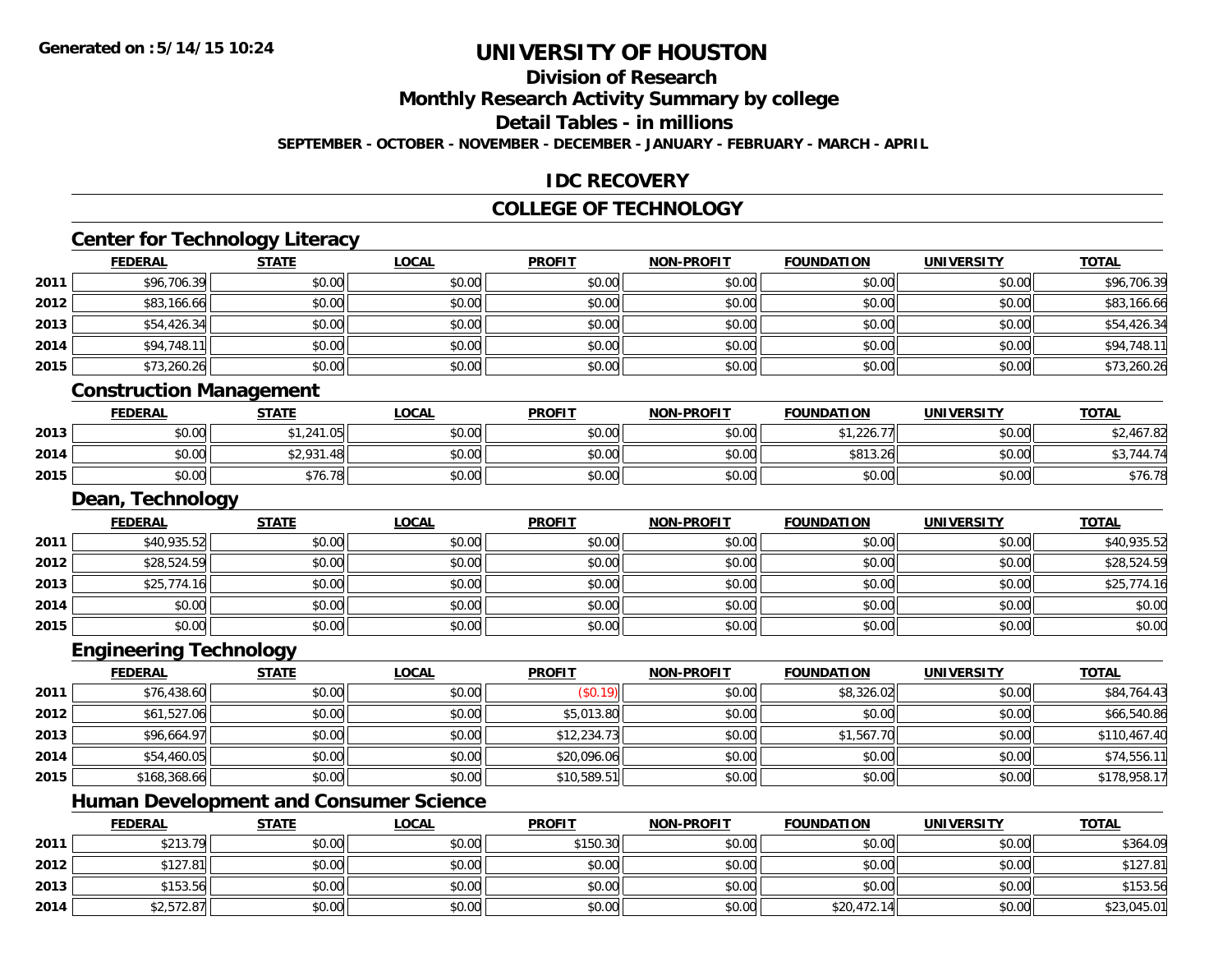**Division of Research**

**Monthly Research Activity Summary by college**

**Detail Tables - in millions**

**SEPTEMBER - OCTOBER - NOVEMBER - DECEMBER - JANUARY - FEBRUARY - MARCH - APRIL**

### **IDC RECOVERY**

#### **COLLEGE OF TECHNOLOGY**

|              |                |                                               | <b>Human Development and Consumer Science</b> |               |                   |                   |                   |                |
|--------------|----------------|-----------------------------------------------|-----------------------------------------------|---------------|-------------------|-------------------|-------------------|----------------|
|              | <b>FEDERAL</b> | <b>STATE</b>                                  | <b>LOCAL</b>                                  | <b>PROFIT</b> | <b>NON-PROFIT</b> | <b>FOUNDATION</b> | <b>UNIVERSITY</b> | <b>TOTAL</b>   |
| 2015         | \$23,493.77    | \$0.00                                        | \$0.00                                        | \$0.00        | \$0.00            | \$2,534.49        | \$0.00            | \$26,028.26    |
|              |                | <b>Information &amp; Logistics Technology</b> |                                               |               |                   |                   |                   |                |
|              | <b>FEDERAL</b> | <b>STATE</b>                                  | <b>LOCAL</b>                                  | <b>PROFIT</b> | <b>NON-PROFIT</b> | <b>FOUNDATION</b> | <b>UNIVERSITY</b> | <b>TOTAL</b>   |
| 2011         | (\$114.66)     | \$0.00                                        | \$0.00                                        | \$0.00        | \$0.00            | \$0.00            | \$0.00            | (\$114.66)     |
| 2012         | \$9,608.28     | \$0.00                                        | \$0.00                                        | \$0.00        | \$0.00            | \$0.00            | \$0.00            | \$9,608.28     |
| 2013         | \$0.00         | \$0.00                                        | \$0.00                                        | \$0.00        | \$0.00            | \$0.00            | \$0.00            | \$0.00         |
| 2014         | (\$92.50)      | \$0.00                                        | \$0.00                                        | \$0.00        | \$0.00            | \$0.00            | \$0.00            | (\$92.50)      |
| 2015         | \$548.90       | \$0.00                                        | \$0.00                                        | \$0.00        | \$0.00            | \$0.00            | \$0.00            | \$548.90       |
|              |                | <b>Texas Manufacturing Assistance Center</b>  |                                               |               |                   |                   |                   |                |
|              | <b>FEDERAL</b> | <b>STATE</b>                                  | <b>LOCAL</b>                                  | <b>PROFIT</b> | <b>NON-PROFIT</b> | <b>FOUNDATION</b> | <b>UNIVERSITY</b> | <b>TOTAL</b>   |
| 2011         | \$0.00         | \$0.00                                        | \$0.00                                        | \$0.00        | \$0.00            | \$0.00            | \$0.00            | \$0.00         |
| 2012         | \$0.00         | \$0.00                                        | \$0.00                                        | \$0.00        | \$0.00            | \$0.00            | \$0.00            | \$0.00         |
| 2013         | \$0.00         | \$0.00                                        | \$0.00                                        | \$0.00        | \$0.00            | \$0.00            | \$0.00            | \$0.00         |
| 2014         | \$0.00         | \$0.00                                        | \$0.00                                        | \$0.00        | \$0.00            | \$0.00            | \$0.00            | \$0.00         |
| 2015         | \$0.00         | \$0.00                                        | \$0.00                                        | \$0.00        | \$0.00            | \$0.00            | \$0.00            | \$0.00         |
| <b>Total</b> | \$991,513.18   | \$4,249.31                                    | \$0.00                                        | \$48,084.21   | \$0.00            | \$34,940.38       | \$0.00            | \$1,078,787.08 |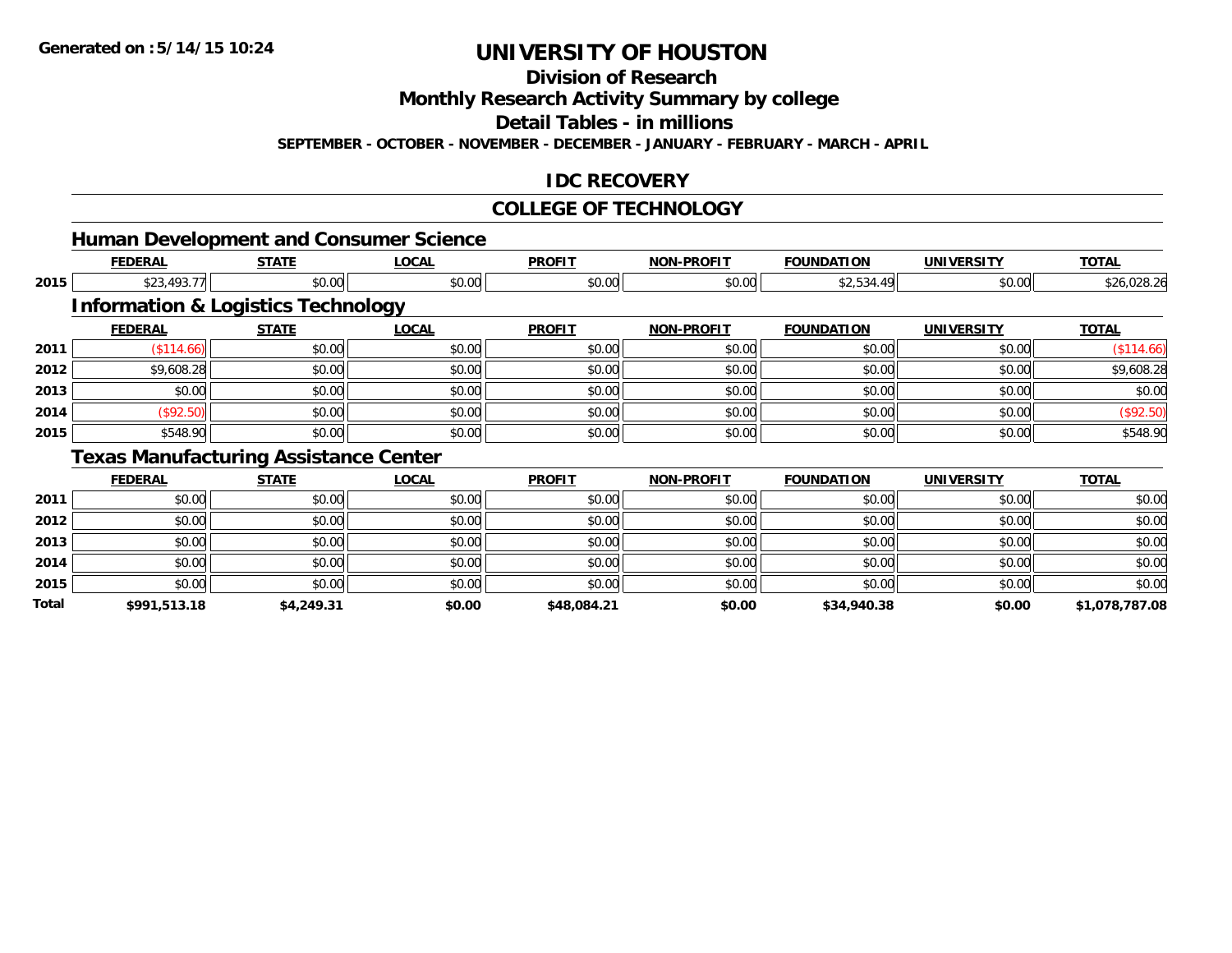## **Division of Research**

**Monthly Research Activity Summary by college**

**Detail Tables - in millions**

**SEPTEMBER - OCTOBER - NOVEMBER - DECEMBER - JANUARY - FEBRUARY - MARCH - APRIL**

### **IDC RECOVERY**

### **CULLEN COLLEGE OF ENGINEERING**

### **Biomedical Engineering**

|      | <b>FEDERAL</b> | <b>STATE</b> | <u>LOCAL</u> | <b>PROFIT</b> | <b>NON-PROFIT</b> | <b>FOUNDATION</b> | <b>UNIVERSITY</b> | <b>TOTAL</b> |
|------|----------------|--------------|--------------|---------------|-------------------|-------------------|-------------------|--------------|
| 2011 | \$48,606.32    | \$0.00       | \$0.00       | \$0.00        | \$0.00            | \$0.00            | \$0.00            | \$48,606.32  |
| 2012 | \$65,029.12    | \$0.00       | \$0.00       | \$0.00        | \$0.00            | \$0.00            | \$0.00            | \$65,029.12  |
| 2013 | \$176,452.90   | \$0.00       | \$0.00       | \$0.00        | \$0.00            | \$0.00            | \$0.00            | \$176,452.90 |
| 2014 | \$396,058.23   | \$0.00       | \$0.00       | \$0.00        | \$0.00            | \$0.00            | \$0.00            | \$396,058.23 |
| 2015 | \$495,195.57   | \$0.00       | \$0.00       | \$0.00        | \$9,217.36        | \$0.00            | \$0.00            | \$504,412.93 |

### **Center for Innovative Grouting Materials and Tech**

|      | <b>FEDERAL</b> | <b>STATE</b> | <u>LOCAL</u> | <b>PROFIT</b> | <b>NON-PROFIT</b> | <b>FOUNDATION</b> | <b>UNIVERSITY</b> | <b>TOTAL</b> |
|------|----------------|--------------|--------------|---------------|-------------------|-------------------|-------------------|--------------|
| 2011 | \$0.00         | \$0.00       | \$0.00       | \$0.00        | \$0.00            | \$0.00            | \$0.00            | \$0.00       |
| 2012 | \$0.00         | \$0.00       | \$0.00       | \$0.00        | \$0.00            | \$0.00            | \$0.00            | \$0.00       |
| 2013 | \$0.00         | \$0.00       | \$0.00       | \$0.00        | \$0.00            | \$0.00            | \$0.00            | \$0.00       |
| 2014 | \$0.00         | \$0.00       | \$0.00       | \$0.00        | \$0.00            | \$0.00            | \$0.00            | \$0.00       |
| 2015 | \$0.00         | \$0.00       | \$0.00       | \$0.00        | \$0.00            | \$0.00            | \$0.00            | \$0.00       |

## **Chemical Engineering**

|      | <b>FEDERAL</b> | <b>STATE</b>   | <b>LOCAL</b> | <b>PROFIT</b> | <b>NON-PROFIT</b> | <b>FOUNDATION</b> | <b>UNIVERSITY</b> | <b>TOTAL</b> |
|------|----------------|----------------|--------------|---------------|-------------------|-------------------|-------------------|--------------|
| 2011 | \$522,716.32   | (\$393,128.84) | \$1,411,18   | \$116,227.68  | \$0.00            | (\$219.31)        | \$33,090.93       | \$280,097.95 |
| 2012 | \$522,849.24   | \$5,538.57     | \$339.62     | \$187,748.99  | \$0.00            | \$128.17          | \$0.02            | \$716,604.61 |
| 2013 | \$586,193.69   | \$6,300.59     | \$0.00       | \$114,745.23  | \$0.00            | (\$15.16)         | (\$493.34)        | \$706,731.01 |
| 2014 | \$605,374.06   | \$1,161.23     | \$0.00       | \$263,097.86  | \$0.00            | \$1,227.24        | \$6,882.81        | \$877,743.20 |
| 2015 | \$488,405.06   | \$8,513.58     | \$0.00       | \$387,425.95  | \$0.00            | \$2,887.76        | \$3,624.94        | \$890,857.28 |

#### **Civil Engineering**

|      | <b>FEDERAL</b> | <b>STATE</b> | <b>LOCAL</b> | <b>PROFIT</b> | <b>NON-PROFIT</b> | <b>FOUNDATION</b> | <b>UNIVERSITY</b> | <b>TOTAL</b> |
|------|----------------|--------------|--------------|---------------|-------------------|-------------------|-------------------|--------------|
| 2011 | \$51,351.99    | \$12,367.06  | \$0.00       | \$38,427.64   | \$14,903.85       | \$0.00            | \$5,260.31        | \$122,310.85 |
| 2012 | \$124,408.40   | \$15,675.07  | \$25,274.12  | \$19,679.65   | \$12,092.18       | \$0.00            | \$0.00            | \$197,129.42 |
| 2013 | \$348,569.58   | \$14,205.21  | \$3,214.74   | \$47,314.45   | \$15,471.04       | \$0.00            | \$2,252.93        | \$431,027.94 |
| 2014 | \$486,189.90   | \$7,472.18   | (\$1,308.66) | \$23,428.86   | \$17,277.51       | \$3,997.32        | \$0.00            | \$537,057.11 |
| 2015 | \$575,729.74   | \$18,252.33  | \$0.00       | \$36,327.67   | \$6,951.97        | \$12,421.18       | \$0.00            | \$649,682.90 |

### **Composites Engineering and Applications Center**

|      | <b>FEDERAL</b>         | <b>STATE</b>           | <b>_OCAL</b>       | <b>PROFIT</b> | <b>NON-PROFIT</b><br>$\sim$ $\sim$ $\sim$ $\sim$ | <b>FOUNDATION</b> | <b>UNIVERSITY</b>    | <b>TOTAL</b>         |
|------|------------------------|------------------------|--------------------|---------------|--------------------------------------------------|-------------------|----------------------|----------------------|
| 2011 | $n \cap \Omega$<br>,uu | ሖ ∩<br>$\sim$<br>JU.UU | $\sim$ 00<br>JU.UU | 0000<br>JU.UU | 0.00<br>JU.UU                                    | \$0.00            | 0.00<br><b>JU.UU</b> | 0000<br><b>JU.UU</b> |
| 2012 | \$0.00                 | ÷0.<br>JU.UU           | $\sim$ 00<br>JU.UU | 0000<br>JU.UU | 0.00<br>PO.OO                                    | \$0.00            | 0.00<br>\$0.00       | \$0.00               |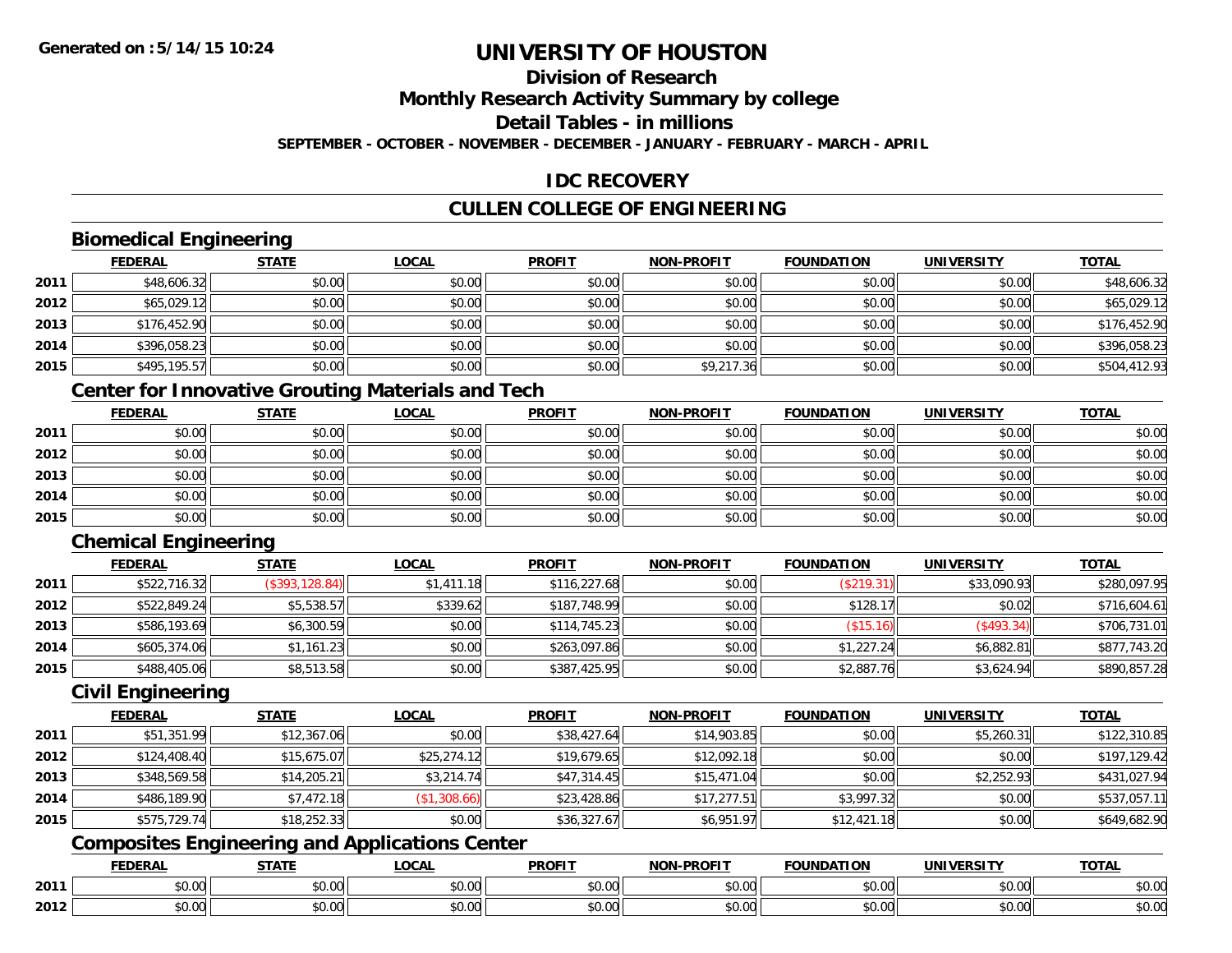### **Division of Research**

**Monthly Research Activity Summary by college**

**Detail Tables - in millions**

**SEPTEMBER - OCTOBER - NOVEMBER - DECEMBER - JANUARY - FEBRUARY - MARCH - APRIL**

### **IDC RECOVERY**

### **CULLEN COLLEGE OF ENGINEERING**

### **Composites Engineering and Applications Center**

|      | <b>FEDERAL</b> | <b>STATE</b> | <b>LOCAL</b> | <b>PROFIT</b> | <b>NON-PROFIT</b> | <b>FOUNDATION</b> | <b>UNIVERSITY</b> | <u>TOTAL</u> |
|------|----------------|--------------|--------------|---------------|-------------------|-------------------|-------------------|--------------|
| 2013 | 0000<br>JU.UU  | \$0.00       | \$0.00       | \$0.00        | \$0.00            | \$0.00            | \$0.00            | \$0.00       |
| 2014 | ልስ ሰሰ<br>DU.UU | \$0.00       | \$0.00       | \$0.00        | \$0.00            | \$0.00            | \$0.00            | \$0.00       |
| 2015 | \$0.00         | \$0.00       | \$0.00       | \$0.00        | \$0.00            | \$0.00            | \$0.00            | \$0.00       |

<u> 1989 - Johann Stoff, deutscher Stoffen und der Stoffen und der Stoffen und der Stoffen und der Stoffen und der</u>

#### **Dean, Engineering**

|      | <b>FEDERAL</b> | <b>STATE</b> | <u>LOCAL</u> | <b>PROFIT</b> | <b>NON-PROFIT</b> | <b>FOUNDATION</b> | <b>UNIVERSITY</b> | <b>TOTAL</b> |
|------|----------------|--------------|--------------|---------------|-------------------|-------------------|-------------------|--------------|
| 2011 | \$3,164.26     | \$0.00       | \$0.00       | \$0.00        | \$0.00            | \$0.00            | \$0.00            | \$3,164.26   |
| 2012 | \$3,140.92     | \$0.00       | \$0.00       | \$0.00        | \$0.00            | \$0.00            | \$0.00            | \$3,140.92   |
| 2013 | \$3,276.67     | \$0.00       | \$0.00       | \$0.00        | \$0.00            | \$0.00            | \$0.00            | \$3,276.67   |
| 2014 | \$3,153.01     | \$0.00       | \$0.00       | \$0.00        | \$0.00            | \$0.00            | \$0.00            | \$3,153.01   |
| 2015 | \$20,953.55    | \$0.00       | \$0.00       | \$0.00        | \$0.00            | \$0.00            | \$0.00            | \$20,953.55  |

### **Electrical & Computer Engineering**

|      | <b>FEDERAL</b> | <u>STATE</u> | <b>LOCAL</b> | <b>PROFIT</b> | <b>NON-PROFIT</b> | <b>FOUNDATION</b> | <b>UNIVERSITY</b> | <b>TOTAL</b> |
|------|----------------|--------------|--------------|---------------|-------------------|-------------------|-------------------|--------------|
| 2011 | \$446,806.65   | \$26,576.03  | \$0.00       | \$41,269.40   | \$5,222.47        | \$0.00            | \$2,455.44        | \$522,330.00 |
| 2012 | \$456,298.35   | \$1,030.52   | \$0.00       | \$76,104.66   | (\$3,375.31)      | (\$16, 163.66)    | \$0.21            | \$513,894.77 |
| 2013 | \$513,471.01   | \$503.55     | \$0.00       | \$41,934.89   | \$6,924.41        | \$316.20          | \$0.00            | \$563,150.07 |
| 2014 | \$429,379.27   | \$1,371.43   | \$0.00       | \$100,353.49  | \$26,214.67       | \$6,067.51        | \$0.00            | \$563,386.37 |
| 2015 | \$616,165.92   | \$2,957.04   | \$0.00       | \$75,763.50   | \$10,206.75       | \$11,510.72       | \$0.00            | \$716,603.93 |

#### **Industrial Engineering**

|      | <b>FEDERAL</b> | <b>STATE</b> | <u>LOCAL</u> | <b>PROFIT</b> | <b>NON-PROFIT</b> | <b>FOUNDATION</b> | <b>UNIVERSITY</b> | <b>TOTAL</b> |
|------|----------------|--------------|--------------|---------------|-------------------|-------------------|-------------------|--------------|
| 2011 | \$16,504.45    | \$1,517.54   | \$14,758.99  | \$0.00        | \$0.00            | \$0.00            | \$0.00            | \$32,780.98  |
| 2012 | \$20,372.17    | (\$100.00)   | \$14,481.92  | \$0.00        | \$0.00            | \$0.00            | \$0.00            | \$34,754.09  |
| 2013 | \$13,383.77    | \$5,986.77   | \$2,303.40   | \$0.00        | \$0.00            | \$2,270.73        | \$0.00            | \$23,944.67  |
| 2014 | \$37,860.98    | \$5,348.67   | \$9,354.1    | \$0.00        | \$0.00            | \$5,675.62        | \$0.00            | \$58,239.38  |
| 2015 | \$32,311.87    | \$5,334.69   | \$6,874.84   | \$2,213.43    | \$0.00            | \$9,682.28        | \$0.00            | \$56,417.11  |

#### **Mechanical Engineering**

|      | <b>FEDERAL</b> | <b>STATE</b> | <b>LOCAL</b> | <b>PROFIT</b> | <b>NON-PROFIT</b> | <b>FOUNDATION</b> | <b>UNIVERSITY</b> | <b>TOTAL</b> |
|------|----------------|--------------|--------------|---------------|-------------------|-------------------|-------------------|--------------|
| 2011 | \$556,575.10   | \$6,728.80   | \$0.00       | \$143,364.34  | \$11,670.41       | \$2,716.46        | \$24.91)          | \$721,030.19 |
| 2012 | \$410,880.20   | \$11,466.72  | \$0.00       | \$57,509.08   | \$13,718.80       | \$6,325.41        | \$0.00            | \$499,900.21 |
| 2013 | \$576,501.45   | \$10,747.67  | \$0.00       | \$59,177.04   | \$0.00            | \$17,544.35       | \$0.00            | \$663,970.51 |
| 2014 | \$613,337.59   | \$9,881.37   | \$0.00       | \$193,293.18  | \$0.00            | \$25,548.19       | \$0.00            | \$842,060.33 |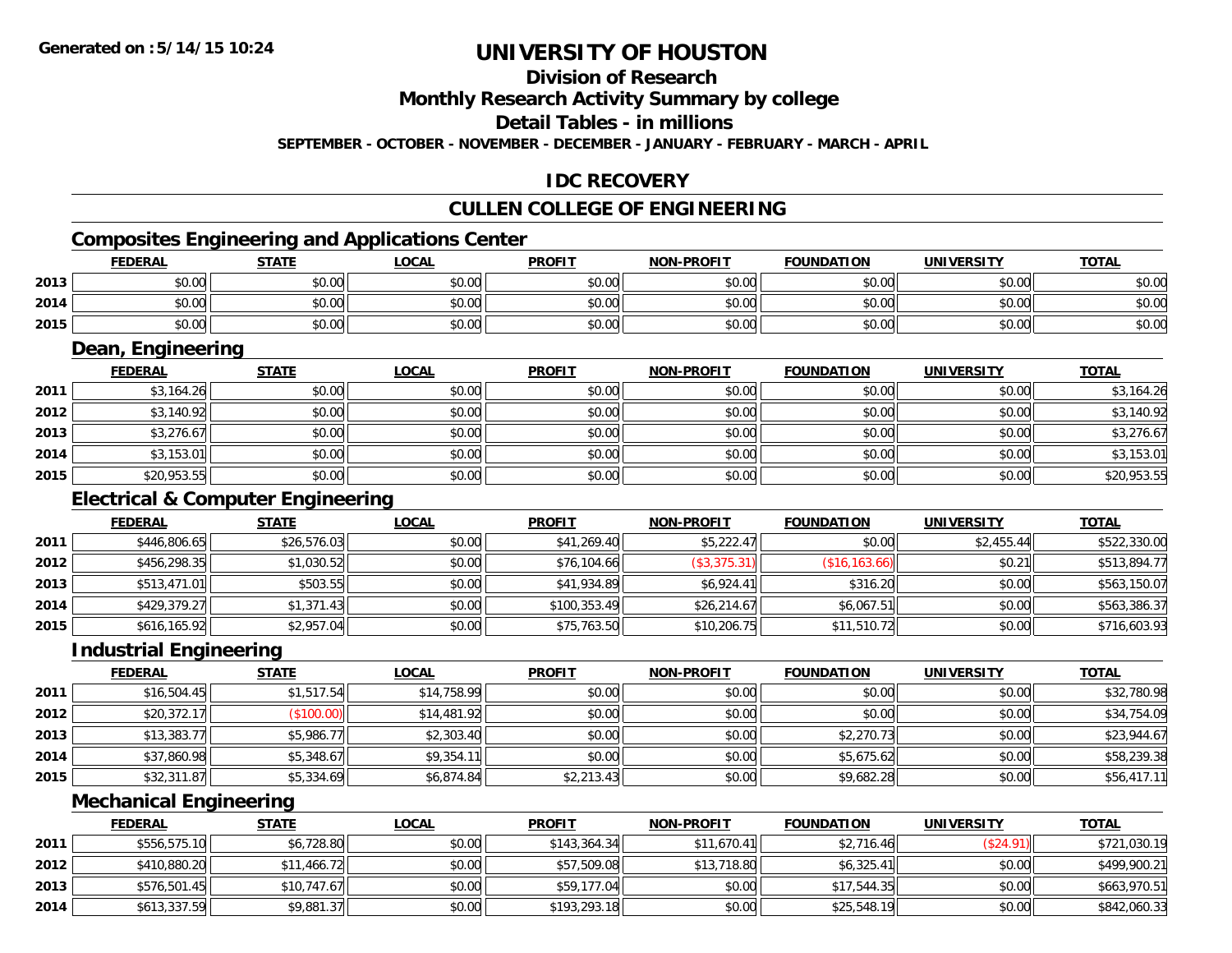**Division of Research**

**Monthly Research Activity Summary by college**

**Detail Tables - in millions**

**SEPTEMBER - OCTOBER - NOVEMBER - DECEMBER - JANUARY - FEBRUARY - MARCH - APRIL**

### **IDC RECOVERY**

## **CULLEN COLLEGE OF ENGINEERING**

### **Mechanical Engineering**

|              |                           | . .            |              |                |                   |                   |                   |                 |
|--------------|---------------------------|----------------|--------------|----------------|-------------------|-------------------|-------------------|-----------------|
|              | <b>FEDERAL</b>            | <b>STATE</b>   | <b>LOCAL</b> | <b>PROFIT</b>  | <b>NON-PROFIT</b> | <b>FOUNDATION</b> | <b>UNIVERSITY</b> | <b>TOTAL</b>    |
| 2015         | \$581,517.09              | (\$4,235.99)   | \$0.00       | \$226,909.27   | \$0.00            | \$4,950.37        | \$0.00            | \$809,140.74    |
|              | <b>Wind Energy Center</b> |                |              |                |                   |                   |                   |                 |
|              | <b>FEDERAL</b>            | <b>STATE</b>   | <b>LOCAL</b> | <b>PROFIT</b>  | <b>NON-PROFIT</b> | <b>FOUNDATION</b> | <b>UNIVERSITY</b> | <b>TOTAL</b>    |
| 2011         | \$0.00                    | \$0.00         | \$0.00       | \$0.00         | \$0.00            | \$0.00            | \$0.00            | \$0.00          |
| 2012         | \$0.00                    | \$0.00         | \$0.00       | \$0.00         | \$0.00            | \$0.00            | \$0.00            | \$0.00          |
| 2013         | \$0.00                    | \$0.00         | \$0.00       | \$0.00         | \$0.00            | \$0.00            | \$0.00            | \$0.00          |
| 2014         | \$0.00                    | \$0.00         | \$0.00       | \$0.00         | \$0.00            | \$0.00            | \$0.00            | \$0.00          |
| 2015         | \$0.00                    | \$0.00         | \$0.00       | \$0.00         | \$0.00            | \$0.00            | \$0.00            | \$0.00          |
| <b>Total</b> | \$10,848,184.39           | (\$218,528.21) | \$76,704.26  | \$2,252,316.26 | \$146,496.11      | \$96,871.38       | \$53,049.34       | \$13,255,093.53 |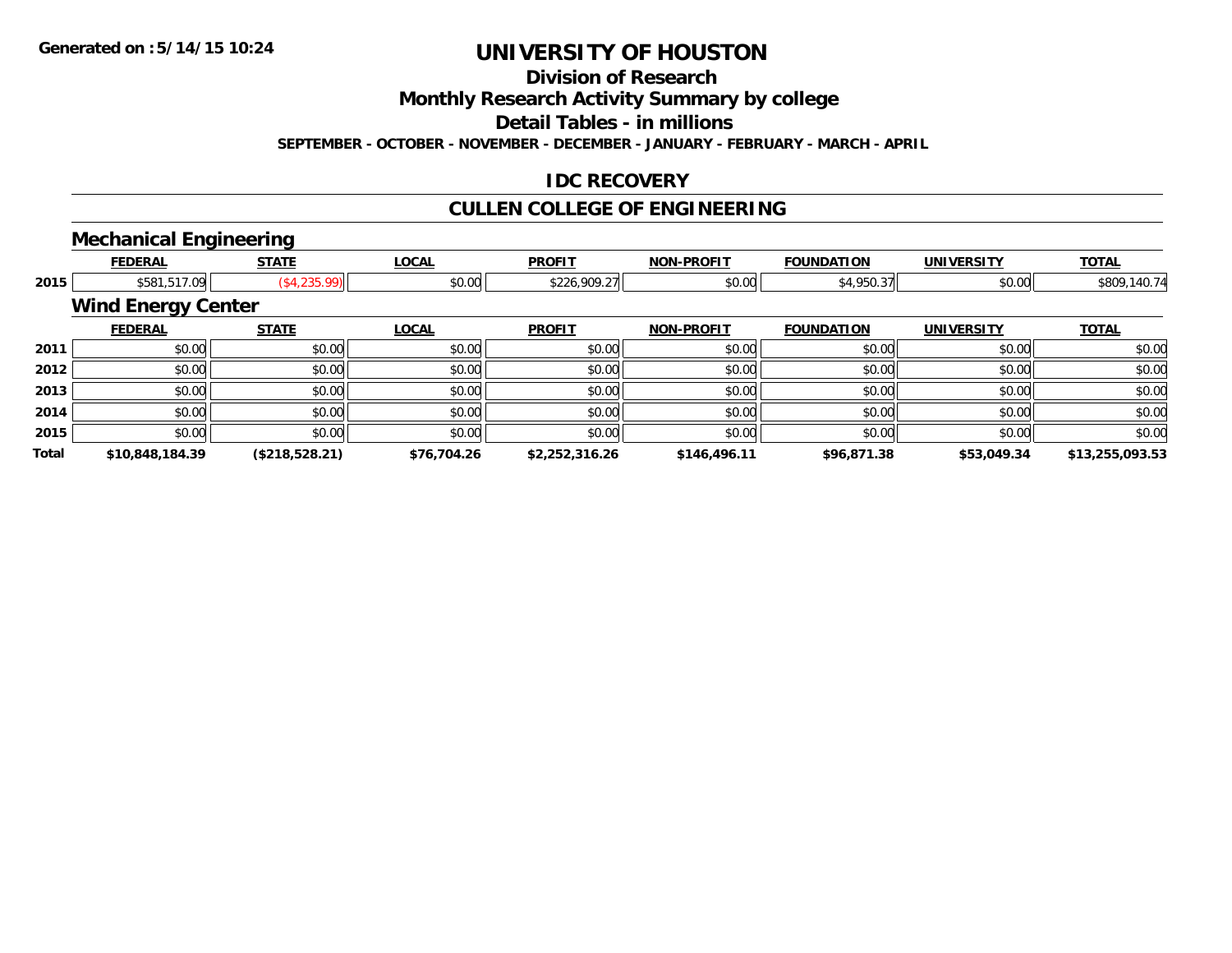### **Division of Research**

**Monthly Research Activity Summary by college**

**Detail Tables - in millions**

**SEPTEMBER - OCTOBER - NOVEMBER - DECEMBER - JANUARY - FEBRUARY - MARCH - APRIL**

### **IDC RECOVERY**

### **DIVISION OF RESEARCH**

### **Allied Geophysical Laboratories**

|      | <b>FEDERAL</b> | <b>STATE</b> | <u>LOCAL</u> | <b>PROFIT</b>                             | <b>NON-PROFIT</b> | <b>FOUNDATION</b> | <b>UNIVERSITY</b> | <u>TOTAL</u> |
|------|----------------|--------------|--------------|-------------------------------------------|-------------------|-------------------|-------------------|--------------|
| 2011 | \$0.00         | \$0.00       | \$0.00       | \$3,576.29                                | \$0.00            | \$0.00            | \$0.00            | \$3,576.29   |
| 2012 | \$0.00         | \$0.00       | \$0.00       | $+$ $ A$ $2$ $A$ $L$ $2$ $+$<br>10.424 OZ | \$0.00            | \$0.00            | \$0.00            | .424.62      |
| 2013 | \$0.00         | \$0.00       | \$0.00       | \$3,076.49                                | \$0.00            | \$0.00            | \$0.00            | \$3,076.49   |

#### **Center for Advanced Computing and Data Systems**

|      | <u>FEDERAL</u> | <b>STATE</b> | <u>LOCAL</u> | <b>PROFIT</b> | <b>NON-PROFIT</b> | <b>FOUNDATION</b> | <b>UNIVERSITY</b> | <b>TOTAL</b>   |
|------|----------------|--------------|--------------|---------------|-------------------|-------------------|-------------------|----------------|
| 2011 | \$202,079.62   | \$0.00       | \$0.00       | \$0.00        | \$0.00            | \$0.00            | \$0.00            | \$202.079.62   |
| 2012 | \$100,991.97   | \$0.00       | \$0.00       | \$22,337.22   | \$0.00            | \$0.00            | \$0.00            | \$123,329.19   |
| 2013 | \$37,199.88    | \$0.00       | \$0.00       | \$55,002.94   | \$0.00            | \$0.00            | \$0.00            | \$92,202.82    |
| 2014 | (\$3,458.04)   | \$0.00       | \$0.00       | \$0.00        | \$0.00            | \$0.00            | \$0.00            | $(\$3,458.04]$ |
| 2015 | \$1,397.96     | \$0.00       | \$0.00       | \$0.00        | \$0.00            | \$0.00            | \$0.00            | \$1,397.96     |

#### **Center for Advanced Materials**

|      | <b>FEDERAL</b> | <b>STATE</b> | <u>LOCAL</u> | <b>PROFIT</b> | <b>NON-PROFIT</b> | <b>FOUNDATION</b> | <b>UNIVERSITY</b> | <b>TOTAL</b> |
|------|----------------|--------------|--------------|---------------|-------------------|-------------------|-------------------|--------------|
| 2011 | \$6,392.63     | \$8,382.03   | \$0.00       | \$2,807.02    | \$0.00            | \$0.00            | \$0.00            | \$17,581.68  |
| 2012 | \$160.97)      | \$0.00       | \$0.00       | \$0.00        | \$0.00            | \$0.00            | \$0.00            | (\$160.97)   |
| 2013 | \$0.00         | \$0.00       | \$0.00       | \$0.00        | \$0.00            | \$0.00            | \$0.00            | \$0.00       |
| 2014 | \$0.00         | \$0.00       | \$0.00       | \$0.00        | \$0.00            | \$0.00            | \$0.00            | \$0.00       |
| 2015 | \$0.00         | \$0.00       | \$0.00       | \$15,150.40   | \$0.00            | \$0.00            | \$0.00            | \$15,150.40  |

#### **Center for Biomedical & Environmental Genomics**

|      | <u>FEDERAL</u> | <u>STATE</u> | <b>LOCAL</b> | <b>PROFIT</b> | <b>NON-PROFIT</b> | <b>FOUNDATION</b> | <b>UNIVERSITY</b> | <b>TOTAL</b> |
|------|----------------|--------------|--------------|---------------|-------------------|-------------------|-------------------|--------------|
| 2011 | \$0.00         | \$0.00       | \$0.00       | \$0.00        | \$0.00            | \$0.00            | \$0.00            | \$0.00       |
| 2012 | \$0.00         | \$0.00       | \$0.00       | \$0.00        | \$0.00            | \$0.00            | \$0.00            | \$0.00       |
| 2013 | \$0.00         | \$0.00       | \$0.00       | \$0.00        | \$0.00            | \$0.00            | \$0.00            | \$0.00       |
| 2014 | \$0.00         | \$0.00       | \$0.00       | \$0.00        | \$0.00            | \$0.00            | \$0.00            | \$0.00       |
| 2015 | \$0.00         | \$0.00       | \$0.00       | \$0.00        | \$0.00            | \$0.00            | \$0.00            | \$0.00       |

### **Center for Industrial Partnerships**

|      | <b>FEDERAL</b> | <b>STATE</b> | <u>LOCAL</u> | <b>PROFIT</b> | <b>NON-PROFIT</b> | <b>FOUNDATION</b> | <b>UNIVERSITY</b> | <b>TOTAL</b> |
|------|----------------|--------------|--------------|---------------|-------------------|-------------------|-------------------|--------------|
| 2011 | \$48,591.11    | \$0.00       | \$0.00       | \$6,000.47    | \$0.00            | \$0.00            | \$0.00            | \$54,591.58  |
| 2012 | \$18,089.85    | \$0.00       | \$0.00       | \$5,941.50    | \$0.00            | \$0.00            | \$0.00            | \$24,031.34  |
| 2013 | \$1,910.58     | \$0.00       | \$0.00       | \$5,240.16    | \$0.00            | \$0.00            | \$0.00            | \$7,150.73   |
| 2014 | \$1,908.95     | \$0.00       | \$0.00       | \$6,572.34    | \$0.00            | \$0.00            | \$0.00            | \$8,481.28   |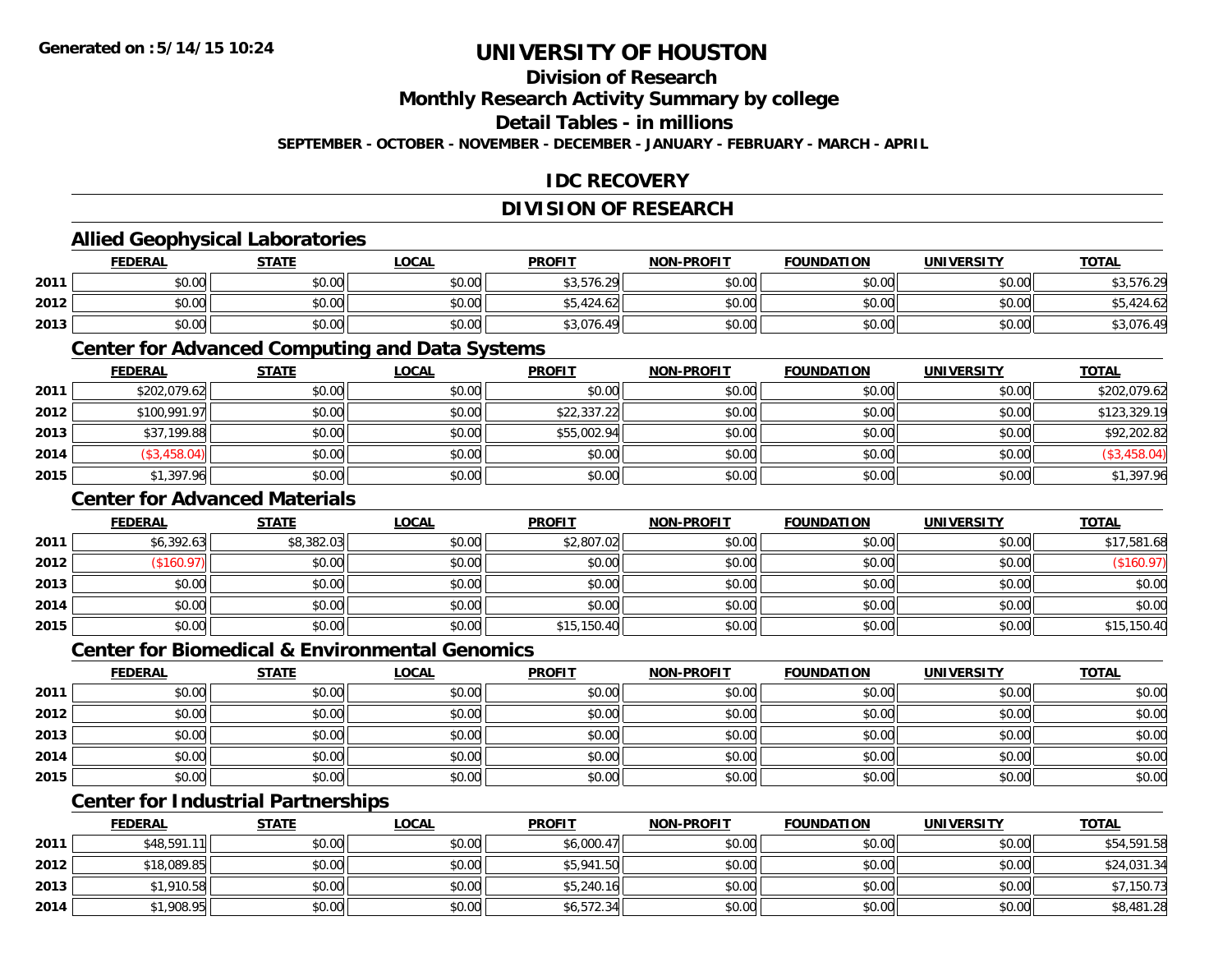**Division of Research**

**Monthly Research Activity Summary by college**

**Detail Tables - in millions**

**SEPTEMBER - OCTOBER - NOVEMBER - DECEMBER - JANUARY - FEBRUARY - MARCH - APRIL**

#### **IDC RECOVERY**

# **DIVISION OF RESEARCH**

|      |                                                   |              |              | <b>DIVISIUN UF RESEARUM</b> |                   |                   |                   |                        |
|------|---------------------------------------------------|--------------|--------------|-----------------------------|-------------------|-------------------|-------------------|------------------------|
|      | <b>Center for Industrial Partnerships</b>         |              |              |                             |                   |                   |                   |                        |
|      | <b>FEDERAL</b>                                    | <b>STATE</b> | <b>LOCAL</b> | <b>PROFIT</b>               | <b>NON-PROFIT</b> | <b>FOUNDATION</b> | <b>UNIVERSITY</b> | <b>TOTAL</b>           |
| 2015 | \$1,223.41                                        | \$0.00       | \$0.00       | \$3,409.54                  | \$0.00            | \$0.00            | \$0.00            | $\overline{$4,632.95}$ |
|      | <b>Division of Research</b>                       |              |              |                             |                   |                   |                   |                        |
|      | <b>FEDERAL</b>                                    | <b>STATE</b> | <b>LOCAL</b> | <b>PROFIT</b>               | <b>NON-PROFIT</b> | <b>FOUNDATION</b> | <b>UNIVERSITY</b> | <b>TOTAL</b>           |
| 2011 | (\$1,516.32)                                      | \$0.00       | \$0.00       | \$0.00                      | \$0.00            | \$0.00            | \$0.00            | (\$1,516.32)           |
| 2012 | (\$0.00)                                          | \$0.00       | \$0.00       | \$0.00                      | \$0.00            | \$0.00            | \$0.00            | (\$0.00)               |
| 2013 | (\$67.82)                                         | \$0.00       | \$0.00       | \$0.00                      | \$0.00            | \$0.00            | \$0.00            | (\$67.82)              |
| 2014 | \$0.00                                            | \$0.00       | \$0.00       | \$0.00                      | \$0.00            | \$0.00            | \$0.00            | \$0.00                 |
| 2015 | \$0.00                                            | \$0.00       | \$0.00       | \$0.00                      | \$0.00            | \$0.00            | \$0.00            | \$0.00                 |
|      | <b>National Center for Airborne Laser Mapping</b> |              |              |                             |                   |                   |                   |                        |
|      | <b>FEDERAL</b>                                    | <b>STATE</b> | <b>LOCAL</b> | <b>PROFIT</b>               | NON-PROFIT        | <b>FOUNDATION</b> | <b>UNIVERSITY</b> | <b>TOTAL</b>           |
| 2011 | \$128,290.13                                      | \$0.00       | \$0.00       | \$0.00                      | \$0.00            | \$0.00            | \$0.00            | \$128,290.13           |
| 2012 | $\overline{$35,329.42}$                           | \$0.00       | \$0.00       | \$0.00                      | \$0.00            | \$0.00            | \$0.00            | \$35,329.42            |
| 2013 | \$36,303.75                                       | \$0.00       | \$0.00       | \$0.00                      | \$0.00            | \$0.00            | \$0.00            | \$36,303.75            |
| 2014 | \$78,860.45                                       | \$0.00       | \$0.00       | \$0.00                      | \$0.00            | \$5,995.99        | \$0.00            | \$84,856.44            |
| 2015 | \$180,146.32                                      | \$0.00       | \$0.00       | \$0.00                      | \$0.00            | \$0.00            | \$8,771.95        | \$188,918.27           |
|      | <b>Office of Contracts and Grants</b>             |              |              |                             |                   |                   |                   |                        |
|      | <b>FEDERAL</b>                                    | <b>STATE</b> | <b>LOCAL</b> | <b>PROFIT</b>               | <b>NON-PROFIT</b> | <b>FOUNDATION</b> | <b>UNIVERSITY</b> | <b>TOTAL</b>           |
| 2011 | \$0.00                                            | \$0.00       | \$0.00       | \$0.00                      | \$0.00            | \$0.00            | \$0.00            | \$0.00                 |
| 2012 | \$0.00                                            | \$0.00       | \$0.00       | \$0.00                      | \$0.00            | \$0.00            | \$0.00            | \$0.00                 |
| 2013 | \$0.00                                            | \$0.00       | \$0.00       | \$0.00                      | \$0.00            | \$0.00            | \$0.00            | \$0.00                 |
| 2014 | \$0.00                                            | \$0.00       | \$0.00       | \$0.00                      | \$0.00            | \$0.00            | \$0.00            | \$0.00                 |
|      | <b>TcSAM</b>                                      |              |              |                             |                   |                   |                   |                        |
|      | <b>FEDERAL</b>                                    | <b>STATE</b> | <b>LOCAL</b> | <b>PROFIT</b>               | <b>NON-PROFIT</b> | <b>FOUNDATION</b> | <b>UNIVERSITY</b> | <b>TOTAL</b>           |
| 2011 | \$0.00                                            | \$0.00       | \$0.00       | \$0.00                      | \$0.00            | \$0.00            | \$0.00            | \$0.00                 |
|      | <b>TcSUH</b>                                      |              |              |                             |                   |                   |                   |                        |
|      | <b>FEDERAL</b>                                    | <b>STATE</b> | <b>LOCAL</b> | <b>PROFIT</b>               | <b>NON-PROFIT</b> | <b>FOUNDATION</b> | <b>UNIVERSITY</b> | <b>TOTAL</b>           |
| 2011 | \$9,005.26                                        | \$21.68      | \$0.00       | \$31,843.55                 | \$0.00            | \$0.00            | \$0.00            | \$40,870.49            |
| 2012 | \$12,408.07                                       | \$1,545.77   | \$0.00       | \$26,486.25                 | \$0.00            | \$0.00            | \$0.00            | \$40,440.09            |
| 2013 | \$15,558.64                                       | \$755.33     | \$0.00       | \$15,593.67                 | \$0.00            | \$0.00            | \$0.00            | \$31,907.64            |
| 2014 | \$52,353.83                                       | \$454.91     | \$0.00       | \$11,641.15                 | \$0.00            | \$0.00            | \$0.00            | \$64,449.89            |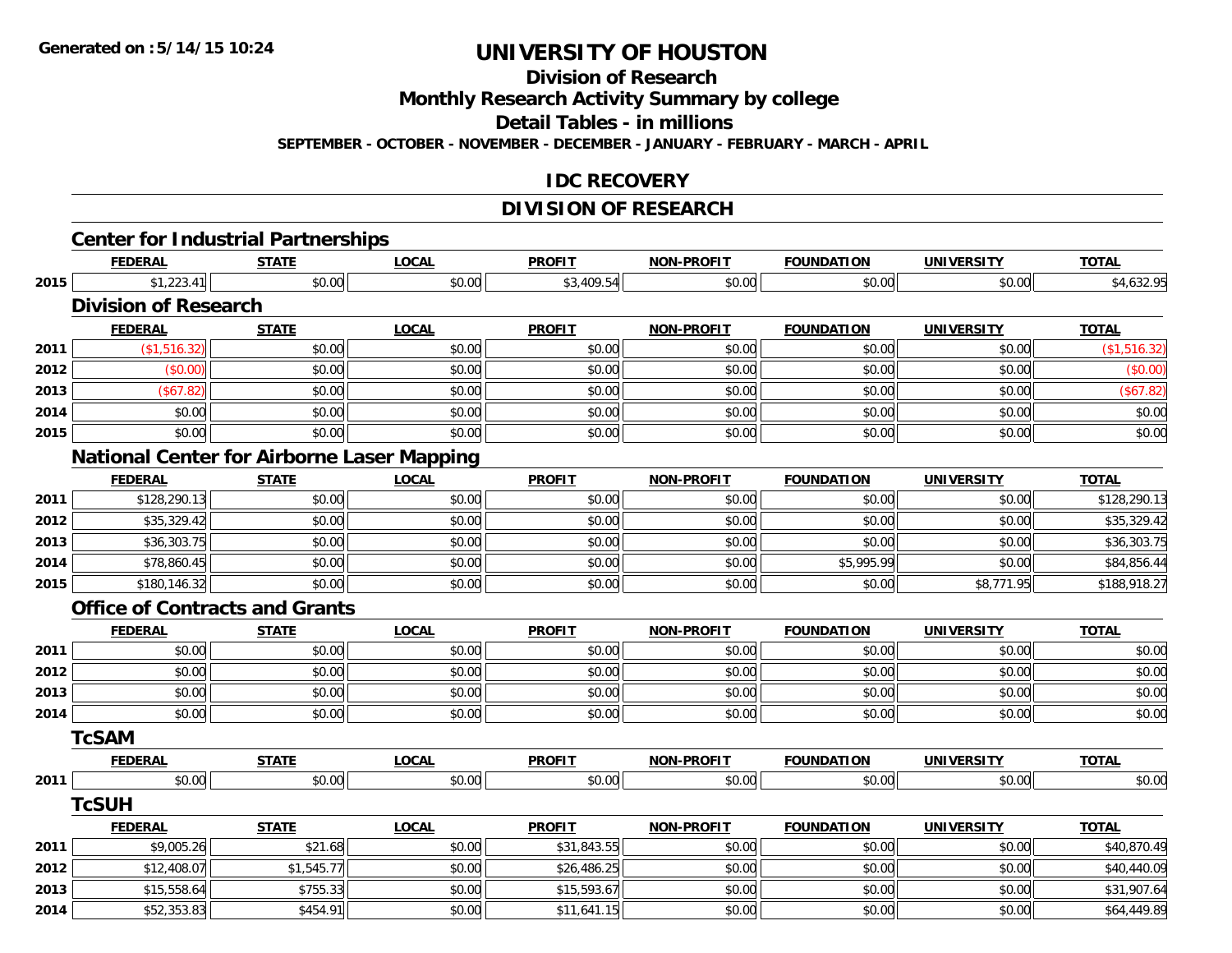**Division of Research**

**Monthly Research Activity Summary by college**

**Detail Tables - in millions**

**SEPTEMBER - OCTOBER - NOVEMBER - DECEMBER - JANUARY - FEBRUARY - MARCH - APRIL**

#### **IDC RECOVERY**

### **DIVISION OF RESEARCH**

|       | <b>TcSUH</b>                         |              |              |               |                   |                   |                   |                |
|-------|--------------------------------------|--------------|--------------|---------------|-------------------|-------------------|-------------------|----------------|
|       | <b>FEDERAL</b>                       | <b>STATE</b> | <b>LOCAL</b> | <b>PROFIT</b> | <b>NON-PROFIT</b> | <b>FOUNDATION</b> | <b>UNIVERSITY</b> | <b>TOTAL</b>   |
| 2015  | \$17,112.97                          | \$0.00       | \$0.00       | \$5,702.94    | \$0.00            | \$0.00            | \$0.00            | \$22,815.91    |
|       | <b>Texas Obesity Research Center</b> |              |              |               |                   |                   |                   |                |
|       | <b>FEDERAL</b>                       | <b>STATE</b> | <b>LOCAL</b> | <b>PROFIT</b> | <b>NON-PROFIT</b> | <b>FOUNDATION</b> | <b>UNIVERSITY</b> | <b>TOTAL</b>   |
| 2011  | \$0.00                               | \$0.00       | \$0.00       | \$0.00        | \$0.00            | \$0.00            | \$0.00            | \$0.00         |
| 2012  | \$0.00                               | \$0.00       | \$0.00       | \$0.00        | \$0.00            | \$0.00            | \$0.00            | \$0.00         |
| 2013  | \$0.00                               | \$0.00       | \$0.00       | \$0.00        | \$0.00            | \$0.00            | \$0.00            | \$0.00         |
| 2014  | \$0.00                               | \$0.00       | \$0.00       | \$0.00        | \$0.00            | \$0.00            | \$0.00            | \$0.00         |
| 2015  | \$0.00                               | \$0.00       | \$0.00       | \$0.00        | \$0.00            | \$0.00            | \$0.00            | \$0.00         |
|       | <b>TIMES</b>                         |              |              |               |                   |                   |                   |                |
|       | <b>FEDERAL</b>                       | <b>STATE</b> | <b>LOCAL</b> | <b>PROFIT</b> | <b>NON-PROFIT</b> | <b>FOUNDATION</b> | <b>UNIVERSITY</b> | <b>TOTAL</b>   |
| 2011  | \$106,835.63                         | \$2,770.35   | \$0.00       | \$0.00        | \$0.00            | \$0.00            | \$0.00            | \$109,605.97   |
| 2012  | \$359,897.48                         | \$0.01       | \$0.00       | \$0.00        | \$0.00            | \$0.00            | \$0.00            | \$359,897.49   |
| 2013  | \$460,395.17                         | \$366.41     | \$0.00       | \$0.00        | \$0.00            | \$0.00            | \$0.00            | \$460,761.58   |
| 2014  | \$357,237.91                         | \$3,586.78   | \$0.00       | \$0.00        | \$0.00            | \$0.00            | \$0.00            | \$360,824.69   |
| 2015  | \$285,723.86                         | \$2,158.87   | \$0.00       | \$0.00        | \$1,115.65        | \$0.00            | \$0.00            | \$288,998.38   |
| Total | \$2,550,041.70                       | \$20,042.15  | \$0.00       | \$225,806.54  | \$1,115.65        | \$5,995.99        | \$8,771.95        | \$2,811,773.97 |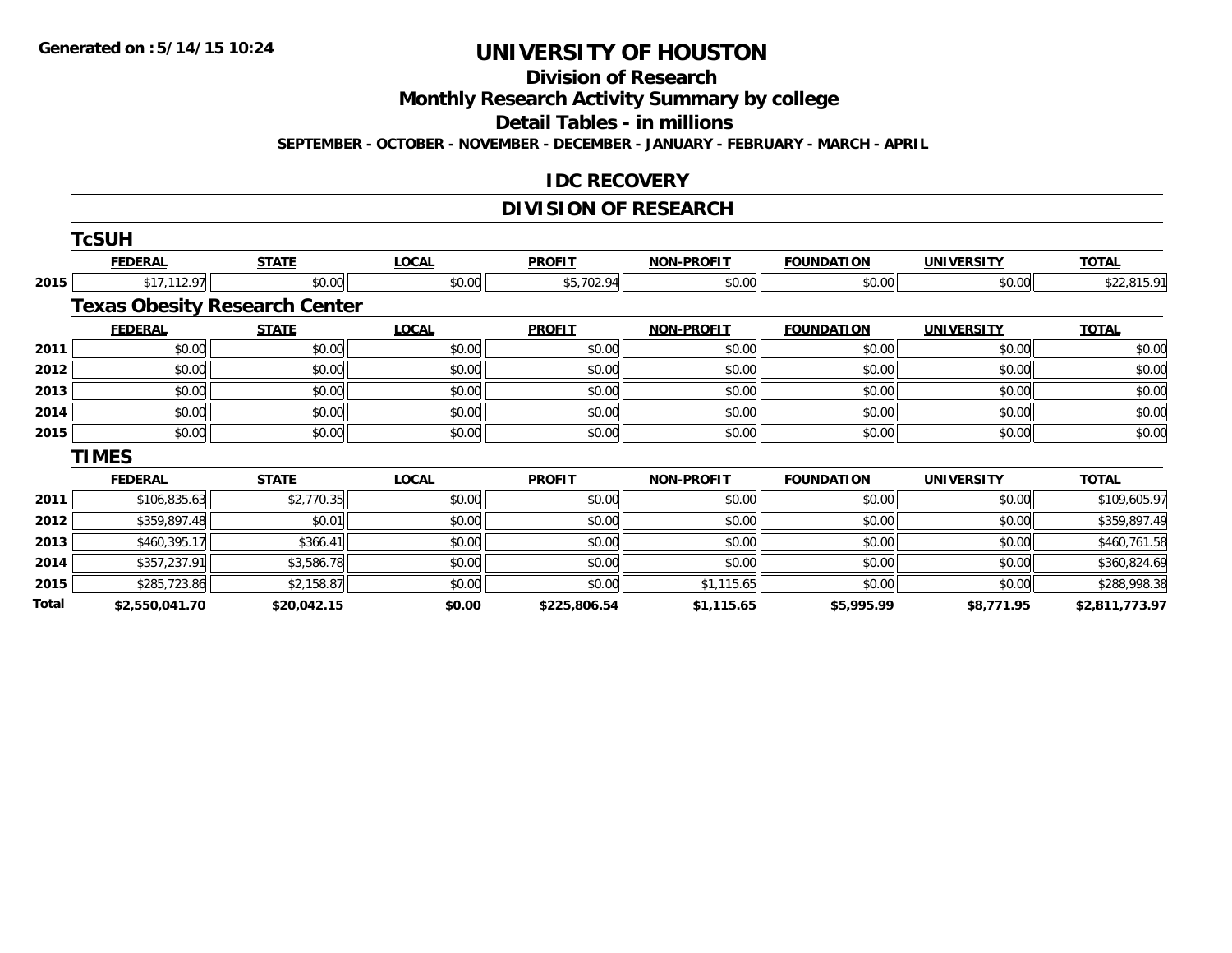### **Division of Research**

**Monthly Research Activity Summary by college**

**Detail Tables - in millions**

**SEPTEMBER - OCTOBER - NOVEMBER - DECEMBER - JANUARY - FEBRUARY - MARCH - APRIL**

### **IDC RECOVERY**

### **GRADUATE COLLEGE OF SOCIAL WORK**

### **Center for Drug and Social Policy Research**

|      | <b>FEDERAL</b> | <b>STATE</b> | <b>LOCAL</b> | <b>PROFIT</b> | <b>NON-PROFIT</b> | <b>FOUNDATION</b> | <b>UNIVERSITY</b> | <b>TOTAL</b> |
|------|----------------|--------------|--------------|---------------|-------------------|-------------------|-------------------|--------------|
| 2011 | \$8,628.77     | \$0.00       | \$0.00       | \$0.00        | \$0.00            | \$0.00            | \$0.00            | \$8,628.77   |
| 2012 | \$4,605.93     | \$0.00       | \$0.00       | \$0.00        | \$0.00            | \$0.00            | \$0.00            | \$4,605.93   |
| 2013 | \$1,641.93     | \$0.00       | \$0.00       | \$0.00        | \$0.00            | \$0.00            | \$0.00            | \$1,641.93   |
| 2014 | \$3,405.39     | \$0.00       | \$0.00       | \$0.00        | \$0.00            | \$0.00            | \$0.00            | \$3,405.39   |
| 2015 | \$33,067.28    | \$0.00       | \$0.00       | \$0.00        | \$0.00            | \$0.00            | \$0.00            | \$33,067.28  |

#### **Center for Health Equities & Evaluation Research**

|      | <u>FEDERAL</u> | <b>STATE</b> | <u>LOCAL</u> | <b>PROFIT</b> | <b>NON-PROFIT</b> | <b>FOUNDATION</b> | <b>UNIVERSITY</b> | <b>TOTAL</b> |
|------|----------------|--------------|--------------|---------------|-------------------|-------------------|-------------------|--------------|
| 2012 | \$10,836.30    | \$0.00       | \$0.00       | \$0.00        | \$0.00            | \$0.00            | \$0.00            | \$10,836.30  |
| 2013 | \$7,293.66     | \$0.00       | \$0.00       | \$0.00        | \$0.00            | \$0.00            | \$0.00            | \$7,293.66   |
| 2014 | \$7,858.20     | \$0.00       | \$0.00       | \$0.00        | \$0.00            | \$0.00            | \$0.00            | \$7,858.20   |
| 2015 | \$6,009.06     | \$0.00       | \$0.00       | \$0.00        | \$0.00            | \$0.00            | \$0.00            | \$6,009.06   |

#### **Child & Family for Innovative Research**

|      | <b>FEDERAL</b> | <b>STATE</b> | <u>LOCAL</u> | <b>PROFIT</b> | <b>NON-PROFIT</b> | <b>FOUNDATION</b> | <b>UNIVERSITY</b> | <b>TOTAL</b> |
|------|----------------|--------------|--------------|---------------|-------------------|-------------------|-------------------|--------------|
| 2011 | \$152,683.39   | \$1,024.87   | \$0.00       | \$0.00        | \$0.00            | \$129.39          | \$0.00            | \$153,837.66 |
| 2012 | \$155,426.59   | \$0.00       | \$0.00       | \$6,540.08    | \$0.00            | \$0.00            | \$0.00            | \$161,966.67 |
| 2013 | \$116,280.22   | \$613.93     | \$3,018.00   | (\$367.56)    | \$0.83            | \$0.00            | \$0.00            | \$119,545.42 |
| 2014 | \$36,754.92    | \$807.08     | \$1,292.69   | \$0.00        | \$133.65          | \$1,095.24        | \$0.00            | \$40,083.58  |
| 2015 | \$80,059.12    | \$445.20     | \$0.00       | \$0.00        | \$0.00            | \$8,087.43        | \$0.00            | \$88,591.75  |

#### **Community Projects - Social Work**

|      | <b>FEDERAL</b> | <b>STATE</b> | <u>LOCAL</u>          | <b>PROFIT</b> | <b>NON-PROFIT</b> | <b>FOUNDATION</b> | <b>UNIVERSITY</b> | <u>TOTAL</u> |
|------|----------------|--------------|-----------------------|---------------|-------------------|-------------------|-------------------|--------------|
| 2011 | \$0.00         |              | \$0.00                | \$0.00        | \$0.00            | \$0.00            | \$0.00            |              |
| 2012 | \$38.31        | \$0.00       | nn on<br><b>DU.UG</b> | \$0.00        | \$0.00            | \$0.00            | \$0.00            | \$38.31      |
| 2013 | \$U.U I I      | \$0.00       | \$0.00                | \$0.00        | \$0.00            | \$0.00            | \$0.00            |              |

#### **Dean, Social Work**

|      | <b>FEDERAL</b> | <b>STATE</b> | <u>LOCAL</u> | <b>PROFIT</b> | <b>NON-PROFIT</b> | <b>FOUNDATION</b> | <b>UNIVERSITY</b> | <b>TOTAL</b> |
|------|----------------|--------------|--------------|---------------|-------------------|-------------------|-------------------|--------------|
| 2011 | \$115,000.56   | \$0.00       | \$0.00       | \$0.00        | \$0.00            | \$0.00            | \$0.00            | \$115,000.56 |
| 2012 | \$1,004.73]    | \$0.00       | \$0.00       | \$0.00        | \$0.00            | \$0.00            | \$0.00            | \$1,004.73   |
| 2013 | \$5,849.75     | \$0.00       | \$0.00       | \$0.00        | \$0.00            | \$0.00            | \$0.00            | \$5,849.75   |
| 2014 | \$0.00         | \$0.00       | \$0.00       | \$0.00        | \$0.00            | \$0.00            | \$0.00            | \$0.00       |
| 2015 | \$1,477.12     | \$0.00       | \$0.00       | \$0.00        | \$0.00            | \$0.00            | \$0.00            | \$1,477.12   |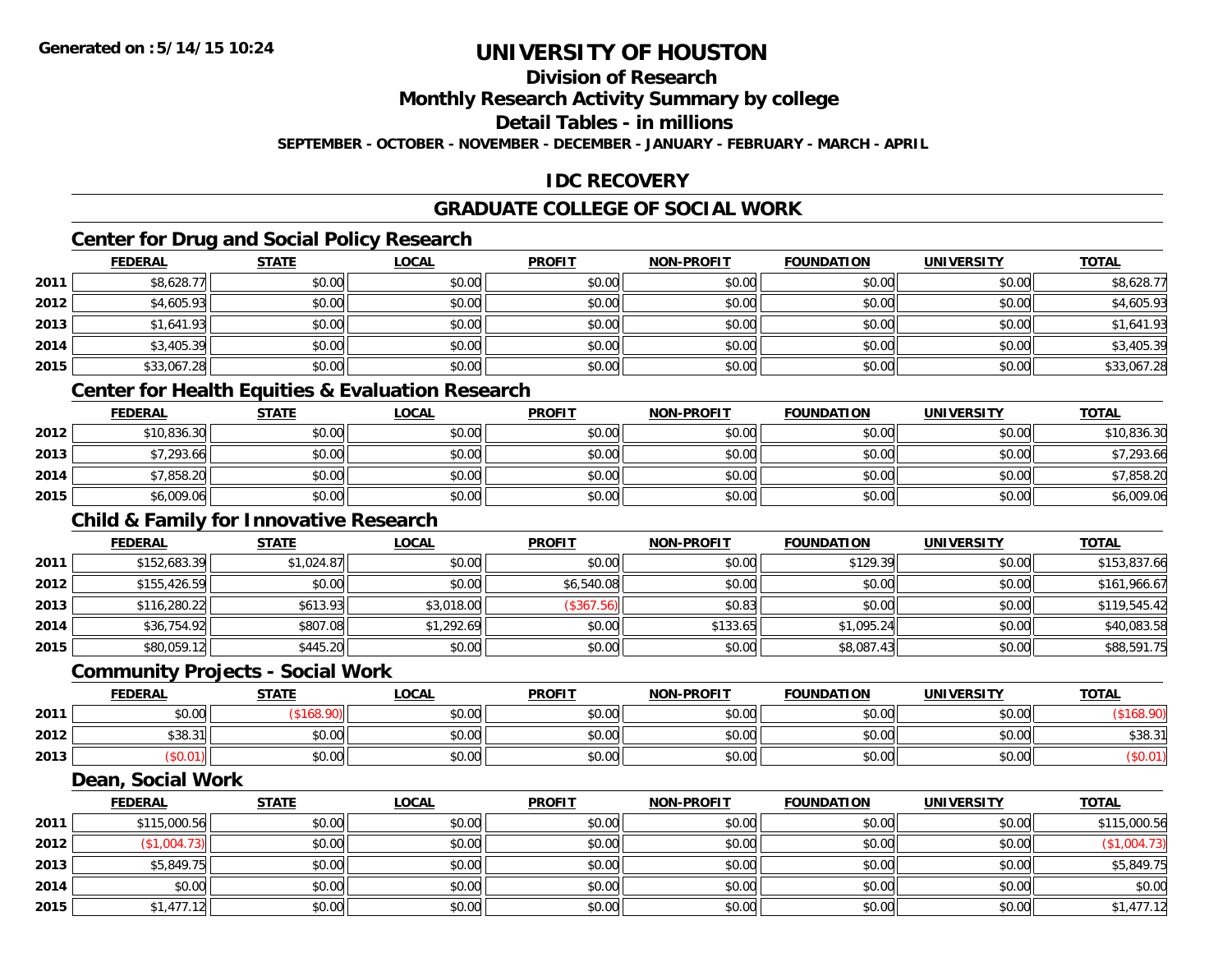### **Division of Research**

**Monthly Research Activity Summary by college**

**Detail Tables - in millions**

**SEPTEMBER - OCTOBER - NOVEMBER - DECEMBER - JANUARY - FEBRUARY - MARCH - APRIL**

#### **IDC RECOVERY**

#### **GRADUATE COLLEGE OF SOCIAL WORK**

## **Office for Drug SPR**

|       | <b>FEDERAL</b> | <u>STATE</u> | <b>LOCAL</b> | <b>PROFIT</b> | <b>NON-PROFIT</b> | <b>FOUNDATION</b> | <b>UNIVERSITY</b> | <b>TOTAL</b> |
|-------|----------------|--------------|--------------|---------------|-------------------|-------------------|-------------------|--------------|
| 2011  | \$0.00         | \$0.00       | \$0.00       | \$0.00        | \$0.00            | \$0.00            | \$0.00            | \$0.00       |
| 2012  | \$0.00         | \$0.00       | \$0.00       | \$0.00        | \$0.00            | \$0.00            | \$0.00            | \$0.00       |
| 2013  | \$0.00         | \$0.00       | \$0.00       | \$0.00        | \$0.00            | \$0.00            | \$0.00            | \$0.00       |
| 2015  | \$0.00         | \$0.00       | \$0.00       | \$0.00        | \$0.00            | \$0.00            | \$0.00            | \$0.00       |
| Total | \$745,911.75   | \$2,722.18   | \$4,310.69   | \$6,172.52    | \$134.48          | \$9,312.06        | \$0.00            | \$768,563.68 |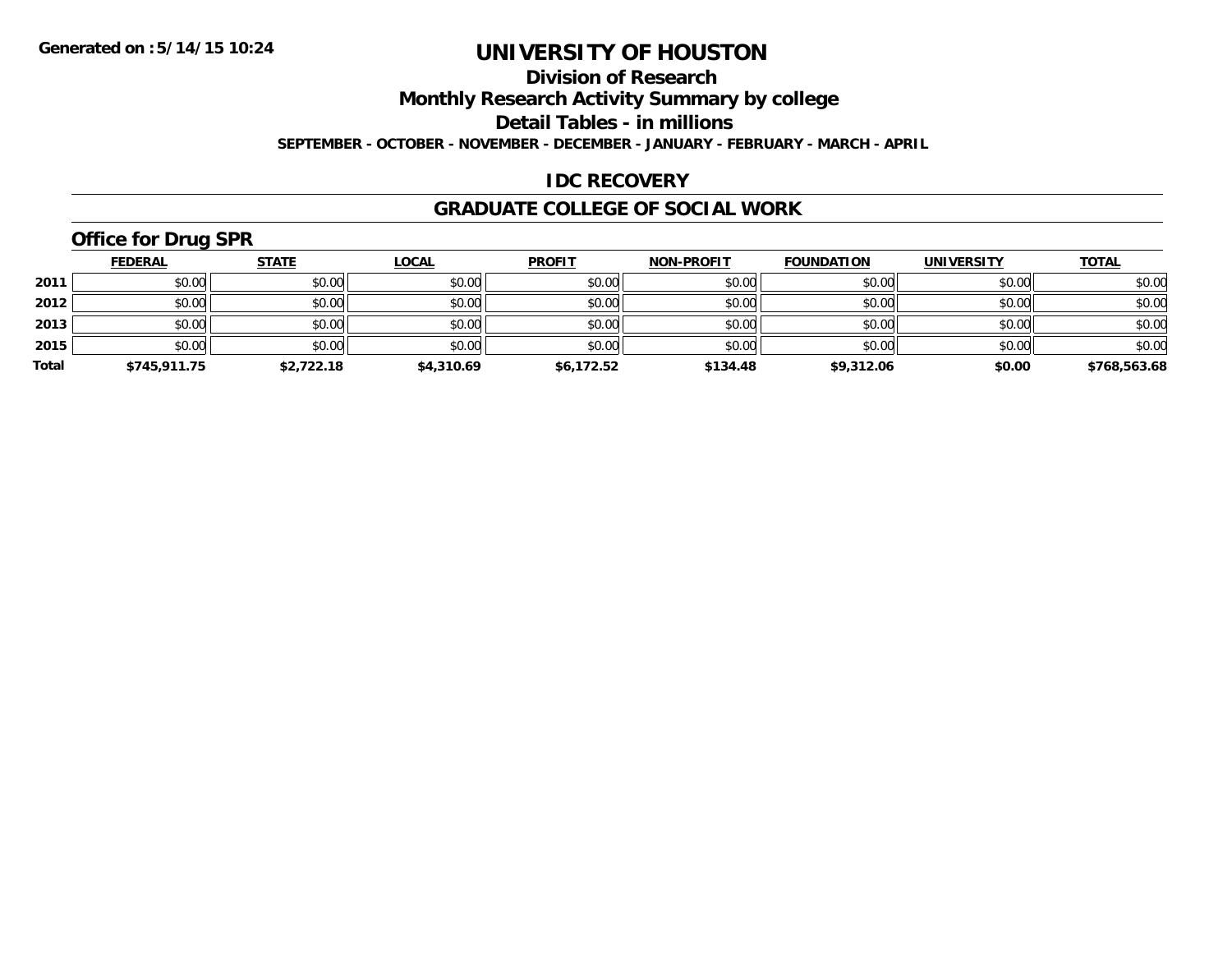### **Division of Research**

**Monthly Research Activity Summary by college**

**Detail Tables - in millions**

**SEPTEMBER - OCTOBER - NOVEMBER - DECEMBER - JANUARY - FEBRUARY - MARCH - APRIL**

#### **IDC RECOVERY**

#### **HILTON COLLEGE OF HOTEL AND RESTAURANT MANAGEMENT**

#### **Hotel and Restaurant Management**

|       | <b>FEDERAL</b> | <b>STATE</b> | <b>LOCAL</b> | <b>PROFIT</b> | <b>NON-PROFIT</b> | <b>FOUNDATION</b> | <b>UNIVERSITY</b> | <b>TOTAL</b> |
|-------|----------------|--------------|--------------|---------------|-------------------|-------------------|-------------------|--------------|
| 2011  | \$599.92       | \$0.00       | \$0.00       | \$177.55      | \$381.87          | \$0.00            | \$0.00            | \$1,159.34   |
| 2012  | \$2,932.80     | \$14,060.77  | \$0.00       | \$8.59        | \$3,044.34        | \$0.00            | \$0.00            | \$20,046.50  |
| 2013  | \$3,590.80     | \$804.38     | \$0.00       | \$0.00        | \$0.00            | \$0.00            | \$0.00            | \$4,395.18   |
| 2014  | \$11,296.97    | (\$28.71)    | \$0.00       | \$0.00        | \$0.00            | \$2,050.91        | \$0.00            | \$13,319.17  |
| 2015  | \$25,552.84    | \$0.00       | \$0.00       | \$0.00        | \$0.00            | \$1,717.80        | \$0.00            | \$27,270.64  |
| Total | \$43,973.33    | \$14,836.44  | \$0.00       | \$186.14      | \$3,426.21        | \$3,768.71        | \$0.00            | \$66,190.83  |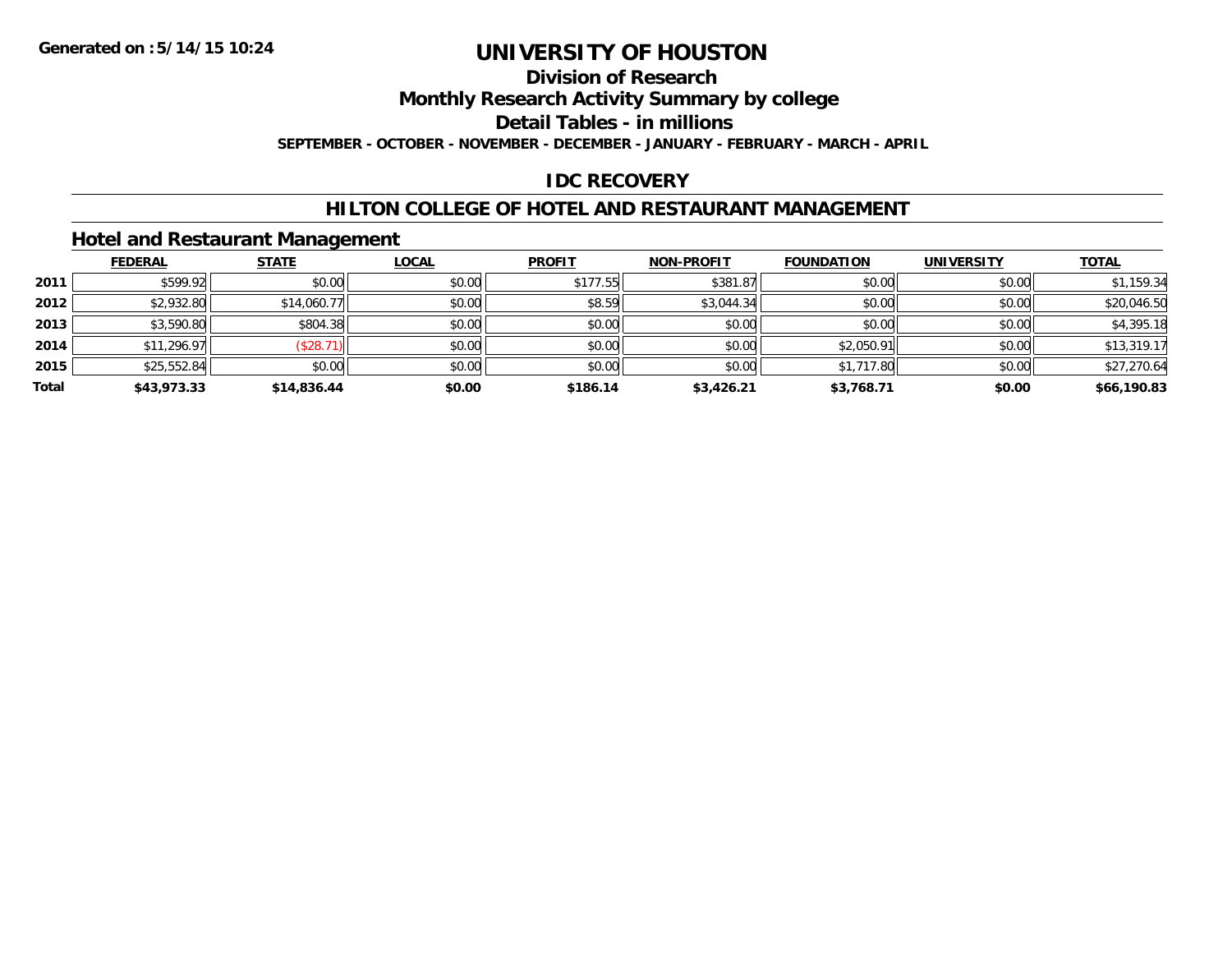## **Division of ResearchMonthly Research Activity Summary by college**

**Detail Tables - in millions**

**SEPTEMBER - OCTOBER - NOVEMBER - DECEMBER - JANUARY - FEBRUARY - MARCH - APRIL**

### **IDC RECOVERY**

#### **HONORS COLLEGE**

## **Dean, Honors College**

|       |                | $\sim$       |              |               |                   |                   |                   |              |
|-------|----------------|--------------|--------------|---------------|-------------------|-------------------|-------------------|--------------|
|       | <b>FEDERAL</b> | <b>STATE</b> | <u>LOCAL</u> | <b>PROFIT</b> | <b>NON-PROFIT</b> | <b>FOUNDATION</b> | <b>UNIVERSITY</b> | <b>TOTAL</b> |
| 2011  | \$4,034.66     | \$0.00       | \$0.00       | \$0.00        | \$0.00            | \$0.00            | \$0.00            | \$4,034.66   |
| 2012  | \$4,466.28     | \$0.00       | \$0.00       | \$0.00        | \$4,856.68        | \$0.00            | \$0.00            | \$9,322.96   |
| 2013  | \$4,610.35     | \$0.00       | \$0.00       | \$0.00        | \$2,892.81        | \$0.00            | \$0.00            | \$7,503.16   |
| 2014  | \$892.24       | \$0.00       | \$0.00       | \$0.00        | \$2,985.57        | \$51.53           | \$0.00            | \$3,929.34   |
| 2015  | \$0.00         | \$0.00       | \$0.00       | \$0.00        | (\$5.90)          | \$28.75           | \$0.00            | \$22.85      |
| Total | \$14,003.53    | \$0.00       | \$0.00       | \$0.00        | \$10,729.15       | \$80.28           | \$0.00            | \$24,812.96  |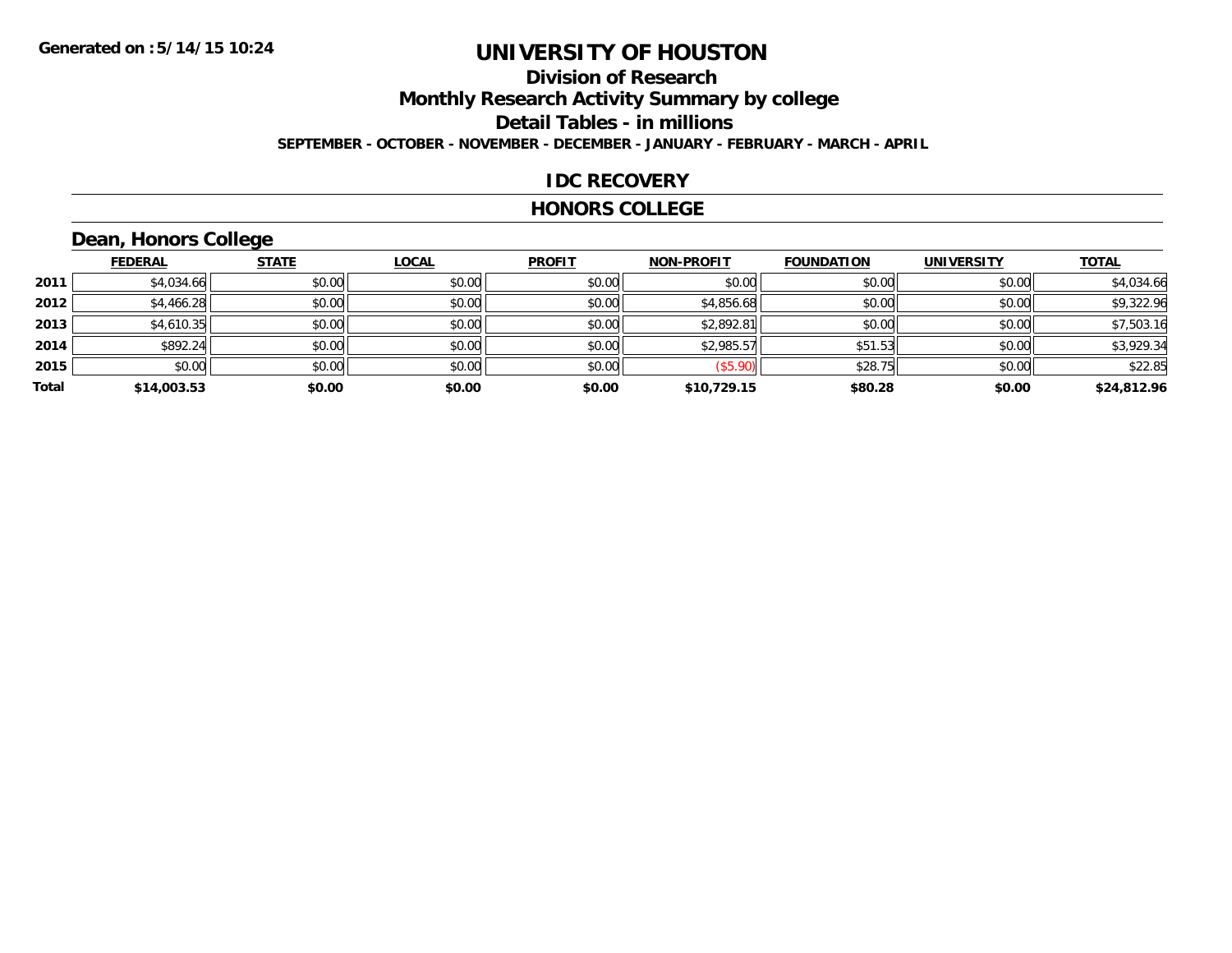#### **Division of Research Monthly Research Activity Summary by college Detail Tables - in millions SEPTEMBER - OCTOBER - NOVEMBER - DECEMBER - JANUARY - FEBRUARY - MARCH - APRIL**

#### **IDC RECOVERY**

#### **LIBRARY**

#### **Administration, Library**

|       | <b>FEDERAL</b> | <b>STATE</b> | <u>LOCAL</u> | <b>PROFIT</b> | <b>NON-PROFIT</b> | <b>FOUNDATION</b> | <b>UNIVERSITY</b> | <b>TOTAL</b> |
|-------|----------------|--------------|--------------|---------------|-------------------|-------------------|-------------------|--------------|
| 2011  | \$718.08       | \$0.00       | \$0.00       | \$0.00        | \$0.00            | \$0.00            | \$0.00            | \$718.08     |
| 2012  | \$0.00         | \$0.00       | \$0.00       | \$0.00        | \$0.00            | \$0.00            | \$0.00            | \$0.00       |
| 2013  | \$0.00         | \$0.00       | \$0.00       | \$0.00        | \$0.00            | \$0.00            | \$0.00            | \$0.00       |
| 2014  | \$0.00         | \$0.00       | \$0.00       | \$0.00        | \$0.00            | \$0.00            | \$0.00            | \$0.00       |
| Total | \$718.08       | \$0.00       | \$0.00       | \$0.00        | \$0.00            | \$0.00            | \$0.00            | \$718.08     |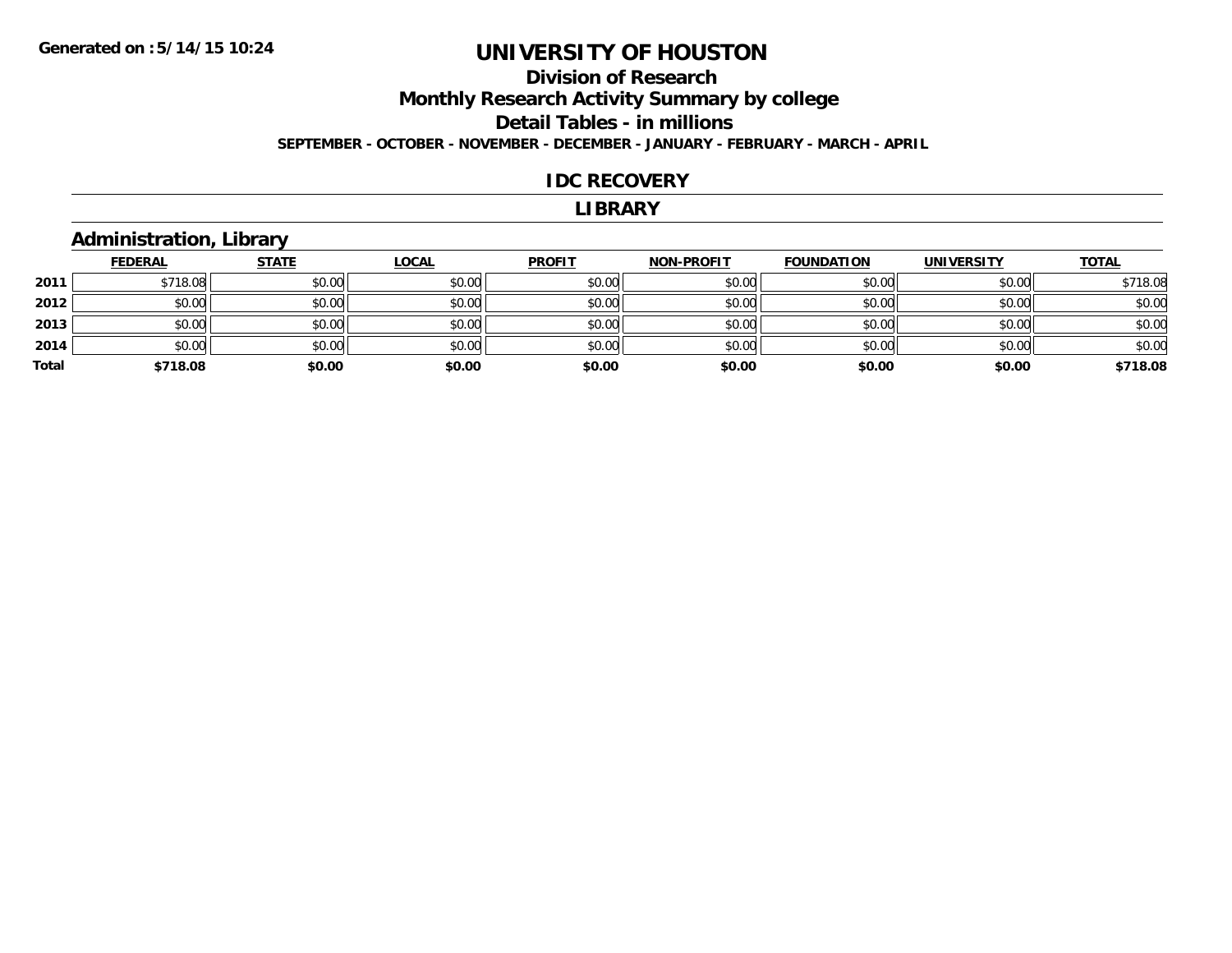**Division of Research**

**Monthly Research Activity Summary by college**

**Detail Tables - in millions**

**SEPTEMBER - OCTOBER - NOVEMBER - DECEMBER - JANUARY - FEBRUARY - MARCH - APRIL**

#### **IDC RECOVERY**

#### **PRESIDENT**

#### **Office of the President**

|       | <b>FEDERAL</b>       | <b>STATE</b> | <b>OCAL</b>   | <b>PROFIT</b> | <b>J-PROFIT</b><br>חרות | <b>FOUNDATION</b> | UNIVERSITY | <b>TOTAL</b>                    |
|-------|----------------------|--------------|---------------|---------------|-------------------------|-------------------|------------|---------------------------------|
| 2015  | 011<br>$- -$<br>- 10 | \$0.00       | 0000<br>vu.vu | 0000<br>JU.UU | 0000<br>DU.UU           | \$0.00            | \$0.00     |                                 |
| Total | \$18.911.57          | \$0.00       | \$0.00        | \$0.00        | \$0.00                  | \$0.00            | \$0.00     | <b>011 EJ</b><br>\$18.<br>711.9 |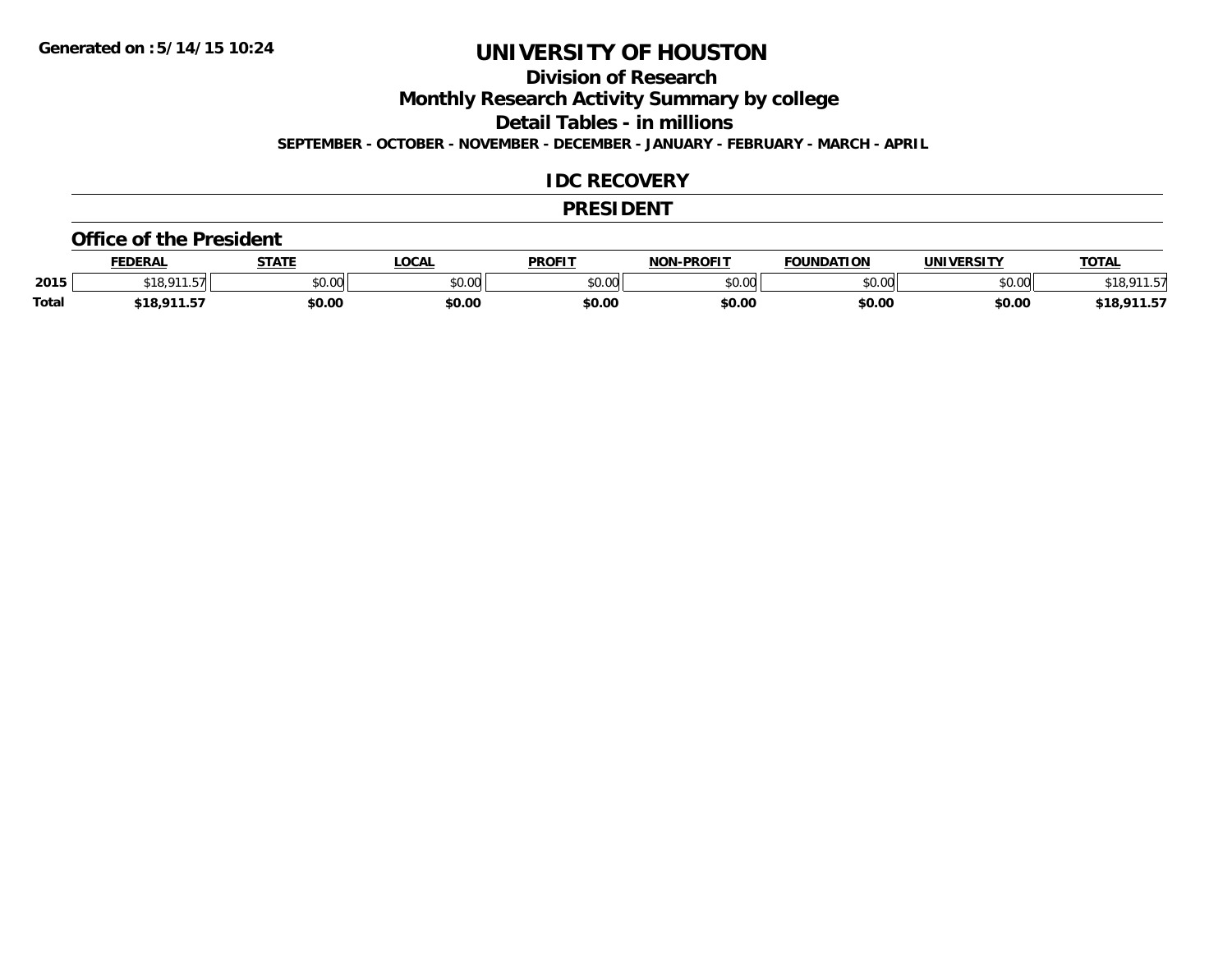#### **Division of Research**

**Monthly Research Activity Summary by college**

**Detail Tables - in millions**

**SEPTEMBER - OCTOBER - NOVEMBER - DECEMBER - JANUARY - FEBRUARY - MARCH - APRIL**

#### **IDC RECOVERY**

#### **SENIOR V.P. FOR ACADEMIC AFFAIRS AND PROVOST**

|      | <b>Challenger Program</b>                           |              |              |               |                   |                   |                   |              |
|------|-----------------------------------------------------|--------------|--------------|---------------|-------------------|-------------------|-------------------|--------------|
|      | <b>FEDERAL</b>                                      | <b>STATE</b> | <b>LOCAL</b> | <b>PROFIT</b> | <b>NON-PROFIT</b> | <b>FOUNDATION</b> | <b>UNIVERSITY</b> | <b>TOTAL</b> |
| 2011 | \$0.00                                              | \$0.00       | \$0.00       | \$0.00        | \$0.00            | \$0.00            | \$0.00            | \$0.00       |
| 2012 | \$0.00                                              | \$0.00       | \$0.00       | \$0.00        | \$0.00            | \$0.00            | \$0.00            | \$0.00       |
| 2013 | \$0.00                                              | \$0.00       | \$0.00       | \$0.00        | \$0.00            | \$0.00            | \$0.00            | \$0.00       |
| 2014 | \$0.00                                              | \$0.00       | \$0.00       | \$0.00        | \$0.00            | \$0.00            | \$0.00            | \$0.00       |
| 2015 | \$0.00                                              | \$0.00       | \$0.00       | \$0.00        | \$0.00            | \$0.00            | \$0.00            | \$0.00       |
|      | <b>Continuing Education</b>                         |              |              |               |                   |                   |                   |              |
|      | <b>FEDERAL</b>                                      | <b>STATE</b> | <b>LOCAL</b> | <b>PROFIT</b> | <b>NON-PROFIT</b> | <b>FOUNDATION</b> | <b>UNIVERSITY</b> | <b>TOTAL</b> |
| 2011 | \$0.00                                              | \$79.12      | \$0.00       | \$0.00        | \$0.00            | \$0.00            | \$0.00            | \$79.12      |
|      | <b>Learning Support Services</b>                    |              |              |               |                   |                   |                   |              |
|      | <b>FEDERAL</b>                                      | <b>STATE</b> | <b>LOCAL</b> | <b>PROFIT</b> | <b>NON-PROFIT</b> | <b>FOUNDATION</b> | <b>UNIVERSITY</b> | <b>TOTAL</b> |
| 2012 | \$0.00                                              | \$0.00       | \$0.00       | \$0.00        | \$0.00            | \$0.00            | \$0.00            | \$0.00       |
| 2013 | \$0.00                                              | \$0.00       | \$0.00       | \$0.00        | \$0.00            | \$0.00            | \$0.00            | \$0.00       |
|      | <b>Senior V.P. for Academic Affairs and Provost</b> |              |              |               |                   |                   |                   |              |
|      | <b>FEDERAL</b>                                      | <b>STATE</b> | <b>LOCAL</b> | <b>PROFIT</b> | <b>NON-PROFIT</b> | <b>FOUNDATION</b> | <b>UNIVERSITY</b> | <b>TOTAL</b> |
| 2015 | \$18,911.57                                         | \$0.00       | \$0.00       | \$0.00        | \$0.00            | \$0.00            | \$0.00            | \$18,911.57  |
|      | <b>Student Support Services</b>                     |              |              |               |                   |                   |                   |              |
|      | <b>FEDERAL</b>                                      | <b>STATE</b> | <b>LOCAL</b> | <b>PROFIT</b> | <b>NON-PROFIT</b> | <b>FOUNDATION</b> | <b>UNIVERSITY</b> | <b>TOTAL</b> |
| 2014 | \$0.00                                              | \$0.00       | \$0.00       | \$0.00        | \$0.00            | \$0.00            | \$0.00            | \$0.00       |
| 2015 | \$0.00                                              | \$0.00       | \$0.00       | \$0.00        | \$0.00            | \$0.00            | \$0.00            | \$0.00       |
|      | <b>UH Energy</b>                                    |              |              |               |                   |                   |                   |              |
|      | <b>FEDERAL</b>                                      | <b>STATE</b> | <b>LOCAL</b> | <b>PROFIT</b> | <b>NON-PROFIT</b> | <b>FOUNDATION</b> | <b>UNIVERSITY</b> | <b>TOTAL</b> |
| 2015 | \$0.00                                              | \$0.00       | \$0.00       | \$0.00        | \$0.00            | \$0.00            | \$0.00            | \$0.00       |
|      | <b>Undergraduate Student Success</b>                |              |              |               |                   |                   |                   |              |
|      | <b>FEDERAL</b>                                      | <b>STATE</b> | <b>LOCAL</b> | <b>PROFIT</b> | <b>NON-PROFIT</b> | <b>FOUNDATION</b> | <b>UNIVERSITY</b> | <b>TOTAL</b> |
| 2014 | \$0.00                                              | \$0.00       | \$0.00       | \$0.00        | \$0.00            | \$0.00            | \$0.00            | \$0.00       |
| 2015 | \$0.00                                              | \$0.00       | \$0.00       | \$0.00        | \$0.00            | \$0.00            | \$0.00            | \$0.00       |
|      | <b>Undergraduate Student Success Center</b>         |              |              |               |                   |                   |                   |              |
|      | <b>FEDERAL</b>                                      | <b>STATE</b> | <b>LOCAL</b> | <b>PROFIT</b> | <b>NON-PROFIT</b> | <b>FOUNDATION</b> | <b>UNIVERSITY</b> | <b>TOTAL</b> |
| 2011 | \$15,558.13                                         | \$6,518.55   | \$0.00       | \$0.00        | (\$156.28)        | \$0.00            | \$0.00            | \$21,920.40  |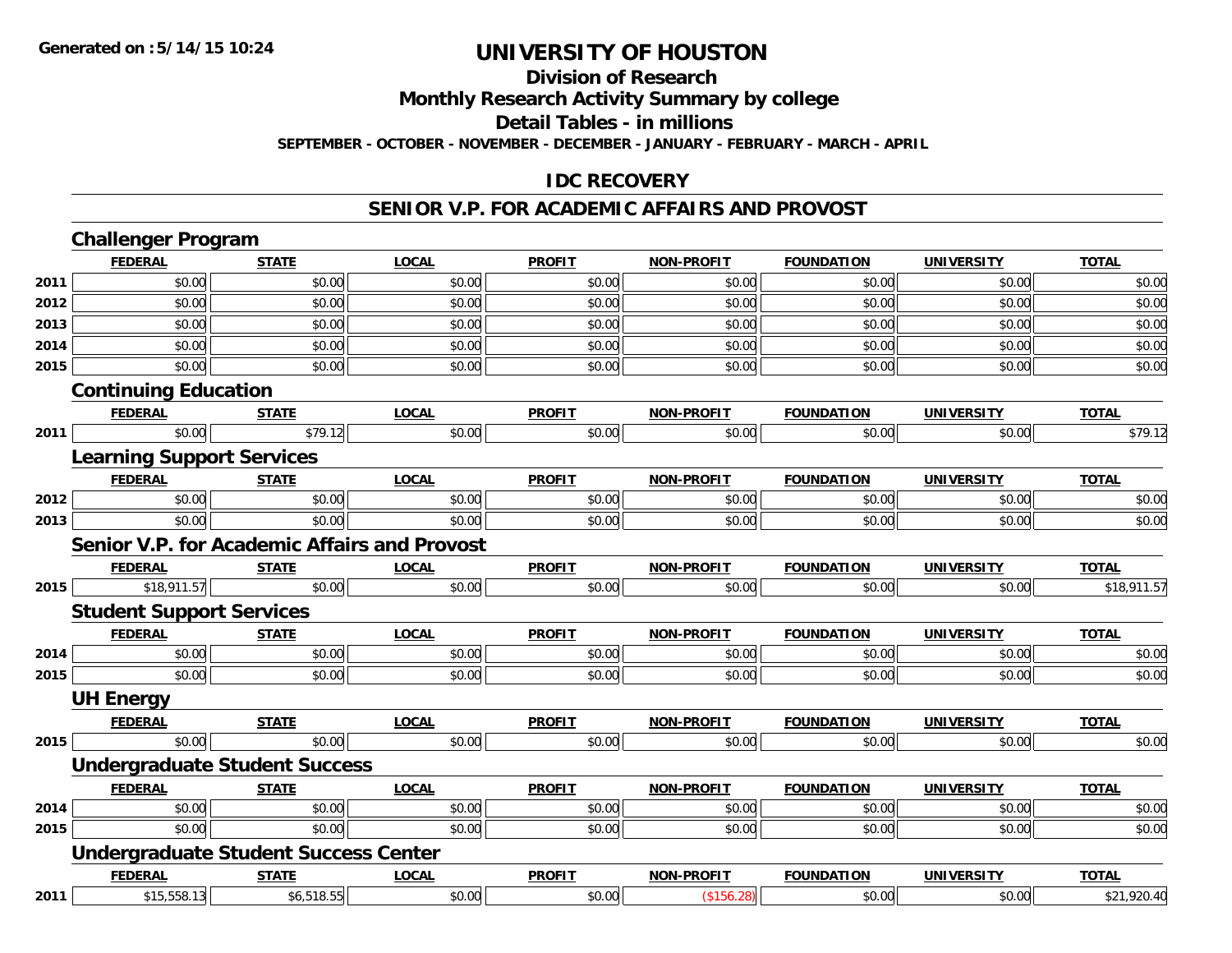**Division of Research**

**Monthly Research Activity Summary by college**

**Detail Tables - in millions**

**SEPTEMBER - OCTOBER - NOVEMBER - DECEMBER - JANUARY - FEBRUARY - MARCH - APRIL**

### **IDC RECOVERY**

#### **SENIOR V.P. FOR ACADEMIC AFFAIRS AND PROVOST**

#### **Undergraduate Student Success Center**

|       | <b>FEDERAL</b> | <u>STATE</u> | <b>LOCAL</b> | <b>PROFIT</b> | <b>NON-PROFIT</b> | <b>FOUNDATION</b> | <b>UNIVERSITY</b> | <b>TOTAL</b> |
|-------|----------------|--------------|--------------|---------------|-------------------|-------------------|-------------------|--------------|
| 2012  | \$15,434.05    | (\$121.33)   | \$0.00       | \$0.00        | \$0.00            | \$0.00            | \$0.00            | \$15,312.72  |
| 2013  | \$14,660.27    | \$6,410.03   | \$0.00       | \$0.00        | \$0.00            | \$0.00            | \$0.00            | \$21,070.30  |
| 2014  | \$15,551.85    | \$5,701.48   | \$0.00       | \$0.00        | \$0.00            | \$0.00            | \$0.00            | \$21,253.33  |
| 2015  | \$14,590.95    | \$6,385.83   | \$0.00       | \$0.00        | \$0.00            | \$0.00            | \$0.00            | \$20,976.78  |
| Total | \$94,706.82    | \$24,973.68  | \$0.00       | \$0.00        | (\$156.28)        | \$0.00            | \$0.00            | \$119,524.22 |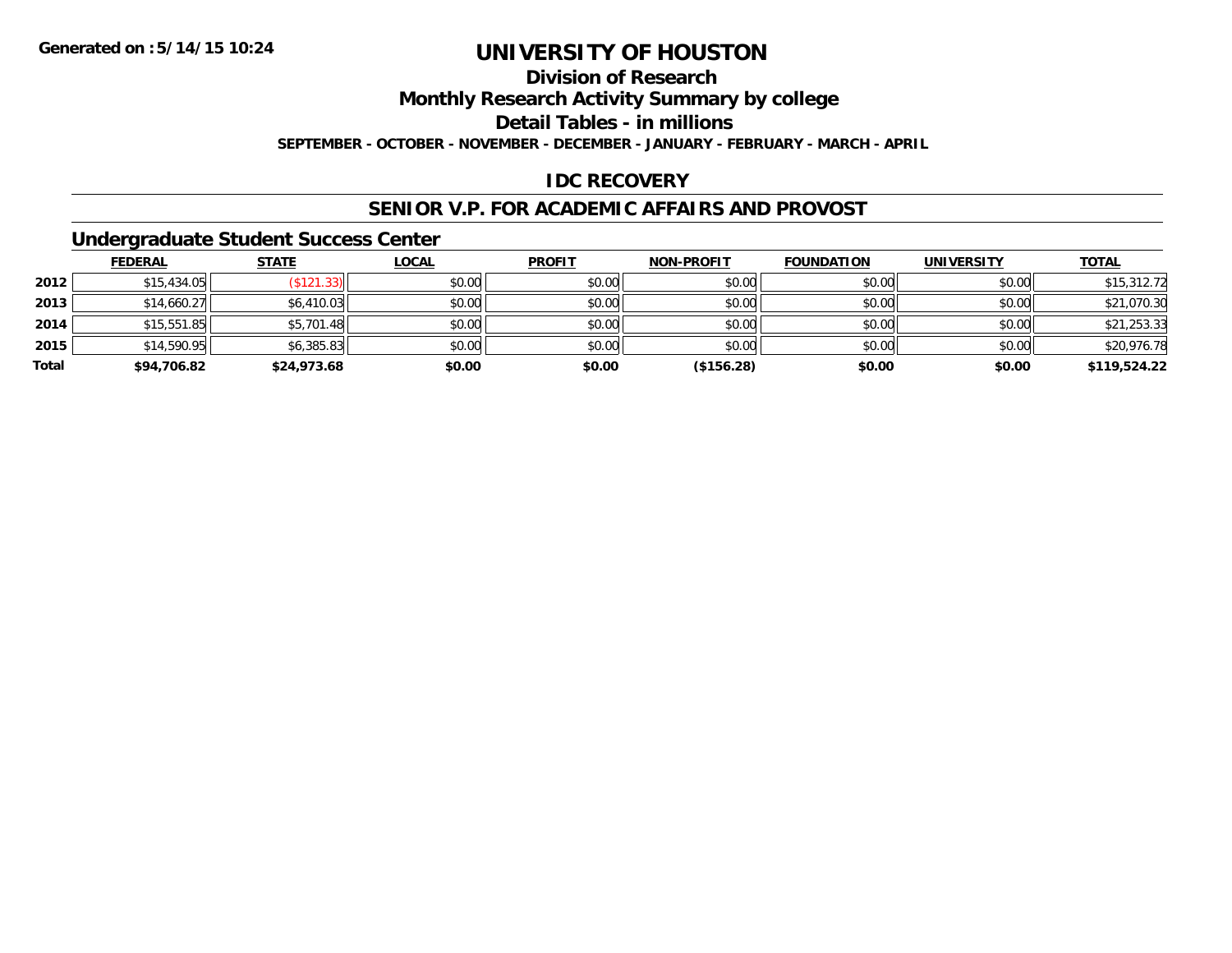# **Division of Research**

**Monthly Research Activity Summary by college**

**Detail Tables - in millions**

**SEPTEMBER - OCTOBER - NOVEMBER - DECEMBER - JANUARY - FEBRUARY - MARCH - APRIL**

### **IDC RECOVERY**

#### **UH LAW CENTER**

|              | Dean, Law      |              |              |               |                   |                   |                   |               |
|--------------|----------------|--------------|--------------|---------------|-------------------|-------------------|-------------------|---------------|
|              | <b>FEDERAL</b> | <b>STATE</b> | <b>LOCAL</b> | <b>PROFIT</b> | <b>NON-PROFIT</b> | <b>FOUNDATION</b> | <b>UNIVERSITY</b> | <b>TOTAL</b>  |
| 2011         | \$6,961.73     | \$0.00       | \$0.00       | \$0.00        | \$0.00            | \$0.00            | \$0.00            | \$6,961.73    |
| 2012         | (\$70,357.49)  | \$0.00       | \$0.00       | \$0.00        | \$0.00            | \$0.00            | \$0.00            | (\$70,357.49) |
| 2013         | \$0.00         | \$0.00       | \$0.00       | \$0.00        | \$0.00            | \$0.00            | \$0.00            | \$0.00        |
|              | Law-UH         |              |              |               |                   |                   |                   |               |
|              | <b>FEDERAL</b> | <b>STATE</b> | <b>LOCAL</b> | <b>PROFIT</b> | NON-PROFIT        | <b>FOUNDATION</b> | <b>UNIVERSITY</b> | <b>TOTAL</b>  |
| 2011         | \$21,770.55    | \$2,755.67   | \$0.00       | \$0.00        | \$0.00            | \$4,707.29        | \$0.00            | \$29,233.51   |
| 2012         | \$1,239.60     | \$0.00       | \$0.00       | \$0.00        | \$0.00            | \$2,426.87        | \$0.00            | \$3,666.47    |
| 2013         | \$44,281.44    | \$13,264.91  | \$0.00       | \$0.00        | \$0.00            | \$2,412.70        | \$0.00            | \$59,959.05   |
| 2014         | \$5,629.40     | \$20,757.52  | \$0.00       | \$0.00        | \$0.00            | \$0.00            | \$0.00            | \$26,386.92   |
| 2015         | \$12,927.53    | \$20,033.25  | \$0.00       | \$0.00        | \$0.00            | \$0.00            | \$0.00            | \$32,960.78   |
| <b>Total</b> | \$22,452.76    | \$56,811.35  | \$0.00       | \$0.00        | \$0.00            | \$9,546.86        | \$0.00            | \$88,810.97   |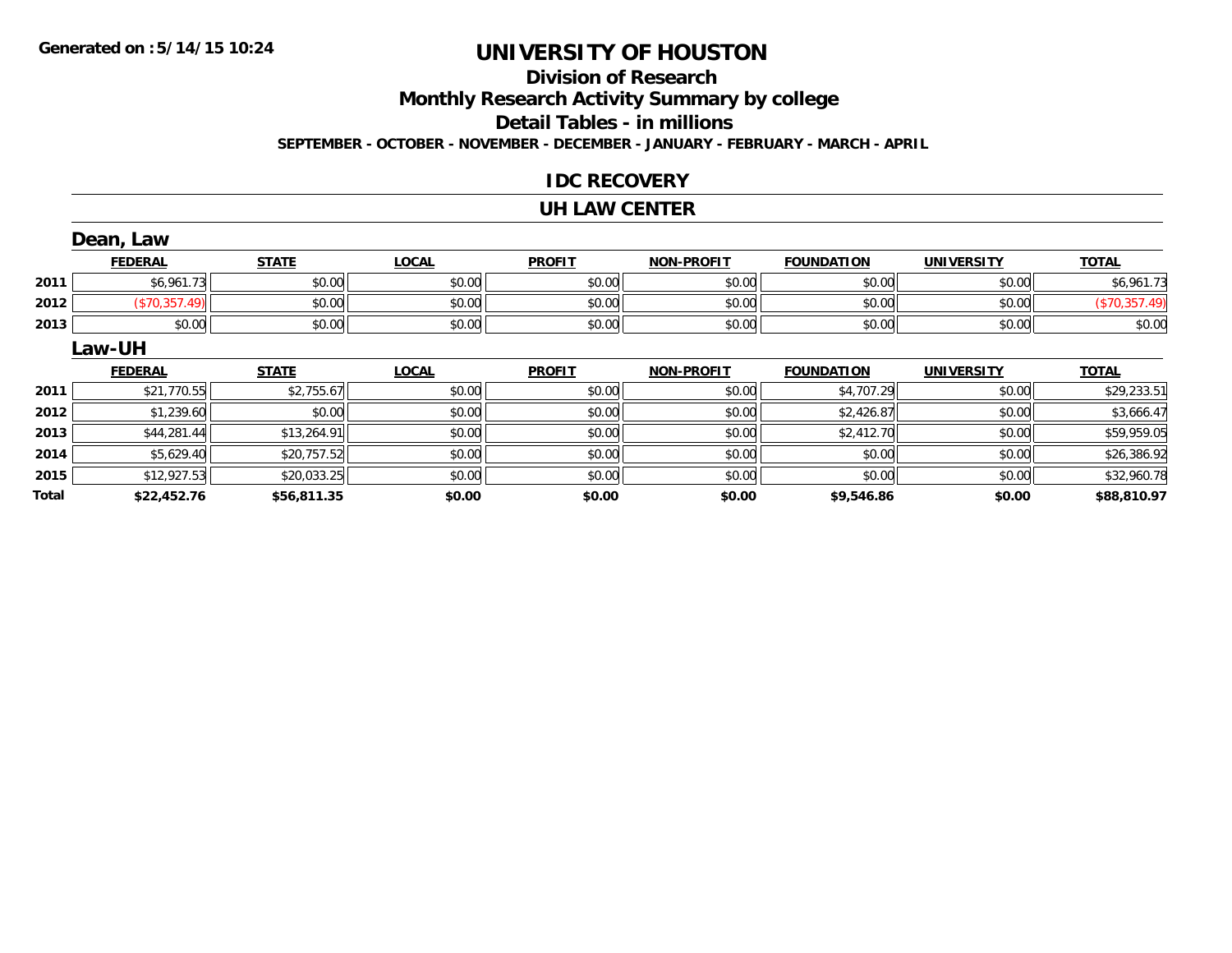**Division of Research**

**Monthly Research Activity Summary by college**

**Detail Tables - in millions**

**SEPTEMBER - OCTOBER - NOVEMBER - DECEMBER - JANUARY - FEBRUARY - MARCH - APRIL**

### **IDC RECOVERY**

#### **UKNOWN COLLEGE**

#### **Unknown Department**

|              | <b>FEDERAL</b> | <b>STATE</b>                             | <b>LOCAL</b> | <b>PROFIT</b> | <b>NON-PROFIT</b> | <b>FOUNDATION</b> | <b>UNIVERSITY</b> | <b>TOTAL</b> |
|--------------|----------------|------------------------------------------|--------------|---------------|-------------------|-------------------|-------------------|--------------|
| 2015         | \$0.00         | \$0.00                                   | \$0.00       | \$0.00        | \$0.00            | \$0.00            | \$0.00            | \$0.00       |
|              |                | Wrong Department - Please Dont Select It |              |               |                   |                   |                   |              |
|              | <b>FEDERAL</b> | <b>STATE</b>                             | <b>LOCAL</b> | <b>PROFIT</b> | <b>NON-PROFIT</b> | <b>FOUNDATION</b> | UNIVERSITY        | <b>TOTAL</b> |
| 2011         | \$0.00         | \$0.00                                   | \$0.00       | \$0.00        | \$0.00            | \$0.00            | \$0.00            | \$0.00       |
| 2012         | \$0.00         | \$0.00                                   | \$0.00       | \$0.00        | \$0.00            | \$0.00            | \$0.00            | \$0.00       |
| 2014         | \$0.00         | \$0.00                                   | \$0.00       | \$0.00        | \$0.00            | \$0.00            | \$0.00            | \$0.00       |
| <b>Total</b> | \$0.00         | \$0.00                                   | \$0.00       | \$0.00        | \$0.00            | \$0.00            | \$0.00            | \$0.00       |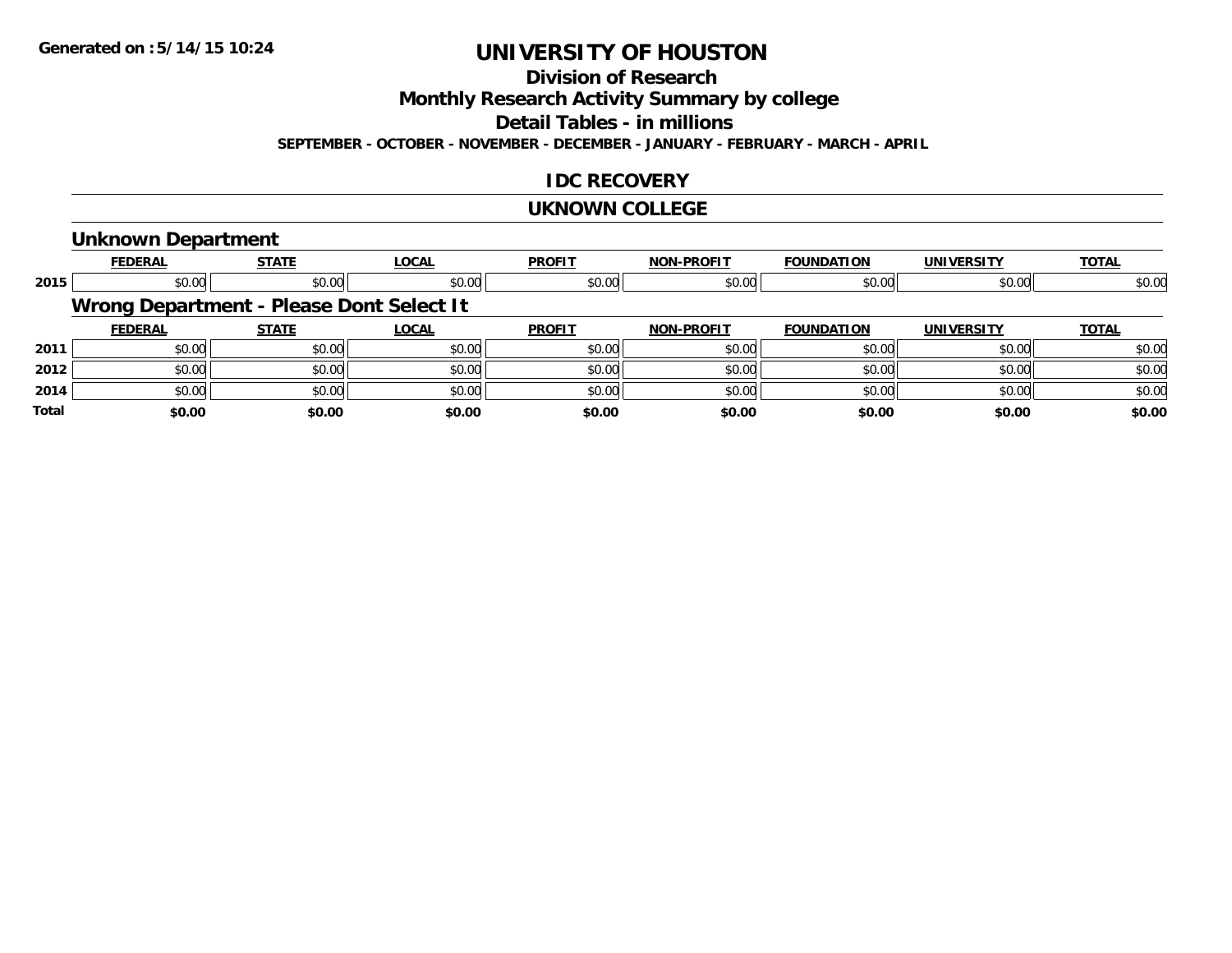#### **Division of Research**

**Monthly Research Activity Summary by college**

**Detail Tables - in millions**

**SEPTEMBER - OCTOBER - NOVEMBER - DECEMBER - JANUARY - FEBRUARY - MARCH - APRIL**

#### **IDC RECOVERY**

### **VICE PRESIDENT FOR ADMINISTRATION**

|       | <b>Physical Plant</b> |              |              |               |                   |                   |                   |              |  |  |  |  |
|-------|-----------------------|--------------|--------------|---------------|-------------------|-------------------|-------------------|--------------|--|--|--|--|
|       | <b>FEDERAL</b>        | <b>STATE</b> | <b>LOCAL</b> | <b>PROFIT</b> | <b>NON-PROFIT</b> | <b>FOUNDATION</b> | <b>UNIVERSITY</b> | <b>TOTAL</b> |  |  |  |  |
| 2013  | \$0.00                | \$0.00       | \$0.00       | \$0.00        | \$0.00            | \$0.00            | \$0.00            | \$0.00       |  |  |  |  |
| 2014  | \$0.00                | \$0.00       | \$0.00       | \$0.00        | \$0.00            | \$0.00            | \$0.00            | \$0.00       |  |  |  |  |
| 2015  | \$0.00                | \$0.00       | \$0.00       | \$0.00        | \$0.00            | \$0.00            | \$0.00            | \$0.00       |  |  |  |  |
| Total | \$0.00                | \$0.00       | \$0.00       | \$0.00        | \$0.00            | \$0.00            | \$0.00            | \$0.00       |  |  |  |  |